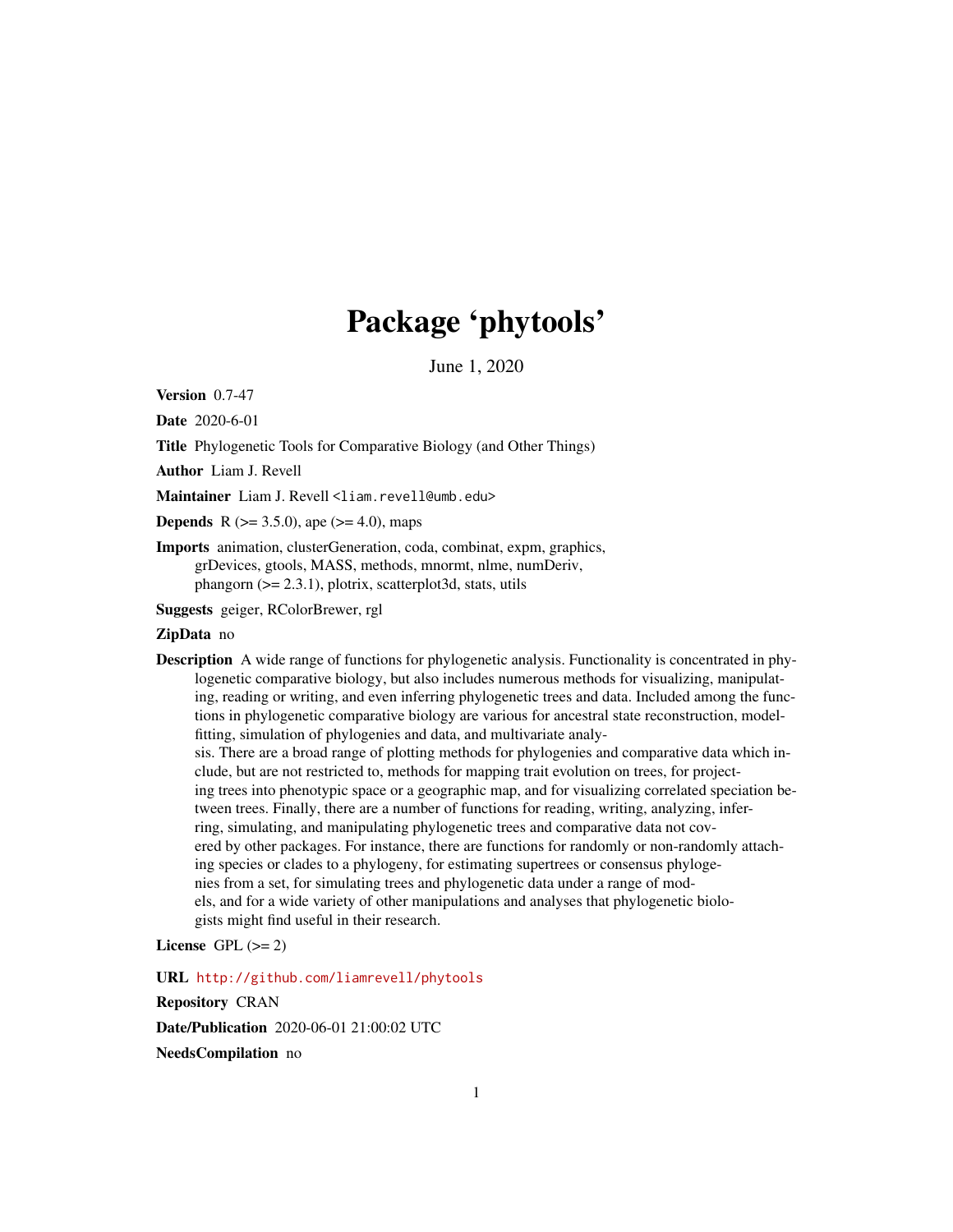# R topics documented:

| 6<br>$\overline{7}$<br>8<br>9<br>10<br>11<br>12<br>13<br>14<br>16<br>17<br>19<br>21<br>22<br>23<br>23<br>24<br>25<br>26<br>27<br>28<br>29<br>$branching.diffusion \dots \dots \dots \dots \dots \dots \dots \dots \dots \dots \dots \dots \dots \dots \dots \dots$<br>31<br>32<br>34<br>35<br>36<br>37 |
|--------------------------------------------------------------------------------------------------------------------------------------------------------------------------------------------------------------------------------------------------------------------------------------------------------|
|                                                                                                                                                                                                                                                                                                        |
|                                                                                                                                                                                                                                                                                                        |
|                                                                                                                                                                                                                                                                                                        |
|                                                                                                                                                                                                                                                                                                        |
|                                                                                                                                                                                                                                                                                                        |
|                                                                                                                                                                                                                                                                                                        |
|                                                                                                                                                                                                                                                                                                        |
|                                                                                                                                                                                                                                                                                                        |
|                                                                                                                                                                                                                                                                                                        |
|                                                                                                                                                                                                                                                                                                        |
|                                                                                                                                                                                                                                                                                                        |
|                                                                                                                                                                                                                                                                                                        |
|                                                                                                                                                                                                                                                                                                        |
|                                                                                                                                                                                                                                                                                                        |
|                                                                                                                                                                                                                                                                                                        |
|                                                                                                                                                                                                                                                                                                        |
|                                                                                                                                                                                                                                                                                                        |
|                                                                                                                                                                                                                                                                                                        |
|                                                                                                                                                                                                                                                                                                        |
|                                                                                                                                                                                                                                                                                                        |
|                                                                                                                                                                                                                                                                                                        |
|                                                                                                                                                                                                                                                                                                        |
|                                                                                                                                                                                                                                                                                                        |
|                                                                                                                                                                                                                                                                                                        |
|                                                                                                                                                                                                                                                                                                        |
|                                                                                                                                                                                                                                                                                                        |
|                                                                                                                                                                                                                                                                                                        |
|                                                                                                                                                                                                                                                                                                        |
| 38                                                                                                                                                                                                                                                                                                     |
| 38                                                                                                                                                                                                                                                                                                     |
| 39                                                                                                                                                                                                                                                                                                     |
| 41                                                                                                                                                                                                                                                                                                     |
| 43                                                                                                                                                                                                                                                                                                     |
| 44                                                                                                                                                                                                                                                                                                     |
| 45                                                                                                                                                                                                                                                                                                     |
| 46                                                                                                                                                                                                                                                                                                     |
| densityMap<br>47                                                                                                                                                                                                                                                                                       |
| densityTree<br>49                                                                                                                                                                                                                                                                                      |
| describe.simmap<br>51                                                                                                                                                                                                                                                                                  |
| 52<br>di2multi.simmap                                                                                                                                                                                                                                                                                  |
| dotTree<br>53                                                                                                                                                                                                                                                                                          |
| 55                                                                                                                                                                                                                                                                                                     |
| 55<br>drop.leaves                                                                                                                                                                                                                                                                                      |
| 56<br>drop.tip.contMap                                                                                                                                                                                                                                                                                 |
| 57                                                                                                                                                                                                                                                                                                     |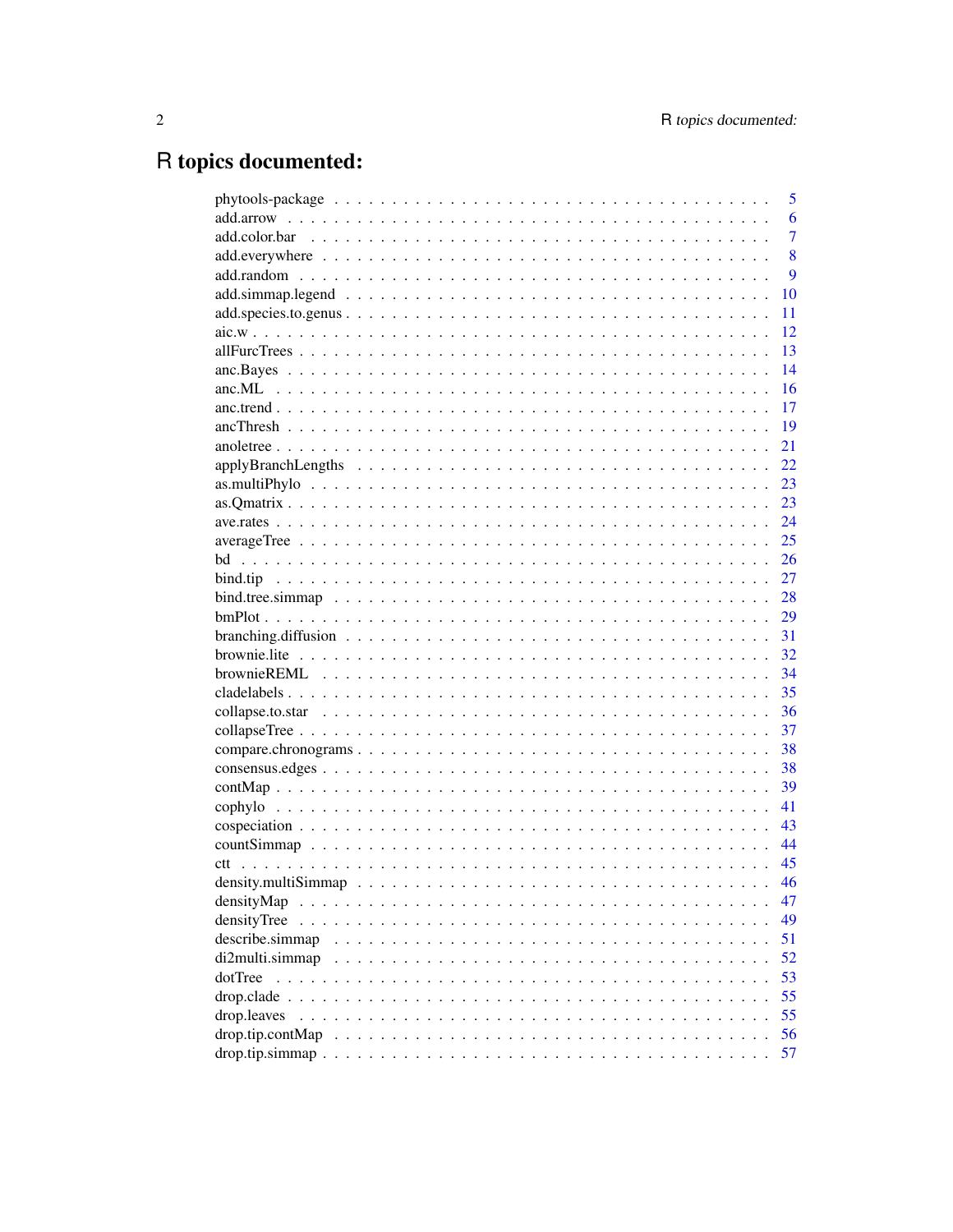| 58                                                                                                                              |  |
|---------------------------------------------------------------------------------------------------------------------------------|--|
| 59                                                                                                                              |  |
| 60                                                                                                                              |  |
| 61                                                                                                                              |  |
| 62                                                                                                                              |  |
| 64                                                                                                                              |  |
| 65                                                                                                                              |  |
| 66                                                                                                                              |  |
| 67                                                                                                                              |  |
| 68                                                                                                                              |  |
| 70                                                                                                                              |  |
| 71                                                                                                                              |  |
| 73                                                                                                                              |  |
| 74                                                                                                                              |  |
| 75                                                                                                                              |  |
| 77                                                                                                                              |  |
| 78                                                                                                                              |  |
| 79<br>fitMk                                                                                                                     |  |
| 82                                                                                                                              |  |
| 83                                                                                                                              |  |
| 84                                                                                                                              |  |
| 85                                                                                                                              |  |
| 86                                                                                                                              |  |
| 87                                                                                                                              |  |
| 88                                                                                                                              |  |
| 88                                                                                                                              |  |
| 89                                                                                                                              |  |
| 90                                                                                                                              |  |
| 91                                                                                                                              |  |
| 92                                                                                                                              |  |
| 93                                                                                                                              |  |
| 93<br>$lambda. transform \dots \dots \dots \dots \dots \dots \dots \dots \dots \dots \dots \dots \dots \dots \dots \dots \dots$ |  |
| 94                                                                                                                              |  |
| 95                                                                                                                              |  |
| 96                                                                                                                              |  |
| 97                                                                                                                              |  |
| 98                                                                                                                              |  |
| 98<br>ltt                                                                                                                       |  |
|                                                                                                                                 |  |
|                                                                                                                                 |  |
|                                                                                                                                 |  |
|                                                                                                                                 |  |
|                                                                                                                                 |  |
|                                                                                                                                 |  |
|                                                                                                                                 |  |
|                                                                                                                                 |  |
|                                                                                                                                 |  |
|                                                                                                                                 |  |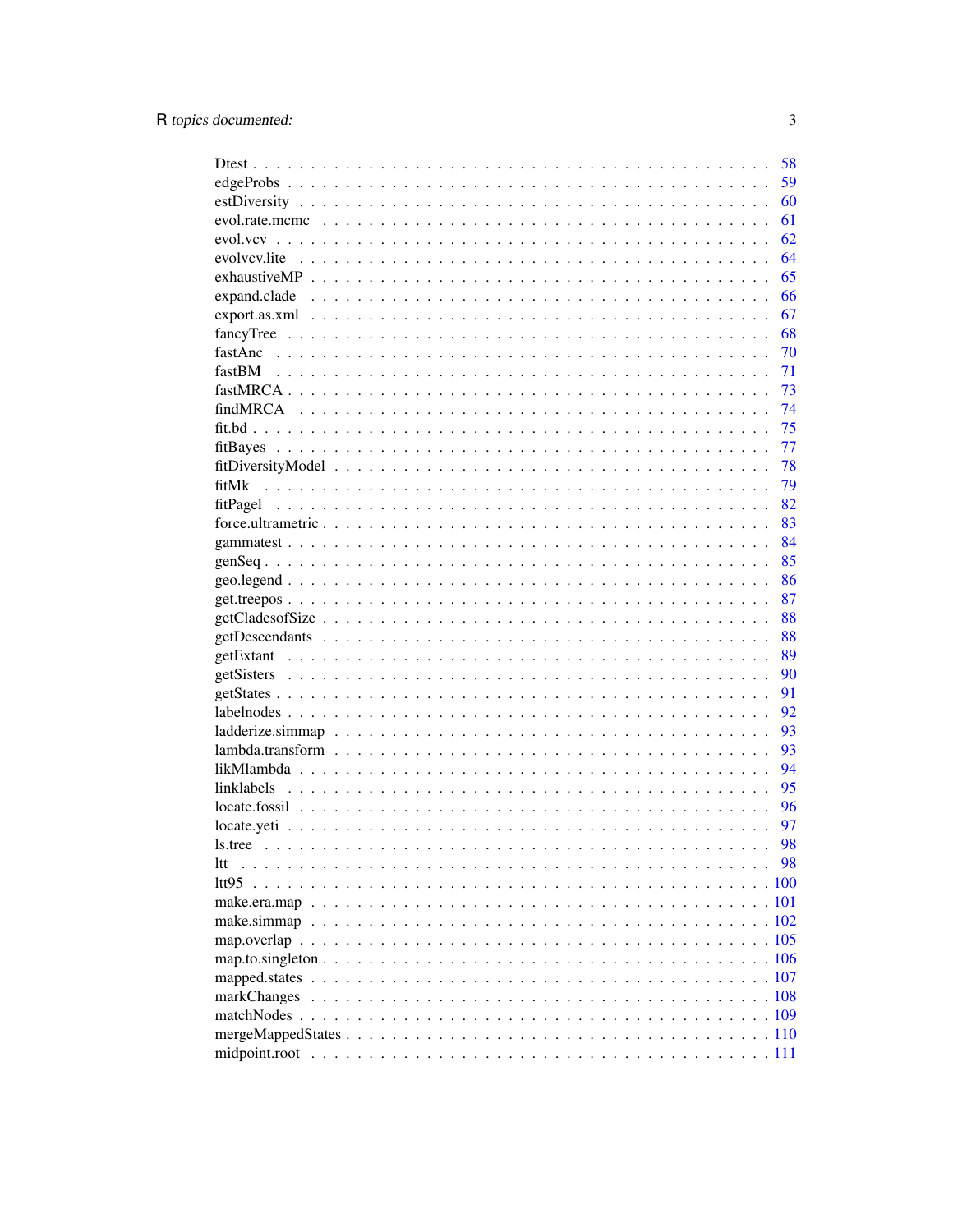| plotTree.wBars |  |
|----------------|--|
|                |  |
| posthoc        |  |
|                |  |
|                |  |
|                |  |
| rateshift      |  |
|                |  |
|                |  |
|                |  |
|                |  |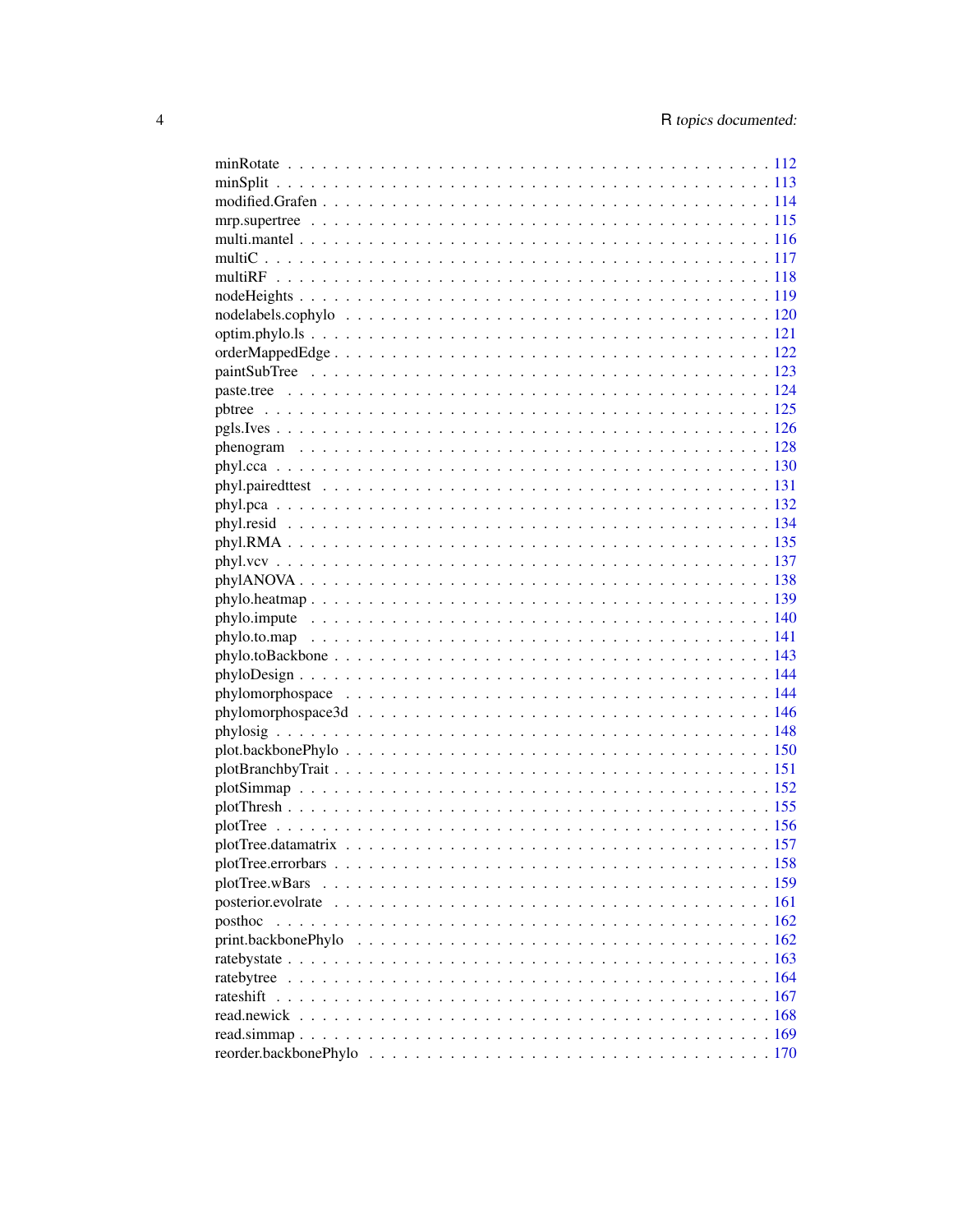<span id="page-4-0"></span>

|       | rep.phylo                            |     |
|-------|--------------------------------------|-----|
|       | reroot                               |     |
|       |                                      |     |
|       |                                      |     |
|       |                                      |     |
|       |                                      |     |
|       |                                      |     |
|       |                                      |     |
|       |                                      |     |
|       |                                      |     |
|       |                                      |     |
|       |                                      |     |
|       |                                      |     |
|       |                                      |     |
|       |                                      |     |
|       |                                      |     |
|       |                                      |     |
|       |                                      |     |
|       |                                      |     |
|       |                                      |     |
|       |                                      |     |
|       |                                      |     |
|       |                                      |     |
|       |                                      |     |
|       |                                      |     |
|       | threshState                          |     |
|       | to matrix $\ldots$ $\ldots$ $\ldots$ |     |
|       | tree.grow                            |     |
|       |                                      |     |
|       |                                      |     |
|       | vcvPhylo                             |     |
|       |                                      |     |
|       |                                      |     |
|       | writeNexus                           |     |
| Index |                                      | 204 |
|       |                                      |     |

phytools-package *phytools: Phylogenetic Tools for comparative biology (and other things)*

# Description

phytools provides functions for phylogenetic comparative biology; as well as several other functions for tree inference, manipulation, and analysis that are not implemented in other R packages.

The complete list of functions can be displayed with library(help=phytools).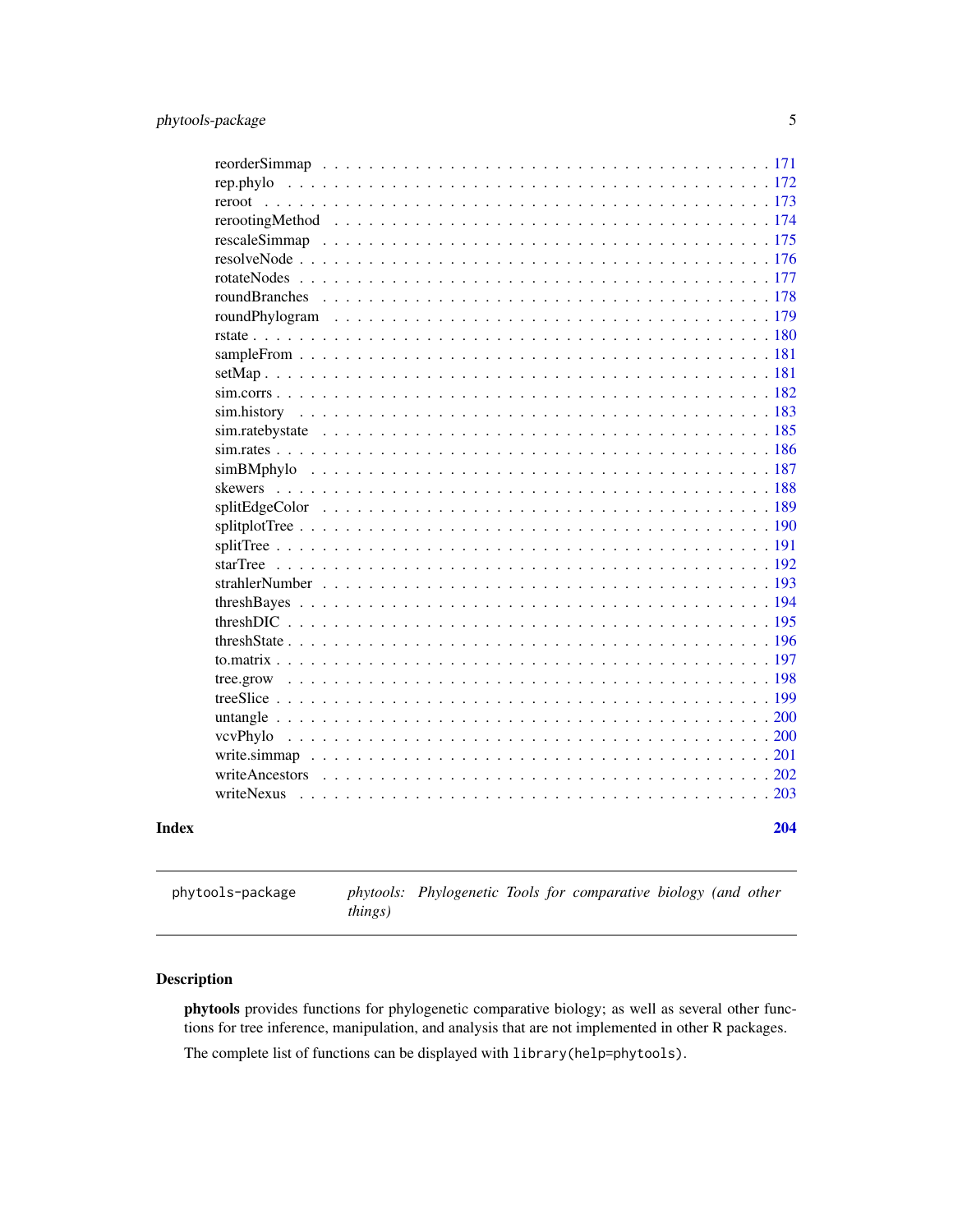The *phytools* development page is <http://github.com/liamrevell/phytools/>. More information on *phytools* can also be found at <http://blog.phytools.org> or <http://www.phytools.org>.

If you use *phytools* (or other packages that depend on *phytools*) in a publication, please *cite it*. The appropriate citation for *phytools* is listed below or can be obtained using citation("phytools") with the package installed.

### Author(s)

Liam J. Revell

Maintainer: Liam J. Revell <liam.revell@umb.edu>

# References

Revell, L. J. (2012) phytools: An R package for phylogenetic comparative biology (and other things). *Methods Ecol. Evol.*, 3, 217-223.

add.arrow *Add an arrow pointing to a tip or node on the tree*

# Description

This function adds an arrow or a set of arrows to a plotted tree.

# Usage

```
add.arrow(tree=NULL, tip, ...)
```
### Arguments

| tree       | an object of class "phylo", "contMap", or "densityMap". If not supplied, the<br>function will obtain the last plotted phylogeny from the environmental variable<br>last_plot.phylo.                                                                                                                                                                                                |
|------------|------------------------------------------------------------------------------------------------------------------------------------------------------------------------------------------------------------------------------------------------------------------------------------------------------------------------------------------------------------------------------------|
| tip        | label of tip or tip or node number; or vector of such values. If tree=NULL then<br>the tip label(s) or node number(s) must be supplied.                                                                                                                                                                                                                                            |
| $\ddots$ . | optional arguments to control the shape and size of the arrow including: its<br>length (arr1) in the units of the plot; the length of the arrowhead (hed1); the<br>total angle between the wings in the arrowhead (angle); the line width for the<br>plotted lines (1wd); the offset from the tip or end of tip label, in character widths<br>$(offset)$ ; and the color $(col)$ . |

# Details

This function presently works for radial (type="fan") and right facing square phylograms (type= "phylogram"). Trees can be plotted using phytools function plotTree, plotSimmap, contMap, densityMap, and ape S3 method plot.phylo.

<span id="page-5-0"></span>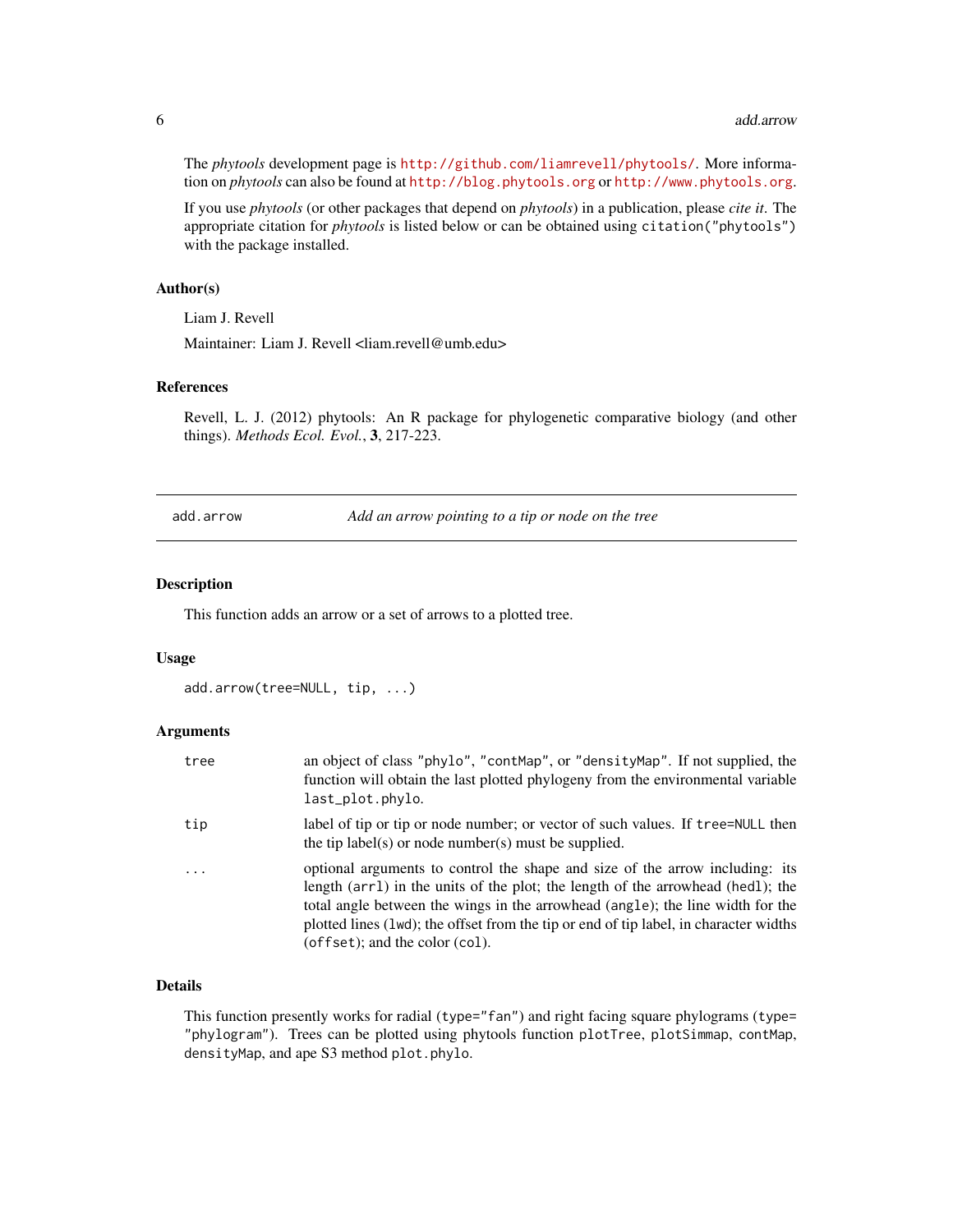### <span id="page-6-0"></span>add.color.bar 7

### Author(s)

Liam Revell <liam.revell@umb.edu>

### References

Revell, L. J. (2012) phytools: An R package for phylogenetic comparative biology (and other things). *Methods Ecol. Evol.*, 3, 217-223.

### See Also

[nodelabels](#page-0-0)

### Examples

```
## show arrows with a black outline
data(anoletree)
plotTree(anoletree,type="fan",fsize=0.7,ftype="i")
add.arrow(anoletree,tip=c("cuvieri","krugi",
    "pulchellus","poncensis","stratulus",
    "evermanni","cooki","cristatellus",
    "gundlachi","occultus"),lwd=5,arrl=1)
add.arrow(anoletree,tip="cuvieri",col="green",
    lwd=3,arrl=1)
add.arrow(anoletree,tip=c("krugi","pulchellus",
    "poncensis"),col="#E4D96F",lwd=3,arrl=1)
add.arrow(anoletree,tip=c("stratulus","evermanni"),
    col="darkgreen",lwd=3,arrl=1)
add.arrow(anoletree,tip=c("cooki","cristatellus",
    "gundlachi"),col="brown",lwd=3,arrl=1)
add.arrow(anoletree,tip="occultus",col="darkgrey",
    lwd=3,arrl=1)
legend(x="topleft",c("crown-giant","grass-bush","trunk-crown","trunk-ground",
    "twig"),pch=22,pt.bg=c("green","#E4D96F","darkgreen",
    "brown","darkgrey"),cex=0.9,
    pt.cex=2,title="PR ecomorphs",bty="n")
par(mar=c(5.1,4.1,4.1,2.1)) ## reset margins to default
```
add.color.bar *Add color bar to a plot*

# **Description**

This function adds a color bar to a plot created by [plotBranchbyTrait](#page-150-1). A color bar can be added by clicking on a location within the plot (when prompt=TRUE) or by setting prompt=FALSE and supplying  $x \& y$  coordinates for the object. This function is also used internally by S3 methods [plot.contMap](#page-38-1) and [plot.densityMap](#page-46-1), as well as by [errorbar.contMap](#page-38-1).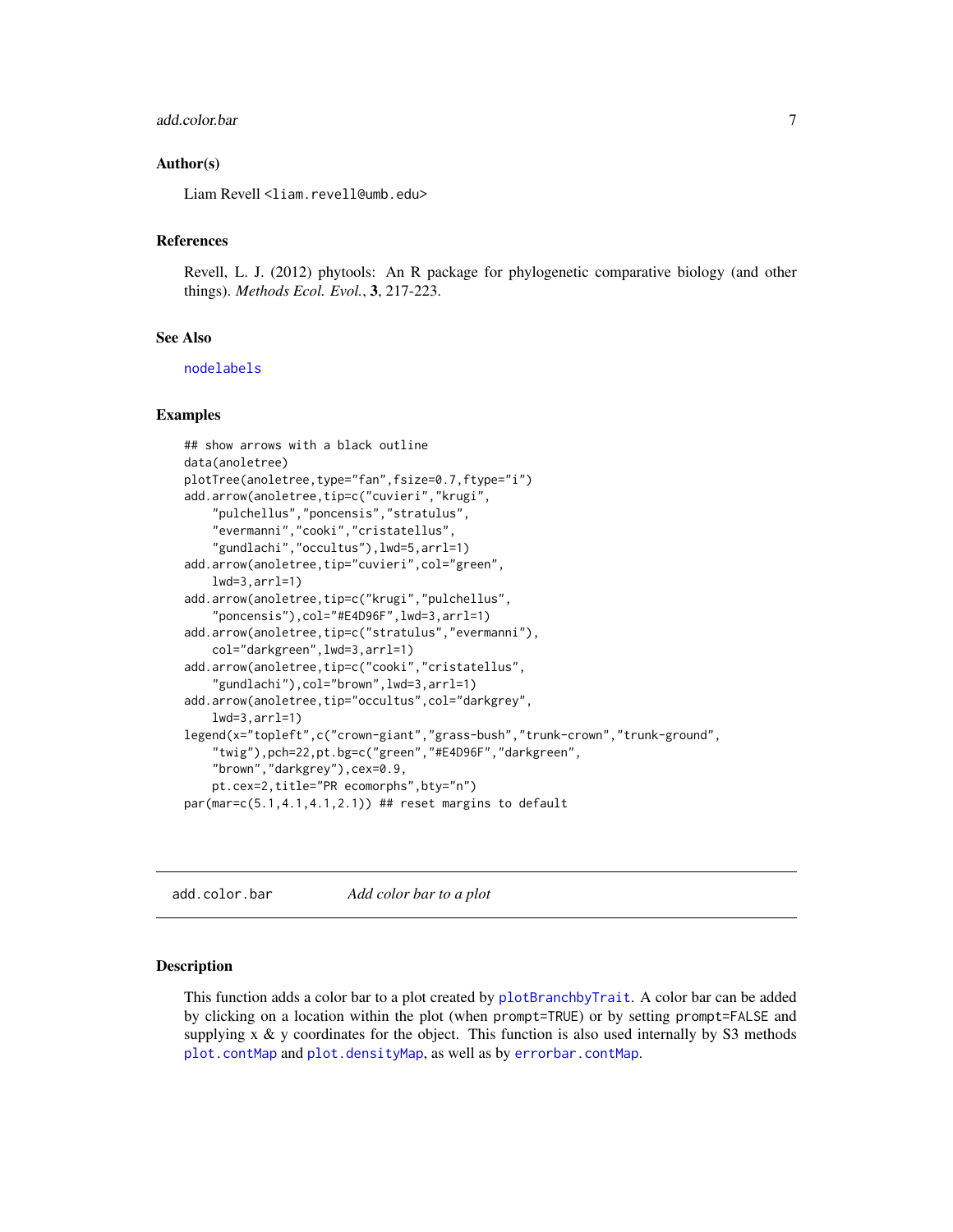# <span id="page-7-0"></span>Usage

```
add.color.bar(leg, cols, title=NULL, lims=c(0,1), digits=1, prompt=TRUE,
   lwd=4, outline=TRUE, ...)
```
# Arguments

| leg     | numerical value for the length of the legend.                                                                                                                                                                                                                                                     |
|---------|---------------------------------------------------------------------------------------------------------------------------------------------------------------------------------------------------------------------------------------------------------------------------------------------------|
| cols    | colors for the legend.                                                                                                                                                                                                                                                                            |
| title   | text to plot above the bar.                                                                                                                                                                                                                                                                       |
| lims    | range for the bar.                                                                                                                                                                                                                                                                                |
| digits  | digits for plotted numbers.                                                                                                                                                                                                                                                                       |
| prompt  | logical value indicating whether the location of the legend should be obtained<br>interactively.                                                                                                                                                                                                  |
| lwd     | width of the plotted bar.                                                                                                                                                                                                                                                                         |
| outline | logical value indicated whether or not to outline the plotted color bar with a 1 pt<br>line.                                                                                                                                                                                                      |
| $\cdot$ | optional arguments including: x x-coordinate of the legend (if prompt=FALSE);<br>y y-coordinate of the legend; subtitle optional legend subtitle; direction<br>direction of the color bar (i.e., increase from left to right or from right to left);<br>and fsize, font size for the legend text. |

### Author(s)

Liam Revell <liam.revell@umb.edu>

### References

Revell, L. J. (2013) Two new graphical methods for mapping trait evolution on phylogenies. *Methods in Ecology and Evolution*, 4, 754-759.

# See Also

[contMap](#page-38-2), [densityMap](#page-46-2), [errorbar.contMap](#page-38-1), [plotBranchbyTrait](#page-150-1)

<span id="page-7-1"></span>add.everywhere *Add tip to all edges in a tree*

# Description

This function adds a tip to all branches of the tree and returns a a list of trees as an object of class "multiPhylo".

### Usage

add.everywhere(tree, tip.name)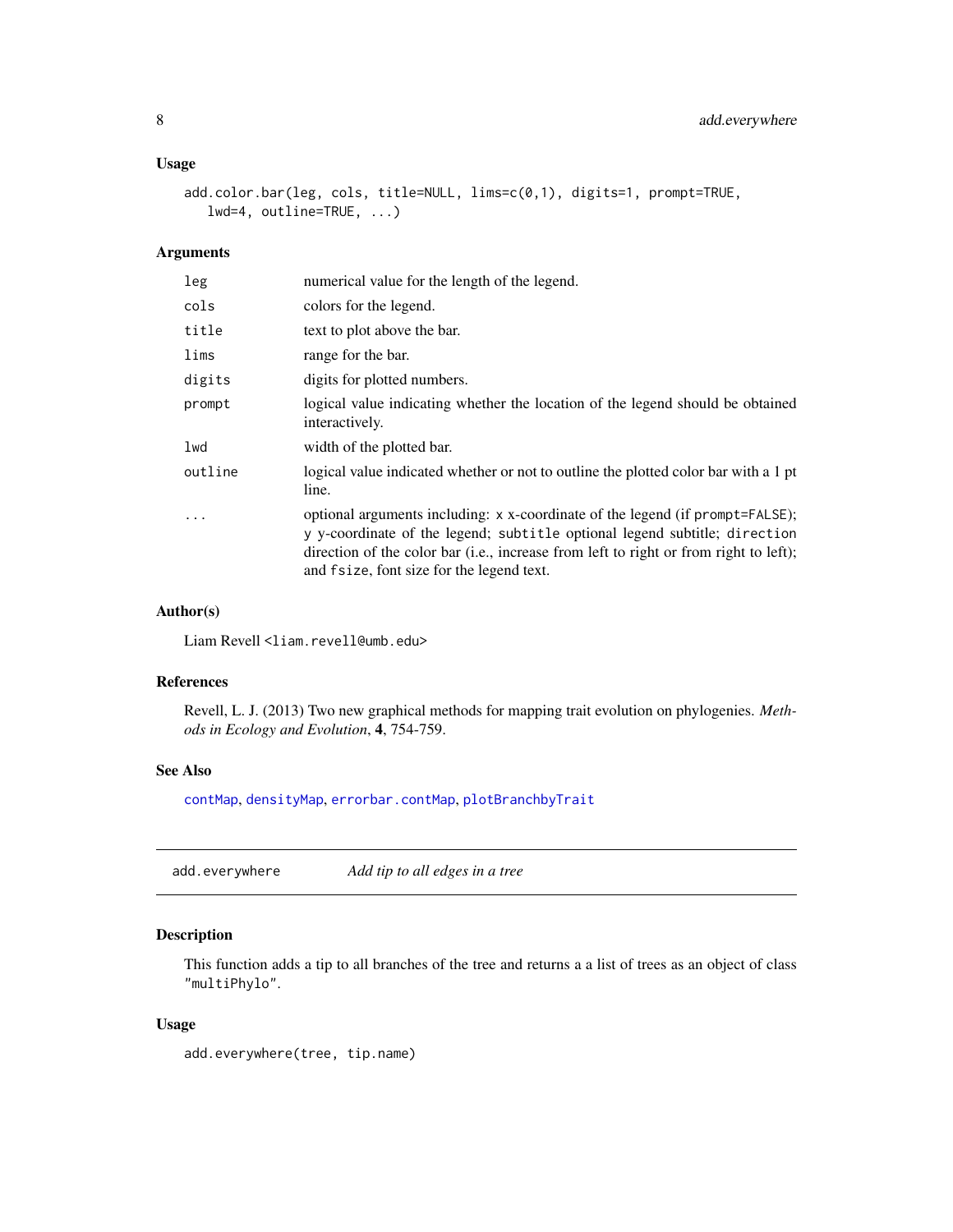### <span id="page-8-0"></span>add.random 9

### Arguments

| tree     | an object of class "phylo".                     |
|----------|-------------------------------------------------|
| tip.name | a string containing the name of the tip to add. |

# Value

A list of trees as an object of class "multiPhylo". Since the tip can be added to any branch, the length of the list is equal to the number of edges in tree.

# Author(s)

Liam Revell <liam.revell@umb.edu>

# References

Revell, L. J. (2012) phytools: An R package for phylogenetic comparative biology (and other things). *Methods Ecol. Evol.*, 3, 217-223.

### See Also

[allFurcTrees](#page-12-1), [exhaustiveMP](#page-64-1)

<span id="page-8-1"></span>

add.random *Add tips at random to the tree*

### Description

This function adds new tips at random to a tree with branch lengths. If no edge lengths are provided, and the tree is ultrametric, then edge lengths are assigned to keep the tree ultrametric. The probability that at new tip is added along any branch is directly proportional to the length of the branch.

### Usage

add.random(tree, n=NULL, tips=NULL, edge.length=NULL, order=c("random","input"))

| tree        | an object of class "phylo".                                                                                                                                                                                                                                                                                                                                 |
|-------------|-------------------------------------------------------------------------------------------------------------------------------------------------------------------------------------------------------------------------------------------------------------------------------------------------------------------------------------------------------------|
| n           | a number of tips to add to the tree. If NULL, will use length (tips). If tips is<br>specified, then n is also ignored, regardless of its value.                                                                                                                                                                                                             |
| tips        | a set of tip names for the added tips. If NULL, names will be supplied                                                                                                                                                                                                                                                                                      |
| edge.length | terminal edge length for the added tips. If NULL, and is ultrametric (tree)<br>$=$ TRUE, then edge lengths will be assigned to keep the tree ultrametric. Note that<br>if edge lengths are assigned and $n>1$ , then the assigned terminal edge lengths<br>are not guaranteed as subsequent random tip addition could occur along the new<br>terminal edge. |
| order       | addition order for the new tips.                                                                                                                                                                                                                                                                                                                            |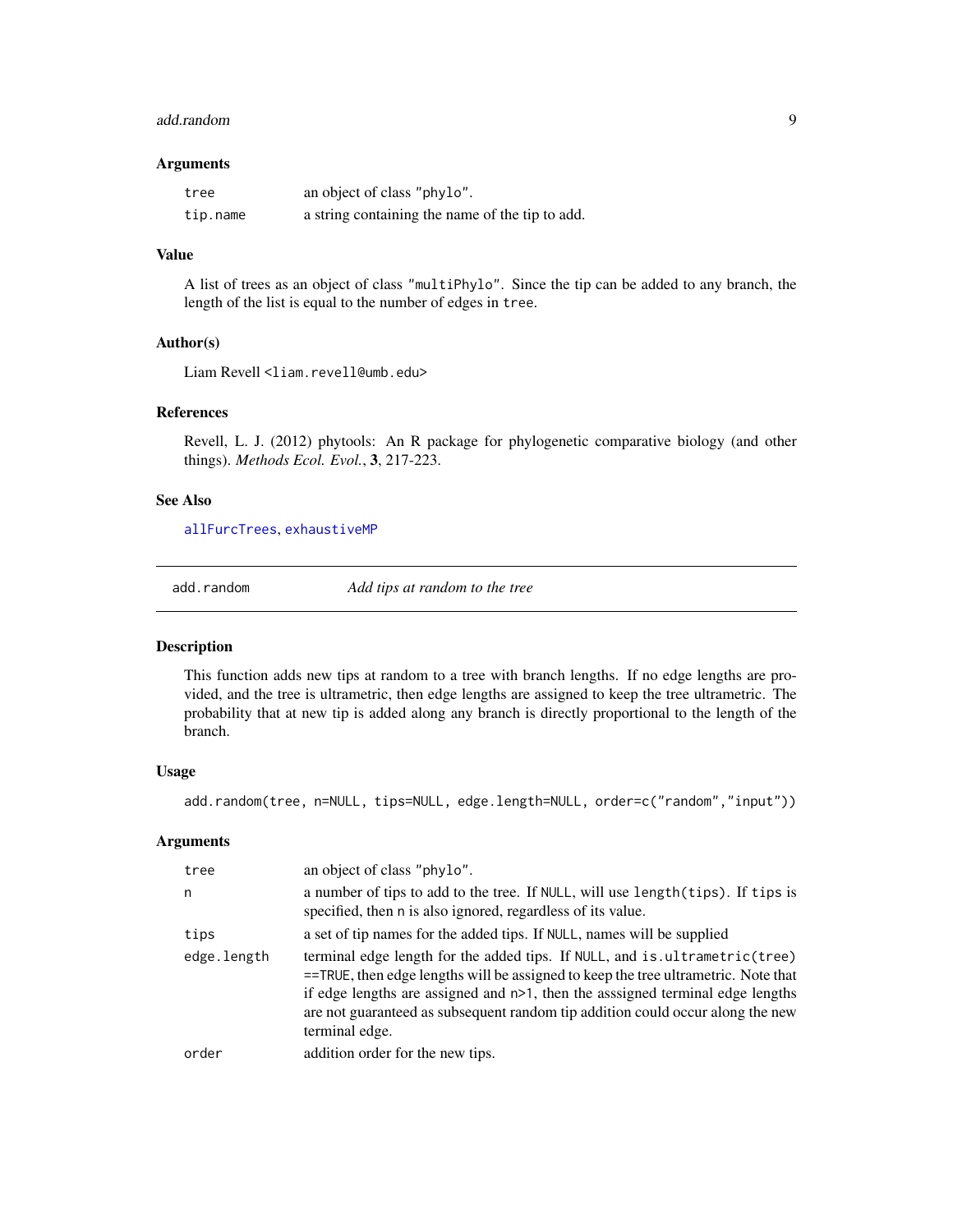# <span id="page-9-0"></span>Details

Note that sometimes the resultant tree plotted with [plot.phylo](#page-0-0) or [plotSimmap](#page-151-1) may display with branches crossing. If so, the tree can be 'untangled' using [untangle](#page-199-1).

# Value

An object of class "phylo".

# Author(s)

Liam Revell <liam.revell@umb.edu>

# References

Revell, L. J. (2012) phytools: An R package for phylogenetic comparative biology (and other things). *Methods Ecol. Evol.*, 3, 217-223.

# See Also

[allFurcTrees](#page-12-1), [add.everywhere](#page-7-1)

add.simmap.legend *Add legend to stochastically mapped tree*

# Description

This function adds a legend (by default, interactively) to a plotted stochastic character mapped tree.

# Usage

```
add.simmap.legend(leg=NULL, colors, prompt=TRUE, vertical=TRUE, ...)
```

| leg       | states for the discrete character in the order of colors.                                                                                                                                |
|-----------|------------------------------------------------------------------------------------------------------------------------------------------------------------------------------------------|
| colors    | colors for the legend in the order of leg, or, if leg=NULL, named vector of colors<br>in which names (colors are the states of the mapped discrete character.                            |
| prompt    | logical value indicating whether the location of the legend should be obtained<br>interactively (i.e., by clicking in the plotting area).                                                |
| vertical  | logical value indiciating whether to plot the legend vertically (if TRUE) or hori-<br>zontally.                                                                                          |
| $\ddotsc$ | optional arguments including: x x-coordinate of the legend (if prompt=FALSE);<br>y y-coordinate of the legend; and shape which can be shape="square", the<br>default, or shape="circle". |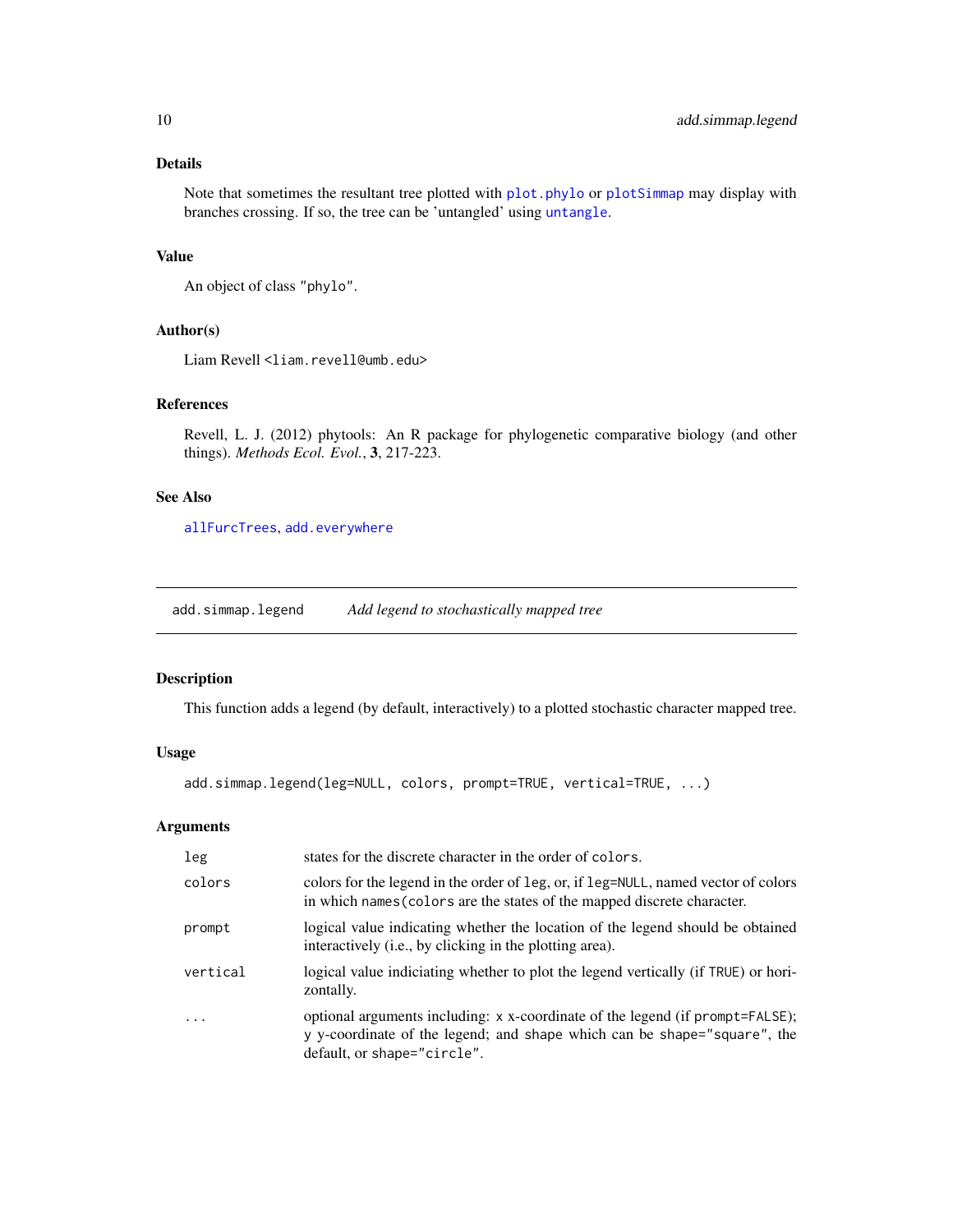# <span id="page-10-0"></span>add.species.to.genus 11

# Author(s)

Liam Revell <liam.revell@umb.edu>

### References

Revell, L. J. (2012) phytools: An R package for phylogenetic comparative biology (and other things). *Methods Ecol. Evol.*, 3, 217-223.

# See Also

[plotSimmap](#page-151-1)

add.species.to.genus *Add species to genus on a phylogeny or bind simulated species subtrees to a backbone genus tree*

# Description

add.species.to.genus adds an additional species to a genus on a phylogeny.

genus.to.species.tree simulates pure-birth subtrees and then binds them at a random height along the terminal edge leading to each corresponding genus on a genus-level backbone tree.

# Usage

add.species.to.genus(tree, species, genus=NULL, where=c("root","random")) genus.to.species.tree(tree, species)

| tree    | an object of class "phylo". In the case of genus. to. species. tree this should<br>be a genus-level backbone tree.                                                                                                                                                                                    |
|---------|-------------------------------------------------------------------------------------------------------------------------------------------------------------------------------------------------------------------------------------------------------------------------------------------------------|
| species | string contain species name in the format "Genus_species" or "Genus species".                                                                                                                                                                                                                         |
| genus   | for add. species. to. genus, optional argument containing the genus to which<br>species is to be attached. If NULL then genus will be extracted from species.                                                                                                                                         |
| where   | for add. species. to. genus, the location to attach species to the tree. where=<br>"root" will cause the species to be attached to the MRCA of all members of<br>genus. where="random" will cause species to be attached at random to the<br>subtree descended from the MRCA of all members of genus. |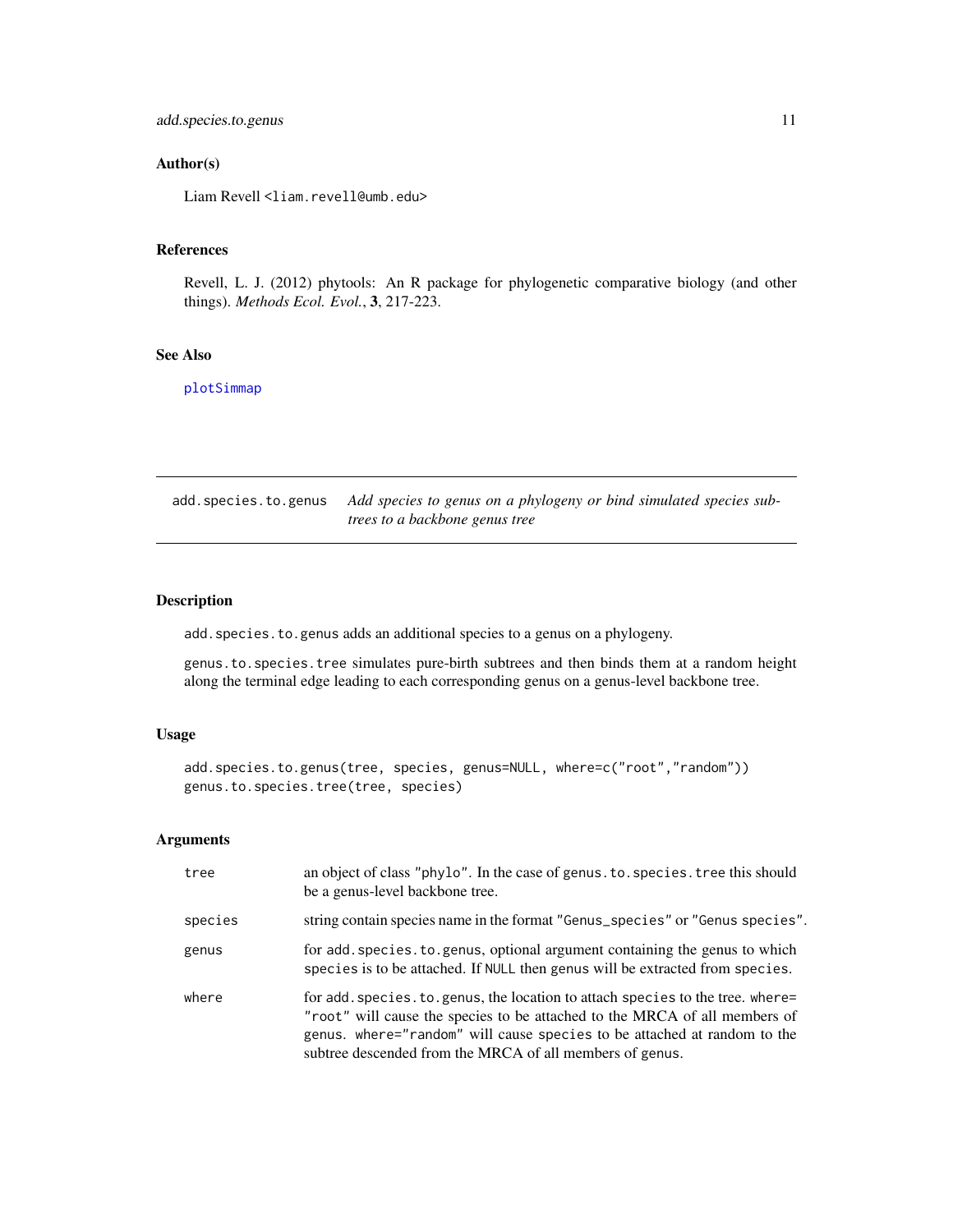<span id="page-11-0"></span>For add.species.to.genus, if genus contains only one species and where="root", then species will be attached midway along the branch leading to the one species. If where="random" then species will be added at a random position along the edge. If genus cannot be found in the tree, then the original tree is returned and a warning printed. If the tree is not ultrametric, then the resultant tree may not contain branch lengths and a warning will be printed. Note that for some cases in which a tree is read in from file, R may initially think it is ultrametric, but then later (as tips are added) decide that it is not due to rounding of the edge lengths when it was written to file. This can most likely be resolved by using [force.ultrametric](#page-82-1) to coerce the tree to be exactly ultrametric (to the maximum numerical precision permitted by R) before adding tips to the tree. If genus is non-monophyletic then species will be attached to the most inclusive group containing members of genus and a warning will be printed.

### Value

An object of class "phylo".

### Author(s)

Liam Revell <liam.revell@umb.edu>

# References

Revell, L. J. (2012) phytools: An R package for phylogenetic comparative biology (and other things). *Methods Ecol. Evol.*, 3, 217-223.

### See Also

[add.random](#page-8-1), [bind.tip](#page-26-1)

aic.w *Computes AIC weights*

### Description

This function computes AIC weights for a set of fitted models. It returns an object of class "aic.w" which is just a vector which allows it to be automatically printed with a numerical precision of 8 significant digits.

### Usage

aic.w(aic)

### Arguments

aic vector of AIC values for different fitted models. If the vector has names, these names will be inherited by the vector returned by the function.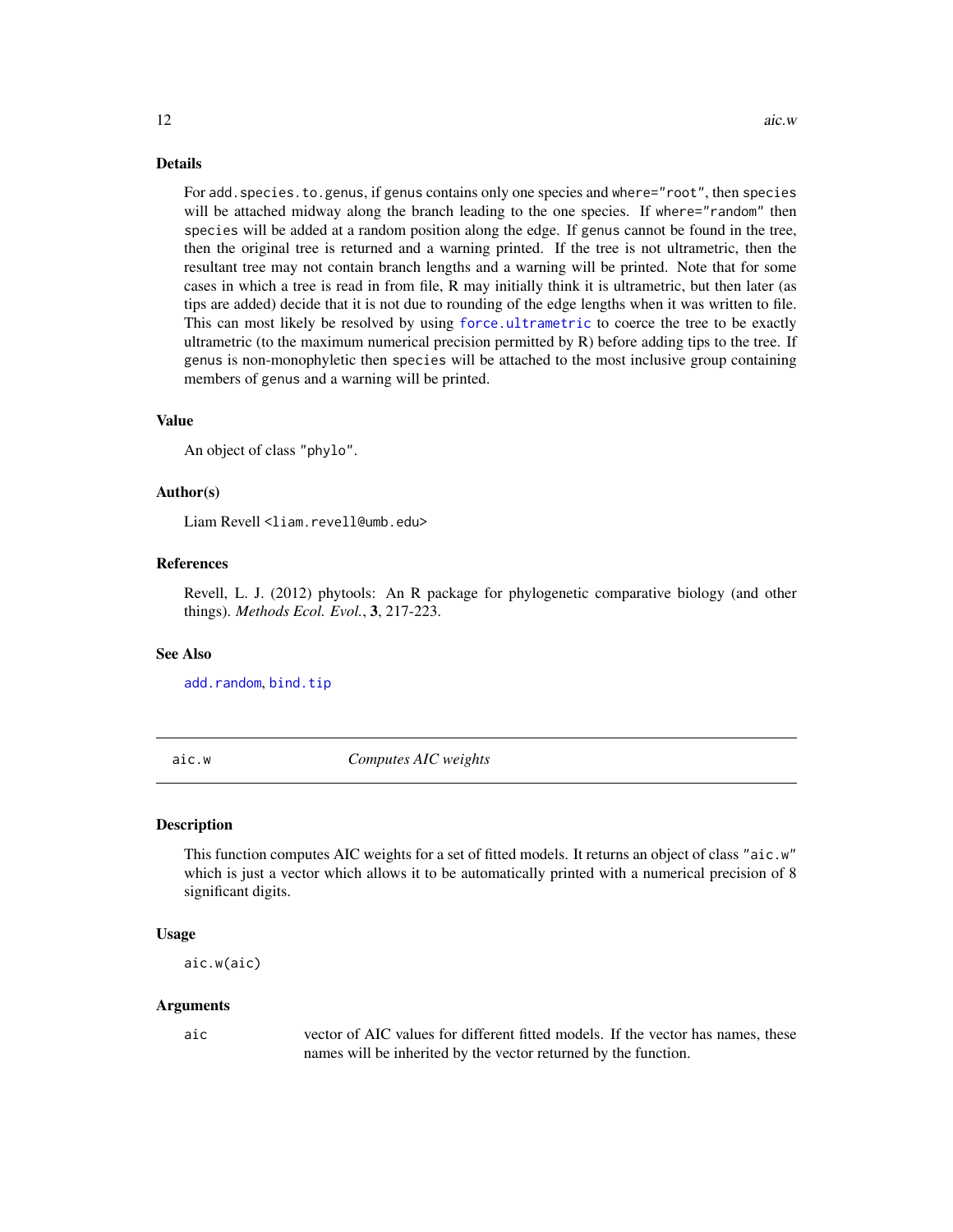### <span id="page-12-0"></span>allFurcTrees 23 and 23 and 23 and 23 and 23 and 23 and 23 and 23 and 23 and 23 and 23 and 23 and 23 and 23 and 23 and 23 and 23 and 23 and 23 and 23 and 23 and 23 and 23 and 23 and 23 and 23 and 23 and 23 and 23 and 23 and

# Value

A vector of AIC weights.

# Author(s)

Liam Revell <liam.revell@umb.edu>

# References

Revell, L. J. (2012) phytools: An R package for phylogenetic comparative biology (and other things). *Methods Ecol. Evol.*, 3, 217-223.

<span id="page-12-1"></span>allFurcTrees *Generate all bi- and multifurcating unrooted trees*

# Description

This function creates all possible unrooted bi- and multifurcating trees and returns a list of trees as an object of class "multiPhylo".

# Usage

allFurcTrees(n, tip.label=NULL, to.plot=TRUE)

### Arguments

| n         | an integer giving the desired number of species.                       |
|-----------|------------------------------------------------------------------------|
| tip.label | an optional vector of length n containing the tip names.               |
| to.plot   | an optional logical value indicating whether or not to plot the trees. |

# Details

This function should be used with caution for n greater than about 8, as in this case the number of possible trees is extremely large.

### Value

A list of trees as an object of class "multiPhylo".

# Author(s)

Liam Revell <liam.revell@umb.edu>

### References

Felsenstein, J. 2004. *Inferring Phylogenies*. Sinauer.

Revell, L. J. (2012) phytools: An R package for phylogenetic comparative biology (and other things). *Methods Ecol. Evol.*, 3, 217-223.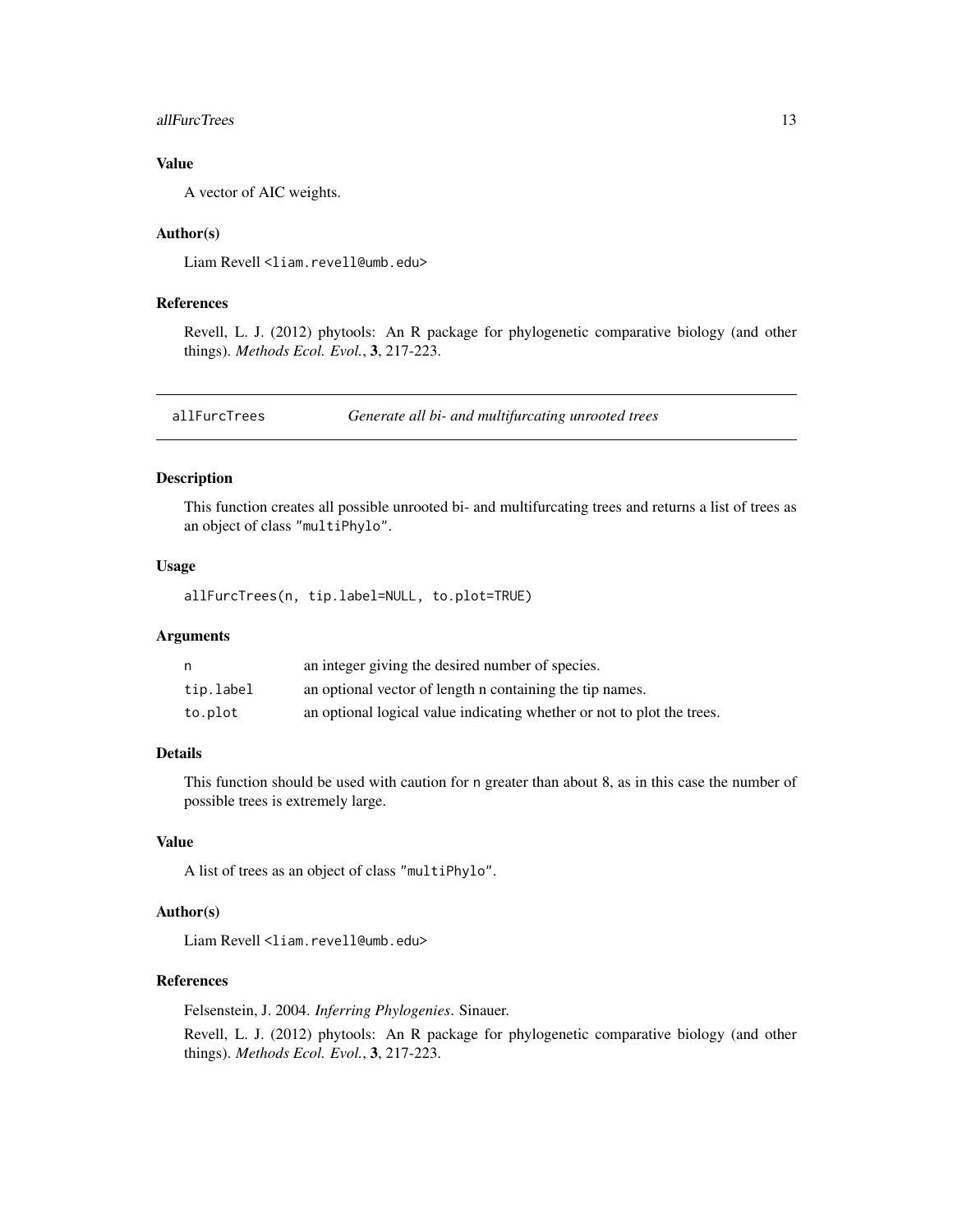# See Also

[add.everywhere](#page-7-1), [exhaustiveMP](#page-64-1)

### Examples

```
## compute & plot all bi- and multifurcating
## trees for six taxa
trees<-allFurcTrees(n=6)
par(mfrow=c(16,15))
nulo<-sapply(trees,plot,type="unrooted",
    no.margin=TRUE)
par(mfrow=c(1,1))
```
<span id="page-13-1"></span>anc.Bayes *Bayesian ancestral character estimation*

# Description

This function uses Bayesian MCMC to sample from the posterior distribution for the states at internal nodes in the tree.

### Usage

```
anc.Bayes(tree, x, ngen=10000, control=list(), ...)
## S3 method for class 'anc.Bayes'
plot(x, \ldots)## S3 method for class 'anc.Bayes'
density(x, \ldots)
```

| tree     | an object of class "phylo".                                                                                                                                                                                                                                                                                                                                                                                                                                                                                                                                                                                                                                                                                                         |
|----------|-------------------------------------------------------------------------------------------------------------------------------------------------------------------------------------------------------------------------------------------------------------------------------------------------------------------------------------------------------------------------------------------------------------------------------------------------------------------------------------------------------------------------------------------------------------------------------------------------------------------------------------------------------------------------------------------------------------------------------------|
| X        | a vector of tip values for species; names $(x)$ should be the species names. In the<br>case of the plot and density methods, an object of class "anc. Bayes".                                                                                                                                                                                                                                                                                                                                                                                                                                                                                                                                                                       |
| ngen     | a integer indicating the number of generations for the MCMC.                                                                                                                                                                                                                                                                                                                                                                                                                                                                                                                                                                                                                                                                        |
| control  | a list of control parameters containing the following elements: sig2: starting<br>value for $\sigma^2$ (BM rate); a: starting for the state at the root node; y: starting<br>values for the states at all internal nodes excluding the root (should be labeled<br>with node numbers); pr. mean: means for the prior distributions in the following<br>order - sig2, a, y, note that the prior probability distribution is exponential for<br>sig2 and normal for a and y; pr. var: variances on the prior distributions, same<br>order as $pr$ . mean (but the variance is not used for $sig2$ ); prop: variances on the<br>normal proposal distributions in the same order as pr. mean; sample: sample<br>frequency from the MCMC. |
| $\cdots$ | optional arguments, including to be passed to plot and density methods.                                                                                                                                                                                                                                                                                                                                                                                                                                                                                                                                                                                                                                                             |

<span id="page-13-0"></span>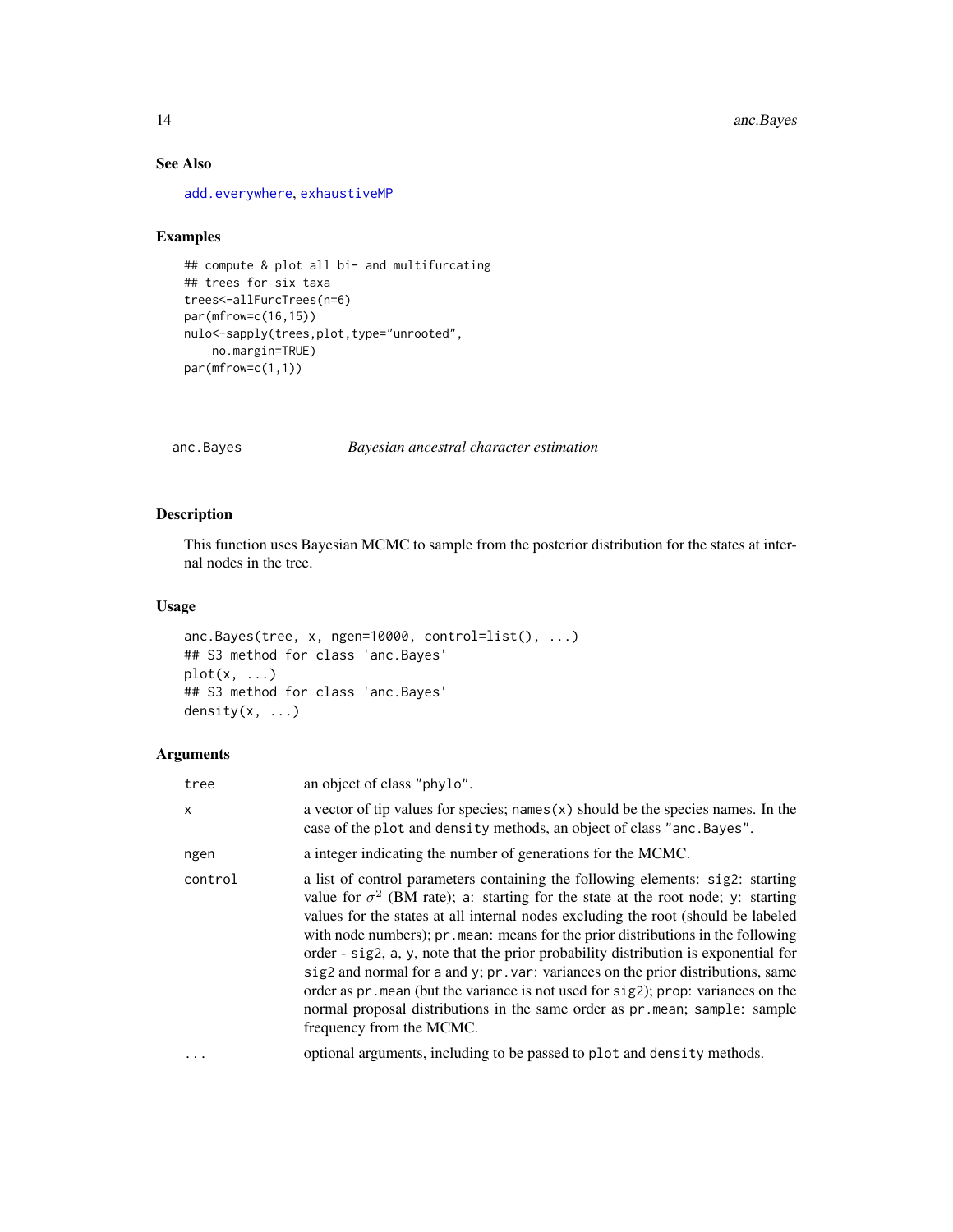### anc.Bayes 15

### Details

plot.anc.Bayes generates a likelihood profile plot of the MCMC by default, but can also create a profile plot for any of the sampled variables by using the optional argument what. For instance, what=40 (or, equivalently, what="40") will create a profile plot of the MCMC for node 40. Additional arguments are passed to [plot](#page-0-0).

density.anc.Bayes computes a posterior density from the MCMC sample. Like plot.anc.Bayes takes the optional argument what, but unlike plot.anc.Bayes computes the posterior density for the root node by default. The object computed by this function is of class "density" and can be visualized using [plot.density](#page-0-0). Burn-in (in generations) can be set using the optional argument burnin, otherwise it will be assumed to be 20

The print and summary methods for this object class also return (invisibly) a vector of estimated ancestral states based on a user-supplied burn-in (or 20% of the number of generations of MCMC, if no burn-in is provided). Burn-in can be specified with the optional argument burnin.

# Value

anc.Bayes returns an object of class "anc.Bayes" including at least two components:

| mcmc | a data frame with rows ngen/sample+1 containing the posterior sample and     |
|------|------------------------------------------------------------------------------|
|      | likelihoods. Matrix columns are labeled either sig2 or by the node number of |
|      | the internal node.                                                           |
| tree | our input phylogeny.                                                         |

### Author(s)

Liam Revell <liam.revell@umb.edu>

### References

Revell, L. J. (2012) phytools: An R package for phylogenetic comparative biology (and other things). *Methods Ecol. Evol.*, 3, 217-223.

### See Also

[ace](#page-0-0), [anc.ML](#page-15-1), [anc.trend](#page-16-1), [evol.rate.mcmc](#page-60-1), [fastAnc](#page-69-1)

# Examples

```
## set seed
set.seed(77)
## load data from Garland et al. (1992)
data(mammal.tree)
data(mammal.data)
## extract character of interest
ln.bodyMass<-log(setNames(mammal.data$bodyMass,
    rownames(mammal.data)))
## run MCMC (should be run at least 1e6 generations)
mcmc<-anc.Bayes(mammal.tree,ln.bodyMass,
   ngen=50000)
```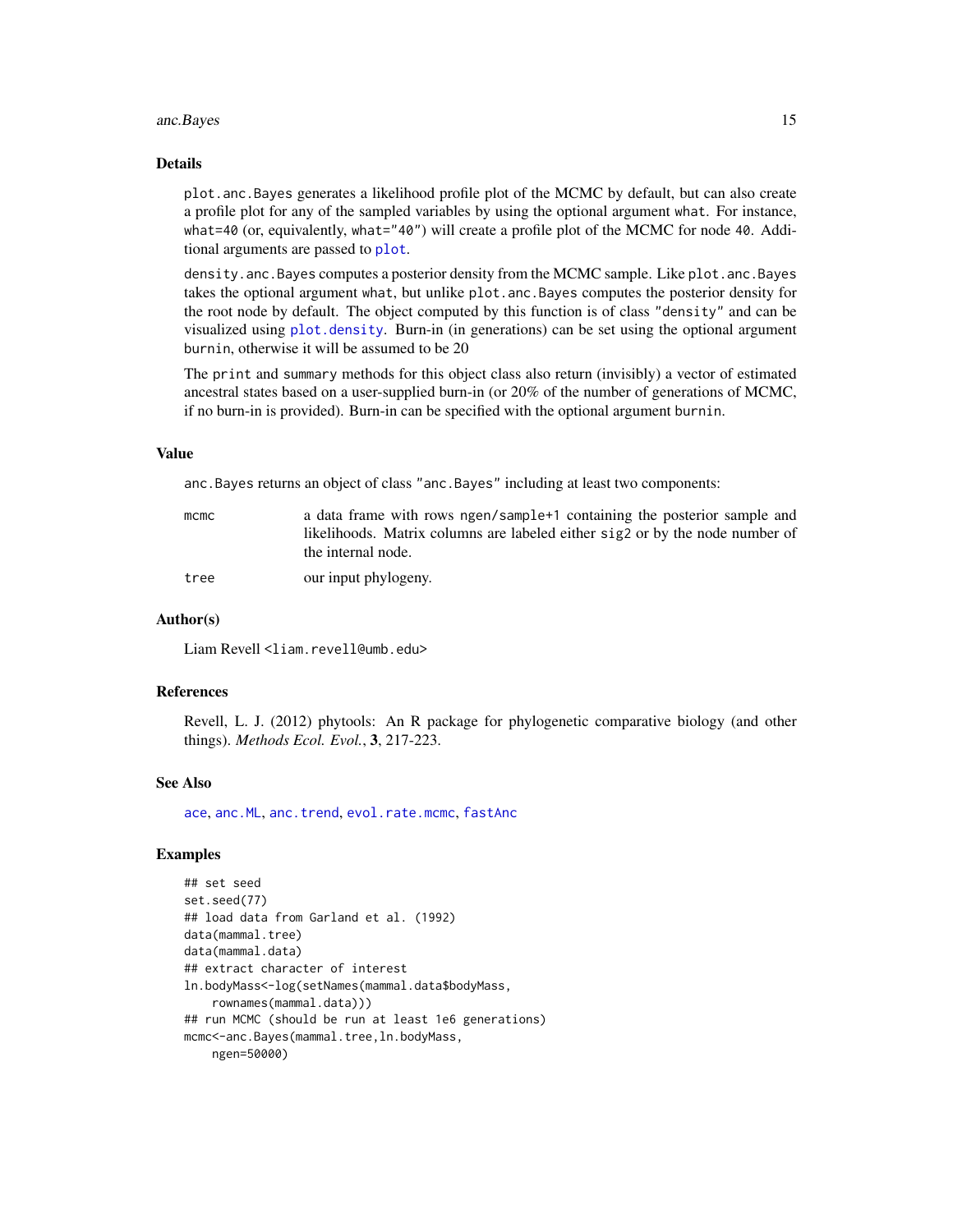<span id="page-15-0"></span>16 and 200 and 200 and 200 and 200 and 200 and 200 and 200 and 200 and 200 and 200 and 200 and 200 and 200 and 200 and 200 and 200 and 200 and 200 and 200 and 200 and 200 and 200 and 200 and 200 and 200 and 200 and 200 and

```
print(mcmc,printlen=20) ## estimates
par(mfrow=c(2,1))
plot(mcmc,bty="l",main="Likelihood-profile from MCMC",
    font.main=3) ## likelihood-profile
plot(density(mcmc,what=Ntip(mammal.tree)+1,
   burnin=20000),bty="l",
   main="Posterior density for root state of log(body mass)",
    font.main=3)
par(mfrow=c(1,1)) ## reset par to default
```
<span id="page-15-1"></span>

anc.ML *Ancestral character estimation using likelihood*

# Description

This function estimates the evolutionary parameters and ancestral states for Brownian evolution using likelihood. It is also possible (for model="BM") to allow for missing data for some tip taxa.

### Usage

anc.ML(tree, x, maxit=2000, model=c("BM","OU","EB"), ...)

### Arguments

| tree     | an object of class "phylo".                                                                                                                                                                                                            |
|----------|----------------------------------------------------------------------------------------------------------------------------------------------------------------------------------------------------------------------------------------|
| $\times$ | a vector of tip values for species; names $(x)$ should be the species names.                                                                                                                                                           |
| maxit    | an optional integer value indicating the maximum number of iterations for opti-<br>mization.                                                                                                                                           |
| model    | model of continuous character evolution ont he tree. It's possible that only<br>model="BM" & model="EB" work in the present version as model="0U" has not<br>be thoroughly tested $\&$ some bugs were reported for an earlier version. |
|          | other arguments.                                                                                                                                                                                                                       |

### Details

Because this function relies on a high dimensional numerical optimization of the likelihood function, [fastAnc](#page-69-1) should probably be preferred for most purposes. If using [anc.ML](#page-15-1), users should be cautious to ensure convergence. This has been ameliorated in *phytools* >= 0.2-48 by seeding the ML optimization with the result from [fastAnc](#page-69-1). For model="EB" this should also not be a problem as the numerical optimization is performed for only sig2 and r, while the ML values of the ancestral states are obtained during every iteration of the optimization algorithmically using the re-rooting method.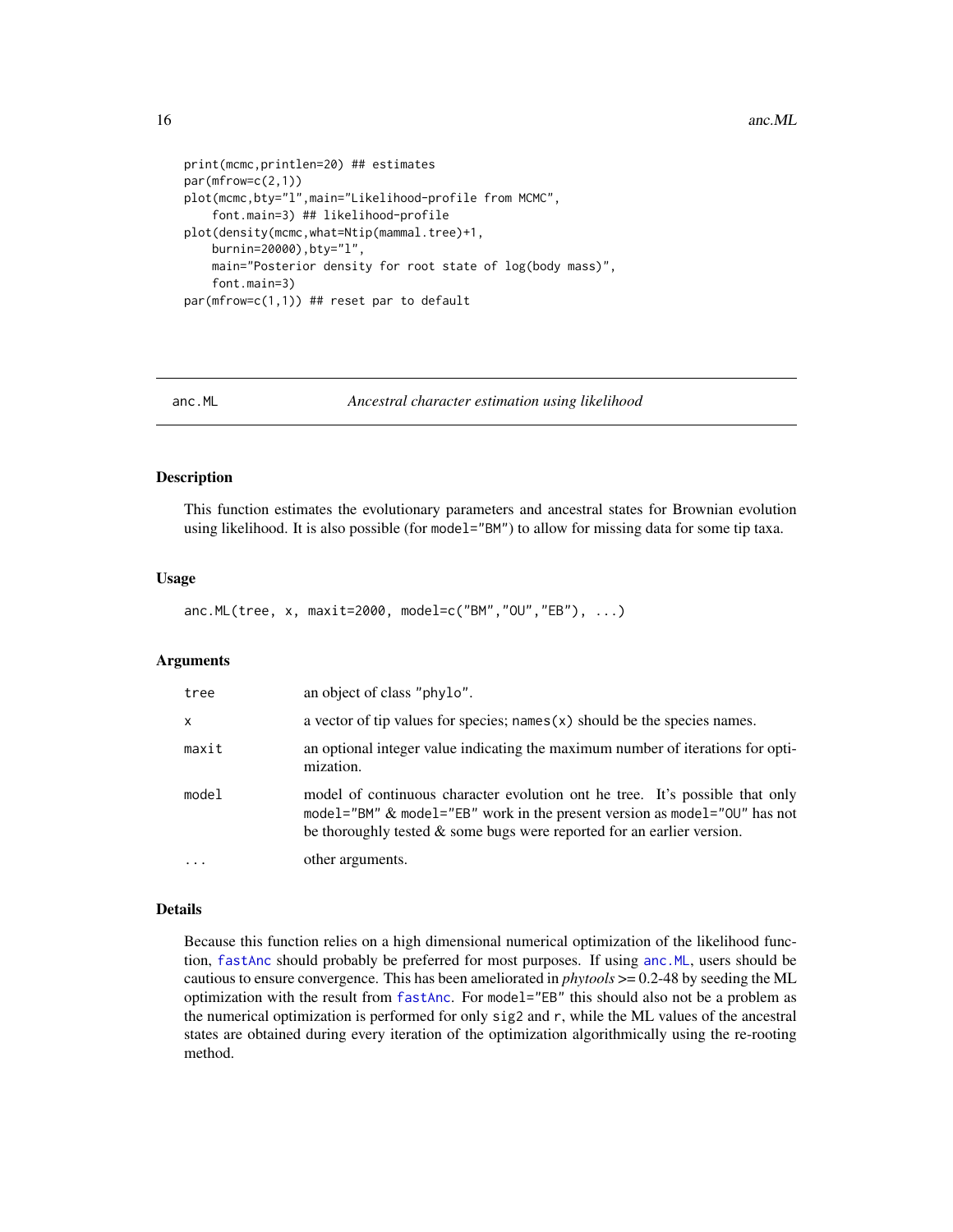### <span id="page-16-0"></span>anc.trend 17

# Value

An object of class "anc.ML" with at least the following four elements (if not more, depending on model):

| sig2        | the variance of the BM process.                                |
|-------------|----------------------------------------------------------------|
| ace         | a vector with the ancestral states.                            |
| logLik      | the log-likelihood.                                            |
| convergence | the value of convergence returned by $\phi$ optim (0 is good). |

# Author(s)

Liam Revell <liam.revell@umb.edu>

### References

Revell, L. J. (2012) phytools: An R package for phylogenetic comparative biology (and other things). *Methods Ecol. Evol.*, 3, 217-223.

Schluter, D., Price, T., Mooers, A. O., and Ludwig, D. (1997) Likelihood of ancestor states in adaptive radiation. *Evolution* 51, 1699-1711.

# See Also

[ace](#page-0-0), [anc.Bayes](#page-13-1), [fastAnc](#page-69-1), [optim](#page-0-0)

# Examples

```
## load data from Garland et al. (1992)
data(mammal.tree)
data(mammal.data)
## extract character of interest
ln.bodyMass<-log(setNames(mammal.data$bodyMass,
    rownames(mammal.data)))
## estimate ancestral state under BM model
fit.BM<-anc.ML(mammal.tree,ln.bodyMass)
print(fit.BM)
```
<span id="page-16-1"></span>anc.trend *Ancestral character estimation with a trend*

# Description

This function estimates the evolutionary parameters and ancestral states for Brownian evolution with directional trend.

### Usage

anc.trend(tree, x, maxit=2000)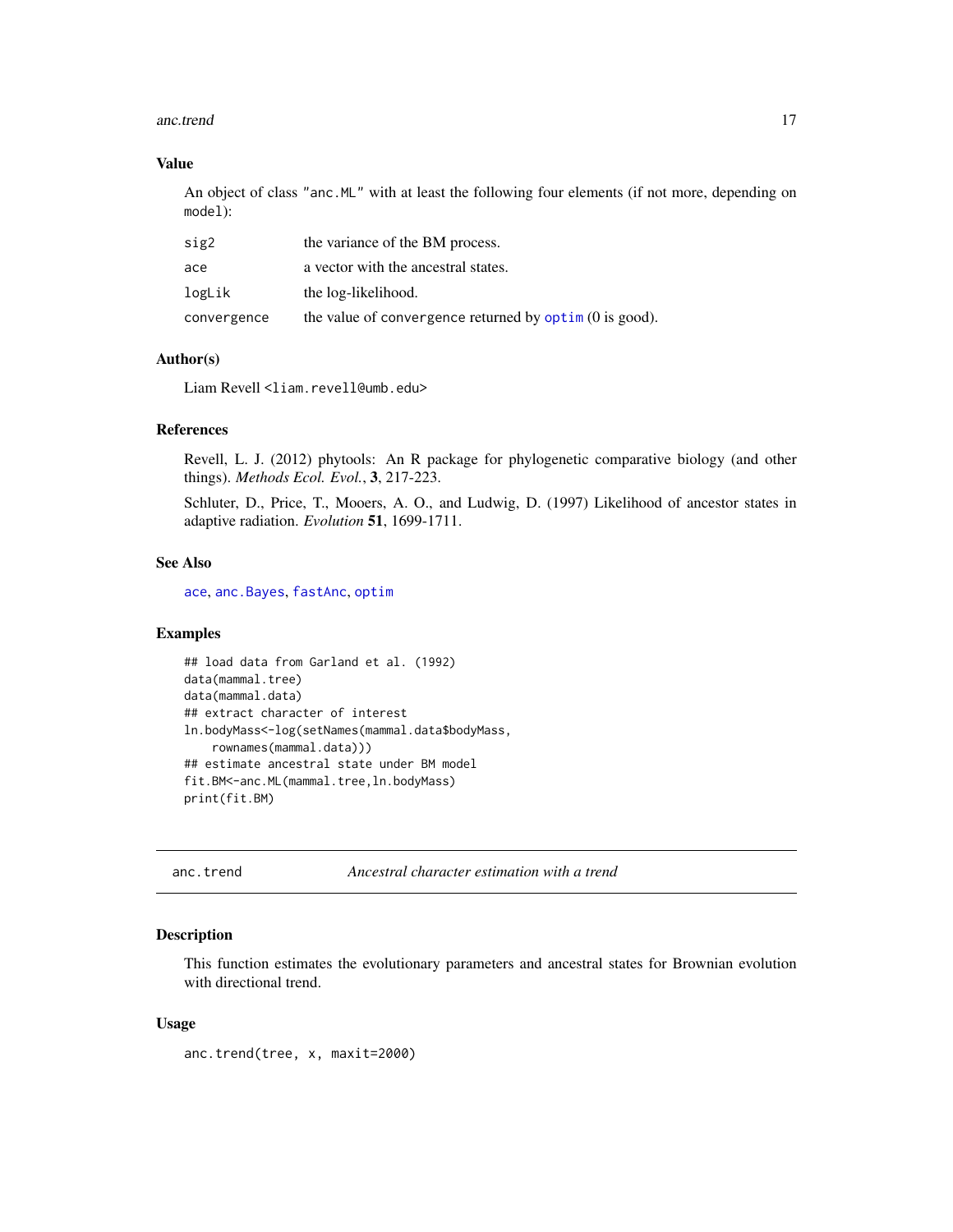18 and the contract of the contract of the contract of the contract of the contract of the contract of the contract of the contract of the contract of the contract of the contract of the contract of the contract of the con

### **Arguments**

| tree  | an object of class "phylo".                                                                  |
|-------|----------------------------------------------------------------------------------------------|
| X.    | a vector of tip values for species; names $(x)$ should be the species names.                 |
| maxit | an optional integer value indicating the maximum number of iterations for opti-<br>mization. |

# Details

Note that this will generally only work and produce sensible results for a phylogeny with some noncontemporary tips (i.e., a tree with some fossil species). The function uses [optim](#page-0-0) with method= "L-BFGS-B"; however optimization is only constrained for the sig2 which must be >0.

# Value

An object of class "anc.trend" with the following components:

| ace         | a vector with the ancestral states.                            |
|-------------|----------------------------------------------------------------|
| mu          | a trend parameter per unit time.                               |
| sig2        | the variance of the BM process, $\sigma^2$ .                   |
| logL        | the log-likelihood.                                            |
| convergence | the value of \$convergence returned by $option()$ (0 is good). |

### Author(s)

Liam Revell <liam.revell@umb.edu>

# References

Revell, L. J. (2012) phytools: An R package for phylogenetic comparative biology (and other things). *Methods Ecol. Evol.*, 3, 217-223.

# See Also

[ace](#page-0-0), [anc.Bayes](#page-13-1), [anc.ML](#page-15-1), [optim](#page-0-0)

# Examples

```
## simulate tree & data using fastBM with a trend (m!=0)
tree<-rtree(n=26,tip.label=LETTERS)
x<-fastBM(tree,mu=4,internal=TRUE)
a<-x[as.character(1:tree$Nnode+Ntip(tree))]
x<-x[tree$tip.label]
## fit no trend model
fit.bm<-anc.ML(tree,x,model="BM")
print(fit.bm)
## fit trend model
fit.trend<-anc.trend(tree,x)
print(fit.trend)
## compare trend vs. no-trend models & estimates
```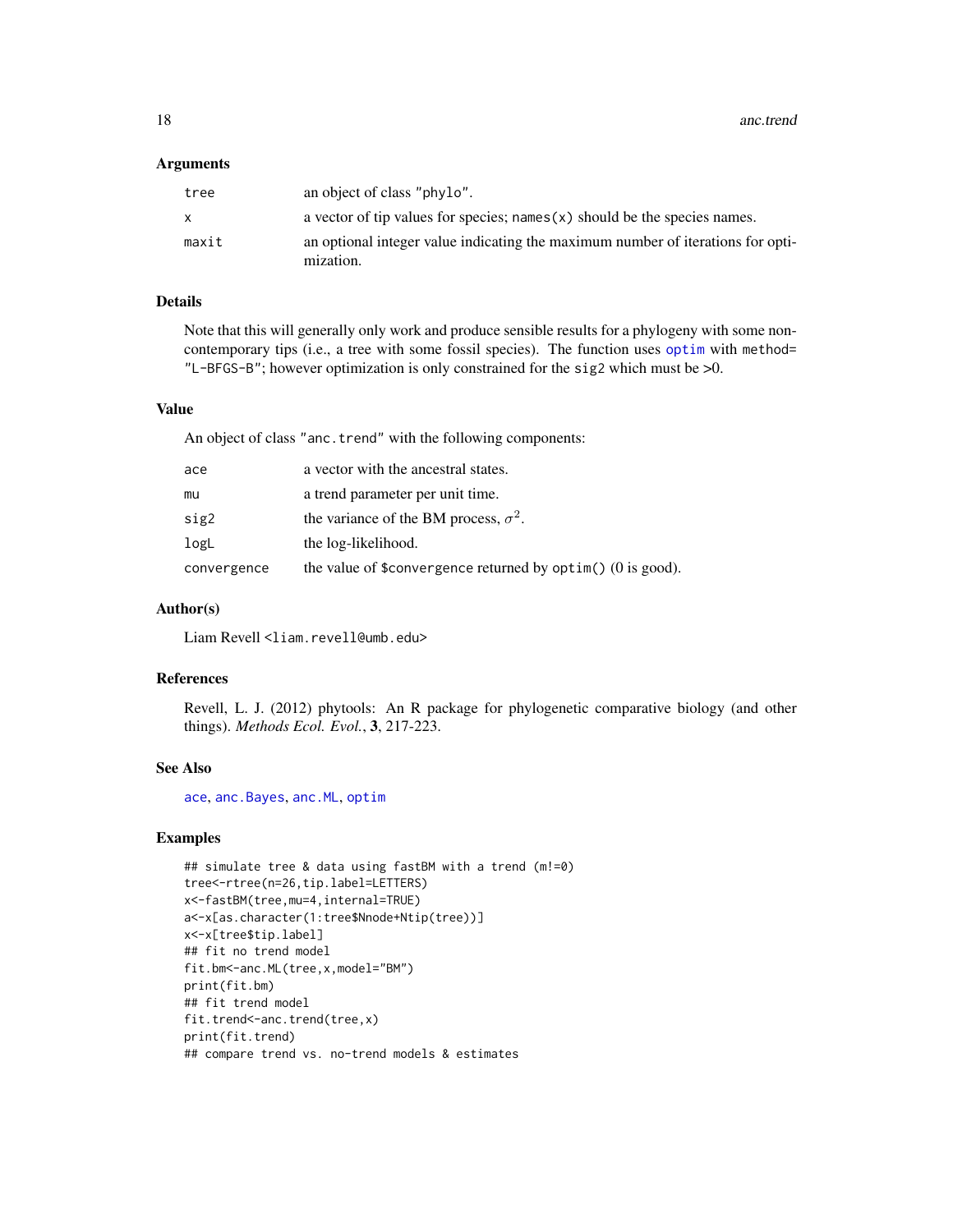### <span id="page-18-0"></span>ancThresh 19

```
AIC(fit.bm,fit.trend)
layout(matrix(c(3,4,1,2,5,6),3,2,byrow=TRUE),
    heights=c(1.5,3,1.5),widths=c(3,3))
xlim<-ylim<-range(c(a,fit.bm$ace,
    fit.trend$ace))
plot(a,fit.bm$ace,pch=19,
   col=make.transparent("blue",0.5),
   xlab="true ancestral states",
   ylab="ML estimates",
   main=paste("Comparison of true and estimated",
    "\nstates under a no-trend model"),font.main=3,
    cex.main=1.2,bty="l",cex=1.5,
    xlim=xlim,ylim=ylim)
lines(xlim,ylim,lty="dotted")
plot(a,fit.trend$ace,pch=19,
    col=make.transparent("blue", 0.5),
   xlab="true ancestral states",
   ylab="ML estimates",
    main=paste("Comparison of true and estimated",
    "\nstates under a trend model"),font.main=3,
   cex.main=1.2,bty="l",cex=1.5,
    xlim=xlim,ylim=ylim)
lines(xlim,ylim,lty="dotted")
par(mfrow=c(1,1))
```
ancThresh *Ancestral character estimation under the threshold model using Bayesian MCMC*

### Description

This function uses Bayesian MCMC to estimate ancestral states and thresholds for a discrete character under the threshold model from quantitative genetics (Felsenstein 2012).

# Usage

```
ancThresh(tree, x, ngen=100000, sequence=NULL, method="mcmc",
   model=c("BM","OU","lambda"), control=list(), ...)
```

| tree     | phylogenetic tree.                                                                                                                                                                                             |
|----------|----------------------------------------------------------------------------------------------------------------------------------------------------------------------------------------------------------------|
| x        | a named vector containing discrete character states; or a matrix containing the<br>tip species, in rows, and probabilities of being in each state, in columns.                                                 |
| ngen     | number of generations to run the MCMC.                                                                                                                                                                         |
| sequence | assumed ordering of the discrete character state. If not supplied and x is a vector<br>then numerical/alphabetical order is assumed; if not supplied and x is a matrix,<br>then the column order of x is used. |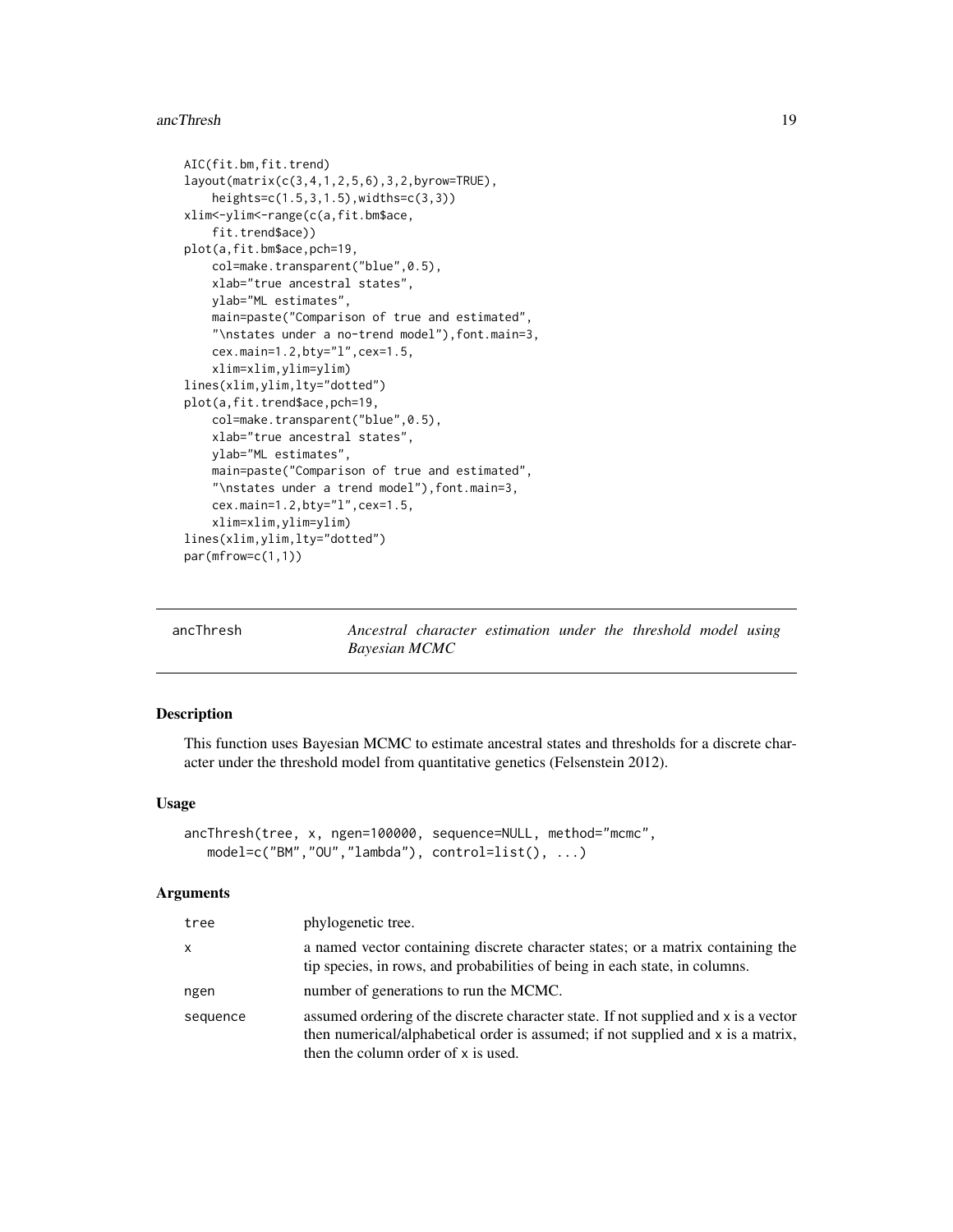| method  | only method currently available is "mcmc".                                                                                                                                                                                                                                                                                                                                                                                                                                                                                                                                                                                                                                                                                                                                                                                                                                                                                                                                                                                                                                 |
|---------|----------------------------------------------------------------------------------------------------------------------------------------------------------------------------------------------------------------------------------------------------------------------------------------------------------------------------------------------------------------------------------------------------------------------------------------------------------------------------------------------------------------------------------------------------------------------------------------------------------------------------------------------------------------------------------------------------------------------------------------------------------------------------------------------------------------------------------------------------------------------------------------------------------------------------------------------------------------------------------------------------------------------------------------------------------------------------|
| model   | model for the evolution of the liability. Options are "BM" (Brownian motion, the<br>default), "00" (Ornstein-Uhlenbeck), or "lambda" (the $\lambda$ model).                                                                                                                                                                                                                                                                                                                                                                                                                                                                                                                                                                                                                                                                                                                                                                                                                                                                                                                |
| control | list containing the following elements: sample, the sampling interval; propliab<br>variance of the proposal distribution for liabilities; propthresh variance on the<br>proposal distribution for the thresholds; propalpha variance on the proposal<br>distribution for alpha (for model="00"); pr. anc prior probability distribution<br>on the ancestral states for each node, in a matrix - not all nodes need to be<br>supplied; pr. th prior density on the thresholds; burnin number of generations<br>to exclude for burn-in when plotting posterior probabilities on the tree; plot<br>logical value indicating whether or not to plot the posterior probabilities; print<br>logical value indicating whether or not to print the state of the MCMC; piecol<br>colors for the posterior probabilities plotted as pie charts at internal nodes; and<br>tipcol which indicates whether the tip colors should be based on the input data<br>("input") or sampled tip liabilities ("estimated"). These will only differ if<br>there is uncertainty in the tip states. |
|         | additional arguments to be passed to plotThresh (called internally).                                                                                                                                                                                                                                                                                                                                                                                                                                                                                                                                                                                                                                                                                                                                                                                                                                                                                                                                                                                                       |

# Details

print and plot S3 methods are now available for the object class "ancThresh".

### Value

This function returns an object of class "ancThresh" containing the posterior sample from our analysis, although with other components.

### Author(s)

Liam Revell <liam.revell@umb.edu>

# References

Felsenstein, J. (2012) A comparative method for both discrete and continuous characters using the threshold model. *American Naturalist*, 179, 145-156.

Revell, L. J. (2014) Ancestral character estimation under the threshold model from quantitative genetics. *Evolution*, 68, 743-759.

### See Also

[anc.Bayes](#page-13-1), [threshBayes](#page-193-1)

# Examples

```
## Not run:
## load data from Revell & Collar (2009)
data(sunfish.tree)
data(sunfish.data)
## extract character of interest
```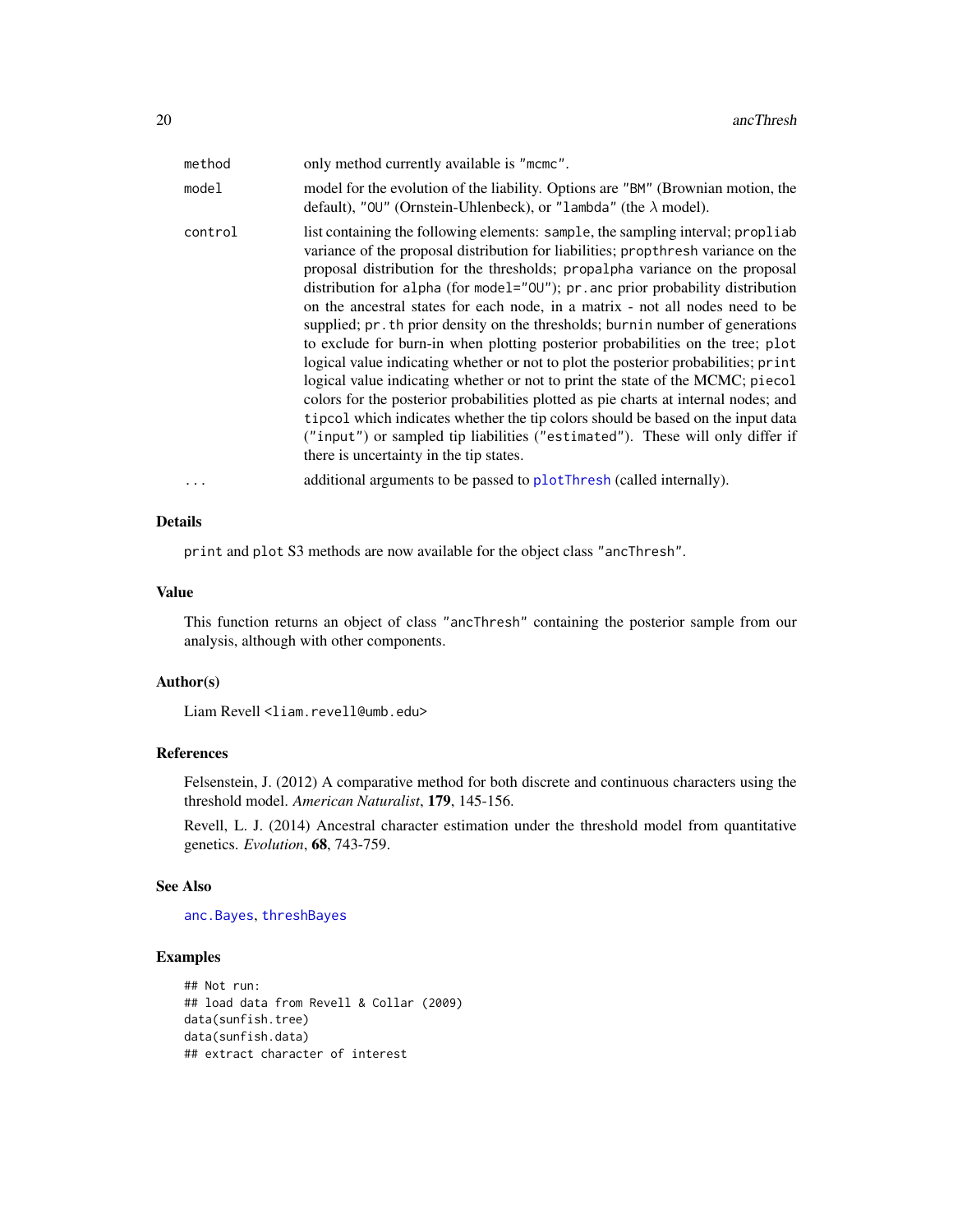### <span id="page-20-0"></span>anoletree 21

```
fmode<-setNames(sunfish.data$feeding.mode,
    rownames(sunfish.data))
## run MCMC
mcmc<-ancThresh(sunfish.tree,fmode,ngen=1000000)
## plot results
plot(mcmc,mar=c(0.1,0.1,4.1,0.1))
title(main="Posterior probabilities for node states",
    font.main=3)
## End(Not run)
```
anoletree *Phylogenetic datasets*

## Description

anoletree is a phylogeny of Greater Antillean anole species with a mapped discrete character *ecomorph class*. anole.data is a data frame of morphological characters. Data and tree are from Mahler et al. (2010).

mammal.tree and mammal.data are the phylogeny and dataset for mammal body size and home range size from Garland et al. (1992).

salamanders is a phylogeny of *Plethodon* salamanders from Highton and Larson (1979). According to Wikipedia, the genus *Plethodon* contains 55 species in total.

sunfish.tree and sunfish.data are the phylogeny and dataset for Centrarchidae and buccal morphology (respectively) from Revell and Collar (2009).

wasp.trees and wasp.data are the phylogeny and host-parasite associations from Lopez-Vaamonde et al. (2001).

### Usage

```
data(anole.data)
data(anoletree)
data(mammal.data)
data(mammal.tree)
data(salamanders)
data(sunfish.data)
data(sunfish.tree)
data(wasp.data)
data(wasp.trees)
```
### Format

anoletree is an object of class "simmap". anole.data is a data frame.

mammal.tree is an object of class "phylo".mammal.data is a data frame.

salamanders is an object of class "phylo".

sunfish.tree is an object of class "simmap". sunfish.data is a data frame.

wasp.trees is an object of class "multiPhylo". wasp.data is a data frame.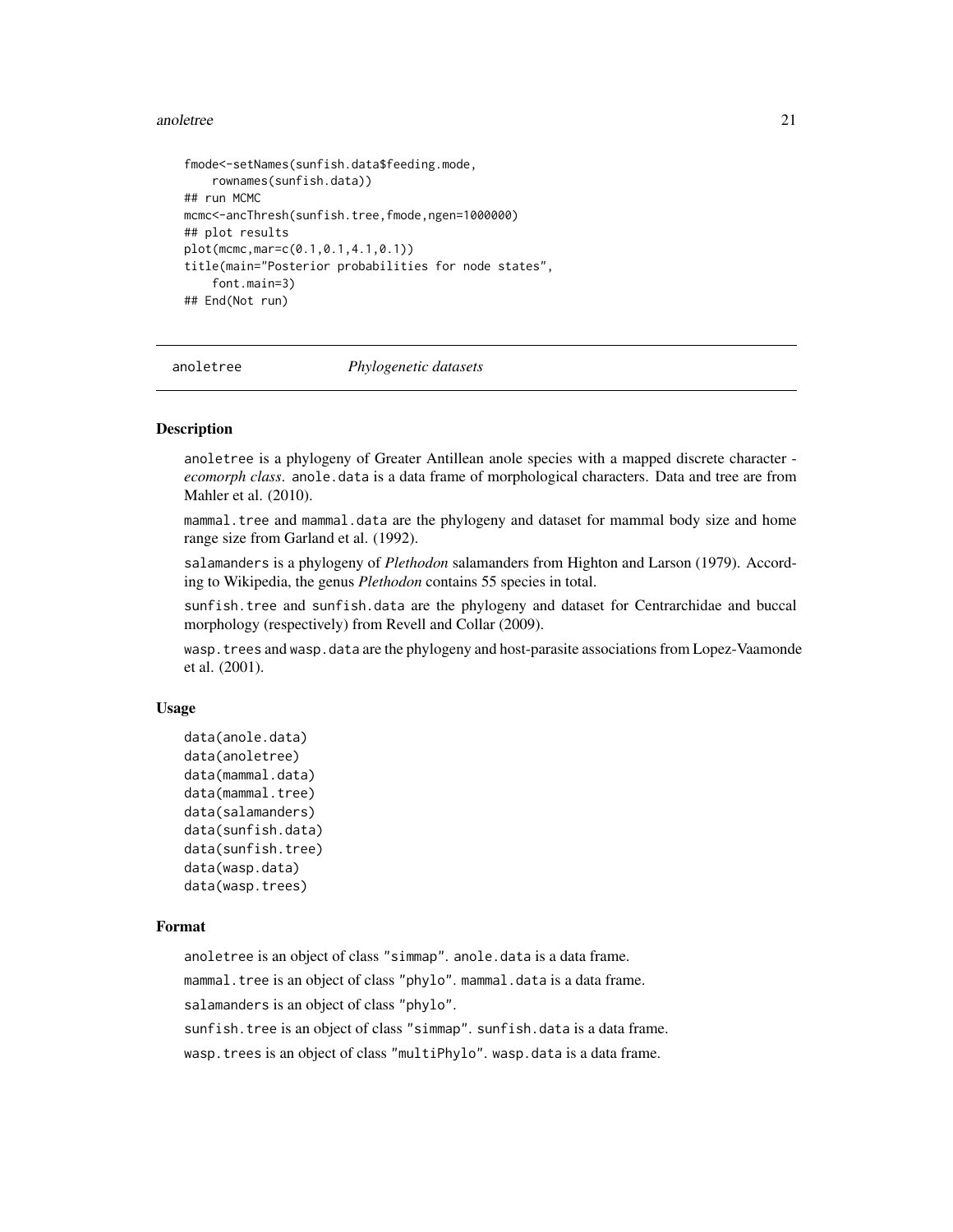### <span id="page-21-0"></span>Source

Garland, T., Jr., P. H. Harvey, and A. R. Ives. (1992) Procedures for the analysis of comparative data using phylogenetically independent contrasts. *Systematic Biology*, 41, 18-32.

Highton, R., and A. Larson. (1979) The genetic relationships of the salamanders of the genus *Plethodon*. *Systematic Zoology*, 28, 579-599.

Lopez-Vaamonde, C., J. Y. Rasplus, G. D. Weiblen, and J. M. Cook. (2001) Molecular phylogenies of fig wasps: Partial cocladogenesis of pollinators and parasites. *Molecular Phylogenetics and Evolution*, 21, 55-71.

Mahler, D. L, L. J. Revell, R. E. Glor, and J. B. Losos. (2010) Ecological opportunity and the rate of morphological evolution in the diversification of Greater Antillean anoles. *Evolution*, 64, 2731-2745.

Revell, L. J., and D. C. Collar. (2009) Phylogenetic analysis of the evolutionary correlation using likelihood. *Evolution*, 63, 1090-1100.

applyBranchLengths *Applies the branch lengths of a reference tree to a target*

### Description

This function applies the set of branch lengths from a reference tree to a target tree while reconciling any mappings (as in read. simmap) with the new branch lengths.

### Usage

applyBranchLengths(tree, edge.length)

### Arguments

| tree        | target tree.                                    |
|-------------|-------------------------------------------------|
| edge.length | number of digits for rounding. Passed to round. |

# Value

An object of class "phylo" or "simmap".

# Author(s)

Liam Revell <liam.revell@umb.edu>

### References

Revell, L. J. (2012) phytools: An R package for phylogenetic comparative biology (and other things). *Methods Ecol. Evol.*, 3, 217-223.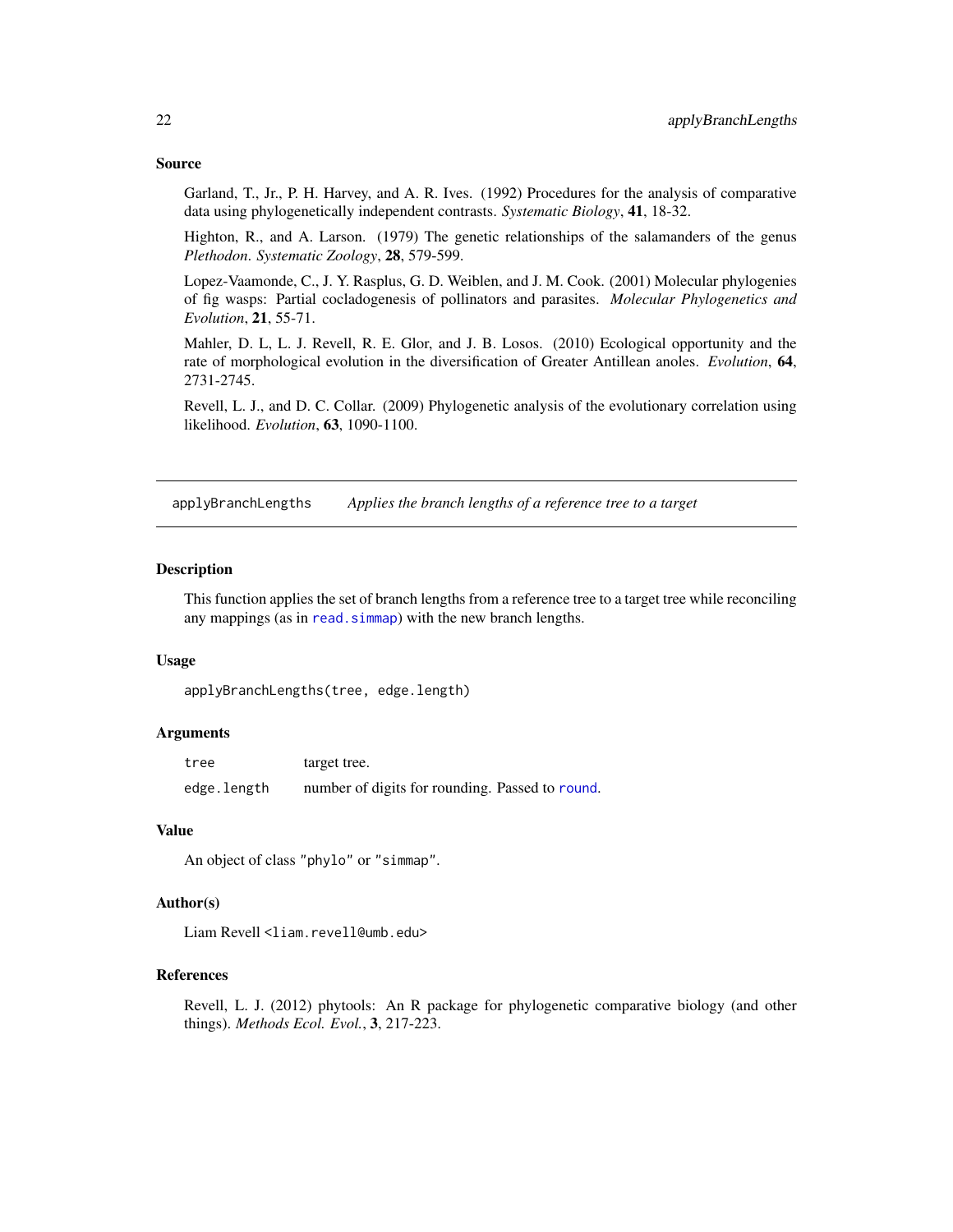<span id="page-22-0"></span>

# Description

This function converts between object classes.

### Usage

```
as.multiPhylo(x, ...)
## S3 method for class 'multiSimmap'
as.multiPhylo(x, ...)
## S3 method for class 'phylo'
as.multiPhylo(x, ...)
```
# Arguments

| $\mathsf{X}$ | object to be converted to "multiPhylo". Presently an object of class "multiSimmap", |
|--------------|-------------------------------------------------------------------------------------|
|              | or an object of class "phylo". In the latter case an object of class "multiPhylo"   |
|              | with length 1 is generated.                                                         |

... optional arguments.

### Value

An object of class "multiPhylo".

# Author(s)

Liam Revell <liam.revell@umb.edu>

# References

Revell, L. J. (2012) phytools: An R package for phylogenetic comparative biology (and other things). *Methods Ecol. Evol.*, 3, 217-223.

as.Qmatrix *Convert a fitted M*k *model to a Q-matrix*

# Description

This function extracts a Q-matrix (in the form of an object of class "Qmatrix" from a fitted M*k* model.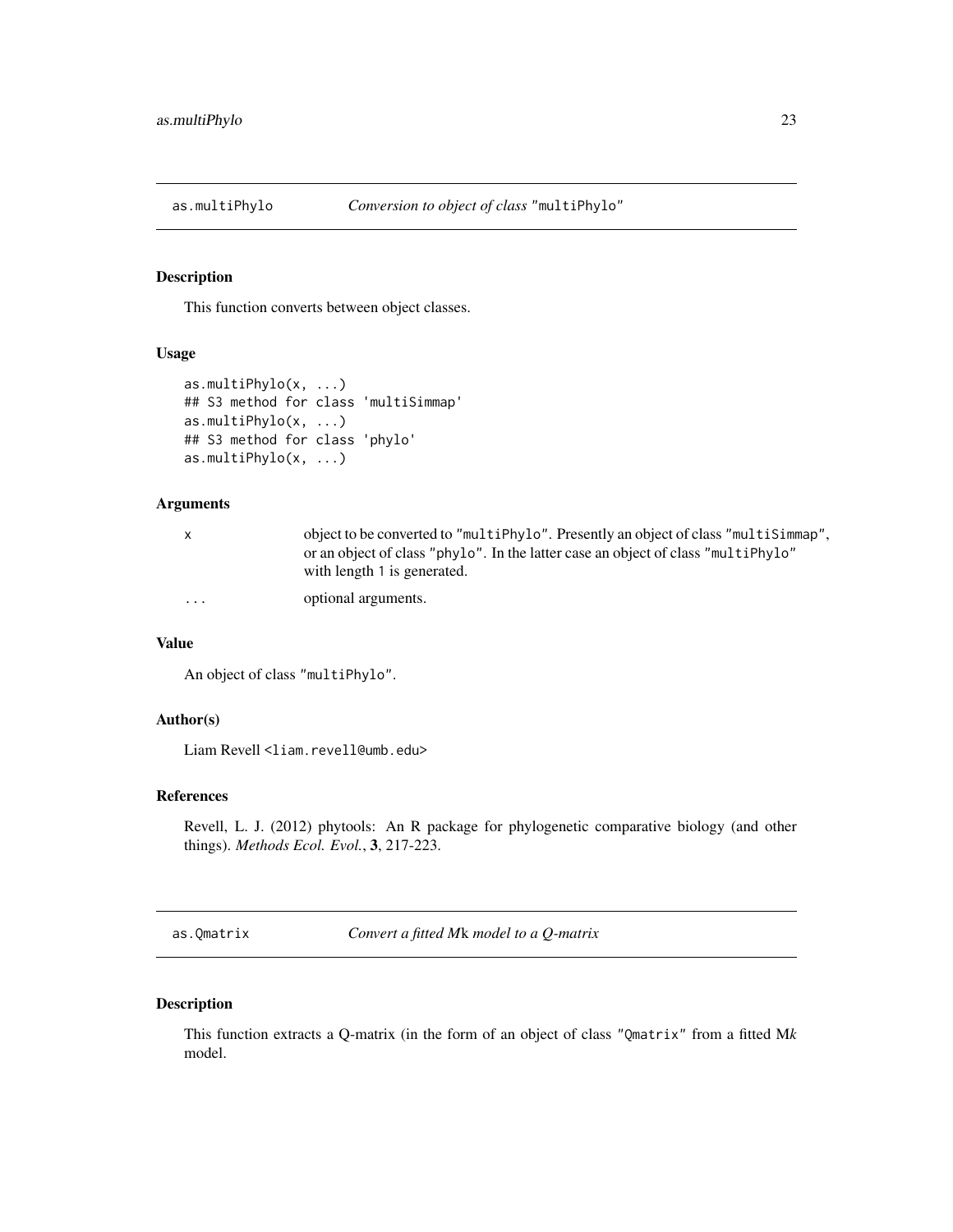<span id="page-23-0"></span>24 ave. rates and the contract of the contract of the contract of the contract of the contract of the contract of the contract of the contract of the contract of the contract of the contract of the contract of the contract

# Usage

```
as.Qmatrix(x, \ldots)## S3 method for class 'fitMk'
as.Qmatrix(x, \ldots)## S3 method for class 'Qmatrix'
plot(x, \ldots)## S3 method for class 'Qmatrix'
print(x, \ldots)
```
# Arguments

| $\mathsf{X}$ | fitted Mk model. (For instance, an object of class "fitMk".) In the case of<br>print. Qmatrix, an object of class "Qmatrix". |
|--------------|------------------------------------------------------------------------------------------------------------------------------|
| $\cdots$     | optional arguments.                                                                                                          |

# Value

An object of class "Qmatrix".

### Author(s)

Liam Revell <liam.revell@umb.edu>, Joan Maspons

# References

Revell, L. J. (2012) phytools: An R package for phylogenetic comparative biology (and other things). *Methods Ecol. Evol.*, 3, 217-223.

### See Also

[fitMk](#page-78-1)

ave.rates *Average the posterior rates*

# Description

Primarily used internally by [posterior.evolrate](#page-160-1).

# Usage

```
ave.rates(tree, shift, tips, sig1, sig2, ave.shift, showTree=TRUE)
```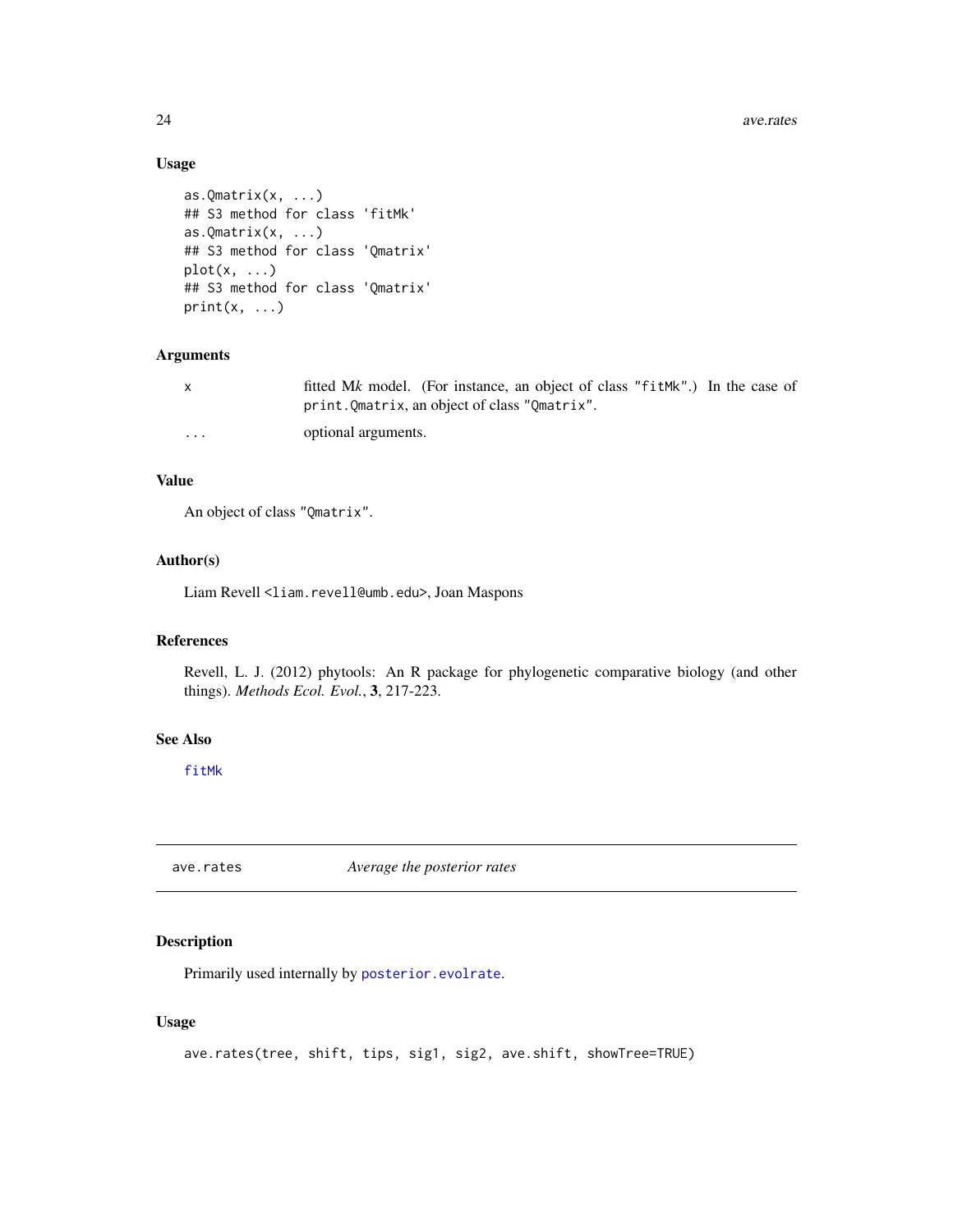# <span id="page-24-0"></span>averageTree 25

### Arguments

| tree      | a tree.                                                           |
|-----------|-------------------------------------------------------------------|
| shift     | the shift point for this sample.                                  |
| tips      | tip names tipward of shift.                                       |
| sig1      | $\sigma_1^2$ .                                                    |
| sig2      | $\sigma_2^2$ .                                                    |
| ave.shift | average shift from all samples.                                   |
| showTree  | logical value indicating whether to plot the rate-stretched tree. |

## Value

A list of the rates.

### Author(s)

Liam Revell <liam.revell@umb.edu>

# References

Revell, L. J. (2012) phytools: An R package for phylogenetic comparative biology (and other things). *Methods Ecol. Evol.*, 3, 217-223.

# See Also

[evol.rate.mcmc](#page-60-1), [minSplit](#page-112-1), [posterior.evolrate](#page-160-1)

averageTree *Compute an average tree from a set of trees and related operations*

# Description

These functions compute average trees or consensus trees by various criteria.

# Usage

```
averageTree(trees, start=NULL, method="quadratic.path.difference",
   tol=1e-12, quiet=FALSE, ...)
ls.consensus(trees, start=NULL, tol=1e-12, quiet=FALSE, ...)
minTreeDist(tree, trees, method="quadratic.path.difference", ...)
```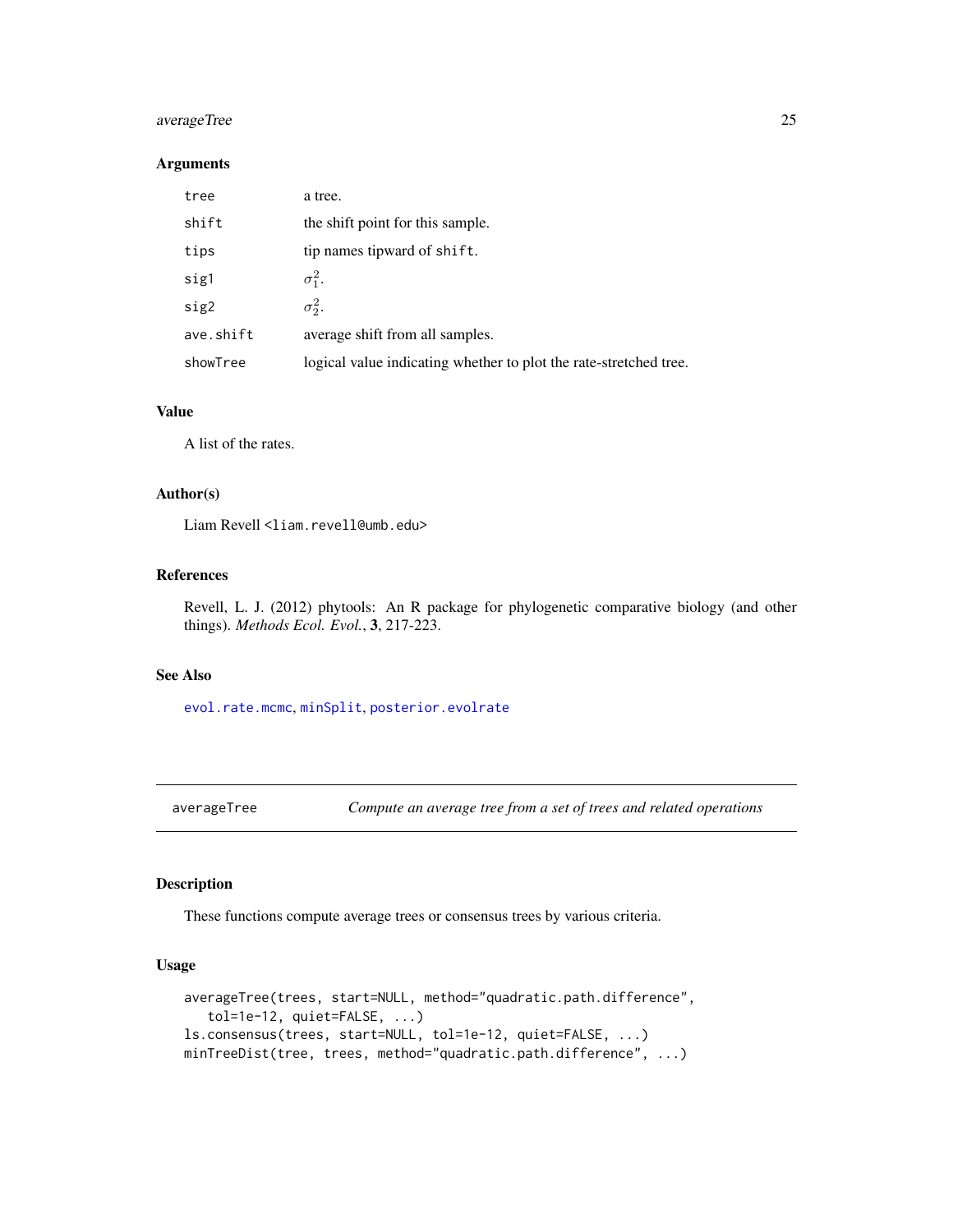# <span id="page-25-0"></span>Arguments

| trees    | object of class "multiPhylo".                                                                                                                              |
|----------|------------------------------------------------------------------------------------------------------------------------------------------------------------|
| tree     | object of class "phylo". For minTreeDist the tree on which to find the edge<br>lengths that minimize the distance to the phylogenies in trees.             |
| start    | starting tree for optimization.                                                                                                                            |
| method   | distance criterion for minimization. Options are "symmetric.difference",<br>"branch.score.difference", "path.difference", and "quadratic.path.difference". |
| tol      | tolerance value for optimization.                                                                                                                          |
| quiet    | logical value indicating whether to run "quietly" or not.                                                                                                  |
| $\ddots$ | other arguments to be passed internally.                                                                                                                   |

# Value

An object of class "phylo" with edge lengths.

# Author(s)

Liam Revell <liam.revell@umb.edu>

bd *Convert object of class "birthdeath" to raw birth & death rates*

# Description

This function converts an object of class "birthdeath" to a vector with the ML birth & death rates.

Note that this is somewhat unnecessary as *phytools* now contains functions to fit birth-death and pure-birth diversification models from trees ([fit.bd](#page-74-1) and [fit.yule](#page-74-2)) that also take into account incomplete sampling fraction.

# Usage

bd(x)

### Arguments

x object of class "birthdeath".

# Value

A vector.

# Author(s)

Liam Revell <liam.revell@umb.edu>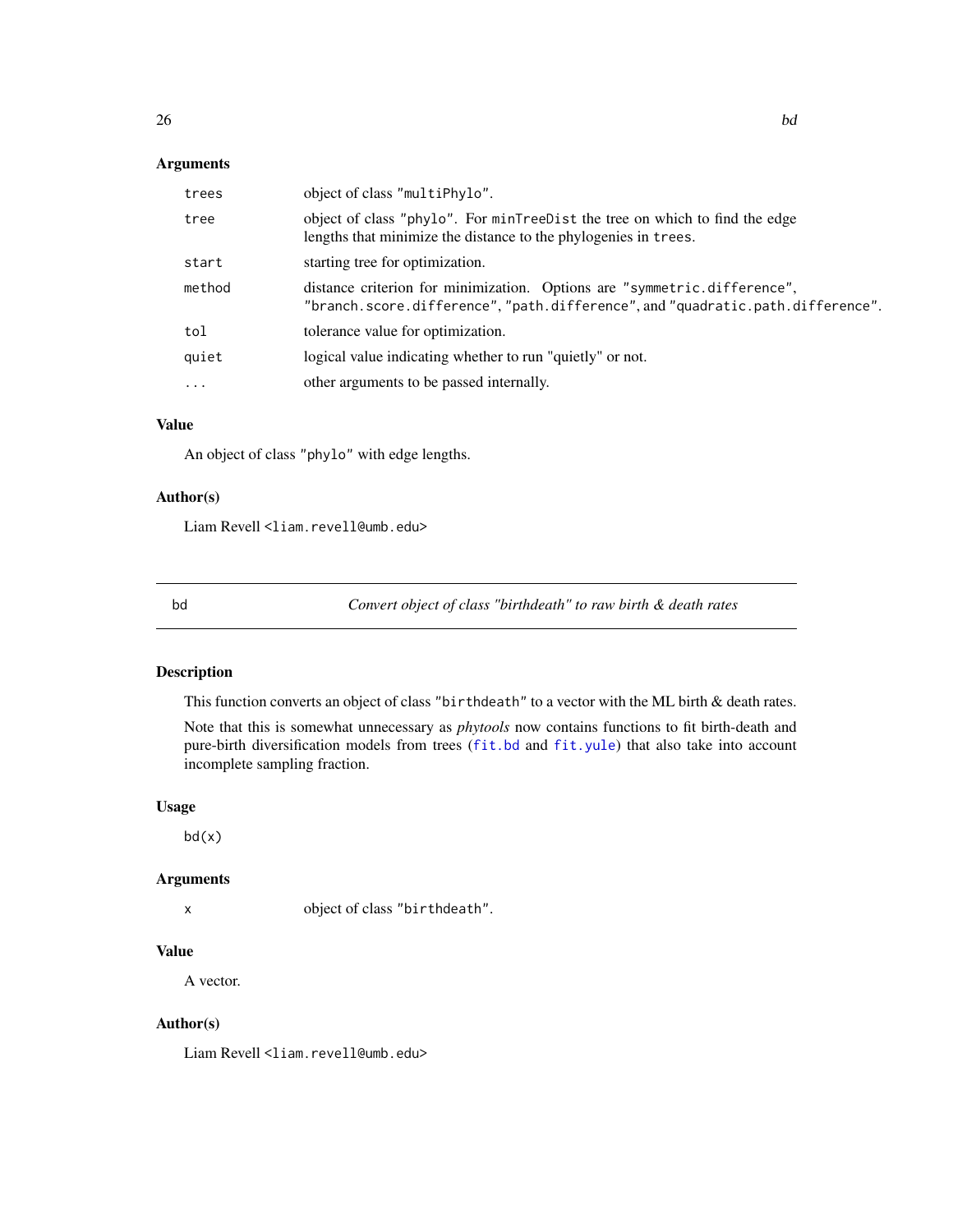### <span id="page-26-0"></span>bind.tip 27

# References

Revell, L. J. (2012) phytools: An R package for phylogenetic comparative biology (and other things). *Methods Ecol. Evol.*, 3, 217-223.

# See Also

[birthdeath](#page-0-0), [fit.bd](#page-74-1), [fit.yule](#page-74-2)

<span id="page-26-1"></span>bind.tip *Attaches a new tip to a tree*

# Description

Functions adds a new tip to the tree. If the tree is ultrametric and no branch length is specified, then edge.length is scaled so that the tree remains ultrametric after the new tip is added.

### Usage

```
bind.tip(tree, tip.label, edge.length=NULL, where=NULL, position=0,
   interactive=FALSE, ...)
```
# Arguments

| tree              | receptor tree.                                                                                                                                                                                                                                                                                                                           |
|-------------------|------------------------------------------------------------------------------------------------------------------------------------------------------------------------------------------------------------------------------------------------------------------------------------------------------------------------------------------|
| tip.label         | a string containing the species name for the new tip.                                                                                                                                                                                                                                                                                    |
| edge.length       | edge length for the new tip (a scalar).                                                                                                                                                                                                                                                                                                  |
| where             | node number to attach new tip. If position > 0 then then tip will be attached<br><i>rootward</i> of the specified node. Node numbers can also be tips, in which case<br>the new tip will be added along the terminal edge. To find out the tip number for<br>given species with name "species" type: which (tree\$tip.label=="species"). |
| position          | distance <i>rootward</i> of the node to add the new tip.                                                                                                                                                                                                                                                                                 |
| interactive       | logical value indicating whether or not the species should be added interactively.<br>(Defaults to FALSE.)                                                                                                                                                                                                                               |
| $\cdot\cdot\cdot$ | arguments to be passed to plotTree (for interactive=TRUE.)                                                                                                                                                                                                                                                                               |

# Details

Wrapper function for 'ape' [bind.tree](#page-0-0). Note that interactive=TRUE works only for right-facing phylograms.

### Value

An object of class "phylo".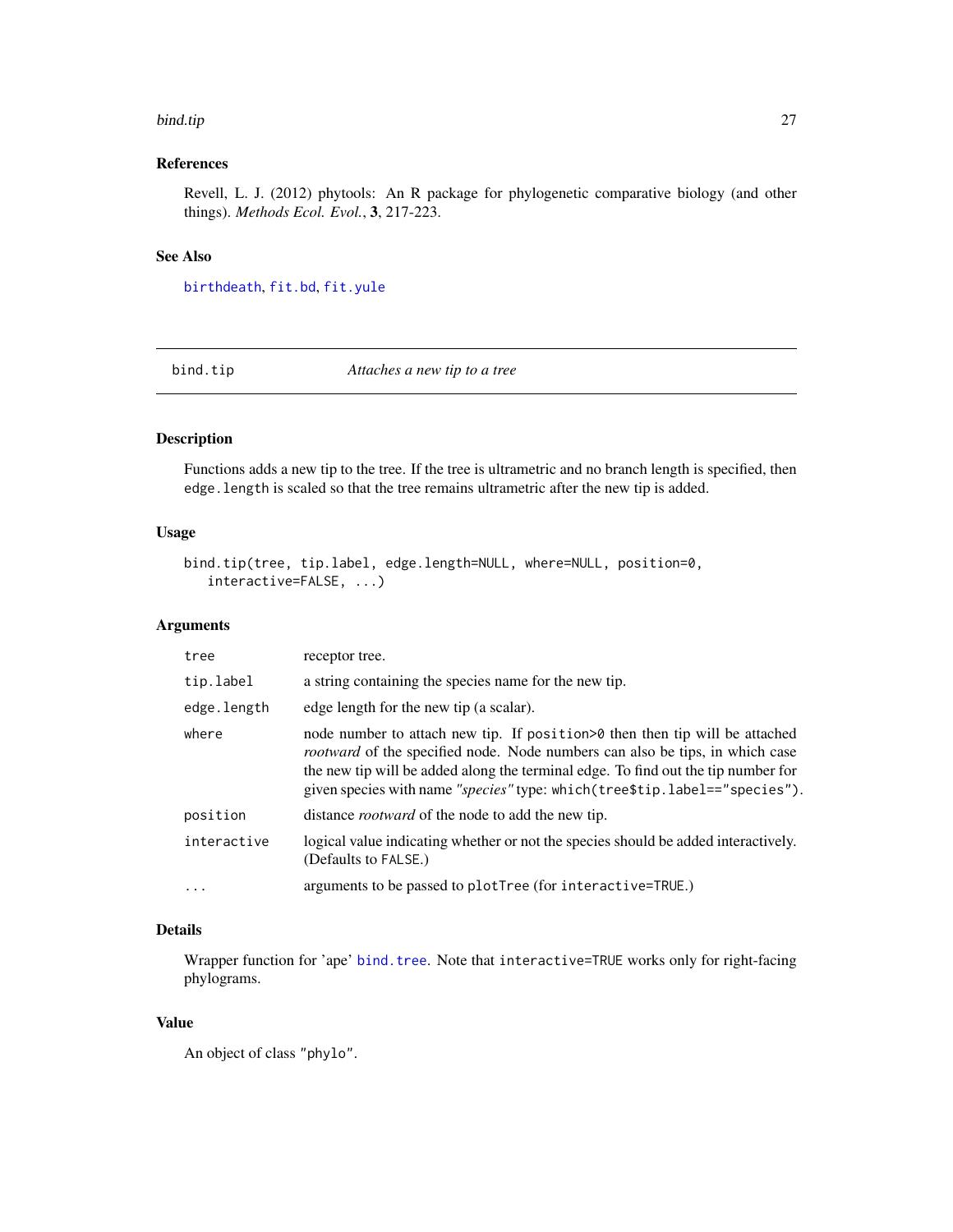### <span id="page-27-0"></span>Author(s)

Liam Revell <liam.revell@umb.edu>

## References

Revell, L. J. (2012) phytools: An R package for phylogenetic comparative biology (and other things). *Methods Ecol. Evol.*, 3, 217-223.

### Examples

```
set.seed(123)
## generate tree
tree<-pbtree(b=0.1, n=10)
## plot original tree
plot(tree)
axisPhylo()
## add an extant tip ("t_extant") sister to taxon 't5'
## with divergence time of 4.5 Ma
node <- which(tree$tip.label=="t5")
tree <- bind.tip(tree, tip.label="t_extant",
    where=node, position=4.5)
# plot to see the result
plot(tree)
axisPhylo()
## add an extinct tip ("t_extinct") sister to 't2' with
## divergence time of 7.8 Ma and duration (edge length) of
## 3.3 Ma
node <- which(tree$tip.label=="t2")
tree <- bind.tip(tree, tip.label="t_extinct", where=node,
   position=7.8, edge.length=3.3)
## plot to see the result
plot(tree)
axisPhylo()
```
bind.tree.simmap *Attaches a new tip to a tree*

# Description

This function grafts tree y onto tree x at node where.

### Usage

bind.tree.simmap(x, y, where="root")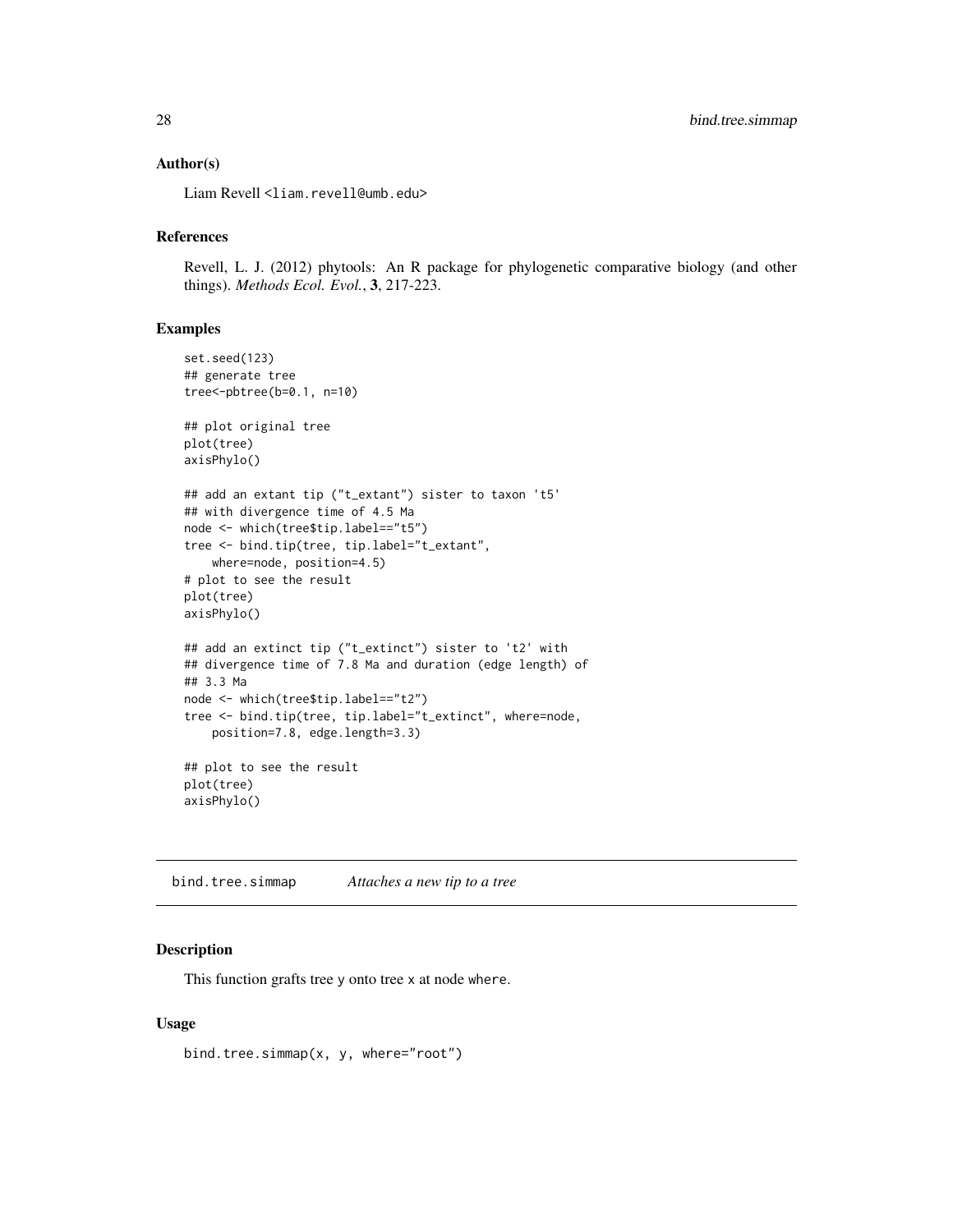### <span id="page-28-0"></span>bmPlot 29

### Arguments

| $\mathsf{x}$ | an object of class "simmap". (The receptor tree.)                |
|--------------|------------------------------------------------------------------|
| <b>V</b>     | an object of class "simmap". (The tree being grafted.)           |
| where        | node number to attach new tip, or the root node if where="root". |

### Details

This function wraps around [bind.tree](#page-0-0) for objects of class "simmap"; however it presently only allows y to be grafted at a node of x and it does not allow y to possess a root edge.

### Value

An object of class "simmap".

# Author(s)

Liam Revell <liam.revell@umb.edu>

# References

Revell, L. J. (2012) phytools: An R package for phylogenetic comparative biology (and other things). *Methods Ecol. Evol.*, 3, 217-223.

<span id="page-28-1"></span>

bmPlot *Simulates and visualizes discrete-time Brownian evolution on a phylogeny*

### Description

This function conducts discrete-time Brownian motion simulation on an input tree, plots the outcome, and returns the tip and internal node states to the user as a named vector.

The function will first rescale and round the branch lengths to integer length, if they are not already in integer values. If integer branch lengths are provided, the user should also set ngen to be equal to the total height of the tree in generations (and thus avoid rescaling).

For type="threshold" the visualization is of the threshold model (Felsenstein 2012), in which the evolving character is liability and the segments of evolution are colored by their value for the threshold trait. If type="threshold" is used, the function requires at least one addition input: thresholds, a vector containing the ordered thresholds between states. The user can also provide the colors for plotting in colors. Note that one more color than threshold should be provided as one threshold implies two states; two thresholds, three states; etc. If no value for colors is provided, the function will recycle a set of four colors up to the number of times required by thresholds. Finally, the optional argument return.tree=TRUE will tell the function to return a list with the tip and note states and an object of class "phylo" with (for type="threshold"), the state for the threshold model through time mapped on the branches of the tree in discrete time.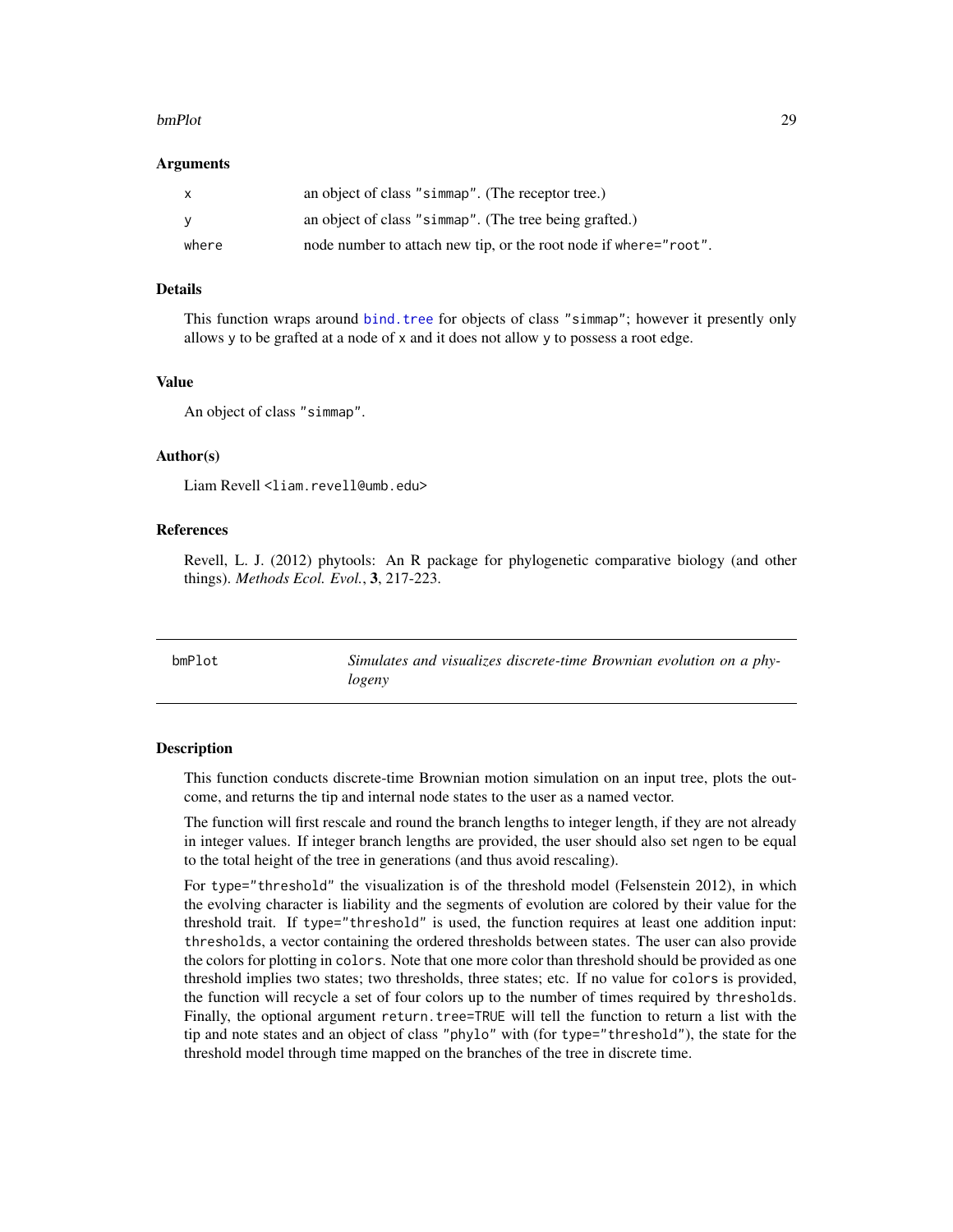### Usage

```
bmPlot(tree, type="BM", anc=0, sig2=1/1000, ngen=1000, ...)
```
### Arguments

| tree     | a phylogenetic tree in "phylo" format.                                                |
|----------|---------------------------------------------------------------------------------------|
| type     | the type of plot to create. See Description.                                          |
| anc      | the ancestral value for the root node.                                                |
| sig2     | the BM rate (variance of the Brownian evolution process), $\sigma^2$ .                |
| ngen     | number of generations for the simulation: will rescale the tree to this total length. |
| $\ddots$ | arguments to be passed to different methods.                                          |

### Value

This function conducts and plots discrete time Brownian simulation and returns a vector containing the simulated states at internal nodes and tips of the tree.

It also returns, by default (although this can be turned off) a tree with the branch lengths in discrete time and with a mapped discrete character (for type="threshold").

### Author(s)

Liam Revell <liam.revell@umb.edu>

### References

Felsenstein, J. 2012. A comparative method for both discrete and continuous characters using the threshold model. *American Naturalist*, 179, 145-156.

Revell, L. J. (2012) phytools: An R package for phylogenetic comparative biology (and other things). *Methods Ecol. Evol.*, 3, 217-223.

Revell, L. J. (2014) Ancestral character estimation under the threshold model from quantitative genetics. *Evolution*, bold68, 743-759.

### See Also

[fastBM](#page-70-1), [pbtree](#page-124-1), [phenogram](#page-127-1), [threshBayes](#page-193-1)

### Examples

```
set.seed(999)
## plot BM simulation on 12 taxon tree
tree<-pbtree(n=12)
par(mfrow=c(1,2),mar=c(5.1,4.1,4.1,0.1))
x<-bmPlot(tree,bty="l")
plotTree(tree,direction="upwards",
    mar=c(5.1,0.1,4.1,1.1),ftype="off")
## reset par to default values
par(mfrow=c(1,1),mar=c(5.1,4.1,4.1,2.1))
## plot simulation of a threshold character
```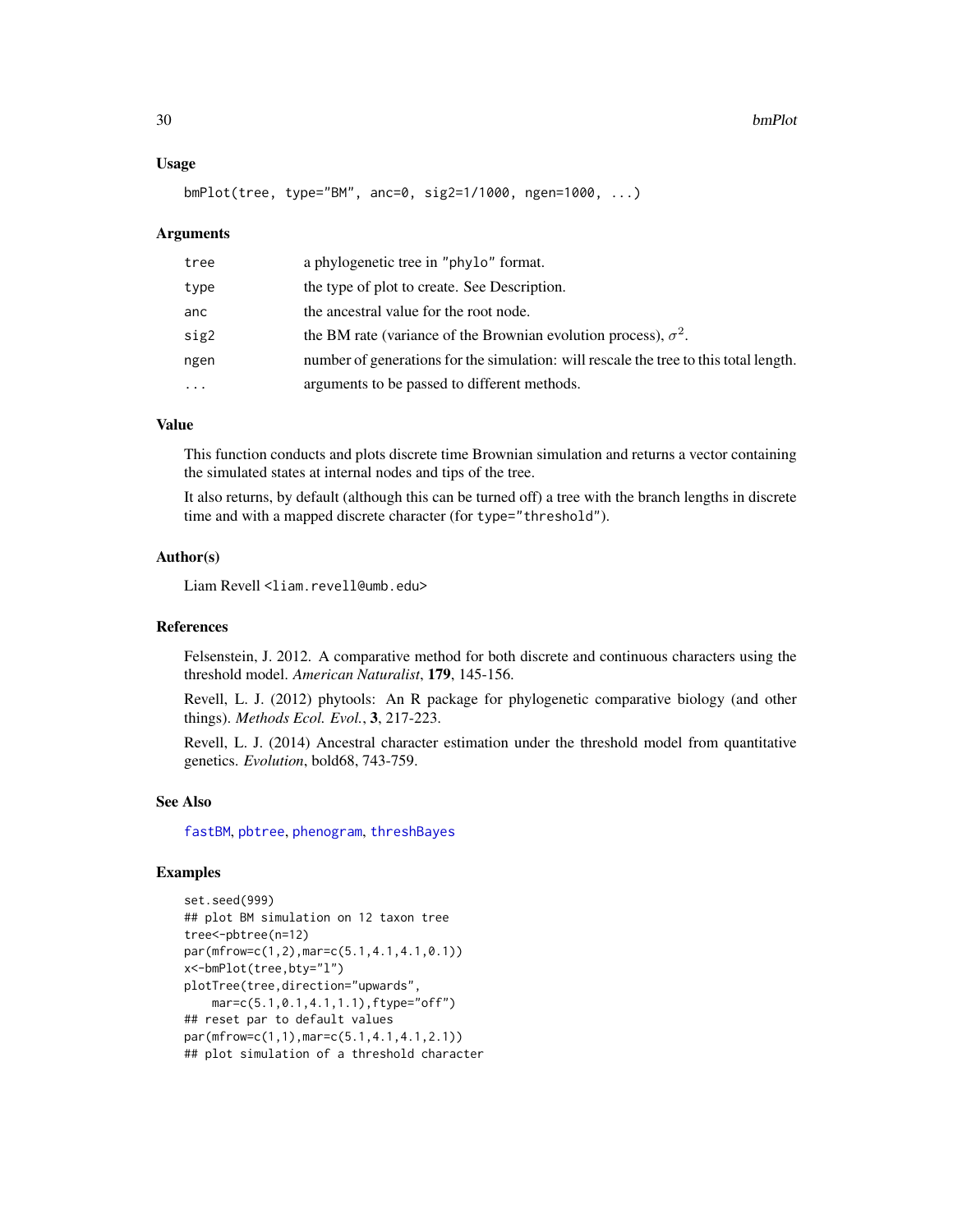# <span id="page-30-0"></span>branching.diffusion 31

```
par(mfrow=c(1,2),mar=c(5.1,4.1,4.1,0.1))
tt<-bmPlot(tree,type="threshold",thresholds=c(0,1,2),
   bty="l")
plot(tt$tree,direction="upwards",
   mar=c(5.1,0.1,4.1,1.1),ftype="off",
   colors=setNames(c("black","red","blue"),
   letters[1:3]),lwd=3)
## reset par to default values
par(mfrow=c(1,1),mar=c(5.1,4.1,4.1,2.1))
```
branching.diffusion *Animation of branching random diffusion*

# Description

This function creates an animation of branching random diffusion (i.e., BM with speciation).

# Usage

```
branching.diffusion(sig2=1, b=0.0023, time.stop=1000, ylim=NULL,
   smooth=TRUE, pause=0.02, record=NULL, path=NULL, ...)
```
# Arguments

| sig2        | variance of BM process, $\sigma^2$ .                                                                                                                                                                                              |
|-------------|-----------------------------------------------------------------------------------------------------------------------------------------------------------------------------------------------------------------------------------|
| $\mathbf b$ | birthrate for branching process.                                                                                                                                                                                                  |
| time.stop   | number of generations to run.                                                                                                                                                                                                     |
| ylim        | <i>y</i> limits (for plotting).                                                                                                                                                                                                   |
| smooth      | no longer used.                                                                                                                                                                                                                   |
| pause       | pause (in s) between generations.                                                                                                                                                                                                 |
| record      | filename for video file output (no video if NULL).                                                                                                                                                                                |
| path        | full path to file for video rendering. (By default branching.diffusion will<br>look for the executable ffmpeg.exe in the directory C:/Program Files/ffmpeg/bin,<br>even though this will not make sense on non-Windows machines.) |
| $\cdots$    | optional arguments.                                                                                                                                                                                                               |

# Value

An animated plot and (optionally) a recorded video file. For animation to be recorded to file, the function requires the package *animation* as well as a video renderer.

### Author(s)

Liam Revell <liam.revell@umb.edu>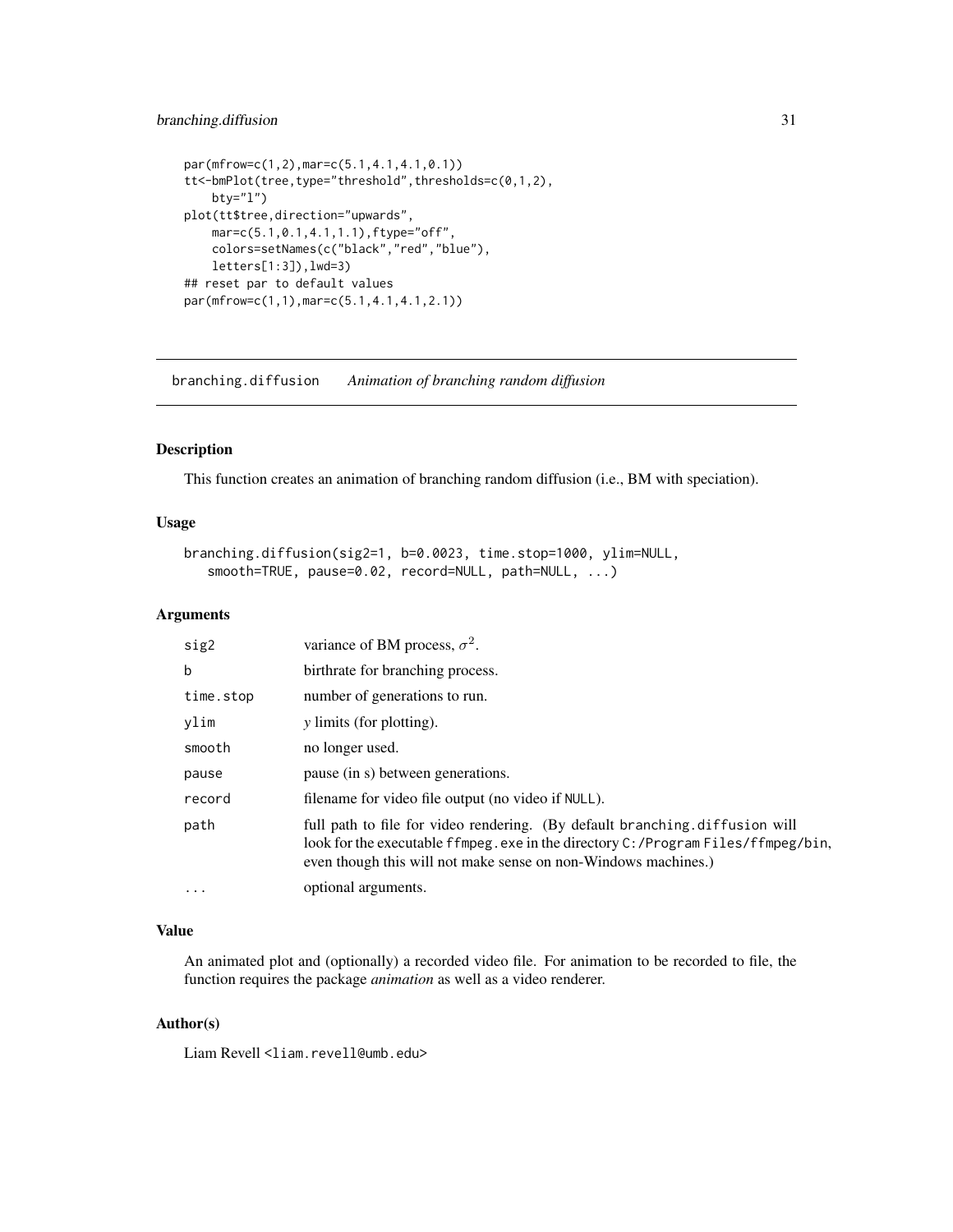### <span id="page-31-0"></span>References

Revell, L. J. (2012) phytools: An R package for phylogenetic comparative biology (and other things). *Methods Ecol. Evol.*, 3, 217-223.

### See Also

[bmPlot](#page-28-1), [fastBM](#page-70-1)

<span id="page-31-1"></span>brownie.lite *Likelihood test for rate variation in a continuous trait*

# Description

This function takes an object of class "phylo" or class "simmap" with a mapped binary or multistate trait (see [read.simmap](#page-168-1)) and data for a single continuously valued character. It then fits the Brownian rate variation ("noncensored") model of O'Meara et al. (2006; *Evolution*). This is also the basic model implemented in Brian O'Meara's *Brownie* software.

### Usage

```
brownie.lite(tree, x, maxit=2000, test="chisq", nsim=100, se=NULL, ...)
```
# Arguments

| tree         | a phylogenetic tree either as an object of class "phylo" or "simmap". (See<br>read.simmap, make.simmap, or paintSubTree for more details about the latter<br>object class.) |
|--------------|-----------------------------------------------------------------------------------------------------------------------------------------------------------------------------|
| $\mathsf{x}$ | a vector of tip values for species. names $(x)$ should be the species names.                                                                                                |
| maxit        | an optional integer value indicating the maximum number of iterations for opti-<br>mization - may need to be increased for large trees.                                     |
| test         | an optional string indicating the method for hypothesis testing - options are<br>"chisq" or "simulation".                                                                   |
| nsim         | number of simulations (only used if test="simulation").                                                                                                                     |
| se           | a vector containing the standard errors for each estimated mean in x.                                                                                                       |
| $\cdots$     | optional arguments.                                                                                                                                                         |

# Details

Sampling error in the estimation of species means can also be accounted for by assigning the vector se with the species specific sampling errors for x.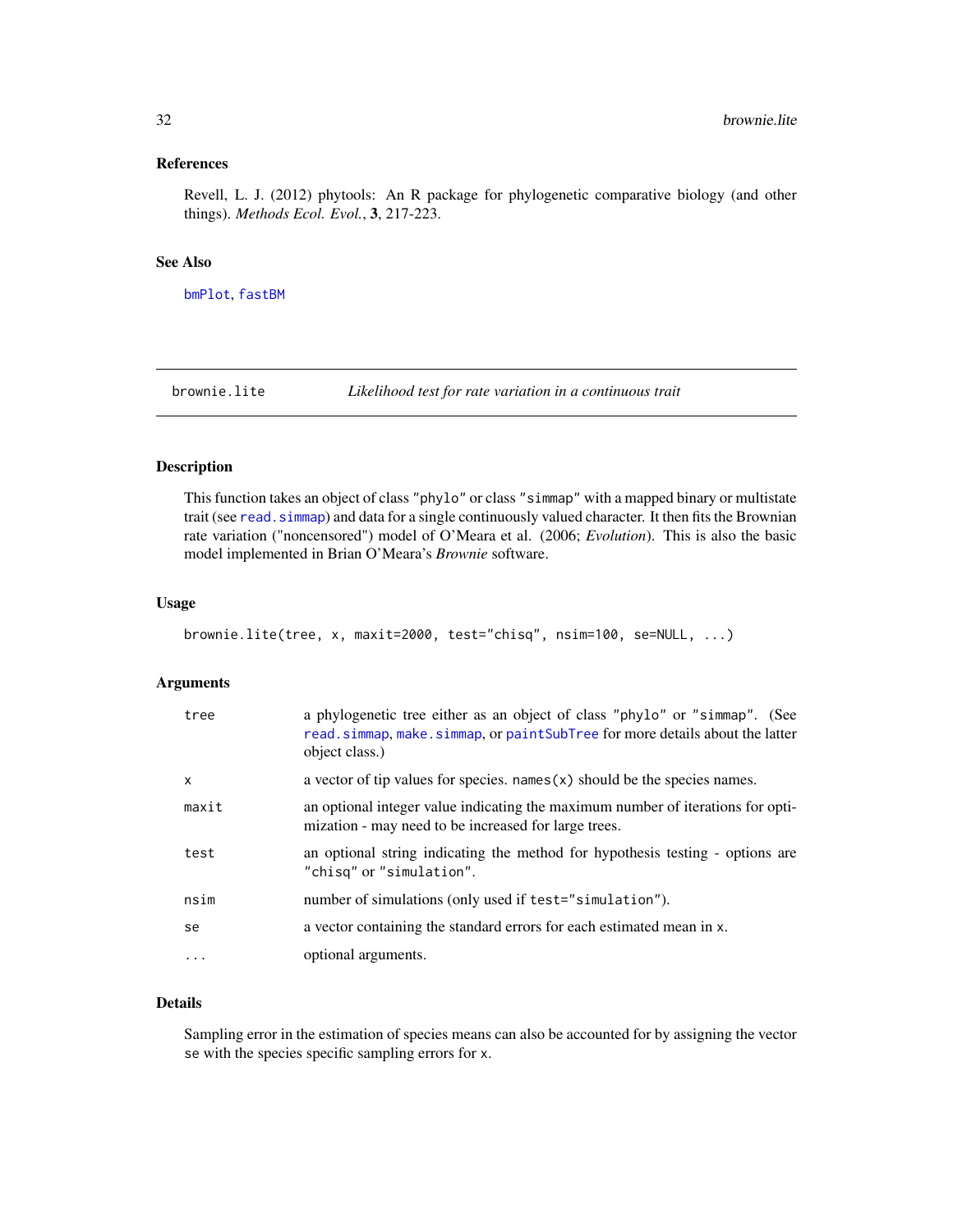### brownie.lite 33

# Value

An object of class "brownie.lite" containing the following components:

| sig2.single    | is the rate, $\sigma^2$ , for a single-rate model. This is usually the "null" model.                                                             |  |
|----------------|--------------------------------------------------------------------------------------------------------------------------------------------------|--|
| a.single       | is the estimated state at the root node for the single rate model.                                                                               |  |
| var.single     | variance on the single rate estimator - obtained from the Hessian.                                                                               |  |
| logL1          | log-likelihood of the single-rate model.                                                                                                         |  |
| k <sub>1</sub> | number of parameters in the single rate model (always 2).                                                                                        |  |
| sig2.multiple  | is a length p (for p rates) vector of BM rates ( $\sigma_1^2$ , $\sigma_2^2$ , and so on) from the multi-<br>rate model.                         |  |
| a.multiple     | is the estimated state at the root node for the multi-rate model.                                                                                |  |
| var.multiple   | $p \times p$ variance-covariance matrix for the $p$ rates - the square-roots of the diago-<br>nals should give the standard error for each rate. |  |
| logL.multiple  | log-likelihood of the multi-rate model.                                                                                                          |  |
| k <sub>2</sub> | number of parameters in the multi-rate model $(p+1)$ .                                                                                           |  |
| P.chisg        | P-value for a likelihood ratio test against the $\chi^2$ distribution; or                                                                        |  |
| P.sim          | P-value for a likelihood ratio test agains a simulated null distribution.                                                                        |  |
| convergence    | logical value indicating if the likelihood optimization converged.                                                                               |  |

# Author(s)

Liam Revell <liam.revell@umb.edu>

# References

O'Meara, B. C., C. Ane, M. J. Sanderson, and P. C. Wainwright. (2006) Testing for different rates of continuous trait evolution using likelihood. *Evolution*, 60, 922-933.

Revell, L. J. (2012) phytools: An R package for phylogenetic comparative biology (and other things). *Methods Ecol. Evol.*, 3, 217-223.

# See Also

[brownieREML](#page-33-1), [evol.vcv](#page-61-1), [ratebytree](#page-163-1)

# Examples

```
## load data from Revell & Collar (2009)
data(sunfish.tree)
data(sunfish.data)
## extract character of interest
buccal.length<-setNames(sunfish.data$buccal.length,
   rownames(sunfish.data))
## fit model
multiBM.fit<-brownie.lite(sunfish.tree,
   buccal.length)
print(multiBM.fit)
```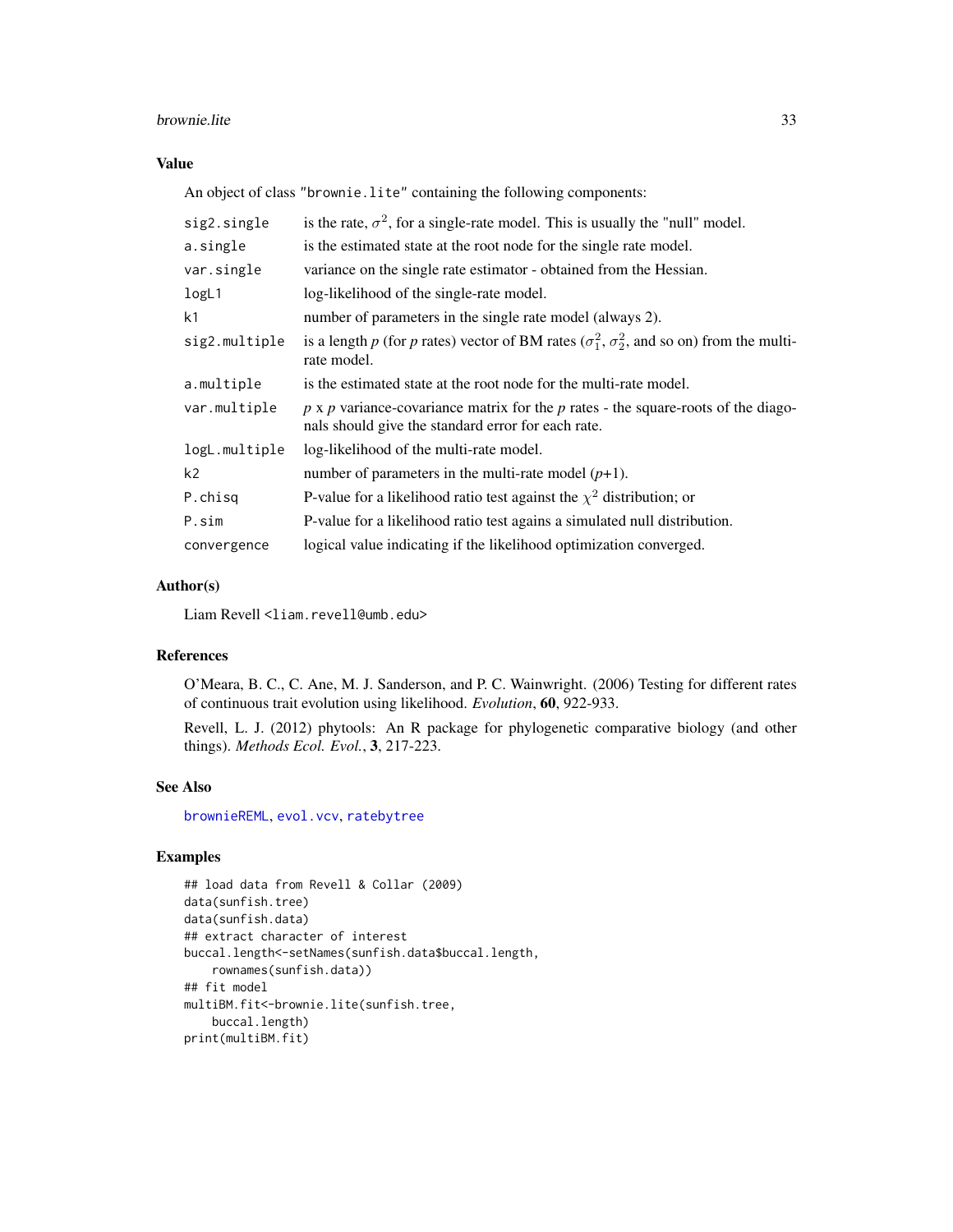<span id="page-33-1"></span><span id="page-33-0"></span>

### Description

This function takes an object of class "phylo" or an object of class "simmap" with a mapped binary or multistate trait (see read. simmap) and data for a single continuously valued character. It then uses restricted maximum likelihood (REML) to fit the Brownian rate variation ("noncensored") model of O'Meara et al. (2006; *Evolution*). This function is similar to [brownie.lite](#page-31-1) but uses REML (which is faster and unbiased) instead of ML. REML optimization takes advantage of Felsenstein's (1985) contrasts algorithm.

### Usage

```
brownieREML(tree, x, maxit=2000, ...)
```
### Arguments

| tree      | an object of class "phylo" or "simmap". (See read. simmap and make. simmap                                                              |
|-----------|-----------------------------------------------------------------------------------------------------------------------------------------|
|           | for more information about the latter object class.)                                                                                    |
| x         | a vector of tip values for species. names $(x)$ should be the species names.                                                            |
| maxit     | an optional integer value indicating the maximum number of iterations for opti-<br>mization - may need to be increased for large trees. |
| $\ddotsc$ | optional arguments.                                                                                                                     |

### Value

An object of class "brownieREML" containing the following components:

| sig2.single   | is the rate, $\sigma^2$ , for a single rate model - this is usually the "null" model.                                    |
|---------------|--------------------------------------------------------------------------------------------------------------------------|
| logL1         | log-likelihood of the single-rate model.                                                                                 |
| sig2.multiple | is a length p (for p rates) vector of BM rates ( $\sigma_1^2$ , $\sigma_2^2$ , and so on) from the multi-<br>rate model. |
| logL2         | log-likelihood of the multi-rate model.                                                                                  |
| convergence   | numerical value from optim.                                                                                              |

### Author(s)

Liam Revell <liam.revell@umb.edu>

### References

Felsenstein, J. 1985. Phylogenies and the comparative method. *American Naturalist*, 125, 1-15.

O'Meara, B. C., C. Ane, M. J. Sanderson, and P. C. Wainwright. 2006. Testing for different rates of continuous trait evolution using likelihood. *Evolution*, 60, 922-933.

Revell, L. J. (2012) phytools: An R package for phylogenetic comparative biology (and other things). *Methods Ecol. Evol.*, 3, 217-223.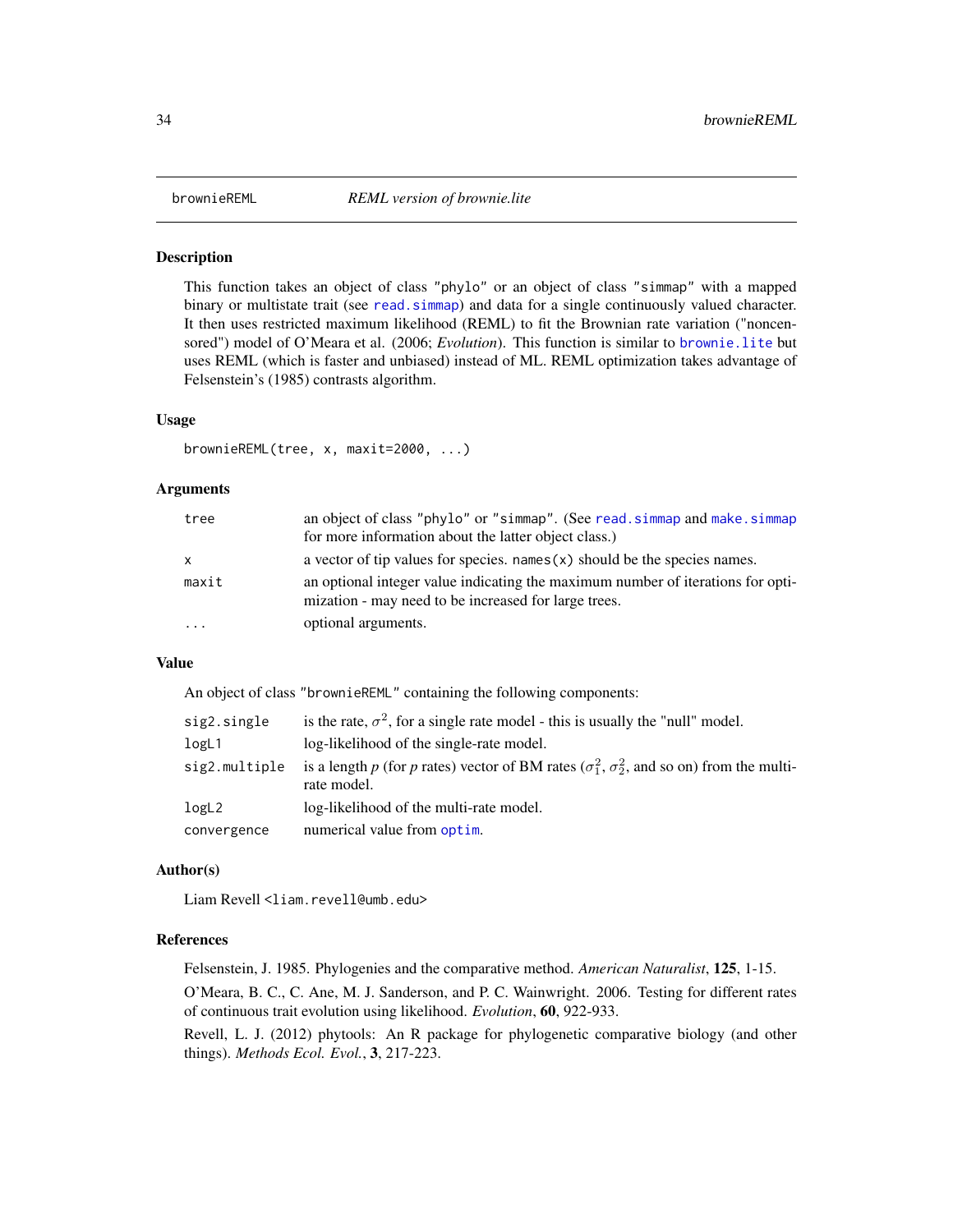### <span id="page-34-0"></span>cladelabels 35

# See Also

[brownie.lite](#page-31-1), [evol.vcv](#page-61-1), [evol.rate.mcmc](#page-60-1), [ratebytree](#page-163-1)

cladelabels *Add labels to subtrees of a plotted phylogeny*

### Description

This function adds clade labels to a plotted tree.

### Usage

```
cladelabels(tree=NULL, text, node, offset=NULL, wing.length=NULL, cex=1,
   orientation="vertical")
arc.cladelabels(tree=NULL, text, node=NULL, ln.offset=1.02,
   lab.offset=1.06, cex=1, orientation="curved",...)
```
# Arguments

| an object of class "phylo". If not supplied, the function will obtain the last<br>plotted phylogeny from the environmental variable last_plot.phylo.                                                                                                                |  |
|---------------------------------------------------------------------------------------------------------------------------------------------------------------------------------------------------------------------------------------------------------------------|--|
| desired clade label text.                                                                                                                                                                                                                                           |  |
| node number for the most recent common ancestor of members of the clade.<br>For arc. cladelabels this defaults to NULL which means that the node of the<br>clade to be labeled should be specified interactively (that is, by clicking on the<br>graphical device). |  |
| offset (as a multiplier of character width) for the label. Defaults to offset=1 if<br>tree is supplied or offset=8 otherwise.                                                                                                                                       |  |
| length of the wings to add to the top $\&$ bottom of the label bar (in character<br>widths).                                                                                                                                                                        |  |
| character expansion factor.                                                                                                                                                                                                                                         |  |
| orientation of the text. Can be orientation = "vertical" (the default) or<br>"horizontal".                                                                                                                                                                          |  |
| line offset (as a function of total tree height) for arc.cladelabels.                                                                                                                                                                                               |  |
| label offset for arc.cladelabels.                                                                                                                                                                                                                                   |  |
| optional arguments for arc.cladelabels.                                                                                                                                                                                                                             |  |
|                                                                                                                                                                                                                                                                     |  |

# Details

cladelabels presently works only for rightward facing plotted phylogenies - but no warning will be returned if your tree does not conform to this requirement!

arc.cladelabels is designed to do a similar thing to cladelabels, but for plotted fan trees. This function checks to ensure that the most recently plotted tree was plotted with type="fan" style.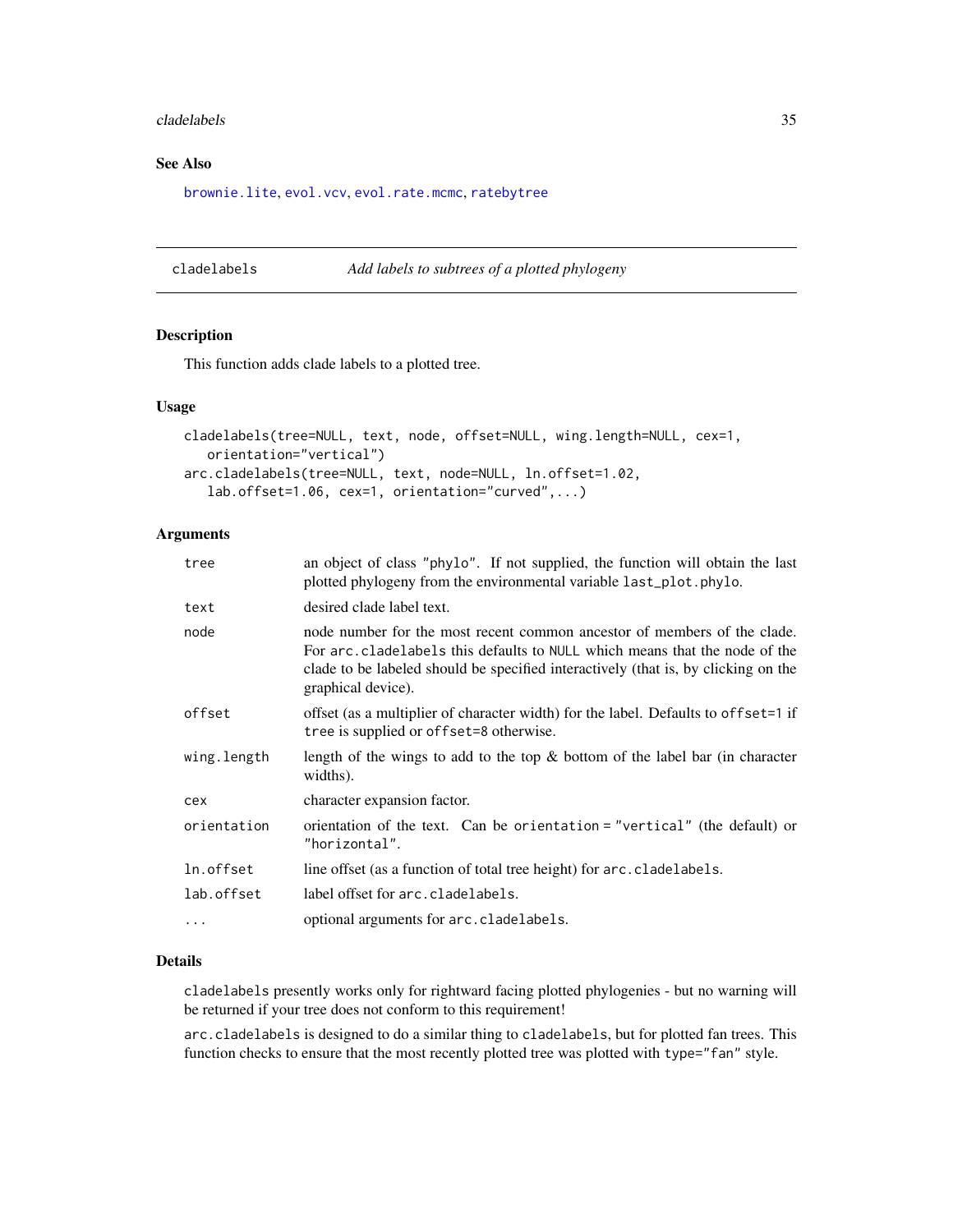### <span id="page-35-0"></span>Author(s)

Liam Revell <liam.revell@umb.edu>

### References

Paradis, E., J. Claude, and K. Strimmer (2004) APE: Analyses of phylogenetics and evolution in R language. *Bioinformatics*, 20, 289-290.

Revell, L. J. (2012) phytools: An R package for phylogenetic comparative biology (and other things). *Methods Ecol. Evol.*, 3, 217-223.

### See Also

[nodelabels](#page-0-0)

collapse.to.star *Collapse a subtree to a star phylogeny*

# Description

This function collapses a subtree to a star. If the tree has edge lengths, the function will keep the tips at the same height above the root as in the original tree.

If node is the global root of the tree a star phylogeny will be created.

### Usage

collapse.to.star(tree, node)

# Arguments

| tree | an object of class "phylo".         |
|------|-------------------------------------|
| node | node for the clade to be collapsed. |

### Value

An object of class "phylo".

# Author(s)

Liam Revell <liam.revell@umb.edu>

# References

Revell, L. J. (2012) phytools: An R package for phylogenetic comparative biology (and other things). *Methods Ecol. Evol.*, 3, 217-223.

# See Also

[splitTree](#page-190-1), [starTree](#page-191-1)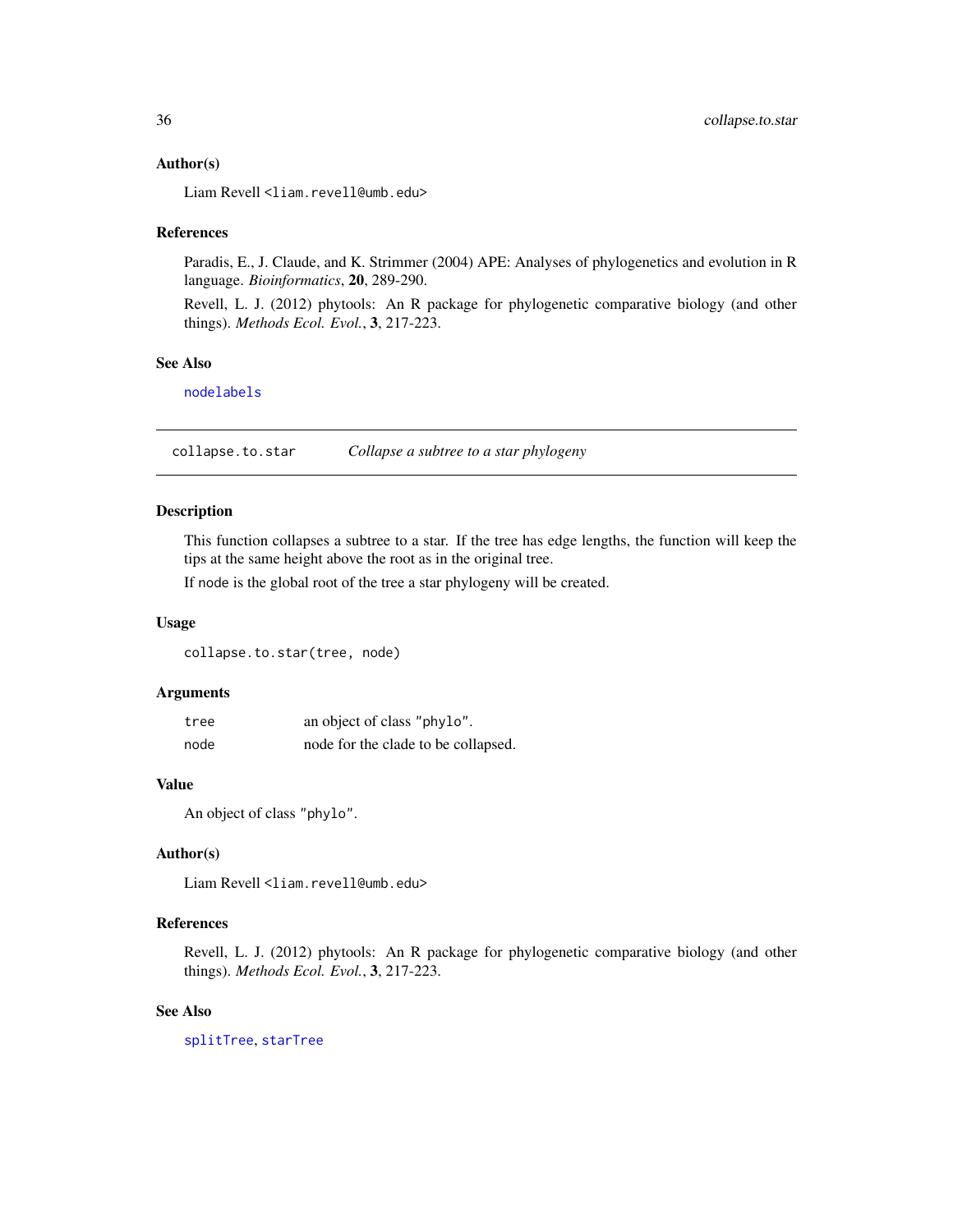Function creates an interactive visualization of collapsing & expanding clades on the tree.

## Usage

```
collapseTree(tree, ...)
```
## Arguments

| tree | an object of class "phylo".                                                                                                                                                                                                                                   |
|------|---------------------------------------------------------------------------------------------------------------------------------------------------------------------------------------------------------------------------------------------------------------|
| .    | optional arguments. These <i>mostly</i> match the arguments of plotSimmap, but<br>also include the argument drop.extinct=TRUE which will (if the input tree is<br>ultrametric) drop any 'extinct' lineages from the tree that is returned by the<br>function. |
|      |                                                                                                                                                                                                                                                               |

## Details

Function first plots a fan style tree, and then the user collapses node on the tree by clicking on them. Collapsed nodes are collapsed to the common ancestor of the clade. Nodes that have been collapsed can also be expanded by clicking. Right-click to end.

## Value

Returns the final plotted tree.

### Author(s)

Liam Revell <liam.revell@umb.edu>

## References

Revell, L. J. (2012) phytools: An R package for phylogenetic comparative biology (and other things). *Methods Ecol. Evol.*, 3, 217-223.

## See Also

## [plotTree](#page-155-0), [plotSimmap](#page-151-0)

## Examples

```
## Not run:
data(anoletree)
pruned<-collapseTree(anoletree)
## End(Not run)
```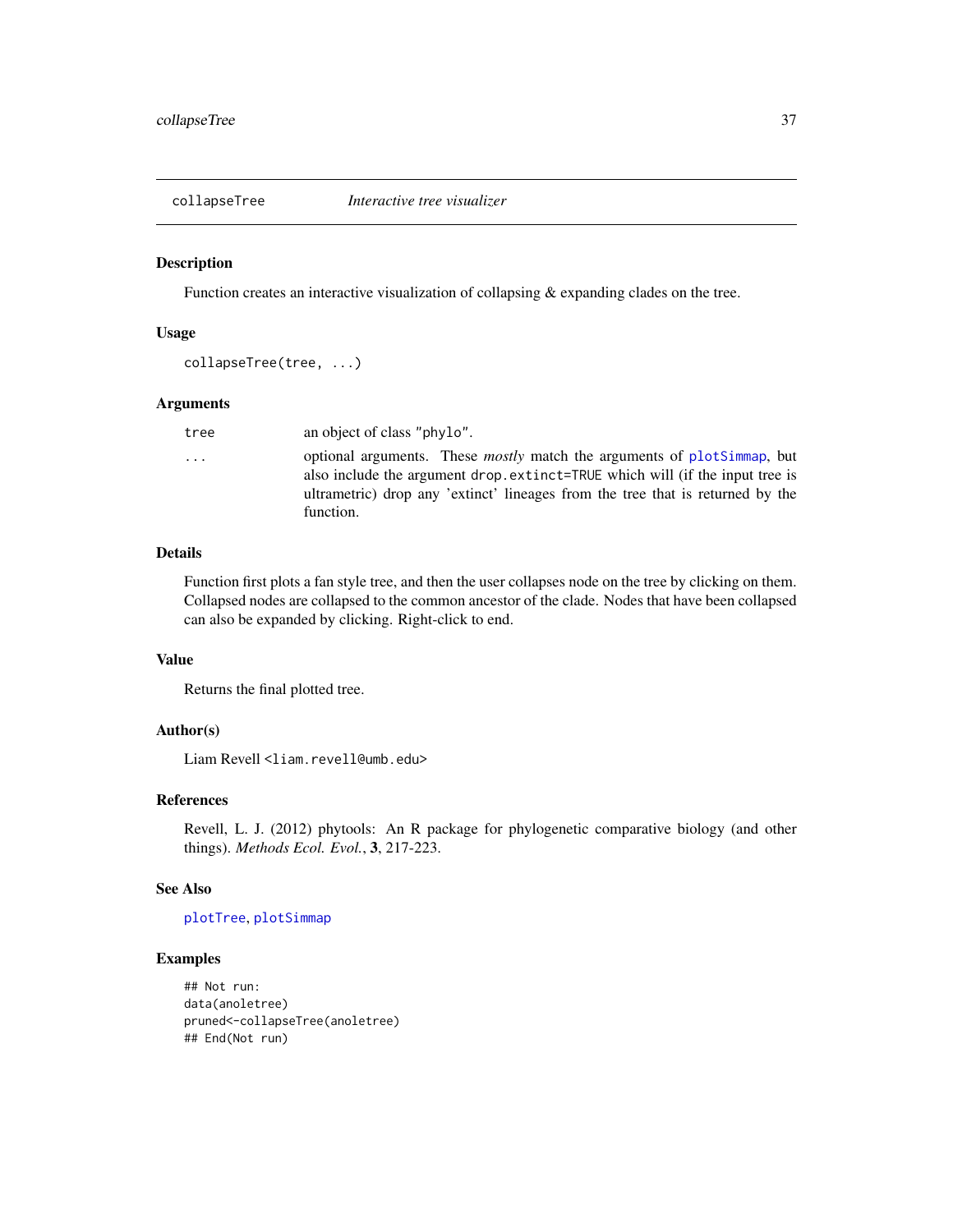This function plots two trees, with semi-transparent colors by default, & uses arrows to highlight differences in depth of corresponding nodes between the trees.

### Usage

compare.chronograms(t1, t2, ...)

## Arguments

| t 1                     | object of class "phylo".                                                                                           |
|-------------------------|--------------------------------------------------------------------------------------------------------------------|
| t2                      | object of class "phylo" that matches $t_1$ precisely in topology & node rotations,<br>but differs in edge lengths. |
| $\cdot$ $\cdot$ $\cdot$ | optional arguments.                                                                                                |

## Value

Function creates a plot.

### Author(s)

Liam Revell <liam.revell@umb.edu>

## References

Revell, L. J. (2012) phytools: An R package for phylogenetic comparative biology (and other things). *Methods Ecol. Evol.*, 3, 217-223.

consensus.edges *Compute consensus edges for a tree under some criterion*

## Description

This function computes consensus edge lengths by different methods.

### Usage

```
consensus.edges(trees, method=c("mean.edge","least.squares"), ...)
```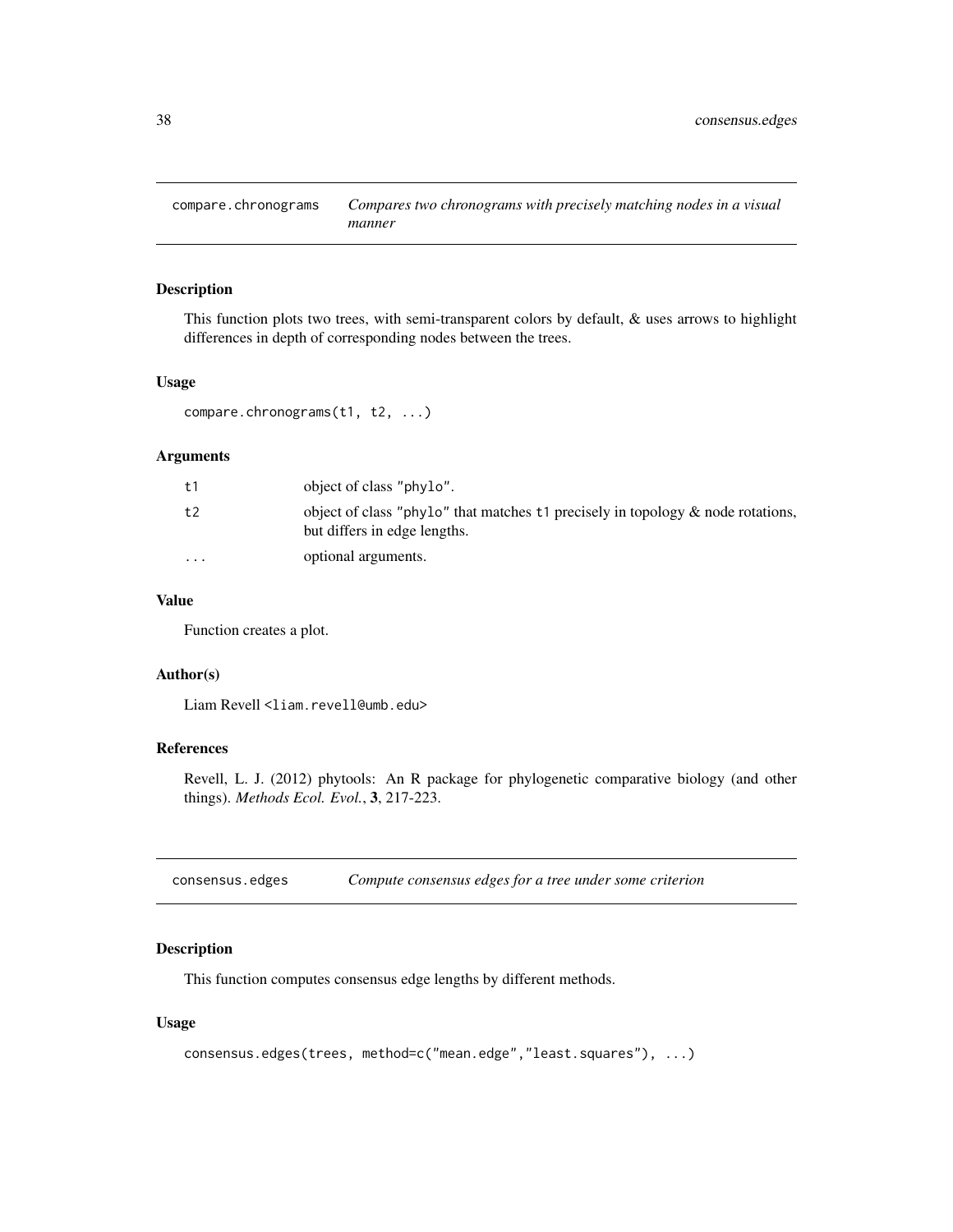#### contMap 39

## Arguments

| trees  | object of class "multiphylo" in which the trees must have edge lengths. This<br>could be, for instance, a sample from the posterior distribution of trees in a<br>Bayesian analysis.                                                                                                                                                                                                                     |
|--------|----------------------------------------------------------------------------------------------------------------------------------------------------------------------------------------------------------------------------------------------------------------------------------------------------------------------------------------------------------------------------------------------------------|
| method | method for computing the edge lengths. Could be the mean of all trees in which<br>the edge is present, or it could be the least-squares edge lengths computed on<br>the mean patristic distance matrices from the input phylogenies in trees. Note<br>that in the latter case the phangorn function nnls. tree is used and the option<br>rooted will be set to is. rooted (tree) for the consensus tree. |
|        | optional arguments, the most popular of which is consensus. tree - a user sup-<br>plied consensus tree. Another optional argument for method="mean.edge" is<br>if absent which tells the function how to include absent edges in the com-<br>putation of average edge lengths. Possible values are "zero" (the default) or<br>"ignore".                                                                  |

### Value

An object of class "phylo" with edge lengths.

### Author(s)

Liam Revell <liam.revell@umb.edu>

<span id="page-38-0"></span>contMap *Map continuous trait evolution on the tree*

### Description

Function plots a tree with a mapped continuous character. The mapping is accomplished by estimating states at internal nodes using ML with [fastAnc](#page-69-0), and then interpolating the states along each edge using equation [2] of Felsenstein (1985).

errorbar.contMap adds error bars to an existing plot.

#### Usage

```
contMap(tree, x, res=100, fsize=NULL, ftype=NULL, lwd=4, legend=NULL,
   lims=NULL, outline=TRUE, sig=3, type="phylogram", direction="rightwards",
   plot=TRUE, ...)
## S3 method for class 'contMap'
plot(x, \ldots)errorbar.contMap(obj, ...)
```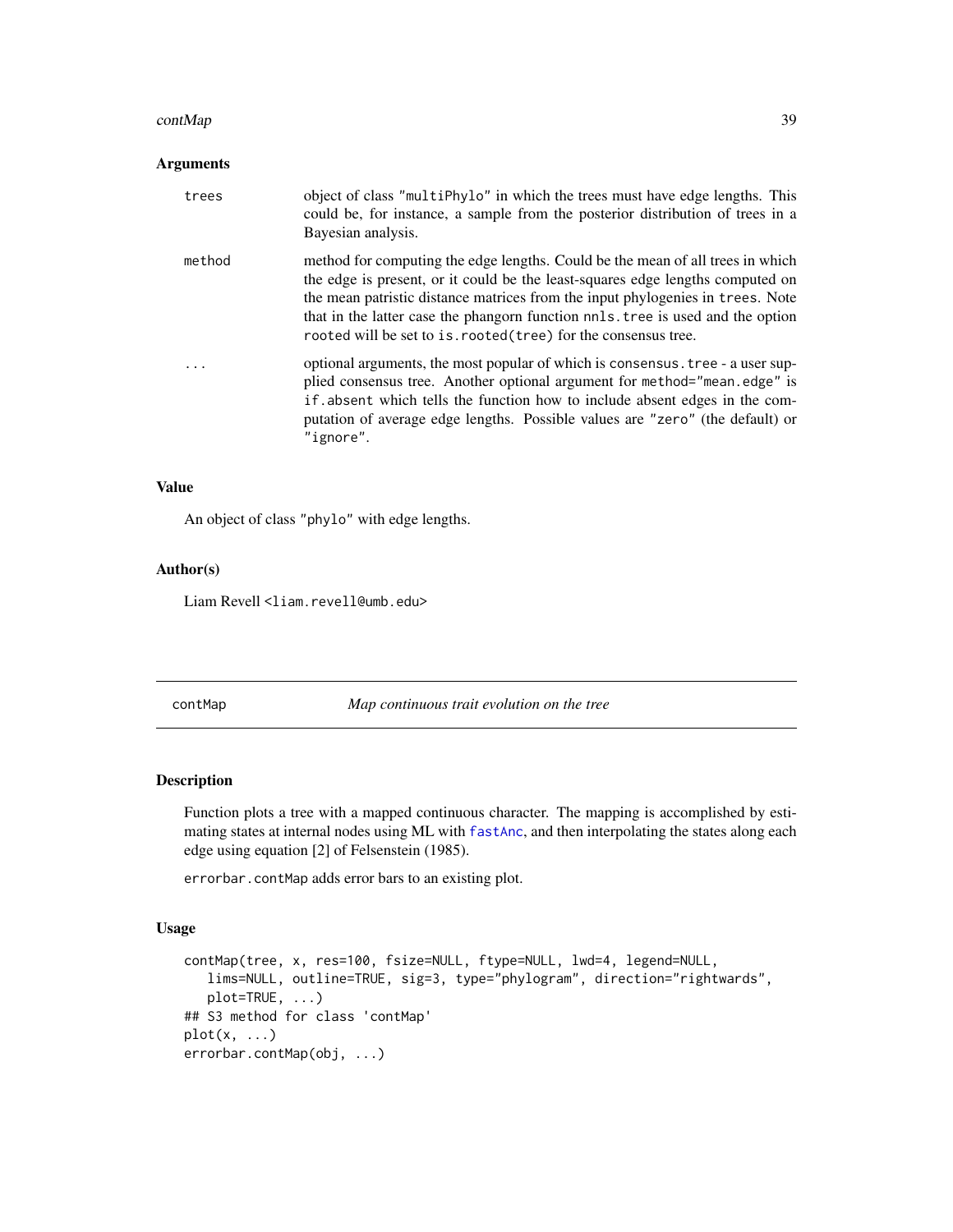# Arguments

| tree      | object of class "phylo".                                                                                                                                                                                                                                                                                                                                                                                                                                                                                                                                                                                                                                                                                                                                                                                                                                                                                                                                                    |
|-----------|-----------------------------------------------------------------------------------------------------------------------------------------------------------------------------------------------------------------------------------------------------------------------------------------------------------------------------------------------------------------------------------------------------------------------------------------------------------------------------------------------------------------------------------------------------------------------------------------------------------------------------------------------------------------------------------------------------------------------------------------------------------------------------------------------------------------------------------------------------------------------------------------------------------------------------------------------------------------------------|
| Χ         | a numerical vector of phenotypic trait values for species. names (x) should con-<br>tain the species names and match tree\$tip.label. Or, for plot.contMap, an<br>object of class "contMap".                                                                                                                                                                                                                                                                                                                                                                                                                                                                                                                                                                                                                                                                                                                                                                                |
| res       | resolution for gradient plotting. Larger numbers (to a point) indicate a finer<br>(smoother) gradient.                                                                                                                                                                                                                                                                                                                                                                                                                                                                                                                                                                                                                                                                                                                                                                                                                                                                      |
| fsize     | relative font size - can be a vector of length 2 in which the first element gives<br>the font size for the tip labels $\&$ the second element giving the font size for the<br>legend.                                                                                                                                                                                                                                                                                                                                                                                                                                                                                                                                                                                                                                                                                                                                                                                       |
| ftype     | font type - see options in plotSimmap. As with fsize, this can be a vector with<br>the second element giving font type for the legend.                                                                                                                                                                                                                                                                                                                                                                                                                                                                                                                                                                                                                                                                                                                                                                                                                                      |
| lwd       | line width for branches. Can be a single integer number or a vector. In the latter<br>case, the second number will be taken to be the desired legend width.                                                                                                                                                                                                                                                                                                                                                                                                                                                                                                                                                                                                                                                                                                                                                                                                                 |
| legend    | if FALSE no legend is plotted; if a numeric value, it gives the length of the legend<br>in units of branch length. Default is 0.5 times the total tree length.                                                                                                                                                                                                                                                                                                                                                                                                                                                                                                                                                                                                                                                                                                                                                                                                              |
| lims      | range for the color map. By default, this will be $c(min(x), max(x))$ , and should<br>always include this range.                                                                                                                                                                                                                                                                                                                                                                                                                                                                                                                                                                                                                                                                                                                                                                                                                                                            |
| outline   | logical value indicating whether or not to outline the branches of the tree in<br>black.                                                                                                                                                                                                                                                                                                                                                                                                                                                                                                                                                                                                                                                                                                                                                                                                                                                                                    |
| sig       | the number of decimal places to show on the legend limits.                                                                                                                                                                                                                                                                                                                                                                                                                                                                                                                                                                                                                                                                                                                                                                                                                                                                                                                  |
| type      | type of plot desired. Options are "phylogram" for a rightward square phylo-<br>gram; and "fan" for a circular phylogram.                                                                                                                                                                                                                                                                                                                                                                                                                                                                                                                                                                                                                                                                                                                                                                                                                                                    |
| direction | plotting direction for type="phylogram".                                                                                                                                                                                                                                                                                                                                                                                                                                                                                                                                                                                                                                                                                                                                                                                                                                                                                                                                    |
| plot      | logical value indicating whether or not to plot the tree. If plot=FALSE then an<br>object of class "contMap" will be returned without plotting.                                                                                                                                                                                                                                                                                                                                                                                                                                                                                                                                                                                                                                                                                                                                                                                                                             |
| obj       | object of class "contMap".                                                                                                                                                                                                                                                                                                                                                                                                                                                                                                                                                                                                                                                                                                                                                                                                                                                                                                                                                  |
| .         | optional arguments for plot.contMap which include all the arguments of contMap<br>except for tree, x, res, and lims. Also method, "fastAnc", "anc.ML", or<br>"user" (for user-supplied states) specifying which function to use for ances-<br>tral state estimation; hold specifies whether or not to hold output to graphical<br>device before plotting (defaults to hold=TRUE); and anc.states a vector con-<br>taining some or multiple ancestral user-supplied ancestral states at nodes. Some<br>other plotting arguments, such as xlim and ylim, may also work. Optional<br>arguments for errorbar.contMap include x, a vector containing the original<br>trait values mapped onto the tree (otherwise these will be obtained from obj),<br>scale.by.ci, a logical argument (defaulting to TRUE) that determines whether<br>or not the length of the error bars will be scaled by the CI width, and lwd, which<br>detemines the line width of the plotted error bars. |

# Value

Plots a tree. An object of class "contMap" is returned invisibly. errorbar.contMap adds colorful error bars to a plotted tree.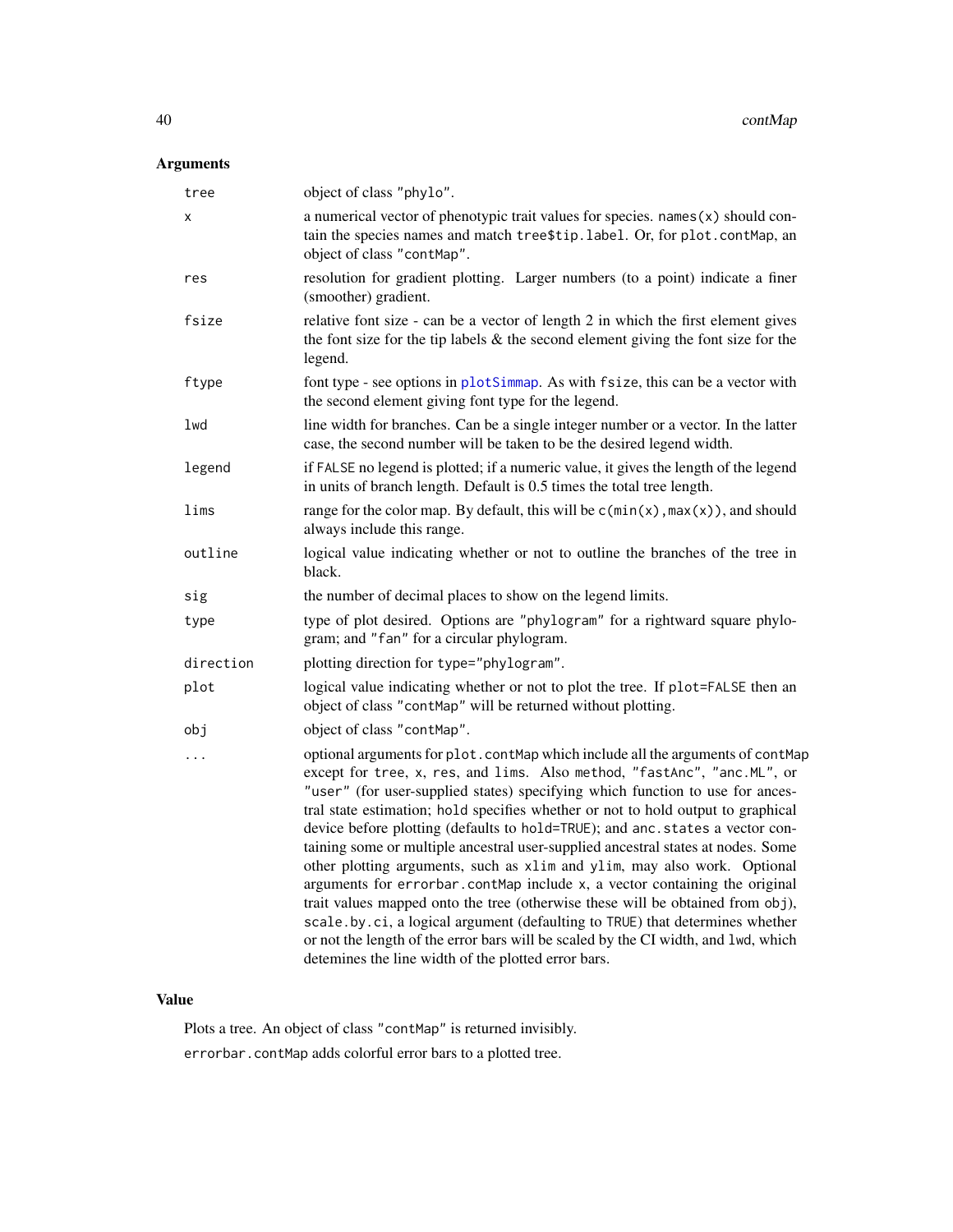#### cophylo 41

### Author(s)

Liam Revell <liam.revell@umb.edu>

#### References

Felsenstein, J. 1985. Phylogenies and the comparative method. *American Naturalist*, 125, 1-15.

Revell, L. J. (2012) phytools: An R package for phylogenetic comparative biology (and other things). *Methods Ecol. Evol.*, 3, 217-223.

Revell, L. J. 2013. Two new graphical methods for mapping trait evolution on phylogenies. *Methods in Ecology and Evolution*, 4, 754-759.

### See Also

[anc.ML](#page-15-0), [densityMap](#page-46-0), [fastAnc](#page-69-0), [plotSimmap](#page-151-0)

### Examples

```
## load data from Garland et al. (1992)
data(mammal.tree)
data(mammal.data)
## extract character of interest
ln.bodyMass<-log(setNames(mammal.data$bodyMass,
    rownames(mammal.data)))
## create "contMap" object
mammal.contMap <- contMap(mammal.tree,
    ln.bodyMass,plot=FALSE,res=200)
## change color scheme
mammal.contMap<-setMap(mammal.contMap,
    c("white","#FFFFB2","#FECC5C","#FD8D3C",
    "#E31A1C"))
plot(mammal.contMap,fsize=c(0.7,0.8),
    leg.txt="log(body mass)")
par(mar=c(5.1,4.1,4.1,2.1)) ## reset margins to default
```
<span id="page-40-0"></span>

cophylo *Creates a co-phylogenetic plot*

#### **Description**

This function creates an object of class "cophylo" or, in the case of plot.cophylo, plots that object. The function can (optionally) first attempt to rotate the nodes of both trees to optimize vertical matching of tips.

#### Usage

```
cophylo(tr1, tr2, assoc=NULL, rotate=TRUE, ...)
## S3 method for class 'cophylo'
plot(x, \ldots)
```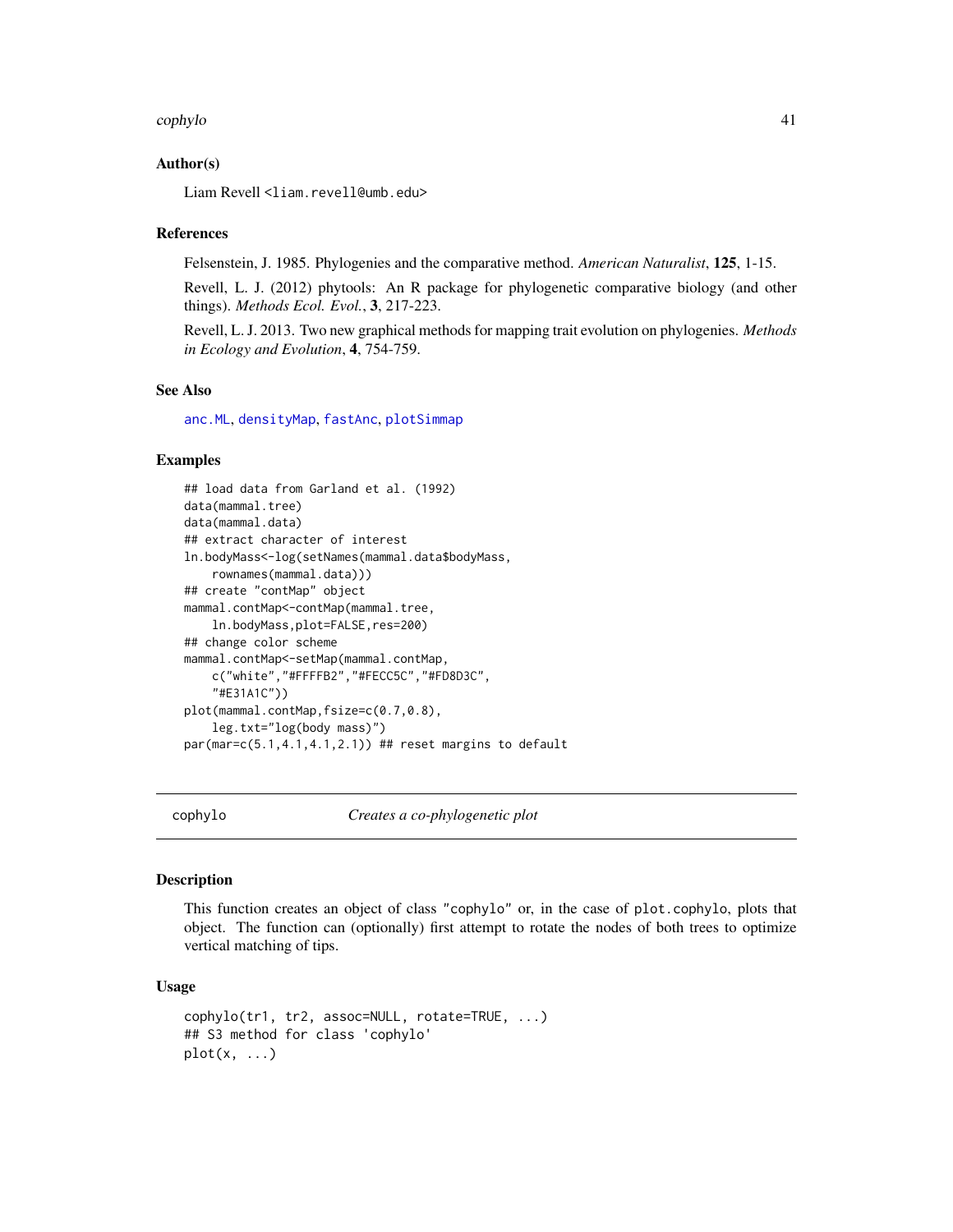### Arguments

| tr1    | object of class "phylo".                                                                                                                                                                                                                                                                                                                                                                                                                                                                                                                                                                                                                                                                                                                                                                                                                                                                                                                                                                                                                                                                                                                                                                                                                                                                                                                                                          |
|--------|-----------------------------------------------------------------------------------------------------------------------------------------------------------------------------------------------------------------------------------------------------------------------------------------------------------------------------------------------------------------------------------------------------------------------------------------------------------------------------------------------------------------------------------------------------------------------------------------------------------------------------------------------------------------------------------------------------------------------------------------------------------------------------------------------------------------------------------------------------------------------------------------------------------------------------------------------------------------------------------------------------------------------------------------------------------------------------------------------------------------------------------------------------------------------------------------------------------------------------------------------------------------------------------------------------------------------------------------------------------------------------------|
| tr2    | object of class "phylo".                                                                                                                                                                                                                                                                                                                                                                                                                                                                                                                                                                                                                                                                                                                                                                                                                                                                                                                                                                                                                                                                                                                                                                                                                                                                                                                                                          |
| assoc  | matrix containing the tip labels in tr1 to match to the tip labels in tr2. Note<br>that not all labels in either tree need to be included; and, furthermore, one label<br>in tr1 can be matched with more than one label in tr2, or vice versa.                                                                                                                                                                                                                                                                                                                                                                                                                                                                                                                                                                                                                                                                                                                                                                                                                                                                                                                                                                                                                                                                                                                                   |
| rotate | logical argument indicating whether nodes on both trees should be rotated to<br>attempt to match in vertical position.                                                                                                                                                                                                                                                                                                                                                                                                                                                                                                                                                                                                                                                                                                                                                                                                                                                                                                                                                                                                                                                                                                                                                                                                                                                            |
| X      | in the case of plot.cophylo, an object of class "cophylo" to be plotted.                                                                                                                                                                                                                                                                                                                                                                                                                                                                                                                                                                                                                                                                                                                                                                                                                                                                                                                                                                                                                                                                                                                                                                                                                                                                                                          |
|        | optional arguments to be passed to tipRotate, or, in the case of plot.cophylo,<br>to the internally used tree plotting function, phylogram. phylogram takes sim-<br>ilar arguments to plotSimmap, such as fsize, ftype, lwd, and pts, though not<br>all options from plotSimmap and plotTree are available. If fsize is supplied<br>as a vector, different size fonts for the left & right facing trees may be used. In<br>addition, the optional argument scale.bar, which should be a vector containing<br>the lengths of the scale bars desired for the right & left trees, will add scale bars<br>to the plot when supplied to plot.cophylo. If either tree contains polytomies,<br>the cophylo argument rotate.multi should be set to TRUE. If curved link-<br>ing lines are desired, the plot.cophylo argument link.type should be set to<br>"curved". Other arguments for the plot method include link.col, link.lty,<br>and link. lwd, which can be supplied as a scalar or a vector in which the order<br>of the elements corresponds to the order of the associations in assoc. Finally,<br>edge.col, a list consisting of two vectors (left and right) can be used to spec-<br>ify the edge colors of the two left & right plotted trees. Note that the edge order<br>is the same as in the <i>rotated</i> trees, assuming that a rotation has been performed<br>on x. |

# Details

If no matrix of associations, assoc, is provided, then cophylo will look for exact matches of tip labels between trees.

## Value

An object of class "cophylo" which includes the following components or a pair of plotted facing phylogenies with links between tips as specified in assoc.

## Author(s)

Liam Revell <liam.revell@umb.edu>

## References

Revell, L. J. (2012) phytools: An R package for phylogenetic comparative biology (and other things). *Methods Ecol. Evol.*, 3, 217-223.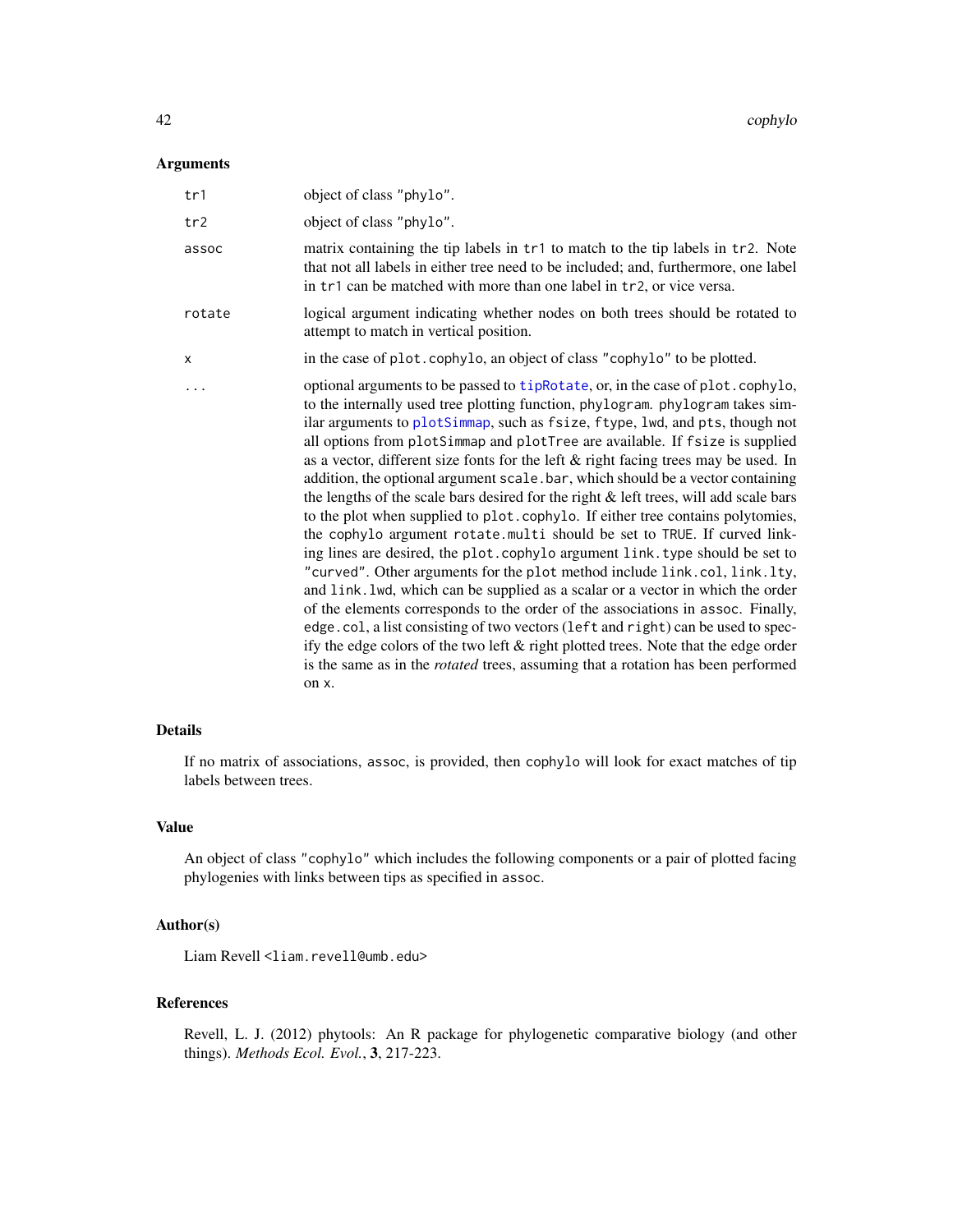## cospeciation 43

## See Also

[cophyloplot](#page-0-0), [plotSimmap](#page-151-0)

## Examples

```
## load data from Lopez-Vaamonde et al. (2001)
data(wasp.trees)
data(wasp.data)
## create co-phylogenetic object
wasp.cophylo<-cophylo(wasp.trees[[1]],wasp.trees[[2]],
    assoc=wasp.data)
## plot co-phylogenies
plot(wasp.cophylo,link.type="curved",link.lwd=4,
     link.lty="solid",link.col=make.transparent("red",
     0.25))
par(mar=c(5.1,4.1,4.1,2.1))
```
cospeciation *Conducts a statistical test of cospeciation between two trees*

## Description

This function conducts a test for cospeciation based on tree distance, applying a distance metric selected by the user.

Note that this method should be prone to be quite liberal as the null hypothesis is no similarity between trees!

## Usage

```
cospeciation(t1, t2, distance=c("RF","SPR"),
   method=c("simulation","permutation"), assoc=NULL,
   nsim=100, ...)
## S3 method for class 'cospeciation'
plot(x, \ldots)## S3 method for class 'cospeciation'
print(x, \ldots)
```
## Arguments

| t1       | object of class "phylo".                                                                                                                                      |
|----------|---------------------------------------------------------------------------------------------------------------------------------------------------------------|
| t2       | object of class "phylo".                                                                                                                                      |
| distance | distance method to compare trees.                                                                                                                             |
| method   | method to use (simulation of pure-birth trees, or permutation of tip labels on a<br>fixed tree) to obtain a null distribution of tree distances via distance. |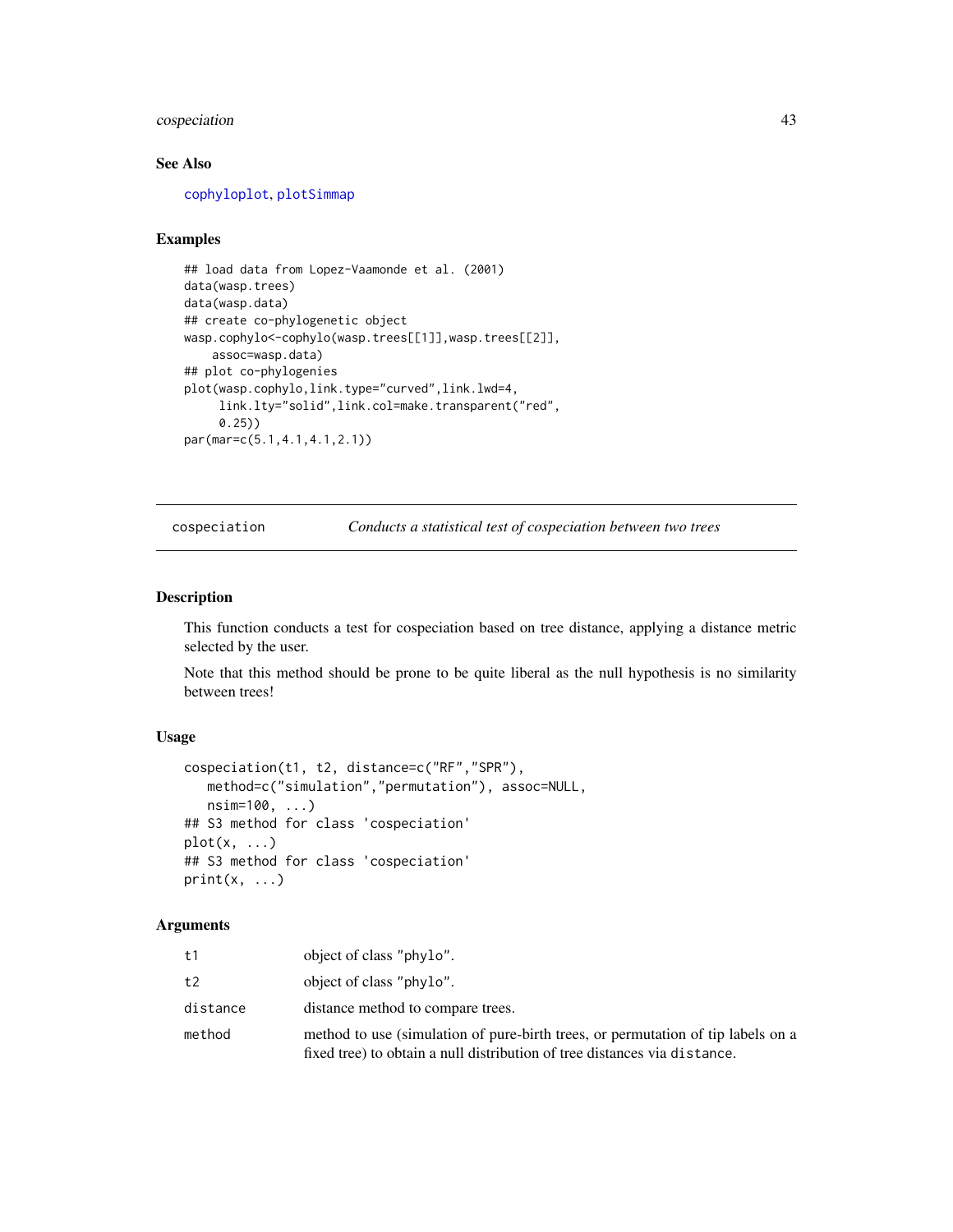| assoc | matrix containing the tip labels in t1 to match to the tip labels in t2. Note that |
|-------|------------------------------------------------------------------------------------|
|       | not all labels in either tree need to be included; however, unlike cophylo, one    |
|       | label in t1 cannot be matched with more than one label in t2, nor vice versa. If   |
|       | NULL then an exact match of tip labels will be sought.                             |
| nsim  | number of simulations or permutations.                                             |
| x     | for plot and print methods, an object of class "cospeciation".                     |
| .     | optional arguments.                                                                |

## Value

An object of class "cospeciation", which includes the test-statistic, the null distribution, and a p-value for the test of the null hypothesis of no topological similarity between the two trees.

#### Author(s)

Liam Revell <liam.revell@umb.edu>

#### References

Revell, L. J. (2012) phytools: An R package for phylogenetic comparative biology (and other things). *Methods Ecol. Evol.*, 3, 217-223.

#### See Also

[cophylo](#page-40-0)

### Examples

```
## load data from Lopez-Vaamonde et al. (2001)
data(wasp.trees)
data(wasp.data)
## test for cospeciation
wasp.cosp<-cospeciation(wasp.trees[[1]],wasp.trees[[2]],
   assoc=wasp.data)
print(wasp.cosp)
plot(wasp.cosp)
title(main=paste("Simulated distribution of RF distances\n",
    "between unassociated trees"),font.main=3)
```
<span id="page-43-0"></span>countSimmap *Counts the number of character changes on a object of class "simmap" or "multiSimmap"*

### Description

This function takes a tree or a set of trees with a mapped discrete character (that is, an object of class "simmap" or "multiSimmap"), and computes the total number of character changes as well as the number of character changes between all states.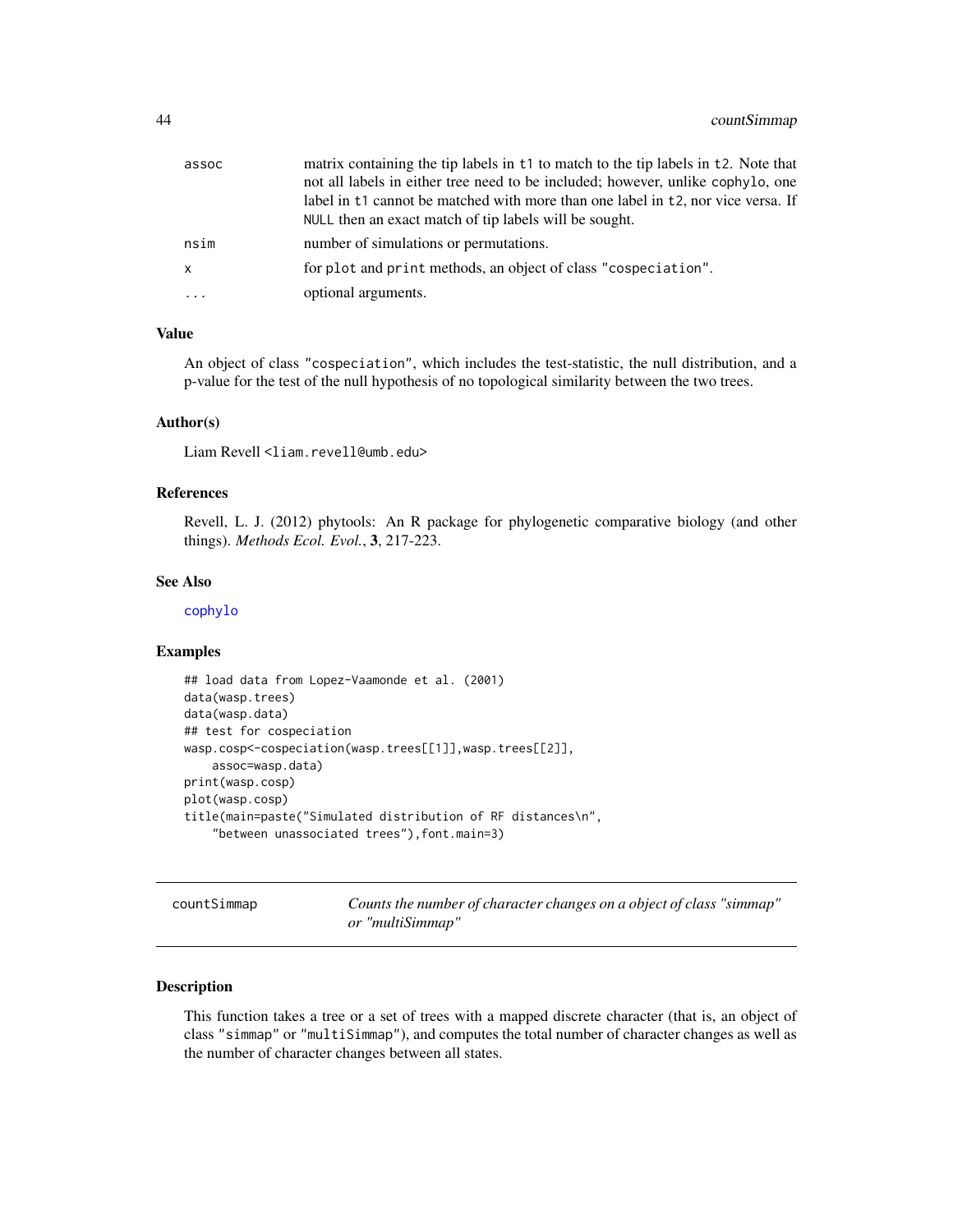## Usage

countSimmap(tree, states=NULL, message=TRUE)

#### Arguments

| tree    | an object of class "simmap" or "multiSimmap".                                                                                                                                                                  |
|---------|----------------------------------------------------------------------------------------------------------------------------------------------------------------------------------------------------------------|
| states  | optional argument with the states for the mapped character. If not provided,<br>these will be computed from the tree. This is useful if averaging across many<br>trees, some of which may lack certain states. |
| message | optional logical argument indicating whether or not to return an informative<br>message about the function output.                                                                                             |

## Value

A list with up to three elements: N is an integer value giving the total number of character changes on the tree; Tr gives the number of of transitions between row and column states (or a matrix containing both N and the transitions between states, in rows, for an object of class "multiPhylo"); and (optionally) message contains an explanatory message about the function output.

### Author(s)

Liam Revell <liam.revell@umb.edu>

### References

Revell, L. J. (2012) phytools: An R package for phylogenetic comparative biology (and other things). *Methods Ecol. Evol.*, 3, 217-223.

## Examples

```
## load data from Revell & Collar (2009)
data(anoletree)
anoletree
countSimmap(anoletree)
```
ctt *Generates (or simulates) a 'changes through time' plot from a set of stochastic map character histories*

#### Description

This function generates a 'changes through time' plot in the style of a lineage-through-time (LTT) plot. It shows the mean rate or the mean number of changes per unit time from a set of stochastic character map trees.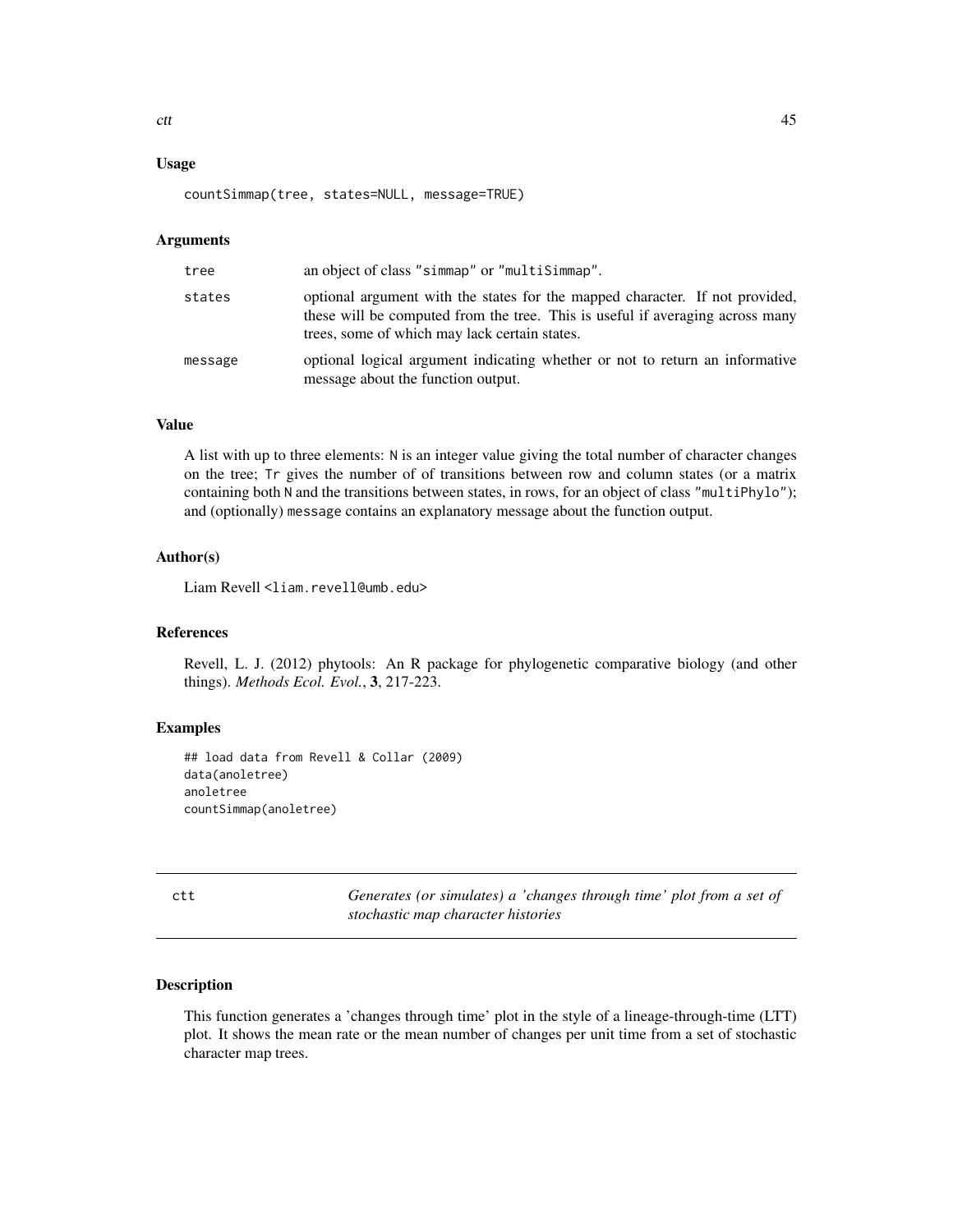## Usage

```
ctt(trees, segments=20, ...)
sim.ctt(tree, Q, anc=NULL, nmaps=100, ...)
sim.multiCtt(tree, Q, anc=NULL, nmaps=100, nsim=100, ...)
```
### Arguments

| trees    | an object of class "multiSimmap".                         |
|----------|-----------------------------------------------------------|
| segments | number of segments to break up the history of the tree.   |
| tree     | for sim. ctt, an object of class "phylo".                 |
| Q        | for sim.ctt, a transition matrix to use for simulation.   |
| anc      | ancestral state at the root node for simulation.          |
| nmaps    | number of stochastic maps per simulation.                 |
| nsim     | for sim. multiCtt only, the number of simulations to run. |
|          | optional arguments.                                       |

## Value

An object of class "ctt" or "multiCtt".

## Author(s)

Liam Revell <liam.revell@umb.edu>

# References

Revell, L. J. (2012) phytools: An R package for phylogenetic comparative biology (and other things). *Methods Ecol. Evol.*, 3, 217-223.

## See Also

[ltt](#page-97-0)

density.multiSimmap *Computes a posterior distribution for the number and types of changes on the tree*

## Description

This function summarizes the result of one or more stochastic maps.

## Usage

```
## S3 method for class 'multiSimmap'
density(x, ...)
## S3 method for class 'changesMap'
plot(x, \ldots)
```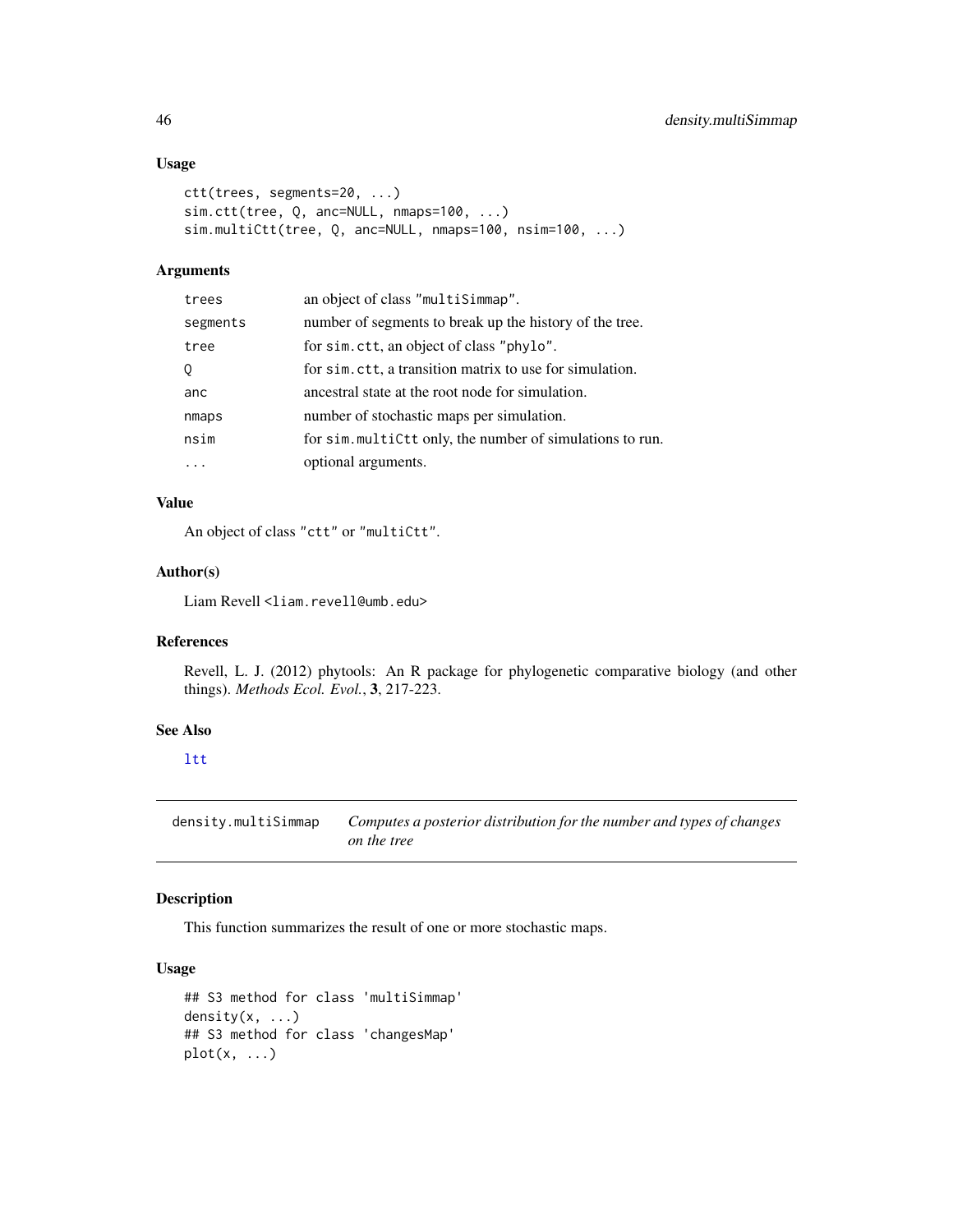### densityMap 47

#### Arguments

| X.       | object of class "multiSimmap" (see make.simmap), or, in the case plot.changesMap,<br>an object of class "changes Map" produced via a call to density. multiSimmap. |
|----------|--------------------------------------------------------------------------------------------------------------------------------------------------------------------|
| $\cdots$ | optional arguments. For density multisimizing these consist of bw (bandwidth)<br>$\&$ method ("changes", "densityMap", or "timings").                              |

#### **Details**

In density.multiSimmap method="changes", the default, results in a posterior distribution of the number & types of changes on the tree. If the package *coda* has been installed, then the function HPD.interval is used to compute a 95-percent high probability density interval for the number of changes of each type on the tree. Otherwise, the central 95-percent of the posterior sample is returned as an estimate of the 95-percent HPD interval for each change type. The method also computes the full posterior density for each change type using a bandwidth specified by the user. method="densityMap" computes a standard ["densityMap"](#page-46-0) object, and thus only permits binary characters. Finally method="changes" has not yet been implemented.

plot.changesMap plots the posterior density returned by density.multiSimmap for method= "changes".

### Value

For method="changes" density.multiSimmap returns an object of class "changesMap".

For method="densityMap" density.multiSimmap returns an object of class ["densityMap"](#page-46-0).

plot.changesMap generates a plot.

### Author(s)

Liam Revell <liam.revell@umb.edu>

### References

Revell, L. J. (2012) phytools: An R package for phylogenetic comparative biology (and other things). *Methods Ecol. Evol.*, 3, 217-223.

<span id="page-46-0"></span>densityMap *Plot posterior density of stochastic mapping on a tree*

#### Description

Function plots a tree with the posterior density for a mapped character from stochastic character mapping on the tree. Since the mapped value is the probability of being in state "1", only binary [0,1] characters are allowed.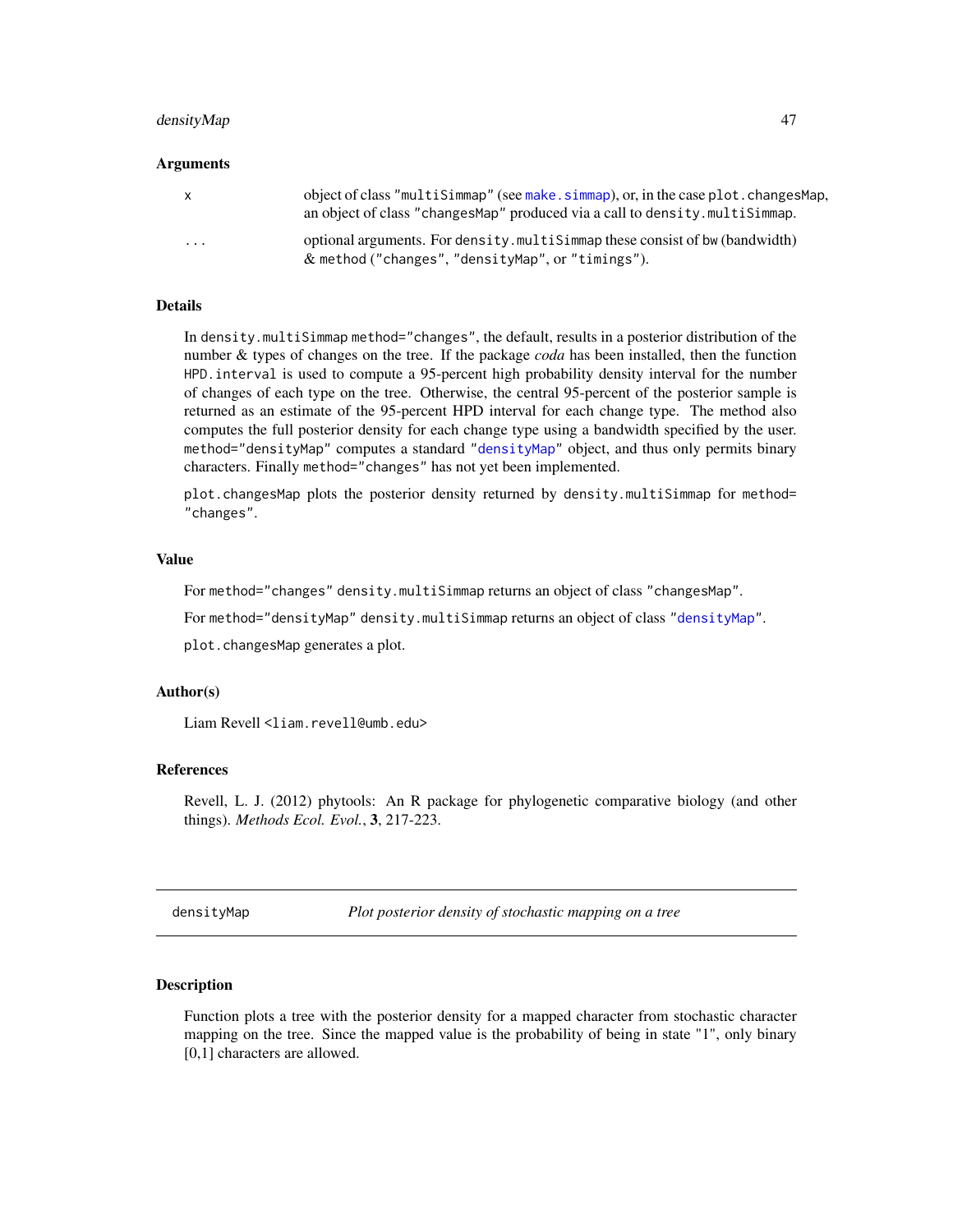# Usage

```
densityMap(trees, res=100, fsize=NULL, ftype=NULL, lwd=3, check=FALSE,
  legend=NULL, outline=FALSE, type="phylogram", direction="rightwards",
   plot=TRUE, ...)
## S3 method for class 'densityMap'
plot(x, \ldots)
```
# Arguments

| trees     | set of phylogenetic trees in a modified "multiPhylo" object. Values for a<br>two-state discrete character are mapped on the tree. See make.simmap and<br>read.simmap for details.                                                                                                                                                                                                                                                                                                                                                                                                                                                                        |
|-----------|----------------------------------------------------------------------------------------------------------------------------------------------------------------------------------------------------------------------------------------------------------------------------------------------------------------------------------------------------------------------------------------------------------------------------------------------------------------------------------------------------------------------------------------------------------------------------------------------------------------------------------------------------------|
| res       | resolution for gradient plotting. Larger numbers indicate a finer (smoother) gra-<br>dient.                                                                                                                                                                                                                                                                                                                                                                                                                                                                                                                                                              |
| fsize     | relative font size - can be a vector with the second element giving the font size<br>for the legend.                                                                                                                                                                                                                                                                                                                                                                                                                                                                                                                                                     |
| ftype     | font type - see options in plotSimmap. As with fsize, can be a vector with the<br>second element giving font type for the legend.                                                                                                                                                                                                                                                                                                                                                                                                                                                                                                                        |
| lwd       | line width for branches. If a vector of two elements is supplied, the second<br>element will be taken to be the desired width of the legend bar.                                                                                                                                                                                                                                                                                                                                                                                                                                                                                                         |
| check     | check to make sure that the topology and branch lengths of all phylogenies in<br>trees are equal.                                                                                                                                                                                                                                                                                                                                                                                                                                                                                                                                                        |
| legend    | if FALSE no legend is plotted; if a numeric value, it gives the length of the legend<br>in units of branch length. Default is 0.5 times the total tree length.                                                                                                                                                                                                                                                                                                                                                                                                                                                                                           |
| outline   | logical value indicating whether or not to outline the branches of the tree in<br>black.                                                                                                                                                                                                                                                                                                                                                                                                                                                                                                                                                                 |
| type      | type of plot desired. Options are "phylogram" for a rightward square phylo-<br>gram; and "fan" for a circular phylogram.                                                                                                                                                                                                                                                                                                                                                                                                                                                                                                                                 |
| plot      | logical value indicating whether or not to plot the tree. If plot=FALSE then an<br>object of class "densityMap" will be returned without plotting.                                                                                                                                                                                                                                                                                                                                                                                                                                                                                                       |
| direction | plotting direction for type="phylogram".                                                                                                                                                                                                                                                                                                                                                                                                                                                                                                                                                                                                                 |
| X         | for plot.densityMap, an object of class "densityMap".                                                                                                                                                                                                                                                                                                                                                                                                                                                                                                                                                                                                    |
| .         | optional arguments for plot.densityMap. These include all the arguments of<br>densityMap except trees and res. Additional optional arguments include mar<br>(margins), offset (tip label offset: in units of the edge length or character<br>widths, as in plotSimmap), and hold (whether or not to use dev. hold to hold<br>output to graphical device before plotting; defaults to hold=TRUE). Also, the ar-<br>gument states can be used to 'order' the states on the probability axis (that is,<br>which state should correspond to a posterior probability of $0$ or $1$ ). Some other<br>plotting arguments, such as xlim and ylim, may also work. |

### Value

Plots a tree and returns an object of class "densityMap" invisibly.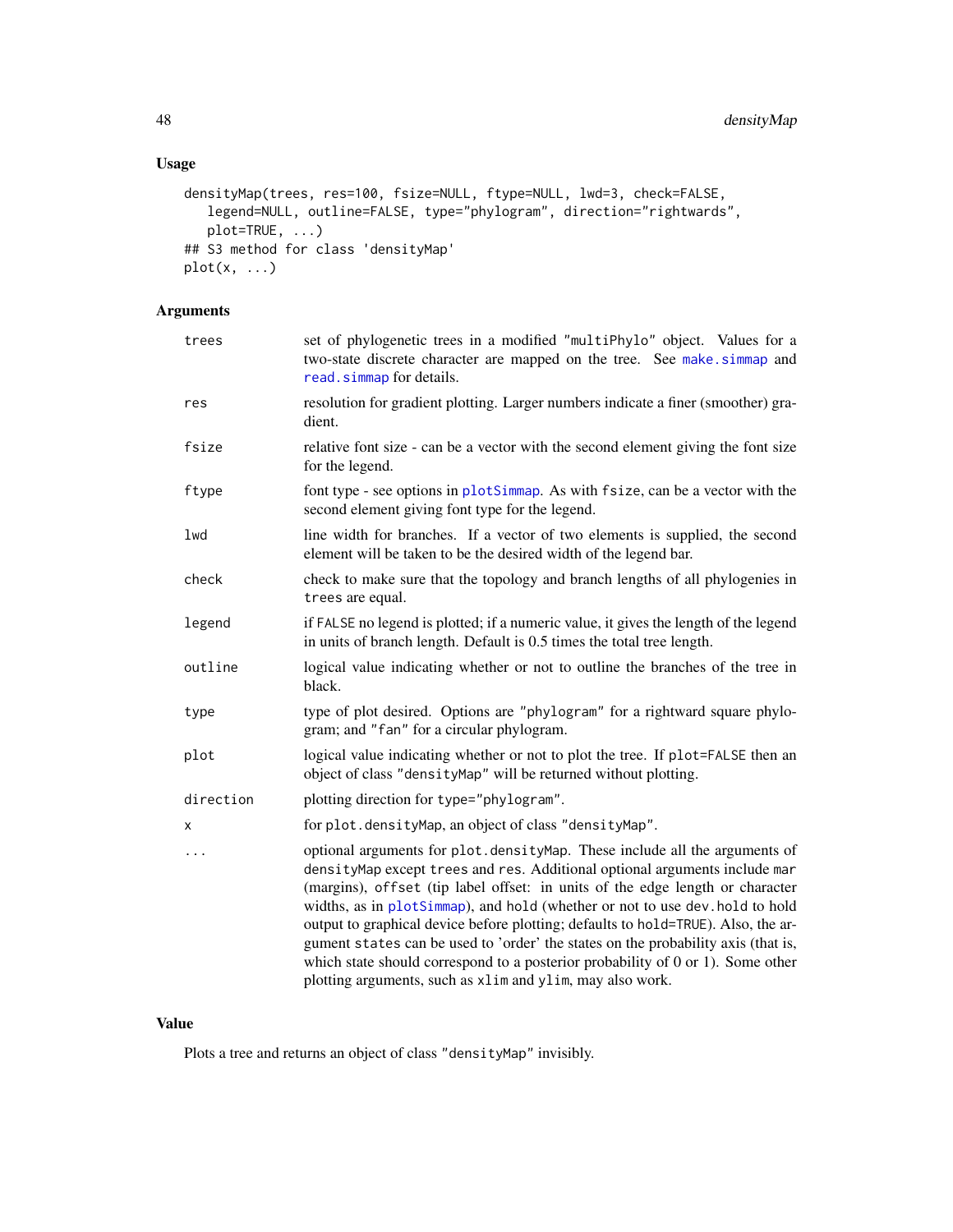### densityTree 49

#### Author(s)

Liam Revell <liam.revell@umb.edu>

## References

Bollback, J. P. 2006. Stochastic character mapping of discrete traits on phylogenies. *BMC Bioinformatics*, 7, 88.

Huelsenbeck, J. P., R. Neilsen, and J. P. Bollback. 2003. Stochastic mapping of morphological characters. *Systematic Biology*, 52, 131-138.

Revell, L. J. (2012) phytools: An R package for phylogenetic comparative biology (and other things). *Methods Ecol. Evol.*, 3, 217-223.

Revell, L. J. 2013. Two new graphical methods for mapping trait evolution on phylogenies. *Methods in Ecology and Evolution*, 4, 754-759.

## See Also

[make.simmap](#page-101-0), [plotSimmap](#page-151-0), [read.simmap](#page-168-0)

### Examples

```
## load tree and data from Revell & Collar (2009)
data(sunfish.tree)
data(sunfish.data)
## extract discrete character (feeding mode)
fmode<-setNames(sunfish.data$feeding.mode,
     rownames(sunfish.data))
## do stochastic mapping
smap.trees<-make.simmap(sunfish.tree,fmode,model="ER",
     nsim=100)
## compute "densityMap" object
sunfish.dmap<-densityMap(smap.trees,plot=FALSE,
res=50) ## res should be higher
## plot density map
plot(sunfish.dmap,lwd=5,outline=TRUE)
par(mar=c(5.1, 4.1, 4.1, 2.1)) ## reset margins to default
```
densityTree *Plots a posterior sample of trees*

#### **Description**

Functions plots a posterior sample of trees, including with mapped discrete characters.

make.transparent is used internally and converts a color to transparent with a certain user-specified alpha level.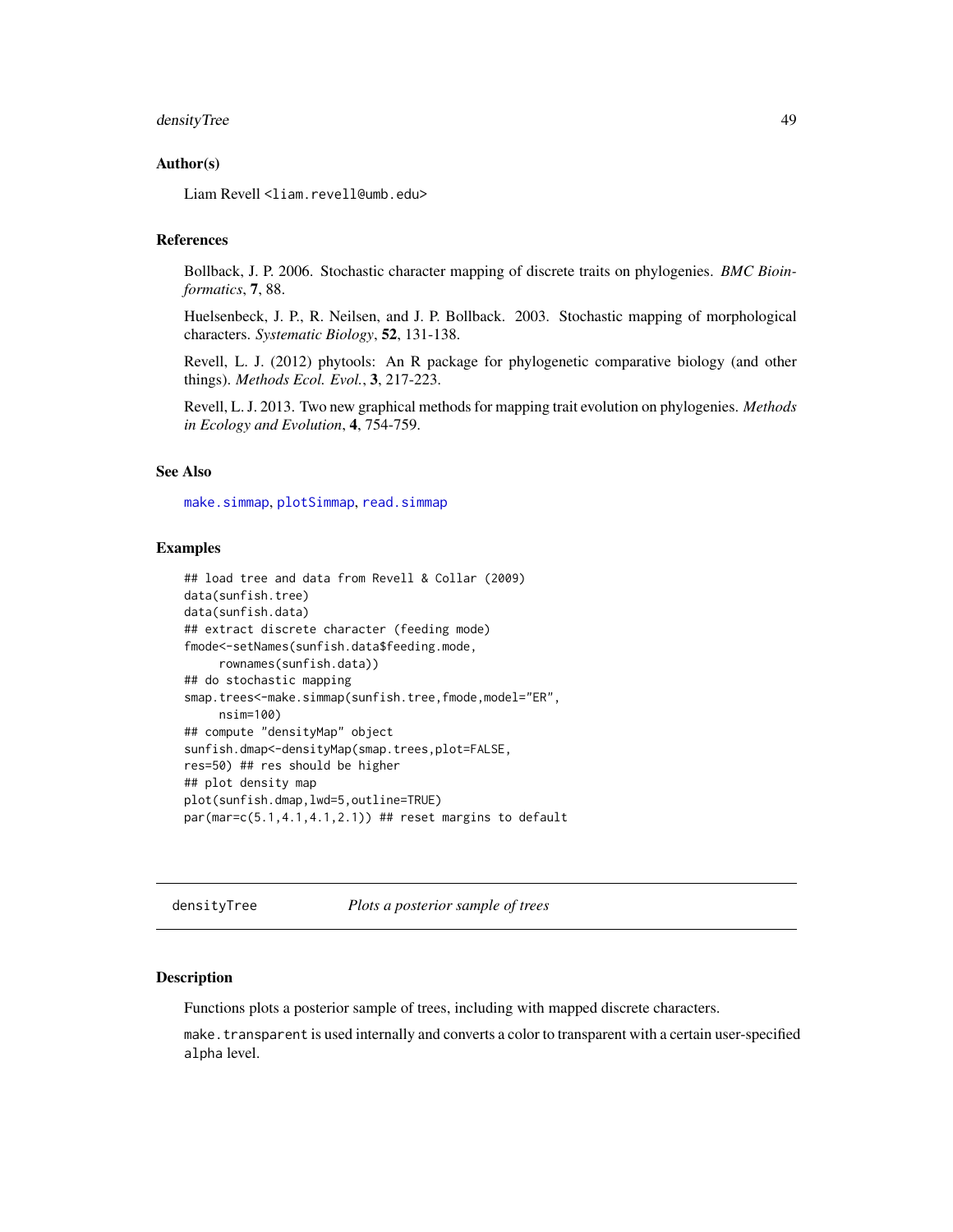## Usage

```
densityTree(trees, colors="blue", alpha=NULL, method="plotTree",
   fix.depth=FALSE, use.edge.length=TRUE, compute.consensus=TRUE,
   use.gradient=FALSE, show.axis=TRUE, ...)
make.transparent(color, alpha)
```
## Arguments

| trees             | an object of class "multiPhylo" or "multiSimmap".                                                                                                                                                                   |  |  |
|-------------------|---------------------------------------------------------------------------------------------------------------------------------------------------------------------------------------------------------------------|--|--|
| colors            | a color or a named vector of colors in which names correspond to mapped states<br>in an object of class "multiSimmap".                                                                                              |  |  |
| alpha             | transparency level for plotted trees which is passed to internally used function,<br>make.transparent. (0 is fully transparent, which 1 is fully opaque.) By default<br>will be one divided by the number of trees. |  |  |
| method            | plotting method to be used internally. Can be "plotTree" or "plotSimmap".                                                                                                                                           |  |  |
| fix.depth         | logical value indicating whether or not to plot trees with a fixed depth or to<br>permit plotted trees to have different depths.                                                                                    |  |  |
|                   | use.edge.length                                                                                                                                                                                                     |  |  |
|                   | logical value indicating whether to use the edge lengths of the input tree. De-<br>faults to use.edge.length=TRUE unless any input tree edge lengths are NULL.                                                      |  |  |
| compute.consensus |                                                                                                                                                                                                                     |  |  |
|                   | logical value indicating whether or not to use the tip order from a consensus tree.<br>(Defaults to compute.consensus=TRUE Defaulted to FALSE in earlier version of<br>this function.)                              |  |  |
| use.gradient      | logical value indicating whether to plot all trees slightly offset using a rainbow<br>color gradient. (Defaults to use.gradient=FALSE.)                                                                             |  |  |
| show.axis         | logical value indicating whether or not to include a horizontal axis in the plot.                                                                                                                                   |  |  |
| .                 | arguments to be passed to plotTree or plotSimmap. Some may be ignored if<br>they are incompatible with the method.                                                                                                  |  |  |
| color             | in make. transparent, the color (or colors in a vector) to render transparent.                                                                                                                                      |  |  |

### Value

Function creates a plot.

# Author(s)

Liam Revell <liam.revell@umb.edu>

### References

Revell, L. J. (2012) phytools: An R package for phylogenetic comparative biology (and other things). *Methods Ecol. Evol.*, 3, 217-223.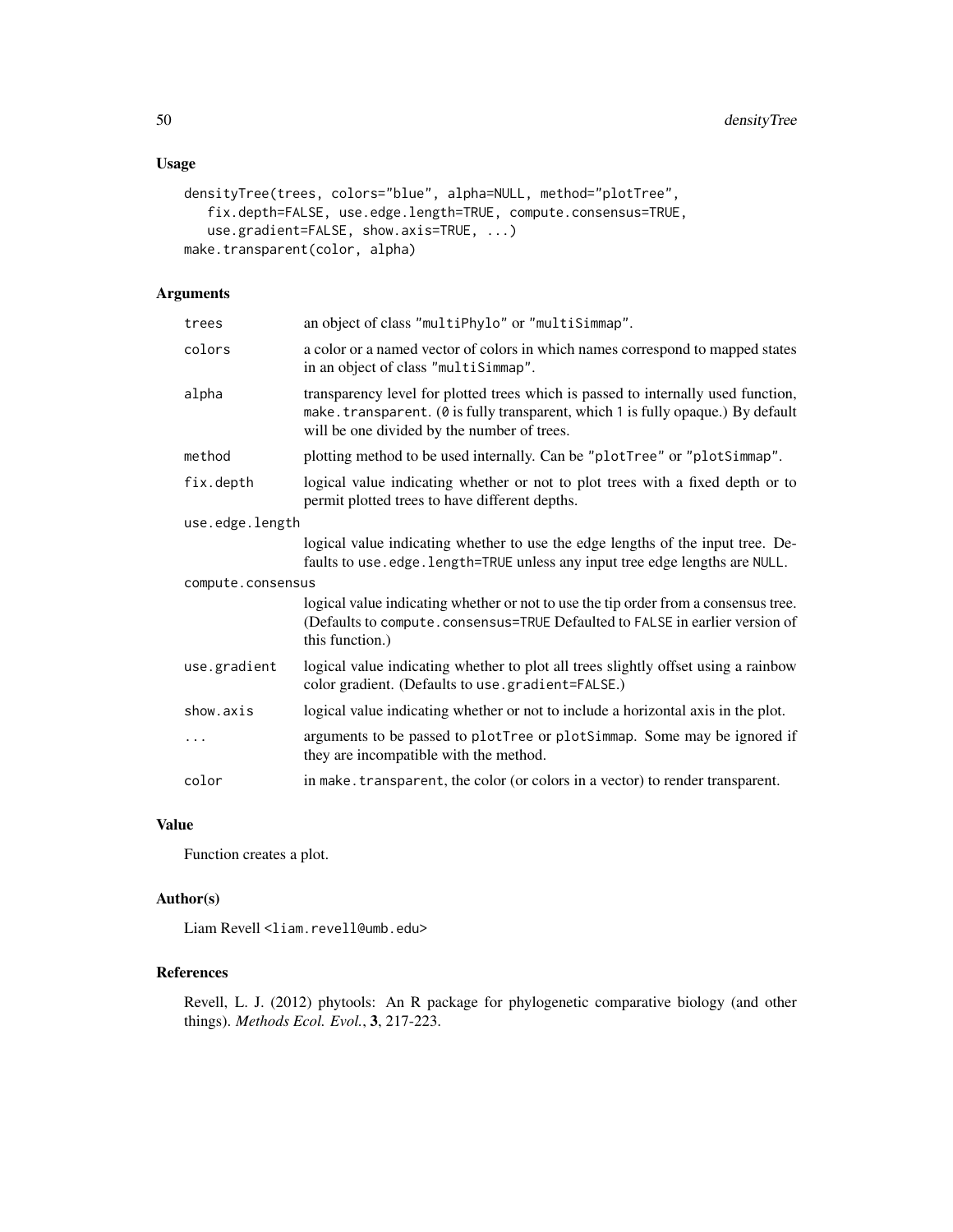This function summarizes the result of one or more stochastic maps.

### Usage

```
describe.simmap(tree, ...)
## S3 method for class 'simmap'
summary(object, ...)
## S3 method for class 'multiSimmap'
summary(object, ...)
## S3 method for class 'describe.simmap'
plot(x, \ldots)
```
## Arguments

| tree       | a single tree or a set of trees as an object of class "simmap" or "multiSimmap",<br>respectively.                                                                                                                                                                                                                                                                                                                                               |
|------------|-------------------------------------------------------------------------------------------------------------------------------------------------------------------------------------------------------------------------------------------------------------------------------------------------------------------------------------------------------------------------------------------------------------------------------------------------|
| object     | object of class "simmap" or "multiSimmap".                                                                                                                                                                                                                                                                                                                                                                                                      |
| X          | for S3 plot method, an object of class "describe.simmap".                                                                                                                                                                                                                                                                                                                                                                                       |
| $\ddots$ . | optional arguments which include: plot, a logical value indicating whether or<br>not to plot the posterior probabilities at nodes (default is plot=FALSE); check.equal,<br>a logical value indicating whether or not to check if all trees are equal using<br>all.equal.phylo (default is check.equal=FALSE); and message, a logical in-<br>dicating whether or not to print an informative message to the screen (default is<br>message=TRUE). |

### Value

An object of class "describe.simmap" with the following elements:

| count  | a matrix containing the number and types of transitions for each tree, if tree is<br>an object of class "multiSimmap". |
|--------|------------------------------------------------------------------------------------------------------------------------|
| times  | a matrix containg the times spend in each state on each tree.                                                          |
| ace    | the posterior probabilities of each node being in each state, if t ree is an object<br>of class "multiSimmap".         |
| legend | a vector containing the plot legend, if plot=TRUE.                                                                     |

if class(tree)="simmap" then the function simply returns the results of [countSimmap](#page-43-0) combined with the states at each node of the tree and a matrix containing the total and relative times spent in each state on the tree.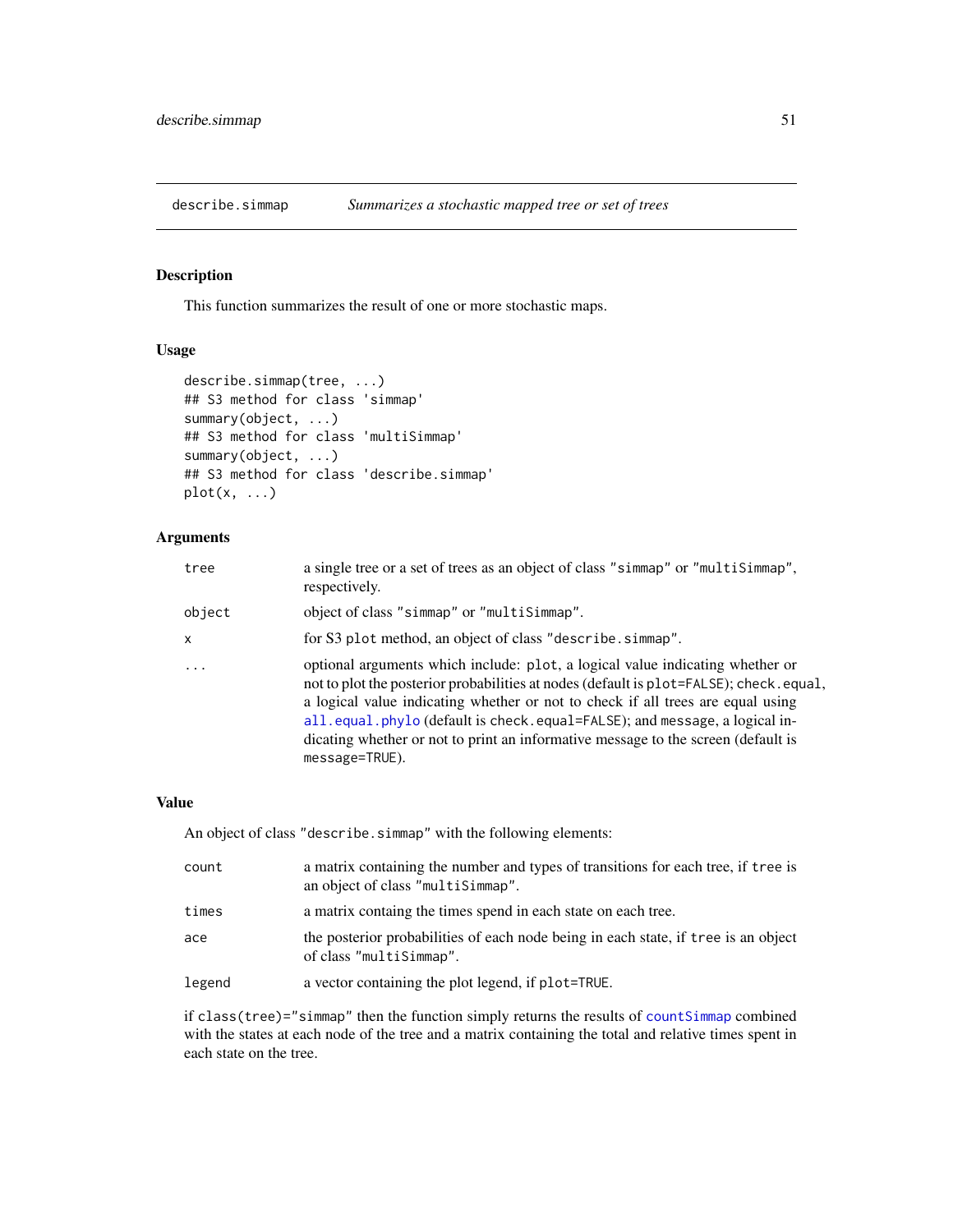#### Author(s)

Liam Revell <liam.revell@umb.edu>

### References

Revell, L. J. (2012) phytools: An R package for phylogenetic comparative biology (and other things). *Methods Ecol. Evol.*, 3, 217-223.

di2multi.simmap *Collapse or resolve polytomies in a tree with a character painted on the edges*

### Description

The method di2multi collapses branches of zero length (or, more specifically, branches with length shorter than tol) to create a polytomy in a tree or set of trees. The method multi2di resolves polytomies by adding branches of zero length (while preserving the mappings) in a tree or set of trees.

#### Usage

```
## S3 method for class 'simmap'
di2multi(phy, ...)
## S3 method for class 'simmap'
multi2di(phy, ...)
## S3 method for class 'multiSimmap'
di2multi(phy, ...)
## S3 method for class 'multiSimmap'
multi2di(phy, ...)
## S3 method for class 'contMap'
di2multi(phy, ...)
## S3 method for class 'contMap'
multi2di(phy, ...)
## S3 method for class 'densityMap'
di2multi(phy, ...)
## S3 method for class 'densityMap'
multi2di(phy, ...)
```
## Arguments

| phy                     | object of class "simmap", "multiSimmap", "contMap", or "densityMap" con-<br>taining a character mapped onto the edges of a tree or set of trees.                |
|-------------------------|-----------------------------------------------------------------------------------------------------------------------------------------------------------------|
| $\cdot$ $\cdot$ $\cdot$ | optional arguments: tol, length below which edges should be treated as having<br>zero length; and random, specifying whether to resolve polytomies randomly (if |

TRUE) or in the order in which they are encountered.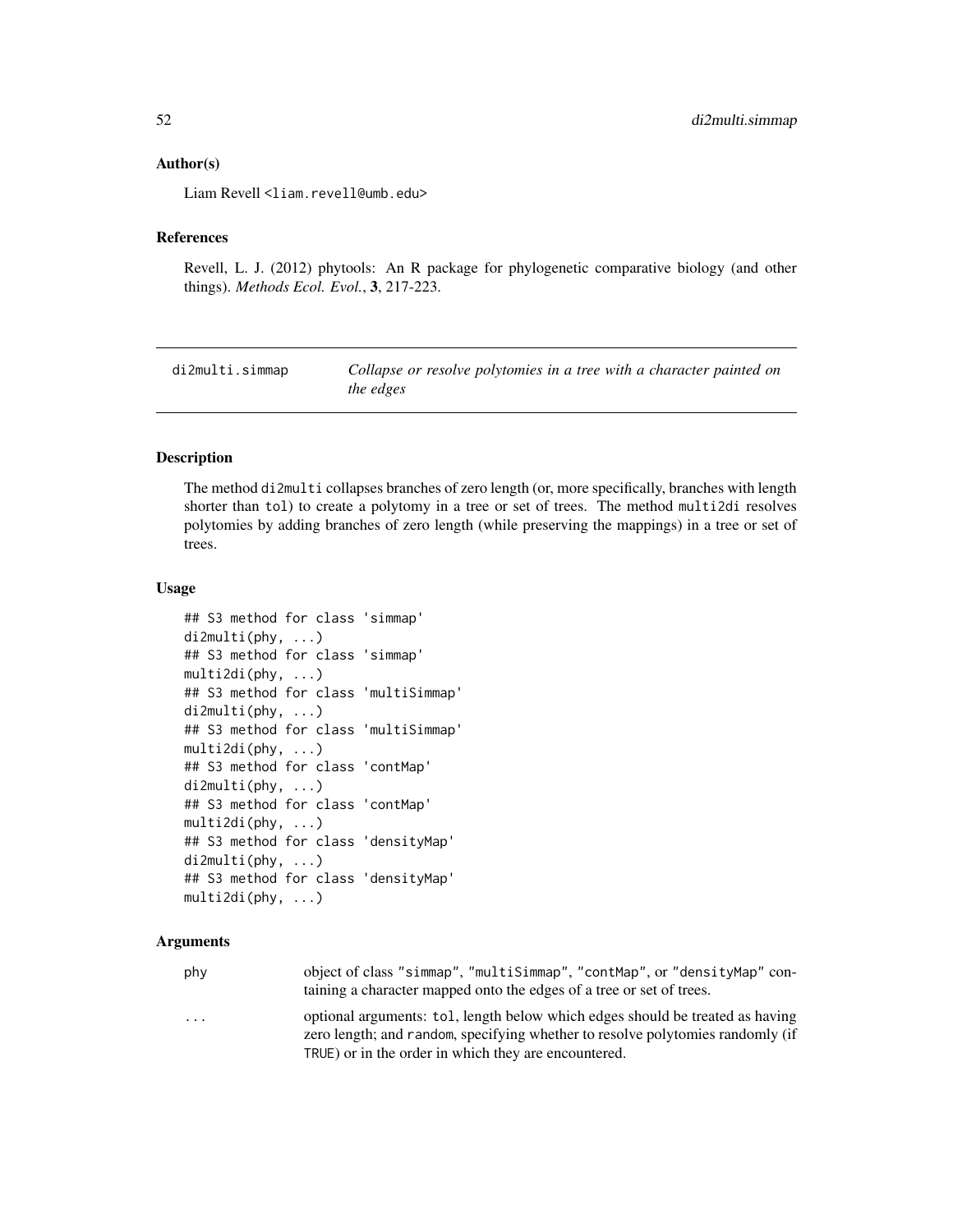#### dotTree 53

## Details

This methods should theoretically behave similarly to [di2multi](#page-0-0) and [multi2di](#page-0-0) from the *ape* package.

## Value

An object of class "simmap", "multiSimmap", "contMap", or "densityMap", depending on the class of phy.

### Author(s)

Liam Revell <liam.revell@umb.edu>

## References

Revell, L. J. (2012) phytools: An R package for phylogenetic comparative biology (and other things). *Methods Ecol. Evol.*, 3, 217-223.

## See Also

[contMap](#page-38-0), [densityMap](#page-46-0), [di2multi](#page-0-0), [make.simmap](#page-101-0), [multi2di](#page-0-0), [read.simmap](#page-168-0)

dotTree *Creates a phylogenetic dot plot*

### Description

Creates a plot in which different sized dots/circles represent different tip values for a quantitative trait.

## Usage

```
dotTree(tree, x, legend=TRUE, method="plotTree", standardize=FALSE, ...)
dot.legend(x, y, min, max, Ntip, length=5, prompt=FALSE, method="plotTree",
   ...)
```
## Arguments

| tree   | an object of class "phylo".                                                                                                                                                                                                                                                                                                                                           |
|--------|-----------------------------------------------------------------------------------------------------------------------------------------------------------------------------------------------------------------------------------------------------------------------------------------------------------------------------------------------------------------------|
| x      | vector of trait values; or a matrix. If x is a vector it must have names that<br>correspond to the tip labels of tree. If x is a matrix (and it probably should be<br>a <i>matrix</i> , not a data frame) then the row names of the matrix should correspond<br>to the tip labels of the phylogeny. In the case of $dot$ . legend, the x coordinate<br>of the legend. |
| legend | logical value indicating whether or not a legend should be plotted.                                                                                                                                                                                                                                                                                                   |
|        |                                                                                                                                                                                                                                                                                                                                                                       |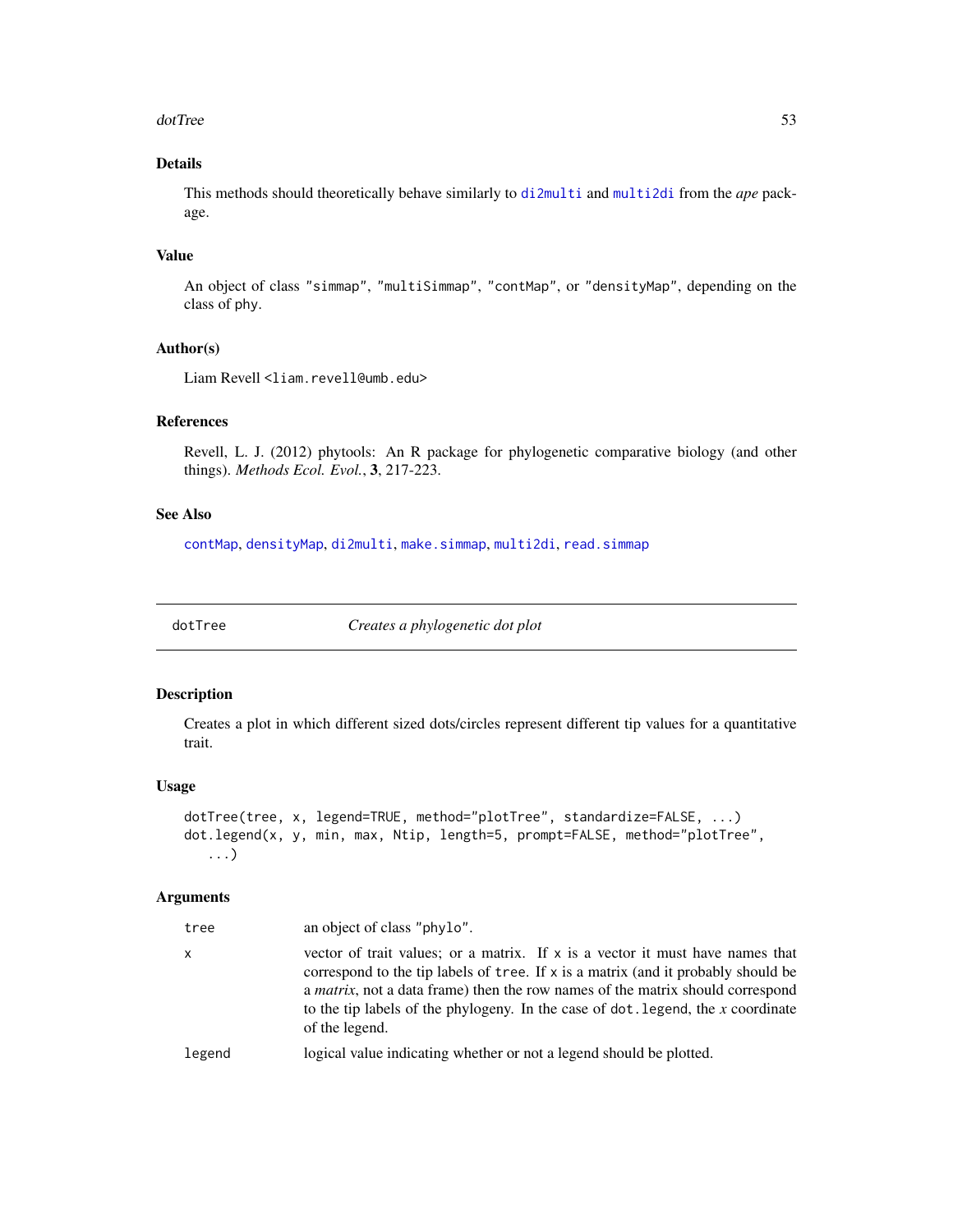| method      | tree plotting method to be used internally. Will switch to method="phylogram"<br>if the number of traits is greater than one. For dot. legend, it should be the<br>method that was used for the plot.                                                                                                                                                                                                                                                                                                                                                                    |
|-------------|--------------------------------------------------------------------------------------------------------------------------------------------------------------------------------------------------------------------------------------------------------------------------------------------------------------------------------------------------------------------------------------------------------------------------------------------------------------------------------------------------------------------------------------------------------------------------|
| standardize | a logical value indicating whether or not to standardize x, or each column of x,<br>to have a mean of zero & variance of one prior to analysis.                                                                                                                                                                                                                                                                                                                                                                                                                          |
| y           | y coordinate of the legend.                                                                                                                                                                                                                                                                                                                                                                                                                                                                                                                                              |
| min         | minimum value for dot. legend.                                                                                                                                                                                                                                                                                                                                                                                                                                                                                                                                           |
| max         | maximum value for dot. legend.                                                                                                                                                                                                                                                                                                                                                                                                                                                                                                                                           |
| Ntip        | number of tips in the plotted tree for dot. legend.                                                                                                                                                                                                                                                                                                                                                                                                                                                                                                                      |
| length      | length of legend.                                                                                                                                                                                                                                                                                                                                                                                                                                                                                                                                                        |
| prompt      | logical value indicating whether or not to prompt for legend position.                                                                                                                                                                                                                                                                                                                                                                                                                                                                                                   |
|             | optional arguments. In the case of dotTree, these will be passed to plotTree<br>or a different internally used plotting function for method="phylogram". See<br>phylo. heatmap for more detail on these arguments. Other option for dotTree<br>also include data.type ("continuous" or "discrete"), colors, length, for<br>data type "continuous" the length of the legend in terms of plotted circles,<br>x. space, the spacing of the columns in the plotted data matrix, and leg. space,<br>the spacing of the legend dots (again, for data. type="continuous" only). |

#### Value

Function creates a plot.

#### Author(s)

Liam Revell <liam.revell@umb.edu>

#### References

Revell, L. J. (2012) phytools: An R package for phylogenetic comparative biology (and other things). *Methods Ecol. Evol.*, 3, 217-223.

## Examples

```
## load data from Garland et al. (1992)
data(mammal.tree)
data(mammal.data)
## log-transform trait data
log.mammal<-log(mammal.data)
## plot dotTree
dotTree(mammal.tree,log.mammal,fsize=0.7,
   standardize=TRUE,length=10)
par(mar=c(5.1,4.1,4.1,2.1)) ## reset margins to default
```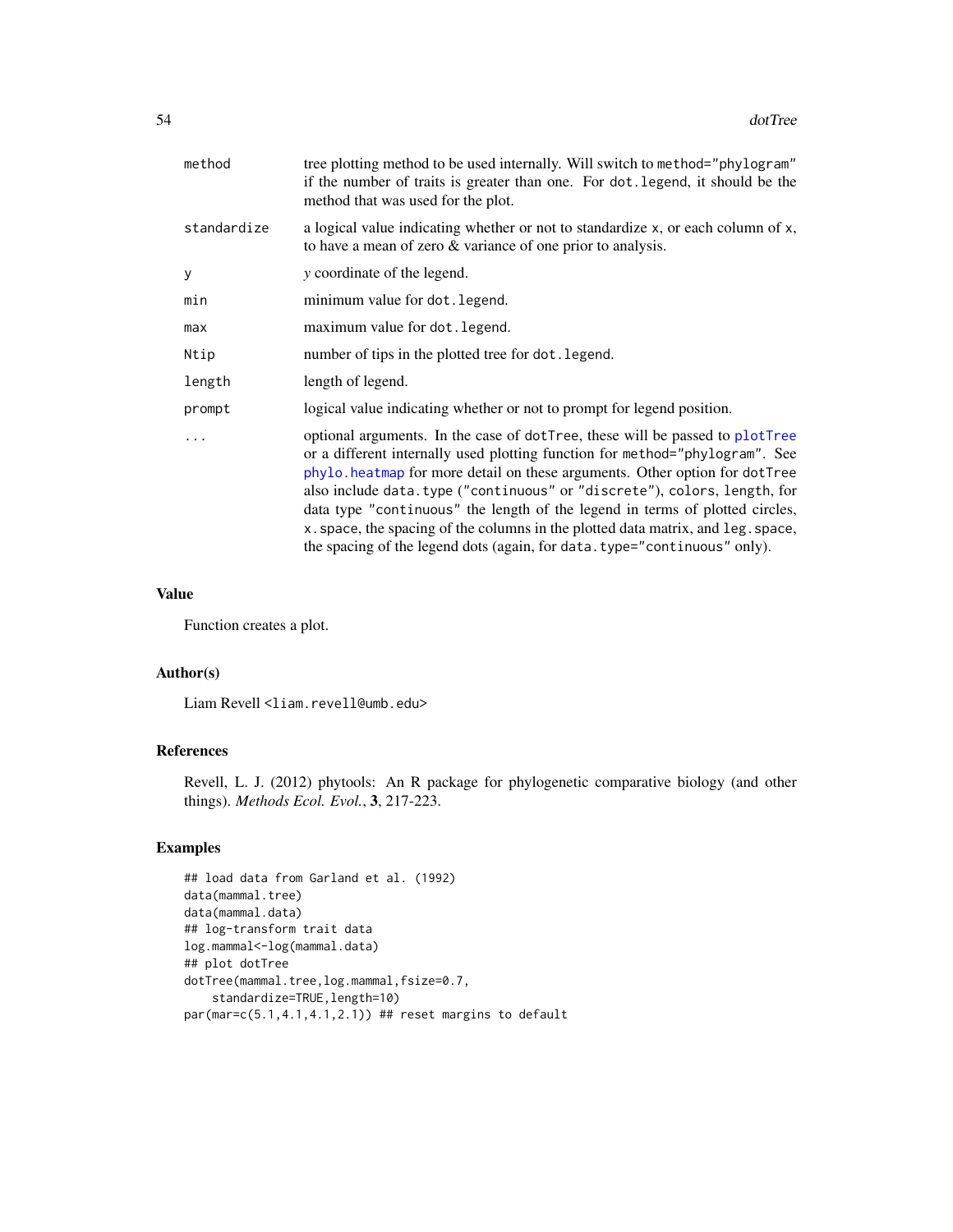Mostly internal function for [posterior.evolrate](#page-160-0); function drops the clade containing the species in tip.

#### Usage

drop.clade(tree, tip)

## Arguments

| tree | object of class "phylo". |
|------|--------------------------|
| tip  | set of tips in a clade.  |

## Details

Probably should not use unless you know what you're doing.

### Value

An object of class "phylo".

#### Author(s)

Liam Revell <liam.revell@umb.edu>

## References

Revell, L. J. (2012) phytools: An R package for phylogenetic comparative biology (and other things). *Methods Ecol. Evol.*, 3, 217-223.

drop.leaves *Drop all the leaves (tips) from a tree*

## Description

Drops all the leaves from a tree, leaving behind only the structure leading to internal nodes.

### Usage

drop.leaves(tree, ...)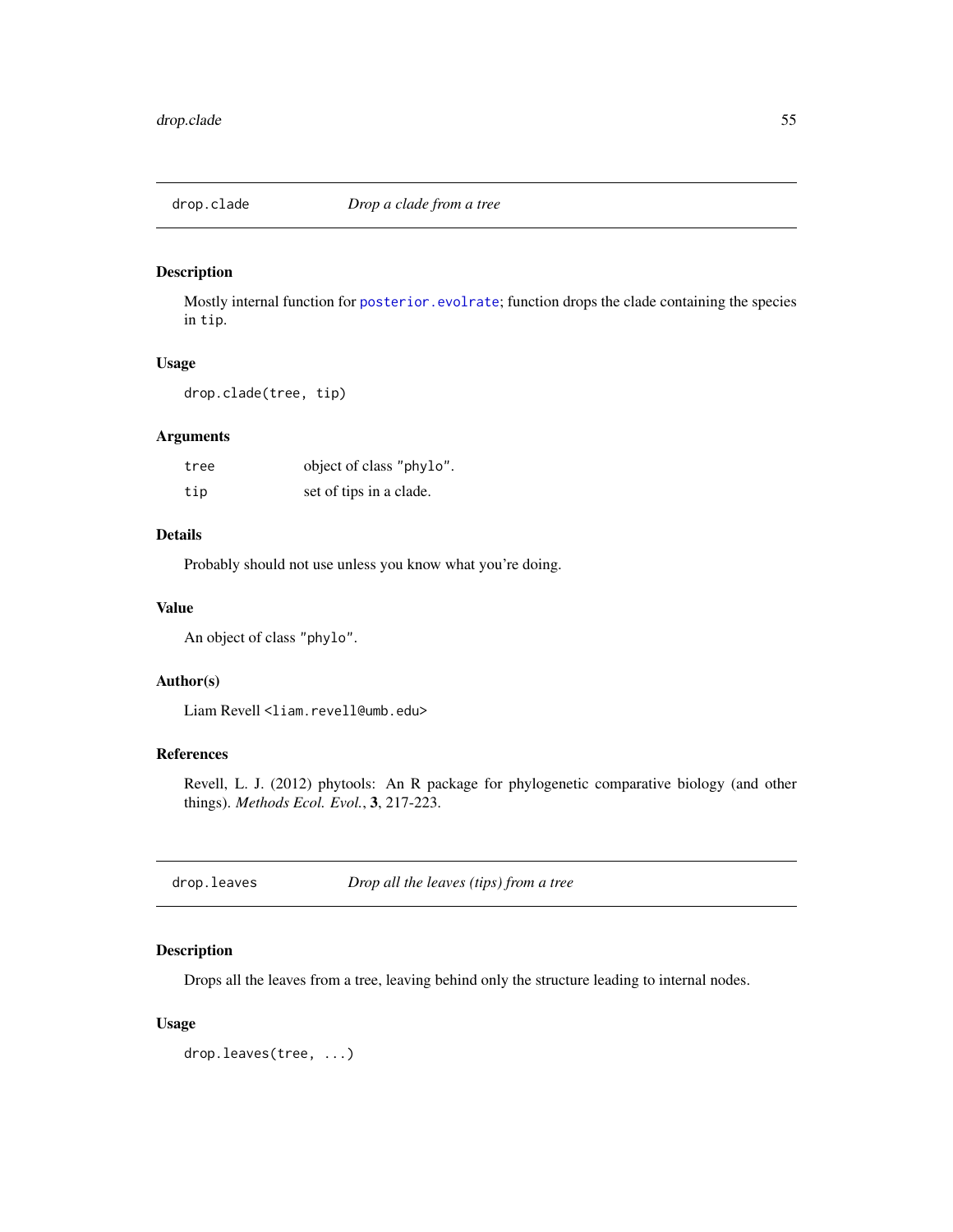#### Arguments

| tree                    | object of class "phylo".                                                                                                                                |
|-------------------------|---------------------------------------------------------------------------------------------------------------------------------------------------------|
| $\cdot$ $\cdot$ $\cdot$ | optional arguments. Presently includes only the logical value keep. tip. labels<br>which tells the function how to labels the tips on the reduced tree. |

## Value

An object of class "phylo".

## Author(s)

Liam Revell <liam.revell@umb.edu>

### References

Revell, L. J. (2012) phytools: An R package for phylogenetic comparative biology (and other things). *Methods Ecol. Evol.*, 3, 217-223.

drop.tip.contMap *Drop tip or tips from an object of class "contMap" or "densityMap"*

#### Description

This function drops one or multiple tips from an object of class "contMap" or "densityMap". This function is equivalent to drop. tip but for an object of this class.

## Usage

```
drop.tip.contMap(x, tip)
drop.tip.densityMap(x, tip)
```
#### Arguments

|     | an object of class "contMap" or "densityMap". |
|-----|-----------------------------------------------|
| tip | name or names of species to be dropped.       |

# Details

For more information about objects of class "contMap" or "densityMap", please refer to the documentation pages for [contMap](#page-38-0) or [densityMap](#page-46-0), respectively.

# Value

An object of class "contMap" or "densityMap".

## Author(s)

Liam Revell <liam.revell@umb.edu>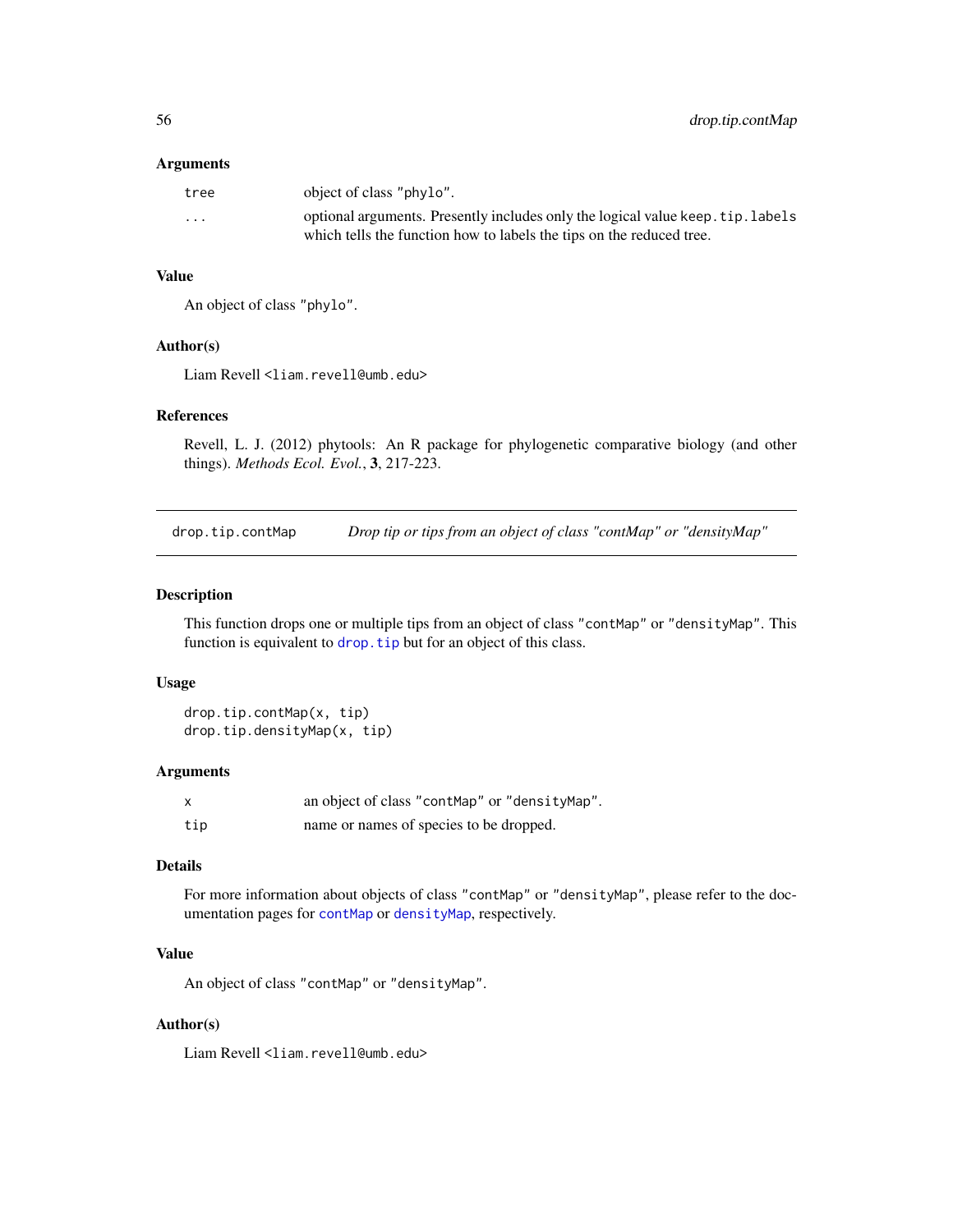## drop.tip.simmap 57

#### References

Revell, L. J. (2012) phytools: An R package for phylogenetic comparative biology (and other things). *Methods Ecol. Evol.*, 3, 217-223.

#### See Also

[contMap](#page-38-0), [densityMap](#page-46-0), [drop.tip](#page-0-0), [drop.tip.simmap](#page-56-0)

<span id="page-56-0"></span>drop.tip.simmap *Drop tips or extract clade from tree with mapped discrete character*

### Description

This function drops one or multiple tips from the modified "phylo" object with a mapped binary or multistate trait (see read. simmap) while maintaining the matrix \$mapped. edge and list of mappings by branch maps. This function is equivalent to [drop.tip](#page-0-0) but for a tree with a mapped discrete character.

[extract.clade](#page-0-0).simmap is functionally equivalent to extract.clade but preserves discrete character mappings on the tree.

### Usage

```
drop.tip.simmap(tree, tip)
extract.clade.simmap(tree, node)
```
#### Arguments

| tree | a modified object of class "phylo" (see read. simmap).      |
|------|-------------------------------------------------------------|
| tip  | name or names of species to be dropped.                     |
| node | node number for the root node of the clade to be extracted. |

#### Value

A modified object of class "phylo" containing the elements maps and \$mapped.edge with the time spent in each state along each edge of the tree.

## Author(s)

Liam Revell <liam.revell@umb.edu>

### References

Revell, L. J. (2012) phytools: An R package for phylogenetic comparative biology (and other things). *Methods Ecol. Evol.*, 3, 217-223.

# See Also

[brownie.lite](#page-31-0), [drop.tip](#page-0-0), [extract.clade](#page-0-0), [make.simmap](#page-101-0), [read.simmap](#page-168-0), [sim.history](#page-182-0)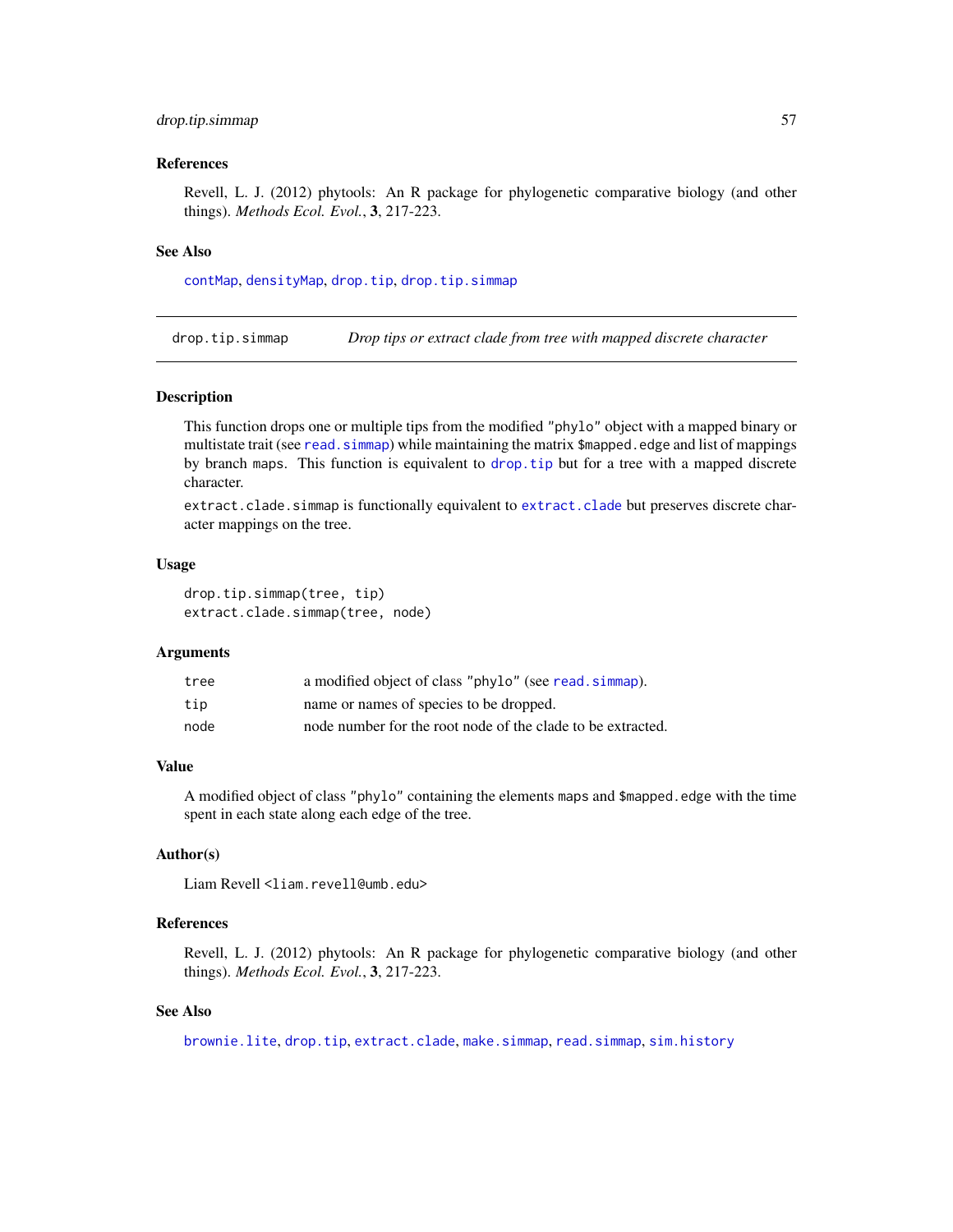This function conducts the 'D-test' of Huelsenbeck et al. (2003).

## Usage

Dtest(t1, t2, nsim=100, ...)

#### Arguments

| t1       | set of stochastic map trees (i.e., object of class "multiSimmap" for character 1.<br>Note that t1 and t2 should be of the same length.                                                                            |
|----------|-------------------------------------------------------------------------------------------------------------------------------------------------------------------------------------------------------------------|
| t2       | set of stochastic map trees (i.e., object of class "multisimmap" for character 2.<br>Note that t1 and t2 should be of the same length.                                                                            |
| nsim     | number of simulations to use in the test.                                                                                                                                                                         |
| $\cdots$ | arguments to be passed internally to make simmap. Note that (for now) these<br>must be the same for both t1 and t2 (that is to say, we are not able to assume<br>different trait evolution models for each tree). |

## Details

Note that this function has been included without much testing, and so the user should be wary.

## Value

An object of class "Dtest".

## Author(s)

Liam Revell <liam.revell@umb.edu>

### References

Huelsenbeck, J. P., R. Neilsen, and J. P. Bollback (2003) Stochastic mapping of morphological characters. *Systematic Biology*, 52, 131-138.

Revell, L. J. (2012) phytools: An R package for phylogenetic comparative biology (and other things). *Methods Ecol. Evol.*, 3, 217-223.

### See Also

[make.simmap](#page-101-0), [map.overlap](#page-104-0)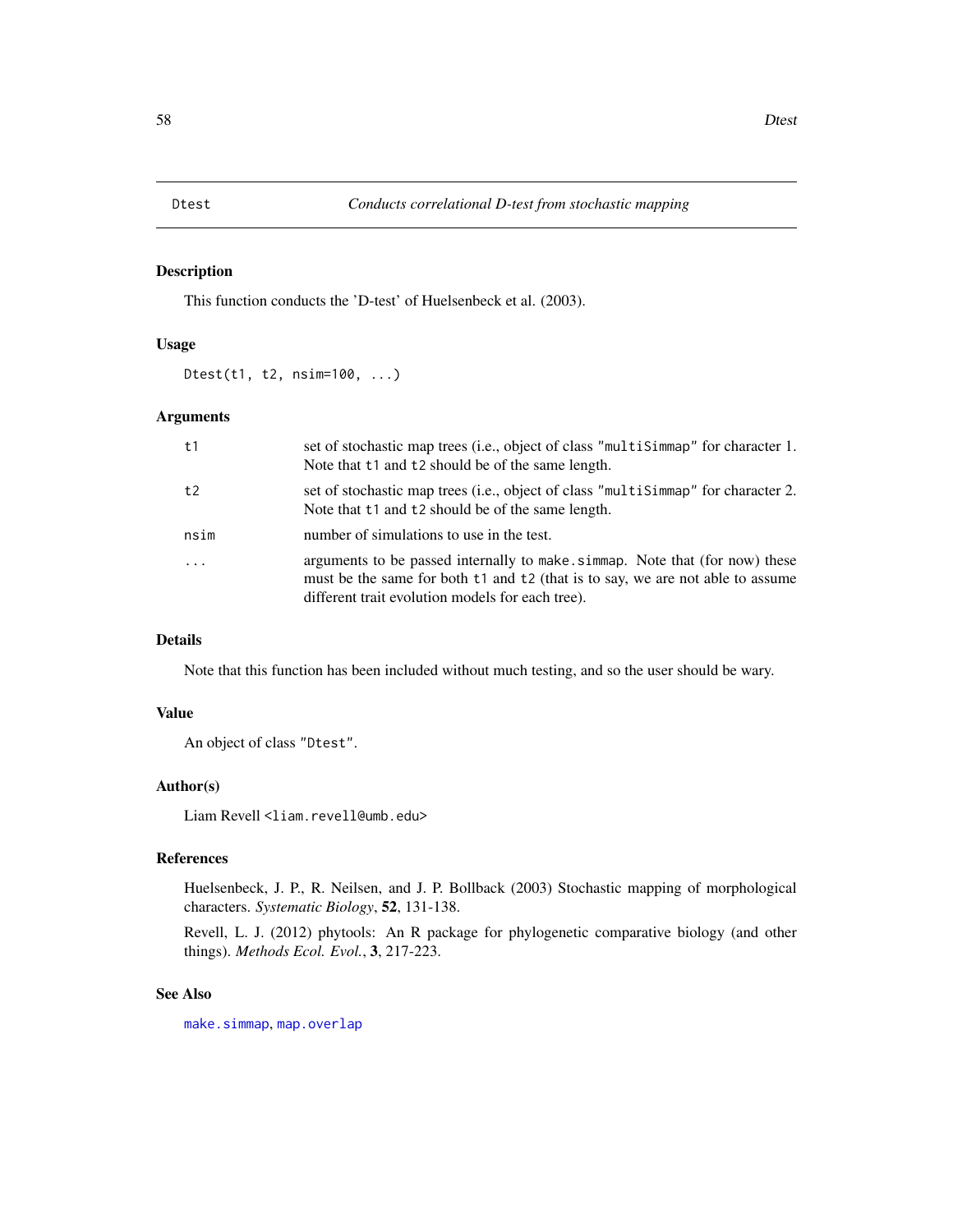This function computes the relative frequencies of character state changes along edges from a sample of stochastically mapped character histories. This function assumes that all trees in the sample differ only in their mapped histories & not at all in topology or branch lengths. Note that it only asks whether the starting and ending states of the edge differ in a particular way, and thus ignores multiple-hits along a single edge.

### Usage

```
edgeProbs(trees)
```
### Arguments

trees an object of class "multiSimmap" containing a sample of trees that are identical in topology & branch lengths with different stochastically mapped character histories.

## Value

The object that is returned is a matrix with the state changes  $\&$  the relative frequency of each state change. Rows are in the order of the matrix edge for any of the mapped trees.

#### Author(s)

Liam Revell <liam.revell@umb.edu>

## References

Revell, L. J. (2012) phytools: An R package for phylogenetic comparative biology (and other things). *Methods Ecol. Evol.*, 3, 217-223.

### See Also

[plotSimmap](#page-151-0)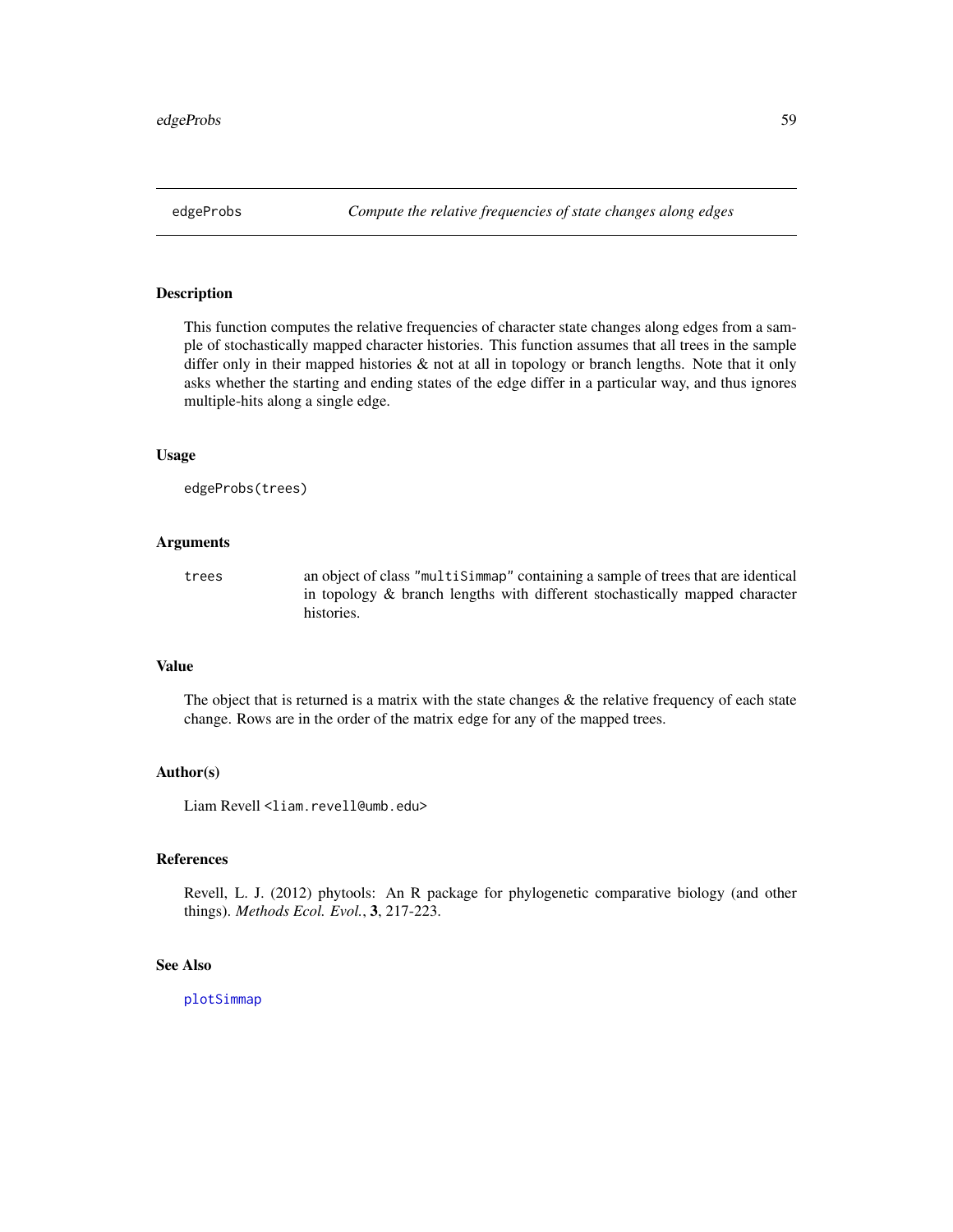This function estimates the lineage density at each node in the tree based on a biogeographic model (based on Mahler et al. 2010).

#### Usage

```
estDiversity(tree, x, method=c("asr","simulation"), model="ER", ...)
```
#### Arguments

| tree                    | is a phylogenetic tree in "phylo" format.                                                                                                        |
|-------------------------|--------------------------------------------------------------------------------------------------------------------------------------------------|
| X                       | a vector containing the biogeographic area for each of the tip taxa.                                                                             |
| method                  | method for reconstructing ancestral biogeography.                                                                                                |
| model                   | model for ancestral character estimation. In theory, any model from ace; how-<br>ever only symmetric models permitted for method="asr".          |
| $\cdot$ $\cdot$ $\cdot$ | optional arguments. So far, this includes only nsim, the number of stochastic<br>mappings to conduct using make. simmap for method="simulation". |

#### Details

Two different methods are implemented in the current version. For method="asr" the state at the current node, and at each position along each co-extant internal edge, is computed as the marginal (empirical Bayesian) ancestral state reconstruction using the re-rooting method of Yang (2006). The lineage density is then computed as the sum of the marginal reconstructions (posterior probabilities) times the summed marginal ancestral reconstructions across co-extant edges. In method="simulation", stochastic character mapping is used to generate optional argument nsim stochastic maps of ancestral biogeography. Then the lineage density at each node is computed as the number of co-existing lineages with the same biogeography as the focal node, averaged acrossed stochastic maps. The importance of this distinction may depend on the degree to which reconstructions at internal nodes are independent, which relates to the distinction between marginal and joint reconstruction (e.g., see Yang 2006).

#### Value

A vector containing the estimated lineage density at each node

#### Author(s)

Liam Revell <liam.revell@umb.edu>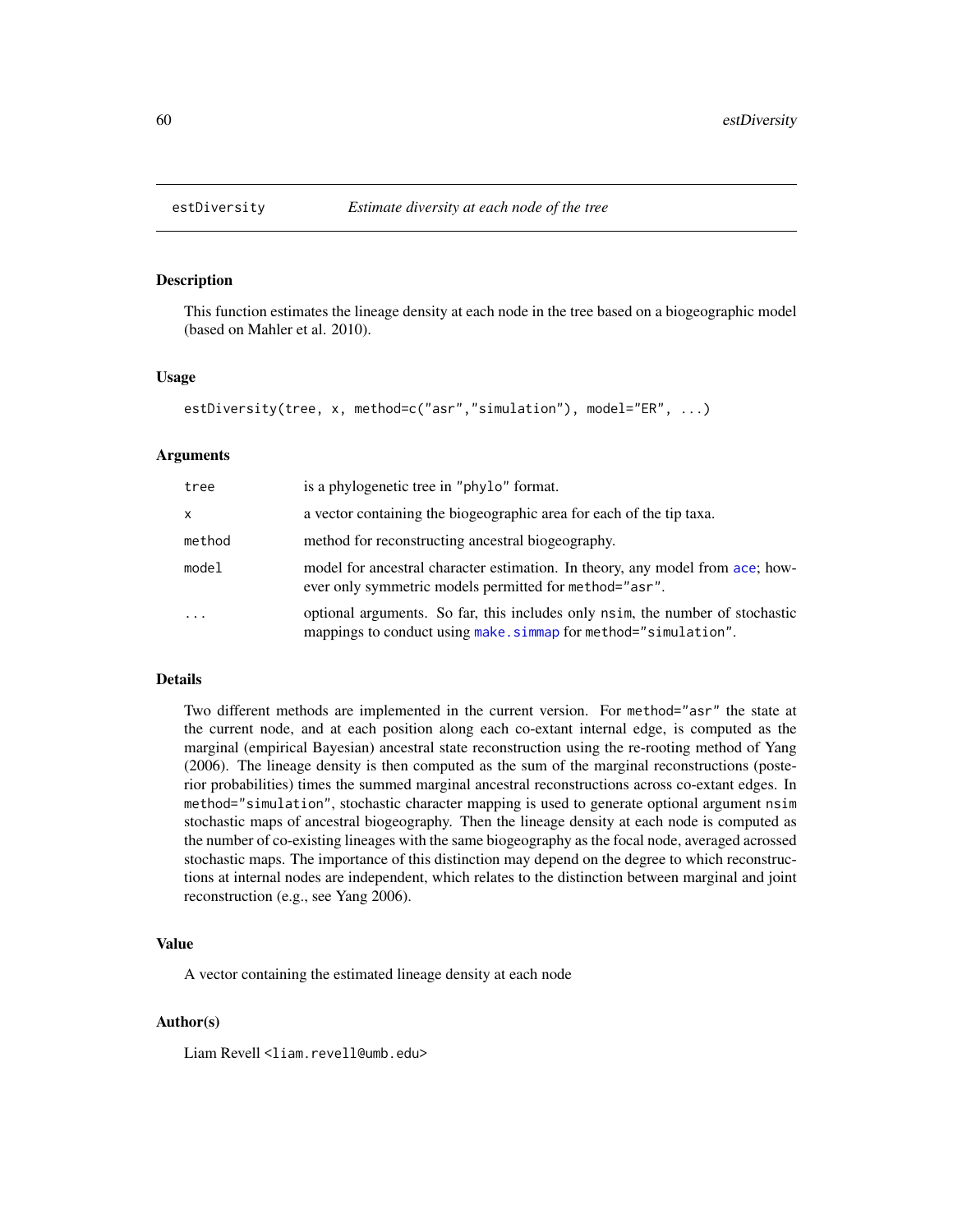## evol.rate.mcmc 61

### References

Mahler, D. L, L. J. Revell, R. E. Glor, and J. B. Losos. (2010) Ecological opportunity and the rate of morphological evolution in the diversification of Greater Antillean anoles. *Evolution*, 64, 2731-2745.

Revell, L. J. (2012) phytools: An R package for phylogenetic comparative biology (and other things). *Methods Ecol. Evol.*, 3, 217-223.

Yang, Z. (2006) *Computational Molecular Evolution*. Oxford University Press.

### See Also

[fitDiversityModel](#page-77-0)

<span id="page-60-0"></span>

| evol.rate.mcmc | Bayesian MCMC method for identifying exceptional phenotypic diver- |
|----------------|--------------------------------------------------------------------|
|                | sification in a phylogeny                                          |

### Description

This function takes a phylogenetic tree and data for a single continuously valued character and uses a Bayesian MCMC approach to identify the phylogenetic location of a shift in the evolutionary rate through time.

### Usage

```
evol.rate.mcmc(tree, x, ngen=10000, control=list(), ...)
## S3 method for class 'evol.rate.mcmc'
print(x, \ldots)## S3 method for class 'evol.rate.mcmc'
summary(object, ...)
## S3 method for class 'summary.evol.rate.mcmc'
print(x, \ldots)## S3 method for class 'summary.evol.rate.mcmc'
plot(x, \ldots)
```
### Arguments

| tree         | an object of class "phylo" (a phylogenetic tree).                                                                                                                                                                                                                                                                                                                                  |
|--------------|------------------------------------------------------------------------------------------------------------------------------------------------------------------------------------------------------------------------------------------------------------------------------------------------------------------------------------------------------------------------------------|
| $\mathsf{x}$ | a vector of tip values for species in which $n = s(x)$ contains the species names<br>of tree, an object of class "evol.rate.mcmc", or (in the case of the S3 summary<br>method) an object of class "summary.evol.rate.mcmc".                                                                                                                                                       |
| ngen         | an integer value indicating the number of generations for the MCMC.                                                                                                                                                                                                                                                                                                                |
| control      | a list of control parameters containing the following elements: sig1: starting<br>value for $\sigma_1^2$ ; sig2: starting value for $\sigma_2^2$ ; a: starting value for a; sd1: standard<br>deviation for the normal proposal distribution for $\sigma_1^2$ ; sd2: standard deviation<br>for the normal proposal distribution for $\sigma_2^2$ ; kloc: scaling parameter for tree |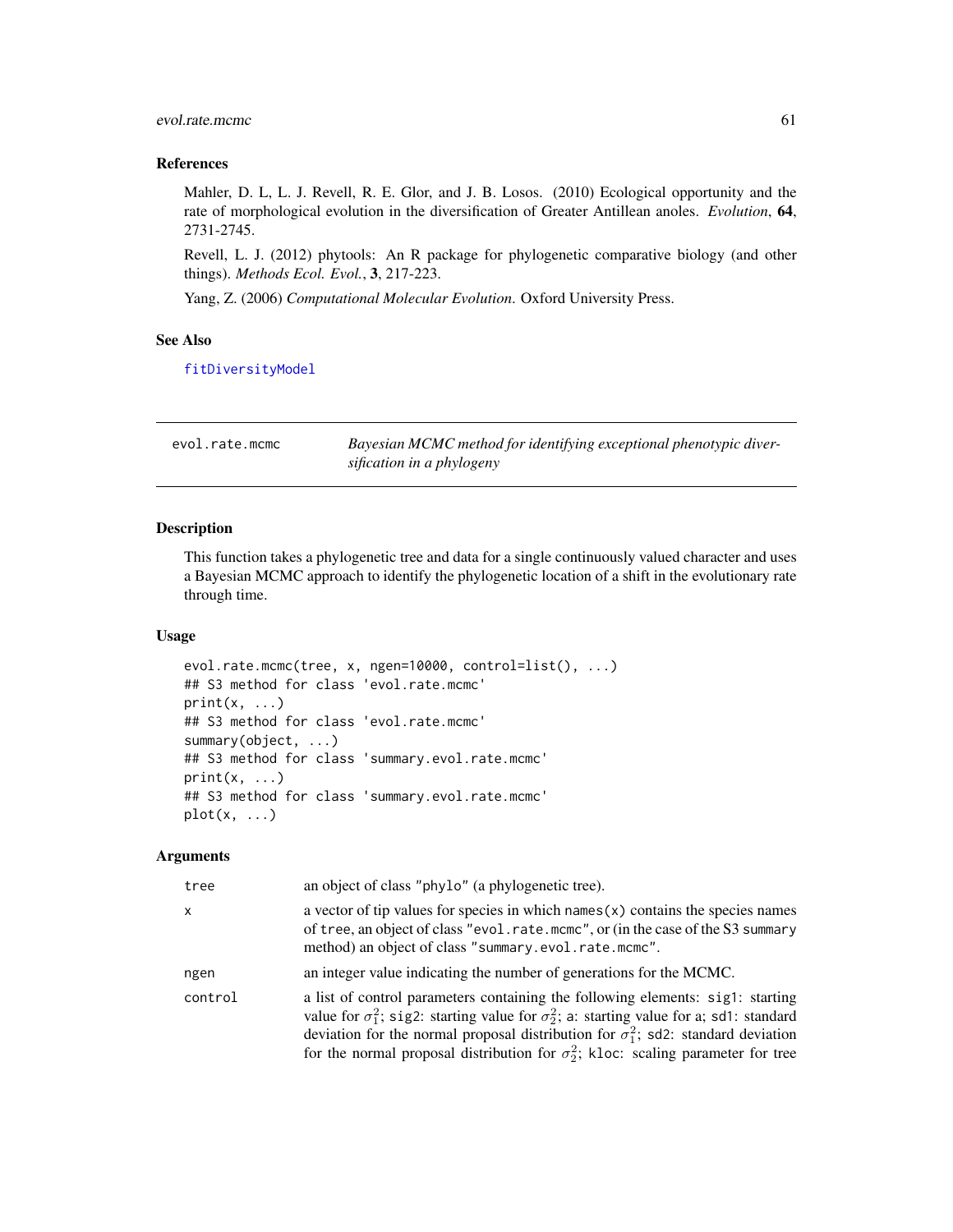|           | move proposals - $1/\lambda$ for the reflected exponential distribution; sdlnr: stan-<br>dard deviation on the log-normal prior on $\sigma_1^2/\sigma_2^2$ ; rand shift: probability of<br>proposing a random shift in the tree (improves mixing); print: print frequency<br>for the MCMC; sample: sample frequency. |
|-----------|----------------------------------------------------------------------------------------------------------------------------------------------------------------------------------------------------------------------------------------------------------------------------------------------------------------------|
| object    | for the S3 summary method, an object of class "evol.rate.mcmc".                                                                                                                                                                                                                                                      |
| $\ddotsc$ | other optional arguments.                                                                                                                                                                                                                                                                                            |

# Details

Default values of control are given in Revell et al. (2012).

#### Value

An object of class "evol.rate.mcmc" consisting of at least the following elements:

| $m$ cmc | results from the MCMC run.                                                                              |
|---------|---------------------------------------------------------------------------------------------------------|
| tips    | list of stips in rate $\sigma_1^2$ for each sampled generation of MCMC (to polarize the<br>rate shift). |

### Author(s)

Liam Revell <liam.revell@umb.edu>

### References

Revell, L. J. (2012) phytools: An R package for phylogenetic comparative biology (and other things). *Methods Ecol. Evol.*, 3, 217-223.

Revell, L. J., D. L. Mahler, P. Peres-Neto, and B. D. Redelings. (2012) A new method for identifying exceptional phenotypic diversification. *Evolution*, 66, 135-146.

#### See Also

[anc.Bayes](#page-13-0), [brownie.lite](#page-31-0), [evol.vcv](#page-61-0), [minSplit](#page-112-0), [posterior.evolrate](#page-160-0)

<span id="page-61-0"></span>evol.vcv *Likelihood test for variation in the evolutionary variance-covariance matrix*

### Description

This function takes an object of class "simmap" with a mapped binary or multistate trait and data for an arbitrary number of continuously valued character. It then fits the multiple evolutionary variance-covariance matrix (rate matrix) model of Revell & Collar (2009; *Evolution*).

#### Usage

```
evol.vcv(tree, X, maxit=2000, vars=FALSE, ...)
```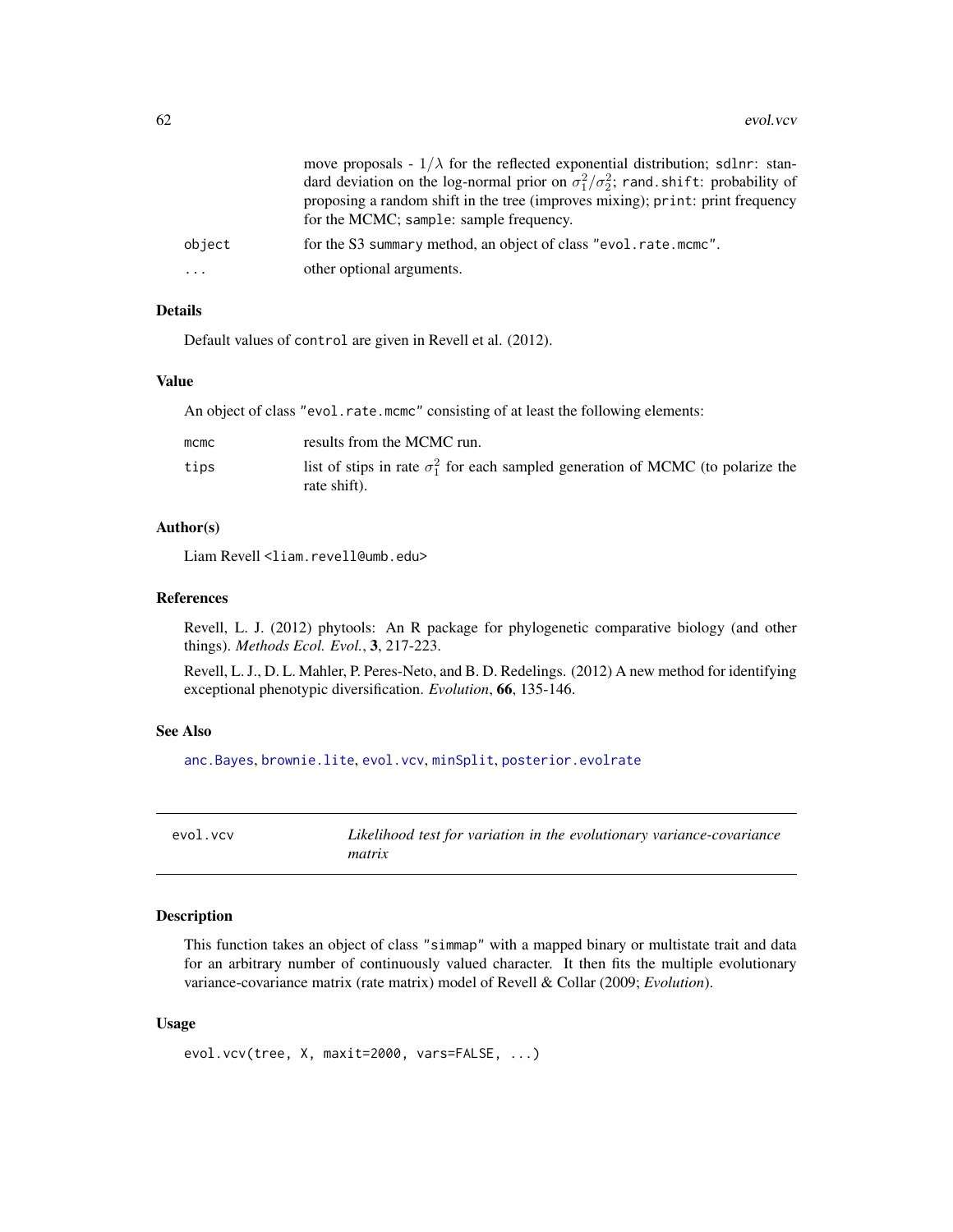#### evol.vcv 63

### Arguments

| tree  | an object of class "simmap". If tree is an object of class "phylo" then a simple<br>multivariate Brownian motion model will be fit to the data in X.                                                      |
|-------|-----------------------------------------------------------------------------------------------------------------------------------------------------------------------------------------------------------|
| χ     | an n x m matrix of tip values for m continuously valued traits in n species - row<br>names should be species names. If X is supplied as a data frame it will be coerced<br>into a matrix without warning. |
| maxit | an optional integer value indicating the maximum number of iterations for opti-<br>mization. This quantity may need to be increased for difficult optimizations.                                          |
| vars  | an optional logical value indicating whether or not to estimate the variances of<br>the parameter estimates from the Hessian matrix.                                                                      |
| .     | optional arguments.                                                                                                                                                                                       |

## Details

This function performs optimization by maximizing the likelihood with respect to the Cholesky matrices using [optim](#page-0-0). Optimization is by method="Nelder-Mead". Using box constraints does not make sense here as they would be applied to the Cholesky matrix rather than the target parameters. Users may have to increase maxit for large trees and/or more than two traits.

## Value

An object of class "evol.vcv" with the following components:

| R.single       | vev matrix for the single rate matrix model.                                                      |
|----------------|---------------------------------------------------------------------------------------------------|
| vars.single    | optionally, a matrix containing the variances of the elements of R. single.                       |
| logL1          | log-likelihood for single matrix model.                                                           |
| k1             | number of parameters in the single marix model.                                                   |
| R.multiple     | m x m x p array containing the p estimated vcv matrices for the p regimes painted<br>on the tree. |
| vars.multiple  | optionally, an array containing the variances of the parameter estimates in R. multiple.          |
| logL.multiple  | log-likelihood of the multi-matrix model.                                                         |
| k <sub>2</sub> | number of parameters estimated in this model.                                                     |
| P.chisq        | P-value of the $\chi^2$ test on the likelihood ratio.                                             |
| convergence    | logical value indicating whether or not the optimization has converged.                           |

### Author(s)

Liam Revell <liam.revell@umb.edu>

## References

Revell, L. J., and D. C. Collar (2009) Phylogenetic analysis of the evolutionary correlation using likelihood. *Evolution*, 63, 1090-1100.

Revell, L. J. (2012) phytools: An R package for phylogenetic comparative biology (and other things). *Methods Ecol. Evol.*, 3, 217-223.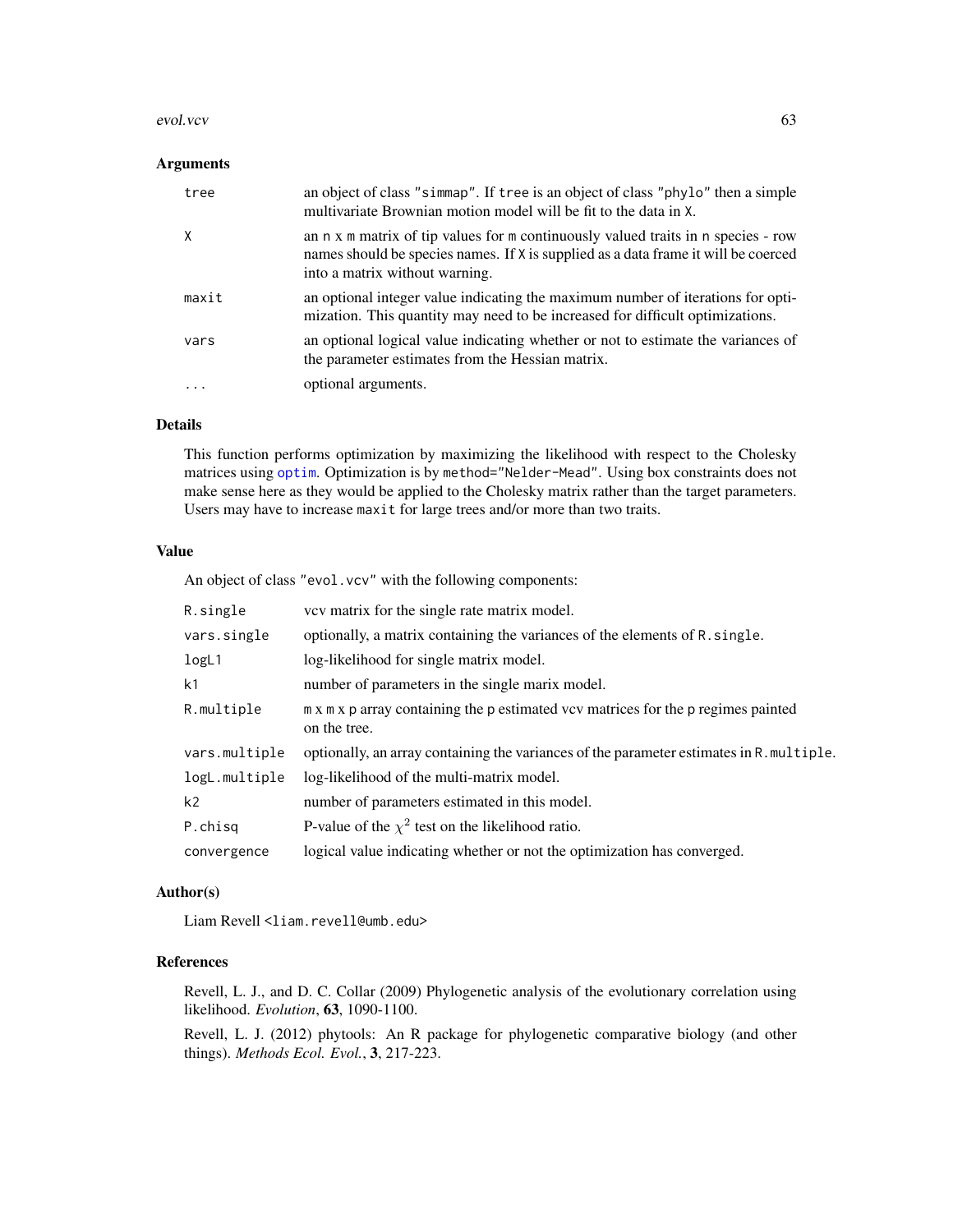# See Also

[evol.rate.mcmc](#page-60-0), [brownie.lite](#page-31-0)

## Examples

```
## load data from Revell & Collar (2009)
data(sunfish.tree)
data(sunfish.data)
## fit multi-correlation model
sunfish.fit<-evol.vcv(sunfish.tree,sunfish.data[,2:3])
print(sunfish.fit)
```
evolvcv.lite *Likelihood test for a shift in the evolutionary correlation between traits*

## Description

This function takes an object of class "simmap" with a mapped binary or multistate trait and data for two and only two continuously valued character. It then fits four different evolutionary models: common rates and correlation; different rates, common correlation; different correlations, common rates; no common structure.

### Usage

evolvcv.lite(tree, X, maxit=2000, tol=1e-10)

## Arguments

| tree  | an object of class "simmap". If tree is an object of class "phylo" then a simple<br>multivariate Brownian motion model will be fit to the data in X.                                                      |
|-------|-----------------------------------------------------------------------------------------------------------------------------------------------------------------------------------------------------------|
| X     | an n x m matrix of tip values for m continuously valued traits in n species - row<br>names should be species names. If X is supplied as a data frame it will be coerced<br>into a matrix without warning. |
| maxit | an optional integer value indicating the maximum number of iterations for opti-<br>mization - may need to be increased for large trees.                                                                   |
| tol   | tolerance value for "L-BFGS-B" optimization.                                                                                                                                                              |

## Value

A list with the results summarized for each model.

### Author(s)

Liam Revell <liam.revell@umb.edu>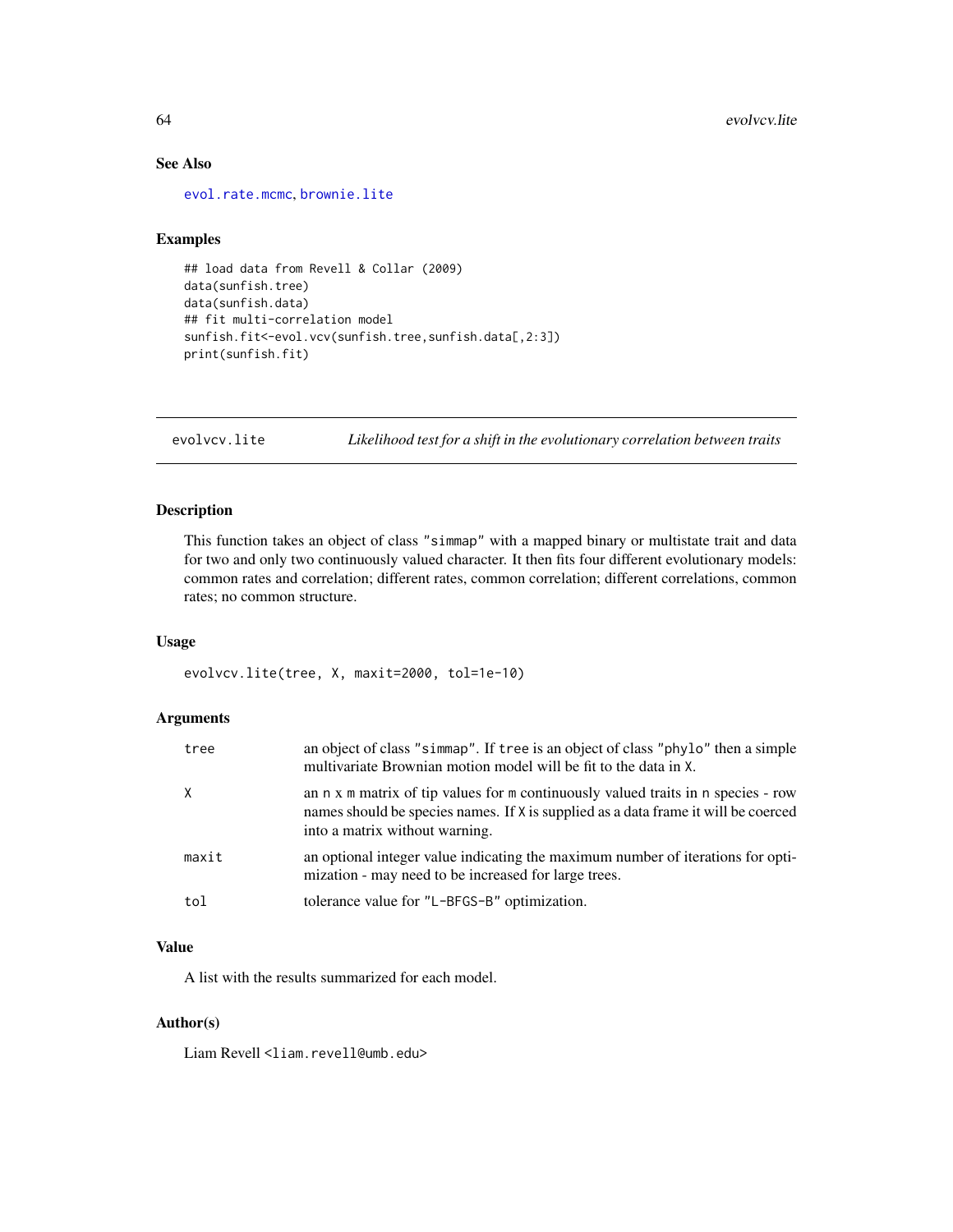### $exhaustive MP$  65

### References

Revell, L. J., and D. C. Collar (2009) Phylogenetic analysis of the evolutionary correlation using likelihood. *Evolution*, 63, 1090-1100.

Revell, L. J. (2012) phytools: An R package for phylogenetic comparative biology (and other things). *Methods Ecol. Evol.*, 3, 217-223.

### See Also

[brownie.lite](#page-31-0), [evol.vcv](#page-61-0)

#### Examples

```
## load data from Revell & Collar (2009)
data(sunfish.tree)
data(sunfish.data)
## fit heirarchical common-structure models
sunfish.fit<-evolvcv.lite(sunfish.tree,sunfish.data[,2:3])
print(sunfish.fit)
```
exhaustiveMP *Exhaustive and branch & bound MP optimization*

#### Description

This function does exhaustive and branch & bound MP searches.

## Usage

```
exhaustiveMP(data, tree=NULL, method="branch.and.bound")
```
#### Arguments

| data   | is a phyDat (Schliep 2011) object containing DNA or other data.         |
|--------|-------------------------------------------------------------------------|
| tree   | an optional input tree (used only with method="branch. and. bound").    |
| method | an optional string indicating method to use: "branch and bound", imple- |
|        | menting a branch-and-bound search (obviously), or "exhaustive".         |

### Details

Should probably not be used for more than about 8 species (and definitely not more than 10 species). Performs parsimony calculations using [parsimony](#page-0-0) in the phangorn package (Schliep, 2011).

#### Value

A "phylo" or "multiPhylo" object that is the MP tree or set of MP trees. It also returns the parsimony scores in attr(trees,"pscore") or attr(trees[[i]],"pscore") for the ith tree.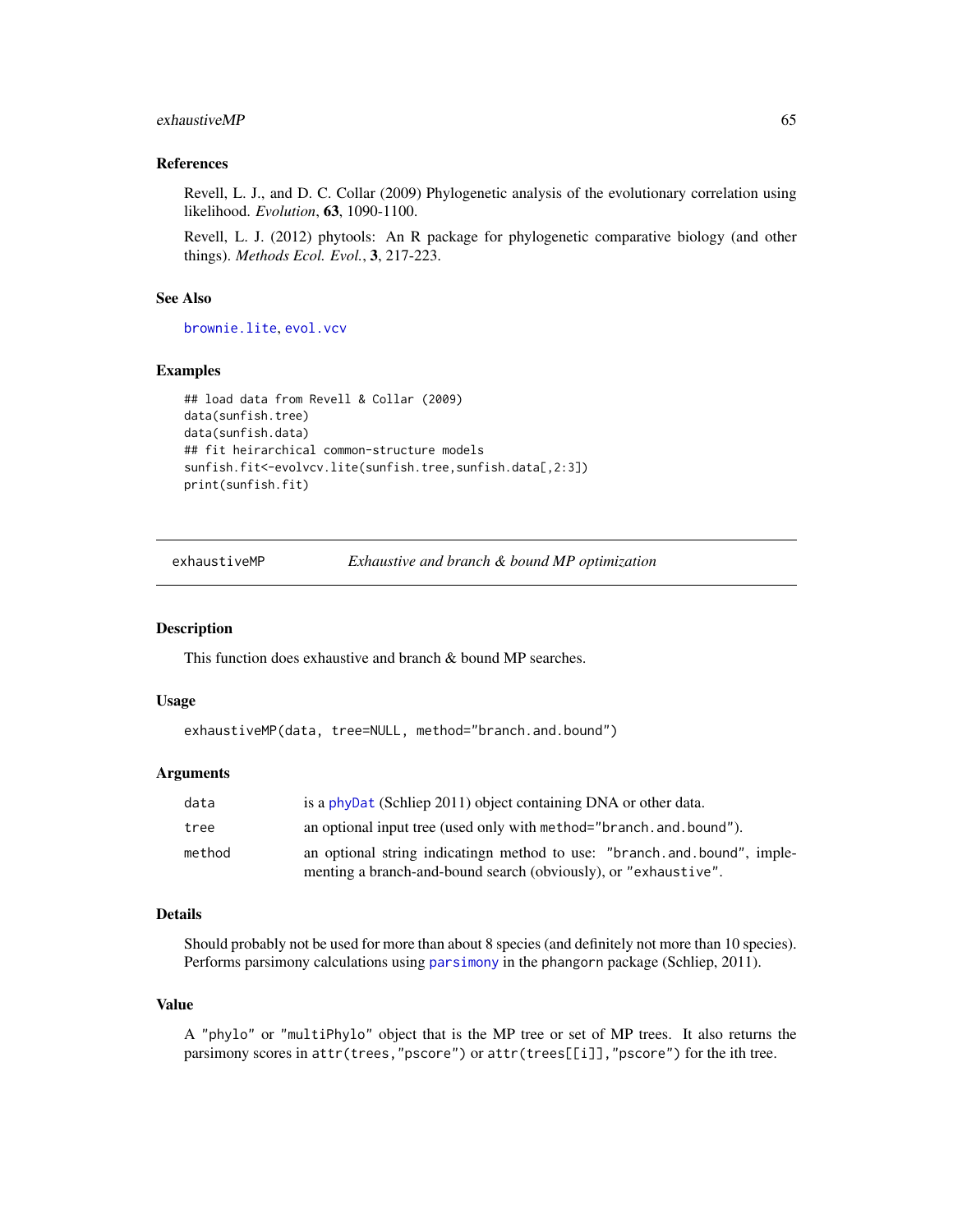#### Author(s)

Liam Revell <liam.revell@umb.edu>

#### References

Felsenstein, J. (2004) *Inferring Phylogenies*. Sinauer.

Revell, L. J. (2012) phytools: An R package for phylogenetic comparative biology (and other things). *Methods Ecol. Evol.*, 3, 217-223.

Schliep, K. P. (2011) phangorn: phylogenetic analysis in R. *Bioinformatics*, 27, 592-593.

## See Also

[mrp.supertree](#page-114-0), [optim.parsimony](#page-0-0), [pratchet](#page-0-0)

expand.clade *Expands (or contracts) the tip-spacing of a given clade or clades*

## Description

The purpose of this function is to compute a custom tip-spacing for users who want to expand or contract the tip-spacing of the descendant taxa from a given node or nodes.

#### Usage

```
expand.clade(tree, node, factor=5)
## S3 method for class 'expand.clade'
plot(x, \ldots)
```
#### **Arguments**

| tree     | tree an object of class "phylo" or "simmap".                                                     |
|----------|--------------------------------------------------------------------------------------------------|
| node     | node index or vector of node indices.                                                            |
| factor   | expansion factor for the tip-spacing of the taxa descended from node or nodes<br>in node.        |
| X        | for plot method, an object of class "expand. clade".                                             |
| $\ddots$ | optional arguments to be passed to plotTree or plotSimmap, depending on the<br>class of x\$tree. |

### Value

The function returns an object of class "expand.clade" which consists of the (possibly re-ordered) tree and a numerical vector with the calculated tip spacing based on the expansion factor specified by the user. This object can be plotted using the S3 plot method for the object class; or it can be plotted simplying by calling a standard plotting function on the tree & tip spacings.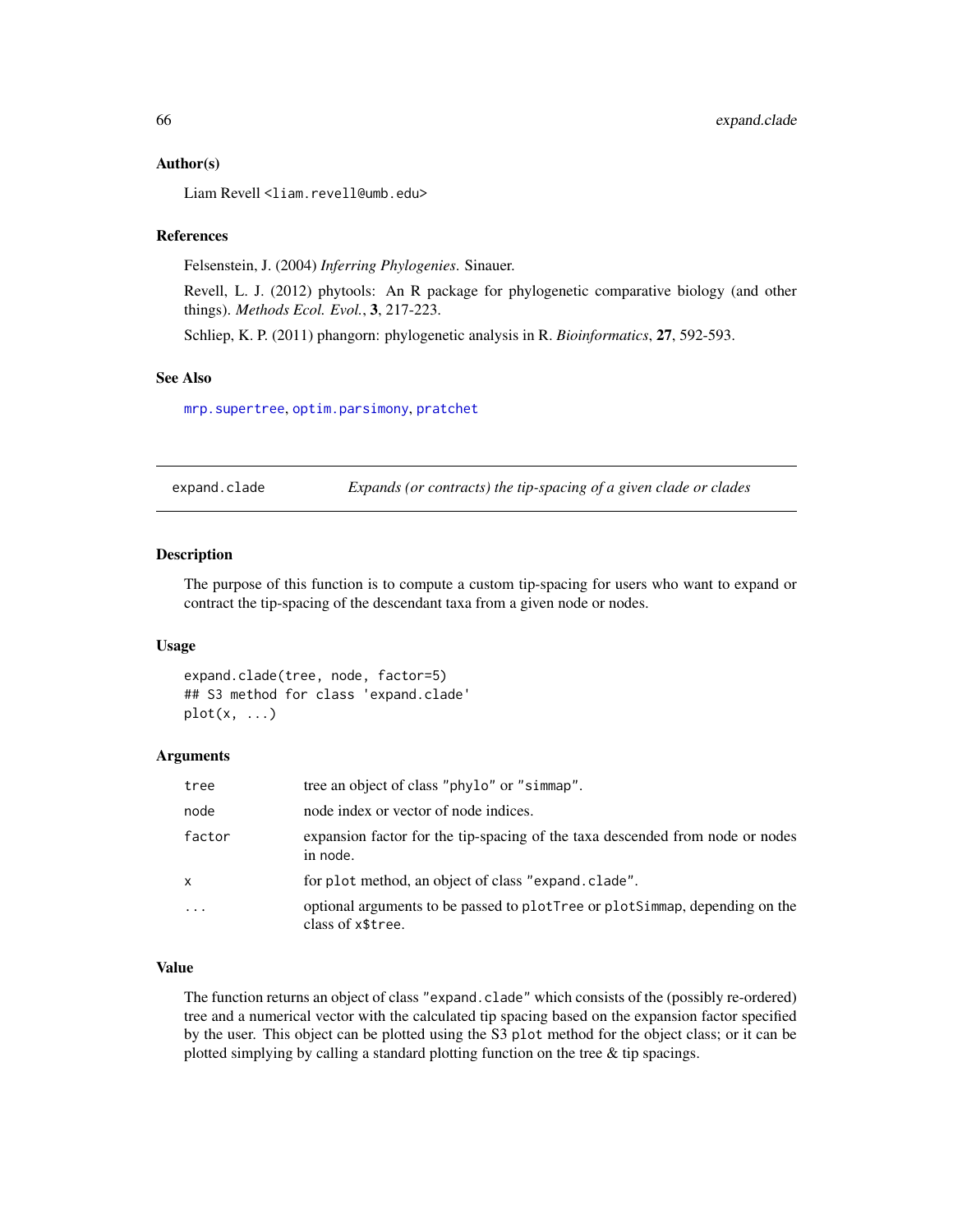## export.as.xml 67

### Author(s)

Liam Revell <liam.revell@umb.edu>

### References

Revell, L. J. (2012) phytools: An R package for phylogenetic comparative biology (and other things). *Methods Ecol. Evol.*, 3, 217-223.

export.as.xml *Export trees & data in XML format*

### Description

This function exports trees & character data in XML format.

### Usage

export.as.xml(file, trees, X)

## Arguments

| file  | filename for export.                                                                       |
|-------|--------------------------------------------------------------------------------------------|
| trees | a phylogenetic tree or trees in "phylo" or "multiPhylo" format.                            |
| X     | a matrix of class "DNAbin" or a matrix with discretely valued non-DNA charac-<br>ter data. |

## Details

Can be used to create input file for the program SIMMAP v1.5 (Bollback 2006).

#### Value

A file.

## Author(s)

Liam Revell <liam.revell@umb.edu>

### References

Bollback, J. P. (2006) Stochastic character mapping of discrete traits on phylogenies. *BMC Bioinformatics*, 7, 88.

Revell, L. J. (2012) phytools: An R package for phylogenetic comparative biology (and other things). *Methods Ecol. Evol.*, 3, 217-223.

## See Also

[make.simmap](#page-101-0), [read.nexus](#page-0-0), [read.simmap](#page-168-0), [write.simmap](#page-200-0)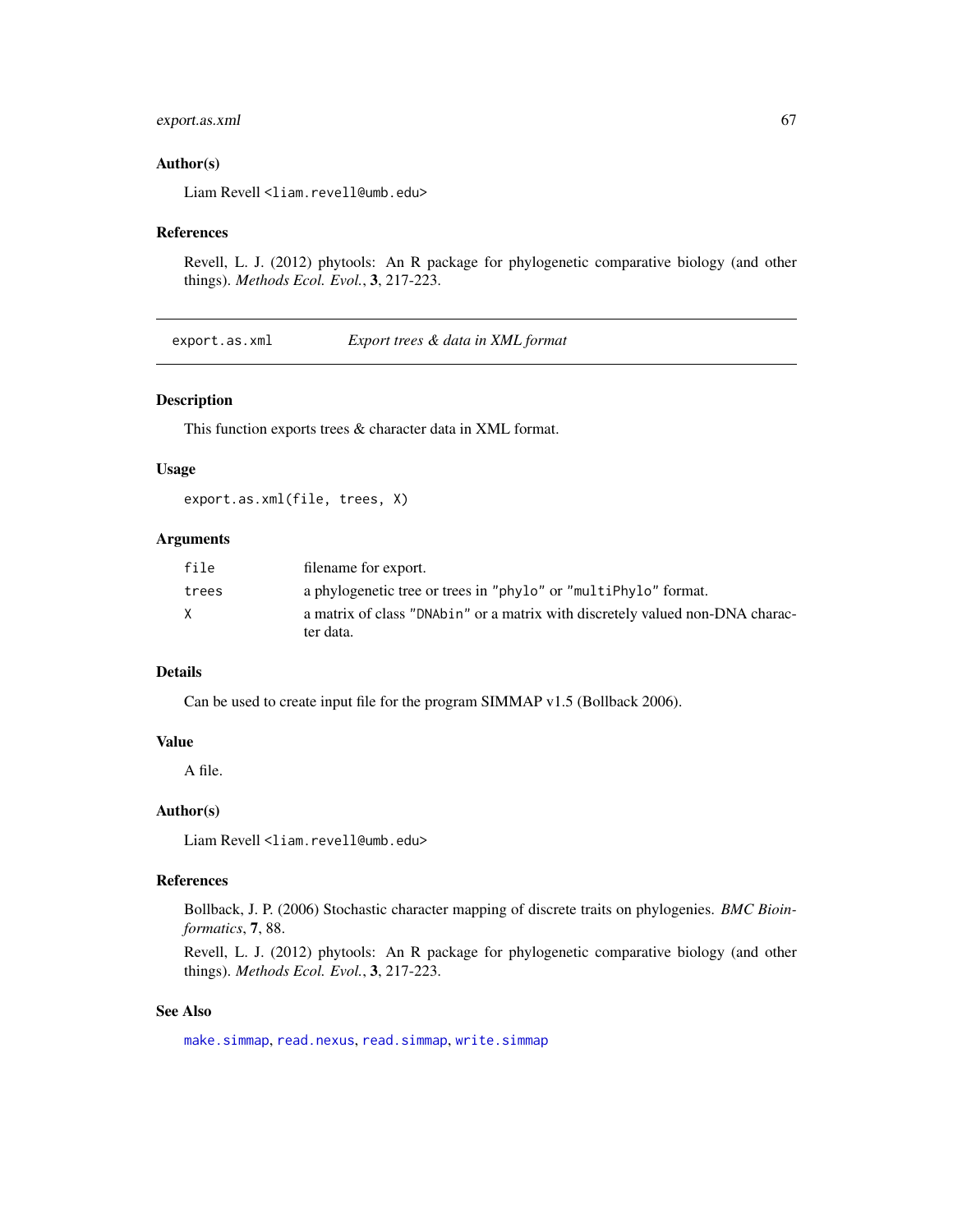<span id="page-67-0"></span>

This function plots different types of phylogenetic trees.

If type="extinction" (or any unambiguous abbreviation) the function will plot a tree in which branches preceding the MRCA of all extant taxa and branches leading only to extnct lineages are plotted with dashed red lines.

If type="traitgram3d" the function will plot a three dimensional traitgram (that is, a projection of the tree into three dimensional morphospace where two dimensions are the phenotypic trait and the third axis is time since the root). In this case, the additional argument X, a matrix containing the tip values of all species (with species IDs as row names) should be supplied. Optionally, the user can also supply the matrix A, which contains the ancestral states in the tree with rows labeled by node number.

If type="droptip" the function will create a two panel figure in which the first panel is the tree with lineages to be pruned highlighted; and the second panel is the pruned tree. In this case, the additional argument tip, the tip name or vector of tip names to be dropped, must be supplied.

If type="densitymap", a posterior probability density "heat-map" is created based on a set of trees in a "multiPhylo" object containing a binary [0,1] mapped character. (See [densityMap](#page-46-0) for additional optional arguments if type="densitymap".) This option just calls the function [densityMap](#page-46-0) internally.

If type="contmap", reconstructed continuous trait evolution is mapped on the tree. Again, see [contMap](#page-38-0) for additional arguments if type="contmap". Much like type="densitymap", this option just calls the function [contMap](#page-38-0) internally.

If type="phenogram95" a 95-percent phenogram is plotted using transparency to visualize uncertainty at ancestral nodes and along branches. Most of the options of [phenogram](#page-127-0) are available.

Finally, if type="scattergram" a phylogenetic scatter plot matrix containing [contMap](#page-38-0) style trees on the diagonal and [phylomorphospace](#page-143-0) plots in non-diagonal panels is produced. For this type a trait matrix X must also be supplied. The only additional arguments available for this type are ftype, fsize, colors, and label. (See [phylomorphospace](#page-143-0) for details on how these arguments should be used.) This function calls [phyloScattergram](#page-67-0) (which is also now exported to the name space) internally. In addition to creating a plot, phyloScattergram also returns an object of class "phyloScattergram" which can be replotted using different options if desired.

Presently only type="traitgram3d" uses the list control which can be supplied the same set of control parameters as [phylomorphospace3d](#page-145-0), as well as the control parameter maxit which will be passed to [anc.ML](#page-15-0).

Finally, the optional argument hold will be passed to multiple methods if supplied. It is a logical value that indicates whether or not the output to the graphical device should be held using [dev.hold](#page-0-0) before plotting (defaults to hold=TRUE).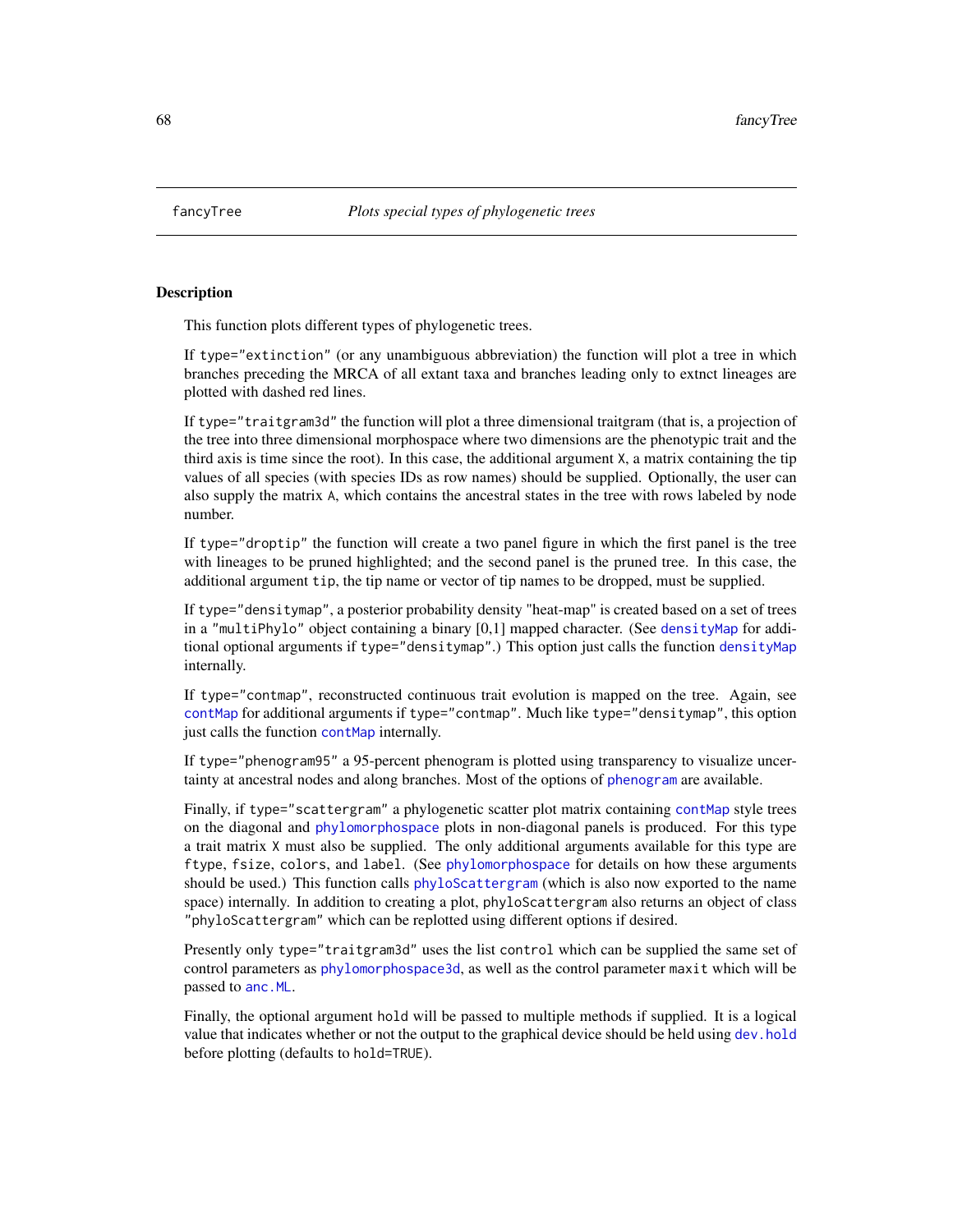#### fancyTree 69

### Usage

```
fancyTree(tree, type=c("extinction","traitgram3d","droptip","densitymap",
   "contmap","phenogram95","scattergram"), ..., control=list())
phyloScattergram(tree, X=NULL, ...)
phenogram95(tree, x=NULL, ...)
```
### Arguments

| tree     | an object of class "phylo".                                                                                                          |
|----------|--------------------------------------------------------------------------------------------------------------------------------------|
| type     | the type of special plot to create. See Description.                                                                                 |
| $\cdots$ | arguments to be passed to different methods. See Description.                                                                        |
| control  | a list of control parameters, depending on type.                                                                                     |
| X.       | in phyloScattergram, a matrix of continuous trait values. Row names in the<br>matrix should correspond to species names in the tree. |
| x        | in phenogram 95, a named vector with values for a continuously distributed trait.                                                    |

## Value

This function plots different types of phylogenetic trees. For type="droptip" the function also returns the pruned tree.

### Author(s)

Liam Revell <liam.revell@umb.edu>

### References

Revell, L. J. (2012) phytools: An R package for phylogenetic comparative biology (and other things). *Methods Ecol. Evol.*, 3, 217-223.

### See Also

[contMap](#page-38-0), [densityMap](#page-46-0), [drop.tip](#page-0-0), [phenogram](#page-127-0), [phylomorphospace3d](#page-145-0), [plot.phylo](#page-0-0), [plotSimmap](#page-151-0)

#### Examples

```
# plot tree with extinction
set.seed(10)
tree<-pbtree(b=1,d=0.4,t=4)
fancyTree(tree,type="extinction")
```

```
## Not run:
# plot 3D traitgram
tree<-pbtree(n=50,scale=10)
Y<-sim.corrs(tree,vcv=matrix(c(1,0.75,0.75,1),2,2))
fancyTree(tree,type="traitgram3d",X=Y,
   control=list(spin=FALSE))
```
# plot with internal nodes from simulation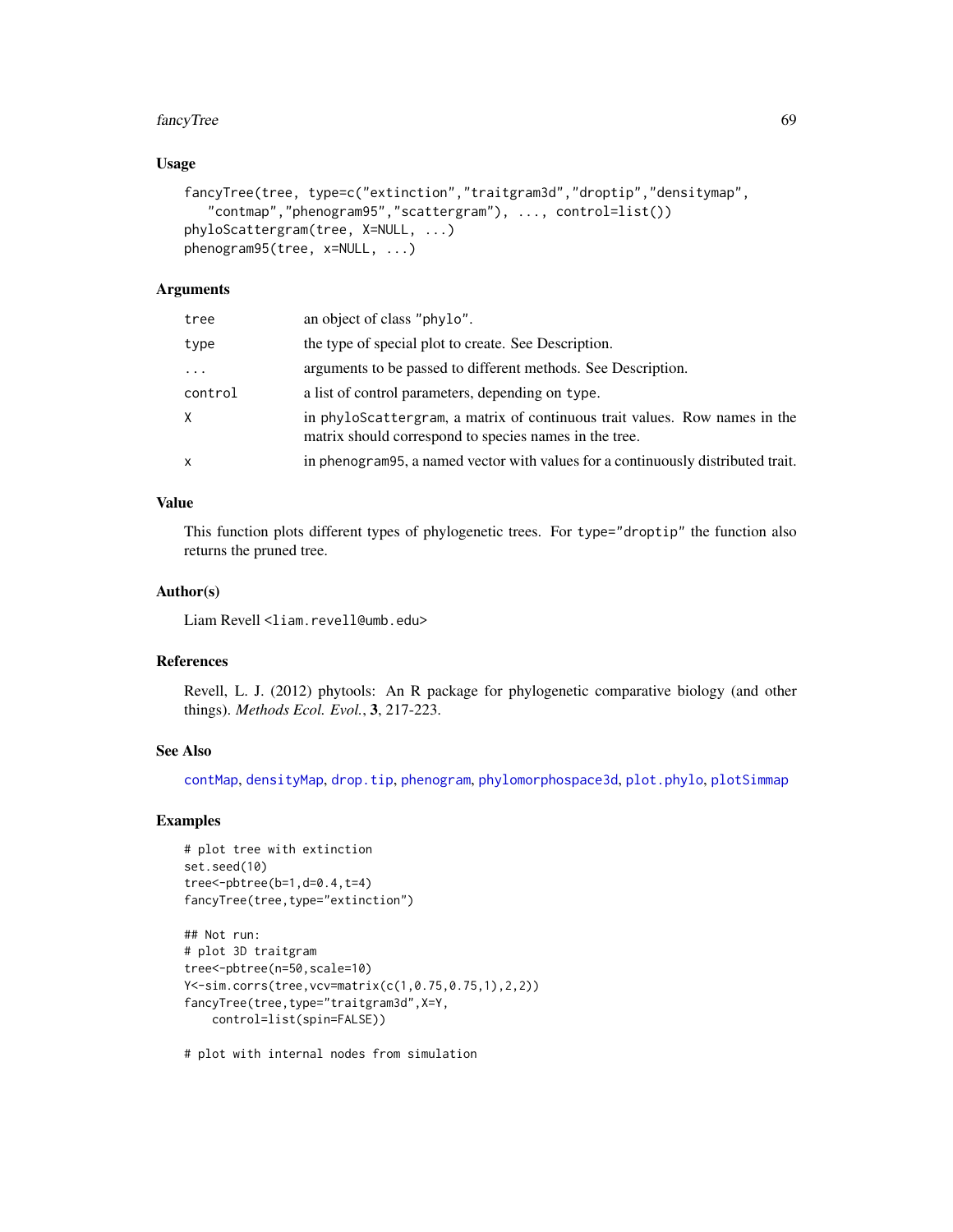```
Y<-sim.corrs(tree,vcv=matrix(c(1,0.75,0.75,1),
    2,2),internal=TRUE)
B<-Y[length(tree$tip)+1:tree$Nnode,]
Y<-Y[1:length(tree$tip),]
fancyTree(tree,type="traitgram3d",X=Y,A=B,
    control=list(simple.axes=TRUE,spin=FALSE))
## End(Not run)
# plot with dropped tips
tree<-pbtree(n=30)
tips<-sample(tree$tip.label)[1:10]
pruned<-fancyTree(tree,type="droptip",tip=tips)
## Not run:
# plot 95-percent CI phenogram
tree<-pbtree(n=30)
x<-fastBM(tree)
fancyTree(tree,type="phenogram95",x=x)
## End(Not run)
## reset par to defaults
par(mar=c(5.1,4.1,4.1,2.1))
```
par(mfrow=c(1,1))

fastAnc *(Reasonably) fast estimation of ML ancestral states*

## **Description**

This function performs (reasonably) fast estimation of the ML ancestral states for a continuous trait by taking advantage of the fact that the state computed for the root node of the tree during Felsenstein's (1985) contrasts algorithm is also the MLE of the root node. Thus, the function re-roots the tree at all internal nodes and computes the contrasts state at the root each time. The function can also (optionally) compute variances or 95-percent confidence intervals on the estimates.

### Usage

```
fastAnc(tree, x, vars=FALSE, CI=FALSE, ...)
```
#### Arguments

| tree     | an object of class "phylo".                                                                                                                                                       |
|----------|-----------------------------------------------------------------------------------------------------------------------------------------------------------------------------------|
| $\times$ | a vector of tip values for species; names $(x)$ should be the species names.                                                                                                      |
| vars     | a logical value indicating whether or not to compute variances on the ancestral<br>state estimates. Variances are based on Equation (6) of Rohlf (2001).                          |
| CT.      | a logical value indicating whether or not to compute 95-percent confidence in-<br>tervals on state estimates.                                                                     |
| $\cdot$  | optional arguments. Presently this consists of anc. states, a named vector con-<br>taining ancestral states to fix. Names should correspond to node numbers in the<br>input tree. |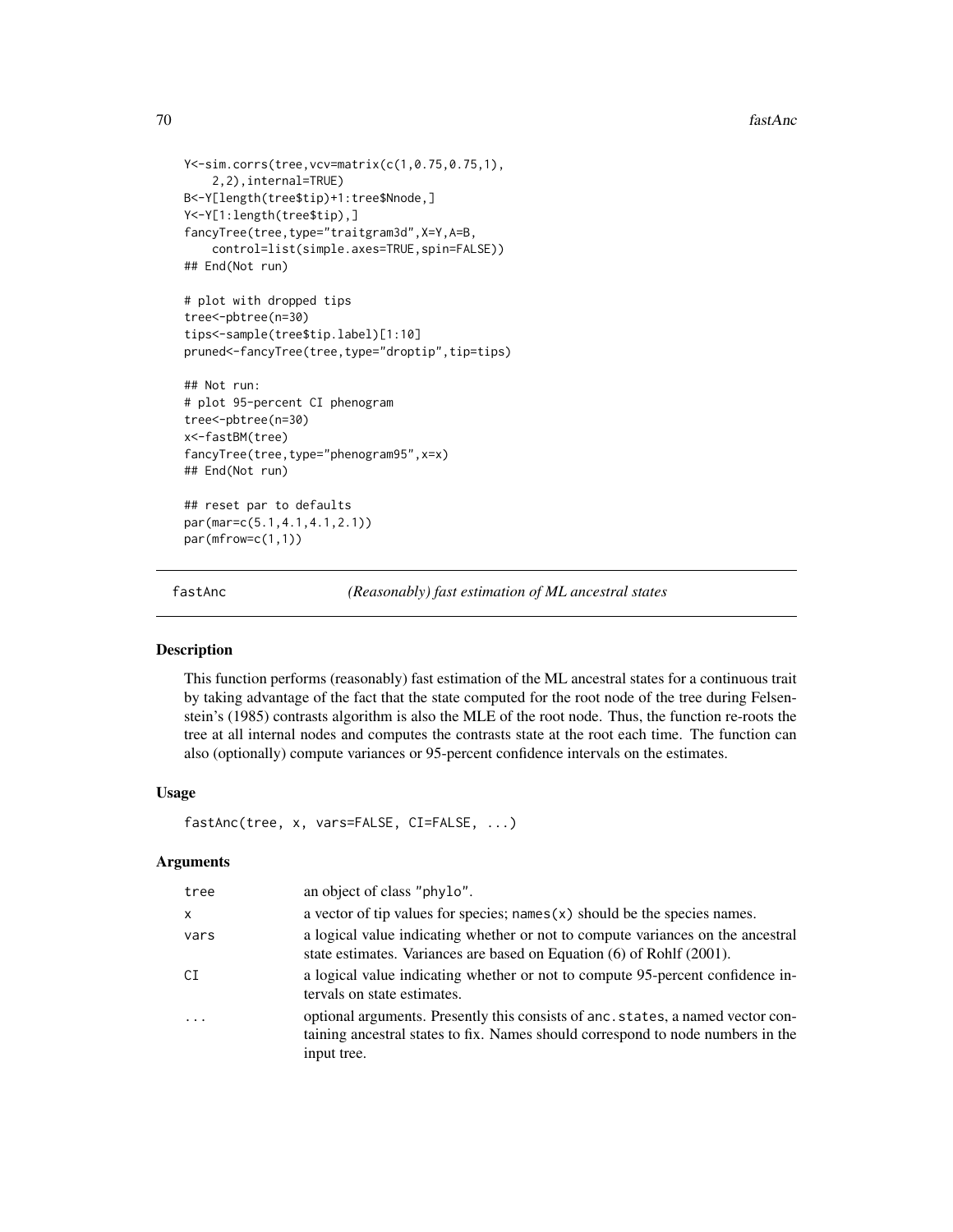#### $fastBM$  71

## Value

An object of class "fastAnc" consisting of either: a named vector containing the states at internal nodes - names are node numbers; or a list containing ancestral state estimates (ace), variances on the estimates (var), and/or 95-percent confidence intervals (CI95).

### Author(s)

Liam Revell <liam.revell@umb.edu>

## References

Revell, L. J. (2012) phytools: An R package for phylogenetic comparative biology (and other things). *Methods Ecol. Evol.*, 3, 217-223.

### See Also

[ace](#page-0-0), [anc.Bayes](#page-13-0), [anc.ML](#page-15-0), [pic](#page-0-0)

### Examples

```
## load data from Garland et al. (1992)
data(mammal.tree)
data(mammal.data)
## extract character of interest
ln.bodyMass<-log(setNames(mammal.data$bodyMass,
    rownames(mammal.data)))
## estimate ancestral body sizes
fit.BM<-fastAnc(mammal.tree,ln.bodyMass,CI=TRUE)
print(fit.BM,printlen=10)
```
fastBM *(Reasonably) fast quantitative trait simulation on phylogenies*

#### Description

This function conducts (reasonably) fast quantitative trait simulation on a phylogeny under several different models: Brownian motion (default), BM with a trend (for mu!=0), bounds (for bounds!=c(-Inf, Inf)), and OU.

### Usage

```
fastBM(tree, a=0, mu=0, sig2=1, bounds=c(-Inf,Inf), internal=FALSE, nsim=1,
   ...)
```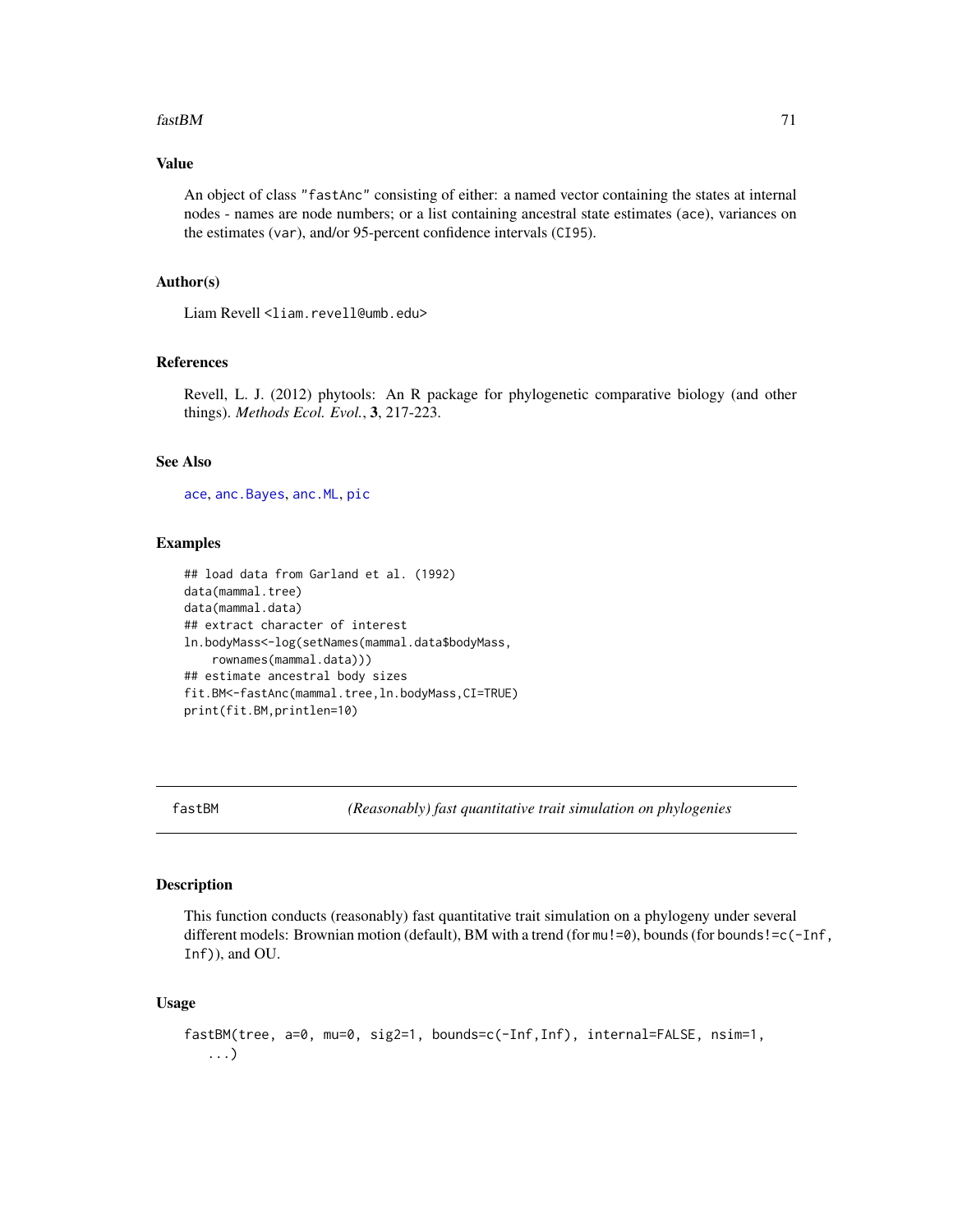## Arguments

| tree      | is a phylogenetic tree in "phylo" format.                                                                                            |
|-----------|--------------------------------------------------------------------------------------------------------------------------------------|
| a         | a value for ancestral state at the root node.                                                                                        |
| mu        | an optional value for the mean of random normal changes along branches of the<br>tree - can be used to simulate a trend if $mu!=0$ . |
| sig2      | instantaneous variance of the BM process, $\sigma^2$ .                                                                               |
| bounds    | a vector with the lower and upper bounds (respectively) for bounded Brownian<br>simulation - by default simulation is unbounded.     |
| internal  | logical value indicating whether or not to return states for internal nodes.                                                         |
| nsim      | number of simulations.                                                                                                               |
| $\ddotsc$ | optional arguments alpha and theta used for OU simulation. If alpha is set<br>then mu and bounds are ignored with a warning.         |

### Value

A vector (for nsim=1) or matrix containing the tip states for the n species in the tree, and (optionally) the ancestral states for internal nodes.

## Author(s)

Liam Revell <liam.revell@umb.edu>

## References

Revell, L. J. (2012) phytools: An R package for phylogenetic comparative biology (and other things). *Methods Ecol. Evol.*, 3, 217-223.

### See Also

[sim.corrs](#page-181-0)

# Examples

```
## simulate 10 characters on the Anolis tree
## under Brownian motion
data(anoletree)
X<-fastBM(anoletree,nsim=10)
head(X)
```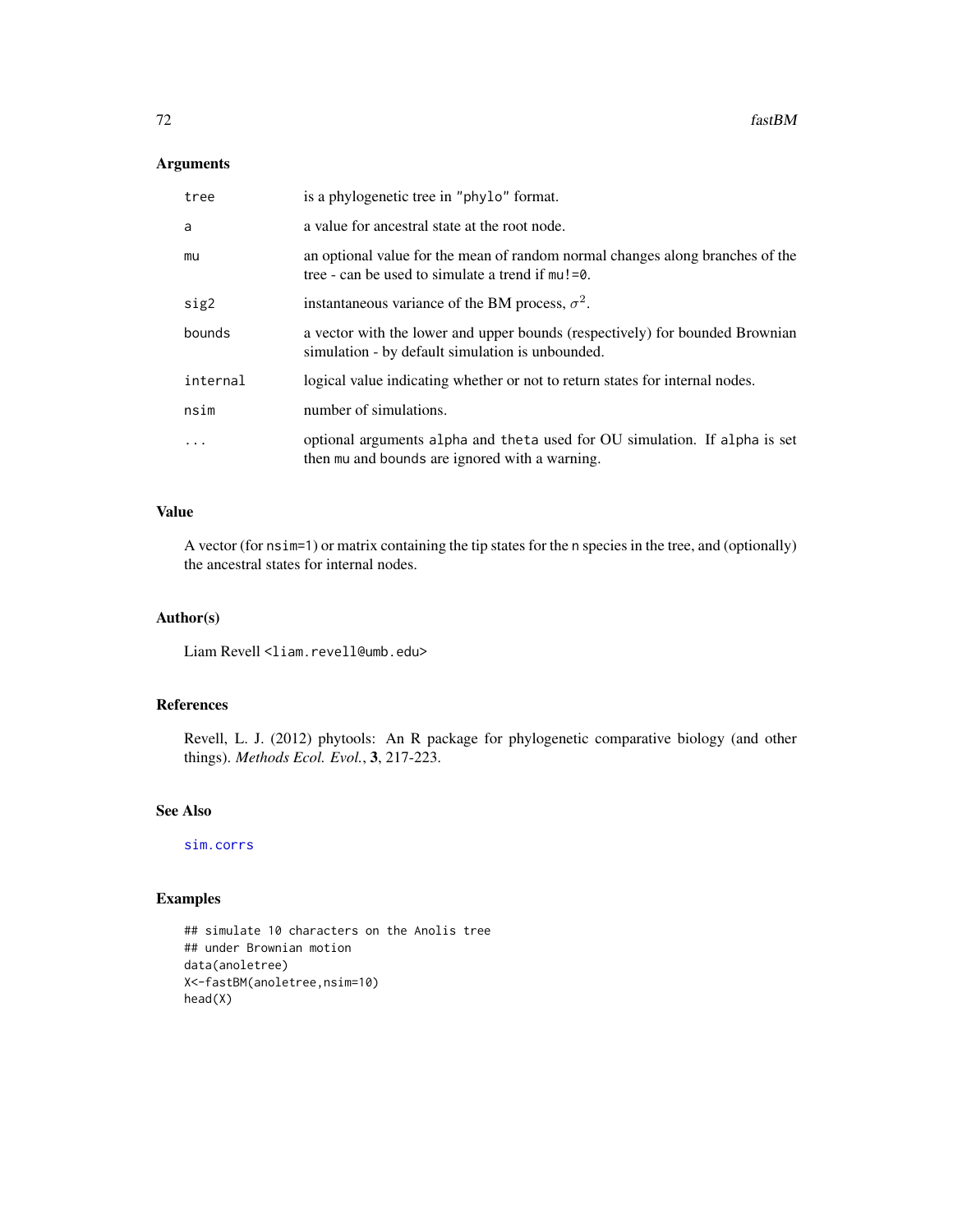This function returns the most recent common ancestor (node number) for a pair of taxa; or, in the case of fastHeight, the height above the root of the MRCA of a pair of taxa; or, in the case of fastDist, the patristic distance between a pair of taxa.

#### Usage

```
fastMRCA(tree, sp1, sp2)
fastHeight(tree, sp1, sp2)
fastDist(tree, sp1, sp2)
```
#### Arguments

| tree | an object of class "phylo". |
|------|-----------------------------|
| sp1  | species one name.           |
| sp2  | species two name.           |

#### Details

This function is mostly redundant with [findMRCA](#page-73-0) (or findMRCA(..., type="height") in the case of fastHeight) but for very large trees will be considerably faster. (Also see [getMRCA](#page-0-0) in the ape package.)

# Value

The node number of the MRCA, the height above the root (for fastHeight), or the patristic distance between two taxa (for fastDist).

## Author(s)

Liam Revell <liam.revell@umb.edu>

## References

Revell, L. J. (2012) phytools: An R package for phylogenetic comparative biology (and other things). *Methods Ecol. Evol.*, 3, 217-223.

## See Also

[getMRCA](#page-0-0), [findMRCA](#page-73-0), [mrca](#page-0-0)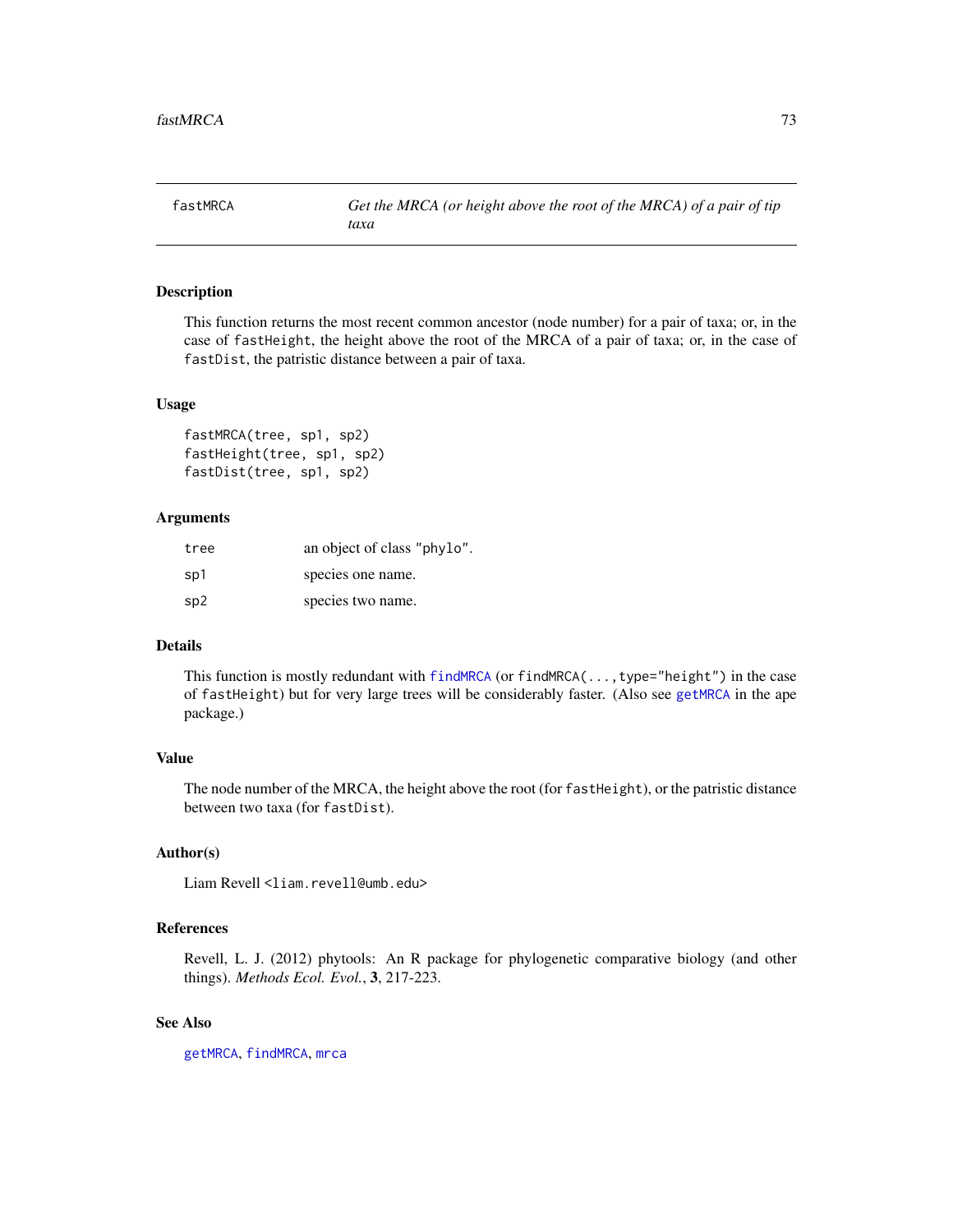## Examples

```
tree<-pbtree(n=2000)
anc<-fastMRCA(tree,"t1","t15")
```
<span id="page-73-0"></span>findMRCA *Get the MRCA of a set of taxa*

## Description

This function returns node number of the most recent common ancestor of a set of taxa. If tips=NULL the function is redundant with [mrca](#page-0-0) (for type="node") or vcv. phylo, but much slower (for type="height").

## Usage

findMRCA(tree, tips=NULL, type=c("node","height"))

#### Arguments

| tree | a phylogenetic tree as an object of class "phylo".                                                                    |
|------|-----------------------------------------------------------------------------------------------------------------------|
| tips | a vector containing a set of tip labels.                                                                              |
| type | either "node" to return the node of the MRCA; or "height" to return the height<br>above the root of the MRCA of tips. |

#### Details

If tips==NULL and type="node" (the default) it will return the result of a normal function call to [mrca](#page-0-0).

If tips=NULL and type="height" it will return a matrix equal to that produced by [vcv.phylo](#page-0-0).

From phytools 0.5-66 forward findMRCA uses [getMRCA](#page-0-0) in the *ape* package internally, which results in a big speed-up. Even though the two functions are thus totally redundant I have left findMRCA in the package to ensure backward compatibility.

#### Value

The node number of the MRCA, or a matrix of node numbers (if tips==NULL) - for type="node"; or the height of the MRCA, or a matrix of heights (if tips==NULL) - for type="height".

## Author(s)

Liam Revell <liam.revell@umb.edu>

#### References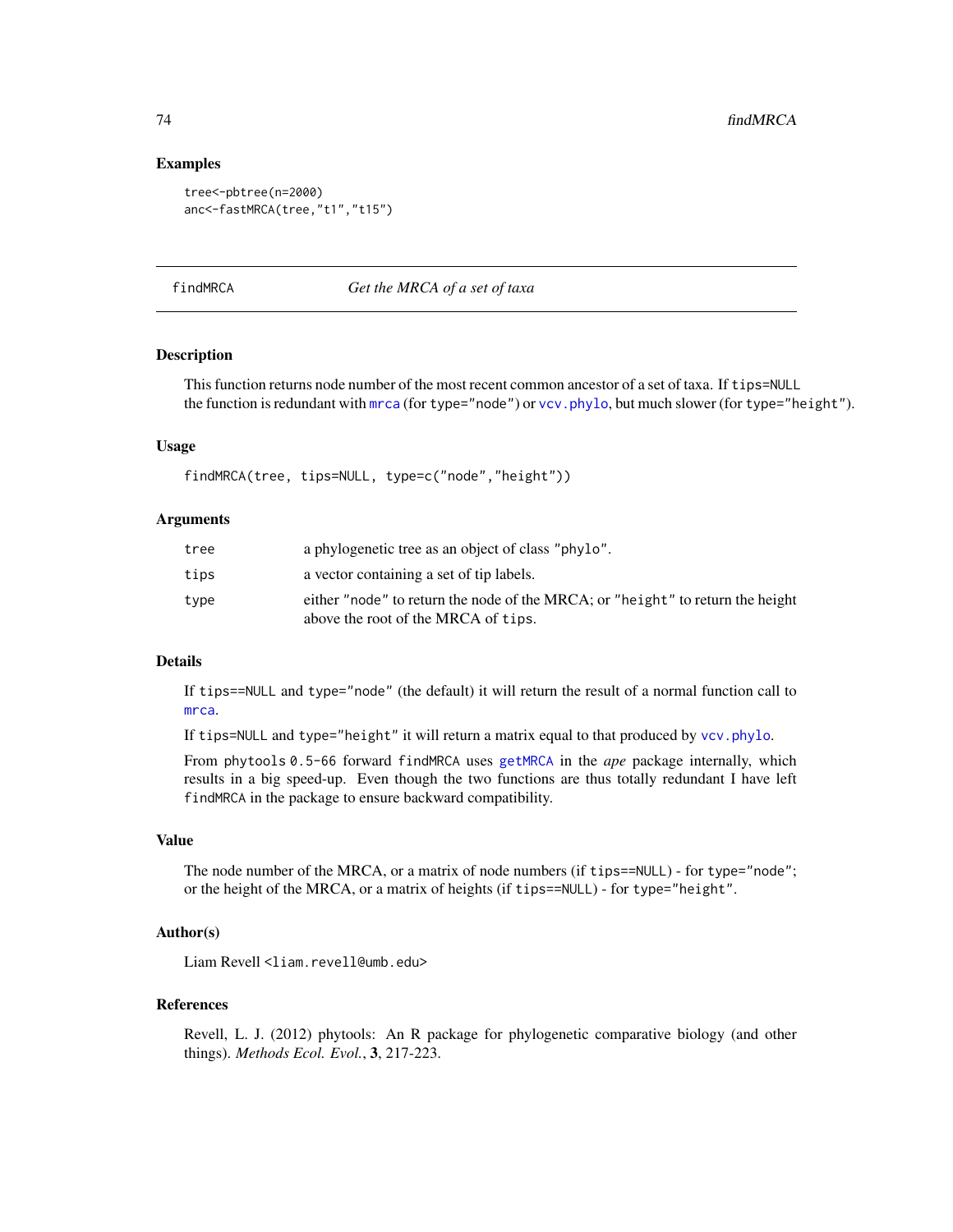#### fit.bd 75

# See Also

[findMRCA](#page-73-0), [mrca](#page-0-0)

## Examples

```
data(anoletree)
anc<-findMRCA(anoletree,c("cristatellus","cooki",
    "gundlachi"))
plotTree(anoletree,type="fan",fsize=0.7,lwd=1)
nodelabels(node=anc,frame="circle",pch=21,cex=1.5,
   bg="blue")
legend("topleft","common ancestor of\nPuerto Rican TG anoles",
pch=21,pt.cex=1.5,pt.bg="blue",cex=0.7,bty="n")
par(mar=c(5.1,4.1,4.1,2.1)) ## reset margin to default
```
fit.bd *Fits birth-death (speciation/extinction) model to reconstructed phylogeny*

# Description

The function fit.bd fits a birth-death model to a phylogenetic tree with edge lengths and a (potentially) incomplete sampling fraction.

The function fit.yule fits a pure-birth model with a (potentially) incomplete sampling fraction.

The function  $1$  ik. bd computes the likelihood of a set of birth  $\&$  death rates given the set of branching times computed for a tree and a sampling fraction.

## Usage

```
fit.bd(tree, b=NULL, d=NULL, rho=1, ...)
fit.yule(tree, b=NULL, d=NULL, rho=1, ...)
lik.bd(theta, t, rho=1, N=NULL)
## S3 method for class 'fit.bd'
print(x, \ldots)
```
# Arguments

| tree         | object of class "phylo".                                                            |
|--------------|-------------------------------------------------------------------------------------|
| b            | birth (speciation) rate. Presently doesn't do anything as the rate cannot be fixed. |
| d            | death (extinction) rate. Presently doesn't do anything as the rate cannot be fixed. |
| rho          | sampling fraction.                                                                  |
| theta        | vector of b and d for likelihood function.                                          |
| t            | branching times for calculation of the likelihood.                                  |
| N            | number of tips in the tree.                                                         |
| $\mathsf{x}$ | object of class "fit.bd" for print method.                                          |
| $\ddotsc$    | optional arguments.                                                                 |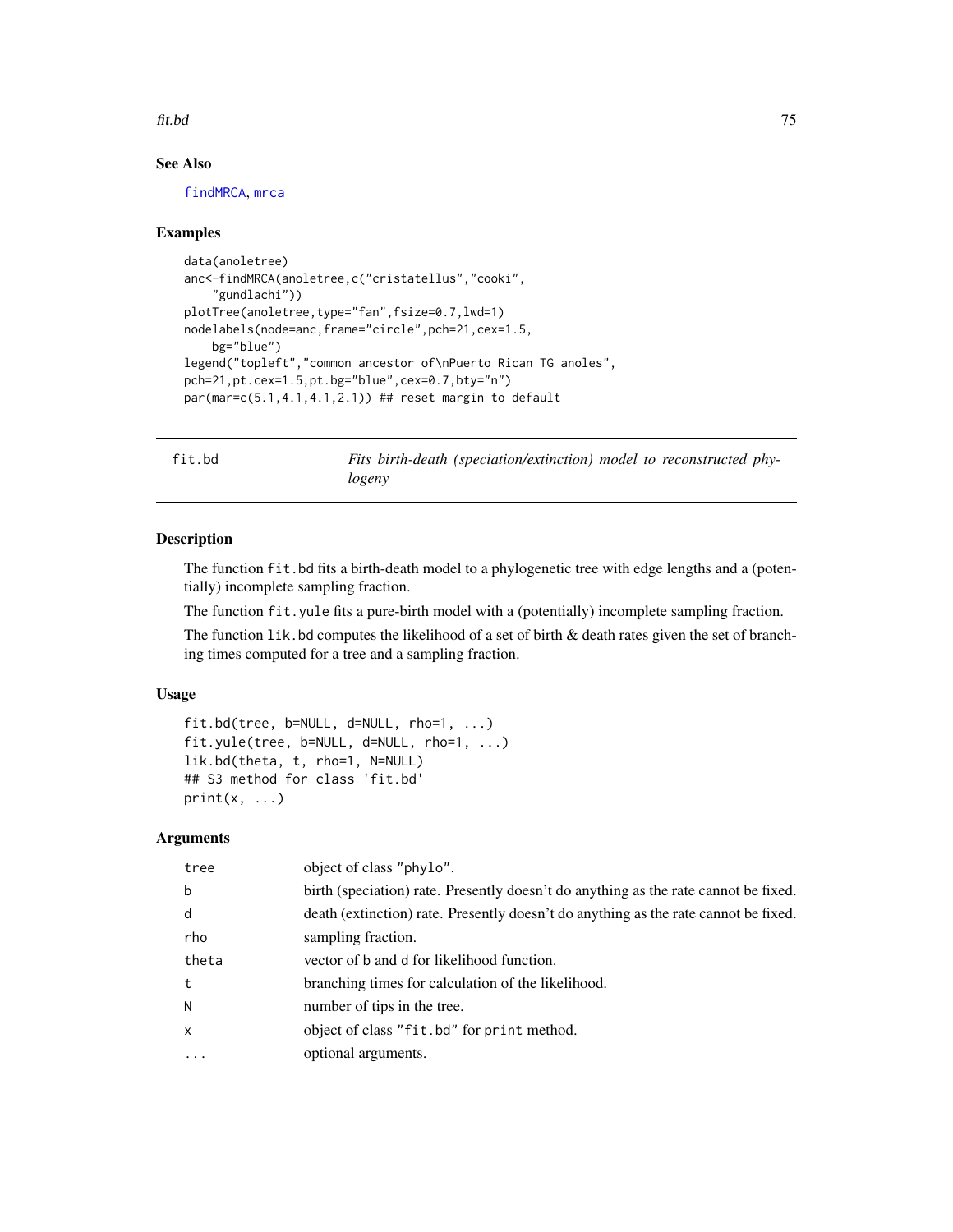#### Value

fit.bd returns an object of class "fit.bd" which can be printed. This object is a list containing the fitted model parameters, likelihood, optimization conditions, a summary of the optimization, and a likelihood function.

fit.yule returns an object of class "fit.yule". This object is a list containing the fitted model parameter, likelihood, optimization conditions, a summary of the optimization, and a likelihood function.

# Author(s)

Liam Revell <liam.revell@umb.edu>

# References

Nee, S., May, R. M. and Harvey, P. H. (1994) The reconstructed evolutionary process. *Philosophical Transactions of the Royal Society of London B*, 344, 305-311.

Stadler, T. (2012) How can we improve the accuracy of macroevolutionary rate estimates? *Systematic Biology*, 62, 321-329.

Revell, L. J. (2012) phytools: An R package for phylogenetic comparative biology (and other things). *Methods Ecol. Evol.*, 3, 217-223.

#### See Also

[birthdeath](#page-0-0)

## Examples

```
data(salamanders)
## compute sampling fraction based on 55 species of Plethodon
sampling.f<-Ntip(salamanders)/55
## fit birth-death model
bd.fit<-fit.bd(salamanders,rho=sampling.f)
print(bd.fit)
## fit Yule model
yule.fit<-fit.yule(salamanders,rho=sampling.f)
print(yule.fit)
## compare b-d and yule models
AIC(yule.fit,bd.fit)
## create a likelihood surface for b-d model
ngrid<-100
b<-seq(0.01,0.06,length.out=ngrid)
d<-seq(0.005,0.03,length.out=ngrid)
logL<-sapply(d,function(d,b) sapply(b,function(b,d)
    bd.fit$lik(c(b,d)),d=d),b=b)contour(x=b,y=d,logL,nlevels=100,
    xlab=expression(lambda),
    ylab=expression(mu),bty="l")
title(main="Likelihood surface for plethodontid diversification",
    font.main=3)
points(bd.fit$b,bd.fit$d,cex=1.5,pch=4,
```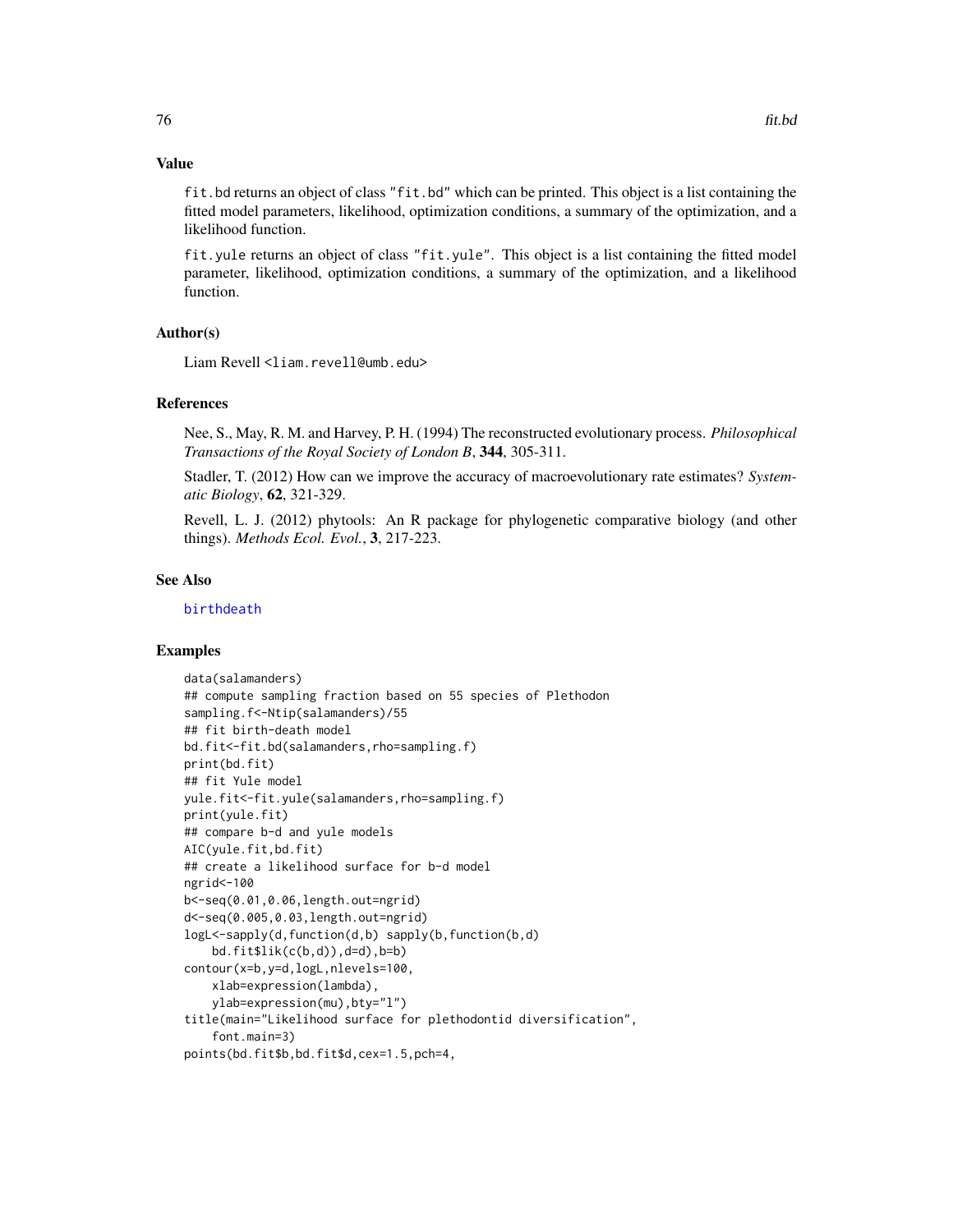```
col="blue",lwd=2)
legend("bottomright","ML solution",pch=4,col="blue",
   bg="white",pt.cex=1.5,pt.lwd=2)
```
fitBayes *Evolutionary model fitting with intraspecific variability using Bayesian MCMC*

## Description

This function uses Bayesian MCMC to sample terminal states (species means) as well as evolutionary parameters.

#### Usage

fitBayes(tree, x, ngen=10000, model="BM", method="reduced", control=list())

# Arguments

| tree    | an object of class "phylo".                                                                                                                                                                                                                                                                                                                                                                                                                                                                                                                                                                                                                                                                                                                                                          |
|---------|--------------------------------------------------------------------------------------------------------------------------------------------------------------------------------------------------------------------------------------------------------------------------------------------------------------------------------------------------------------------------------------------------------------------------------------------------------------------------------------------------------------------------------------------------------------------------------------------------------------------------------------------------------------------------------------------------------------------------------------------------------------------------------------|
| X.      | a vector of phenotypic values for individuals; $names(x)$ should contain the<br>species names (not individual IDs).                                                                                                                                                                                                                                                                                                                                                                                                                                                                                                                                                                                                                                                                  |
| ngen    | a integer indicating the number of generations for the MCMC.                                                                                                                                                                                                                                                                                                                                                                                                                                                                                                                                                                                                                                                                                                                         |
| model   | an evolutionary model: either "BM" or "lambda".                                                                                                                                                                                                                                                                                                                                                                                                                                                                                                                                                                                                                                                                                                                                      |
| method  | a method: either "reduced" or "full".                                                                                                                                                                                                                                                                                                                                                                                                                                                                                                                                                                                                                                                                                                                                                |
| control | a list of control parameters containing the following elements: sig2: starting<br>value for $\sigma^2$ (BM rate); 1 ambda: starting value for the $\lambda$ parameter; a: starting<br>for the state at the root node; xbar: starting values for the states at the tips;<br>intV: starting value for the intraspecific variance (reduced method); or v: start-<br>ing value for the vector of intraspecific variances for all species (full method);<br>$pr$ . mean: means for the prior distributions in the following order - sig2, lambda<br>(if applicable), a, xbar, intv or $\nu$ (if applicable), note that the prior probability<br>distribution is exponential for $sig2$ and normal for a and y; $pr.var: variances$<br>on the prior distributions, same order as pr. mean. |

#### Value

An object of class "fitBayes" that includes a matrix (mcmc) with a number of rows ngen/control\$sample+1 containing the posterior sample and likelihoods. Matrix columns are labeled by species (for species means and variances), or by the corresponding evolutionary parameter.

## Author(s)

Liam Revell <liam.revell@umb.edu>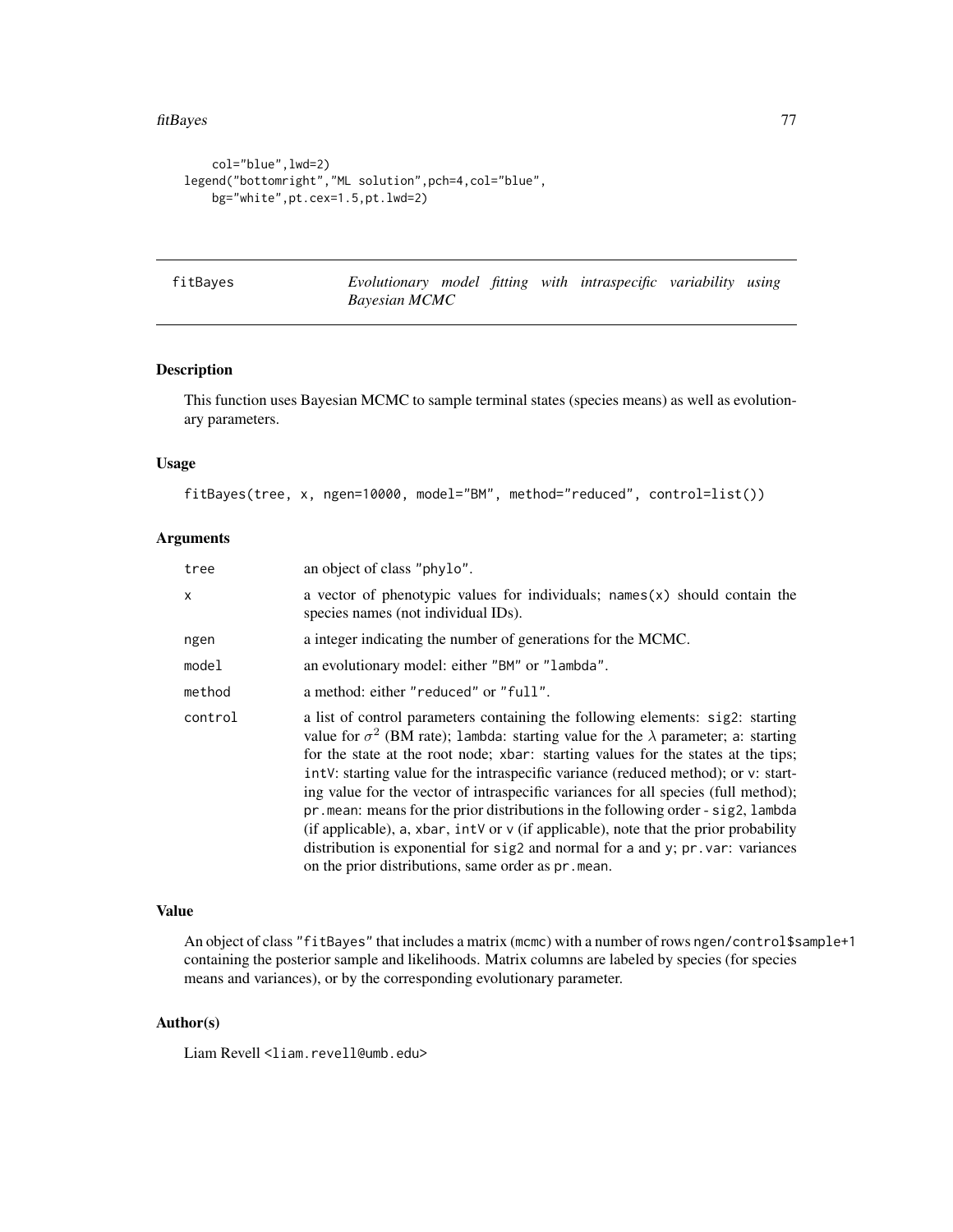#### References

Revell, L. J. (2012) phytools: An R package for phylogenetic comparative biology (and other things). *Methods Ecol. Evol.*, 3, 217-223.

Revell, L. J. and R. G. Reynolds. (2012) A new Bayesian method for fitting evolutionary models to comparative data with intraspecific variation. *Evolution*, 66, 2697-2707.

# See Also

[anc.Bayes](#page-13-0), [brownie.lite](#page-31-0), [evol.rate.mcmc](#page-60-0)

fitDiversityModel *Fit diversity-dependent phenotypic evolution model*

# Description

This function fits a diversity-dependent phenotypic evolution model (based on Mahler et al. 2010).

#### Usage

```
fitDiversityModel(tree, x, d=NULL, showTree=TRUE, tol=1e-6)
## S3 method for class 'fitDiversityModel'
logLik(object, ...)
## S3 method for class 'fitDiversityModel'
print(x, \ldots)
```
# Arguments

| tree                      | an object of class "phylo".                                                                                                                                                                                                                                                                                           |
|---------------------------|-----------------------------------------------------------------------------------------------------------------------------------------------------------------------------------------------------------------------------------------------------------------------------------------------------------------------|
| $\boldsymbol{\mathsf{x}}$ | a vector with tip values for a continuously distributed trait. For print method,<br>an object of class "fitDiversityModel".                                                                                                                                                                                           |
| d                         | a vector containing the inferred historical diversity at each node in the tree - if<br>d=NULL (the default) function will treat the diversification as if it occurred in a<br>single geographic area.                                                                                                                 |
| showTree                  | optional logical value indicating whether to plot the tree transformation implied<br>by the model.                                                                                                                                                                                                                    |
| tol                       | some small value by which d is incremented during rescaling of psi for opti-<br>mization. If R thinks your matrices are singular during optimization, try increas-<br>ing tol slightly.                                                                                                                               |
| object                    | for logLik method, an object of class "fitDiversityModel".                                                                                                                                                                                                                                                            |
| $\ddots$                  | optional arguments for logLik and print methods. Note that for the logLik<br>method the number of fitted parameters ("df") is assumed to be 3 for the di-<br>versity dependent model (that is, if psi is estimated) and 2 for the diversity<br>independent model, unless otherwise specified (using the argument df). |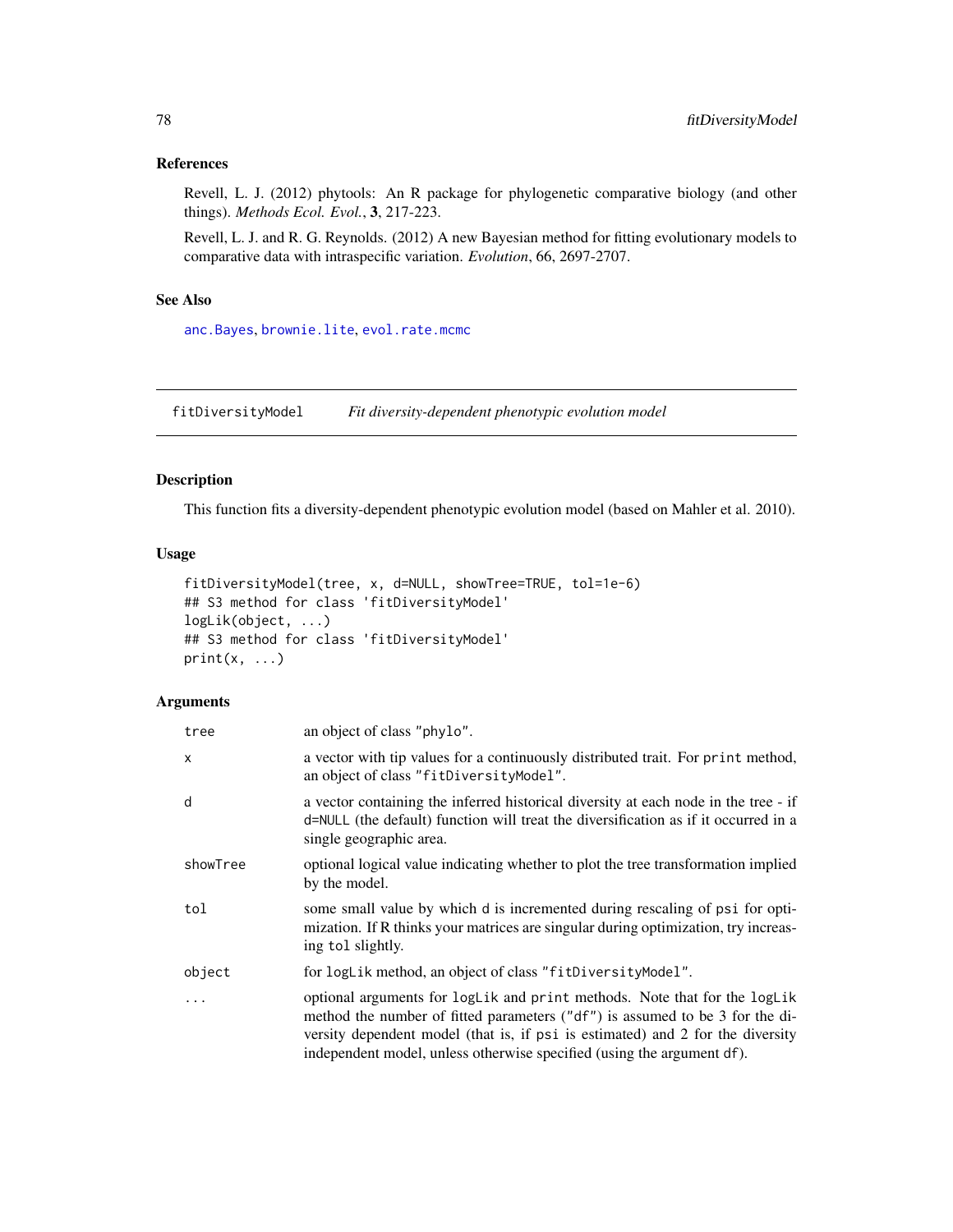#### fitMk 79

## Value

An object of class "fitDiversityModel" consisting of the following components:

| logL | log-likelihood of the fitted model.                                                           |
|------|-----------------------------------------------------------------------------------------------|
| sig0 | estimated starting value for the rate at the root of the tree, $\sigma_0^2$ .                 |
| psi  | the estimated rate of change in the rate associated with the addition of a lineage.           |
| vcv  | a matrix with the variances and covariance of the estimated parameters (from<br>the Hessian). |

# Author(s)

Liam Revell <liam.revell@umb.edu>

# References

Mahler, D. L, L. J. Revell, R. E. Glor, and J. B. Losos. 2010. Ecological opportunity and the rate of morphological evolution in the diversification of Greater Antillean anoles. *Evolution*, 64, 2731-2745.

Revell, L. J. (2012) phytools: An R package for phylogenetic comparative biology (and other things). *Methods Ecol. Evol.*, 3, 217-223.

## See Also

[brownie.lite](#page-31-0), [estDiversity](#page-59-0), [evol.rate.mcmc](#page-60-0)

<span id="page-78-0"></span>

fitMk *Fits Mk model*

#### **Description**

The function fitMk fits a so-called M*k* model for discrete character evolution.

plot.fitMk plots an object of class "fitMk" returned by fitMk. plot.gfit plots an object of class "gfit" from geiger's fitDiscrete function. Both plots portray the fitted model using a graph of arrows connecting states.

The function fitmultiMk fits an M*k* model in which the transition rates between character states are allowed to vary depending on the mapped state of a discrete character on the tree. It can be combined with, for example, [paintSubTree](#page-122-0) to test hypotheses about how the process of discrete character evolution for x varies between different parts of the tree.

The function fitpolyMk fits an M*k* model to data for a discrete character with intraspecific polymorphism. Polymorphic species should be coded with the name of the two or more states recorded for the species separated by a space (e.g., A+B would indicate that both states A and B are found in the corresponding taxon). Invariably it's assumed that transitions between states must occur through a polymorphic condition, whereas transitions *cannot* occur directly between two incompatible polymorphic conditions. For instance, a transition between A+B and B+C would have to occur through the monomorphic state B. At time of writing, this function permits the models "ER" (equal rates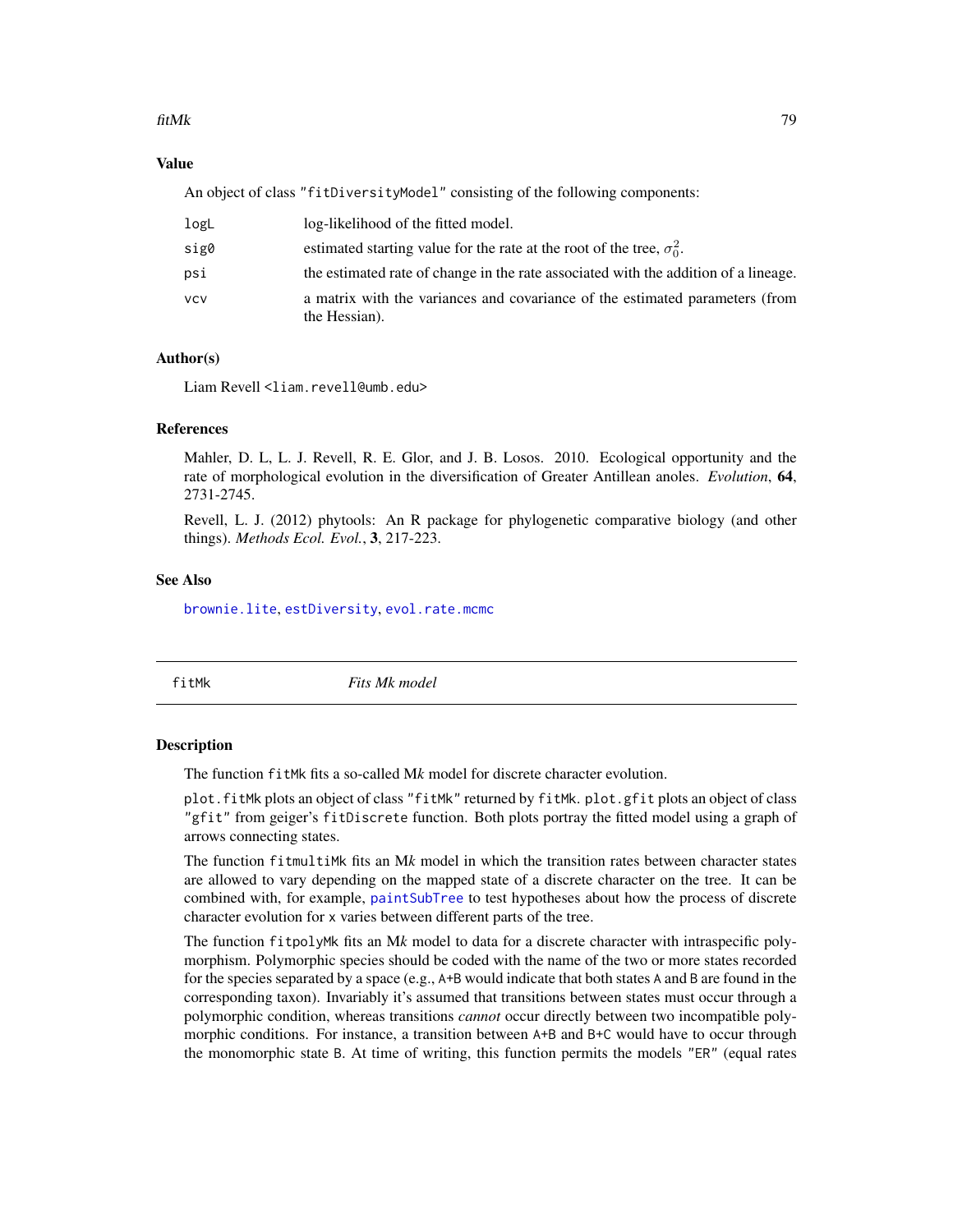for all permitted transitions), "SYM" (symmetric backward & forward rates for all permitted transitions), "ARD" (all-rates-different for permitted transitions), and a new model called "transient" in which the acquisition of polymorphism (e.g.,  $A \rightarrow A+B$ ) is assumed to occur at a different rate than its loss (e.g., A+B -> B). The method plot.fitpolyMk plots the fitted M*k* model with intraspecific polymorphism.

Finally, the function mcmcMk runs a Bayesian MCMC version of fitMk. The shape of the prior distribution of the transition rates is Γ, with  $\alpha$  and  $\beta$  via the argument prior, which takes the form of a list. The default value of  $\alpha$  is 0.1, and  $\beta$  defaults to a value such tha  $\alpha/\beta$  is equal to the parsimony score for x divided by the sum of the edge lengths of the tree. The shape of the proposal distribution is normal, with mean zero and a variance that can be controlled by the user via the optional argument prior.var. The argument auto.tune, if TRUE or FALSE, indicates whether or not to 'tune' the proposal variance up or down to target a particular acceptance rate (defaults to 0.5). auto.tune can also be a numeric value between 0 and 1, in which case this value will be the target acceptance ratio. The argument plot indicates whether the progress of the MCMC should be plotted (defaults to TRUE, but runs much faster when set to FALSE).

The method plot.mcmcMk plots a log-likelihood trace and a trace of the rate parameters from the MCMC. (This the samem graph that is created by setting plot=TRUE in mcmcMk.) The method density.mcmcMk computes a posterior density on the transition rates in the model from the posterior sample obtained in the MCMC, will import the package *coda* if it is available, and returns an object of class "density.mcmcMk". Finally, the method plot.density.mcmcMk creates a plot of the posterior density (or a set of plots) for the transition rates between states.

## Usage

```
fitMk(tree, x, model="SYM", fixedQ=NULL, ...)
## S3 method for class 'fitMk'
plot(x, \ldots)## S3 method for class 'gfit'
plot(x, ...)
fitmultiMk(tree, x, model="ER", ...)
fitpolyMk(tree, x, model="SYM", ordered=FALSE, ...)
## S3 method for class 'fitpolyMk'
plot(x, \ldots)mcmcMk(tree, x, model="ER", ngen=10000, ...)
## S3 method for class 'mcmcMk'
plot(x, \ldots)## S3 method for class 'mcmcMk'
density(x, \ldots)## S3 method for class 'density.mcmcMk'
plot(x, \ldots)
```
## Arguments

| tree         | an object of class "phylo". In the case of fitmultime an object of class<br>"simmap" with a mapped discrete character.                                       |
|--------------|--------------------------------------------------------------------------------------------------------------------------------------------------------------|
| $\mathsf{x}$ | a vector of tip values for species; names $(x)$ should be the species names. In the<br>case of plot and density methods, an object of the appropriate class. |
| model        | model. See make, simmap or ace for details.                                                                                                                  |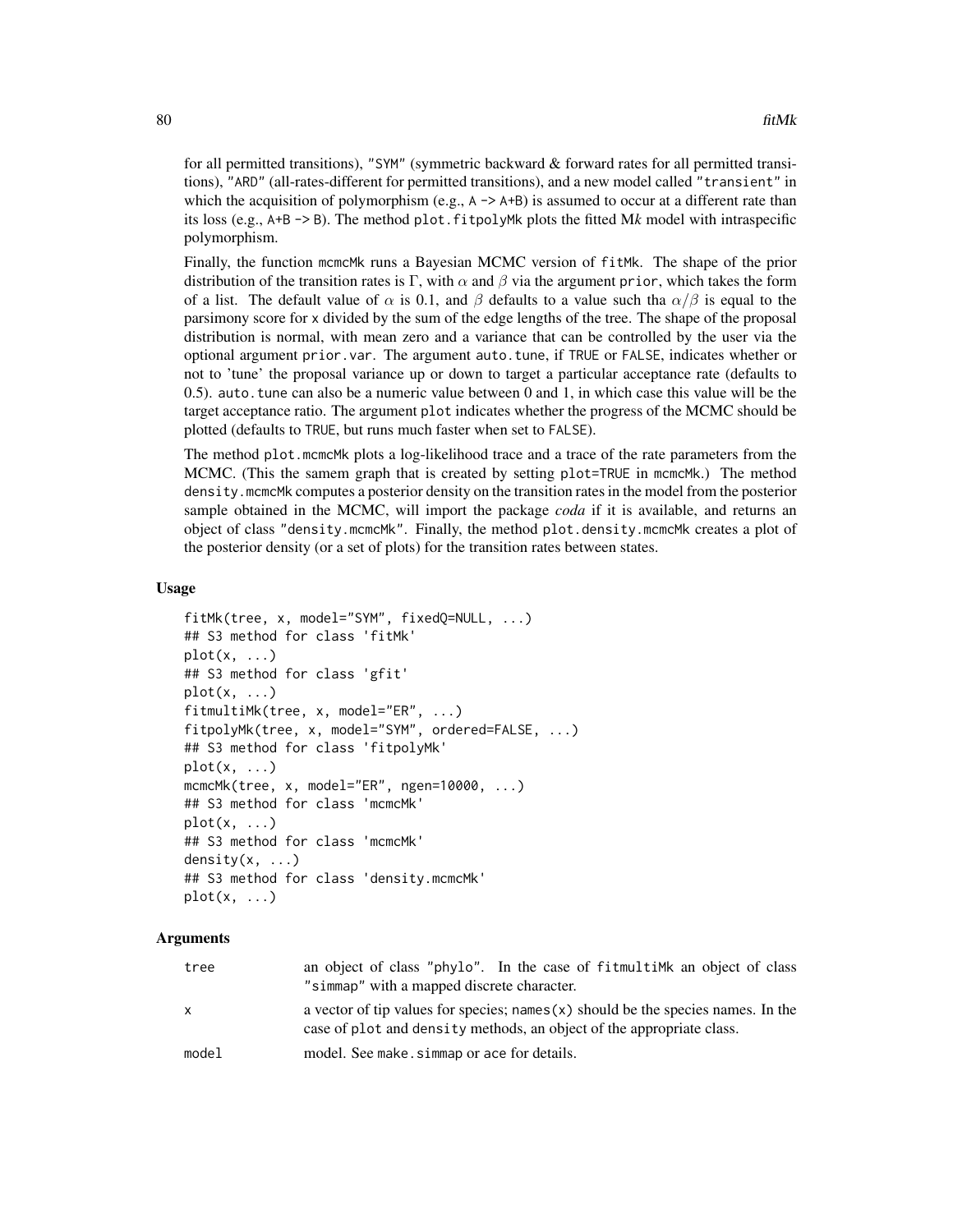| fixedQ  | fixed value of transition matrix 0, if one is desired.                                                                                                                                                                                                                                                                                                                                                                                                                                                                                                                                                                                  |
|---------|-----------------------------------------------------------------------------------------------------------------------------------------------------------------------------------------------------------------------------------------------------------------------------------------------------------------------------------------------------------------------------------------------------------------------------------------------------------------------------------------------------------------------------------------------------------------------------------------------------------------------------------------|
| ordered | for fitpolyMk, a logical value indicating whether or not the character should<br>be treated as ordered. For now the function assumes alphanumerical order (i.e.,<br>numbers sorted by their initial and then successive digits followed by characters<br>or character strings in alphabetical order).                                                                                                                                                                                                                                                                                                                                   |
| ngen    | number of generations of MCMC for mcmcMk.                                                                                                                                                                                                                                                                                                                                                                                                                                                                                                                                                                                               |
|         | optional arguments, including pi, the prior distribution at the root node (defaults<br>to pi="equal"). For plot method optional arguments include (but may not be<br>limited to: signif, the number of digits for the rates to be plotted; main, a<br>character vector of length two with the headings for each subplot; cex.main,<br>cex. traits, and cex. rates, font sizes for the various text elements of the plot;<br>and show zeros, a logical argument specifying whether or not to plot arrows<br>with the ML estimated transition rate is not different from zero (with tolerance<br>specified by the optional argument tol). |

## Details

Note that both fitMk and fitmultiMk recycle code from [ace](#page-0-0) in the *ape* package for computing the likelihood. fitpolyMk and mcmcMk use fitMk internally to compute the likelihood.

#### Value

An object of class "fitMk", "fitmultiMk", "fitpolyMk", or "mcmcMk". In the case of density.mcmcMk an object of class "density.mcmcMk".

# Author(s)

Liam Revell <liam.revell@umb.edu>

### References

Revell, L. J. (2012) phytools: An R package for phylogenetic comparative biology (and other things). *Methods Ecol. Evol.*, 3, 217-223.

## See Also

[ace](#page-0-0), [make.simmap](#page-101-0)

# Examples

```
## load tree and data from Revell & Collar (2009)
data(sunfish.tree)
data(sunfish.data)
## extract discrete character (feeding mode)
fmode<-setNames(sunfish.data$feeding.mode,
     rownames(sunfish.data))
## fit "ER" model
fit.ER<-fitMk(sunfish.tree,fmode,model="ER")
print(fit.ER)
## fit "ARD" model
```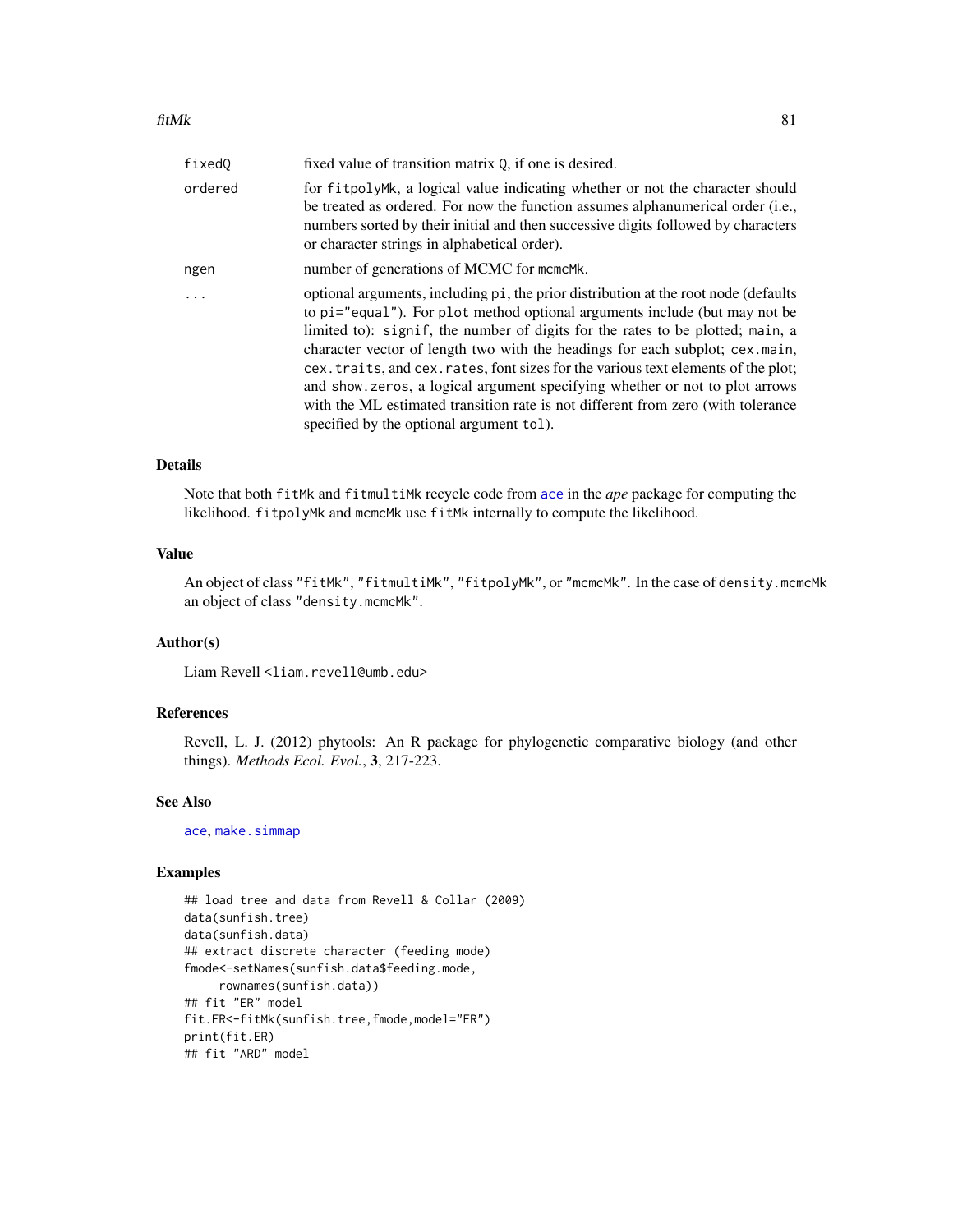```
fit.ARD<-fitMk(sunfish.tree,fmode,model="ARD")
print(fit.ARD)
## compare the models
AIC(fit.ER,fit.ARD)
```
fitPagel *Function to test for correlated evolution of binary traits*

# Description

This function fit's Pagel's (1994) model for the correlated evolution of two binary characters.

plot.fitPagel plots the fitted models using arrows.

# Usage

```
fitPagel(tree, x, y, method="fitMk", model="ARD", dep.var="xy", ...)
## S3 method for class 'fitPagel'
plot(x, ...)
```
# Arguments

| tree    | an object of class "phylo".                                                                                                                                                                                                                                                                                                                                                                                                                                                                                                        |
|---------|------------------------------------------------------------------------------------------------------------------------------------------------------------------------------------------------------------------------------------------------------------------------------------------------------------------------------------------------------------------------------------------------------------------------------------------------------------------------------------------------------------------------------------|
| X       | a vector of phenotypic values for a binary trait for the species in tree; or a<br>matrix in which the rows of x give the probability of being in each column state.<br>(The latter option is only supported for method="fitMk".) For S3 plot method,<br>an object of class "fitPagel".                                                                                                                                                                                                                                             |
| У       | a second binary character for the species in tree; or a matrix in which the rows<br>give the probability of being in each column state.                                                                                                                                                                                                                                                                                                                                                                                            |
| method  | function to use for optimization (defaults to method="fitMk"). Other options<br>are "ace" to use the ace function in ape for optimization, or to "fitDiscrete"<br>(if the geiger package is installed) to use geiger's fitDiscrete for optimization.                                                                                                                                                                                                                                                                               |
| model   | model of evolution for the individual characters. Can be model="ER", "SYM"<br>(equivalent to "ER" in this case), and "ARD".                                                                                                                                                                                                                                                                                                                                                                                                        |
| dep.var | dependent variable. If dep. var="xy" than the rate of subsitution in x depends<br>on y & vice versa. If dep. var=" $x$ " than the substitution rate in x depends on y,<br>but not the converse. Finally, if dep. var="y" than the rate of substitution in y<br>depends on x, but not the converse.                                                                                                                                                                                                                                 |
|         | optional arguments to be passed to fitMk, ace, or fitDiscrete. For plot<br>method optional arguments include (but may not be limited to): signif, the<br>number of digits for the rates to be plotted; main, a character vector of length<br>two with the headings for each subplot; cex.main, cex.sub, cex.traits, and<br>cex.rates, font sizes for the various text elements of the plot; and lwd.by.rate,<br>a logical argument specifying whether or not to scale arrow line widths in pro-<br>portion to the estimated rates. |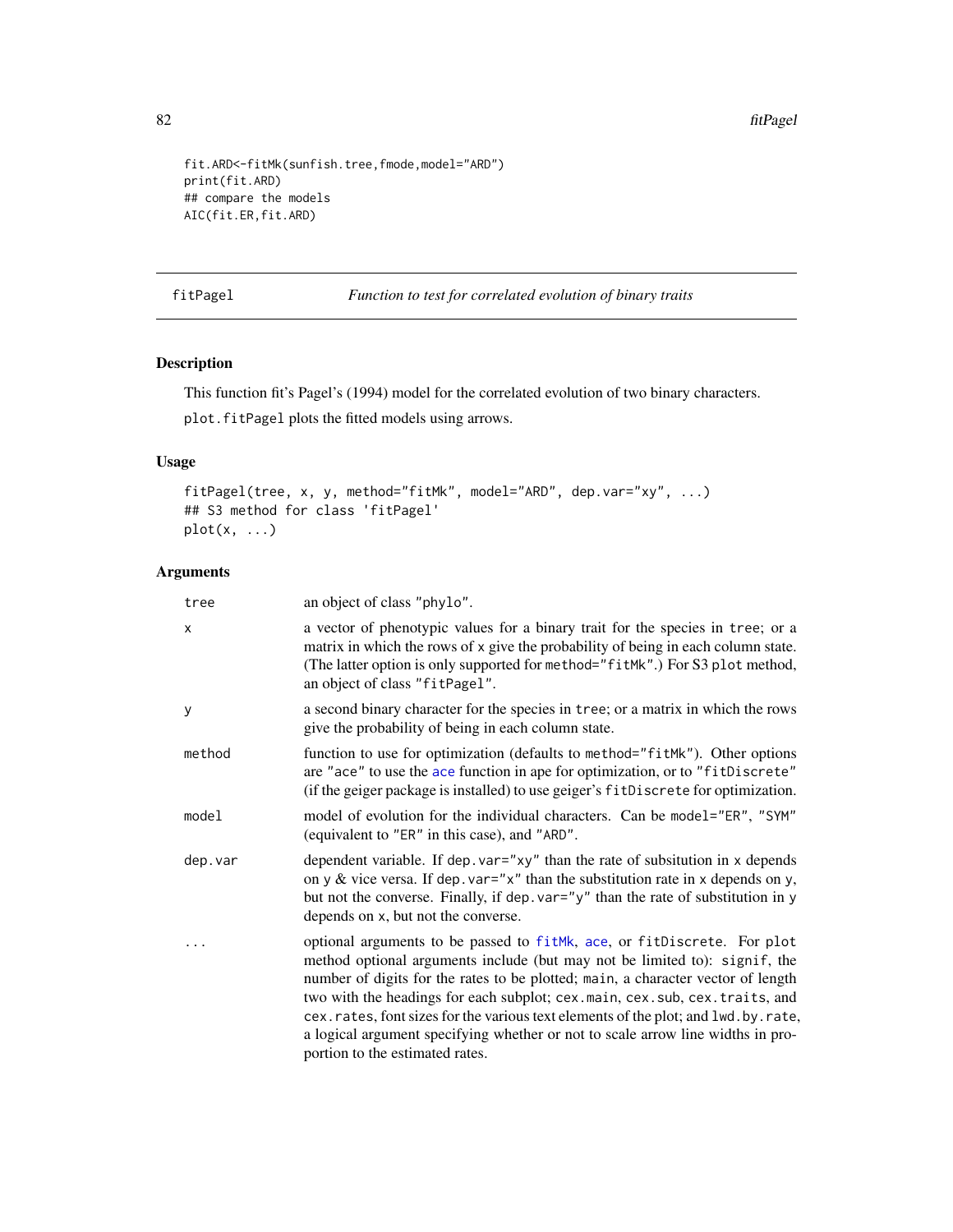# force.ultrametric 83

## Value

An object of class "fitPagel" which contains the optimized matrices under an independence  $\&$  a dependence model, log-likelihoods, a likelihood ratio, and a P-value for the independence model based on a chi-squared test.

plot.fitPagel creates a plot showing the different fitted models with arrows.

# Author(s)

Liam Revell <liam.revell@umb.edu>

#### References

Pagel, M. (1994) Detecting correlated evolution on phylogenies: A general method for the comparative analysis fo discrete characters. *Proceedings of the Royal Society B*, 255, 37-45.

Revell, L. J. (2012) phytools: An R package for phylogenetic comparative biology (and other things). *Methods Ecol. Evol.*, 3, 217-223.

## See Also

[ace](#page-0-0), [fitMk](#page-78-0), [make.simmap](#page-101-0)

force.ultrametric *Forces a phylogenetic tree to be ultrametric*

## Description

This function forces an object of class "phylo" to be ultrametric. This is achieved either by using [nnls.tree](#page-0-0) from the phangorn package to compute the set of edge lengths that result in a minimized sum-of-squares distance between the patristic distance of the output and input trees (method="nnls"); or by simply extending all the external edges of the tree to match the external edge with the greatest total height (method="extend").

Note that neither of these should be treated as formal statistical methods for inferring an ultrametric tree. Rather, this method can be deployed when a genuinely ultrametric tree read from file fails [is.ultrametric](#page-0-0) for reasons of numerical precision.

## Usage

```
force.ultrametric(tree, method=c("nnls","extend"))
```
#### **Arguments**

| tree   | an object of class "phylo".                                                      |
|--------|----------------------------------------------------------------------------------|
| method | the method to use to force the tree to be ultrametric. Options are "nnls" (which |
|        | uses the phangorn function nnls. tree internally), or "extend".                  |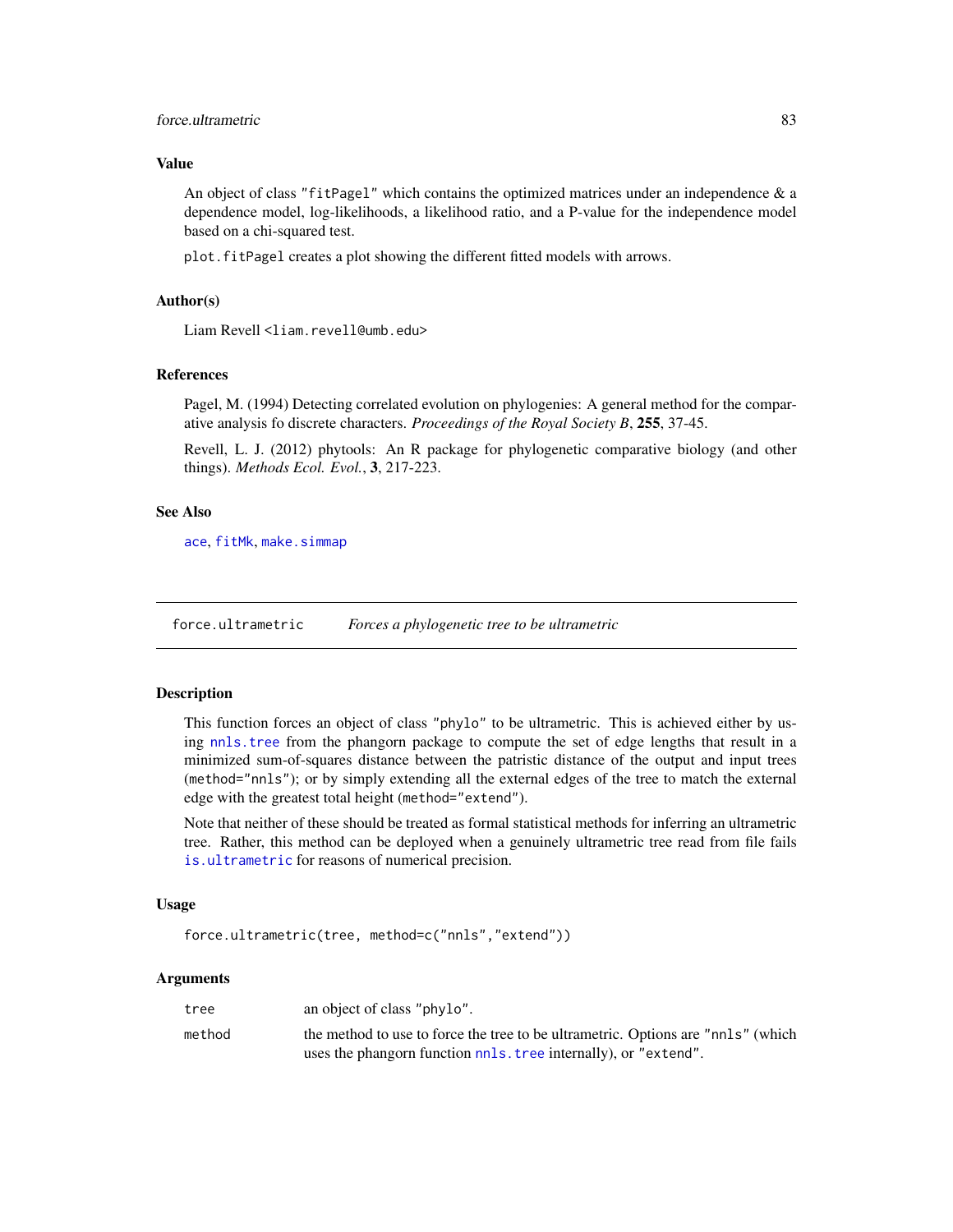# 84 gammatest

## Value

An ultrametric tree in an object of class "phylo".

## Author(s)

Liam Revell <liam.revell@umb.edu>

## References

Revell, L. J. (2012) phytools: An R package for phylogenetic comparative biology (and other things). *Methods Ecol. Evol.*, 3, 217-223.

# See Also

[is.ultrametric](#page-0-0), [nnls.tree](#page-0-0)

<span id="page-83-0"></span>gammatest *Gamma test of Pybus & Harvey (2000)*

# Description

Conducts  $\gamma$ -test of Pybus & Harvey (2000).

#### Usage

gammatest(x)

## Arguments

x an object of class "ltt" resulting from a call of the function [ltt](#page-97-0).

#### Value

A an object of class "gammatest" consisting of a list that contains:

| gamma | a value for the $\gamma$ -statistic.       |
|-------|--------------------------------------------|
| - p   | two-tailed P-value for the $\gamma$ -test. |

## Author(s)

Liam Revell <liam.revell@umb.edu>

# References

Pybus, O. G., and P. H. Harvey (2000) Testing macro-evolutionary models using incomplete molecular phylogenies. *Proc. R. Soc. Lond. B*, 267, 2267-2272.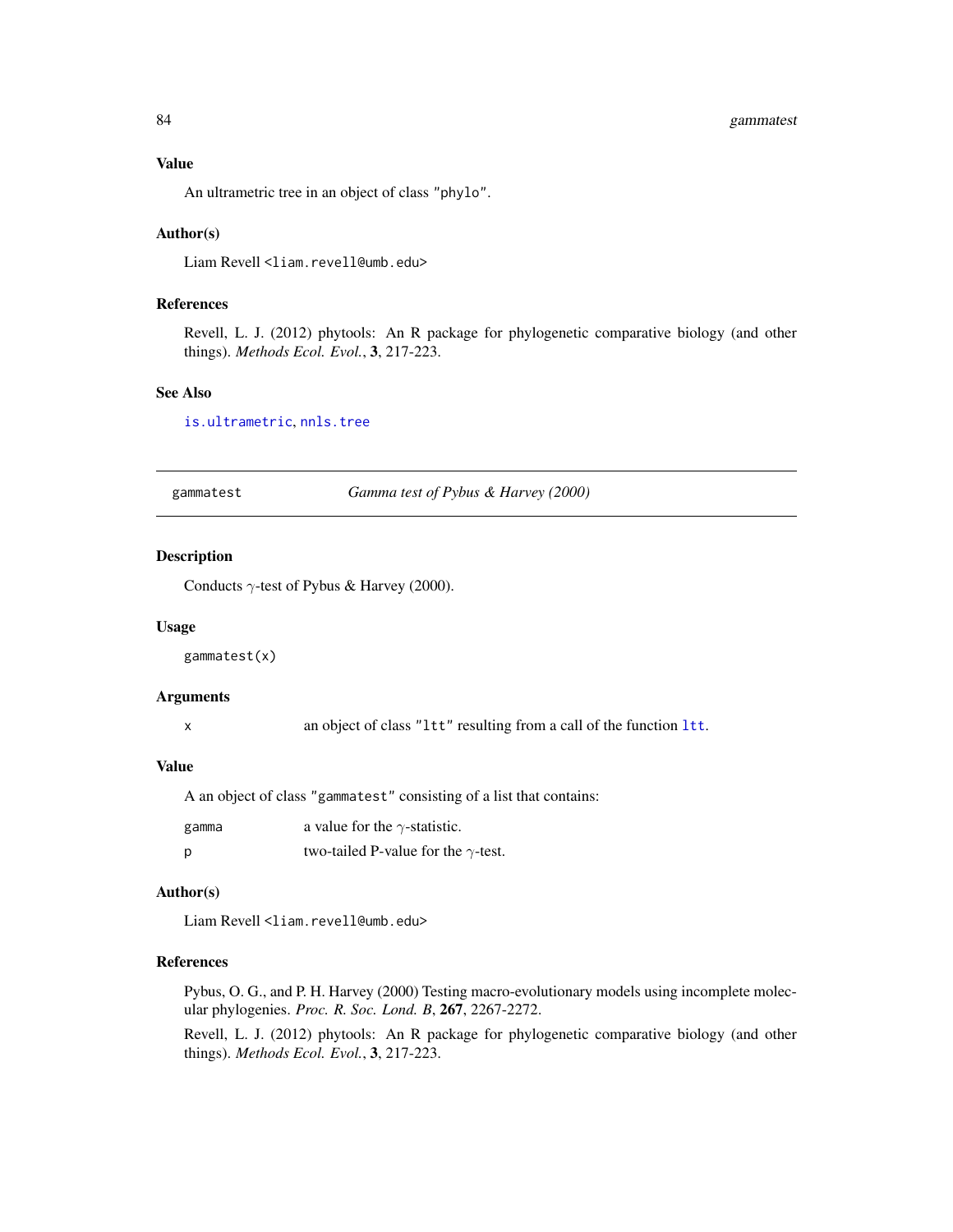#### genSeq 85

# See Also

[ltt](#page-97-0), [mccr](#page-97-1)

# Examples

```
tree<-pbtree(n=200)
gammatest(ltt(tree,plot=FALSE))
```
genSeq *Simulate a DNA alignment on the tree under a model*

# Description

Simulates DNA sequence on tree under the specified model. Uses [sim.Mk](#page-182-0) internally.

## Usage

```
genSeq(tree, l=1000, Q=NULL, rate=1, format="DNAbin", ...)
```
# Arguments

| tree     | object of class "phylo".                                                                                                                                                                   |
|----------|--------------------------------------------------------------------------------------------------------------------------------------------------------------------------------------------|
|          | length of desired sequences.                                                                                                                                                               |
| Q        | transition matrix for the simulation. Row and column names ( $c("a", "c", "g", "t"),$<br>although not necessarily in that order) should be provided. If NULL, a single rate<br>is assumed. |
| rate     | multiplier for Q, or a vector for $\Gamma$ rate heterogeneity.                                                                                                                             |
| format   | format of the output object. Can be "DNAbin", "phyDat", or "matrix".                                                                                                                       |
| $\cdots$ | optional arguments.                                                                                                                                                                        |

## Value

An object of class "DNAbin" or "phyDat", or a matrix of nucleotides.

## Author(s)

Liam Revell <liam.revell@umb.edu>

## References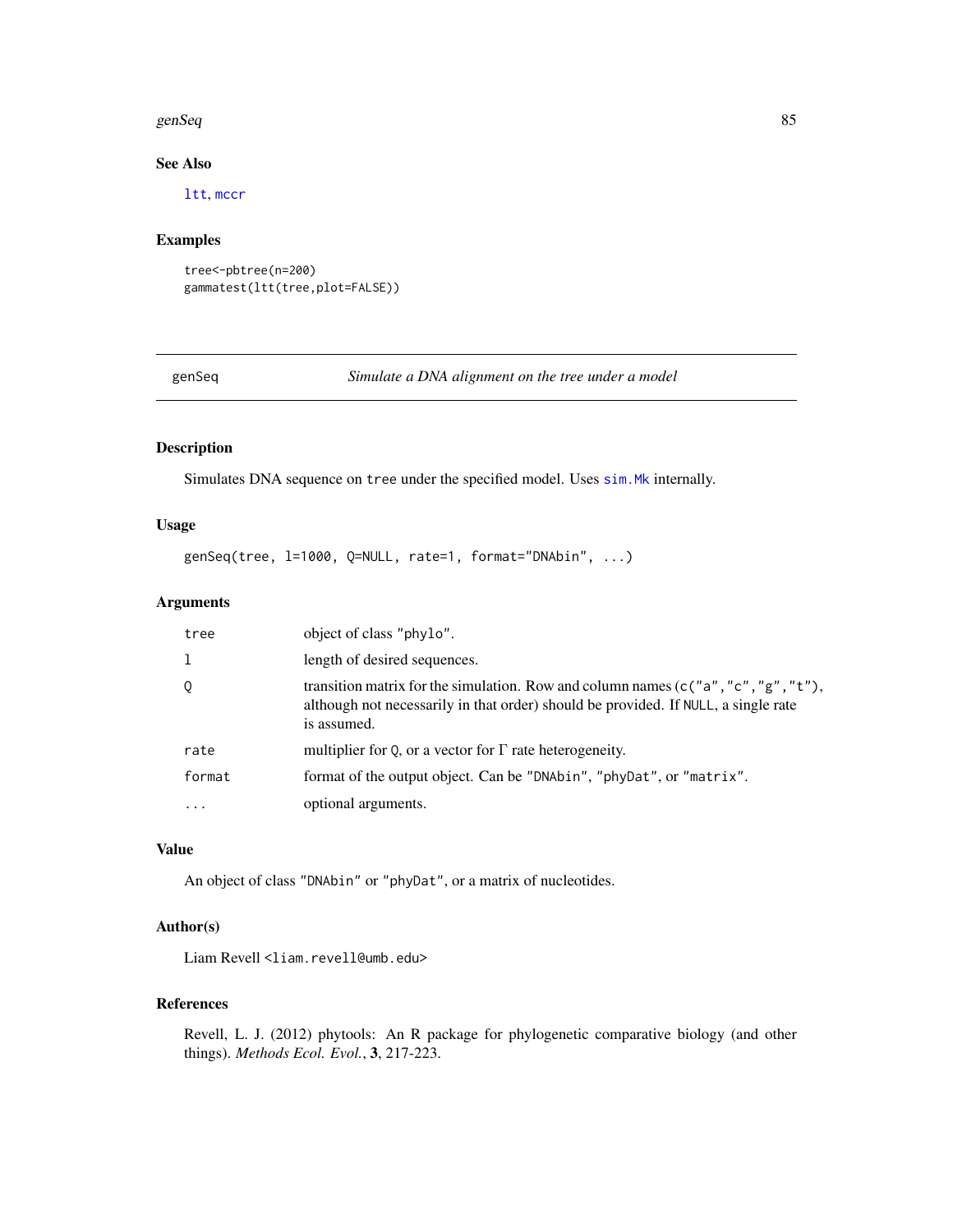## Examples

```
data(mammal.tree)
mammal.tree$edge.length<-mammal.tree$edge.length/
    max(nodeHeights(mammal.tree))*0.2 ## rescale tree
## simulate gamma rate heterogeneity
gg<-rgamma(n=100,shape=0.25,rate=0.25)
dna<-genSeq(mammal.tree, 1=100, rate=gg)
```
geo.legend *Adds a geological (or other temporal) legend to a plotted tree*

## Description

The function geo.legend adds a geological (or other temporal) legend to a plotted tree.

The function geo.palette returns a geological time color palette to the user.

## Usage

```
geo.legend(leg=NULL, colors=NULL, alpha=0.2, ...)
geo.palette()
```
# Arguments

| leg    | a matrix with the starting $\&$ ending point of each plotted era in rows, $\&$ names<br>of the time periods as rownames. |
|--------|--------------------------------------------------------------------------------------------------------------------------|
| colors | a vector of colors for the time periods of the rows in leg.                                                              |
| alpha  | transparency level to apply to colors.                                                                                   |
| .      | optional arguments.                                                                                                      |

#### Value

geo.legend adds a visual element to a plotted tree and invisible returns an object of class geo.legend containing the time periods and colors of the painted legend.

geo.palette simply returns a geological timescale color palette as an object of class "geo.palette".

## Author(s)

Liam Revell <liam.revell@umb.edu>

# References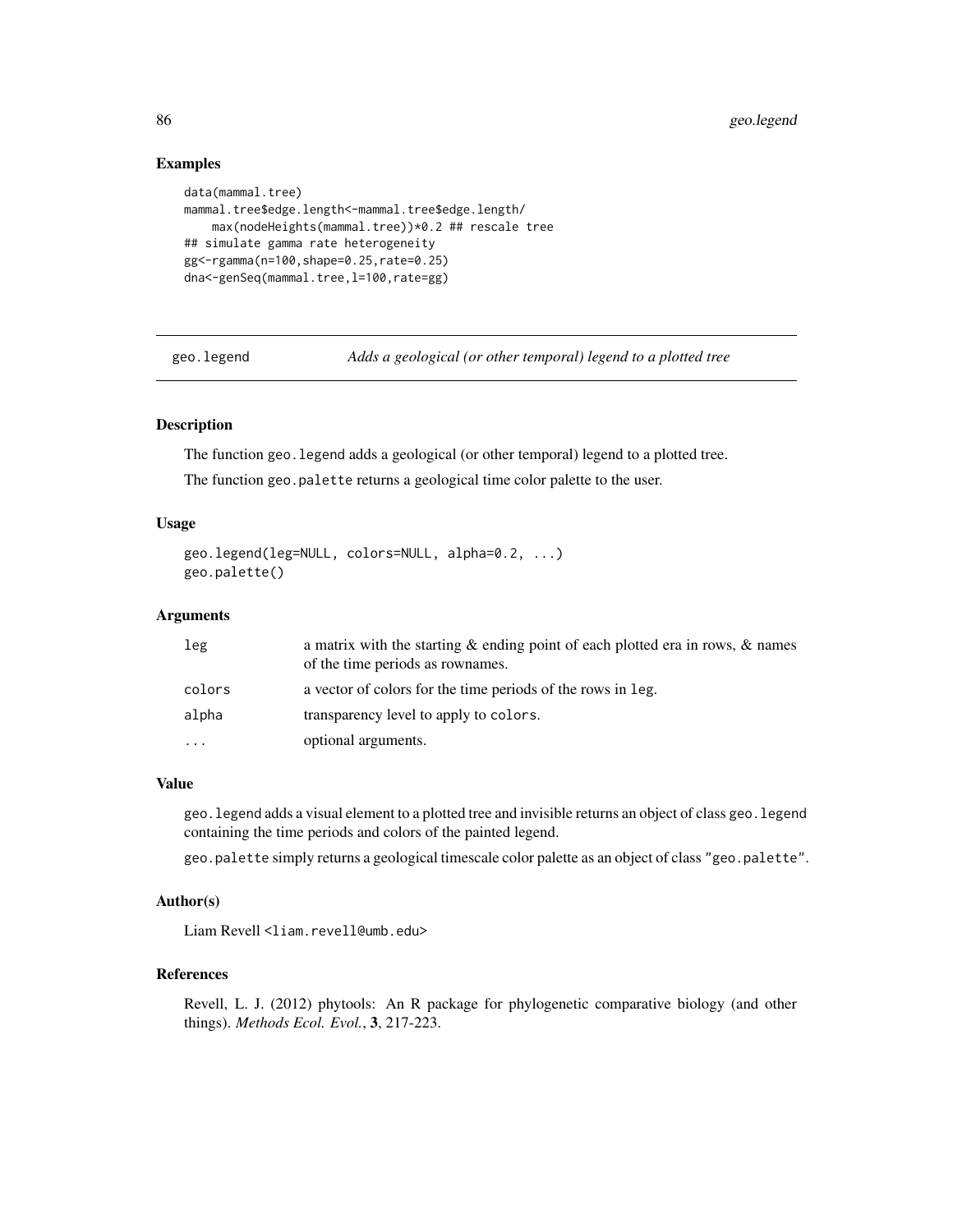Both functions return the phylogenetic position of a mouse click on a plotted tree.

get.treepos returns the index of the node at the end of the selected edge, along with the branch distance to that node.

getnode simply returns the closest node to the user mouse click.

# Usage

```
get.treepos(message=TRUE, ...)
getnode(...)
```
# Arguments

| message              | for get, treepos, a logical value indicating whether or not to print an instruc-<br>tional message. |
|----------------------|-----------------------------------------------------------------------------------------------------|
| $\ddot{\phantom{0}}$ | optional arguments.                                                                                 |

## Details

Both functions are primarily meant to be used internally by other *phytools* functions.

## Value

A list for get.treepos and a node number for getnode.

# Author(s)

Liam Revell <liam.revell@umb.edu>

## References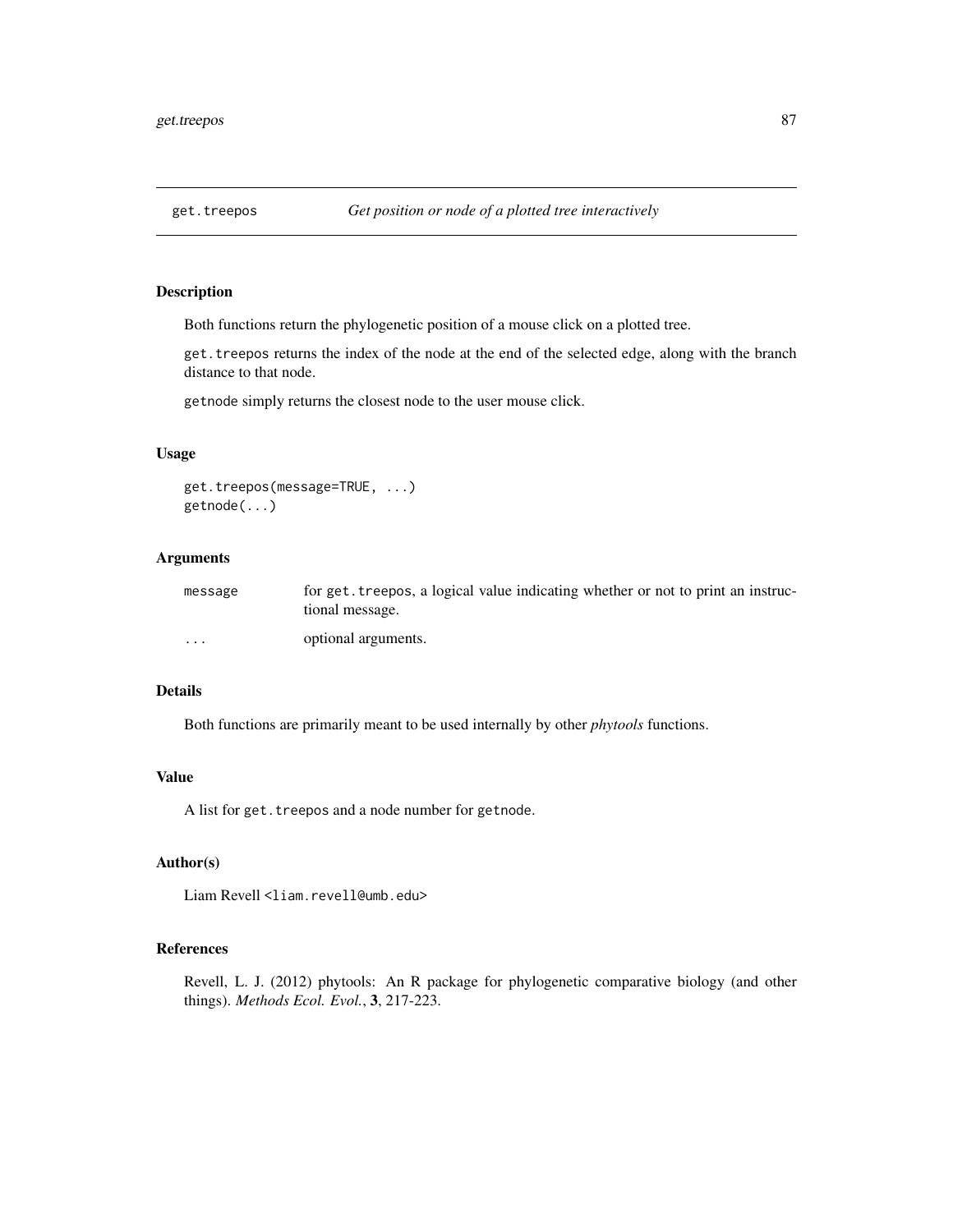This function gets all subtrees that cannot be further subdivided into two reciprocally monophyletic subtrees of size >= clade.size.

#### Usage

getCladesofSize(tree, clade.size=2)

# Arguments

| tree       | is an object of class "phylo". |
|------------|--------------------------------|
| clade.size | subtree size.                  |

# Value

An object of class "multiPhylo".

#### Author(s)

Liam Revell <liam.revell@umb.edu>

#### References

Revell, L. J. (2012) phytools: An R package for phylogenetic comparative biology (and other things). *Methods Ecol. Evol.*, 3, 217-223.

## See Also

[extract.clade](#page-0-0), [getDescendants](#page-87-0)

<span id="page-87-0"></span>getDescendants *Get descendant node numbers*

# Description

getDescendants returns the set of node & tip numbers descended from node.

getParent returns the *single* parent node of a specified node number (or NULL if node is already the root).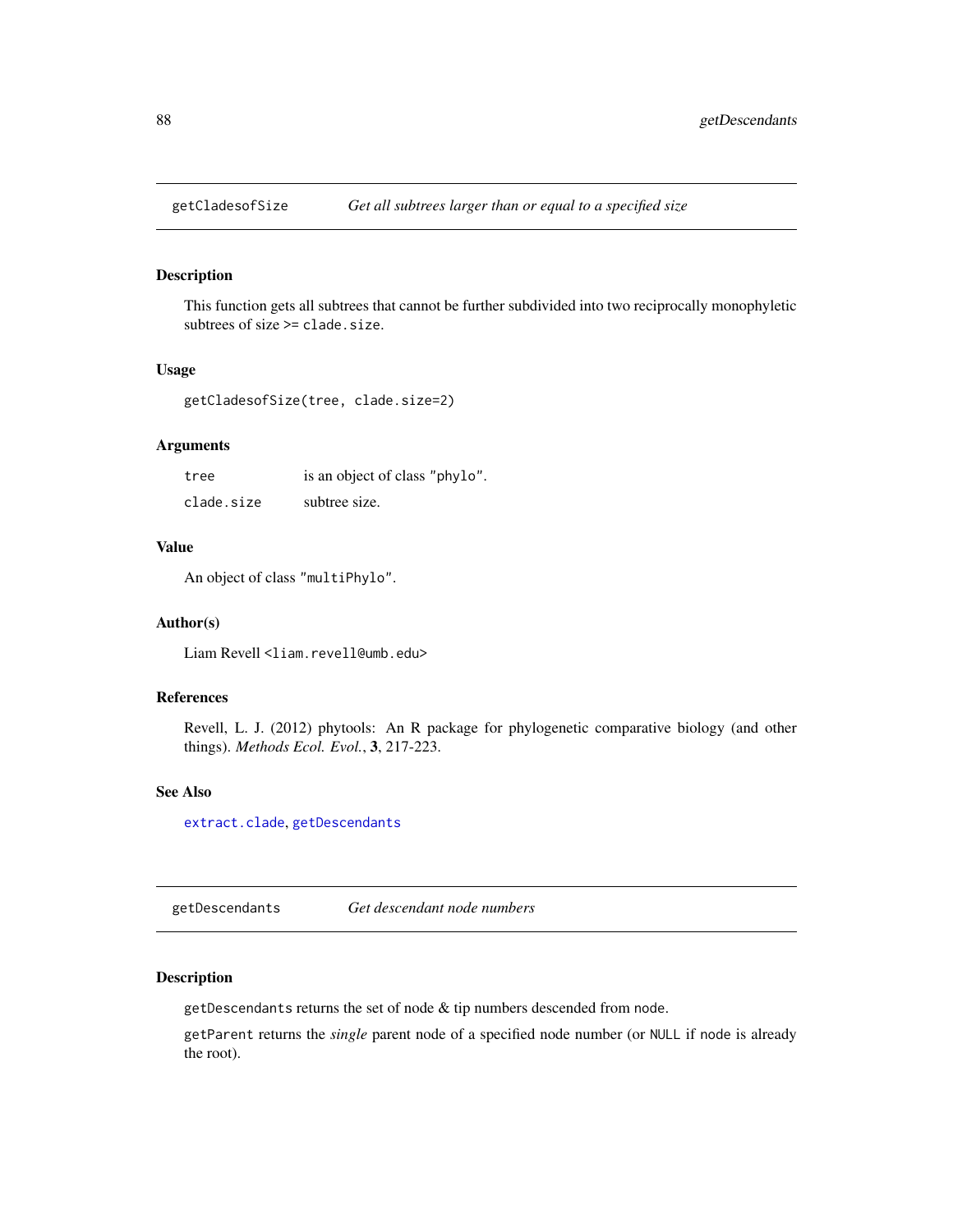#### getExtant 89

## Usage

```
getDescendants(tree, node, curr=NULL)
getParent(tree, node)
```
## Arguments

| tree | a phylogenetic tree as an object of class "phylo".                            |
|------|-------------------------------------------------------------------------------|
| node | an integer specifying a node number in the tree.                              |
| curr | the set of previously stored node numbers - used in recursive function calls. |

# Value

The set of node and tip numbers for the nodes and tips descended from node in a vector, or for getParent the single node preceding node in the tree.

## Author(s)

Liam Revell <liam.revell@umb.edu>

# References

Revell, L. J. (2012) phytools: An R package for phylogenetic comparative biology (and other things). *Methods Ecol. Evol.*, 3, 217-223.

# See Also

[Descendants](#page-0-0), [paintSubTree](#page-122-0)

getExtant *Returns a list of the extant or extinct lineages in a tree containing noncontemporaneous tips*

# Description

The function getExtant takes a tree as input and returns a vector containing the names of all the tips that have a height above the root that is equal (to a degree of numerical precision determined by tol) to the height of the highest tip.

getExtinct returns the complement.

## Usage

```
getExtant(tree, tol=1e-8)
getExtinct(tree, tol=1e-8)
```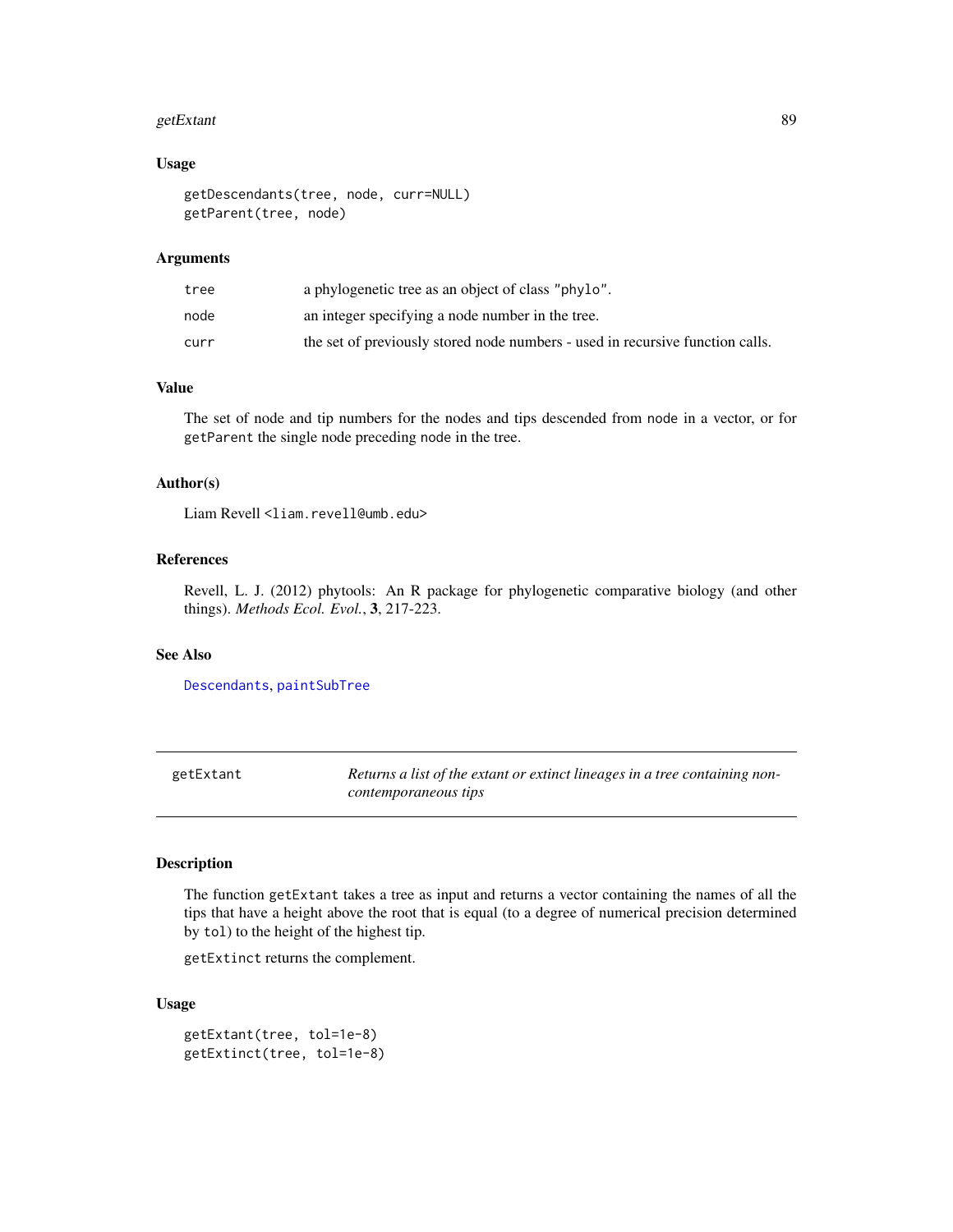#### Arguments

| tree | a phylogeny stored as an object of class "phylo" with some tips that are non-<br>contemporaneous ( <i>i.e.</i> , end before the present). |
|------|-------------------------------------------------------------------------------------------------------------------------------------------|
| tol  | a tolerance value to account for numerical imprecision.                                                                                   |

# Value

A vector with the tip names of extant or extinct species in the tree.

#### Author(s)

Liam Revell <liam.revell@umb.edu>

#### References

Revell, L. J. (2012) phytools: An R package for phylogenetic comparative biology (and other things). *Methods Ecol. Evol.*, 3, 217-223.

# See Also

[nodeHeights](#page-118-0)

getSisters *Get the sister node number, label, or set of nodes for a node or tip*

#### Description

This function takes a tree and node or tip number of label and returns the number or label of the sister or sisters to that node or tip.

# Usage

getSisters(tree, node, mode=c("number","label"))

# Arguments

| tree | object of class "phylo".                                                                                                 |
|------|--------------------------------------------------------------------------------------------------------------------------|
| node | a node number, tip number, node label, or tip label.                                                                     |
| mode | an optional string indicating whether to return the node or tip number(s) or the<br>node or tip label(s), if applicable. |

# Value

If mode="number" this function returns an integer or vector containing the node number of numbers of the sister node or tip. If mode="label" then this function returns a list containing up to two vectors: one for the node numbers of labels of sister nodes (if applicable); and the other containing the tip labels of the sister tips.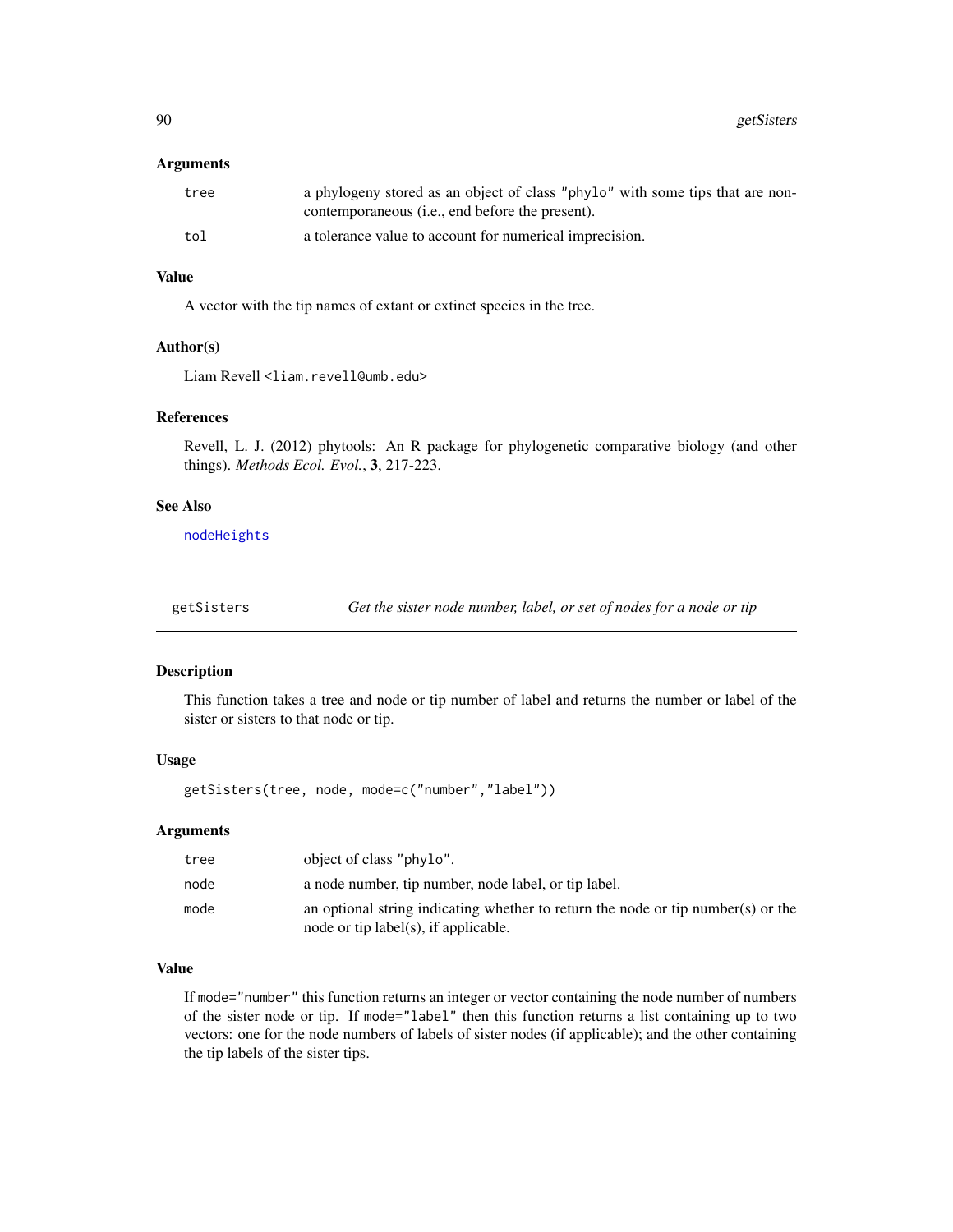#### getStates 91

## Author(s)

Liam Revell <liam.revell@umb.edu>

## References

Revell, L. J. (2012) phytools: An R package for phylogenetic comparative biology (and other things). *Methods Ecol. Evol.*, 3, 217-223.

# See Also

[getDescendants](#page-87-0), [Siblings](#page-0-0)

getStates *Get the states at nodes or tips from a mapped tree*

#### Description

This function gets the states from the nodes or tips of a mapped tree (e.g., make. simmap).

# Usage

```
getStates(tree, type=c("nodes","tips"))
```
#### Arguments

| tree | is a modified object of class "phylo" or "multiPhylo".                        |
|------|-------------------------------------------------------------------------------|
| type | mode indicating whether to get states at the nodes (type="nodes") or the tips |
|      | $(t$ vpe="tips") of the tree.                                                 |

# Value

A named vector (for "phylo") or matrix (for "multiPhylo").

## Author(s)

Liam Revell <liam.revell@umb.edu>

## References

Revell, L. J. (2012) phytools: An R package for phylogenetic comparative biology (and other things). *Methods Ecol. Evol.*, 3, 217-223.

# See Also

[describe.simmap](#page-50-0), [make.simmap](#page-101-0), [read.simmap](#page-168-0), [sim.history](#page-182-1)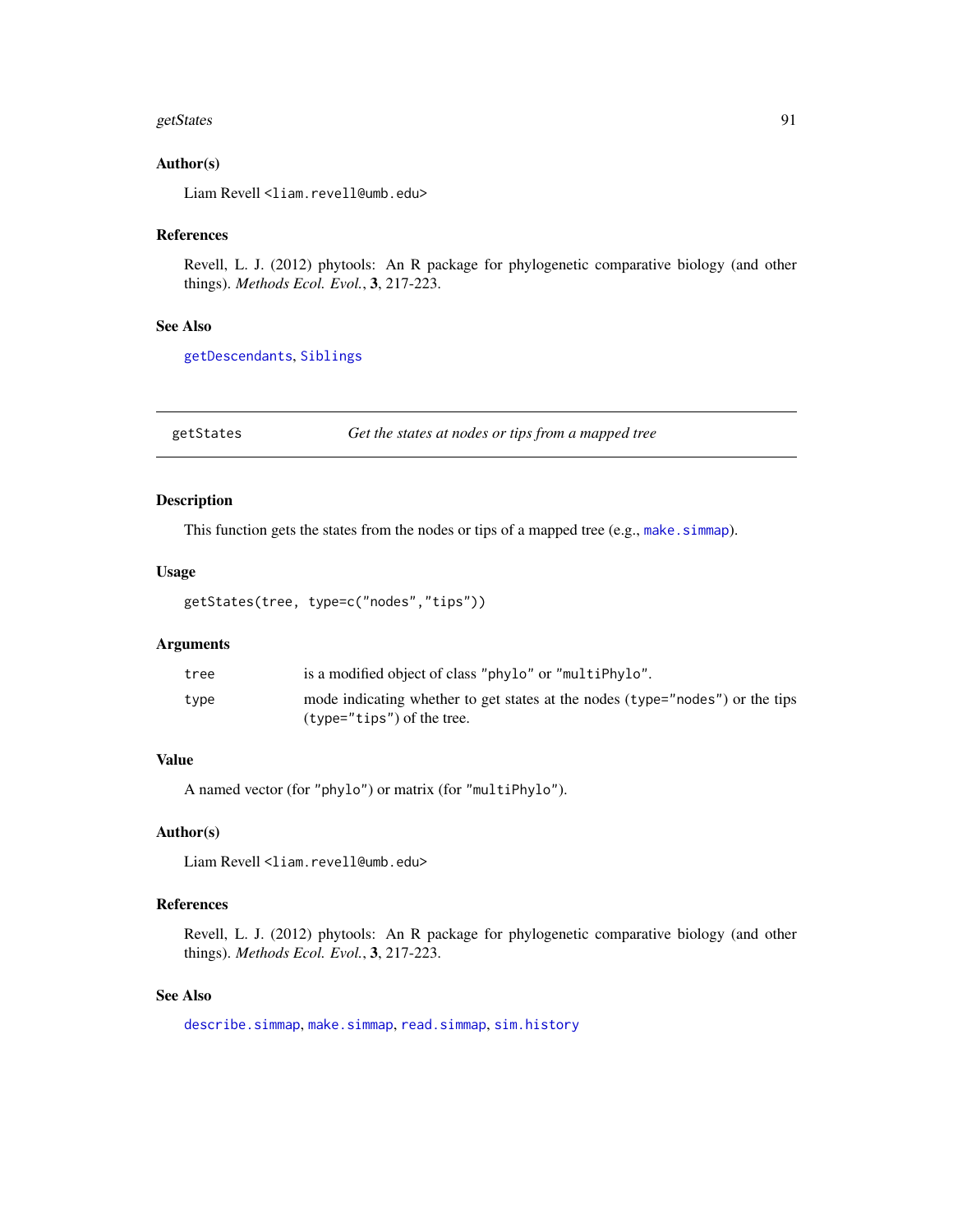Function adds node labels to a plotted object of class "phylo". The nodes to be labels can be selected interactively by the user (i.e., by clicking on the corresponding nodes of the plotted tree).

#### Usage

```
labelnodes(text, node=NULL, interactive=TRUE, shape=c("circle","ellipse",
   "rect"), ...)
```
# Arguments

| text        | text string or vector to be used as labels.                                                                          |
|-------------|----------------------------------------------------------------------------------------------------------------------|
| node        | node numbers (indices) for the labels.                                                                               |
| interactive | logical value indicating whether or not nodes should be supplied interactively.<br>(I.e., by clicking on the nodes.) |
| shape       | shape to plot around the plotted node label(s).                                                                      |
| $\cdots$    | optional arguments.                                                                                                  |

# Value

Invisibly returns a vector of the node indices for the labeled nodes.

# Author(s)

Liam Revell <liam.revell@umb.edu>

# References

Revell, L. J. (2012) phytools: An R package for phylogenetic comparative biology (and other things). *Methods Ecol. Evol.*, 3, 217-223.

# See Also

[cladelabels](#page-34-0), [nodelabels](#page-0-0)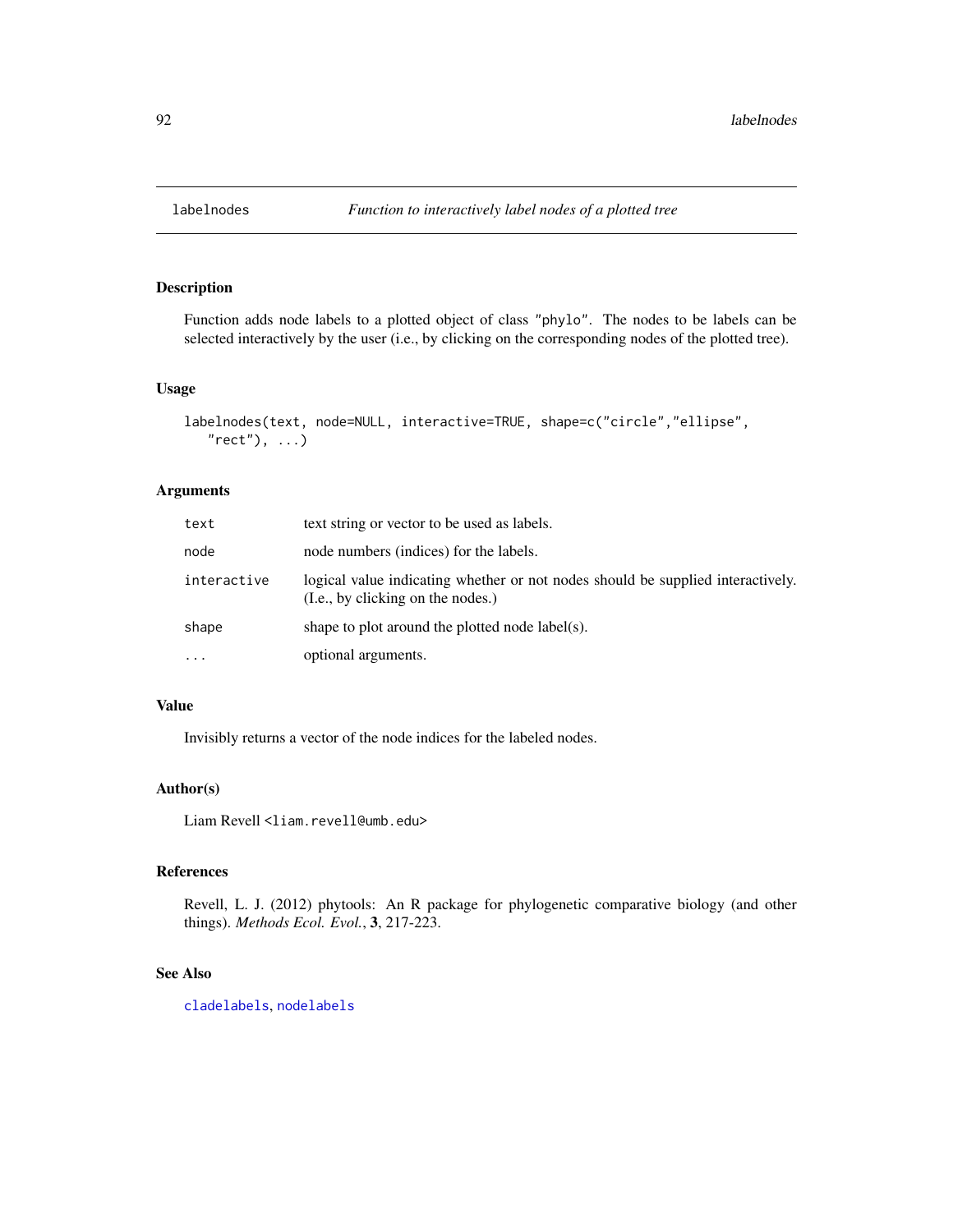ladderize.simmap *Ladderize a tree with a mapped discrete character*

## Description

This function 'ladderizes' an object of class "phylo" with a mapped discrete character. For more information see [ladderize](#page-0-0).

# Usage

```
ladderize.simmap(tree, right=TRUE)
```
## Arguments

| tree  | an object of class "simmap".                            |
|-------|---------------------------------------------------------|
| right | a logical specifying how the tree should be ladderized. |

#### Value

A ladderized object of class "simmap".

# Author(s)

Liam Revell <liam.revell@umb.edu>

# References

Revell, L. J. (2012) phytools: An R package for phylogenetic comparative biology (and other things). *Methods Ecol. Evol.*, 3, 217-223.

# See Also

[make.simmap](#page-101-0), [ladderize](#page-0-0)

lambda.transform λ *transformation of matrix*

# Description

Function multiplies the off-diagonals of a square matrix by  $\lambda$ . Used internally in [phyl.pca](#page-131-0) and other functions.

## Usage

lambda.transform(lambda, C)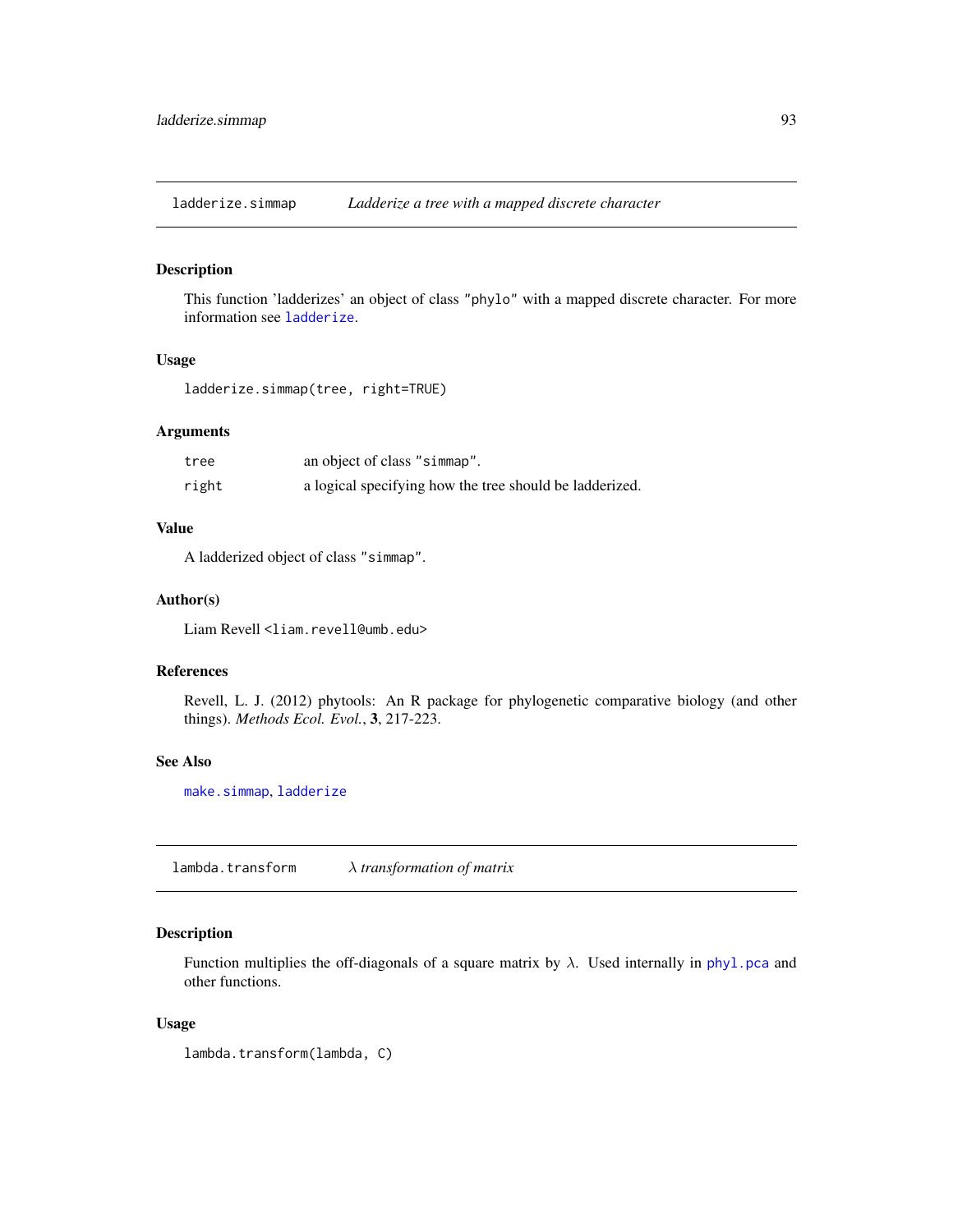# Arguments

| lambda | scalar, usually (but not necessarily) on the interval 0,1. |
|--------|------------------------------------------------------------|
|        | matrix probably returned by vcv. phylo.                    |

# Value

An among-species phylogenetic variance covariance matrix (e.g., [vcv.phylo](#page-0-0)) in which the offdiagonal elements have been multiplied by  $\lambda$ .

# Author(s)

Liam Revell <liam.revell@umb.edu>

#### References

Revell, L. J. (2012) phytools: An R package for phylogenetic comparative biology (and other things). *Methods Ecol. Evol.*, 3, 217-223.

likMlambda *Likelihood for joint* λ

# Description

Computes the joint likelihood of Pagel's  $\lambda$  parameter.

## Usage

likMlambda(lambda, X, C)

#### Arguments

| lambda | scalar, usually on the interval 0,1 (although not required to be).                                                                       |
|--------|------------------------------------------------------------------------------------------------------------------------------------------|
| X      | data for various continuous character, in the form of a matrix.                                                                          |
| C.     | $n \times n$ matrix (for <i>n</i> taxa) containing the height above the root for each pair of<br>taxa in the tree $(e.g., vcv, phylo)$ . |

# Details

Generally intended to be used internally by other methods that do joint optimization of  $\lambda$  (e.g., [phyl.pca](#page-131-0)).

# Value

The log-likelihood.

## Author(s)

Liam Revell <liam.revell@umb.edu>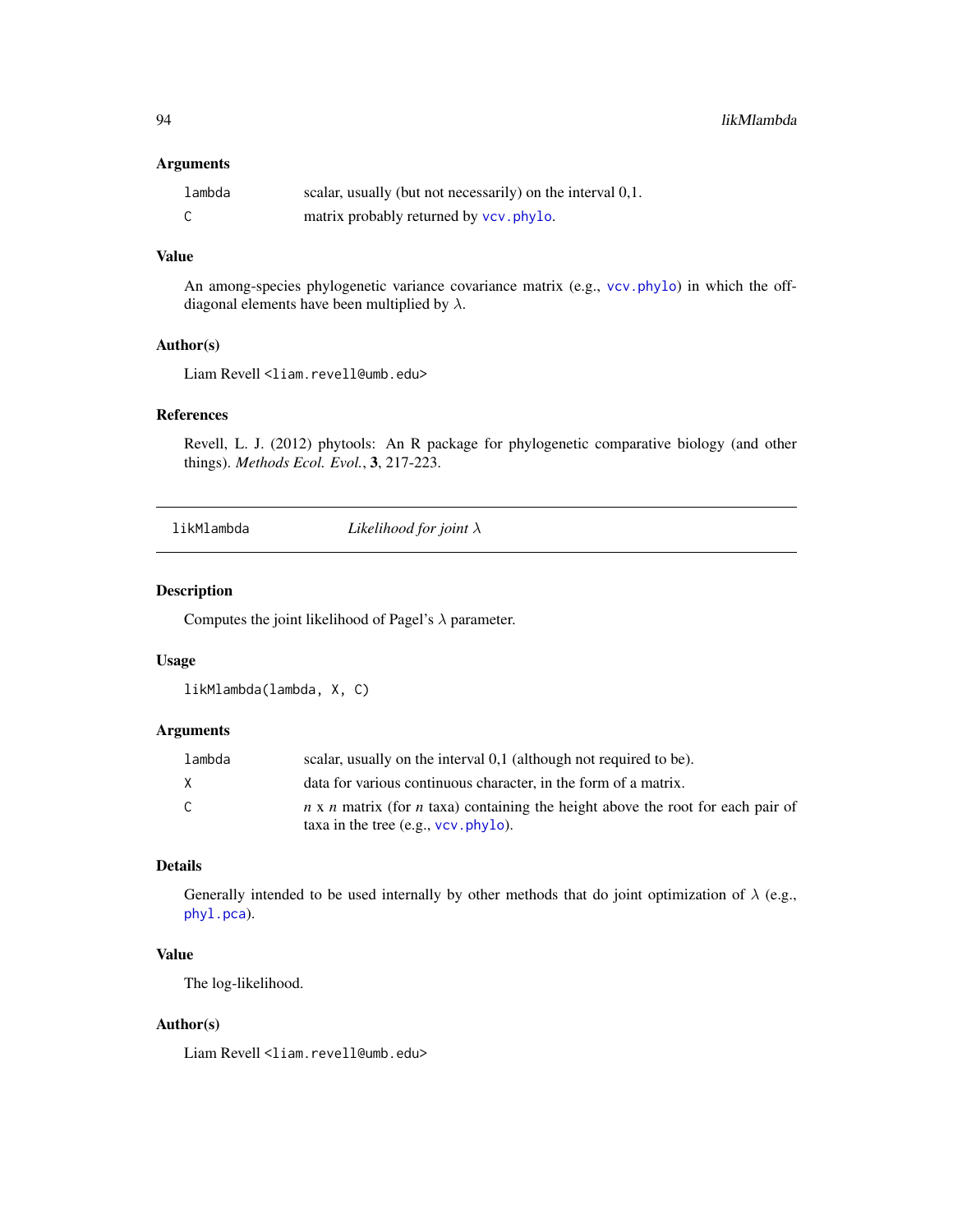#### linklabels 95

#### References

Revell, L. J. (2012) phytools: An R package for phylogenetic comparative biology (and other things). *Methods Ecol. Evol.*, 3, 217-223.

linklabels *Function to add tip labels to a plotted tree with linking lines*

## Description

Function adds tip labels to a plotted tree by drawing curved, bent, or straight linking lines.

### Usage

```
linklabels(text,tips,link.type=c("bent","curved","straight"),
   ...)
```
#### Arguments

| text                    | text string or vector to be used as labels.           |
|-------------------------|-------------------------------------------------------|
| tips                    | node numbers (indices) for the tips to be labeled.    |
| link.type               | manner in which to draw the linking lines.            |
| $\cdot$ $\cdot$ $\cdot$ | optional arguments, including cex, 1ty, 1wd, and col. |

#### Details

The idea underlying this function is that the user should first plot the tree without tip labels, but set the area of the plotting device to be sufficient to accommodate the tip labels once they have been added. The function then can be called to add tip labels connected by linking lines to the tips of the plotted tree.

#### Value

This function annotates a plot.

## Author(s)

Liam Revell <liam.revell@umb.edu>

## References

Revell, L. J. (2012) phytools: An R package for phylogenetic comparative biology (and other things). *Methods Ecol. Evol.*, 3, 217-223.

#### See Also

[cladelabels](#page-34-0), [nodelabels](#page-0-0), [tiplabels](#page-0-0)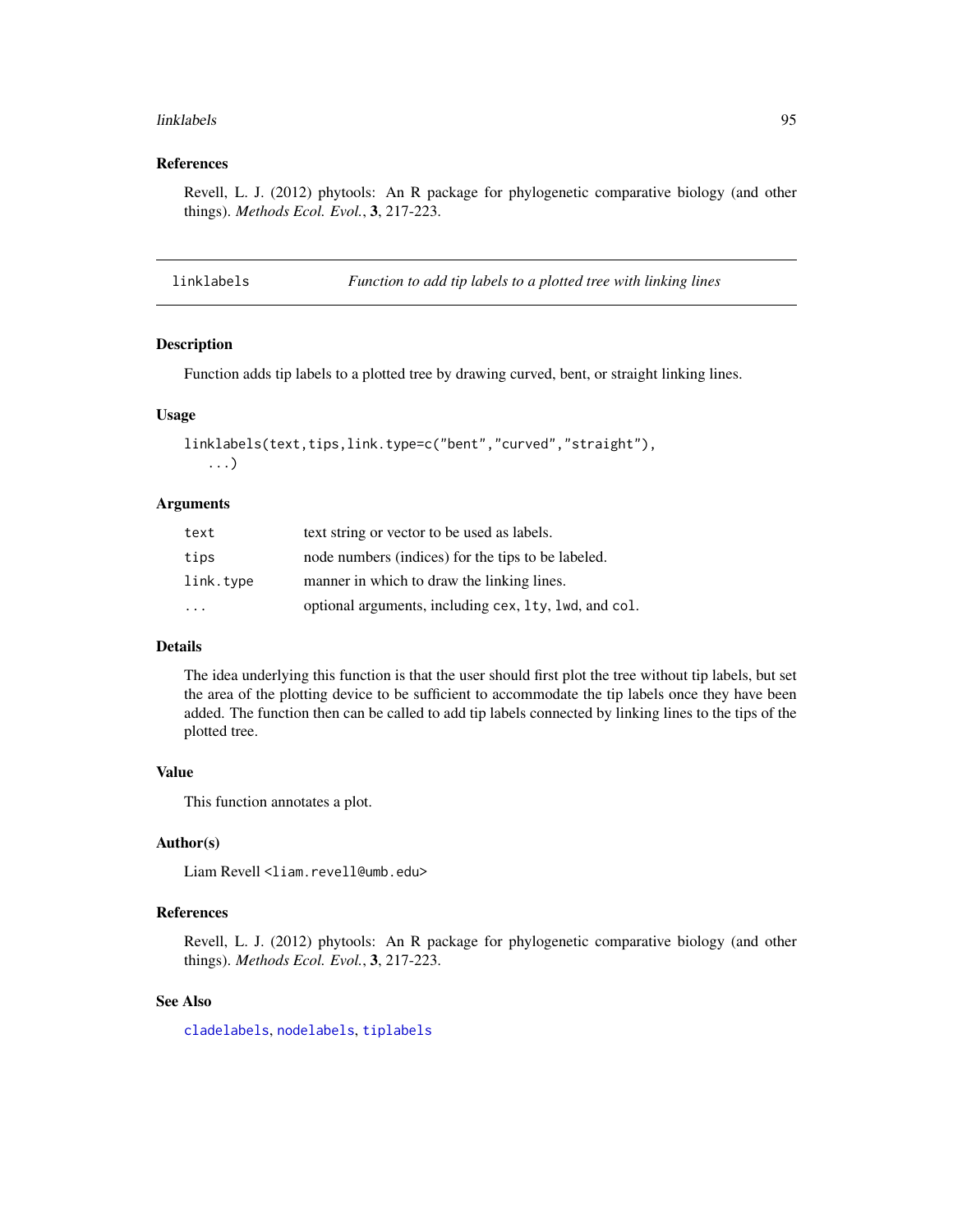This function uses ML to place a fossil lineage into a tree using continuous traits.

# Usage

locate.fossil(tree, X, ...)

## Arguments

| tree | an object of class "phylo".                                                                                                                                                                                                                                                                                                                                                                                                   |
|------|-------------------------------------------------------------------------------------------------------------------------------------------------------------------------------------------------------------------------------------------------------------------------------------------------------------------------------------------------------------------------------------------------------------------------------|
| X.   | a matrix with continuous character data.                                                                                                                                                                                                                                                                                                                                                                                      |
| .    | optional arguments including time.constraint which can be a scalar (pos-<br>itive height above the root of the fossil or negative time before present) or<br>a vector (age range of fossil, either positive or negative); edge.constraint,<br>which is equivalent to constraint in locate. yeti; plot, rotate, and quiet,<br>which have the same interpretation (and defaults) as the equivalent arguments in<br>locate.yeti. |

# Value

Optimized tree as an object of class "phylo".

## Author(s)

Liam Revell <liam.revell@umb.edu>

## References

Felsenstein, J. (1981) Maximum likelihood estimation of evolutionary trees from continuous characters. *American Journal of Human Genetics*, 25, 471-492.

Felsenstein, J. (2002) Quantitative characters, phylogenies, and morphometrics. In: MacLeod, N. and P. Forey (Eds.) *Morphology, Shape and Phylogeny* (pp. 27-44). Taylor and Francis, London.

Revell, L. J. (2012) phytools: An R package for phylogenetic comparative biology (and other things). *Methods Ecol. Evol.*, 3, 217-223.

Revell, L. J., D. L. Mahler, R. G. Reynolds, and G. J. Slater. (2015) Placing cryptic, recently extinct, or hypothesized taxa into an ultrametric phylogeny using continuous, character data: A case study with the lizard *Anolis roosevelti*. *Evolution*, 69, 1027-1035.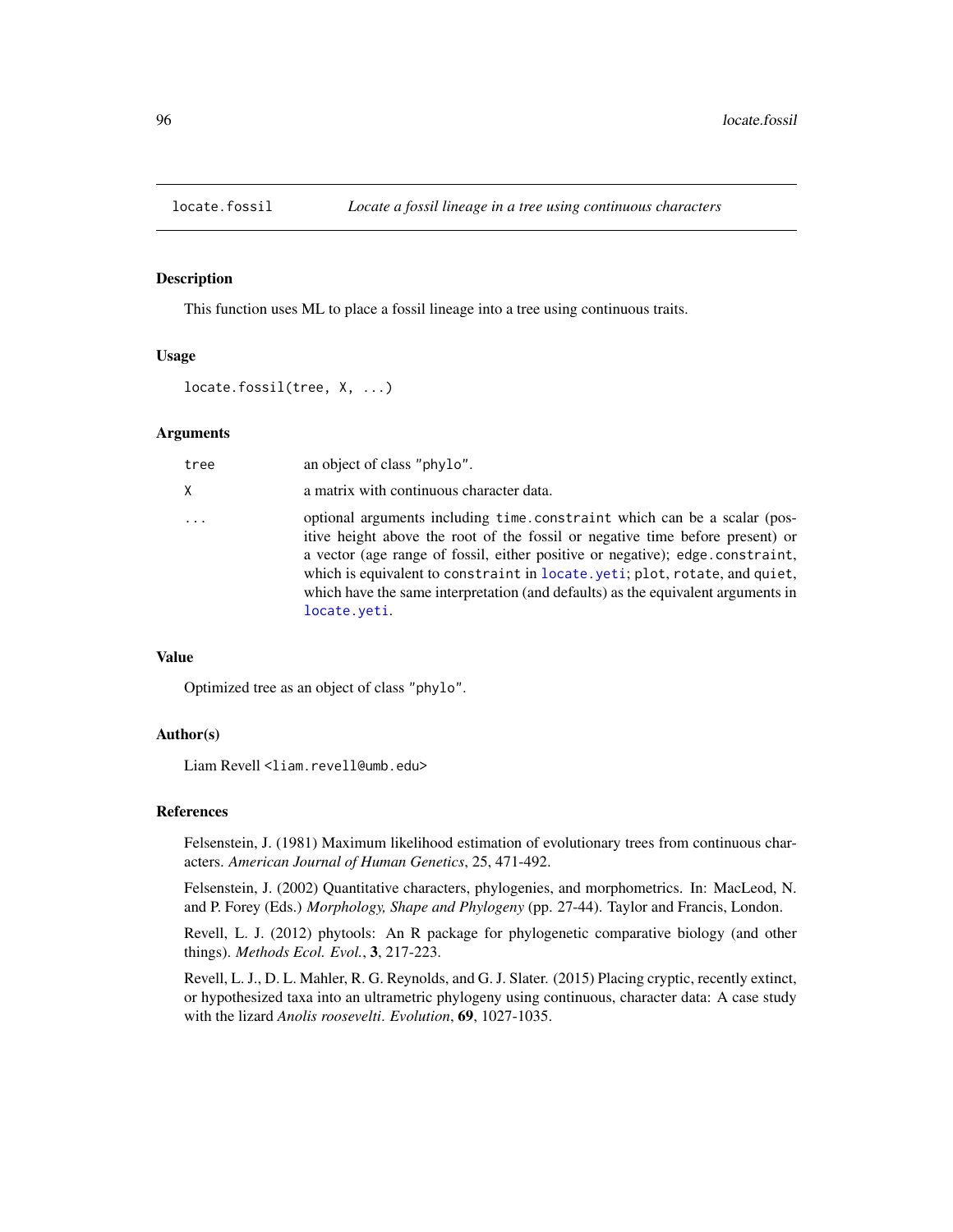<span id="page-96-0"></span>

This function uses ML (or REML) to place a recently extinct, cryptic, or missing taxon on an ultrametric (i.e., time-calibrated) phylogeny.

# Usage

```
locate.yeti(tree, X, ...)
```
## Arguments

| tree     | an object of class "phylo".                                                                                                                                                                                                                                                                                                                                                                                                                                                                                                    |
|----------|--------------------------------------------------------------------------------------------------------------------------------------------------------------------------------------------------------------------------------------------------------------------------------------------------------------------------------------------------------------------------------------------------------------------------------------------------------------------------------------------------------------------------------|
| X.       | a matrix with continuous character data.                                                                                                                                                                                                                                                                                                                                                                                                                                                                                       |
| $\ddots$ | optional arguments including: method ("ML" or "REML", defaults to "ML"); search<br>("heuristic" or "exhaustive", defaults to "heuristic"); constraint, a<br>vector containing the daughter node numbers from tree\$edge for each edge<br>to try; plot a logical argument specifying whether or not to plot the likelihood<br>profile on edges (defaults to FALSE); rotate a logical indicating whether or not<br>to rotate the data based on the input tree; and quiet, which is logical and has an<br>obvious interpretation. |

## Value

Optimized tree as an object of class "phylo".

## Author(s)

Liam Revell <liam.revell@umb.edu>

# References

Felsenstein, J. (1981) Maximum likelihood estimation of evolutionary trees from continuous characters. *American Journal of Human Genetics*, 25, 471-492.

Revell, L. J. (2012) phytools: An R package for phylogenetic comparative biology (and other things). *Methods Ecol. Evol.*, 3, 217-223.

Revell, L. J., D. L. Mahler, R. G. Reynolds, and G. J. Slater. (2015) Placing cryptic, recently extinct, or hypothesized taxa into an ultrametric phylogeny using continuous, character data: A case study with the lizard *Anolis roosevelti*. *Evolution*, 69, 1027-1035.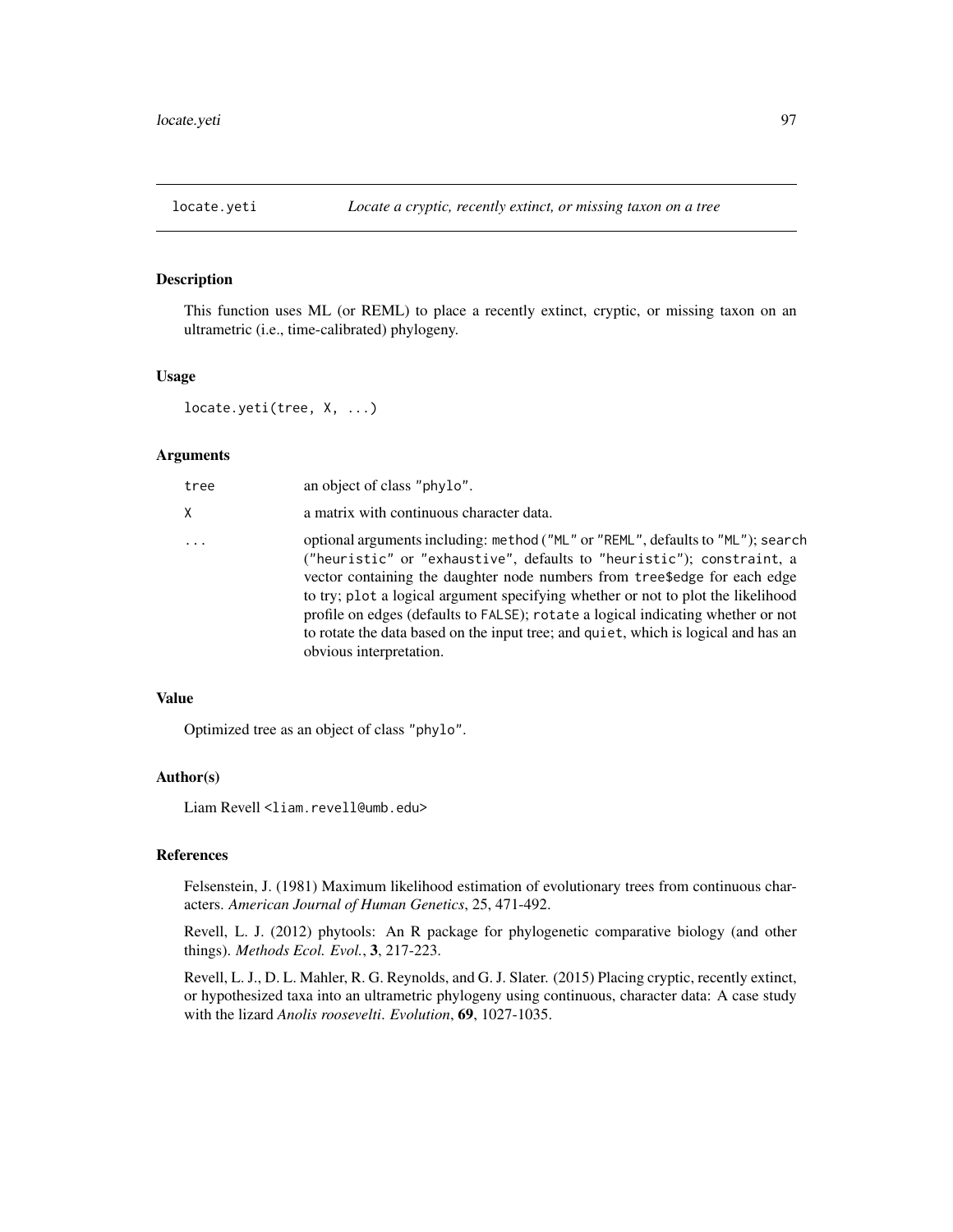Computes the least squares branch lengths conditioned on a topology and distance matrix. Generally intended as a function to be used internally by [optim.phylo.ls](#page-120-0).

## Usage

ls.tree(tree, D)

#### Arguments

| tree | phylogeny.       |
|------|------------------|
| - D  | distance matrix. |

#### Value

A tree with branch lengths.

#### Author(s)

Liam Revell <liam.revell@umb.edu>

### References

Revell, L. J. (2012) phytools: An R package for phylogenetic comparative biology (and other things). *Methods Ecol. Evol.*, 3, 217-223.

<span id="page-97-0"></span>ltt *Creates lineage-through-time plot (including extinct lineages)*

# <span id="page-97-1"></span>Description

The function 1tt computes LTT plot with extant and extinct lineages, and optionally conducts  $\gamma$ -test of Pybus & Harvey (2000). The object returned by ltt can be plotted or re-plotted using [plot](#page-0-0).

The function gtt computes the value of Pybus & Harvey's  $\gamma$  statistic through time by slicing the tree at various points - by default in even intervals from the time above the root at which  $N = 3$  to the present day.

The function mccr performs the MCCR test of Pybus & Harvey (2000) which takes into account incomplete taxon sampling in computing a P-value of the  $\gamma$  statistic.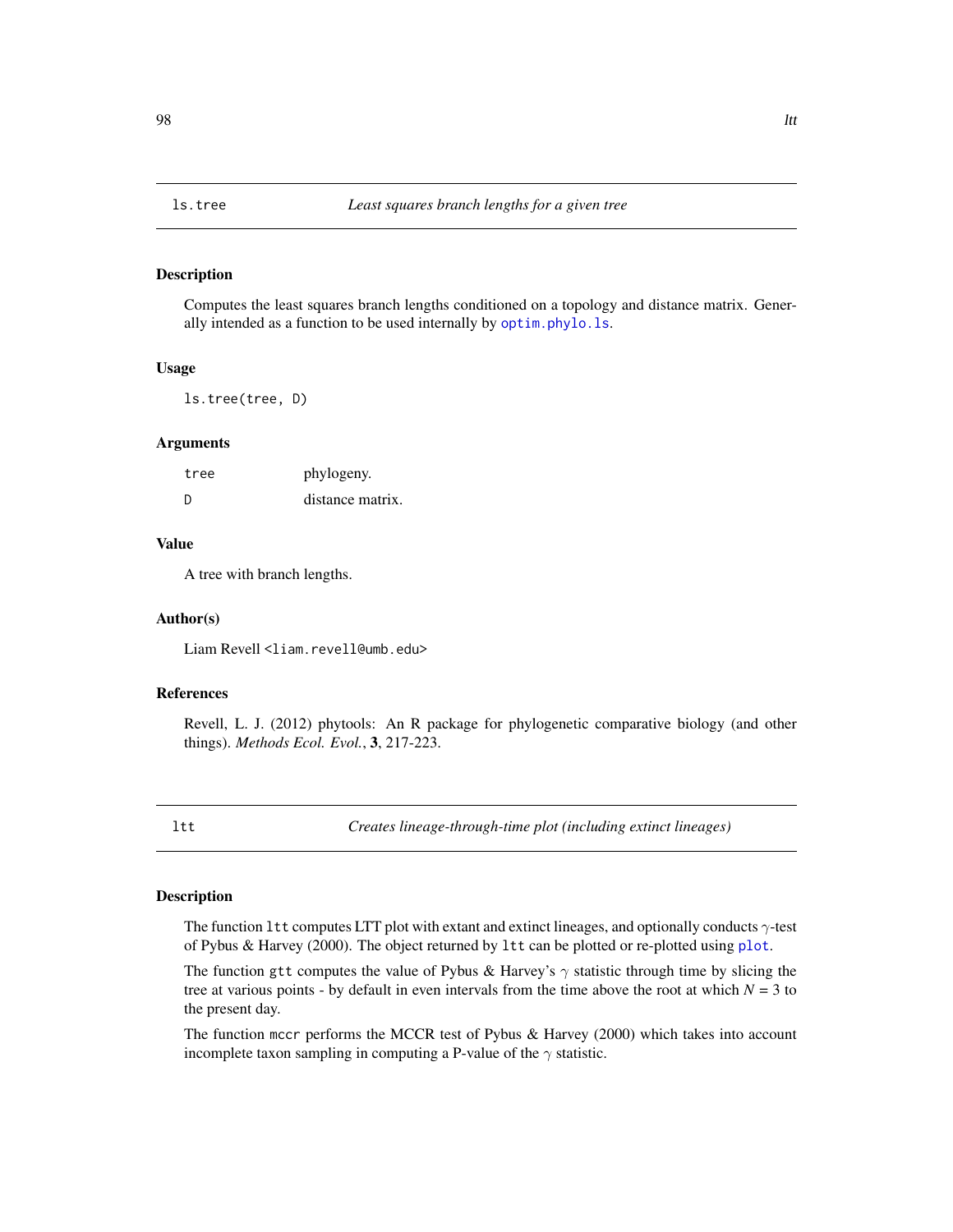# Usage

```
ltt(tree, plot=TRUE, drop.extinct=FALSE, log.lineages=TRUE, gamma=TRUE, ...)
gtt(tree, n=100, ...)
mccr(obj, rho=1, nsim=100, ...)
```
# Arguments

| tree         | is a phylogenetic tree in "phylo" format, or an object of class "multiphylo"<br>containing a list of phylogenetic trees. |
|--------------|--------------------------------------------------------------------------------------------------------------------------|
| plot         | a logical value indicating whether or not to create LTT plot.                                                            |
| drop.extinct | logical value indicating whether or not to drop extinct tips from the tree.                                              |
| log.lineages | logical value indicating whether LTT plot should be on log-linear (default) or<br>linear-linear scale.                   |
| gamma        | logical value indicating whether or not to compute $\gamma$ from Pybus & Harvey<br>(2000; <i>Proc. Roy. Soc. B)</i> .    |
| n            | for gtt the number of time intervals to use to track $\gamma$ through time.                                              |
| obj          | for meer an object of class "1tt".                                                                                       |
| rho          | for meer sampling fraction.                                                                                              |
| nsim         | for mccr number of simulations to use for the MCCR test.                                                                 |
| .            | other arguments to be passed to plotting methods. See plot. default.                                                     |
|              |                                                                                                                          |

# Details

Although it is calculated here, it's unclear how to interpret the  $\gamma$ -statistic if not all the tips in the tree are contemporaneous.

# Value

ltt returns an object of class "ltt" which includes the following components:

| times | a vector of branching times.                     |
|-------|--------------------------------------------------|
| ltt   | a vector of linages.                             |
| gamma | optionally, a value for the $\gamma$ -statistic. |
| р     | two-tailed P-value for the $\gamma$ -test.       |

If tree is an object of class "multiPhylo", then an object of class "multiLtt" is returned consisting of a list of object of class "ltt".

gtt returns an object of class "gtt".

mccr returns of object of class "mccr".

# Author(s)

Liam Revell <liam.revell@umb.edu>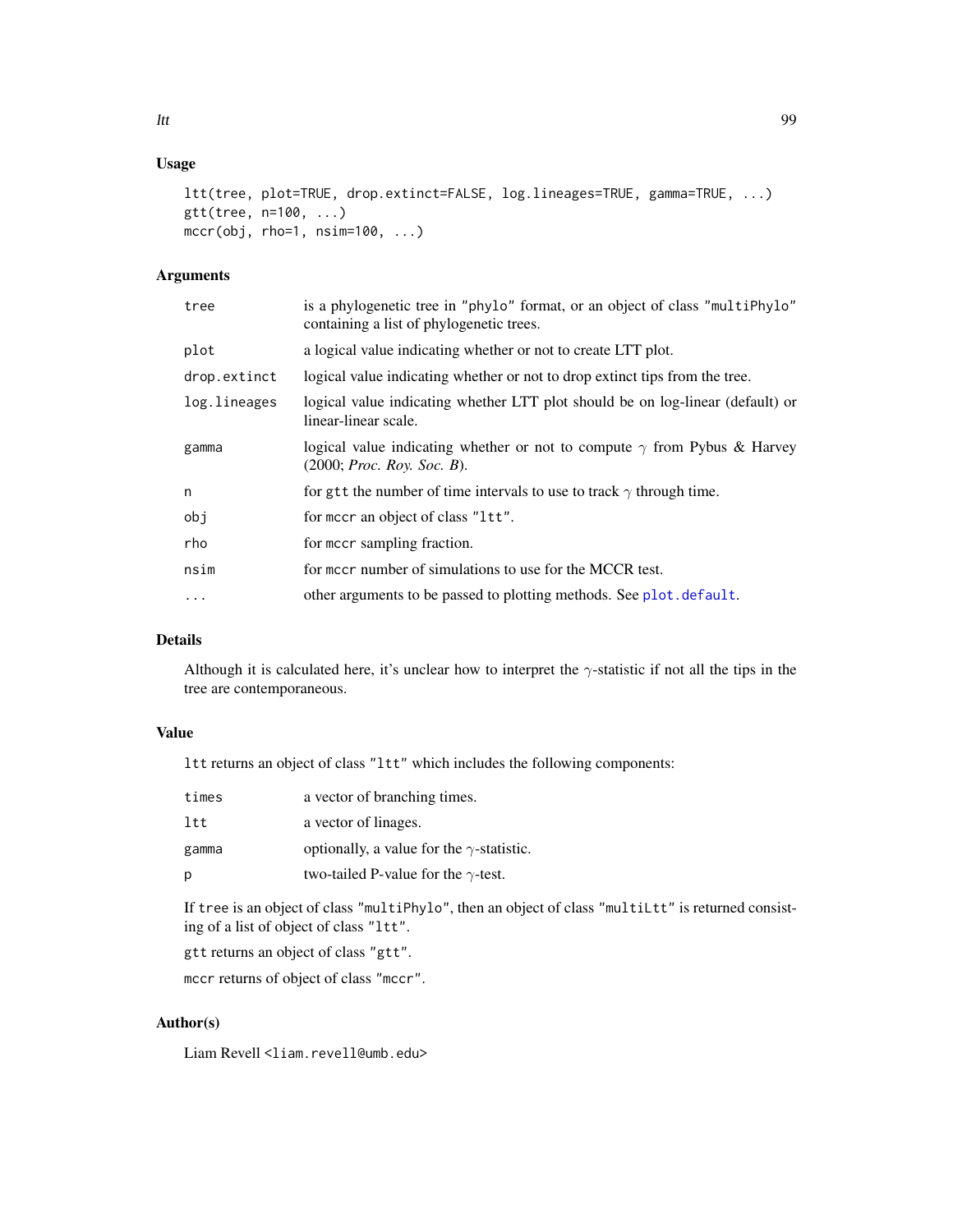## References

Pybus, O. G., and P. H. Harvey (2000) Testing macro-evolutionary models using incomplete molecular phylogenies. *Proc. R. Soc. Lond. B*, 267, 2267-2272.

Revell, L. J. (2012) phytools: An R package for phylogenetic comparative biology (and other things). *Methods Ecol. Evol.*, 3, 217-223.

# See Also

[gammatest](#page-83-0), [ltt95](#page-99-0)

## Examples

```
## LTT plots
set.seed(99)
trees<-pbtree(n=100,scale=100,nsim=10)
obj<-ltt(trees,plot=FALSE)
plot(obj,log="y",log.lineages=FALSE,
   bty="l")
title(main="LTT plots for 10 pure-birth trees",
    font.main=3)
tree<-pbtree(b=1,d=0.25,t=4)
obj<-ltt(tree,gamma=FALSE,show.tree=TRUE,
   bty="l")
title(main="LTT plot with superimposed tree",
    font.main=3)
obj
## GTT plot
data(anoletree)
anole.gtt<-gtt(anoletree,n=40)
plot(anole.gtt)
```
<span id="page-99-0"></span>ltt95 *Creates a (1-*α*)-percent CI for a set of LTTs*

#### Description

This function computes LTT plots for a set of trees & plots a  $(1-\alpha)$ -percent CI by various methods.

## Usage

```
ltt95(trees, alpha=0.05, log=FALSE, method=c("lineages","times"),
   mode=c("median","mean"), ...)
## S3 method for class 'ltt95'
plot(x, \ldots)
```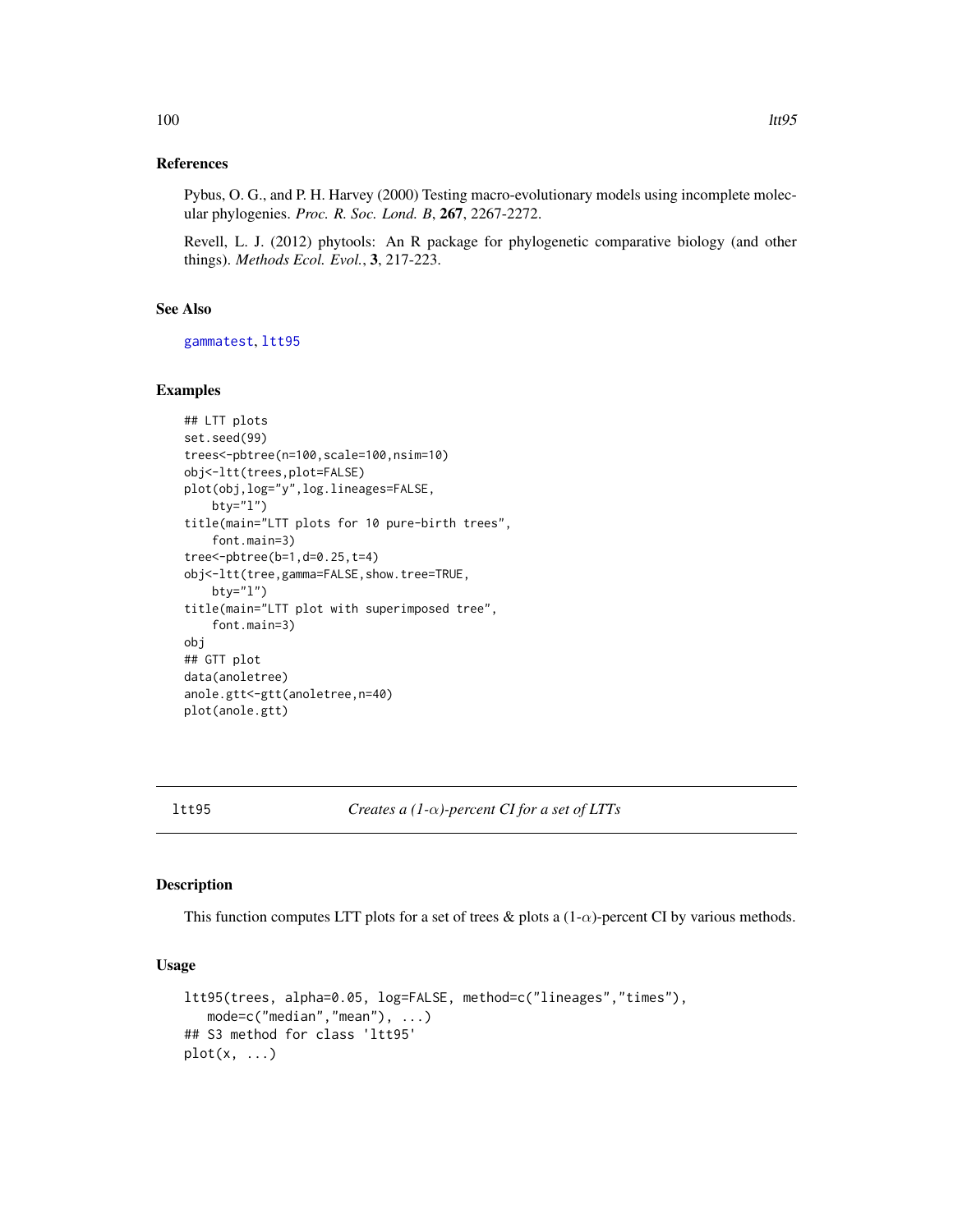# make.era.map 101

## Arguments

| trees   | is an object of class "multiPhylo" containing a list of phylogenetic trees.                                                                                                                                                                                                                                                                                                                                                                                                                                                                               |
|---------|-----------------------------------------------------------------------------------------------------------------------------------------------------------------------------------------------------------------------------------------------------------------------------------------------------------------------------------------------------------------------------------------------------------------------------------------------------------------------------------------------------------------------------------------------------------|
| alpha   | confidence level. Defaults to alpha= $\theta$ . $\theta$ 5. alpha= $\theta$ will mean that the interval<br>around <i>all</i> trees in the set will be plotted.                                                                                                                                                                                                                                                                                                                                                                                            |
| log     | logical value indicating whether or not to plot on the semi-log scale.                                                                                                                                                                                                                                                                                                                                                                                                                                                                                    |
| method  | plot the CI on the number of lineages given time ("lineages"); or on times<br>given a number of lineages ("times").                                                                                                                                                                                                                                                                                                                                                                                                                                       |
| mode    | plot the median or mean LTT.                                                                                                                                                                                                                                                                                                                                                                                                                                                                                                                              |
| X       | object of class "1tt95" for plotting method.                                                                                                                                                                                                                                                                                                                                                                                                                                                                                                              |
| $\cdot$ | optional arguments to be used by 1tt95 or the plotting method. So far: res<br>gives the number of time-steps (defaults to res=100); xaxis ("standard",<br>"negative", or "flipped") determines the scale (time from the root, time back<br>from the present, or time from the present) of the x-axis of the plot; lend de-<br>termines the line end type (as in par); shaded determines whether to plot the<br>$(1-\alpha)$ -percent CI using dotted lines (if FALSE) or shading (if TRUE); and bg is the<br>background color for shading if shaded=TRUE. |

## Details

This function creates a plot and invisibly returns an object of class "ltt95".

# Author(s)

Liam Revell <liam.revell@umb.edu>

## References

Revell, L. J. (2012) phytools: An R package for phylogenetic comparative biology (and other things). *Methods Ecol. Evol.*, 3, 217-223.

## See Also

# [ltt](#page-97-0)

make.era.map *Create "era" map on a phylogenetic tree*

# Description

This function creates a temporal map on the tree based on limits provided by the user.

# Usage

make.era.map(tree, limits, ...)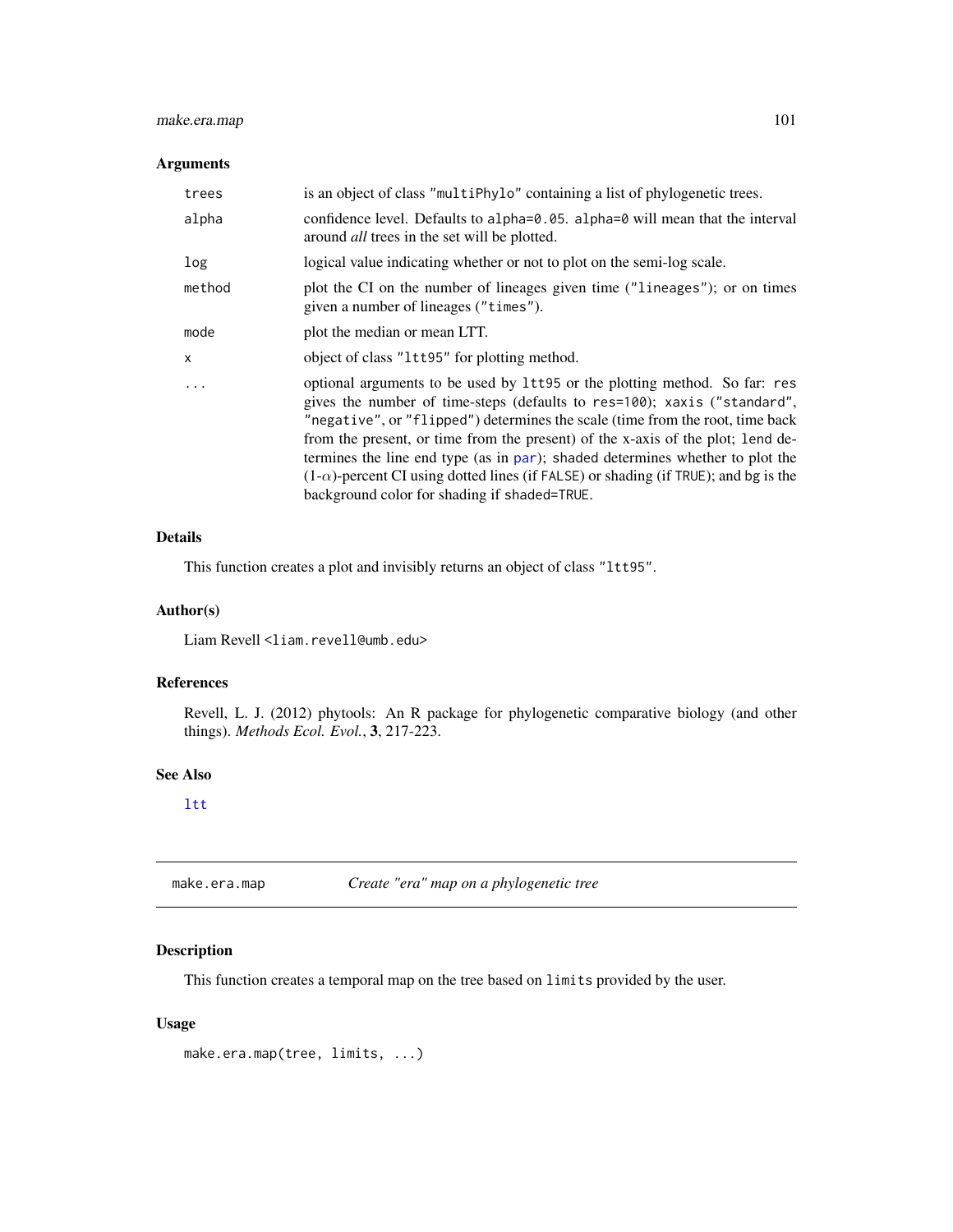#### Arguments

| tree    | an object of class "phylo".                                                                                                                                                                                                                               |
|---------|-----------------------------------------------------------------------------------------------------------------------------------------------------------------------------------------------------------------------------------------------------------|
| limits  | a vector containing the temporal limits, in time since the root node of the tree,<br>for the mappings. The first number should be $\theta$ , and each subsequent number<br>should be the start of each subsequent regime or era to be mapped on the tree. |
| $\cdot$ | optional arguments.                                                                                                                                                                                                                                       |

# Value

An object of class "simmap" with the specified eras mapped as different regimes.

#### Author(s)

Liam Revell <liam.revell@umb.edu>

## References

Revell, L. J. (2012) phytools: An R package for phylogenetic comparative biology (and other things). *Methods Ecol. Evol.*, 3, 217-223.

## See Also

[make.simmap](#page-101-0), [read.simmap](#page-168-0), [plotSimmap](#page-151-0)

#### Examples

```
tree<-pbtree(n=1000,scale=100)
tree<-make.era.map(tree,c(0,25,50,75))
plot(tree,ftype="off",lwd=1)
par(mar=c(5.1,4.1,4.1,2.1)) ## reset margins to default
```
<span id="page-101-0"></span>make.simmap *Simulate stochastic character maps on a phylogenetic tree or trees*

## Description

This function performs stochastic mapping using several different alternative methods.

For Q="empirical", make.simmap first fits a continuous-time reversible Markov model for the evolution of x and then simulates stochastic character histories using that model and the tip states on the tree. This is the same procedure that is described in Bollback (2006), except that simulation is performed using a fixed value of the transition matrix, *Q*, instead of by sampling *Q* from its posterior distribution.

For  $Q="m$ cmc", make.simmap first samples  $Q$  nsim times from the posterior probability distribution of *Q* using MCMC, then it simulates nsim stochastic maps conditioned on each sampled value of *Q*.

For Q set to a matrix, make.simmap samples stochastic mappings conditioned on the fixed input matrix.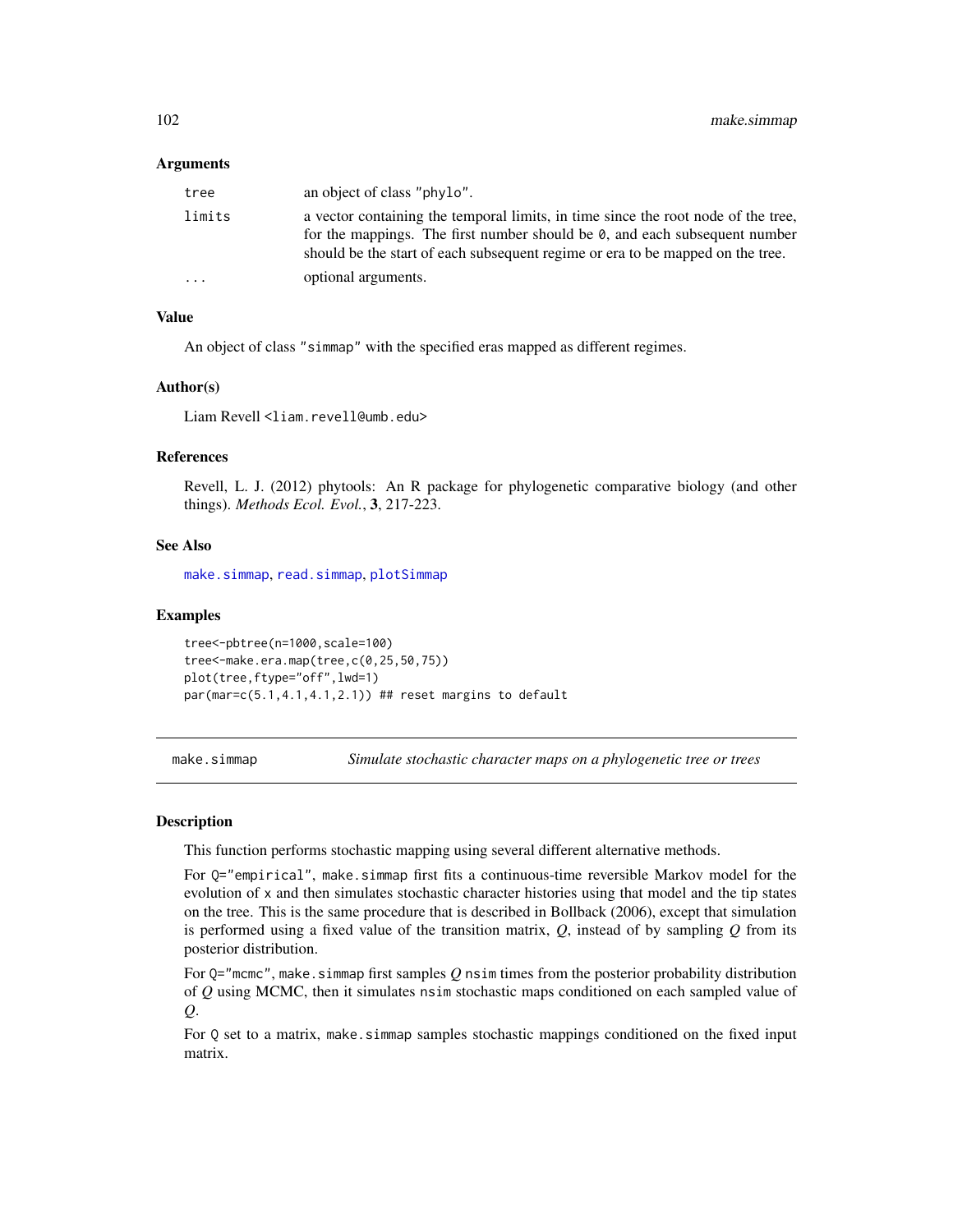#### make.simmap 103

#### Usage

make.simmap(tree, x, model="SYM", nsim=1, ...)

respectively.

#### Arguments

tree a phylogenetic tree as an object of class "phylo", or a list of trees as an object of class "multiPhylo". x a vector containing the tip states for a discretely valued character, or a matrix containing the prior probabilities of tip states in rows and character states as column names. The names (if  $x$  is a vector) or row names (if  $x$  is a matrix) should match the tip labels of the tree. The vector can be of class "factor", "character", or "numeric" (although in the lattermost case its content should obviously be only integer values). model a character string containing the model or a transition model specified in the form of a matrix. See [ace](#page-0-0) for more details. nsim number of simulations. If tree is an object of class "multiPhylo", then nsim simulations will be conducted *per* input tree. ... optional arguments. So far, pi gives the prior distribution on the root node of the tree. Acceptable values for pi are "equal", "estimated", or a vector with the frequencies. If pi="estimated" then the stationary distribution is estimated by numerically solving  $pi*Q=0$  for pi, and this is used as a prior on the root. The function defaults to pi="equal" which results in the root node being sampled from the conditional scaled likelihood distribution at the root. message tells whether or not to print a message containing the rate matrix, *Q* and state frequencies. message defaults to TRUE. For optional argument Q="mcmc" (see below) the mean value of Q from the posterior sample is printed. tol gives the tolerance for zero elements in Q. (Elements less then tol will be reset to tol). Optional argument Q can be a string ("empirical" or "mcmc"), or a fixed value of the transition matrix,  $Q$ . If "empirical" than a single value of  $Q$ , the most likely value, is used for all simulations. If "mcmc", then nsim values of *Q* are first obtained from the posterior distribution for *Q* using Bayesian MCMC, then a simulated stochastic character map is generated for each sampled value of *Q*. Optional argument vQ can consist of a single numeric value or a vector containing the variances of the (normal) proposal distributions for the MCMC. The order of  $vQ$  is assumed to be in the order of the index.matrix in [ace](#page-0-0) for the chosen model. prior is a list containing alpha and beta parameters for the Γ prior distribution on the transition rates in *Q*. Note that alpha and beta

> can be single values or vectors, if different priors are desired for each value in the transition matrix *Q*. As for vQ, the order of prior is assumed to correspond with the order of index.matrix as in [ace](#page-0-0). prior can also be given the optional logical value use.empirical which tells the function whether or not to give the prior distribution the empirical mean for *Q*. If TRUE then only prior\$beta is used and prior\$alpha is set equal to prior\$beta times the empirical mean of *Q*. burnin and samplefreq are burn-in and sample frequency for the MCMC,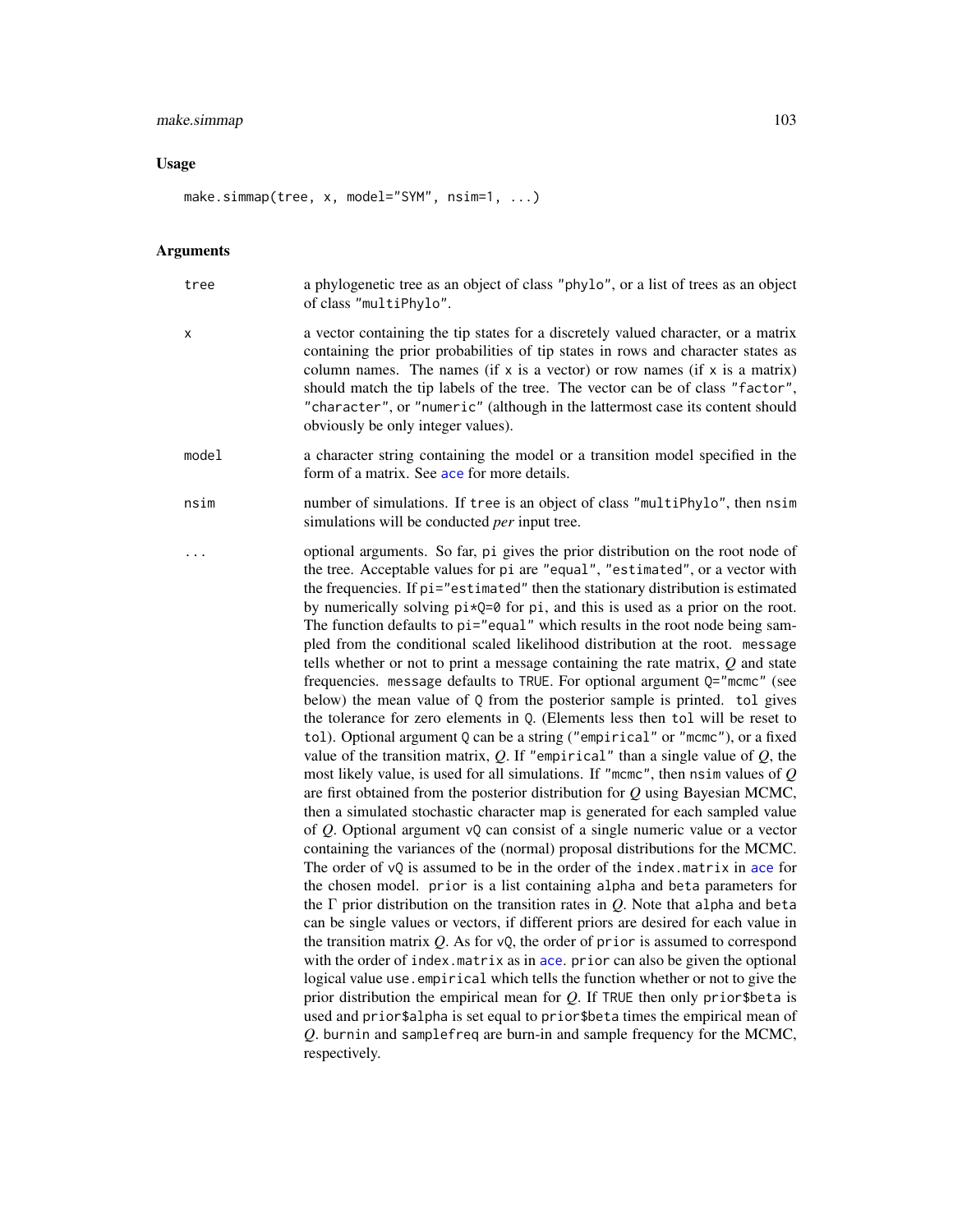#### Details

make.simmap uses code modified from [ace](#page-0-0) (by Paradis et al.) to perform Felsenstein's pruning algorithm to compute the likelihood.

As of *phytools* >= 0.2-33 x can be a vector of states or a matrix containing the prior probabilities of tip states in rows. In this case the column names of  $x$  should contain the states, and the row names should contain the tip names.

Note that there was a small (but potentially significant) bug in how node states were simulated by make.simmap in versions of *phytools* <= 0.2-26. Between *phytools* 0.2-26 and 0.2-36 there was also a bug for asymmetric models of character change (e.g., model="ARD"). Finally, between *phytools* 0.2-33 and *phytools* 0.2-47 there was an error in use of the conditional likelihoods for the root node, which caused the root node of the tree to be sampled incorrectly. These issues should be fixed in all later versions.

Q="mcmc" and Q set to a fixed value were introduced to *phytools* >= 0.2-53.

If tree is an object of class "multiPhylo" then nsim stochastic maps are generated for each input tree.

#### Value

A object of class "simmap" or "multiSimmap" which consists of an object of class "phylo" (or a list of such objects with class "multiPhylo"), with the following additional elements:

| maps        | a list of named vectors containing the times spent in each state on each branch,<br>in the order in which they occur. |
|-------------|-----------------------------------------------------------------------------------------------------------------------|
| mapped.edge | a matrix containing the total time spent in each state along each edge of the tree.                                   |
| $\circ$     | the assumed or sampled value of 0.                                                                                    |
| logL        | the log-likelihood of the assumed or sampled Q.                                                                       |

# Author(s)

Liam Revell <liam.revell@umb.edu>

## References

Bollback, J. P. (2006) Stochastic character mapping of discrete traits on phylogenies. *BMC Bioinformatics*, 7, 88.

Huelsenbeck, J. P., R. Neilsen, and J. P. Bollback (2003) Stochastic mapping of morphological characters. *Systematic Biology*, 52, 131-138.

Paradis, E., J. Claude, and K. Strimmer (2004) APE: Analyses of phylogenetics and evolution in R language. *Bioinformatics*, 20, 289-290.

Revell, L. J. (2012) phytools: An R package for phylogenetic comparative biology (and other things). *Methods Ecol. Evol.*, 3, 217-223.

#### See Also

[brownie.lite](#page-31-0), [brownieREML](#page-33-0), [countSimmap](#page-43-0), [describe.simmap](#page-50-0), [evol.vcv](#page-61-0), [plotSimmap](#page-151-0), [read.simmap](#page-168-0), [write.simmap](#page-200-0)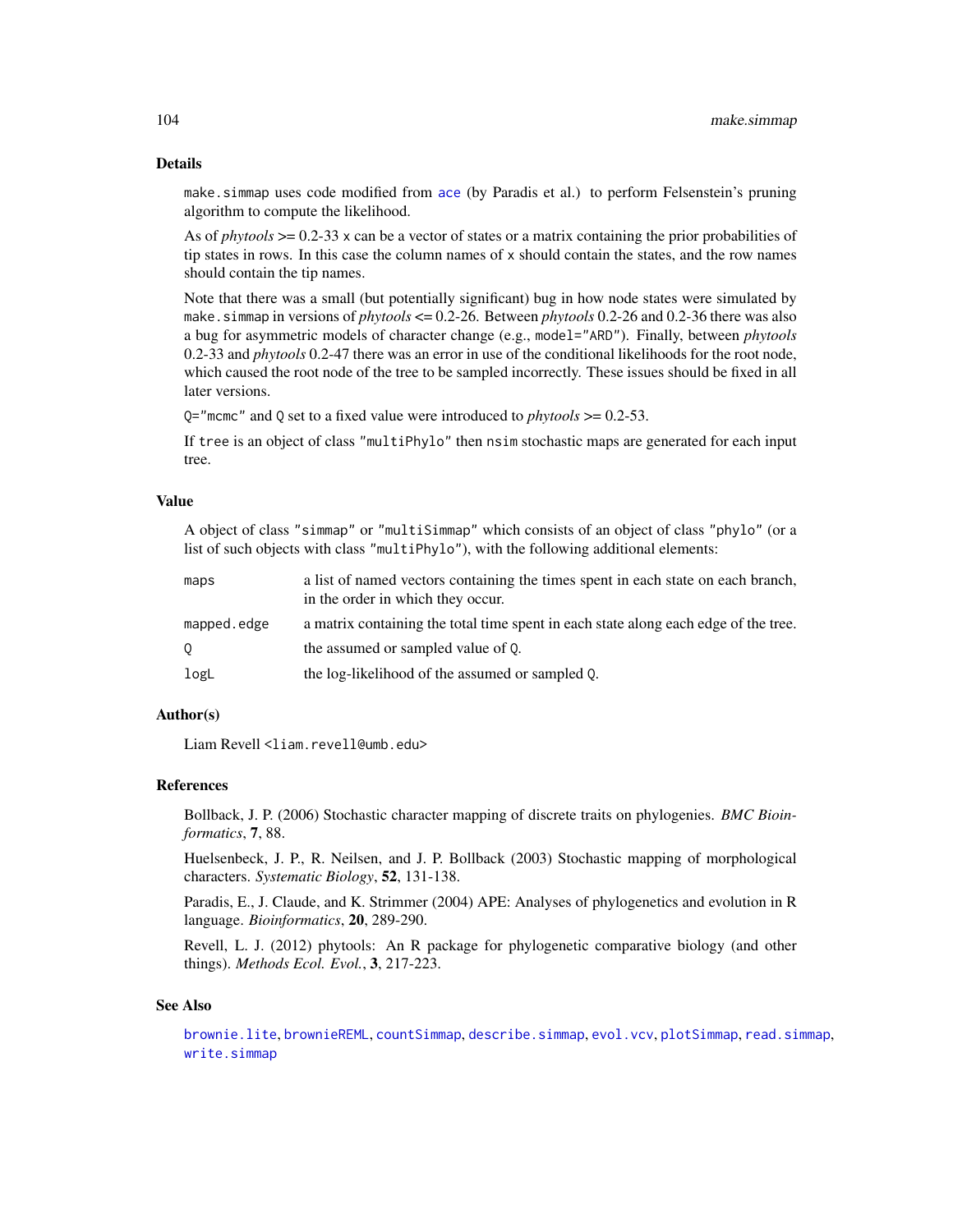# map.overlap 105

## Examples

```
## load tree and data from Revell & Collar (2009)
data(sunfish.tree)
data(sunfish.data)
## extract discrete character (feeding mode)
fmode<-setNames(sunfish.data$feeding.mode,
    rownames(sunfish.data))
## do stochastic mapping
smap.trees<-make.simmap(sunfish.tree,fmode,model="ER",
     nsim=100)
## print a summary of the stochastic mapping
summary(smap.trees)
## plot a posterior probabilities of ancestral states
cols<-setNames(c("blue","red"),levels(fmode))
plot(summary(smap.trees),colors=cols,ftype="i")
legend("topleft",c("non-piscivorous","piscivorous"),
   pch=21,pt.bg=cols,pt.cex=2)
par(mar=c(5.1,4.1,4.1,2.1))
## plot posterior density on the number of changes
plot(density(smap.trees),bty="l")
title(main="Posterior distribution of changes of each type",
    font.main=3)
```

| map.overlap | Proportional overlap between two mapped character histories on a |  |  |  |  |
|-------------|------------------------------------------------------------------|--|--|--|--|
|             | tree                                                             |  |  |  |  |

## **Description**

This function computes the fraction of a stochastic character mapping that is shared between two differently mapped trees. In map.overlap it will compute a single quantity giving the overall similarity of the maps, consequently this measure only makes sense of some or all of the states are shared between the two mapped tress. In Map.Overlap what is computed instead is a matrix in which the rows correspond to the states observed in tree1 and the columns give the states for tree2, with the numerical values of the matrix showing the total overlap between each pair of mapped states on the two trees.

## Usage

```
map.overlap(tree1, tree2, tol=1e-6, ...)
Map.Overlap(tree1, tree2, tol=1e-06, standardize=TRUE, ...)
```
## Arguments

| tree1 | an object of class "simmap". |
|-------|------------------------------|
| tree2 | an object of class "simmap". |
| tol   | an optional tolerance value. |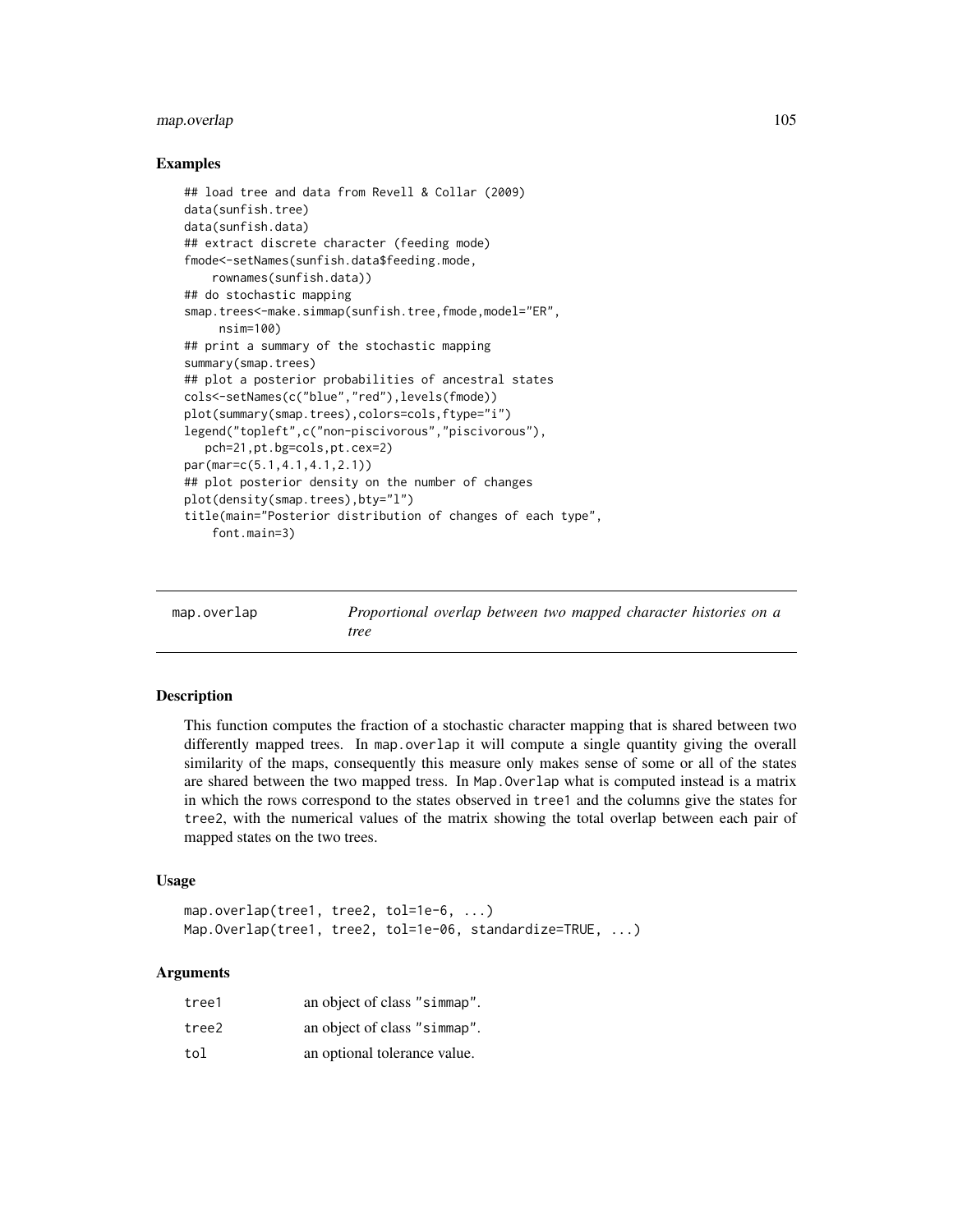| standardize | for Map. Overlap, a logical value indicating whether or not to standardize over-                                                                           |
|-------------|------------------------------------------------------------------------------------------------------------------------------------------------------------|
|             | lap by dividing by the summed branch length of the tree.                                                                                                   |
| .           | optional arguments, such as check, equal, a logical value indicating whether<br>or not to check if tree1 and tree2 match in underlying topology and branch |
|             | lengths (they should). This value is TRUE by default, but can be set to FALSE if                                                                           |
|             | tree1 and tree2 are known to be equal to speed up calculation.                                                                                             |

# Value

A numerical value on the interval  $(0, 1)$ , for map.overlap; or a matrix whose elements should sum to 1.0 (Map. Overlap).

#### Author(s)

Liam Revell <liam.revell@umb.edu>

#### References

Revell, L. J. (2012) phytools: An R package for phylogenetic comparative biology (and other things). *Methods Ecol. Evol.*, 3, 217-223.

# See Also

[make.simmap](#page-101-0), [read.simmap](#page-168-0)

map.to.singleton *Converts a tree without singletons to a tree with singleton nodes*

## **Description**

The function map.to.singleton takes an object of class "simmap" with a mapped discrete character and converts it to a tree with singleton nodes, in which edge has only one state. The states for each edge are stored in names(tree\$edge.length). In a sense this is just an alternative way to use the general structure of the "phylo" object to encode a tree with a mapped character.

[plotTree](#page-155-0).singletons plots a tree with singleton nodes. Note that plotTree and [plot.phylo](#page-0-0) now have no trouble graphing trees with singleton nodes - but they do this by just ignoring the singletons. plotTree. singletons marks the singletons as nodes on the plotted phylogeny.

drop.tip.singleton drops tips from the tree leaving ancestral nodes for all remaining tips as singletons.

Finally, rootedge.to.singleton converts a tree with a root edge to a tree with a singleton node instead.

## Usage

```
map.to.singleton(tree)
plotTree.singletons(tree)
drop.tip.singleton(tree, tip)
rootedge.to.singleton(tree)
```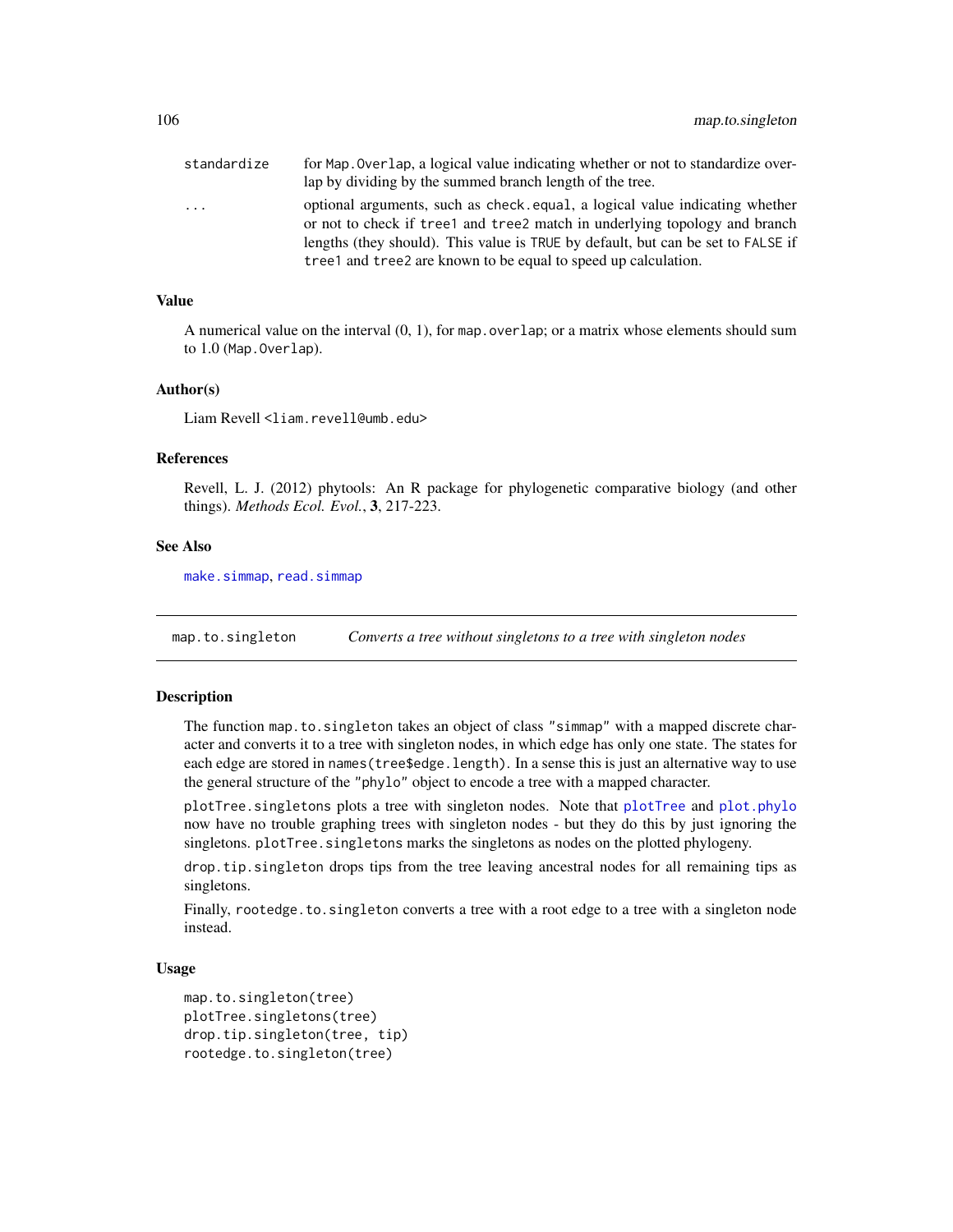# mapped.states 107

# Arguments

| tree | an object of class "simmap" (for map.to.singleton, or a tree with one or<br>more singleton nodes (for plotTree.singletons, drop.tip.singleton, and<br>rootedge.to.singleton). |
|------|-------------------------------------------------------------------------------------------------------------------------------------------------------------------------------|
| tip  | for drop.tip.singleton, a tip label or vector of tip labels.                                                                                                                  |

## Value

An object of class "phylo" with singleton nodes. plotTree.singletons graphs a tree in which the singleton nodes are shown.

If names(tree\$edge.length)!=NULL plotTree.singletons will use a different color from [palette](#page-0-0) for each mapped state.

## Author(s)

Liam Revell <liam.revell@umb.edu>

# References

Revell, L. J. (2012) phytools: An R package for phylogenetic comparative biology (and other things). *Methods Ecol. Evol.*, 3, 217-223.

#### See Also

[collapse.singles](#page-0-0), [drop.tip](#page-0-0), [make.simmap](#page-101-0)

| mapped.states | Returns a vector, matrix, or list of the mapped states on a tree or set of |
|---------------|----------------------------------------------------------------------------|
|               | trees                                                                      |

# Description

Computes and orders a vector, matrix, or list of the unique mapped states on a tree or state of trees of class "simmap" or "multiSimmap".

## Usage

```
mapped.states(tree, ...)
```
## Arguments

| tree | a single tree or a set of trees as an object of class "simmap" or "multisimmap". |
|------|----------------------------------------------------------------------------------|
|      | respectively.                                                                    |
| .    | optional arguments.                                                              |

# Value

A vector, matrix, or list.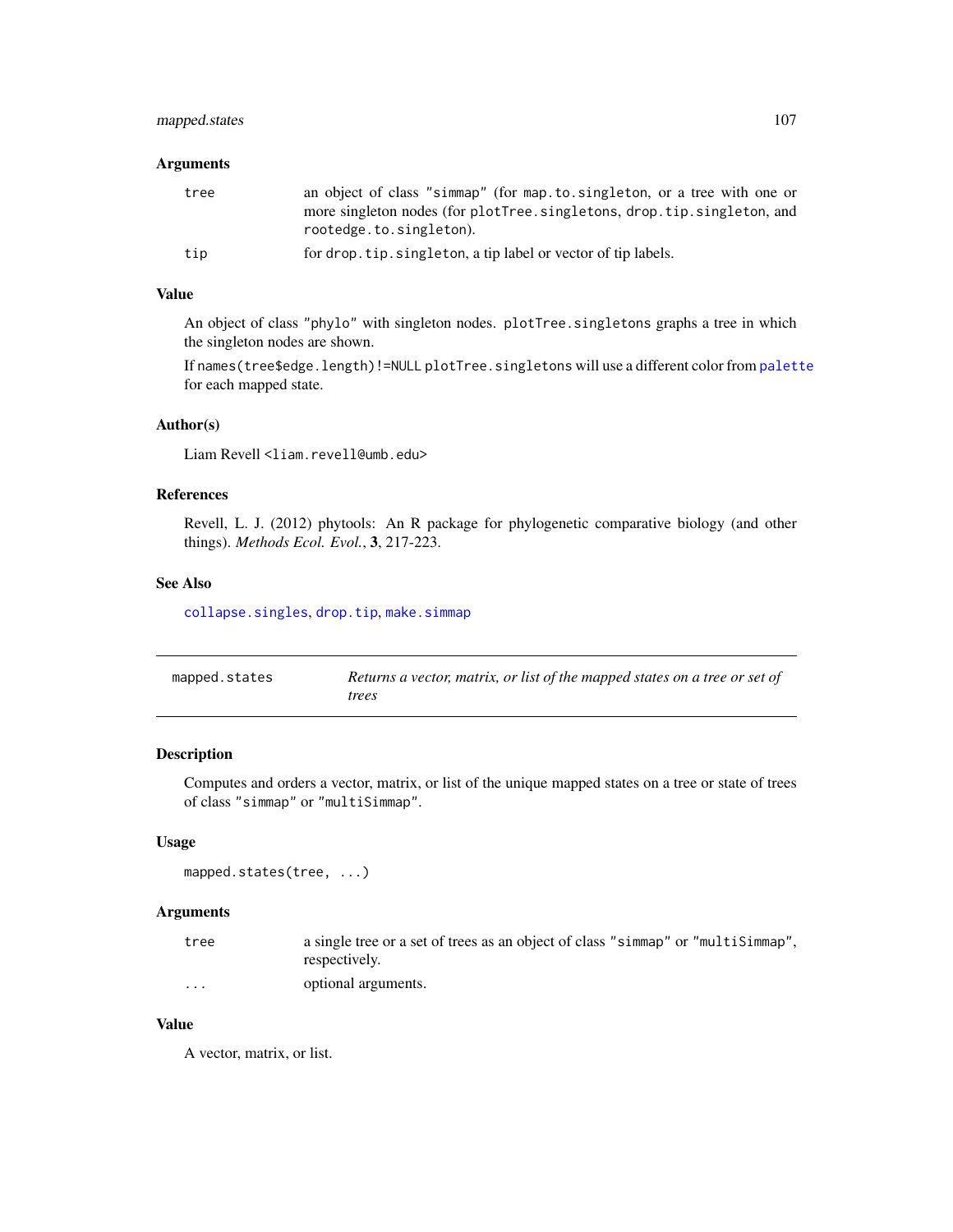#### Author(s)

Liam Revell <liam.revell@umb.edu>

#### References

Revell, L. J. (2012) phytools: An R package for phylogenetic comparative biology (and other things). *Methods Ecol. Evol.*, 3, 217-223.

markChanges *Add marked changes to a plotted tree with mapped discrete character*

#### Description

This function adds the reconstructed changes to a plotted tree with a stochastically mapped discrete character.

## Usage

```
markChanges(tree, colors=NULL, cex=1, lwd=2, plot=TRUE)
```
# Arguments

| tree   | an object of class "simmap".                                                              |
|--------|-------------------------------------------------------------------------------------------|
| colors | a named vector of colors used to plot the stochastically mapped character on the<br>tree. |
| cex    | expansion factor for line height.                                                         |
| lwd    | line width.                                                                               |
| plot   | logical value indicating whether the changes should be plotted or not.                    |

## Value

This function returns (invisibly) a matrix containing the  $x \& y$  coordinates of the marked changes on the plotted tree.

## Author(s)

Liam Revell <liam.revell@umb.edu>

## References

Revell, L. J. (2012) phytools: An R package for phylogenetic comparative biology (and other things). *Methods Ecol. Evol.*, 3, 217-223.

#### See Also

[plotSimmap](#page-151-0)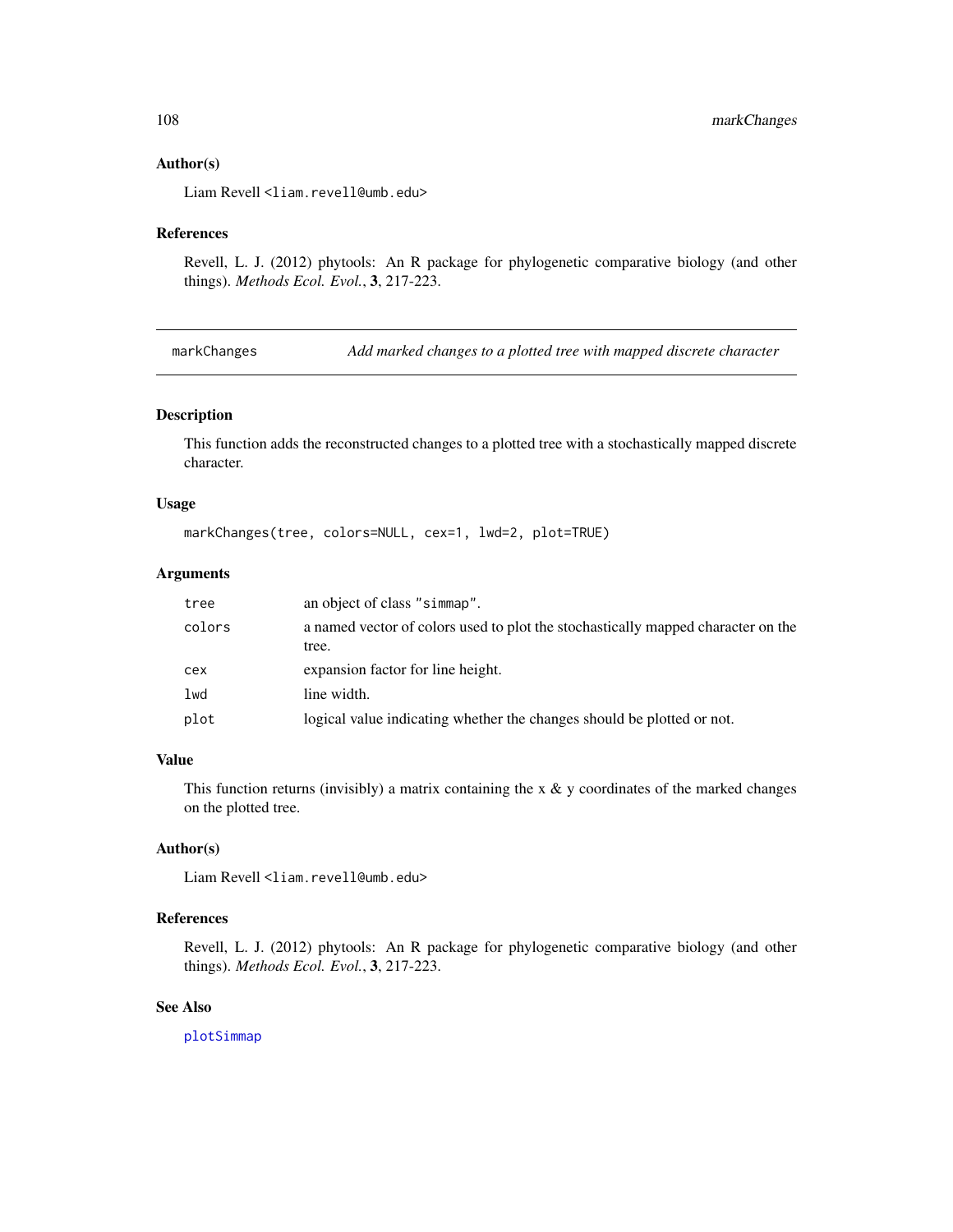This function returns a matrix in which the first column contains *all* of the internal nodes of tr1 and the second column contains the matching nodes from tr2, inasmuch as they can be identified.

For method="descendants", pairs of matching nodes are defined by sharing all descendant leaves in common.

For method="distances", nodes are considered to matched if the share the same set of distances (or proportional distances, for optional argument corr=TRUE) to all tips.

matchLabels is functionally equivalent but matches node (tip) indices based on identifying matching in the labels only.

# Usage

```
matchNodes(tr1, tr2, method=c("descendants","distances"), ...)
matchLabels(tr1, tr2)
```
# Arguments

| tr1      | first tree.                                                                                                                                                                                                                                                                                                                                                                   |
|----------|-------------------------------------------------------------------------------------------------------------------------------------------------------------------------------------------------------------------------------------------------------------------------------------------------------------------------------------------------------------------------------|
| tr2      | second tree.                                                                                                                                                                                                                                                                                                                                                                  |
| method   | method to use to match nodes between trees. "descendants" uses the tip<br>species descended from each node; "distances" uses the distances from the<br>nodes to the tips. Any umambiguous shortening of "descendants" or "distances"<br>is also permitted.                                                                                                                    |
| $\ddots$ | optional arguments which may or may not be used depending on the value of<br>method. tol is a tolerance value for the difference from exact matching that<br>is allowed for method="distances". corr, which is FALSE by default, indi-<br>cates whether to match nodes under method="distances" using the correlation<br>(corr=TRUE) or the absolute similarity of distances. |

# Value

A matrix in which the first column contains the nodes of tr1 with the second column containing matching nodes in tr2, with the criterion for matching defined by method.

# Author(s)

Liam Revell <liam.revell@umb.edu>

#### References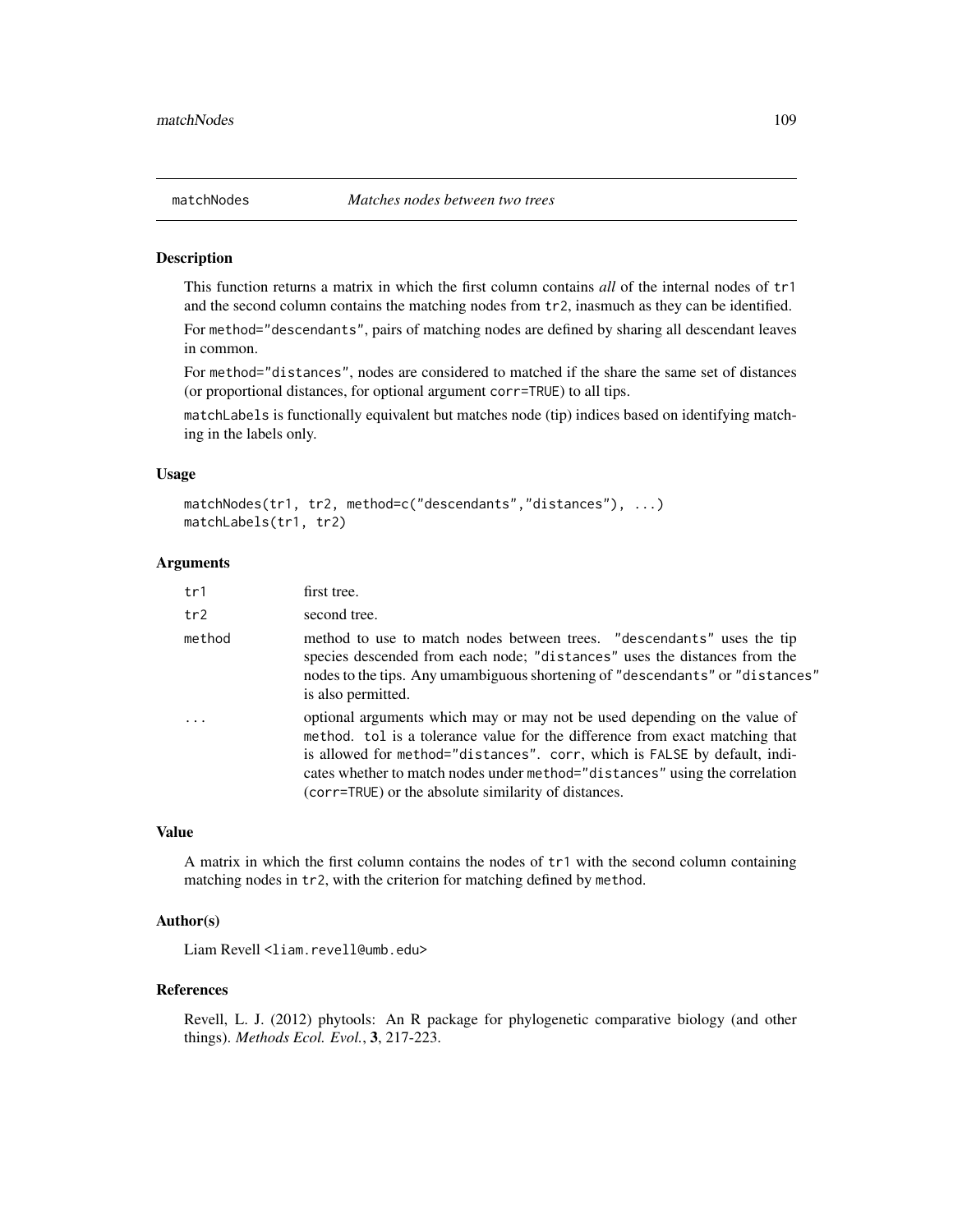mergeMappedStates *Merge two or more mapped states into one state*

# Description

This function merges two or mapped states on the tree to get one new state.

For instance, one could merge the states "C", "G", and "T" and define the new the state "not-A".

# Usage

```
mergeMappedStates(tree, old.states, new.state)
```
# Arguments

| tree       | an object of class "simmap" or "multisimmap" containing one or more phylo-<br>genetic trees with a mapped discrete character. |
|------------|-------------------------------------------------------------------------------------------------------------------------------|
| old.states | states to merge.                                                                                                              |
| new.state  | name for new state.                                                                                                           |

# Value

An object of class "simmap" or "multiSimmap".

# Author(s)

Liam Revell <liam.revell@umb.edu>

# References

Revell, L. J. (2012) phytools: An R package for phylogenetic comparative biology (and other things). *Methods Ecol. Evol.*, 3, 217-223.

# See Also

[make.simmap](#page-101-0), [read.simmap](#page-168-0)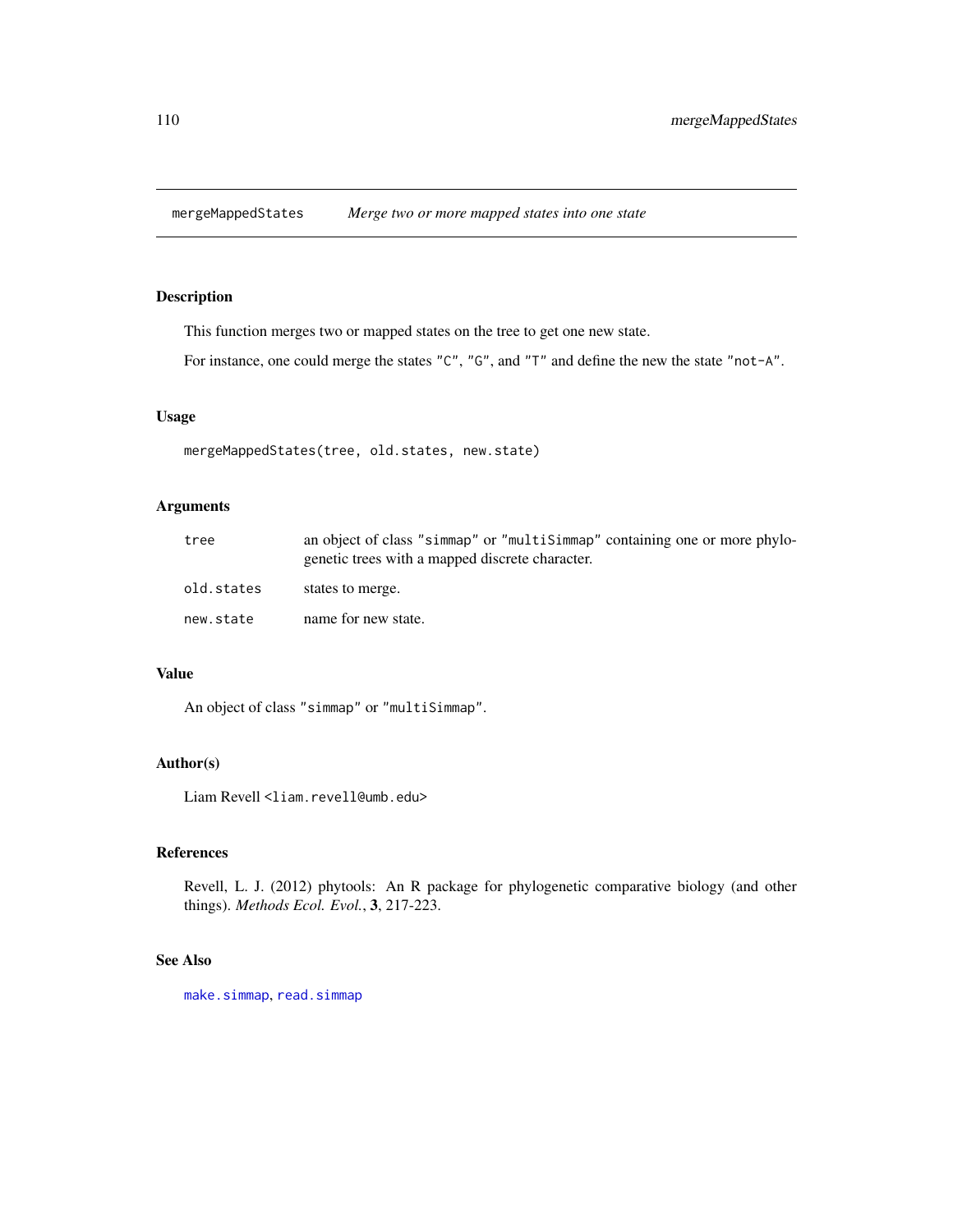This function midpoint roots a rooted or unrooted tree (Farris 1972).

## Usage

```
midpoint.root(tree)
```
## Arguments

tree an object of class "phylo".

# Details

Midpoint rooting involves locating the midpoint of the longest path between any two tips and putting the root in that location.

This function performs the same operation as [midpoint](#page-0-0) in the phangorn package, but uses no phangorn code internally.

## Value

An object of class "phylo" containing a rooted phylogenetic tree.

## Author(s)

Liam Revell <liam.revell@umb.edu>

#### References

Farris, J. (1972) Estimating phylogenetic trees from distance matrices. *American Naturalist*, 106, 645-667.

Paradis, E., J. Claude, and K. Strimmer (2004) APE: Analyses of phylogenetics and evolution in R language. *Bioinformatics*, 20, 289-290.

Revell, L. J. (2012) phytools: An R package for phylogenetic comparative biology (and other things). *Methods Ecol. Evol.*, 3, 217-223.

# See Also

[midpoint](#page-0-0), [reroot](#page-172-0), [root](#page-0-0)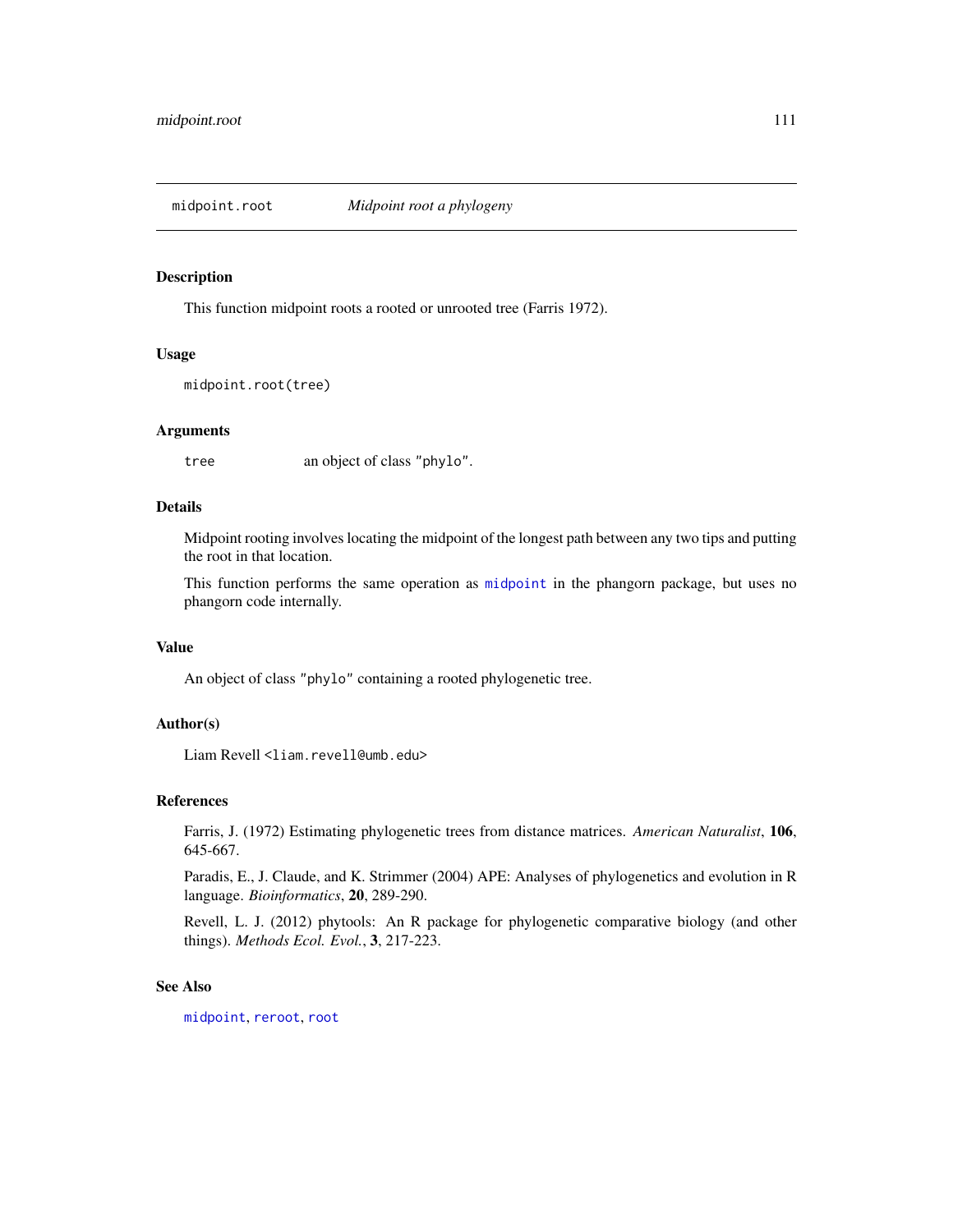This function rotates all the nodes of the tree to try and minimize the different between the order of the tips and the rank-order of a numeric vector x or (in the case of tipRotate the actual integer vector, x.

#### Usage

```
minRotate(tree, x, ...)
tipRotate(tree, x, ...)
```
## Arguments

| tree     | tree.                                                                                                                                                                                                                                                                                                                                                                                                                                                                                                                                                                                                                                                                                                                  |
|----------|------------------------------------------------------------------------------------------------------------------------------------------------------------------------------------------------------------------------------------------------------------------------------------------------------------------------------------------------------------------------------------------------------------------------------------------------------------------------------------------------------------------------------------------------------------------------------------------------------------------------------------------------------------------------------------------------------------------------|
| x        | numeric vector.                                                                                                                                                                                                                                                                                                                                                                                                                                                                                                                                                                                                                                                                                                        |
| $\ddots$ | optional arguments to be used by tipRotate. Presently optional arguments<br>can be fn, function to be used to compute the distance between the order of<br>the tip labels in tree and the numeric vector x (presently $fn = function(x)$ x <sup>2</sup><br>by default); methods, the method or methods of tree traversal (can be "pre",<br>"post", or c("pre", "post"), for pre-, post-, or both pre- and post-order tree<br>traversal); rotate.multi, whether to rotate multifurcations in all possible ways<br>using rotate.multi (defaults to FALSE); and print, a logical argument speci-<br>fying whether to print the search progress or to behave quietly. Only the option<br>print is available for minRotate. |
|          |                                                                                                                                                                                                                                                                                                                                                                                                                                                                                                                                                                                                                                                                                                                        |

## Details

Both functions are designed primarily to be used internally by other *phytools* functions and particularly by [phylo.to.map](#page-140-0) (in the case of minRotate) and by [cophylo](#page-40-0) (in the case of tipRotate).

# Value

A node-rotated object of class "phylo".

# Author(s)

Liam Revell <liam.revell@umb.edu>

## References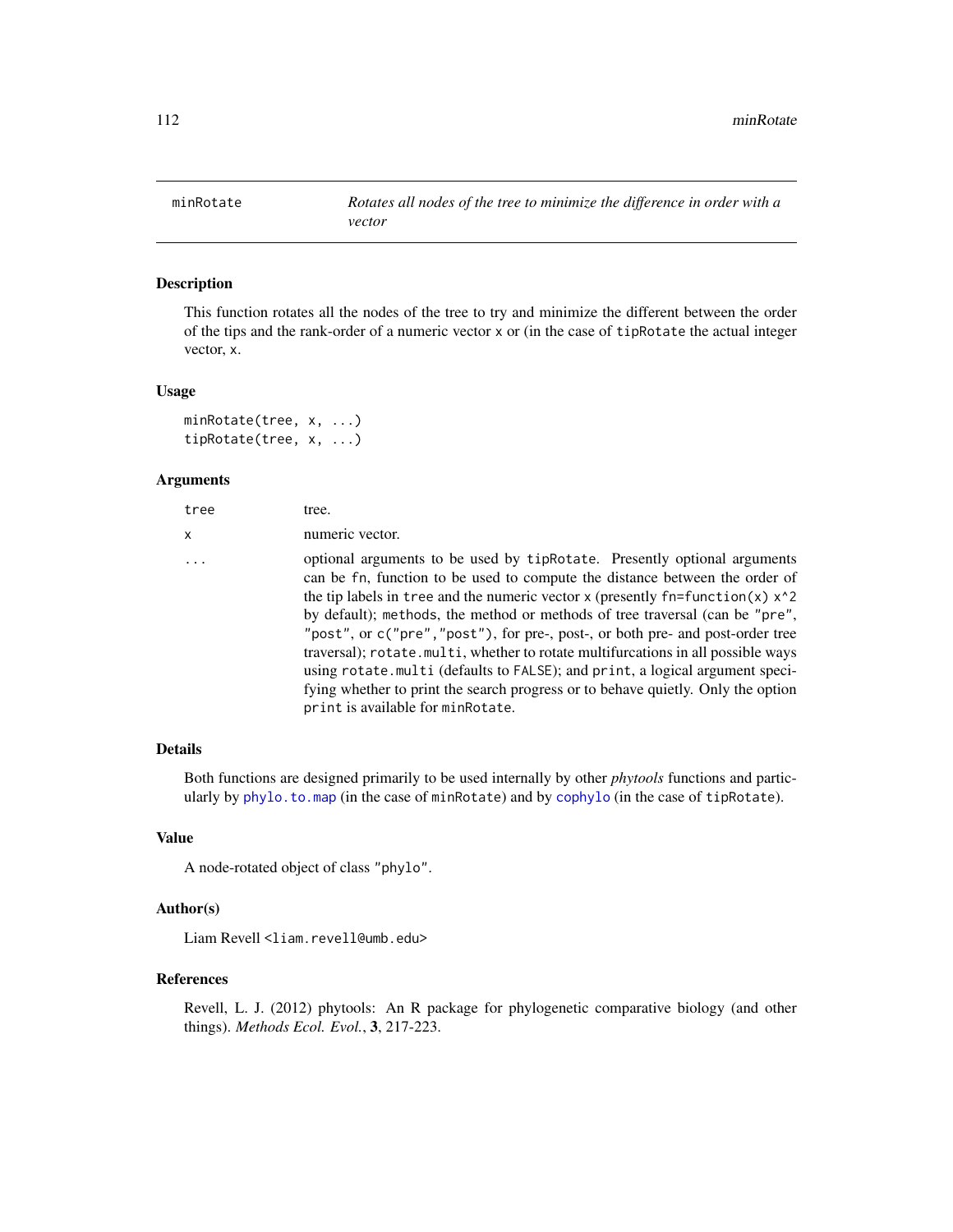This function takes a phylogenetic tree and a list of splits and identifies the split with the smallest summed or summed squared distances to all the other splits.

# Usage

minSplit(tree, split.list, method="sum", printD=FALSE)

# Arguments

| tree       | an object of class "phylo".                                                                                                                        |
|------------|----------------------------------------------------------------------------------------------------------------------------------------------------|
| split.list | either a matrix with two named columns, "node" and "bp"; a \$mcmc matrix from<br>evol.rate.mcmc(); or the entire raw output from evol.rate.mcmc(). |
| method     | an optional string indicating the criterion to minimize: options are "sum" and<br>"sumsq".                                                         |
| printD     | logical specifying whether to print distances to screen (FALSE by default).                                                                        |

# Value

A list with the following components:

| node | node for the minimum split.                                  |
|------|--------------------------------------------------------------|
| bp   | location on the branch leading to node of the minimum split. |

# Author(s)

Liam Revell <liam.revell@umb.edu>

## References

Revell, L. J. (2012) phytools: An R package for phylogenetic comparative biology (and other things). *Methods Ecol. Evol.*, 3, 217-223.

Revell, L. J., D. L. Mahler, P. Peres-Neto, and B. D. Redelings (2012) A new method for identifying exceptional phenotypic diversification. *Evolution*, 66, 135-146.

# See Also

[evol.rate.mcmc](#page-60-0), [posterior.evolrate](#page-160-0)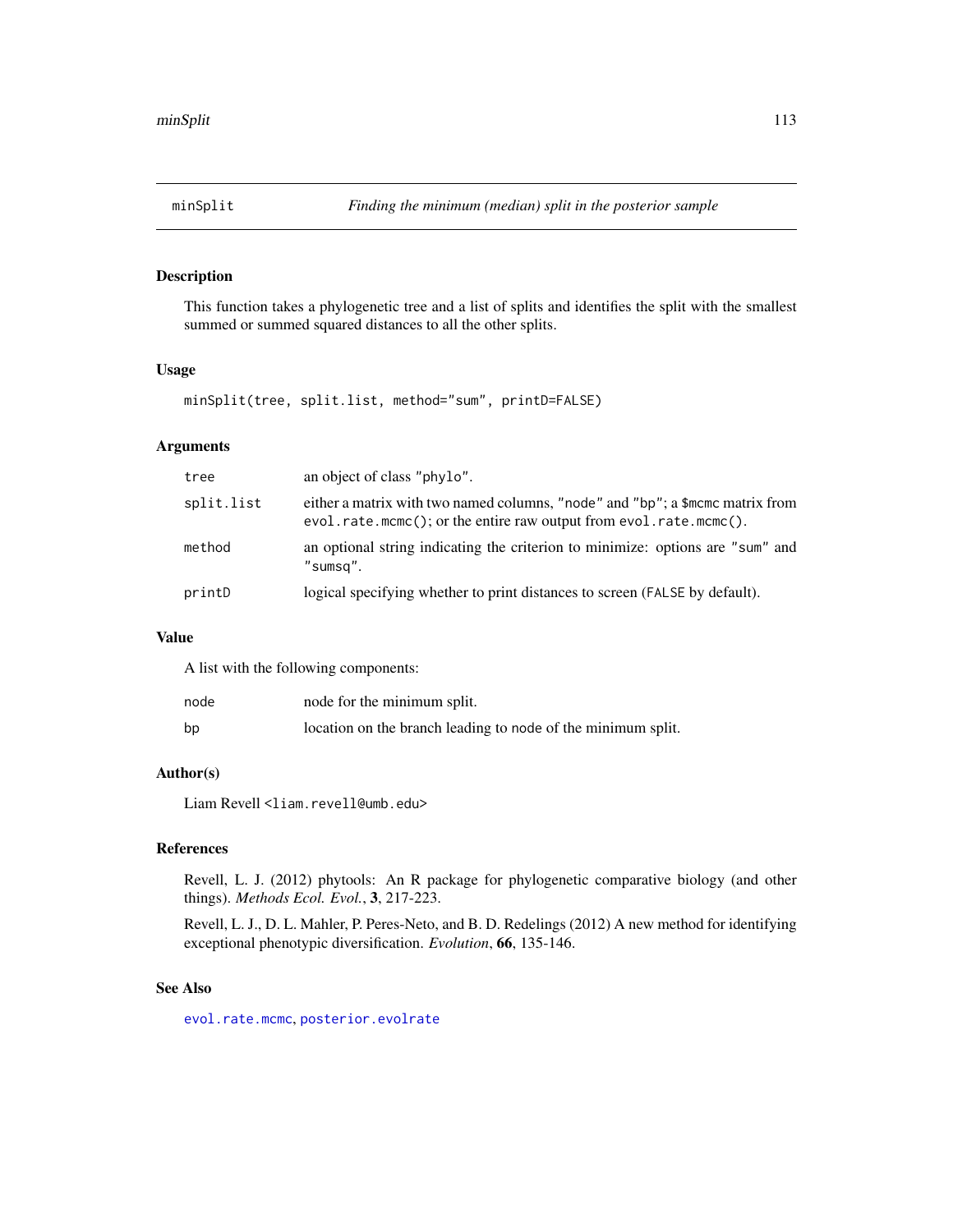This function computes modified Grafen edge lengths in which the length of the edge is determined not by the number of descendant leaves, but instead by the maximum number of node lengths in the path from the node to any leaf.

node.paths is used internally by modified.Grafen and computes the set of paths from a node to all tips descended from that node.

# Usage

```
modified.Grafen(tree, power=2)
node.paths(tree, node)
```
# Arguments

| tree  | object of class "phylo".                           |
|-------|----------------------------------------------------|
| power | power to raise the depths of each node (in nodes). |
| node  | node number for node . paths.                      |

## Value

An object of class "phylo" with edge lengths.

## Author(s)

Liam Revell <liam.revell@umb.edu>

# References

Revell, L. J. (2012) phytools: An R package for phylogenetic comparative biology (and other things). *Methods Ecol. Evol.*, 3, 217-223.

## See Also

[compute.brlen](#page-0-0)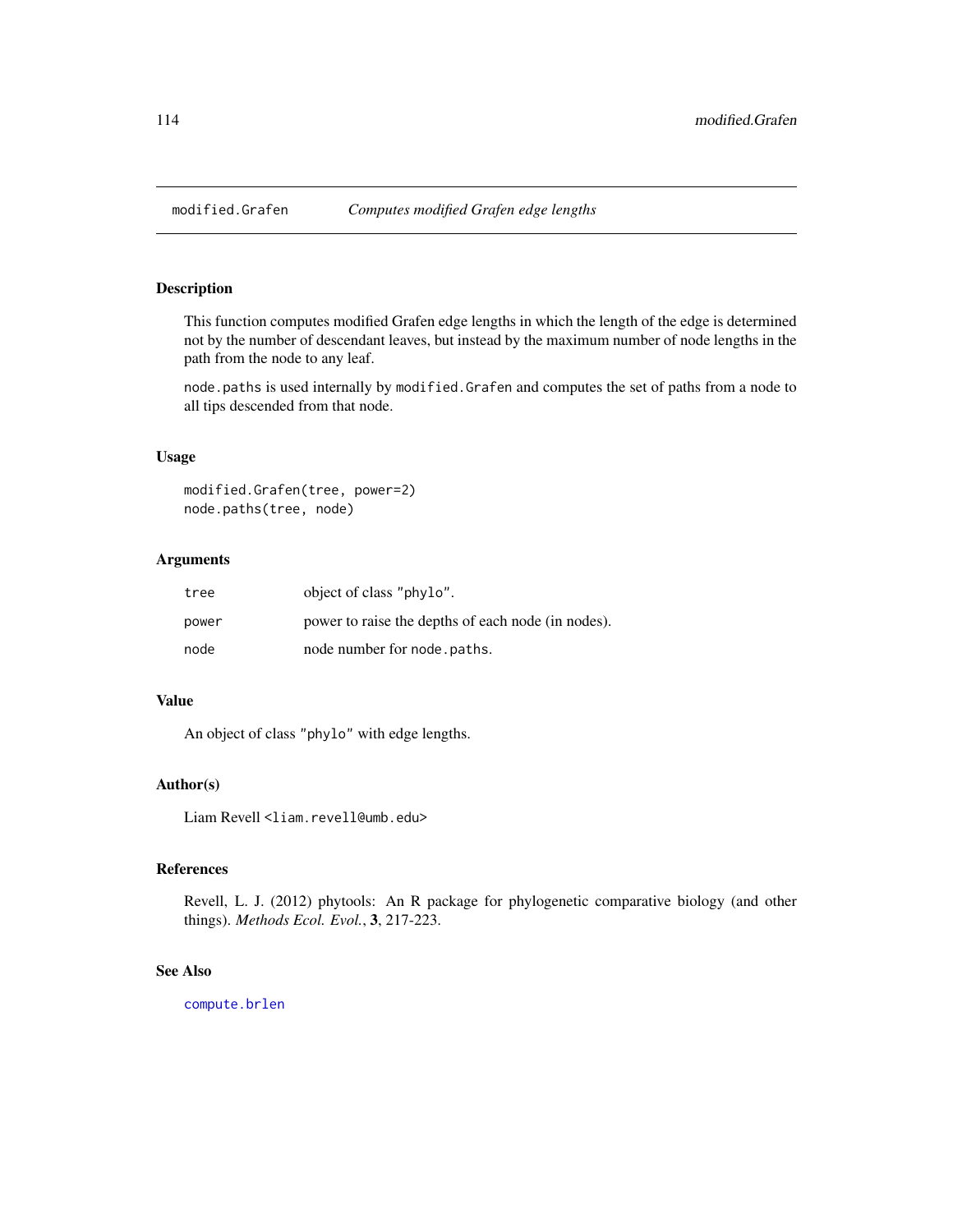This function estimates the MRP (matrix representation parsimony) supertree from a set of input trees (Baum 1992; Ragan 1992).

#### Usage

```
mrp.supertree(trees, method=c("pratchet","optim.parsimony"), ...)
compute.mr(trees, type=c("phyDat","matrix"))
```
## Arguments

| trees     | an object of class "multiPhylo" that consists of a list of phylogenetic trees.                                                      |
|-----------|-------------------------------------------------------------------------------------------------------------------------------------|
| method    | an argument specifying whether to optimize the tree using the <i>phangorn</i> parsi-<br>mony optimizer pratchet or optim.parsimony. |
| type      | for compute.mr, the type of object to return (e.g., "phyDat" or "matrix").                                                          |
| $\ddotsc$ | optional arguments - mostly to be passed to pratchet or optim. parsimony.                                                           |

## Details

mrp.supertree uses [pratchet](#page-0-0) or [optim.parsimony](#page-0-0) from the *phangorn* package (Schliep, 2011) for optimization, and [prop.part](#page-0-0) from *ape* package (Paradis et al. 2004).

See [pratchet](#page-0-0) or [optim.parsimony](#page-0-0) for optional arguments, which vary slightly depending on the method. All optional arguments of these methods are available to the user with one exception. The argument tree in [optim.parsimony](#page-0-0) is supplied instead as start. In addition to being an object of class "phylo", start can also be assigned the string values of "NJ" or "random", in which case either a neighbor-joining or random tree will be used as the starting tree for optimization.

The function compute.mr computes the matrix-representation matrix of the input trees. It is used internally by mrp.supertree, but can also be used to export an object that can be written to file if desired.

## Value

An object of class "phylo" or "multiPhylo" that is the MP or set of MP MRP trees.

In the case of compute.mr, an object of class "phyDat" or a matrix.

## Author(s)

Liam Revell <liam.revell@umb.edu>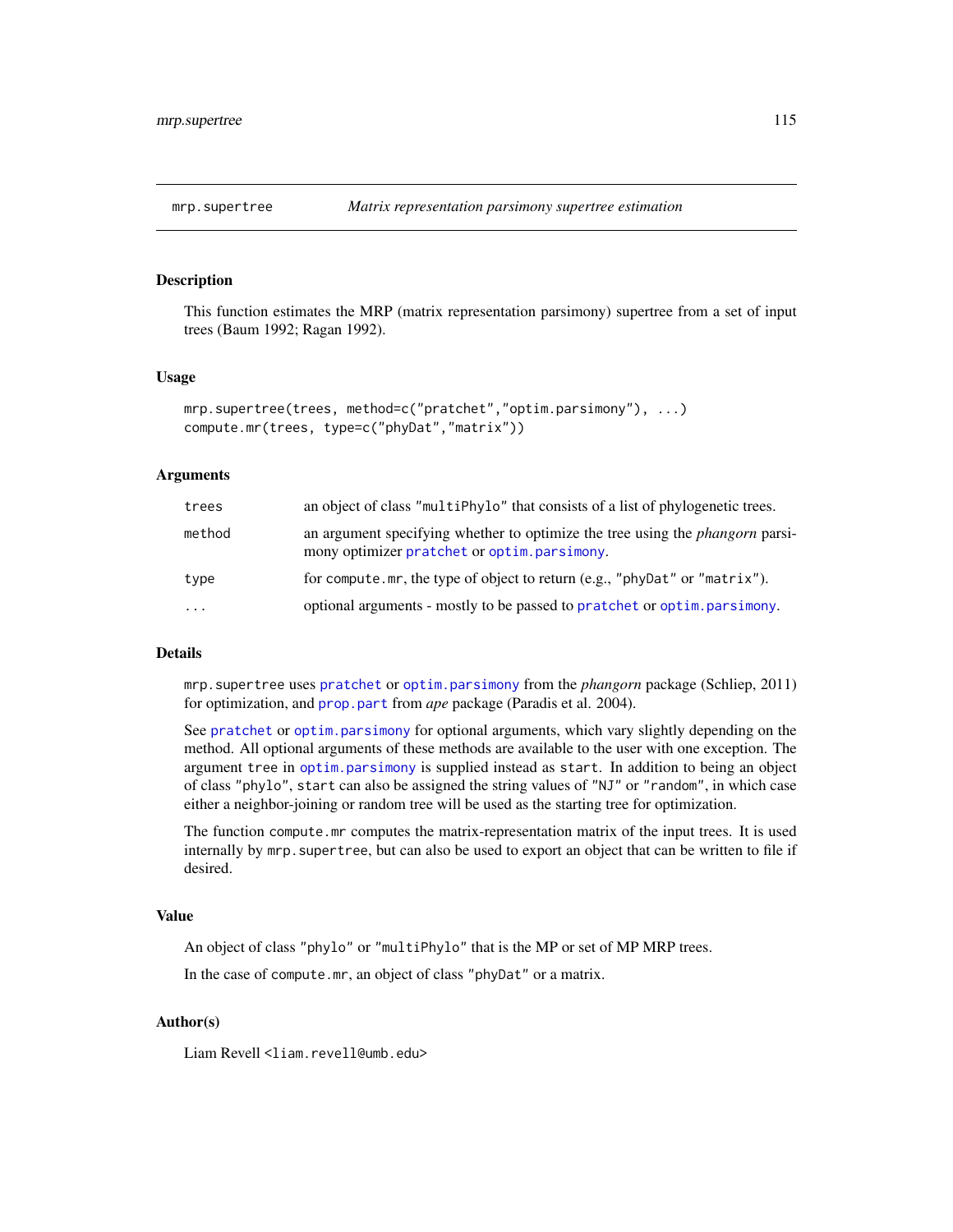## References

Baum, B. R., (1992) Combining trees as a way of combining data sets for phylogenetic inference, and the desirability of combining gene trees. *Taxon*, 41, 3-10.

Felsenstein, J. (2004) *Inferring Phylogenies*. Sinauer.

Paradis, E., J. Claude, and K. Strimmer (2004) APE: Analyses of phylogenetics and evolution in R language. *Bioinformatics*, 20, 289-290.

Ragan, M. A. (1992) Phylogenetic inference based on matrix representation of trees. *Molecular Phylogenetics and Evolution*, *1*, 53-58.

Revell, L. J. (2012) phytools: An R package for phylogenetic comparative biology (and other things). *Methods Ecol. Evol.*, 3, 217-223.

Schliep, K. P. (2011) phangorn: phylogenetic analysis in R. *Bioinformatics*, 27, 592-593.

## See Also

[exhaustiveMP](#page-64-0), [optim.parsimony](#page-0-0), [pratchet](#page-0-0)

multi.mantel *Multiple matrix regression (partial Mantel test)*

## Description

This function conducting a multiple matrix regression (partial Mantel test) and uses Mantel (1967) permutations to test the significance of the model and individual coefficients. It also returns the residual and predicted matrices.

## Usage

```
multi.mantel(Y, X, nperm=1000)
```
# Arguments

| Y     | single "dependent" square matrix. Can be either a symmetric matrix of class<br>"matrix" or a distance matrix of class "dist".                                      |
|-------|--------------------------------------------------------------------------------------------------------------------------------------------------------------------|
| X     | a single independent matrix or multiple independent matrices in a list. As with<br>Y can be a object of class "matrix" or class "dist", or a list of such objects. |
| nperm | number of Mantel permutations to be used to compute a P-value of the test.                                                                                         |

# Details

Printing the object to screen will result in a summary of the analysis similar to summary.lm, but with p-values derived from Mantel permutations.

Methods residuals and fitted can be used to return residual and fitted matrices, respectively.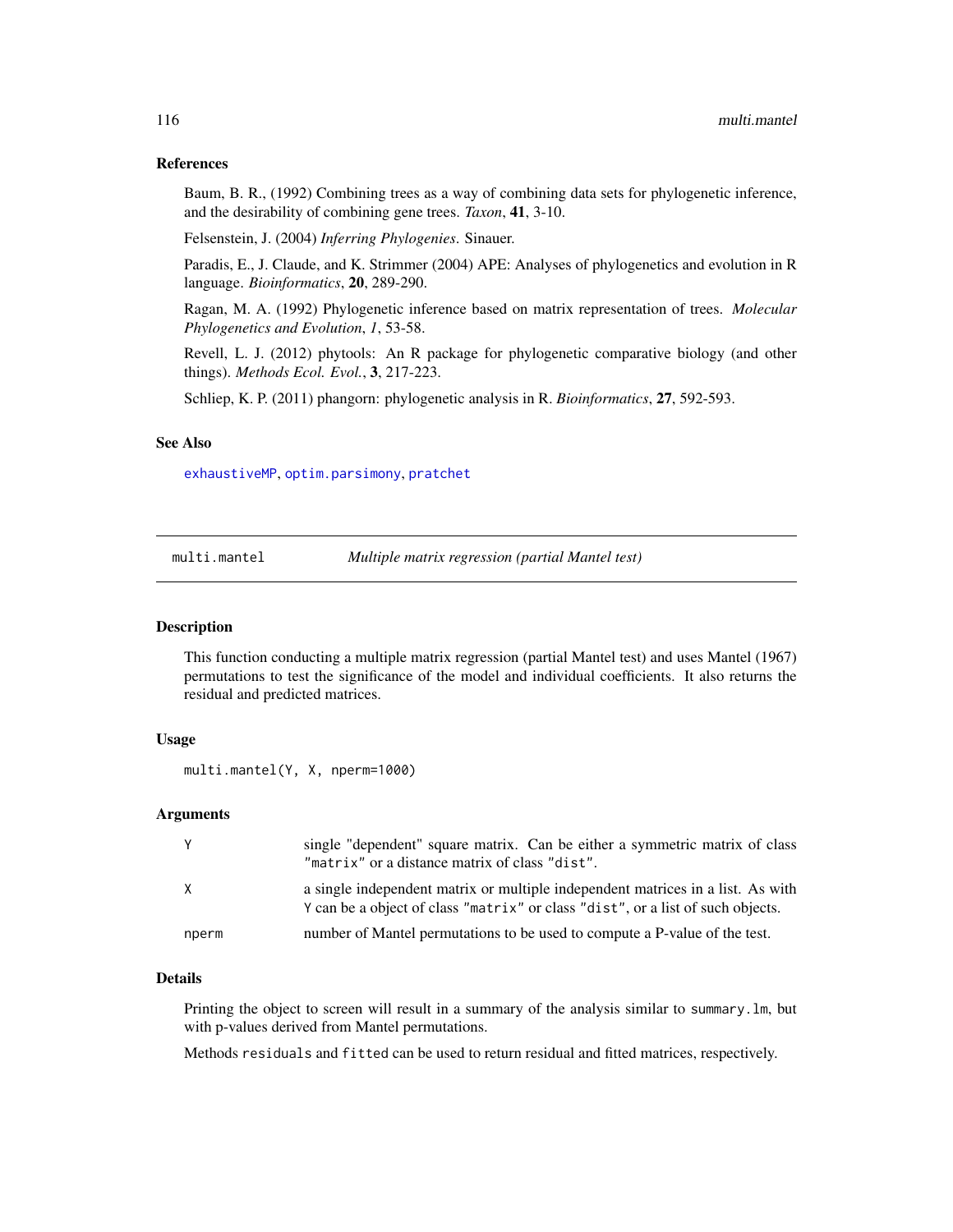## multiC and  $\overline{C}$  117

# Value

An object of class "multi.mantel" consisting of the following elements:

| r.squared    | multiple R-squared.                                             |
|--------------|-----------------------------------------------------------------|
| coefficients | model coefficients, including intercept.                        |
| tstatistic   | t-statistics for model coefficients.                            |
| fstatistic   | F-statistic for the overall model.                              |
| probt        | vector of probabilities, based on permutations, for tstatistic. |
| probF        | probability of F, based on Mantel permutations.                 |
| residuals    | matrix of residuals.                                            |
| predicted    | matrix of predicted values.                                     |
| nperm        | the number of permutations used.                                |

# Author(s)

Liam Revell <liam.revell@umb.edu>

# References

Mantel, N. (1967) The detection of disease clustering and a generalized regression approach. *Cancer Research*, 27, 209–220.

Revell, L. J. (2012) phytools: An R package for phylogenetic comparative biology (and other things). *Methods Ecol. Evol.*, 3, 217-223.

multiC *Returns a list with phylogenetic VCV matrix for each mapped state*

# Description

This function takes a modified "phylo" object as input and returns a set of so-called phylogenetic covariance matrices (e.g., see [vcv.phylo](#page-0-0)) as a list: one for each mapped state.

## Usage

```
multiC(tree, internal=FALSE)
```
# Arguments

| tree     | an object of class "simmap" consisting of a phylogeny with a mapped discrete<br>character. |
|----------|--------------------------------------------------------------------------------------------|
| internal | logical value indicating whether or not internal nodes should be returned.                 |

# Value

A list of matrices.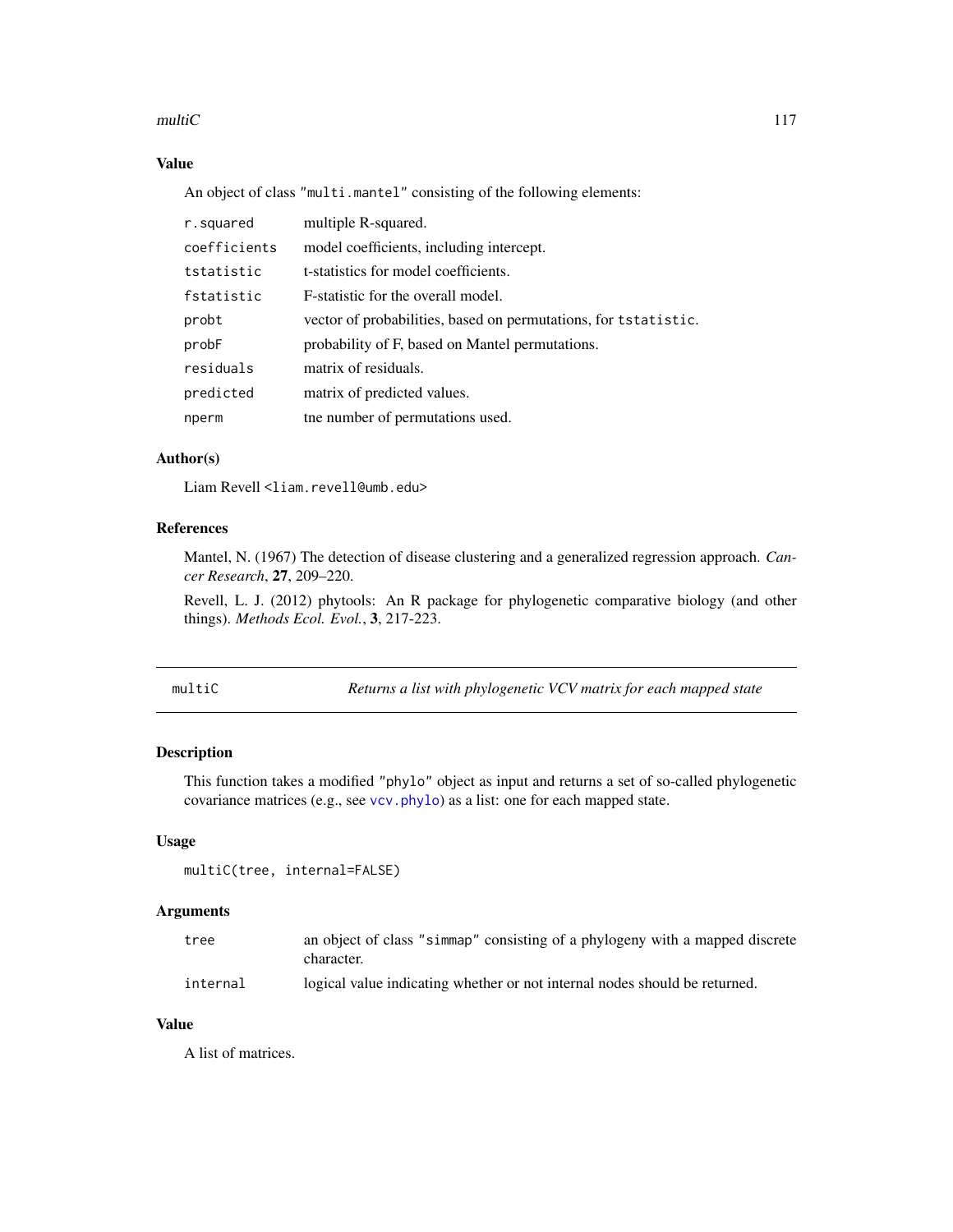## Author(s)

Liam Revell <liam.revell@umb.edu>

# References

Revell, L. J. (2012) phytools: An R package for phylogenetic comparative biology (and other things). *Methods Ecol. Evol.*, 3, 217-223.

# See Also

[evolvcv.lite](#page-63-0), [read.simmap](#page-168-0), [vcvPhylo](#page-199-0), [vcv.phylo](#page-0-0)

multiRF *Computes Robinson-Foulds distance between a set of trees*

# Description

Computes the Robinson-Foulds (Robinson & Foulds 1981) distance between a set of trees in an object of class "multiPhylo".

## Usage

multiRF(trees,quiet=FALSE,multi2di=FALSE)

# Arguments

| trees    | object of class "multiPhylo" consisting of two or more fully bifurcating, un-<br>rooted trees. If trees are rooted, they will be unrooted. |
|----------|--------------------------------------------------------------------------------------------------------------------------------------------|
| quiet    | logical argument indicating whether or not to run quietly. (Defaults to FALSE.)                                                            |
| multi2di | logical argument indicating whether or not to resolve multifurcating trees. (De-<br>faults to FALSE.)                                      |

#### Details

Computes the Robinson-Foulds distance between all phylogenies in an object of class "multiPhylo". Uses [prop.part](#page-0-0) internally for most of the heavy lifting.

# Value

A matrix containing distances.

# Author(s)

Liam Revell <liam.revell@umb.edu>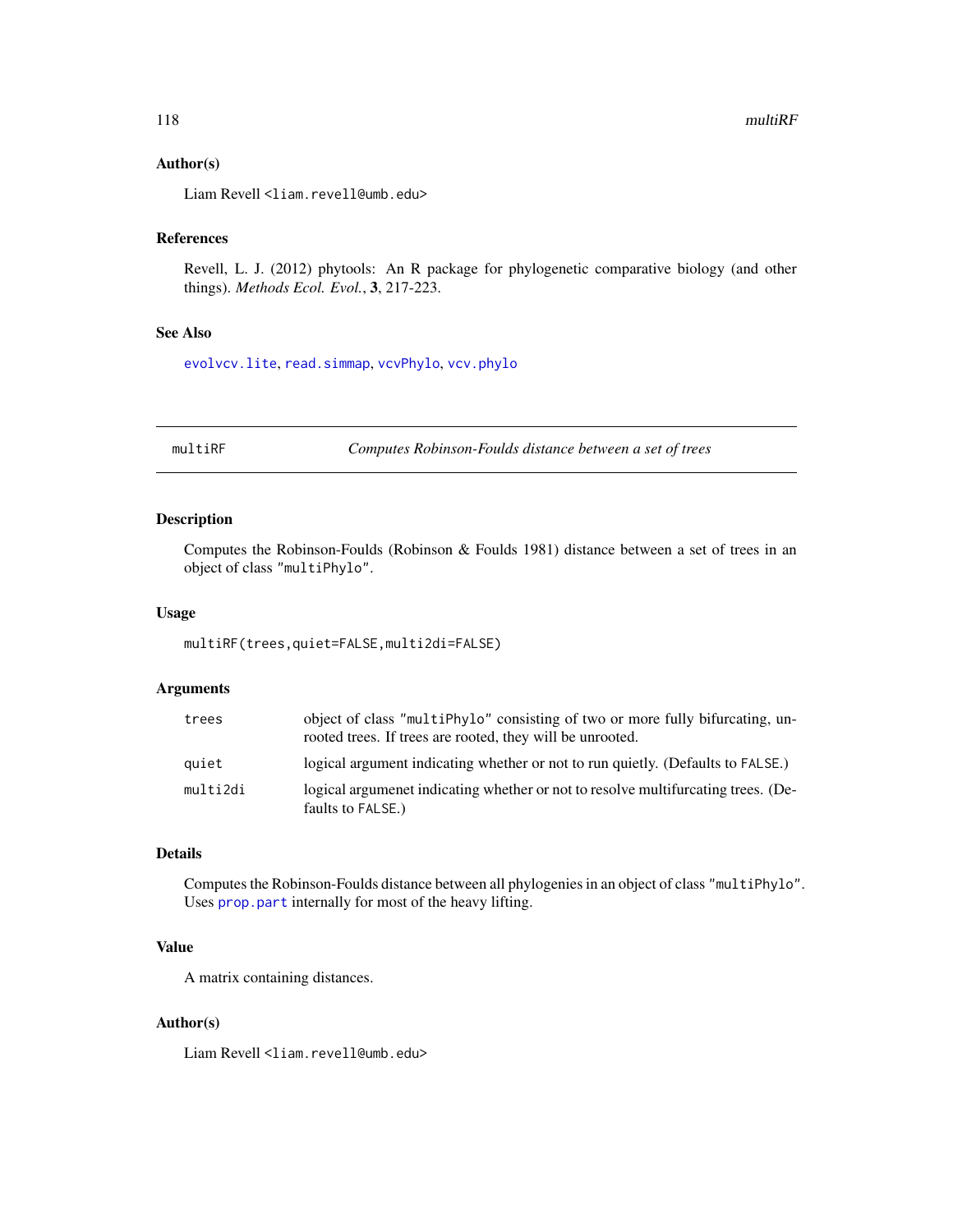# nodeHeights 119

## References

Robinson, D. R., Foulds, L. R. (1981) Comparison of phylogenetic trees. *Mathematical Biosciences*, 53, 131-147.

Revell, L. J. (2012) phytools: An R package for phylogenetic comparative biology (and other things). *Methods Ecol. Evol.*, 3, 217-223.

nodeHeights *Compute the heights above the root of each node*

## Description

nodeHeights computes the height above the root for all nodes in the tree. nodeheight computes the height above the root for a single node.

## Usage

```
nodeHeights(tree, ...)
nodeheight(tree, node, ...)
```
## Arguments

| tree                    | a phylogeny as an object of class "phylo".                                                                                                                      |
|-------------------------|-----------------------------------------------------------------------------------------------------------------------------------------------------------------|
| node                    | for nodeheight, the node for which we want to compute a height above the root<br>(or including the root edge, for root . edge=TRUE).                            |
| $\cdot$ $\cdot$ $\cdot$ | optional arguments - presently only root edge, a logical value indicating whether<br>or not to include the root edge length in the calculation of node heights. |

# Details

The function nodeHeights also gives a handy way to get the total length of the tree from the root to the heighest tip which will be given by max(nodeHeights(tree)). Generally speaking, nodeHeights will be faster if the heights of all or a large proportion of nodes is needed, wherease nodeheight will be faster if the height of one or a small number of nodes are needed.

## Value

Either a matrix of the same dimensions as tree\$edge containing the height above the root of each node in edge (for nodeHeights); or a single positive number (for nodeheight).

## Author(s)

Liam Revell <liam.revell@umb.edu>

#### References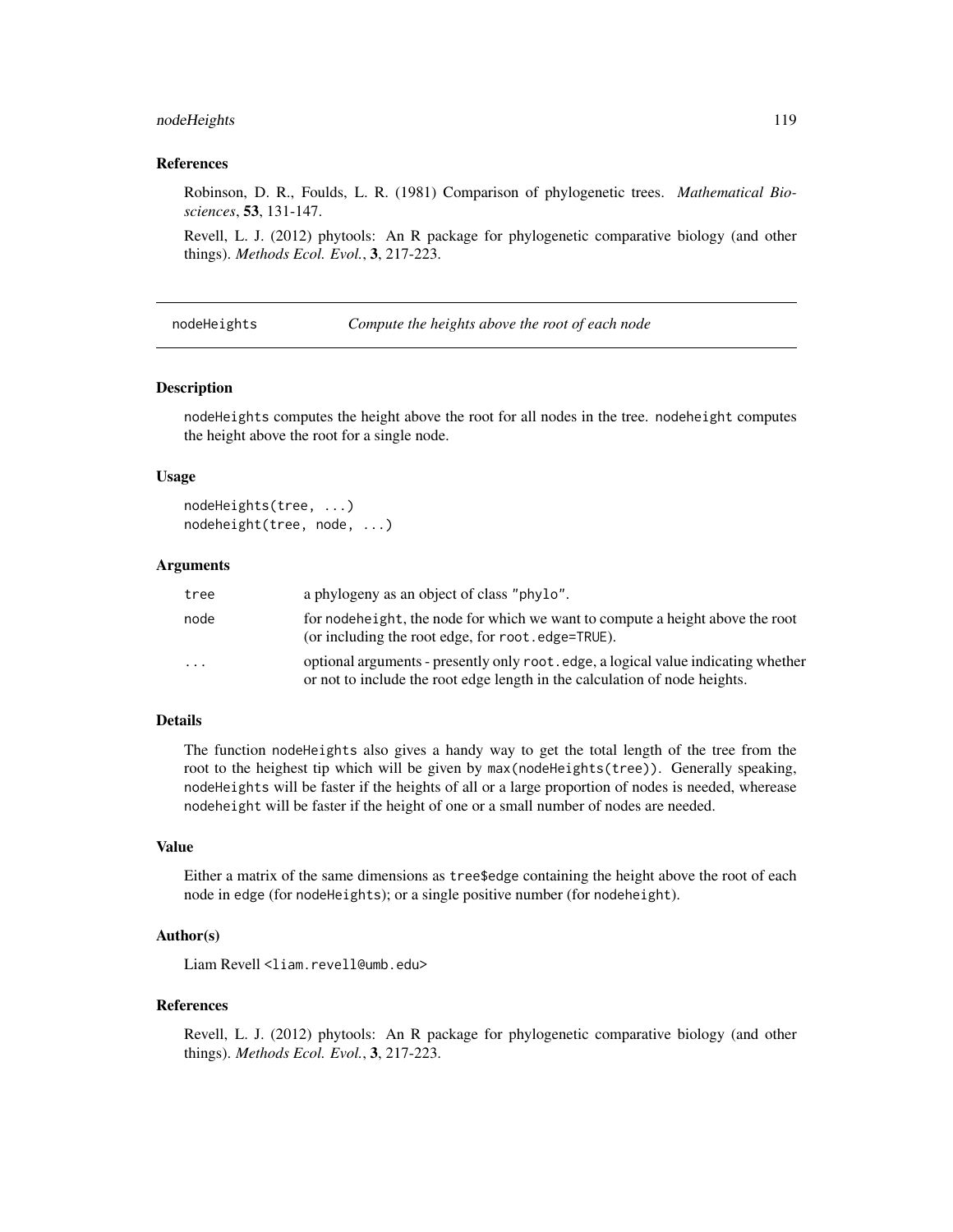# See Also

[vcvPhylo](#page-199-0)

## Examples

```
tree<-rtree(10)
X<-nodeHeights(tree)
```
nodelabels.cophylo *Add labels to a plotted "cophylo" object*

# Description

This function adds node, edge, or tip labels to the plotted trees of a "cophylo" object.

## Usage

```
nodelabels.cophylo(..., which=c("left","right"))
edgelabels.cophylo(..., which=c("left","right"))
tiplabels.cophylo(..., which=c("left","right"))
```
## Arguments

| $\cdots$ | arguments to be passed to nodelabels, edgelabels, or tiplabels.                |
|----------|--------------------------------------------------------------------------------|
| which    | argument indicated which of the two plotted trees (the "left" or "right" tree) |
|          | to be used.                                                                    |

# Details

Note that the order of tips, edges, and nodes may be different in the object of class "cophylo" than they are in the original input trees, particularly if cophylo(...,rotate=TRUE) was used.

#### Author(s)

Liam Revell <liam.revell@umb.edu>

# References

Paradis, E., J. Claude, and K. Strimmer (2004) APE: Analyses of phylogenetics and evolution in R language. *Bioinformatics*, 20, 289-290.

Revell, L. J. (2012) phytools: An R package for phylogenetic comparative biology (and other things). *Methods Ecol. Evol.*, 3, 217-223.

# See Also

[cophylo](#page-40-0), [edgelabels](#page-0-0), [nodelabels](#page-0-0), [tiplabels](#page-0-0)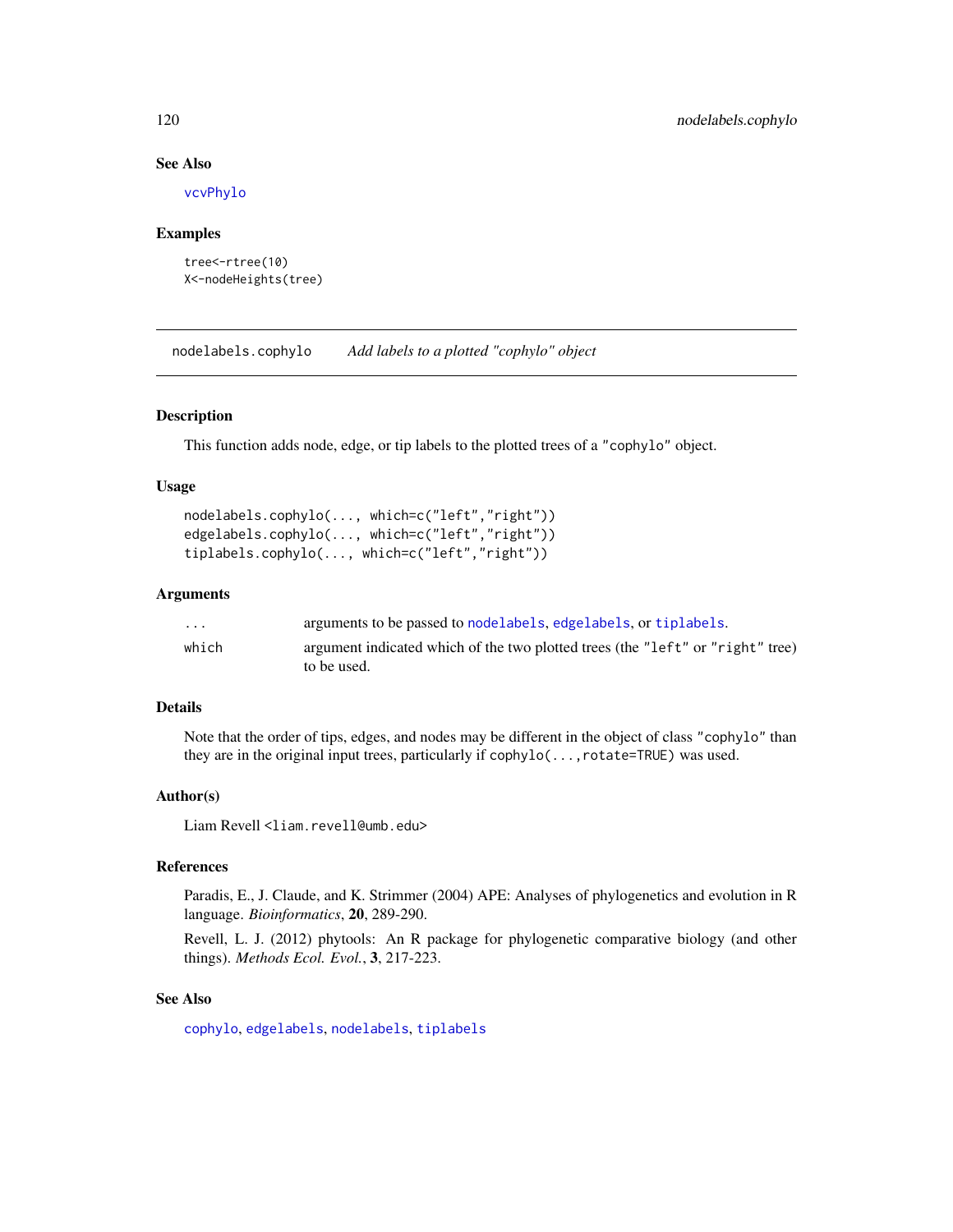<span id="page-120-0"></span>optim.phylo.ls *Phylogeny inference using the least squares method*

## Description

This function performs phylogeny inference using least-squares.

## Usage

```
optim.phylo.ls(D, stree=NULL, set.neg.to.zero=TRUE, fixed=FALSE,
   tol=1e-10, collapse=TRUE)
```
## Arguments

| D               | a distance matrix.                                                                                                 |
|-----------------|--------------------------------------------------------------------------------------------------------------------|
| stree           | an optional starting tree for the optimization.                                                                    |
| set.neg.to.zero |                                                                                                                    |
|                 | a logical value indicating whether to set negative branch lengths to zero (default<br>TRUE).                       |
| fixed           | a logical value indicating whether to estimate the topology - if TRUE only the<br>branch lengths will be computed. |
| tol             | a tolerance value used to assess whether the optimization has converged.                                           |
| collapse        | a logical indicating whether to collapse branches with zero length.                                                |

# Details

Function uses [nni](#page-0-0) from the *phangorn* package (Schliep 2011) to conduct NNIs for topology estimation. Since topology optimization is performed using NNIs, convergence to the true least-squares topology is not guaranteed. It is consequently probably wise to start with a very good tree - such as a NJ tree.

#### Value

An object of class "phylo" that (may be) the least-squares tree with branch lengths; also returns the sum of squares in attr(tree,"Q-score").

# Author(s)

Liam Revell <liam.revell@umb.edu>

# References

Cavalli-Sforza, L. L., and A. W. F. Edwards. (1967) Phylogenetic analysis: Modesl and estimation procedures. *American Journal of Human Genetics*, 19, 233-257.

Felsenstein, J. (2004) *Inferring Phylogenies*. Sinauer.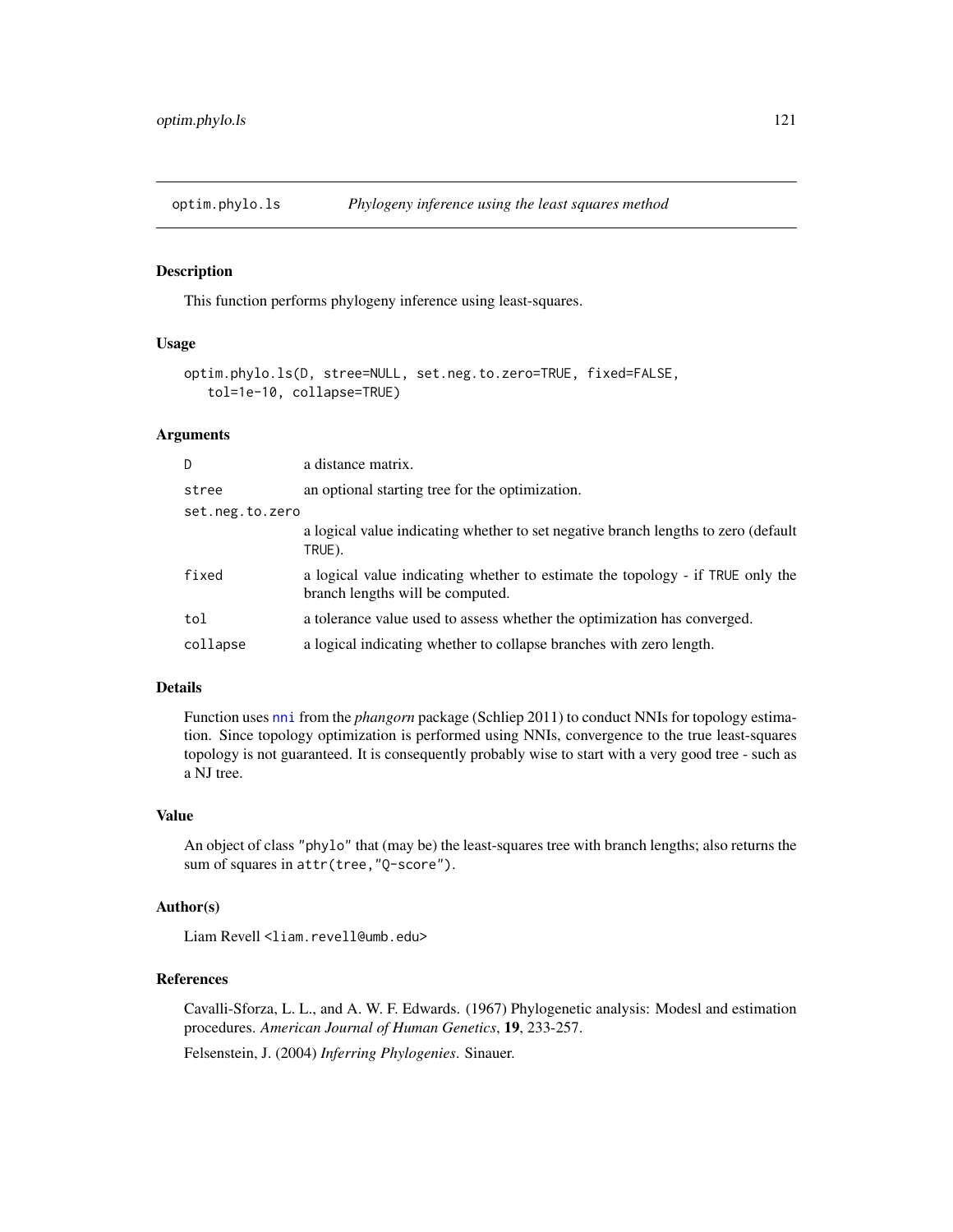Paradis, E., J. Claude, and K. Strimmer. (2004) APE: Analyses of phylogenetics and evolution in R language. *Bioinformatics*, 20, 289-290.

Revell, L. J. (2012) phytools: An R package for phylogenetic comparative biology (and other things). *Methods Ecol. Evol.*, 3, 217-223.

Schliep, K. P. (2011) phangorn: phylogenetic analysis in R. *Bioinformatics*, 27, 592-593.

# See Also

[exhaustiveMP](#page-64-0), [nni](#page-0-0)

orderMappedEdge *Order the columns of mapped.edge to match across trees*

## Description

This function takes a modified object of class "multiPhylo" with a mapped discrete character (e.g., see [read.simmap](#page-168-0) and sorts the columns of each tree\$mapped.edge to have the same state ordering. This is handy if we want to, for instance, run brownie.lite on a set of mapped trees, and then average the fitted parameter values across trees. The function also works for a single tree.

## Usage

orderMappedEdge(trees, ordering=NULL)

## Arguments

| trees    | object of class "phylo" or "multiPhylo".                                                                                                                 |
|----------|----------------------------------------------------------------------------------------------------------------------------------------------------------|
| ordering | ordering for the columns of \$mapped.edge. If NULL, then an alphabetical or-<br>der is assumed. Options are "alphabetical", "numerical", or any specific |
|          | ordering of the mapped traits (e.g., $c("A", "B", "C").$                                                                                                 |

# Value

A modified object of class "phylo" or "multiPhylo".

# Author(s)

Liam Revell <liam.revell@umb.edu>

## References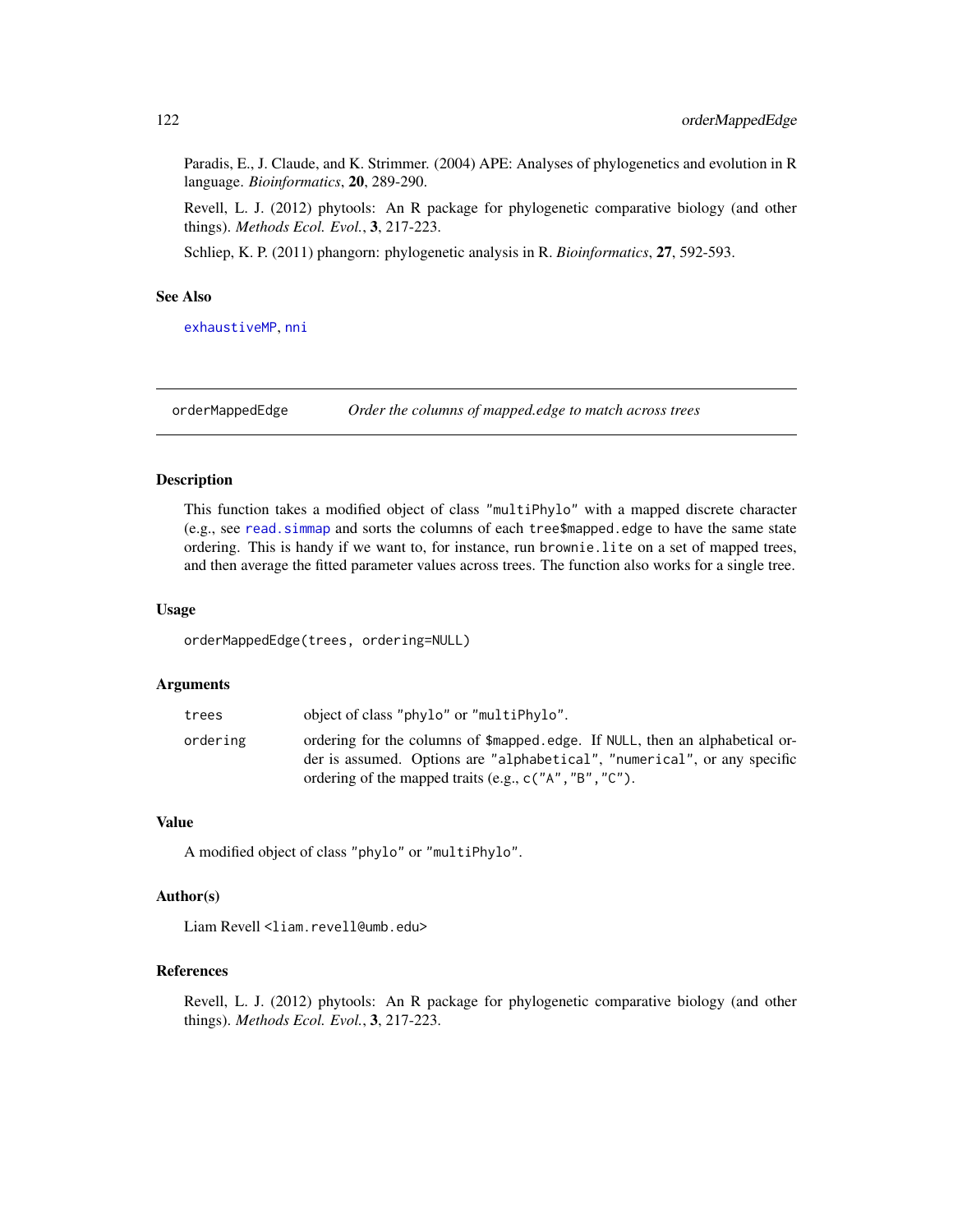This function maps or "paints" an arbitrary, i.e., user-specified, discrete character history on the tree. paintSubTree paints the clade downstream of node with a particular state; whereas paintBranches paints only a specified branch.

## Usage

```
paintSubTree(tree, node, state, anc.state="1", stem=FALSE)
paintBranches(tree, edge, state, anc.state="1")
```
# Arguments

| tree      | a phylogenetic tree as an object of class "phylo" or a modified object with<br>mapped character traits.                                                                                                                                                                      |
|-----------|------------------------------------------------------------------------------------------------------------------------------------------------------------------------------------------------------------------------------------------------------------------------------|
| node      | an integer specifying the node number tipward of which the function should<br>paint the derived state.                                                                                                                                                                       |
| edge      | an integer or vector of integers specifying the node or tip numbers of the edges<br>that should be painted in paintBranches.                                                                                                                                                 |
| state     | a string (or numeric value) specifying the state to paint on the tree tipward of<br>node.                                                                                                                                                                                    |
| anc.state | the ancestral state to use; will only be applied if there are presently no character<br>values mapped on the tree.                                                                                                                                                           |
| stem      | logical or numeric value indicating whether to use the derived state on the<br>stem leading to node (or not, if stem=FALSE), or, alternatively, what fraction<br>of the stem should be assigned to the derived clade. Note that for tip clades<br>stem=FALSE is not allowed. |

#### Value

An object of class "simmap" that contains the specified paintings as a mapped discrete character.

# Author(s)

Liam Revell <liam.revell@umb.edu>

# References

Revell, L. J. (2012) phytools: An R package for phylogenetic comparative biology (and other things). *Methods Ecol. Evol.*, 3, 217-223.

# See Also

[make.simmap](#page-101-0), [read.simmap](#page-168-0), [plotSimmap](#page-151-0), [sim.history](#page-182-0)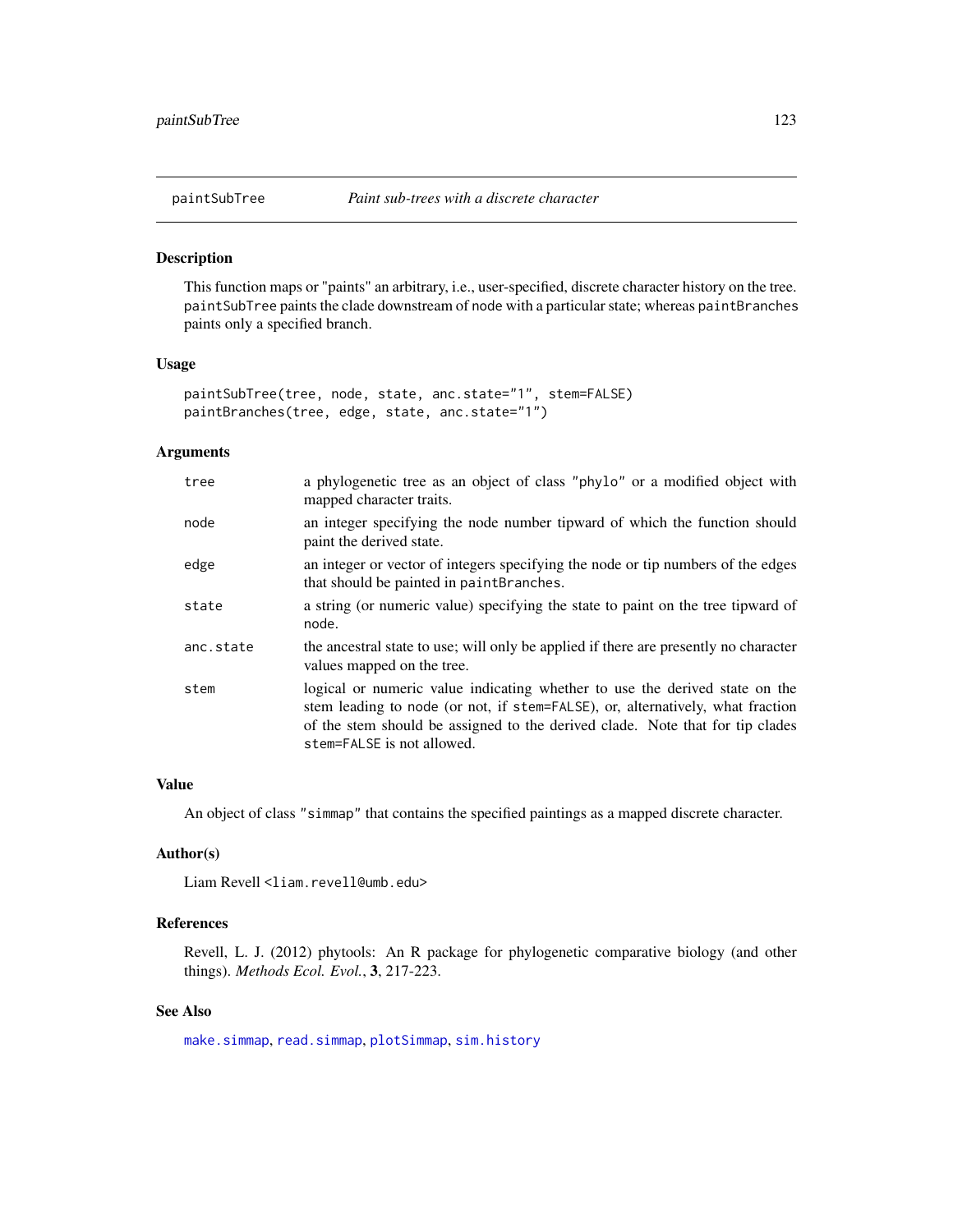Primarily internal function for [posterior.evolrate](#page-160-0); can be used to graft a clade into a receptor tree, at the "sticky tip" labeled with "NA".

#### Usage

paste.tree(tr1, tr2)

## Arguments

| tr1 | receptor tree. |
|-----|----------------|
| tr2 | donor clade.   |

# Details

The donor clade needs to have a root edge, even if it is zero length.

# Value

A tree.

# Author(s)

Liam Revell <liam.revell@umb.edu>

# References

Revell, L. J. (2012) phytools: An R package for phylogenetic comparative biology (and other things). *Methods Ecol. Evol.*, 3, 217-223.

## Examples

```
tr1<-rtree(10)
tr2<-rtree(10)
tr1$tip.label[1]<-"NA"
tr2$root.edge<-0
tr3<-paste.tree(tr1,tr2)
```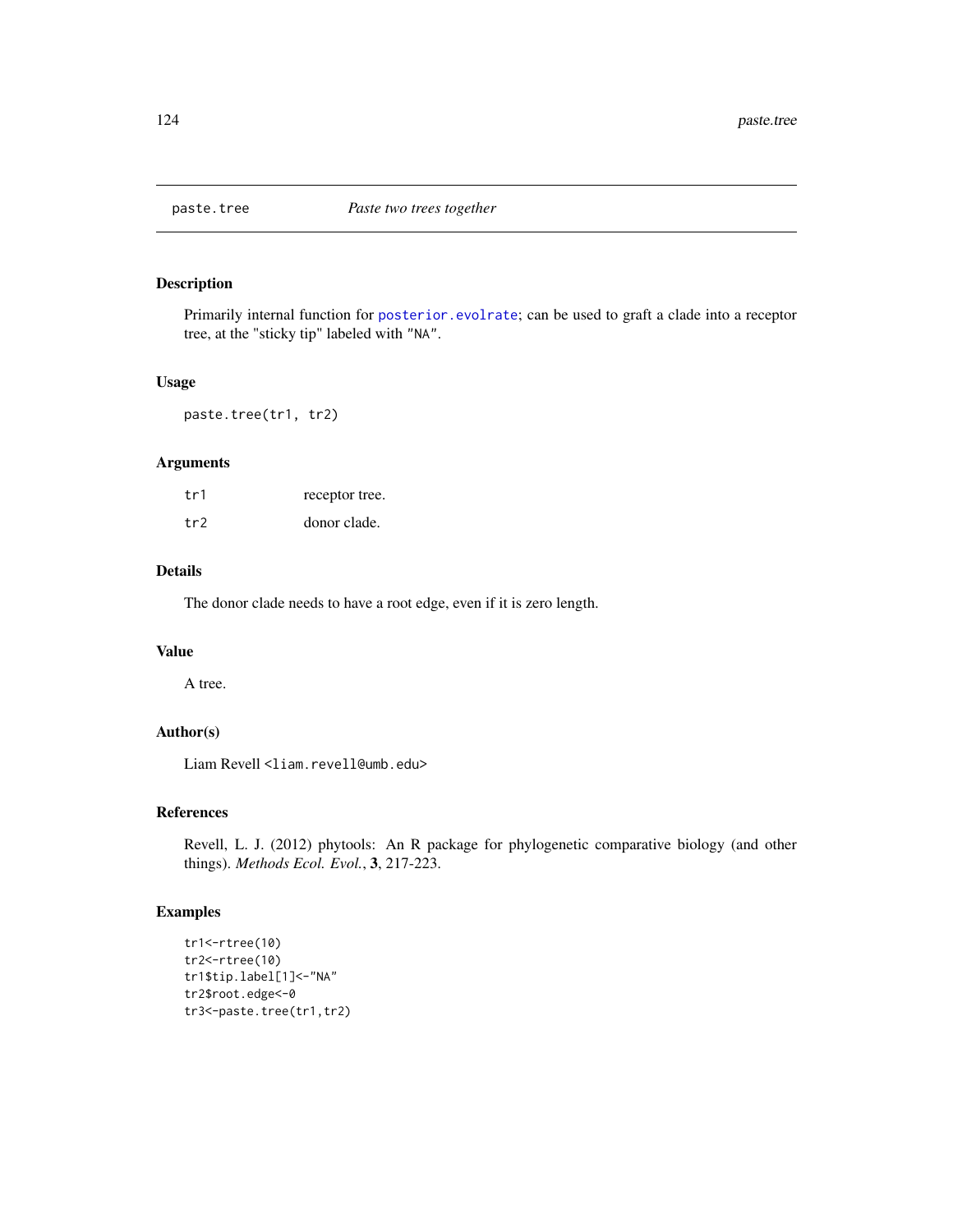pbtree *Simulate pure-birth or birth-death stochastic tree or trees*

## Description

This function simulates stochastic birth-death trees. Simulation can be performed conditioning on n, on t, or on both simultaneously. If the both, then (for optional argument method="rejection") rejection sampling is performed whereby trees are simulated given b and t until a tree containing n taxa is found. The giving-up point can be set using the optional argument max.count. Simulations can also be performed in continuous time (the default) or discrete time; the difference being that wait times in the continous-time simulation come from the exponential distribution; whereas waiting times in discrete-time simulations come from the geometric distribution. In addition, discrete-time simulations allow for the possibility that multiple speciation events can occur at (exactly) the same time, so long as they are on separate branches. Finally, sometimes for stopping criterion n in discrete-time there will be a number of tips different from n. This indicates that the last event contained more than one speciation event, and a warning is printed.

method="direct" is presently experimental. It does not really perform direct sampling; however waiting times & birth or death events are sampled first - with only wait-times consistent with n and t being retained. This rejection sampling occurs one layer earlier than for method="rejection". This results in a significant (several-fold) speed-up of the code and enables sampling conditioned on n and t simultaneously for much higher b and d. At the present time, extant.only=TRUE does not work for this mode, nor does type="discrete".

Note that if ape=FALSE, then the function will run faster, and the tree is theoretically compatible with the ape "phylo" standard; however some downstream errors with functions such as [bind.tree](#page-0-0) have been observed.

## Usage

```
pbtree(b=1, d=0, n=NULL, t=NULL, scale=NULL, nsim=1, type=c("continuous",
   "discrete"), ...)
```
## Arguments

| b     | birth rate or speciation rate for type="continuous"; the probability of speciat-<br>ing per time-step for type="discrete".                                                                                                                                              |
|-------|-------------------------------------------------------------------------------------------------------------------------------------------------------------------------------------------------------------------------------------------------------------------------|
| d     | death rate or extinction rate for type="continuous"; the probability of going<br>extinct per time-step for type="discrete".                                                                                                                                             |
| n     | desired number of species ( <i>i.e.</i> , taxa-stop criterion).                                                                                                                                                                                                         |
| t     | total time for simulation ( <i>i.e.</i> , time-stop criterion).                                                                                                                                                                                                         |
| scale | if set, rescales tree to have total length scale.                                                                                                                                                                                                                       |
| nsim  | number of simulated trees to return.                                                                                                                                                                                                                                    |
| type  | string to indicate whether to simulate trees in continuous or discrete time. If the<br>former, then wait times between speciation events are drawn from an exponen-<br>tial distribution; whereas if the latter then wait times comes from a geometric<br>distribution. |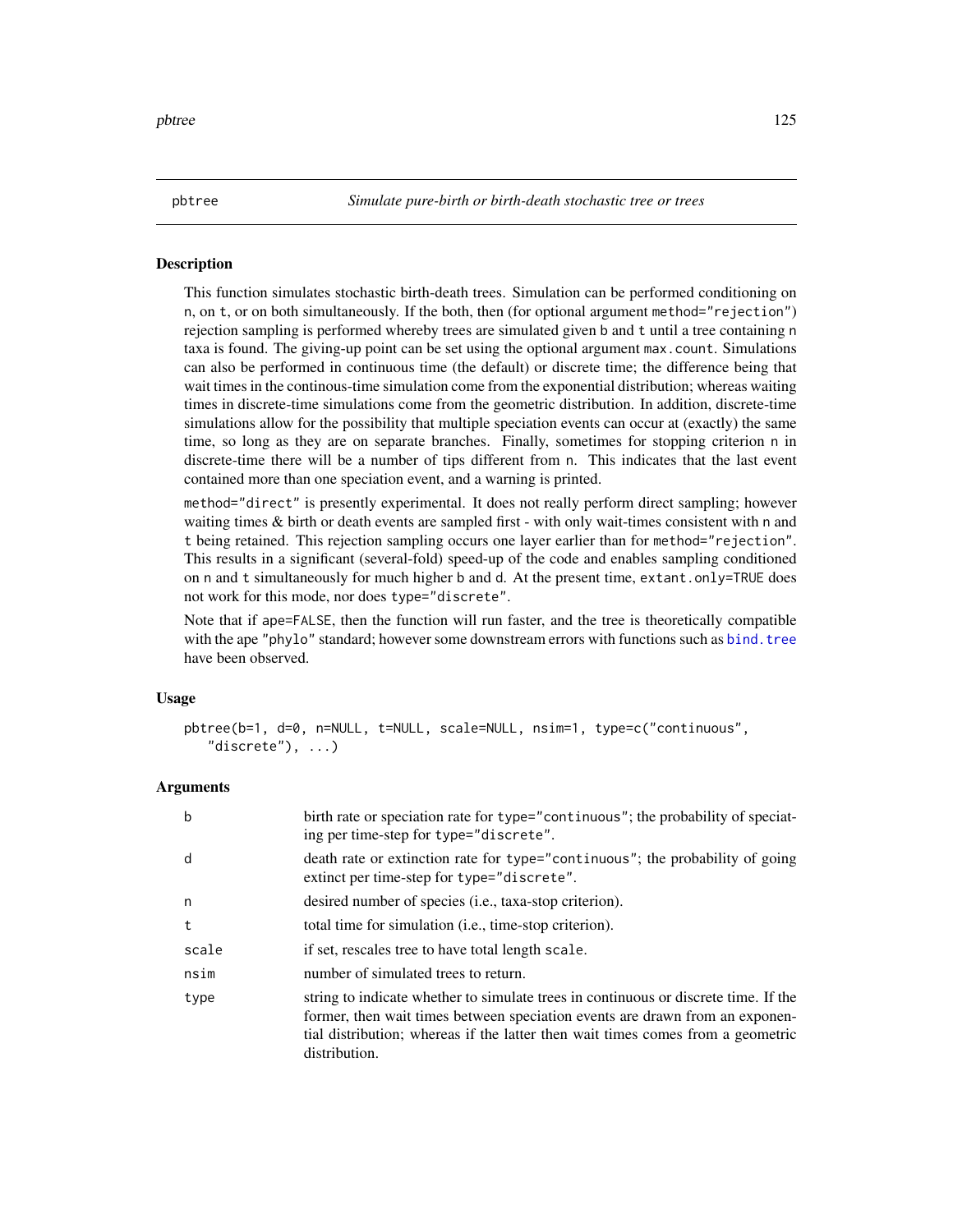... optional arguments including ape, a logical value indicating whether to return nodes in a 'ape' compatible ordering (default is TRUE); extant.only a logical value indicating whether or not to return only extant species (defaults to FALSE); max.count a numeric value indicating the maximum number of iterations to run is sampling conditioned on both n and t (defaults to 1e5); method gives the method used for simultaneously conditioning on n and t - options are "rejection" and "direct"; tip.label, a vector of tip labels (only works for n!=NULL); and, finally, quiet, a logical value indicating whether or not to suppress certain message (defaults to FALSE).

#### Value

A tree or list of trees as an object of class "phylo" or "multiPhylo", respectively.

#### Author(s)

Liam Revell <liam.revell@umb.edu>

#### References

Revell, L. J. (2012) phytools: An R package for phylogenetic comparative biology (and other things). *Methods Ecol. Evol.*, 3, 217-223.

#### Examples

```
# simulate a pure-birth tree with 400 tips, scaled to a length of 1.0
tree<-pbtree(n=400,scale=1)
# simulate a pure-birth tree conditioning on n & t
tt<-log(50)-log(2)
tree<-pbtree(n=50,t=tt)
```
pgls.Ives *Phylogenetic regression with intraspecific sampling error*

#### Description

This function fits the phylogenetic regression model with within-species sampling error following Ives et al. (2007).

pgls.SEy fits a simpler model in which only sampling error in y is taken into account. This function uses [gls](#page-0-0) from the nlme package internally for optimization and returns an object of class "gls" that is compatible with all methods for that object class.

#### Usage

```
pgls.Ives(tree, X, y, Vx=NULL, Vy=NULL, Cxy=NULL, lower=c(1e-8,1e-8),
fixed.b1=NULL)
pgls.SEy(model, data, corClass=corBrownian, tree=tree,
   se=NULL, method=c("REML","ML"), interval=c(0,1000), ...)
```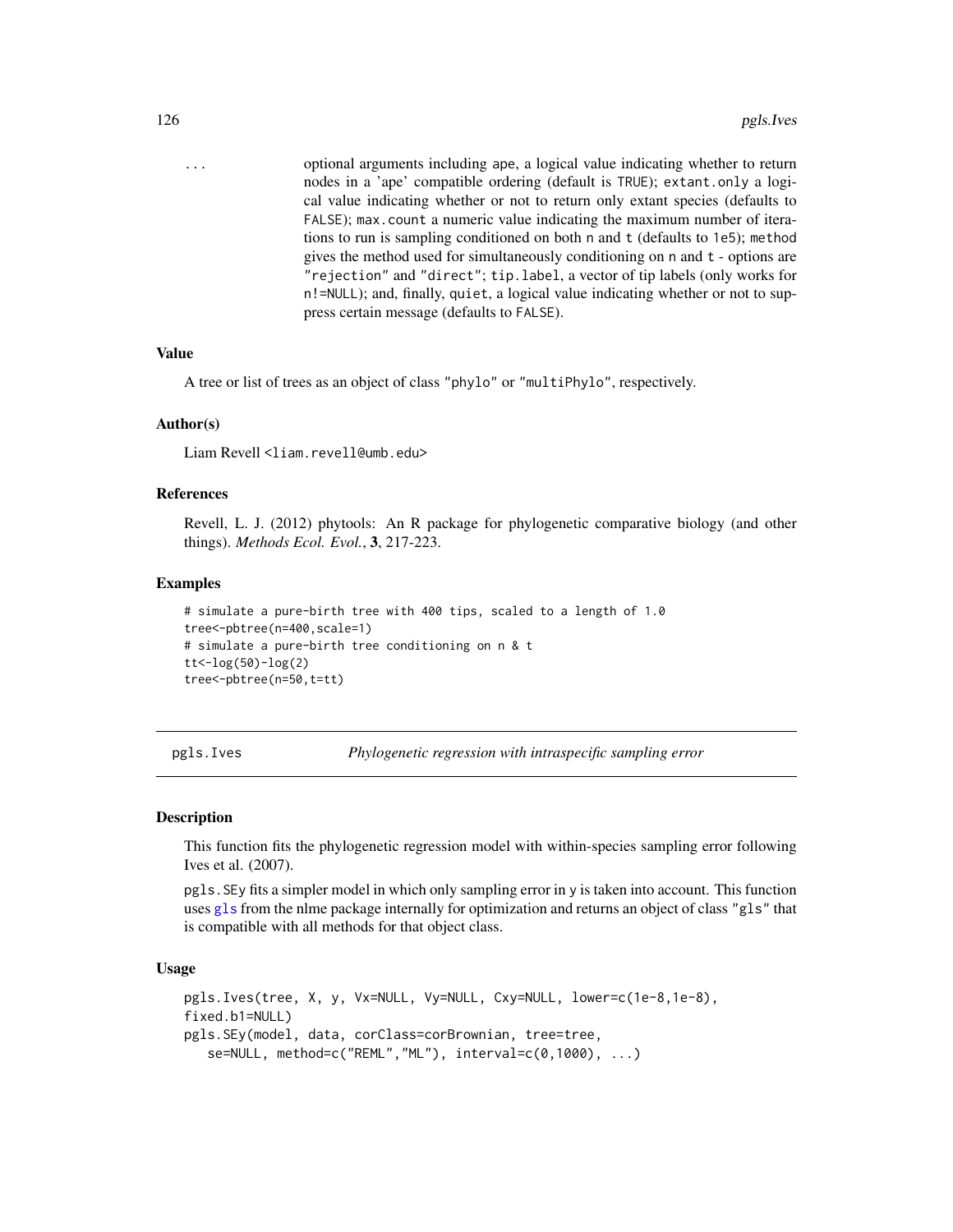#### pgls.Ives 127

# Arguments

| tree     | a phylogeny as an object of class "phylo".                                                                                                                                                                                                                                                                                                                                                                               |
|----------|--------------------------------------------------------------------------------------------------------------------------------------------------------------------------------------------------------------------------------------------------------------------------------------------------------------------------------------------------------------------------------------------------------------------------|
| X        | a named vector containing a <i>single</i> independent variable (multiple independent<br>variables to be added in future). X can contain the species means, or a single<br>long vector containing the sample of values for each species. In the latter case<br>the names $(X)$ will be repeating - all samples from the same species should have<br>the same name.                                                        |
| У        | vector the dependent variable. Can be species means or individual values, as for<br>Χ.                                                                                                                                                                                                                                                                                                                                   |
| Vx       | sampling variances for X. If NULL, then the within-species variance is computed<br>from the data assuming that individual samples, not species means, have been<br>provided in X.                                                                                                                                                                                                                                        |
| Vy       | sampling variances for y. If NULL, then the within-species variance is computed<br>from the data assuming that individual samples, not species means, have been<br>provided in y.                                                                                                                                                                                                                                        |
| Cxy      | sampling covariances between X and y. This will also be computed from the<br>data if Cxy==NULL. Note than in this case - but not for the calculation of Vx and<br>Vy, the same number of observations and the same ordering must be provided<br>for X and y. If this is not the case, then it is assumed that different individuals<br>have been sampled for X and y and thus Cxy is assumed to be zero for all species. |
| lower    | vector specifying the lower bounds for estimation for $\sigma_x^2$ and $\sigma_y^2$ , respectively.<br>(Must be $> 0.$ )                                                                                                                                                                                                                                                                                                 |
| fixed.b1 | fixed regression slope, $\beta$ . Usually set to zero for null hypothesis testing.                                                                                                                                                                                                                                                                                                                                       |
| model    | model to fit. (For pgls. SEy.)                                                                                                                                                                                                                                                                                                                                                                                           |
| data     | data frame. (For pgls. SEy.)                                                                                                                                                                                                                                                                                                                                                                                             |
| corClass | correlation structure. (For pgls. SEy.)                                                                                                                                                                                                                                                                                                                                                                                  |
| se       | vector of standard errors in y. (For pgls. SEy.)                                                                                                                                                                                                                                                                                                                                                                         |
| method   | optimization method. (For pgls. SEy.)                                                                                                                                                                                                                                                                                                                                                                                    |
| interval | interval over which to perform optimization. (For pgls. SEy.)                                                                                                                                                                                                                                                                                                                                                            |
| $\cdots$ | optional arguments. (For pgls. SEy.)                                                                                                                                                                                                                                                                                                                                                                                     |

# Details

In the case of pgls.Ives, only the bivariate regression model is implemented. Note that some problems have been reported with the optimization algorithm for this model, which is simple and thus may fail to find the ML solution.

In the case of pgls.SEy the user can (theoretically) specify any class of linear model permitted by [gls](#page-0-0).

# Value

In the case of pgls.Ives, an object of class "pgls.Ives" with the following components:

beta a vector or matrix of regression coefficients.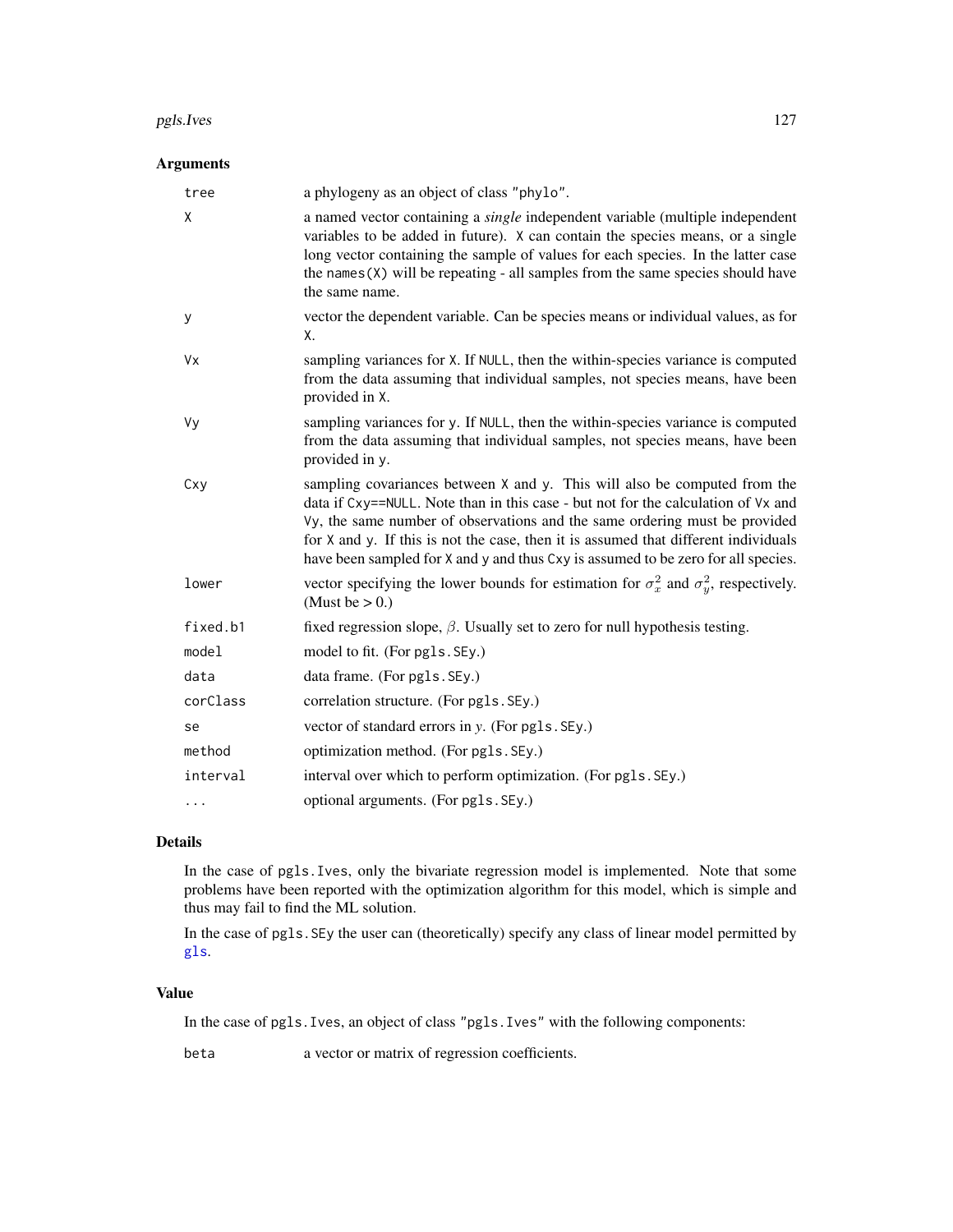| sig2x       | fitted BM rate for X.                                                        |
|-------------|------------------------------------------------------------------------------|
| sig2y       | fitted BM rate for y.                                                        |
| a           | fitted ancestral states for X and y.                                         |
| logL        | log-likelihood.                                                              |
| convergence | a value for convergence. convergence=0 is good; see optime for more details. |
| message     | a message for convergence.                                                   |
|             |                                                                              |

In the case of pgls.SEy, an object of class "gls".

## Author(s)

Liam Revell <liam.revell@umb.edu>

#### References

Ives, A. R., P. E. Midford, and T. Garland Jr. (2007) Within-species measurement error in phylogenetic comparative methods. *Systematic Biology*, 56, 252-270.

Revell, L. J. (2012) phytools: An R package for phylogenetic comparative biology (and other things). *Methods Ecol. Evol.*, 3, 217-223.

# See Also

[brownie.lite](#page-31-0), [phylosig](#page-147-0), [phyl.resid](#page-133-0)

phenogram *Plot phenogram (traitgram)*

# Description

Function plots a traitgram (Evans et al. 2009), that is, a projection of the phylogenetic tree in a space defined by phenotype (on the *y* axis) and time (on the *x*). If a discrete character is mapped on the tree this will also be plotted.

## Usage

```
phenogram(tree, x, fsize=1.0, ftype="reg", colors=NULL, axes=list(),
  add=FALSE, ...)
```
## Arguments

| tree  | an object of class "phylo", with or without a mapped discrete character.                                               |
|-------|------------------------------------------------------------------------------------------------------------------------|
| X     | a vector containing the states at the tips <i>or</i> the states at all the tips and the internal<br>nodes of the tree. |
| fsize | relative font size for tip labels.                                                                                     |
| ftype | font type - options are "reg", "i" (italics), "b" (bold), or "bi" (bold-italics).                                      |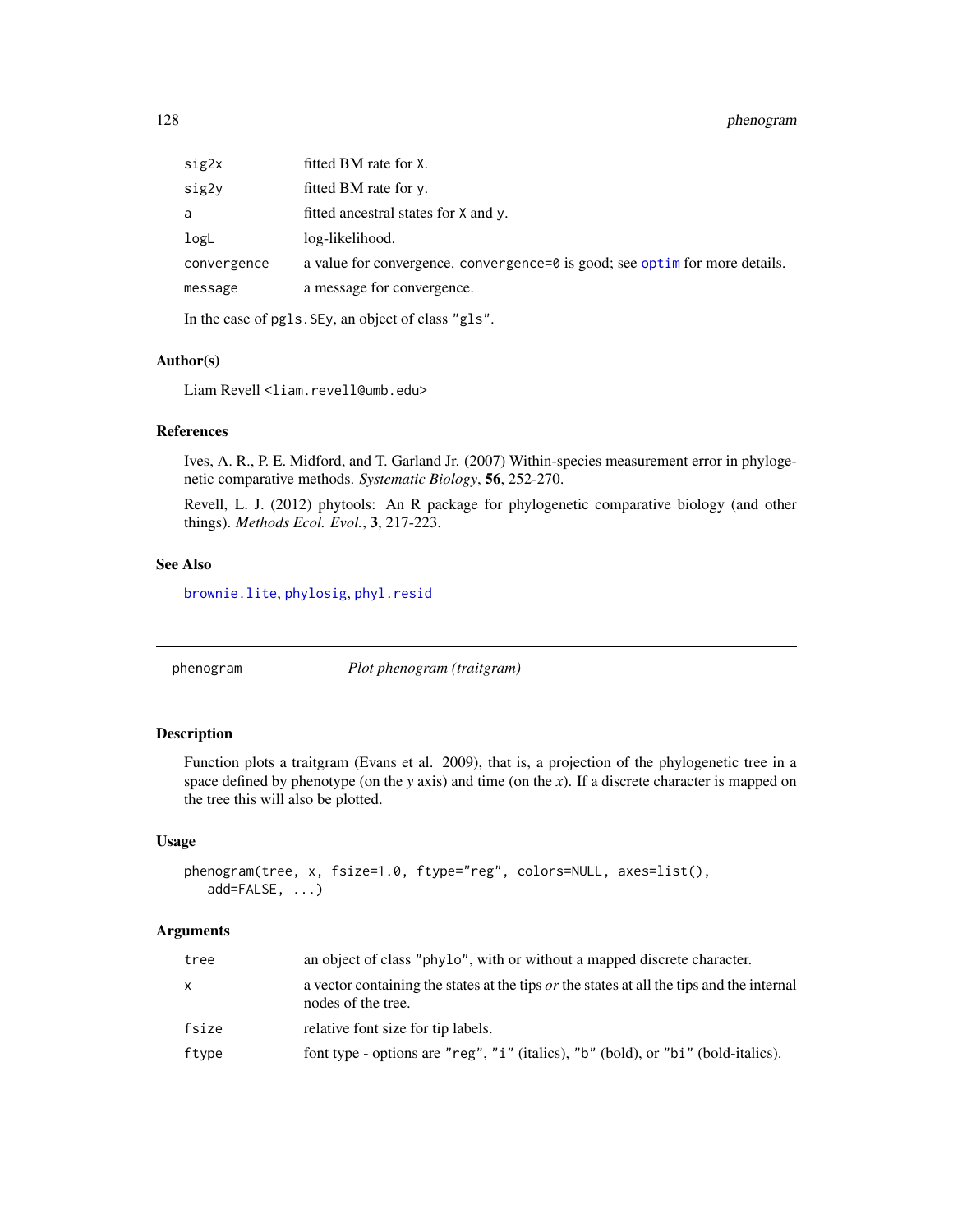| colors | colors for plotting the mapped character (if available) in tree. If no character<br>is mapped on the tree, then a single color for all the branches of the tree can be<br>provided.                                                                                                                                                                                                                                                                                                                                                                                                                                                                                                                                                                                                                                                                                                                                                                                                                                                                                                                                                                                                                                                                                              |
|--------|----------------------------------------------------------------------------------------------------------------------------------------------------------------------------------------------------------------------------------------------------------------------------------------------------------------------------------------------------------------------------------------------------------------------------------------------------------------------------------------------------------------------------------------------------------------------------------------------------------------------------------------------------------------------------------------------------------------------------------------------------------------------------------------------------------------------------------------------------------------------------------------------------------------------------------------------------------------------------------------------------------------------------------------------------------------------------------------------------------------------------------------------------------------------------------------------------------------------------------------------------------------------------------|
| axes   | list of axis dimensions. Items are time and trait.                                                                                                                                                                                                                                                                                                                                                                                                                                                                                                                                                                                                                                                                                                                                                                                                                                                                                                                                                                                                                                                                                                                                                                                                                               |
| add    | optional logical value indicating whether to add to an open plot. If TRUE, then<br>new axes will not be plotted.                                                                                                                                                                                                                                                                                                                                                                                                                                                                                                                                                                                                                                                                                                                                                                                                                                                                                                                                                                                                                                                                                                                                                                 |
| .      | optional arguments including xlim, ylim, log, main, sub, xlab, ylab, asp,<br>type, lty, lwd, offset, and digits are as in plot. default or par. Note that<br>axes overrides xlim and ylim. spread. labels is a logical value indicating<br>whether or not to minimize tip label overlap (default is TRUE); spread.cost is<br>a numeric vector indicating the relative penalty to be used for label overlap and<br>deviance, respectively (if spread.labels=TRUE); spread.range is the range<br>over which to (potentially) spread the labels - note that if labels do not overlap,<br>not all of that range will be used; finally, link is a numeric value by which<br>to offset the tip labels, linking them to the tips with a dashed line (default is<br>0, if spread. labels=FALSE, or 10-percent of the total tree length otherwise).<br>The optional argument of fset Fudge "fudges" the computation of label offset<br>in scaling x1im. It is 1.37, which is the correct fudge in the Windows R GUI,<br>but this may need to be changed in other systems. hold indicates whether (or<br>not) the output to the graphical device should be held using dev. hold before<br>plotting (defaults to hold=TRUE). quiet suppresses some system messages if<br>set to quiet=TRUE. |

# Details

For spread.labels=TRUE numerical optimization is performed to optimize the distribution of the labels vertically, where the solution depends on the vector spread.cost containing the cost of overlap (first) and the cost of deviation from the vertical position of the tip. Note that because this is done via numerical optimization, plotting may hang briefly while the best solution is found (especially for large trees).

## Value

Plots a traitgram, optionally with a mapped discrete character, and (invisibly) returns a matrix containing the coordinates of the plotted tip labels.

# Author(s)

Liam Revell <liam.revell@umb.edu>

# References

Evans, M. E. K., Smith, S. A., Flynn, R. S., Donoghue, M. J. (2009) Climate, niche evolution, and diversification of the "bird-cage" evening primroses (Oenothera, sections Anogra and Kleinia). *American Naturalist*, 173, 225-240.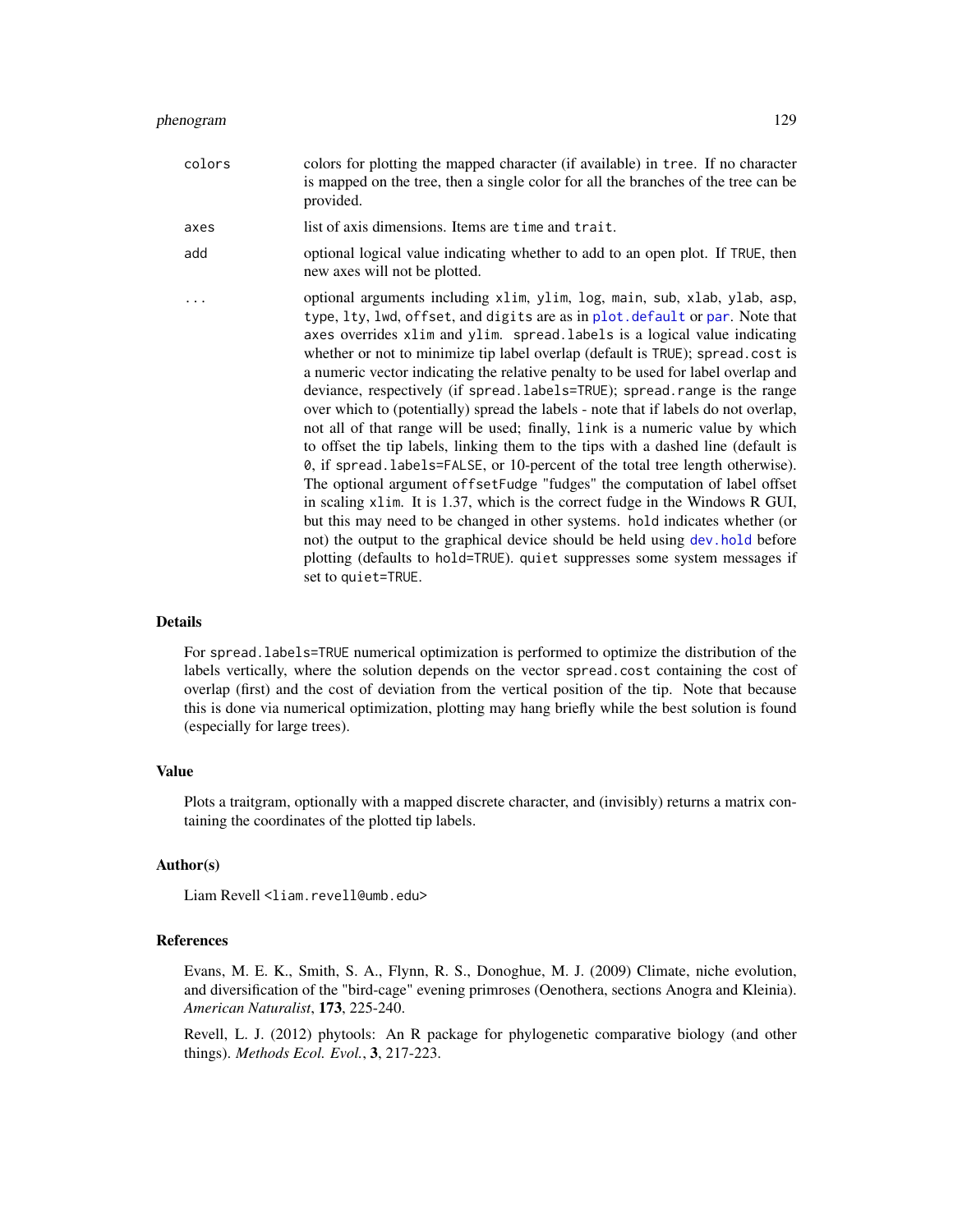# Examples

```
## load data from Garland et al. (1992)
data(mammal.tree)
data(mammal.data)
## extract character of interest
ln.bodyMass<-log(setNames(mammal.data$bodyMass,
    rownames(mammal.data)))
## plot traitgram
phenogram(mammal.tree,ln.bodyMass,ftype="i",
    spread.cost=c(1,0),fsize=0.7,xlab="time (ma)",
   ylab="log(body mass)")
```
<span id="page-129-0"></span>phyl.cca *Phylogenetic canonical correlation analysis*

# Description

This function performs phylogenetic canonical correlation analysis (e.g., Revell & Harrison 2008; *Bioinformatics*).

# Usage

phyl.cca(tree, X, Y, lambda=1.0, fixed=TRUE)

# Arguments

| tree   | a phylogenetic tree in "phylo" format.                                                    |
|--------|-------------------------------------------------------------------------------------------|
| X      | a data matrix with traits in columns.                                                     |
| Y      | data matrix with traits in columns, to be correlated with X.                              |
| lambda | optionally, a (fixed) value for $\lambda$ .                                               |
| fixed  | optionally, a logical value indicating whether or not to estimate $\lambda$ using likeli- |
|        | hood.                                                                                     |

# Details

(Optional) joint optimization of  $\lambda$  is performed using [optimize](#page-0-0) on the interval (0,1).

## Value

An object of class "phyl.cca" containing the following components:

| cor     | canonical correlations.                         |
|---------|-------------------------------------------------|
| xcoef   | coefficients for the canonical variables for X. |
| vcoef   | coefficients for the canonical variables for Y. |
| xscores | matrix with the canonical scores for X.         |
| yscores | matrix with the canonical scores for Y.         |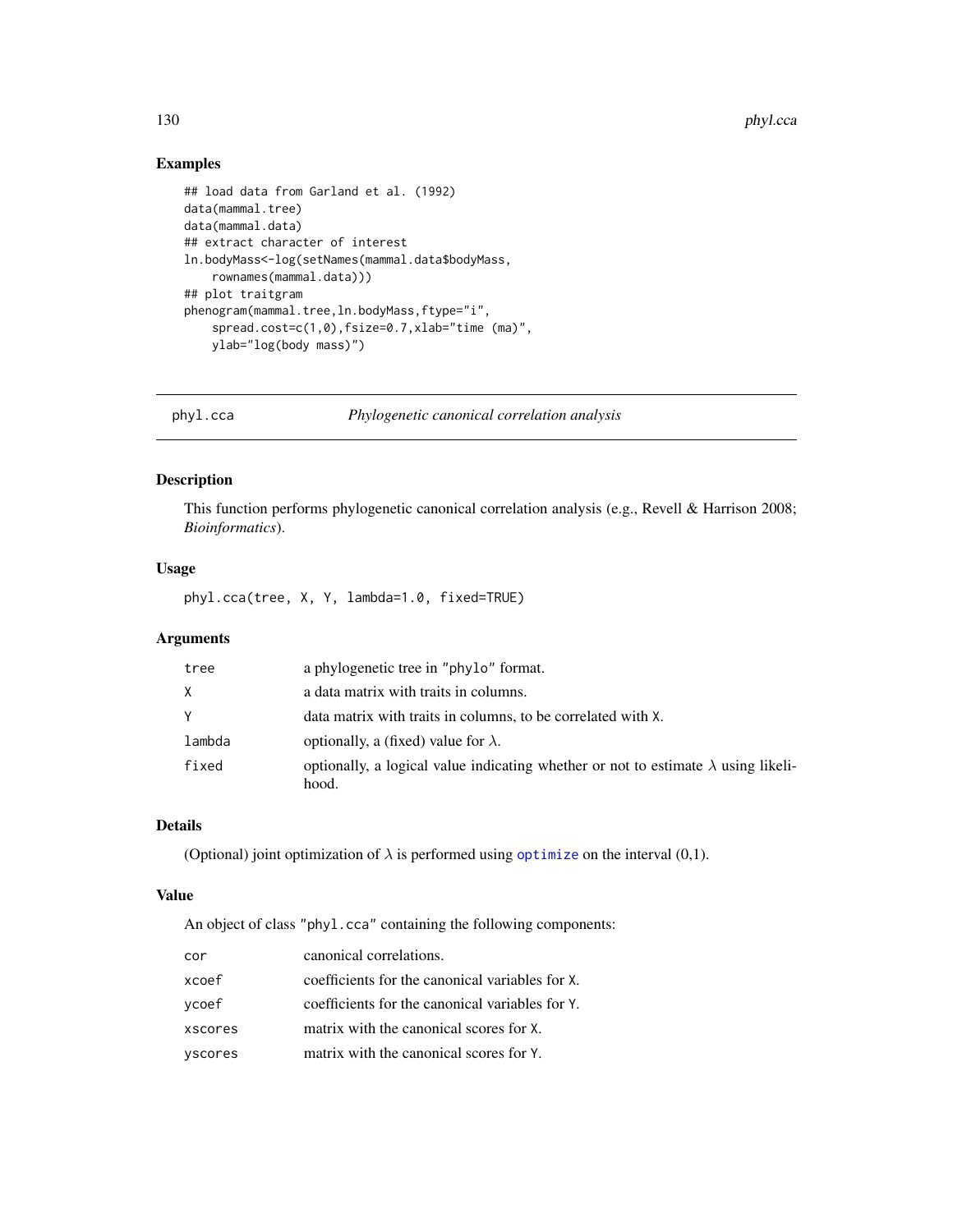| chisg | vector of $\chi^2$ values.                                                                |
|-------|-------------------------------------------------------------------------------------------|
| D     | P-values for the hypothesis test that the <i>i</i> th and all subsequent correlations are |
|       | zero.                                                                                     |

## Author(s)

Liam Revell <liam.revell@umb.edu>

## References

Revell, L. J., Harrison, A. S. (2008) PCCA: A program for phylogenetic canonical correlation analysis. *Bioinformatics*, 24, 1018-1020.

Revell, L. J. (2012) phytools: An R package for phylogenetic comparative biology (and other things). *Methods Ecol. Evol.*, 3, 217-223.

## See Also

[phyl.pca](#page-131-0)

phyl.pairedttest *Phylogenetic paired t-test*

## Description

This function conducts a phylogenetic paired t-test, roughly following Lindenfors et al. (2010; *J. Evol. Biol.*). This is not a phylogenetic ANOVA, in which we want to compare the means of different sets of species on the tree. Instead, we are interested in the difference between two characters, or two measures of a character within a species, and we want to know if this difference is significantly different from zero controlling for the phylogenetic non-independence of species.

## Usage

```
phyl.pairedttest(tree, x1, x2=NULL, se1=NULL, se2=NULL, lambda=1.0, h0=0.0,
   fixed=FALSE, ...)
```
## Arguments

| tree           | a phylogeny as an object of class "phylo".                                |
|----------------|---------------------------------------------------------------------------|
| x1             | data vector for first trait, or matrix with two traits in columns.        |
| x <sub>2</sub> | data vector for second trait (or null if x1 is a matrix).                 |
| se1            | standard errors for x1.                                                   |
| se2            | standard errors for x2.                                                   |
| lambda         | starting value for Pagel's $\lambda$ (or fixed value, if fixed=TRUE).     |
| h0             | null hypothesis (to be tested) for the mean difference between x1 and x2. |
| fixed          | logical value specifying whether or not to optimize $\lambda$ .           |
| $\cdots$       | optional arguments.                                                       |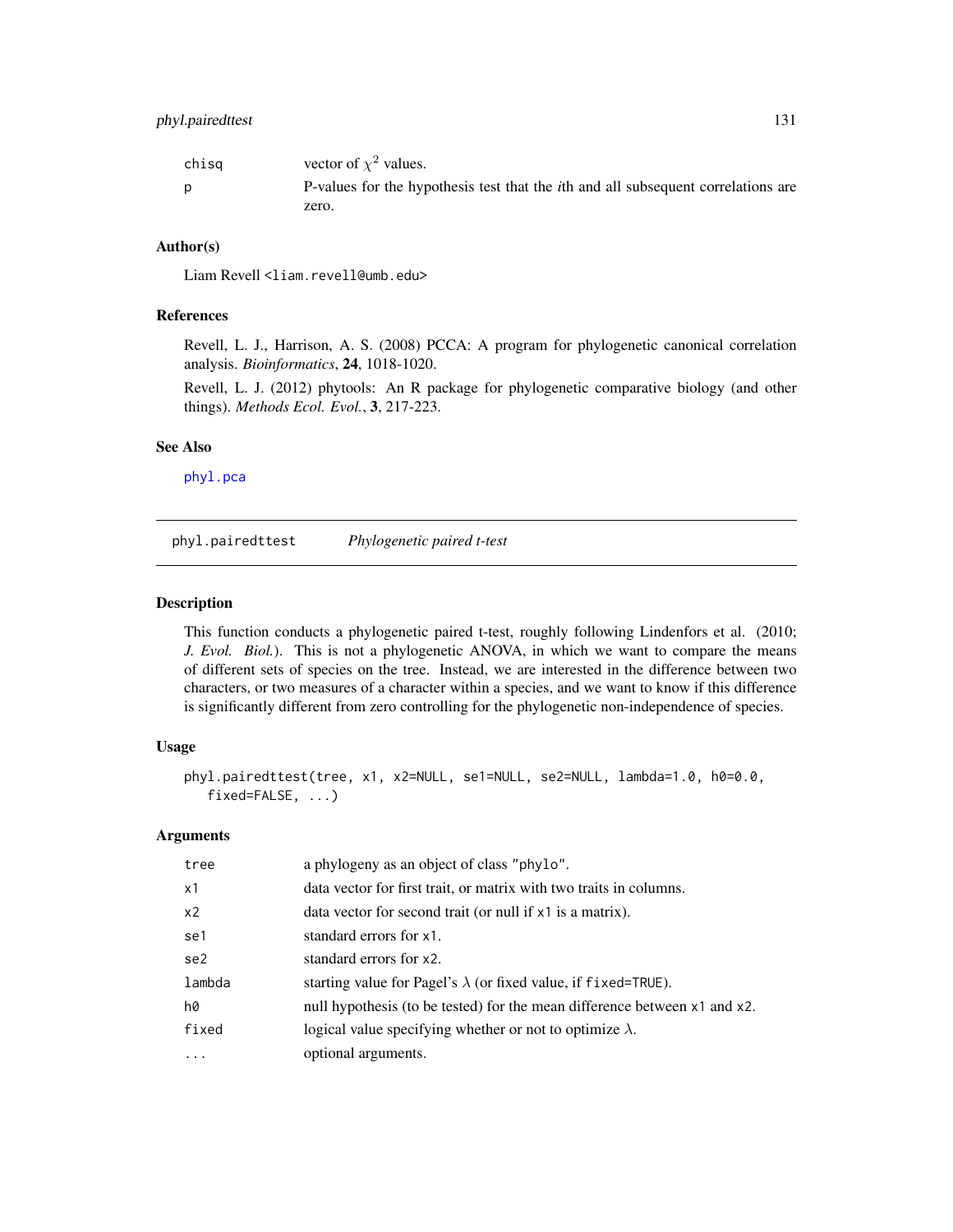# Details

Likelihood [optim](#page-0-0)ization is performed using optim with method="L-BFGS-B" with box constraints on  $\lambda$  (0,1).

# Value

An object of class "phyl.pairedttest" with the following components:

| dbar   | phylogenetic mean difference.                                 |
|--------|---------------------------------------------------------------|
| se     | standard error of dbar.                                       |
| sig2   | estimated evolutionary variance (of the difference).          |
| lambda | fitted (or fixed) value of $\lambda$ .                        |
| logL   | log-likelihood of the fitted model.                           |
| t.dbar | t-value ((dbar-h0)/se where se is computed from the Hessian). |
| P.dbar | P-value.                                                      |
| df     | the degrees of freedom.                                       |
| hØ     | the null hypothesis that was tested.                          |

# Author(s)

Liam Revell <liam.revell@umb.edu>

## References

Lindenfors, P., L. J. Revell, and C. L. Nunn (2010) Sexual dimorphism in primate aerobic capacity: A phylogenetic test. *J. Evol. Biol.*, 23, 1183-1194.

Revell, L. J. (2012) phytools: An R package for phylogenetic comparative biology (and other things). *Methods Ecol. Evol.*, 3, 217-223.

<span id="page-131-0"></span>phyl.pca *Phylogenetic principal components analysis*

# Description

This function performs phylogenetic PCA (e.g., Revell 2009; *Evolution*).

# Usage

```
phyl.pca(tree, Y, method="BM", mode="cov", ...)
## S3 method for class 'phyl.pca'
biplot(x, \ldots)scores(object, ...)
## S3 method for class 'phyl.pca'
scores(object, ...)
```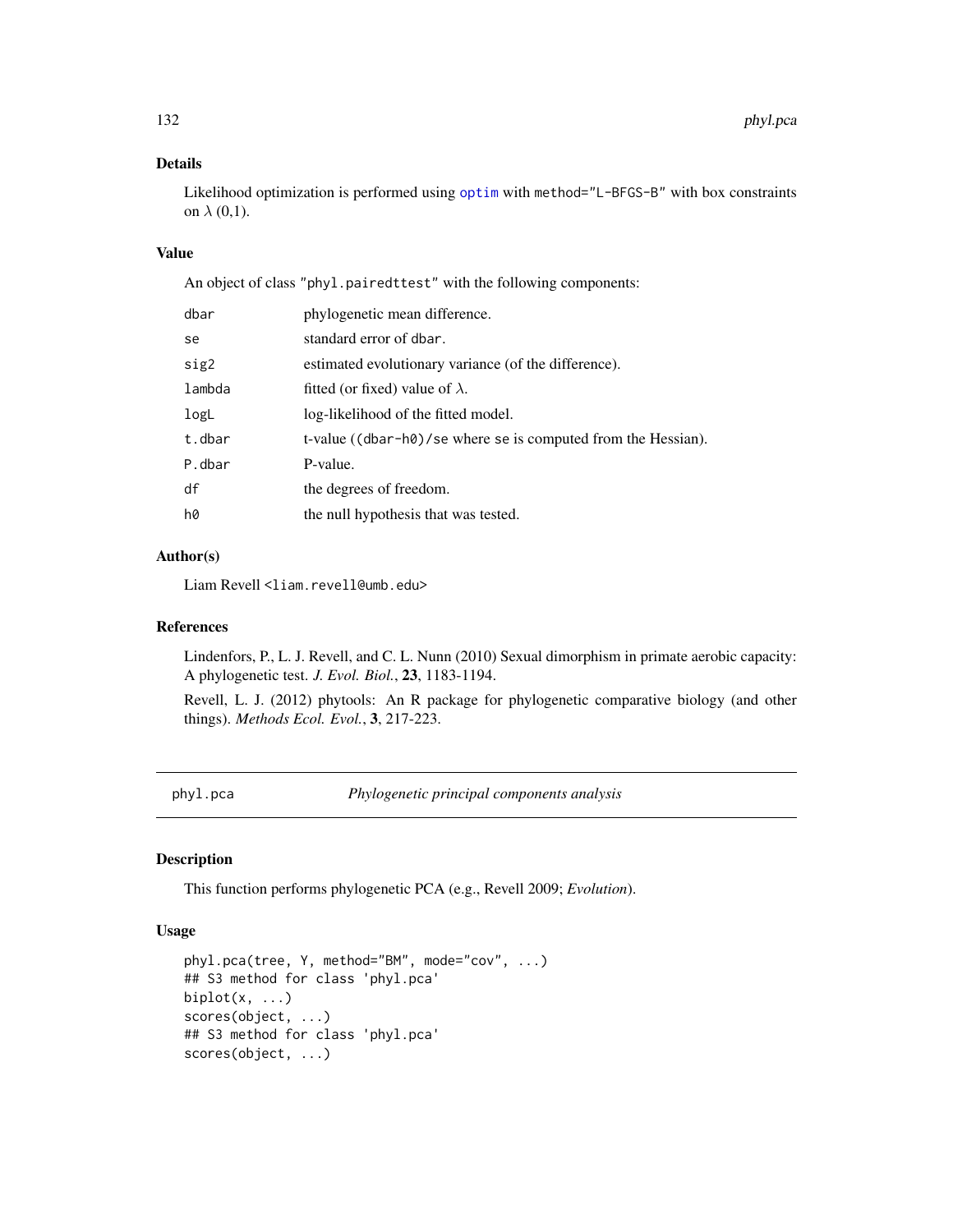#### phyl.pca 133

## Arguments

| tree         | phylogeny as an object of class "phylo".                                           |
|--------------|------------------------------------------------------------------------------------|
| Y            | data matrix with traits in columns.                                                |
| method       | method to obtain the correlation structure: can be "BM" or "lambda".               |
| mode         | is the mode for the PCA: can be "cov" or "corr".                                   |
| $\mathsf{x}$ | object of class "phyl.pca" for biplot method.                                      |
| object       | object of class "phyl.pca" for scores method.                                      |
|              | for S3 plotting method biplot.phyl.pca, other arguments to be passed to<br>biplot. |

# Details

If method="lambda" then  $\lambda$  will be [optimize](#page-0-0)d on the interval  $(0,1)$  using optimize. Optimization method can be set using the option opt which can take values "ML", "REML", or "fixed". If the last of these is selected than the user should also specify a value of  $\lambda$  to use via the argument lambda.

S3 methods (print, summary, and biplot) are modified from code provided by Joan Maspons and are based on the same methods for objects of class "prcomp". Function biplot now permits the argument choices to be supplied, which should be a vector of length two indicated the two PC axes to be plotted.

S3 method scores extracts or computes (for a matrix of newdata) PC scores given an object of class "phyl.pca".

# Value

An object of class "phyl.pca" consisting of a list with some or all of the following components:

| Eval         | diagonal matrix of eigenvalues.                          |
|--------------|----------------------------------------------------------|
| Evec         | matrix with eigenvectors in columns.                     |
| <sub>S</sub> | matrix with scores.                                      |
| $\mathbf{I}$ | matrix with loadings.                                    |
| lambda       | fitted value of $\lambda$ (method="lambda" only).        |
| logL         | log-likelihood for $\lambda$ model (method="logL" only). |

#### Author(s)

Liam Revell <liam.revell@umb.edu>, Joan Maspons

# References

Revell, L. J. (2009) Size-correction and principal components for interspecific comparative studies. *Evolution*, 63, 3258-3268.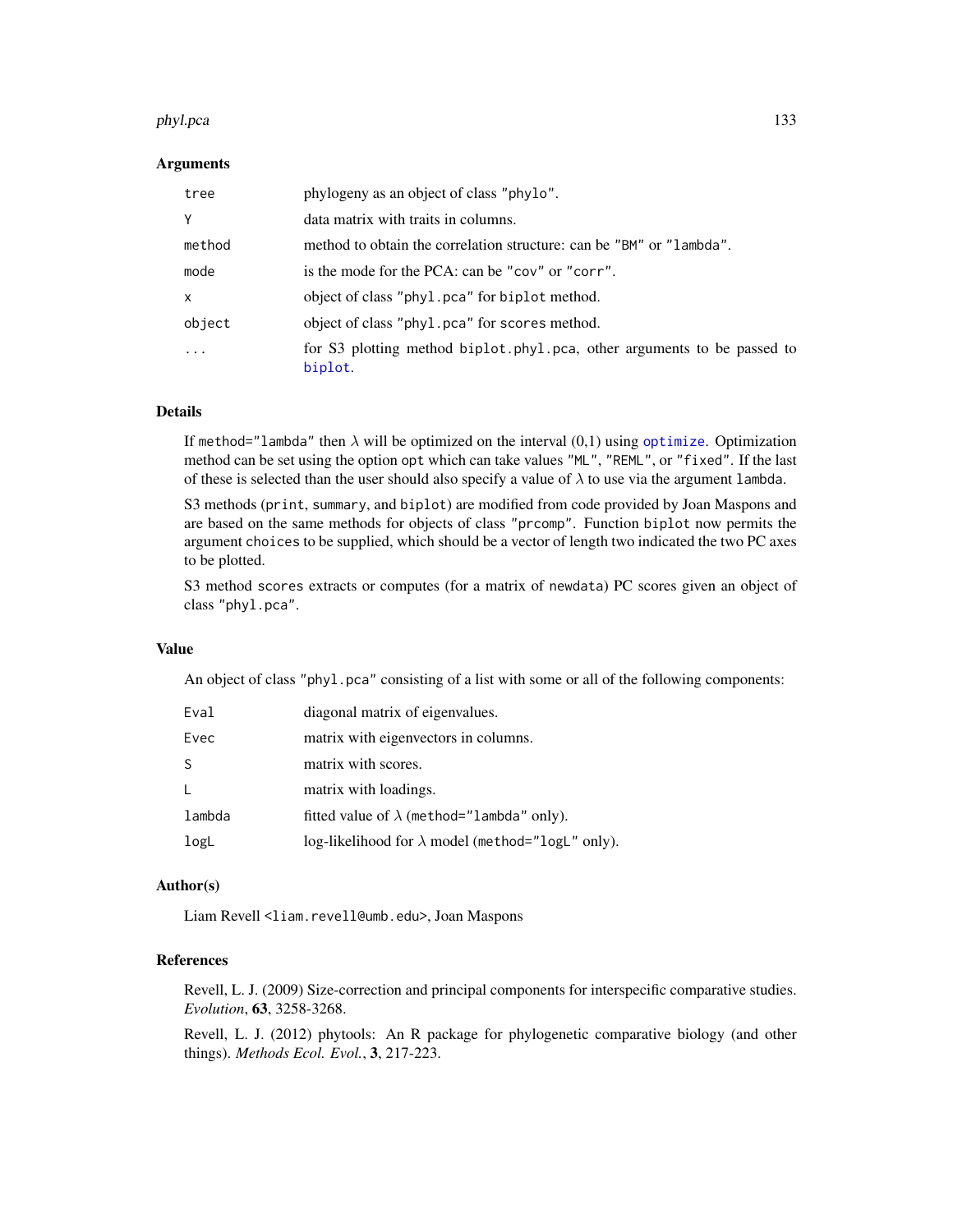# See Also

[phyl.cca](#page-129-0), [phyl.resid](#page-133-0)

## Examples

```
## load data from Mahler et al. (2010)
data(anoletree)
data(anole.data)
## run phylogenetic PCA
anole.pca<-phyl.pca(anoletree,anole.data)
print(anole.pca)
## plot results
plot(anole.pca)
biplot(anole.pca)
```
<span id="page-133-0"></span>phyl.resid *Phylogenetic size-correction via GLS regression*

# Description

This function fits one or multiple phylogenetic regressions (depending on the number of columns in Y) and computes the residuals. Designed for phylogenetic size correction using GLS regression (e.g., Revell 2009; *Evolution*).

## Usage

```
phyl.resid(tree, x, Y, method="BM")
```
# Arguments

| tree         | a phylogenetic tree in "phylo" format.                                                                                       |
|--------------|------------------------------------------------------------------------------------------------------------------------------|
| $\mathsf{x}$ | vector containing the single independent variable (e.g., size), or matrix with<br>multiple independent variables in columns. |
| Y            | vector or matrix with one or multiple dependent variables in columns.                                                        |
| method       | method to obtain the correlation structure: can be "BM" or "lambda".                                                         |

# Details

Optionally fits  $\lambda$  for each regression model. Likelihood optimization of  $\lambda$  is performed for method= "lambda" using [optimize](#page-0-0) on the interval  $(0,1)$ . This function is theoretically redundant with residuals applied to a "gls" object class in which the correlation structure is based on corBrownian or corPagel; however some users may find this method simpler, and it provides a good way to cross-check your results & make sure that you are using gls correctly.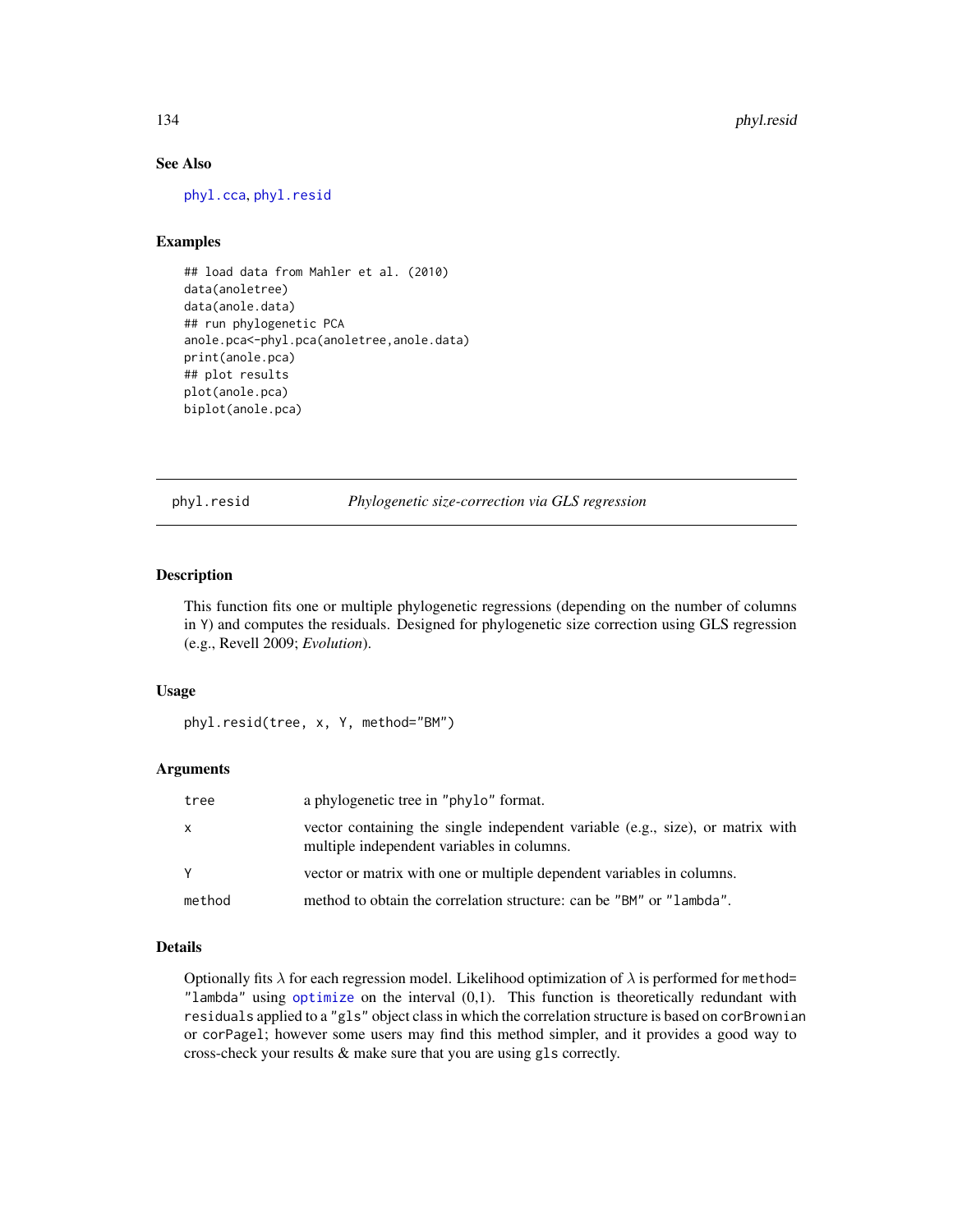# phyl.RMA 135

# Value

A list with the following components:

| beta   | a vector or matrix of regression coefficients.       |
|--------|------------------------------------------------------|
| resid  | a vector or matrix of residuals for species.         |
| lambda | a vector of $\lambda$ values (method="lambda" only). |
| logL   | a vector of log-likelihoods (method="lambda" only).  |

# Author(s)

Liam Revell <liam.revell@umb.edu>

# References

Revell, L. J. (2009) Size-correction and principal components for interspecific comparative studies. *Evolution*, 63, 3258-3268.

Revell, L. J. (2010) Phylogenetic signal and linear regression on species data. *Methods in Ecology and Evolution*, 1, 319-329.

Revell, L. J. (2012) phytools: An R package for phylogenetic comparative biology (and other things). *Methods Ecol. Evol.*, 3, 217-223.

## See Also

[phyl.pca](#page-131-0), [gls](#page-0-0)

phyl.RMA *Phylogenetic reduced major axis (RMA) regression*

# Description

This function performs phylogenetic RMA regression.

## Usage

```
phyl.RMA(x, y, tree, method="BM", lambda=NULL, fixed=FALSE, h0=1.0)
## S3 method for class 'phyl.RMA'
coef(object, ...)
## S3 method for class 'phyl.RMA'
plot(x, \ldots)
```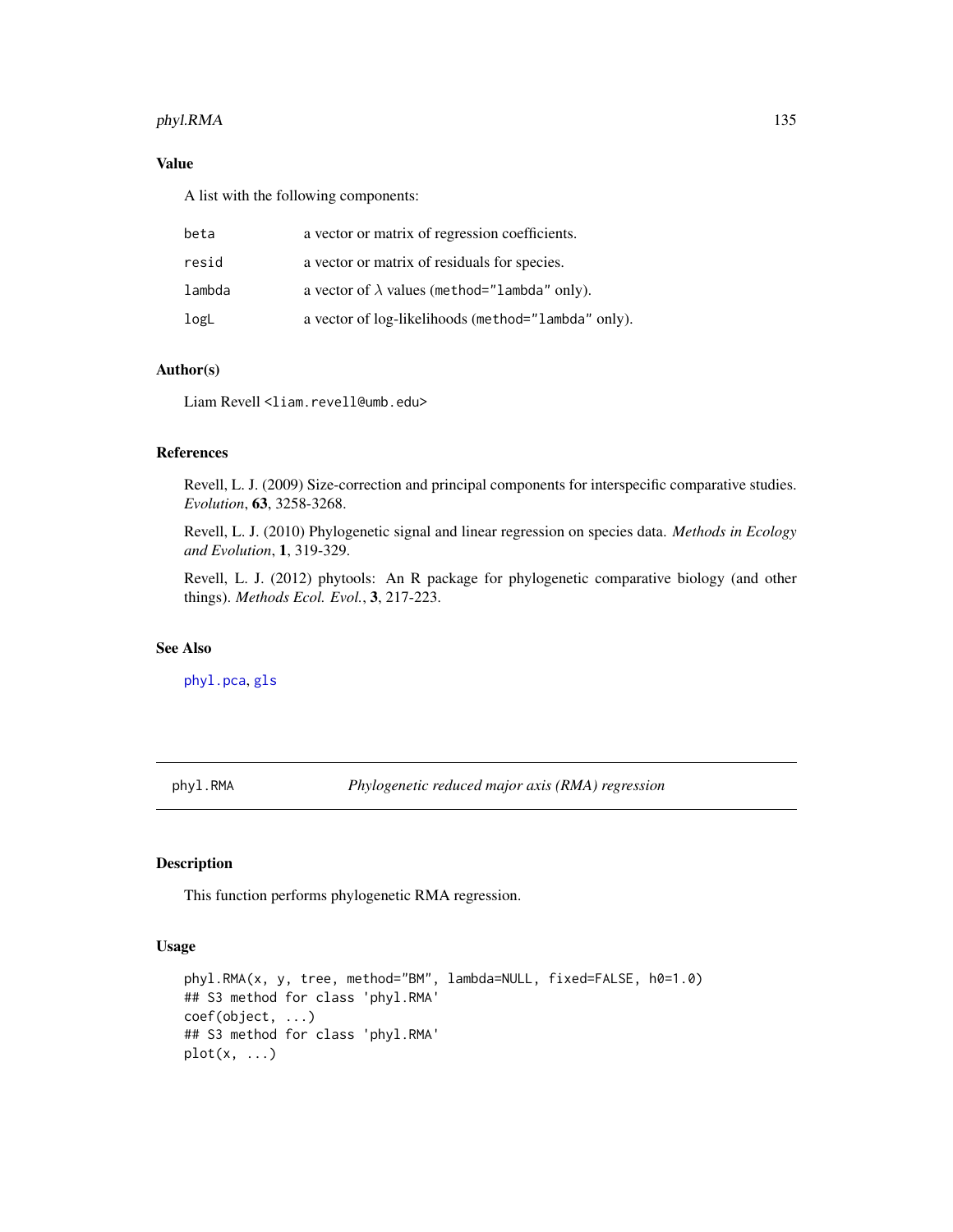## Arguments

| $\mathsf{x}$ | vector with names. In the case of the S3 plot method x is an object of class<br>"phyl.RMA".          |
|--------------|------------------------------------------------------------------------------------------------------|
| y            | vector with names.                                                                                   |
| tree         | a phylogenetic tree in "phylo" format.                                                               |
| method       | method to obtain the correlation structure: can be "BM" or "lambda".                                 |
| lambda       | value of lambda for fixed $\lambda$ .                                                                |
| fixed        | logical value indicating whether or not $\lambda$ should be optimized using likelihood.              |
| hØ           | null hypothesis for $\beta$ . Defaults to 1.0. Note that a null hypothesis of 0.0 is not<br>allowed. |
| object       | for coef method, an object of class "phyl.RMA".                                                      |
| $\ddots$     | optional arguments for S3 methods.                                                                   |

## Details

Optionally jointly estimates  $\lambda$  if method="lambda". Likelihood optimization of  $\lambda$  is performed using [optimize](#page-0-0) on the interval (0,1). Note that some statistician think there is *never* a condition in which a reduced-major-axis regression should be used.

The statistical hypothesis testing is based on Clarke (1980; reviewed in McArdle 1988), which differs from some other implementations of non-phylogenetic major axis regression in R.

#### Value

An object of class "phyl.RMA" consisting of a list with the following components:

| RMA.beta | a vector of RMA regression coefficients.                      |
|----------|---------------------------------------------------------------|
| v        | a VCV matrix for the traits.                                  |
| lambda   | fitted value of $\lambda$ (method="lambda" only).             |
| logL     | log-likelihood (method="lambda" only).                        |
| test     | a vector containing results for hypothesis tests on $\beta$ . |
| resid    | a vector of residuals for y given x.                          |

# Author(s)

Liam Revell <liam.revell@umb.edu>

## References

Clarke, M. R. B. (1980) The reduced major axis of a bivariate sample. *Biometrika*, 67, 441-446.

McArdle, B. H. (1988) The structural relationship: Regression in biology. *Can. J. Zool.*, 66, 2329- 2339.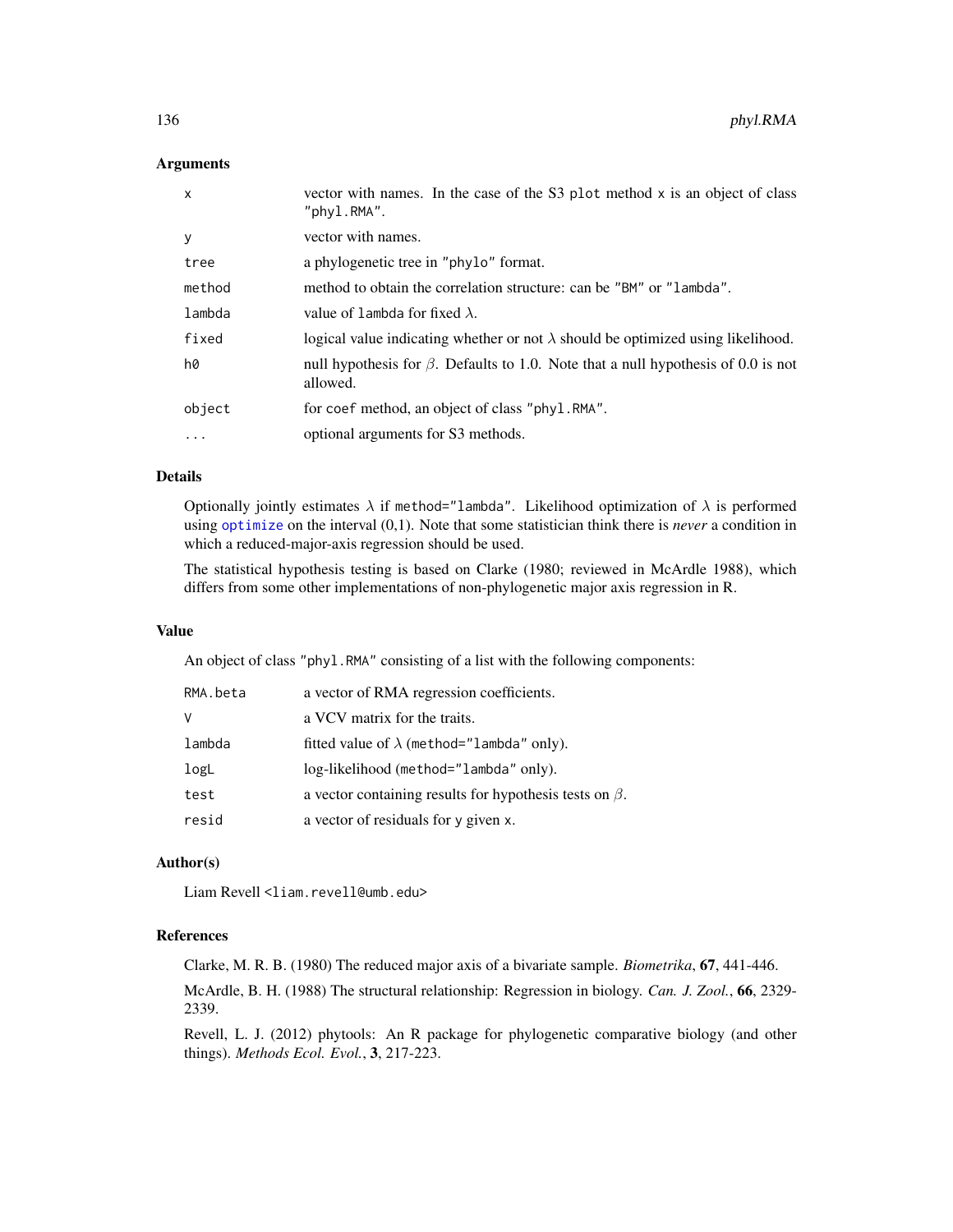#### phyl.vcv 137

# See Also

[phyl.cca](#page-129-0), [phyl.pca](#page-131-0), [phyl.resid](#page-133-0)

phyl.vcv *Compute evolutionary VCV matrix for a tree & dataset*

## Description

Primarily an internal function for [phyl.pca](#page-131-0); this can be used to compute the phylogenetic trait variance-covariance matrix given a phylogenetic VCV,  $\lambda$ , and a data matrix.

This function should not be confused with [vcv.phylo](#page-0-0) in the *ape* package (although one of the objects returned is the output of vcv.phylo).

## Usage

phyl.vcv(X, C, lambda)

# Arguments

| lambda | value for $\lambda$ transformation.                                                                                                               |
|--------|---------------------------------------------------------------------------------------------------------------------------------------------------|
| X.     | data matrix.                                                                                                                                      |
|        | matrix containing the height above the root of each pair of species in the tree.<br>Typically this will have been produced by calling vcv. phylo. |

# Value

A list containing three elements, as follows: C, the matrix vcv.phylo transformed by lambda; R, the among trait variance-covariance matrix for the data in X; and alpha, a vector of ancestral states at the root node of the tree.

## Author(s)

Liam Revell <liam.revell@umb.edu>

# References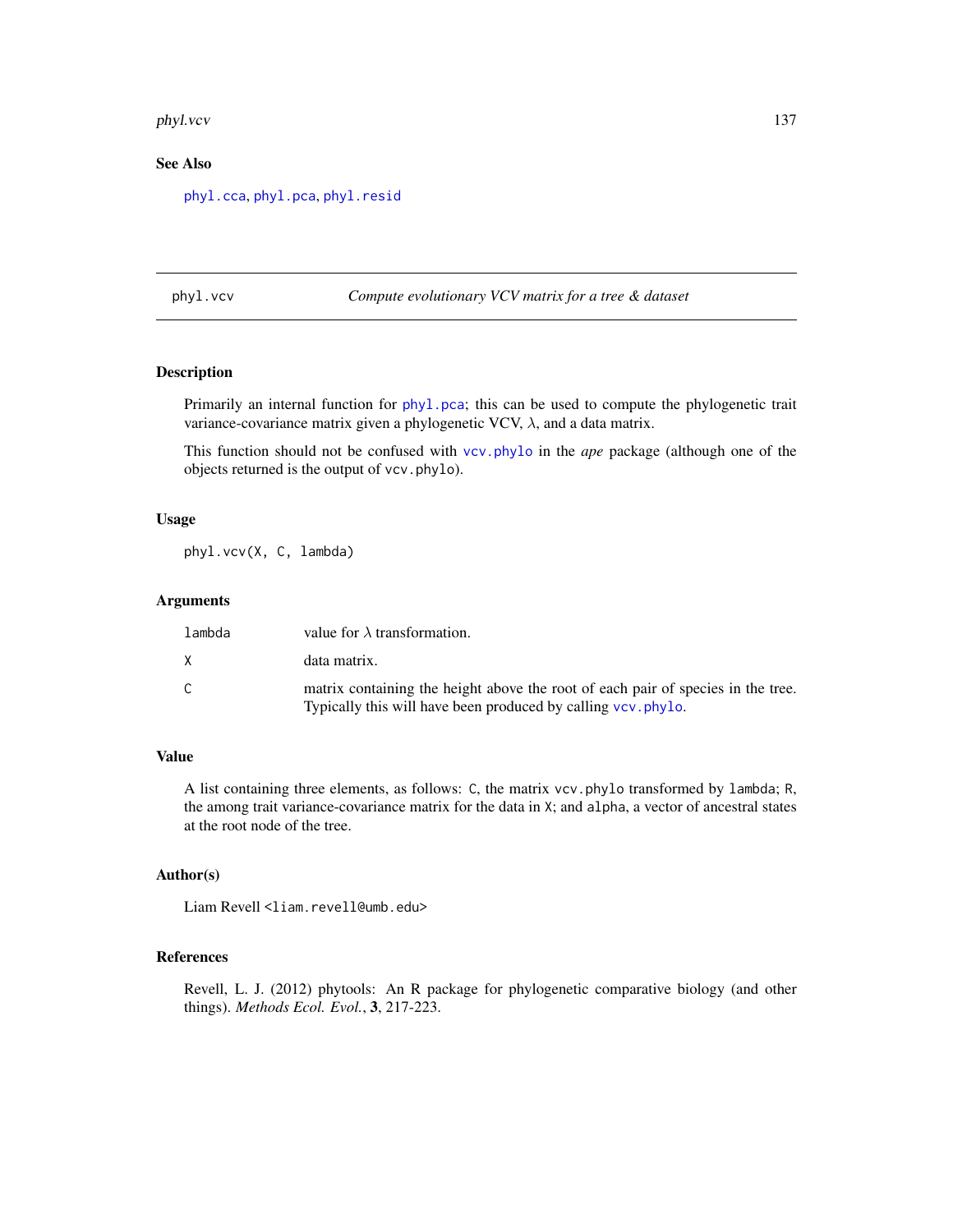This function performs the simulation-based phylogenetic ANOVA of Garland et al. (1993) and (optionally) conducts all posthoc comparisons of means among groups (also obtaining the P-values by phylogenetic simulation).

# Usage

```
phylANOVA(tree, x, y, nsim=1000, posthoc=TRUE, p.adj="holm")
```
## Arguments

| tree    | a phylogenetic tree in "phylo" format.                                                                         |
|---------|----------------------------------------------------------------------------------------------------------------|
| X       | a vector containing the groups.                                                                                |
| y       | a vector containing the response variable (continuously valued).                                               |
| nsim    | an integer specifying the number of simulations (including the observed data).                                 |
| posthoc | a logical value indicating whether or not to conduct posthoc tests to compare the<br>mean among groups.        |
| p.addj  | method to adjust P-values for the posthoc tests to account for multiple testing.<br>Options same as p. adjust. |

# Details

This function uses a little bit of code from both phy. anova in the *geiger* package and [pairwise.t.test](#page-0-0).

# Value

An object of class "phylANOVA" containing the following elements:

| F            | F from observed data.                                            |
|--------------|------------------------------------------------------------------|
| Pf           | P-value for F from simulation.                                   |
| $\mathsf{T}$ | matrix of t-values.                                              |
| Pt           | matrix of multiple test corrected P-values from posthoc t-tests. |

# Author(s)

Liam Revell <liam.revell@umb.edu>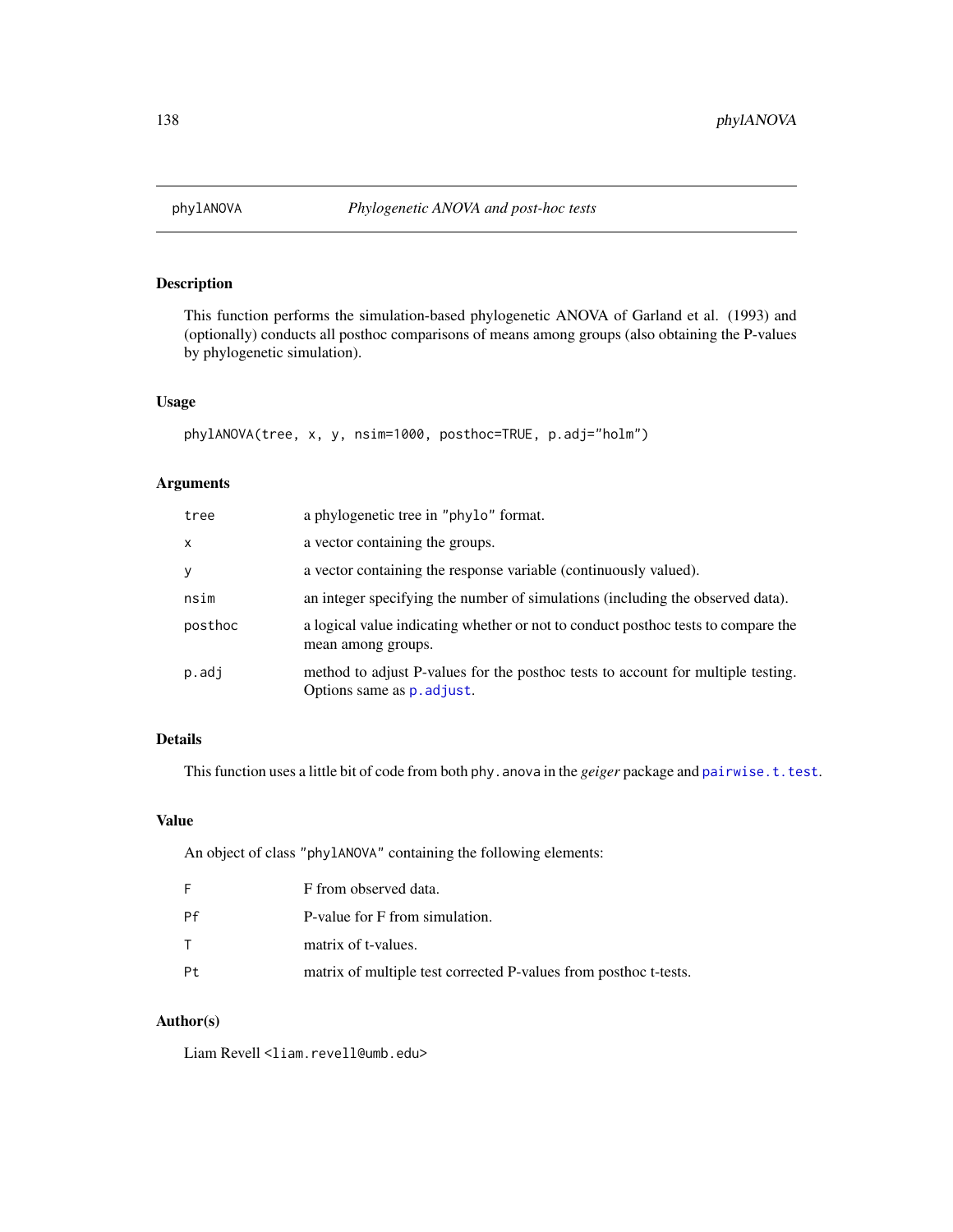# phylo.heatmap 139

# References

Garland, T., Jr., A. W. Dickerman, C. M. Janis, & J. A. Jones. (1993) Phylogenetic analysis of covariance by computer simulation. *Systematic Biology*, 42, 265-292.

Harmon, L. J., J. T. Weir, C. D. Brock, R. E. Glor, W. Challenger. (2008) GEIGER: investigating evolutionary radiations. *Bioinformatics*, 24, 129-131.

Revell, L. J. (2012) phytools: An R package for phylogenetic comparative biology (and other things). *Methods Ecol. Evol.*, 3, 217-223.

### See Also

[anova](#page-0-0), [pairwise.t.test](#page-0-0)

phylo.heatmap *Creates a phylogenetic heat map*

## Description

Functions creates a multivariate phylogenetic [heatmap](#page-0-0).

## Usage

phylo.heatmap(tree, X, fsize=1, colors=NULL, standardize=FALSE, ...)

## Arguments

| tree        | an object of class "phylo".                                                                                                                                                                                                                                                                                                                                                                                                                                                                                               |
|-------------|---------------------------------------------------------------------------------------------------------------------------------------------------------------------------------------------------------------------------------------------------------------------------------------------------------------------------------------------------------------------------------------------------------------------------------------------------------------------------------------------------------------------------|
| X           | a matrix containing data for multiple continuous characters in which rownames<br>correspond to the tip labels of the tree.                                                                                                                                                                                                                                                                                                                                                                                                |
| fsize       | an integer or vector of length 3 containing the font size for the tip labels, the trait<br>labels, and the legend text. (If a single integer is supplied, then the value will be<br>recycled.)                                                                                                                                                                                                                                                                                                                            |
| colors      | a vector of colors to be passed to image. Can be a function call (e.g., heat. colors (n=<br>200)[200:1]).                                                                                                                                                                                                                                                                                                                                                                                                                 |
| standardize | a logical value indicating whether or not to standardize each column of X to have<br>the same variance $\&$ mean prior to analysis.                                                                                                                                                                                                                                                                                                                                                                                       |
|             | optional arguments. So far these include: legend, a logical value indicating<br>whether or not to plot a figure legend (defaults to legend=TRUE); labels, a logi-<br>cal value indicating whether or not to plot trait labels (defaults to labels=TRUE);<br>split, a numeric vector indicating the fraction of the horizontal dimension<br>to use for the tree & heatmap, respectively (defaults to split= $c(0.5, 0.5)$ );<br>xlim, ylim, & mar, defined as in par; and ftype, lwd, and pts as defined in<br>plotSimmap. |

# Value

Function creates a plot.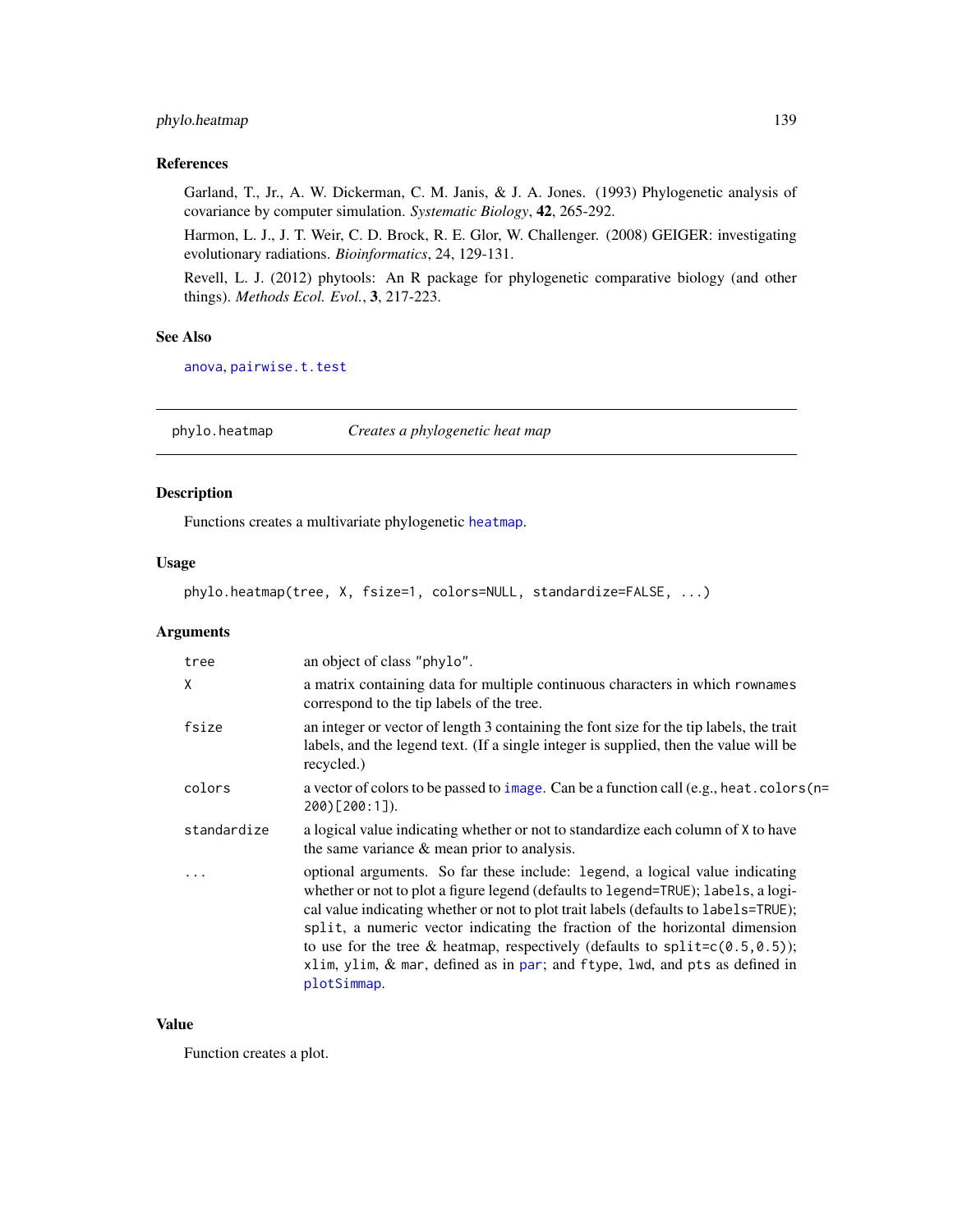## Author(s)

Liam Revell <liam.revell@umb.edu>

## References

Revell, L. J. (2012) phytools: An R package for phylogenetic comparative biology (and other things). *Methods Ecol. Evol.*, 3, 217-223.

#### Examples

```
## load data
data(anoletree)
data(anole.data)
## compute phylogenetic residuals
anole.data<-as.matrix(anole.data)
anole.resids<-cbind(anole.data[,1],
   phyl.resid(anoletree,anole.data[,1,drop=FALSE],
    anole.data[,2:ncol(anole.data)])$resid)
colnames(anole.resids)[1]<-"SVL"
## plot phylogenetic heatmap
phylo.heatmap(anoletree,anole.resids,
    split=c(0.7,0.3),fsize=c(0.4,0.8,0.8),
    standardize=TRUE)
par(max=c(5.1,4.1,4.1,2.1)) ## reset margins to default
```
phylo.impute *Phylogenetic imputation for multivariate continuous character data*

# Description

This function performs phylogenetic imputation using Maximum Likelihood.

## Usage

```
phylo.impute(tree, X, ...)
```
# Arguments

| tree                    | an object of class "phylo".                                                                     |
|-------------------------|-------------------------------------------------------------------------------------------------|
|                         | data matrix with species names as row labels. Missing data to be imputed should<br>be coded NA. |
| $\cdot$ $\cdot$ $\cdot$ | optional arguments.                                                                             |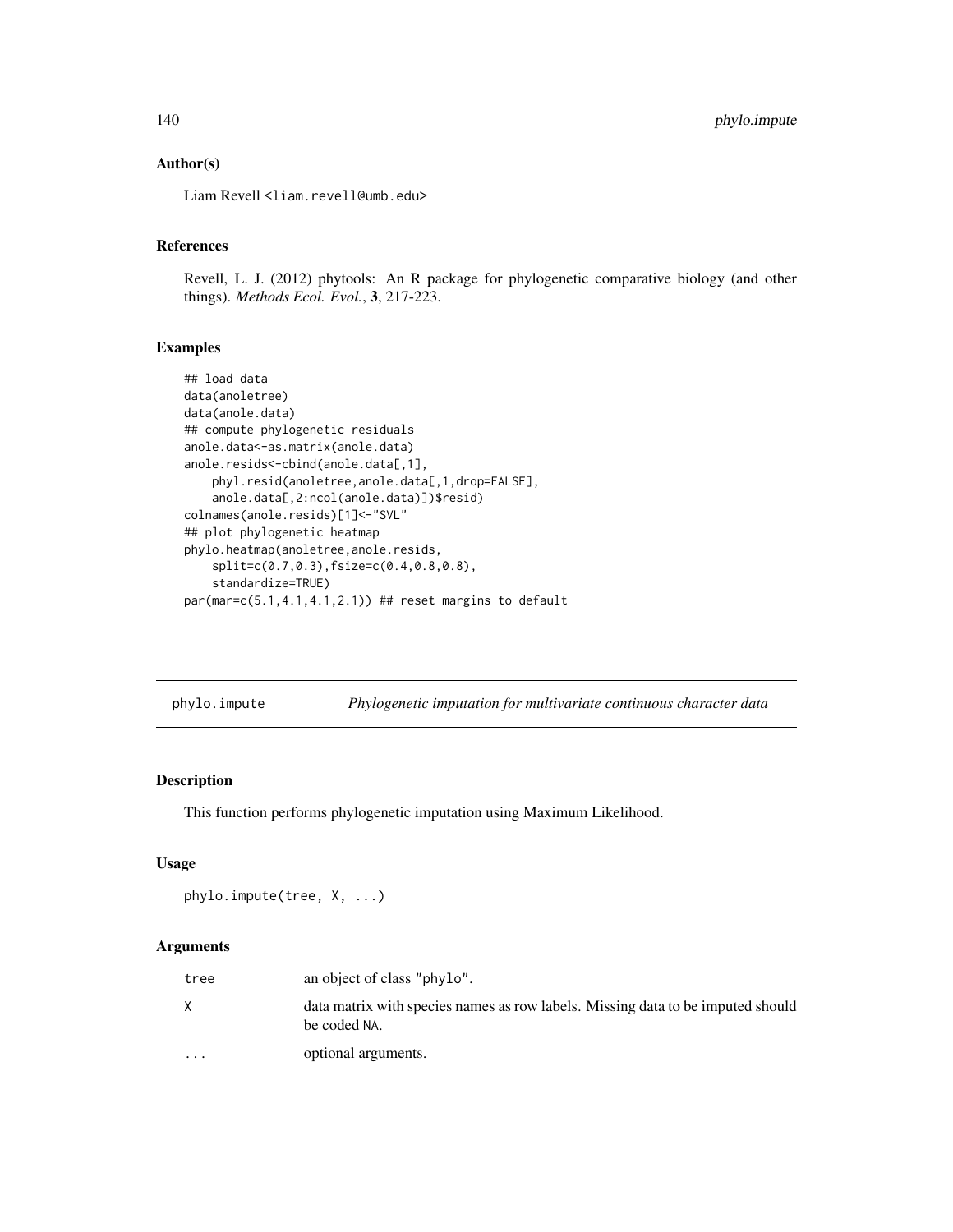# phylo.to.map 141

#### Details

This function performs phylogenetic imputation in which the evolution of the characters in X is assumed to have occured by correlation multivariate Brownian motion. Missing values are imputed by maximizing their likelihood jointly with the parameters of the Brownian model. The function [evol.vcv](#page-61-0) is used internally to compute the likelihood. Note that the *Rphylopars* package ([https://](https://CRAN.R-project.org/package=Rphylopars) [CRAN.R-project.org/package=Rphylopars](https://CRAN.R-project.org/package=Rphylopars)) also does phylogenetic imputation for multivariate trait data and it seems to be much faster.

# Value

An object of class "phylo.impute" consisting of a complete data frame with missing values imputed.

Since optimization is performed numerically using likelihood, a summary of the optimization can be seen by evaluating attr(object,"optim"), in which object is of class "phylo.impute".

## Author(s)

Liam Revell <liam.revell@umb.edu>

# References

Revell, L. J. (2012) phytools: An R package for phylogenetic comparative biology (and other things). *Methods Ecol. Evol.*, 3, 217-223.

# See Also

[evol.vcv](#page-61-0)

<span id="page-140-0"></span>phylo.to.map *Plot tree with tips linked to geographic coordinates*

## **Description**

phylo.to.map creates an object of class "phylo.to.map" and (optionally) plots that object.

plot.phylo.to.map plots an object of class "phylo.to.map" in which the tips of the tree point to coordinates on a geographic map.

## Usage

```
phylo.to.map(tree, coords, rotate=TRUE, ...)
## S3 method for class 'phylo.to.map'
plot(x, type=c("phylogram","direct"), ...)
```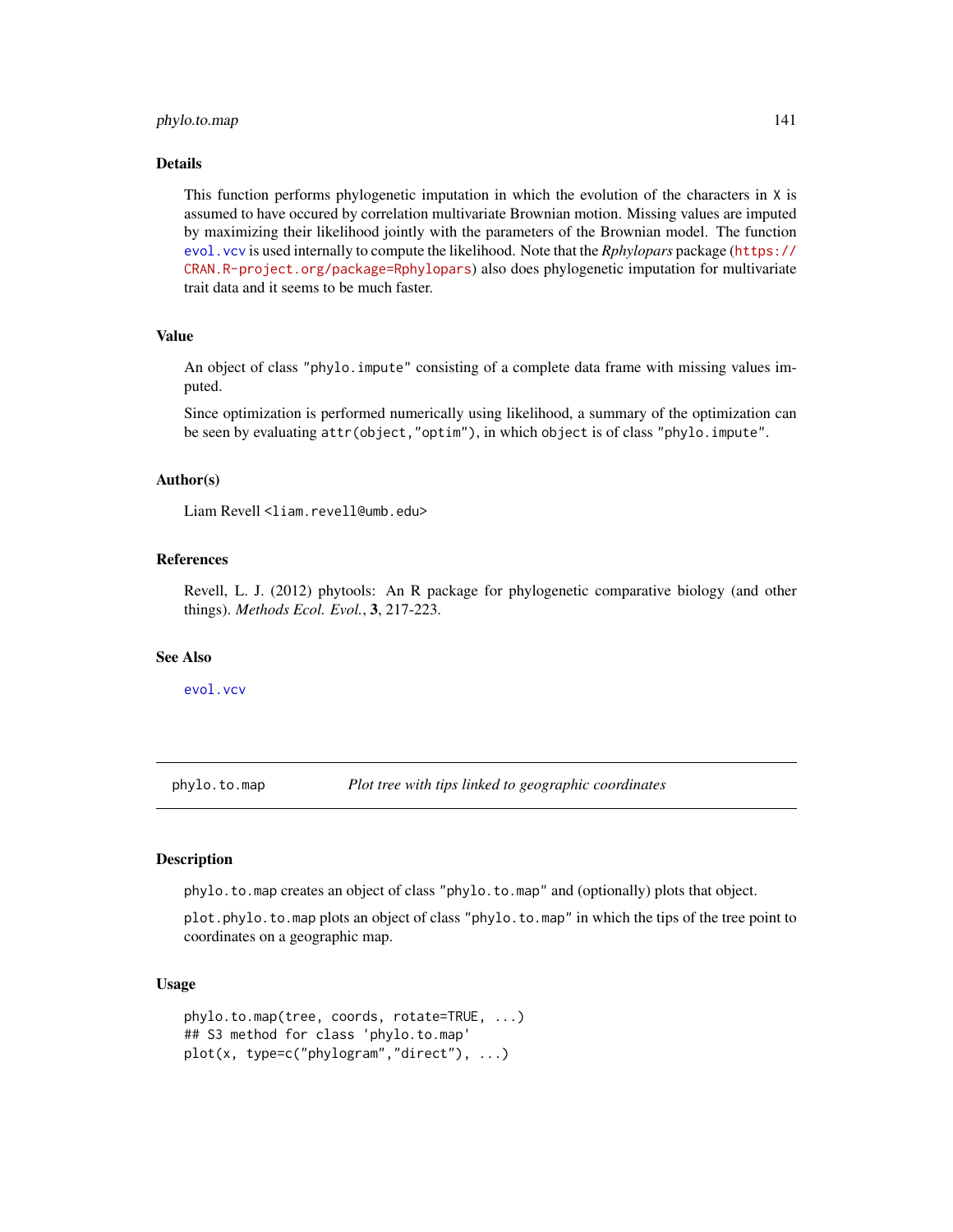# Arguments

| tree   | an object of class "phylo".                                                                                                                                                                                                                                                                                                                                                                                                                                                                                                                                                                                                                                                                                                                                                                                                                                                                                                                                                                                                                                                                                                                                                                                                                                          |
|--------|----------------------------------------------------------------------------------------------------------------------------------------------------------------------------------------------------------------------------------------------------------------------------------------------------------------------------------------------------------------------------------------------------------------------------------------------------------------------------------------------------------------------------------------------------------------------------------------------------------------------------------------------------------------------------------------------------------------------------------------------------------------------------------------------------------------------------------------------------------------------------------------------------------------------------------------------------------------------------------------------------------------------------------------------------------------------------------------------------------------------------------------------------------------------------------------------------------------------------------------------------------------------|
| coords | a matrix containing the latitude (in column 1) and the longitude of all tip species<br>in the tree. The row names should be the same as tree\$tip.label; however,<br>more than one set of coordinates per species can be supplied by duplicating<br>some row names.                                                                                                                                                                                                                                                                                                                                                                                                                                                                                                                                                                                                                                                                                                                                                                                                                                                                                                                                                                                                  |
| rotate | a logical value indicating whether or not to rotate nodes of the tree to better<br>match longitudinal positions.                                                                                                                                                                                                                                                                                                                                                                                                                                                                                                                                                                                                                                                                                                                                                                                                                                                                                                                                                                                                                                                                                                                                                     |
| х      | for plot.phylo.to.map, an object of class "phylo.to.map".                                                                                                                                                                                                                                                                                                                                                                                                                                                                                                                                                                                                                                                                                                                                                                                                                                                                                                                                                                                                                                                                                                                                                                                                            |
| type   | a string indicating whether to map the tips of the tree onto a geographic map<br>from a square phylogram (type="phylogram") or to project the tree directly<br>onto the map (type="direct").                                                                                                                                                                                                                                                                                                                                                                                                                                                                                                                                                                                                                                                                                                                                                                                                                                                                                                                                                                                                                                                                         |
|        | various optional arguments. For the function phylo.to.map, which first cre-<br>ates an object of the special class "phylo.to.map" and then (optionally) plots<br>this object, arguments include: database and regions (see map), as well as<br>any arguments that should be passed to plot.phylo.to.map internally. For<br>phylo.to.map, optional arguments xlim and ylim, which control the plot area<br>for the map; fsize for the font size of plot labels and ftype for the font type<br>(following plotSimmap; split which controls the proportion of vertical (or hor-<br>izontal) space for the tree (first) and map, in a vector; psize the size of the<br>plotted points on the map - or cex. points, a vector contain the size of the tip<br>points and geographic coordinate points, respectively; from. tip a logical value<br>indicating whether to plot the linking lines from the tips (if TRUE) or from the<br>end of the tip label, the default; colors, a single value or a vector of colors for<br>the points and the linking lines; pch a single value or a vector of point types;<br>lwd and lty for the linking lines; and pts a logical value indicating whether or<br>not to plot points at the tips of the tree. mar and asp are as in par. |

# Value

phylo.to.map creates an object of class "phylo.to.map" and (if plot=TRUE) plots a phylogeny projected onto a geographic map.

plot.phylo.to.map plots on object of class "phylo.to.map".

# Author(s)

Liam Revell <liam.revell@umb.edu>

# References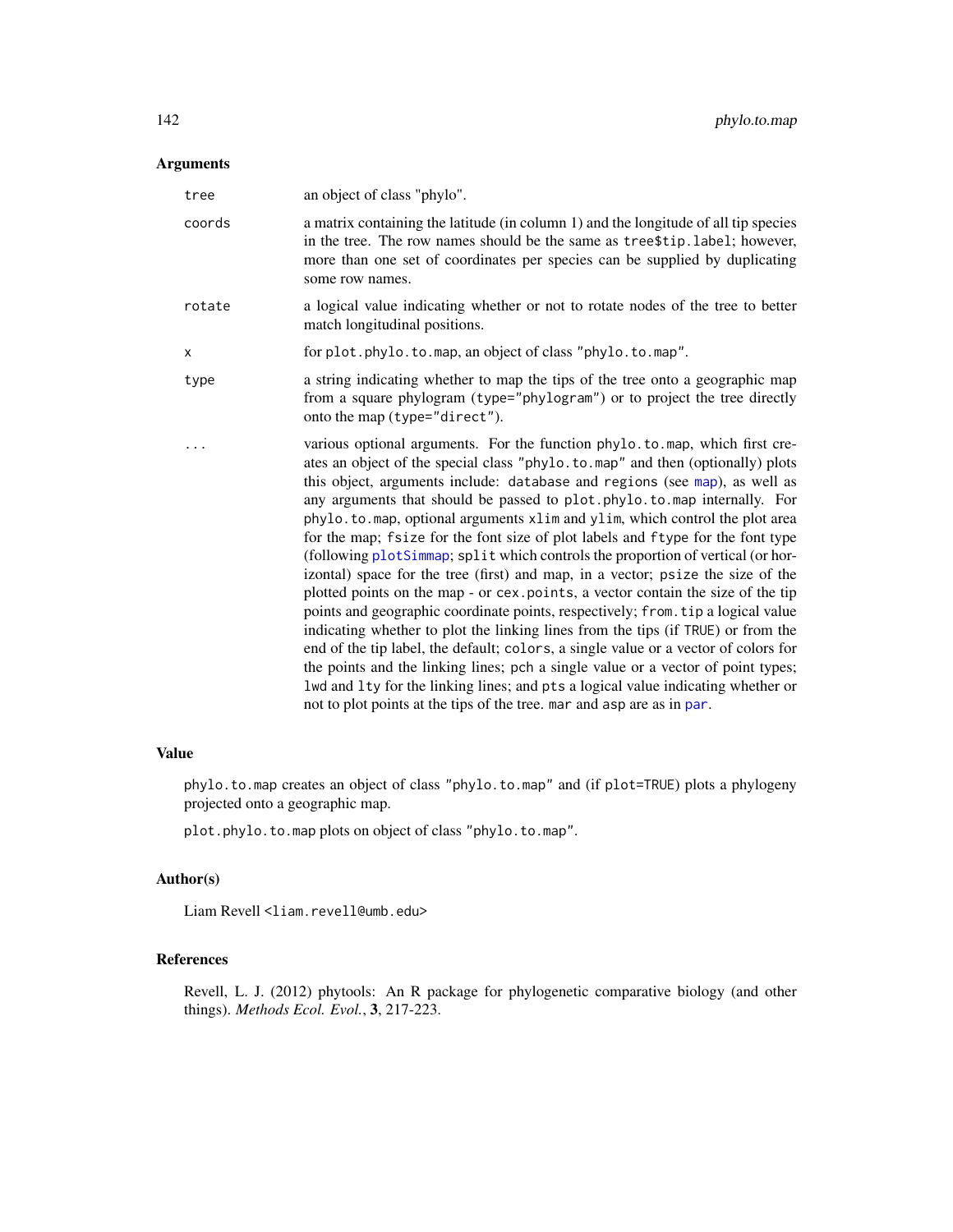Converts between "phylo" and "backbonePhylo".

## Usage

```
phylo.toBackbone(x, trans, ...)
backbone.toPhylo(x)
```
# Arguments

| $\mathsf{x}$ | an object of class "phylo" (for the function phylo.toBackbone), or an object<br>of the special class "backbonePhylo" (for backbone.toPhylo).                                                                                                                                                                                                                                                                                                                                                          |
|--------------|-------------------------------------------------------------------------------------------------------------------------------------------------------------------------------------------------------------------------------------------------------------------------------------------------------------------------------------------------------------------------------------------------------------------------------------------------------------------------------------------------------|
| trans        | data frame containing the attributes necessary to translate a backbone tree to an<br>object of class "backbonePhylo". The data frame should contain the following<br>variables: tip.label: the tip labels in the input tree (not all need be included);<br>clade. Label: labels for the unobserved subtrees; N: number of species in each<br>subtree; and depth: desired depth of each subtree. depth for each terminal<br>taxon in x cannot be greater than the terminal edge length for that taxon. |
|              | optional arguments.                                                                                                                                                                                                                                                                                                                                                                                                                                                                                   |

# Value

Either an object of class "phylo" or an object of class "backbonePhylo", depending on the method.

# Author(s)

Liam Revell <liam.revell@umb.edu>

## References

Revell, L. J. (2012) phytools: An R package for phylogenetic comparative biology (and other things). *Methods Ecol. Evol.*, 3, 217-223.

# See Also

[plot.backbonePhylo](#page-149-0)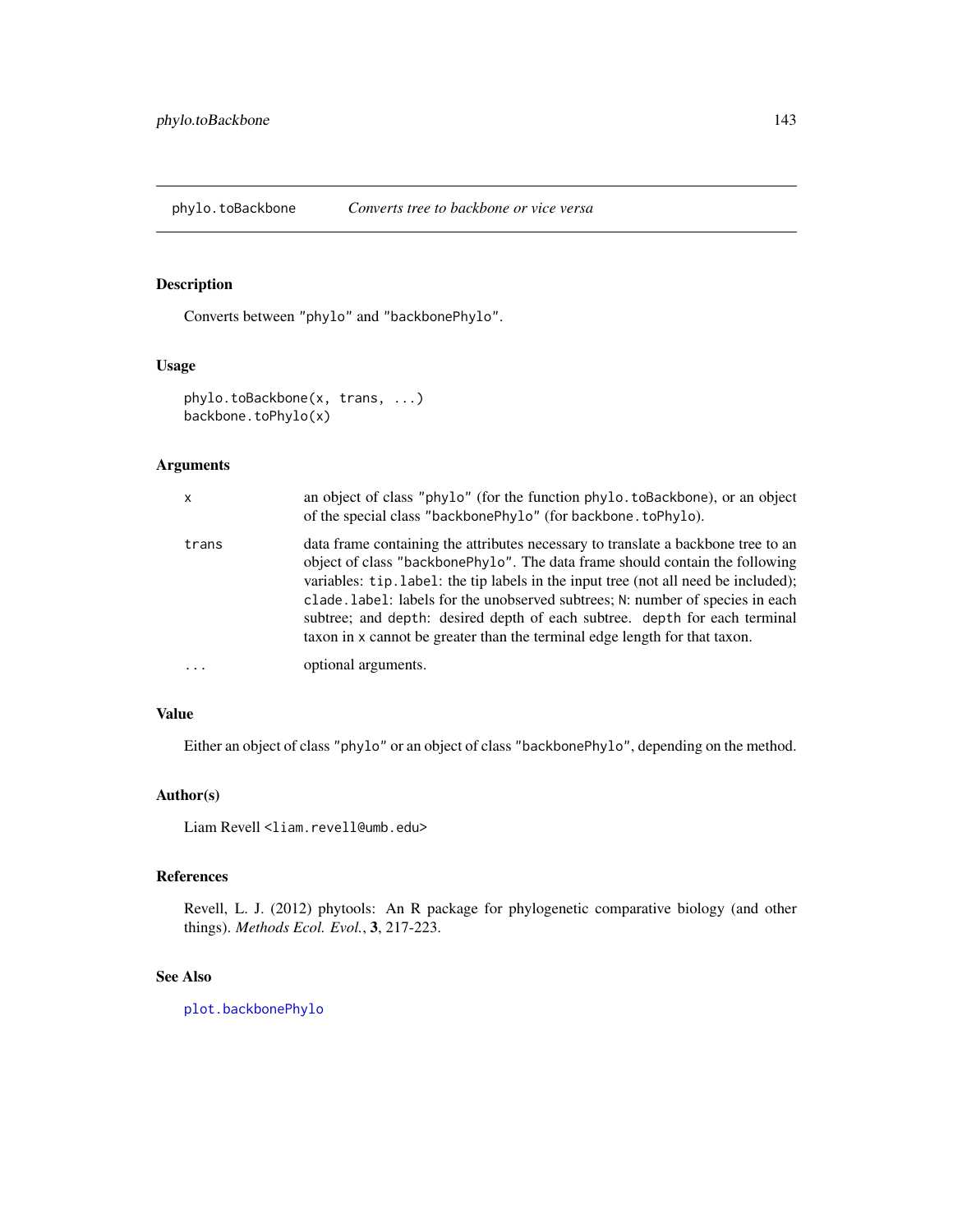Primarily an internal function for [optim.phylo.ls](#page-120-0), this function creates a design matrix for least squares phylogenetic analysis.

#### Usage

phyloDesign(tree)

# Arguments

tree phylogenetic tree.

## Details

This function returns a matrix containing the edges in the tree (in columns) and pairs of tip node numbers (in rows). Values in the matrix are either 1 if the edge is on the shortest path between the two tips; and 0 otherwise. Probably do not use unless you know what you're doing.

## Value

A matrix.

## Author(s)

Liam Revell <liam.revell@umb.edu>

# References

Revell, L. J. (2012) phytools: An R package for phylogenetic comparative biology (and other things). *Methods Ecol. Evol.*, 3, 217-223.

phylomorphospace *Creates phylomorphospace plot*

# Description

This function creates a phylomorphospace plot (a projection of the tree into morphospace) for two characters following Sidlauskas (2008; *Evolution*). It will also plot a discrete character mapped on tree.

project.phylomorphospace animates the phylomorphospace projection.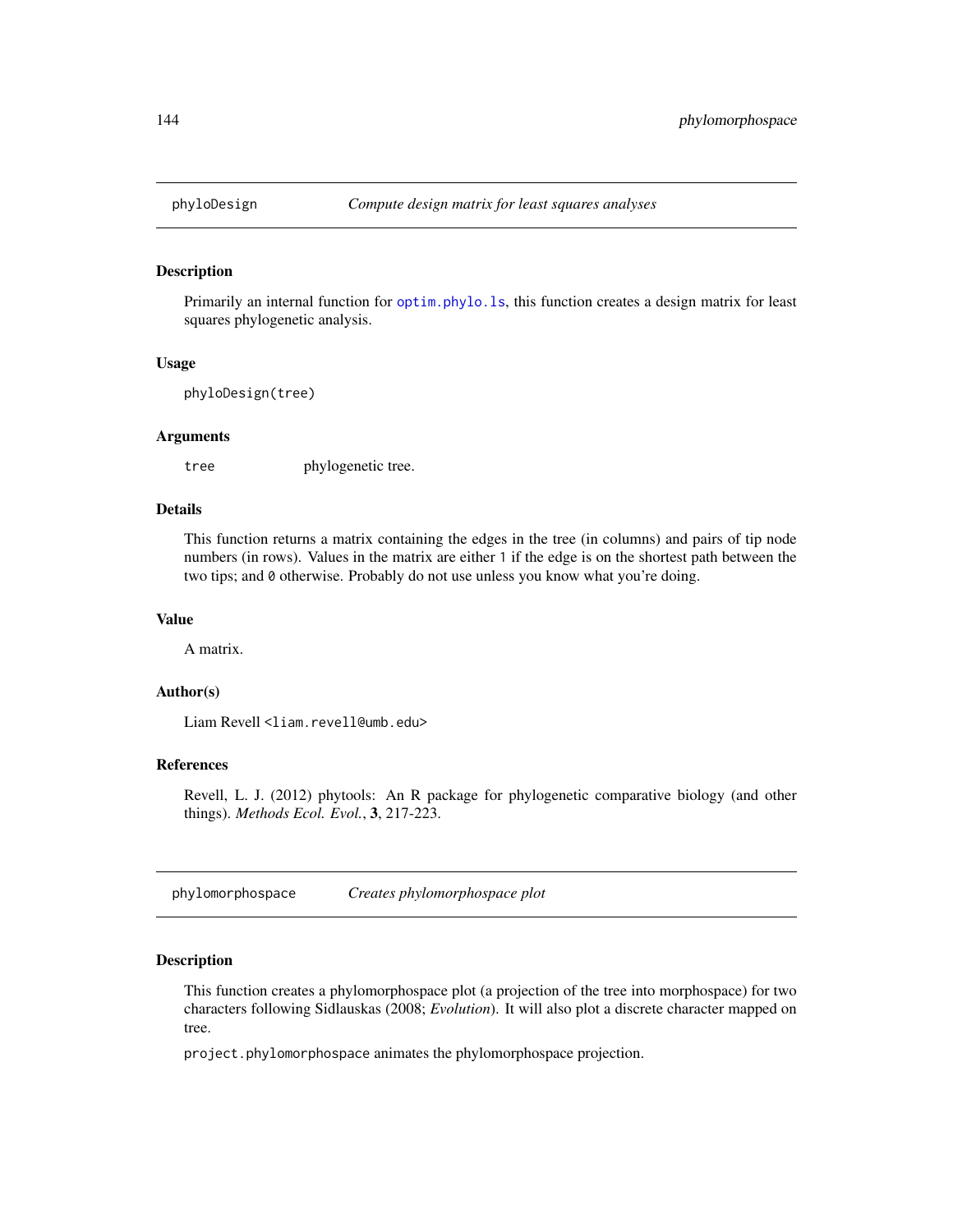# phylomorphospace 145

# Usage

```
phylomorphospace(tree, X, A=NULL, label=c("radial","horizontal","off"),
  control=list(), ...)
project.phylomorphospace(tree, X, nsteps=200, sleep=0,
direction=c("to","from","both"), ...)
```
# Arguments

| tree      | a phylogenetic tree in "phylo" format, or a modified "phylo" object with a<br>mapped discrete character.                                                                                                                                                                                                                                                                                                                                                                                                                                                                                                                                                                                                                                                                                                                                                                                                                                                                                                   |
|-----------|------------------------------------------------------------------------------------------------------------------------------------------------------------------------------------------------------------------------------------------------------------------------------------------------------------------------------------------------------------------------------------------------------------------------------------------------------------------------------------------------------------------------------------------------------------------------------------------------------------------------------------------------------------------------------------------------------------------------------------------------------------------------------------------------------------------------------------------------------------------------------------------------------------------------------------------------------------------------------------------------------------|
| χ         | an n x 2 matrix of tip values for two characters in n species.                                                                                                                                                                                                                                                                                                                                                                                                                                                                                                                                                                                                                                                                                                                                                                                                                                                                                                                                             |
| A         | an optional m x 2 matrix (for m nodes) of values for two taits at internal nodes in<br>the tree - if not supplied, these values will be estimated using fastAnc.                                                                                                                                                                                                                                                                                                                                                                                                                                                                                                                                                                                                                                                                                                                                                                                                                                           |
| label     | string indicating whether to plot the tip labels in the same direction as the ter-<br>minal edge (label="radial"), horizontally label="horizontal", or not at all<br>"off". label=TRUE and label=FALSE are also acceptable, for compatibility<br>with phytools $\leq$ 0.3-03.                                                                                                                                                                                                                                                                                                                                                                                                                                                                                                                                                                                                                                                                                                                              |
| control   | a list containing the following optional control parameters: col.edge: a vector<br>of edge colors; and col. node: a vector of node colors.                                                                                                                                                                                                                                                                                                                                                                                                                                                                                                                                                                                                                                                                                                                                                                                                                                                                 |
| nsteps    | for project.phylomorphospace the number of frames in the animation be-<br>tween the phylogeny & the phylomorphospace or vice versa.                                                                                                                                                                                                                                                                                                                                                                                                                                                                                                                                                                                                                                                                                                                                                                                                                                                                        |
| sleep     | for project.phylomorphospace the time between frames.                                                                                                                                                                                                                                                                                                                                                                                                                                                                                                                                                                                                                                                                                                                                                                                                                                                                                                                                                      |
| direction | for project.phylomorphospace whether to morph "to" a phylomorphospace,<br>"from" a phylomorphospace, or there & back again ("both").                                                                                                                                                                                                                                                                                                                                                                                                                                                                                                                                                                                                                                                                                                                                                                                                                                                                       |
| .         | optional arguments for plotting, including xlim, ylim, xlab, ylab, lwd, colors,<br>fsize, and node. by map. colors is only used when there is a mapped discrete<br>character on the tree, in which case control\$col.edge is ignored. fsize is rel-<br>ative to the default, which is $text{texty}(\ldots, \text{cx=0.75})$ . node.by.map is a logical<br>value (defaults to FALSE which tells the function whether or not to plot the node<br>colors using the colors of the mapped discrete character. Setting this option to<br>TRUE will cause control\$col.node to be ignored.node.size is a vector con-<br>taining the point size relative to the default (see par for plotted internal nodes<br>and tips, respectively. Defaults to node. $size=c(1,1.3)$ . If only one number is<br>provided it will be recycled. axes is a logical value indicating whether or not<br>axes should be plotted (see plot.default. Finally, add indicates whether to<br>add the phylmorphospace to the current plot. |

# Value

This function creates a phylomorphospace plot

# Author(s)

Liam Revell <liam.revell@umb.edu>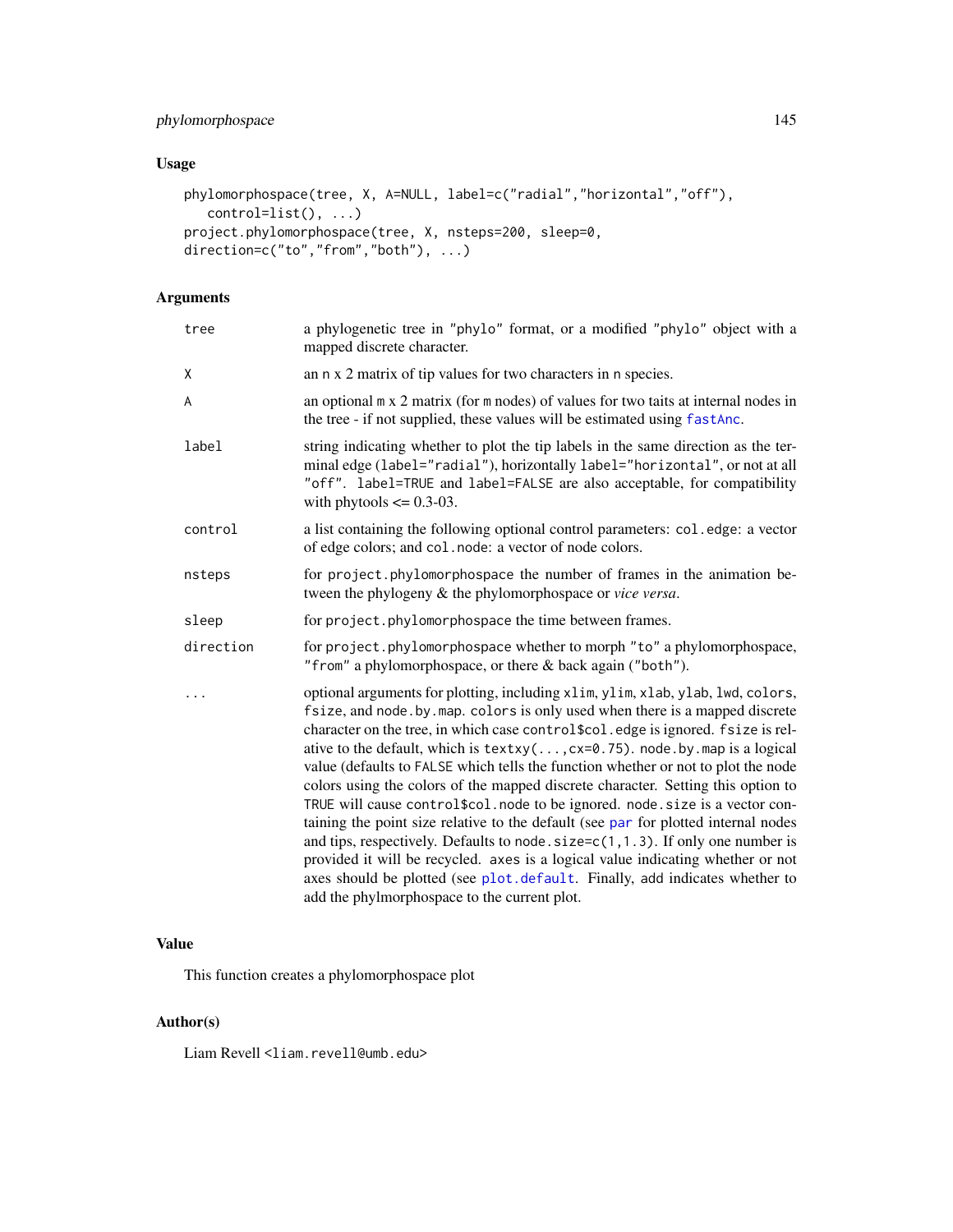## References

Paradis, E., J. Claude, and K. Strimmer (2004) APE: Analyses of phylogenetics and evolution in R language. *Bioinformatics*, 20, 289-90.

Revell, L. J. (2012) phytools: An R package for phylogenetic comparative biology (and other things). *Methods Ecol. Evol.*, 3, 217-223.

Sidlauskas, B. (2008) Continuous and arrested morphological diversification in sister clades of characiform fishes: A phylomorphospace approach. *Evolution*, 62, 3135-3156.

#### Examples

```
## load tree & data from Revell & Collar (2009)
data(sunfish.tree)
data(sunfish.data)
## set colors for mapped discrete character
cols<-setNames(c("blue","red"),
    levels(sunfish.data$feeding.mode))
phylomorphospace(sunfish.tree,sunfish.data[,3:2],
    colors=cols,bty="l",ftype="off",node.by.map=TRUE,
    node.size=c(0,1.2),xlab="relative buccal length",
    ylab="relative gape width")
title(main="Phylomorphospace of buccal morphology in Centrarchidae",
    font.main=3)
```
phylomorphospace3d *Creates tree-dimensional phylomorphospace plot*

# Description

This function creates a phylomorphospace plot for three characters using the 3D visualization package, 'rgl'.

### Usage

```
phylomorphospace3d(tree, X, A=NULL, label=TRUE, control=list(),
   method=c("dynamic","static"), ...)
```
#### Arguments

| tree  | a phylogenetic tree in "phylo" format.                                                                                                                                    |
|-------|---------------------------------------------------------------------------------------------------------------------------------------------------------------------------|
| X.    | an n x 3 matrix of tip values for two characters in n species.                                                                                                            |
| A     | an optional $m \times 3$ matrix (for $m$ nodes) of values for two taits at internal nodes in<br>the tree - if not supplied, these values will be estimated using anc. ML. |
| label | logical value indicating whether to print tip labels next to terminal nodes in the<br>plot (presently doesn't do anything, but labels can be dropped using control).      |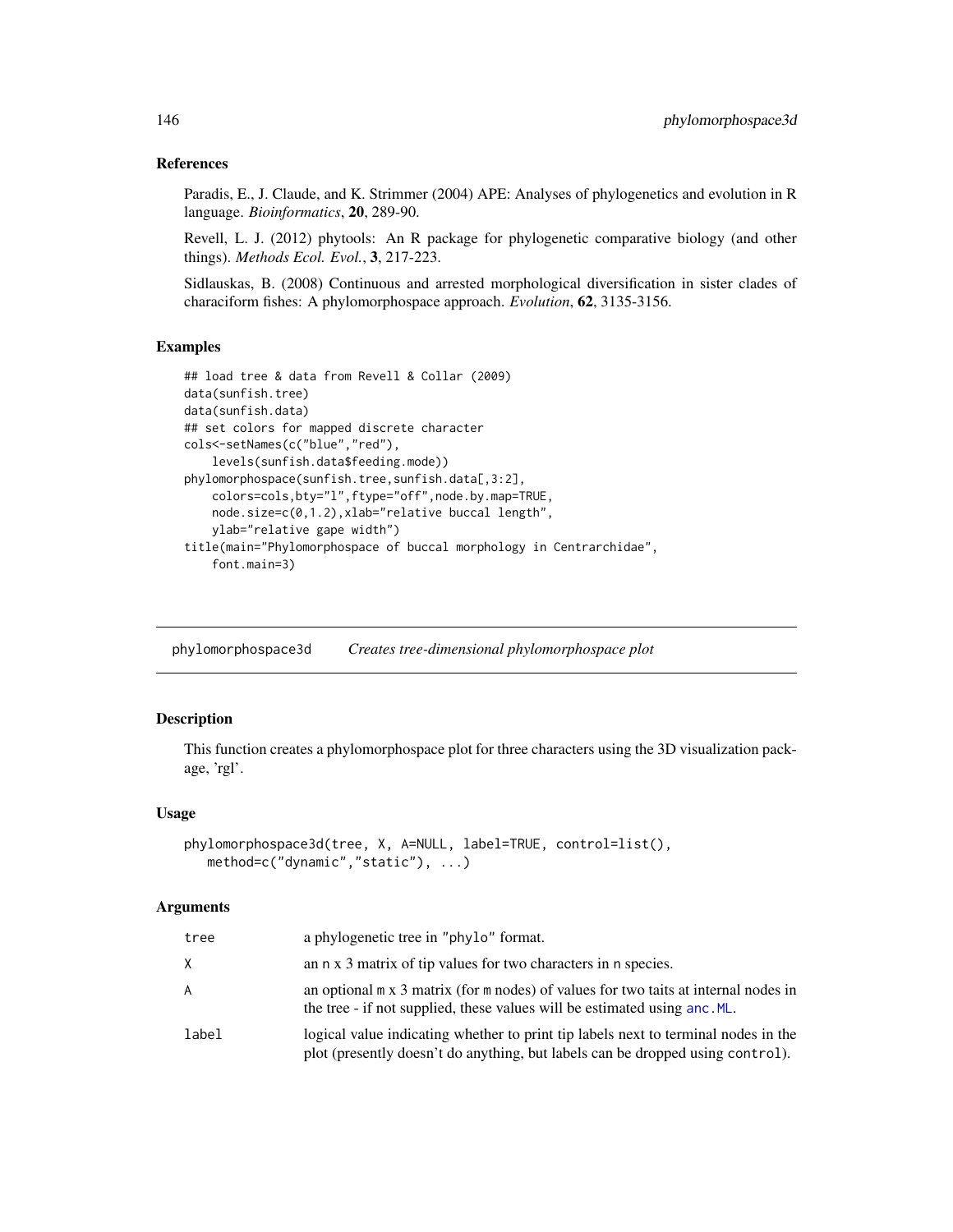| control | a list containing the following optional control parameters: spin: a logical value<br>indicating whether to animate the plot when created; axes: a logical indicating<br>whether to plot the axes; box: a logical value indicating whether to plot in box;<br>simple.axes: logical value indicating whether to replace box and axes with<br>simpler axes; 1 wd: line widths; ftype: font type ("off" turns off labels alto-<br>gether); col.edge a vector of colors of length nrow (tree \$edge). |
|---------|---------------------------------------------------------------------------------------------------------------------------------------------------------------------------------------------------------------------------------------------------------------------------------------------------------------------------------------------------------------------------------------------------------------------------------------------------------------------------------------------------|
| method  | a string either "dynamic" for a dynamic (animated) plot created using rg1; or<br>"static" for a flat 3D plot created using scatterplot3d and base graphics.<br>The latter has the advantage of being very easy to export in standard format.                                                                                                                                                                                                                                                      |
| .       | optional arguments to be passed to scatter plot 3d. Most options not available.<br>angle is an important option that does work here.                                                                                                                                                                                                                                                                                                                                                              |

## Value

This function creates a three dimensional phylomorphospace plot. The function returns a function from spin3d (for method="dynamic"); or a series of functions from [scatterplot3d](#page-0-0) (for method="static").

#### Author(s)

Liam Revell <liam.revell@umb.edu>

## References

Revell, L. J. (2012) phytools: An R package for phylogenetic comparative biology (and other things). *Methods Ecol. Evol.*, 3, 217-223.

Sidlauskas, B. (2008) Continuous and arrested morphological diversification in sister clades of characiform fishes: A phylomorphospace approach. *Evolution*, 62, 3135-3156.

## See Also

[fancyTree](#page-67-0), [phenogram](#page-127-0), [phylomorphospace](#page-143-0)

#### Examples

```
data(anoletree)
data(anole.data)
anole.pca<-phyl.pca(anoletree,anole.data)
## Not run:
phylomorphospace3d(anoletree,scores(anole.pca)[,1:3],
    control=list(spin=FALSE))
## End(Not run)
par(cex=0.5)
phylomorphospace3d(anoletree,scores(anole.pca)[,1:3],
    method="static",angle=-30)
par(cex=1)
```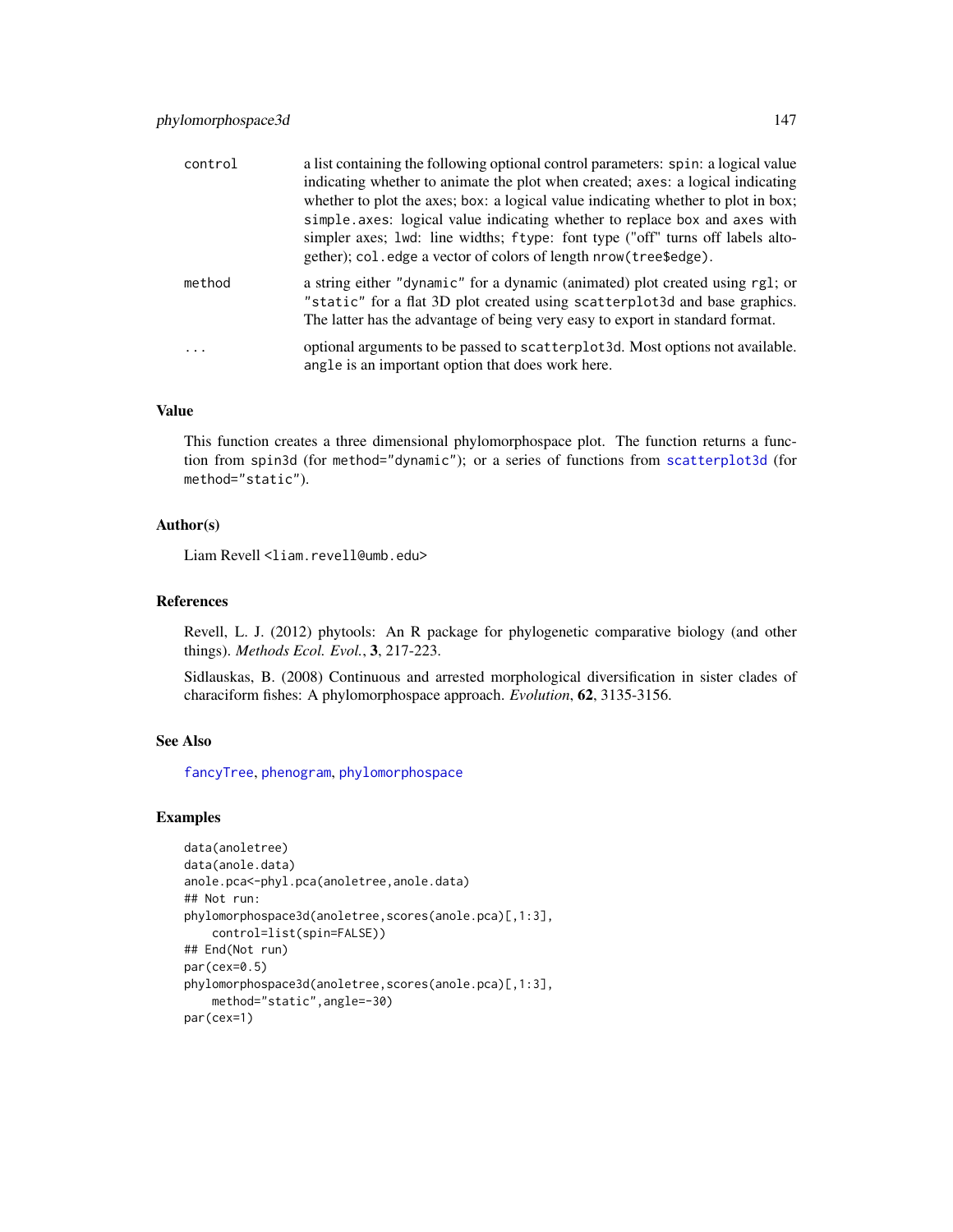This function computes phylogenetic signal using two different methods. It can also conduct the hypothesis tests for significant phylogenetic signal, and estimate phylogenetic signal incorporating sampling error following Ives et al. (2007).

#### Usage

```
phylosig(tree, x, method="K", test=FALSE, nsim=1000, se=NULL, start=NULL,
   control=list())
## S3 method for class 'phylosig'
plot(x, \ldots)
```
## Arguments

| tree         | a phylogenetic tree in "phylo" format.                                                                                                       |
|--------------|----------------------------------------------------------------------------------------------------------------------------------------------|
| $\mathsf{x}$ | vector containing values for a single continuously distributed trait. In the case<br>of the plot method, x is an object of class "phylosig". |
| method       | method to compute signal: can be "K" or "lambda".                                                                                            |
| test         | logical indicating whether or not to conduct a hypothesis test of "K" or "lambda".                                                           |
| nsim         | for method="K", number of simulations in randomization test.                                                                                 |
| se           | named vector containing the standard errors for each species.                                                                                |
| start        | vector of starting values for optimization of (respectively) $\sigma^2$ and $\lambda$ . Only used<br>in method="lambda" and se!=NULL.        |
| control      | list of control parameters for multidimensional optimization, implemented in<br>optim. Only used in method="lambda" and se!=NULL.            |
| $\ddotsc$    | optional arguments for plot method.                                                                                                          |

#### Details

 $\lambda$  optimization is performed using [optimize](#page-0-0) with the range of  $\lambda$  set between 0 and the theoretical upper limit of  $\lambda$  (determined by the relative height of the most recent internal node on the tree).

plot.phylosig creates either a plot of the null distribution of *K* or a likelihood surface, depending on the value of method.

#### Value

The function returns an object of class "phylosig". With default arguments (method="K", test=FALSE, and se=NULL), this will be a single numeric value. Otherwise, if (method="K"), it will consist of a list with up to the following components:

K value of the K-statistic.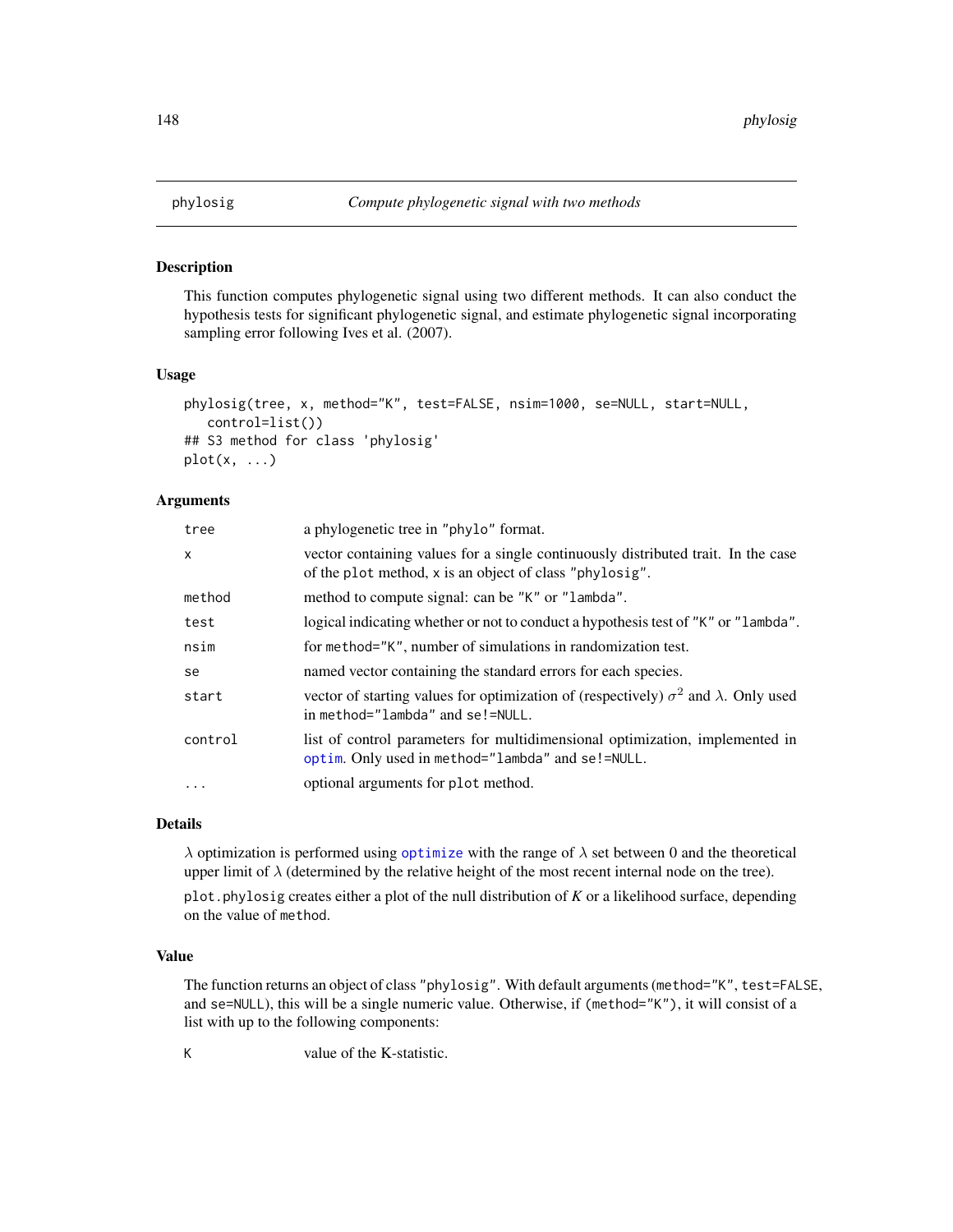#### phylosig 149

| sig2        | rate of evolution, $\sigma^2$ , for estimation with sampling error.          |
|-------------|------------------------------------------------------------------------------|
| logL        | log-likelihood, for estimation with sampling error.                          |
| P           | optionally, the P-value from the randomization test.                         |
|             | If (method="lambda"), it will be a list with up to the following components: |
| lambda      | fitted value of $\lambda$ .                                                  |
| sig2        | rate of evolution, $\sigma^2$ , for estimation with sampling error.          |
| logL        | log-likelihood.                                                              |
| logL0       | log-likelihood for $\lambda = 0$ .                                           |
| P           | P-value of the likelihood ratio test.                                        |
| convergence | value for convergence, for estimation with sampling error only. (See optim). |
| message     | message from optim, for estimation with sampling error only.                 |

## Author(s)

Liam Revell <liam.revell@umb.edu>

# References

Blomberg, S. P., T. Garland Jr., A. R. Ives (2003) Testing for phylogenetic signal in comparative data: Behavioral traits are more labile. *Evolution*, 57, 717-745.

Ives, A. R., P. E. Midford, T. Garland Jr. (2007) Within-species variation and measurement error in phylogenetic comparative biology. *Systematic Biology*, 56, 252-270.

Pagel, M. (1999) Inferring the historical patterns of biological evolution. *Nature*, 401, 877-884.

Revell, L. J. (2012) phytools: An R package for phylogenetic comparative biology (and other things). *Methods Ecol. Evol.*, 3, 217-223.

# Examples

```
## load data from Garland et al. (1992)
data(mammal.tree)
data(mammal.data)
## extract characters of interest
ln.bodyMass<-log(setNames(mammal.data$bodyMass,
    rownames(mammal.data)))
ln.homeRange<-log(setNames(mammal.data$homeRange,
   rownames(mammal.data)))
## compute phylogenetic signal K
K.bodyMass<-phylosig(mammal.tree,ln.bodyMass,
    test=TRUE)
print(K.bodyMass)
plot(K.bodyMass)
K.homeRange<-phylosig(mammal.tree,ln.homeRange,
    test=TRUE)
print(K.homeRange)
plot(K.homeRange)
## compute phylogenetic signal lambda
```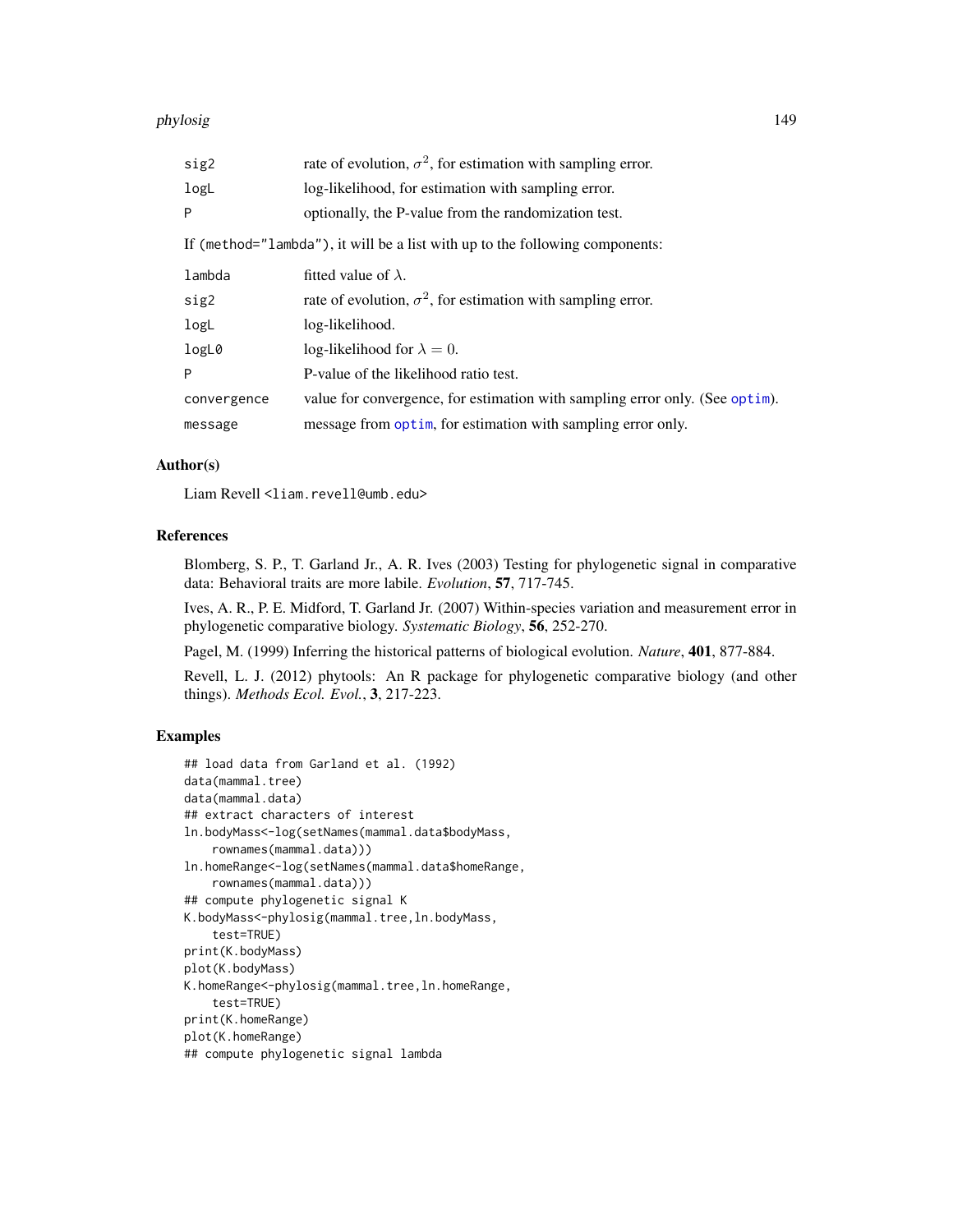```
lambda.bodyMass<-phylosig(mammal.tree,ln.bodyMass,
    method="lambda", test=TRUE)
print(lambda.bodyMass)
plot(lambda.bodyMass)
lambda.homeRange<-phylosig(mammal.tree,ln.homeRange,
    method="lambda", test=TRUE)
print(lambda.homeRange)
plot(lambda.homeRange)
```
plot.backbonePhylo *Plots backbone tree with triangles as clades*

## Description

Function plots a backbone tree (stored as an object of class "backbonePhylo") with triangles as subtrees.

#### Usage

## S3 method for class 'backbonePhylo'  $plot(x, \ldots)$ 

#### Arguments

x an object of class "backbonePhylo".

... optional arguments. Includes vscale (to rescale the vertical dimension in plotting), fixed.height (logical value to fix the plotted height of subtree triangles), print.clade.size (logical), fixed.n1 (logical value indicating whether or not to use the fixed triangle height for subtrees containing only one taxon, or to plot as a leaf - defaults to FALSE), and col (a single value, or a vector with names, giving the clade colors), as well as xlim, ylim, and lwd (as well as perhaps other standard plotting arguments).

# Value

Plots a tree.

## Author(s)

Liam Revell <liam.revell@umb.edu>

## References

Revell, L. J. (2012) phytools: An R package for phylogenetic comparative biology (and other things). *Methods Ecol. Evol.*, 3, 217-223.

## See Also

[phylo.toBackbone](#page-142-0)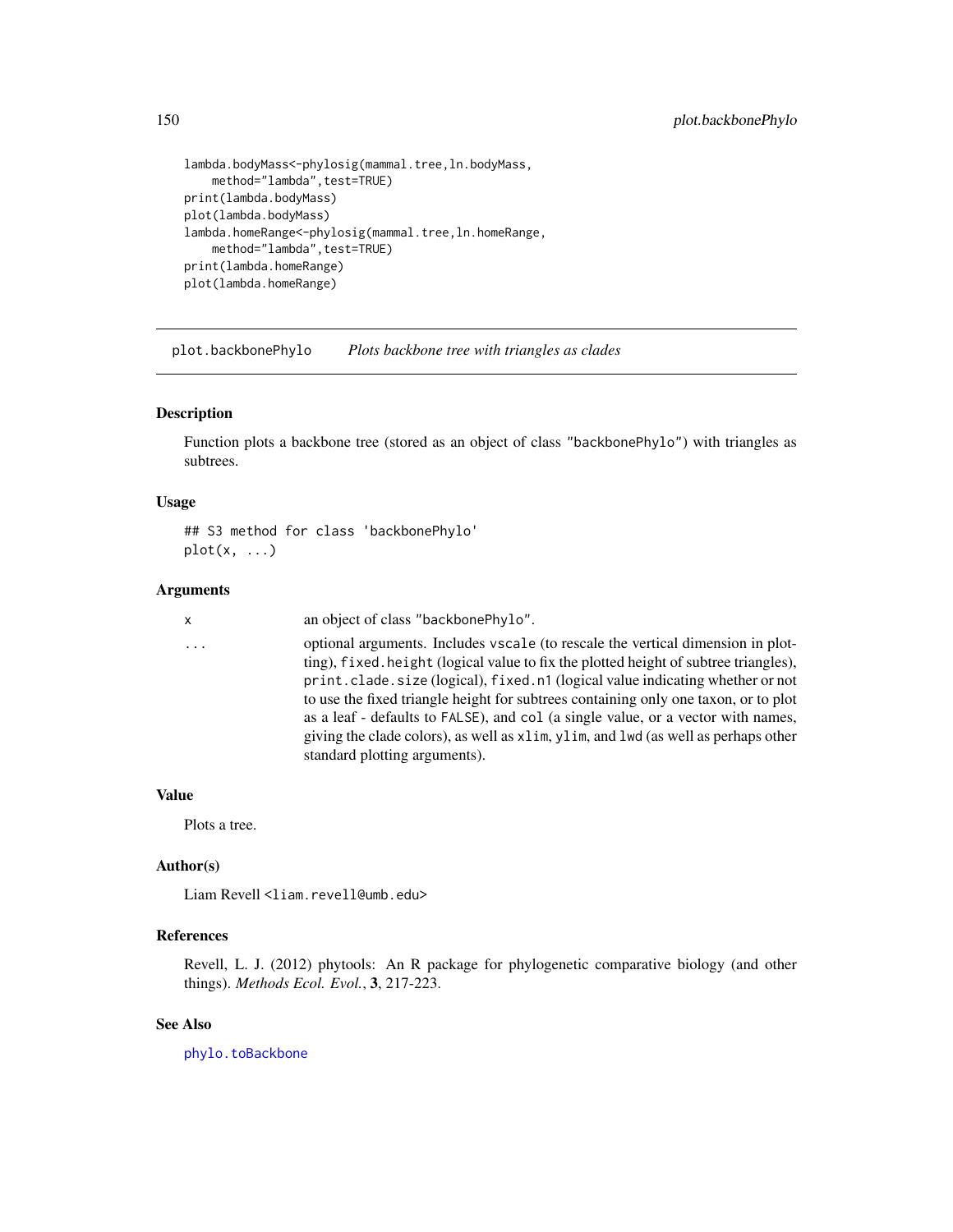# plotBranchbyTrait 151

## Examples

```
## first create our backbone tree with
## random subtree diversities
tree<-phytools:::lambdaTree(pbtree(n=10),lambda=0.5)
## create a translation table
## leaving a couple of single-taxon clades for fun
tip.label<-sample(tree$tip.label,8)
clade.label<-LETTERS[1:8]
N<-ceiling(runif(n=8,min=1,max=20))
## set crown node depth to 1/2 the maximum depth
depth<-sapply(tip.label,function(x,y)
0.5*y$edge.length[which(tree$edge[,2]==
which(y$tip.label==x))],y=tree)
trans<-data.frame(tip.label,clade.label,N,depth)
rownames(trans)<-NULL
rm(tip.label,clade.label,N,depth)
## here's what trans looks like
trans
## convert
obj<-phylo.toBackbone(tree,trans)
## plot
plot(obj)
```
plotBranchbyTrait *Plot branch colors by a quantitative trait or value*

## Description

Function plots a tree with branches colored by the value for a quantitative trait or probability, by various methods. Unlike most other tree plotting functions in phytools, this function calls plot. phylo (not plotSimmap) internally.

### Usage

```
plotBranchbyTrait(tree, x, mode=c("edges","tips","nodes"), palette="rainbow",
   legend=TRUE, xlims=NULL, ...)
```
## Arguments

| tree         | an object of class "phylo".                                                                                                                                                                                                                                                                                                                                                                                                                 |
|--------------|---------------------------------------------------------------------------------------------------------------------------------------------------------------------------------------------------------------------------------------------------------------------------------------------------------------------------------------------------------------------------------------------------------------------------------------------|
| $\mathsf{x}$ | either a vector of states for the edges, tips, or nodes of the tree (for mode="edges",<br>"tips", and "nodes", respectively).                                                                                                                                                                                                                                                                                                               |
| mode         | string indicating plotting mode. mode="edges", the default, requires that the<br>mapping state of each edge in the tree should be provided. mode="tips" takes<br>the tip values and estimates the state at each internal node. The mapped charac-<br>ter value along each branch is the average of the nodes subtending that branch.<br>mode="nodes" similar to "tips", except that the node values are provided in-<br>stead of estimated. |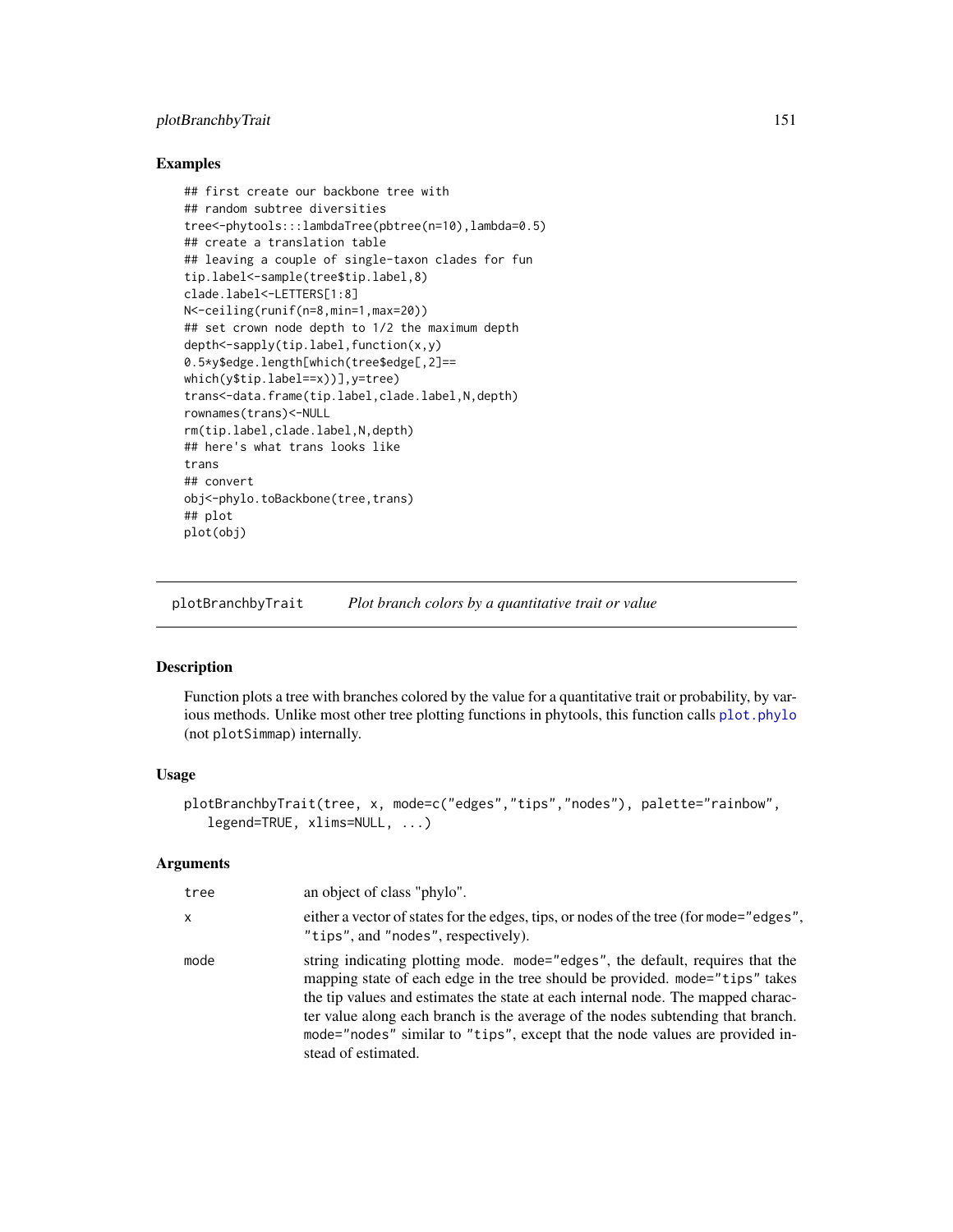| palette | color palette to translate character values to color. Options are presently "rainbow"<br>(the default), "heat.colors", and "gray". palette can also be a function pro-<br>duced by colorRampPalette.                                                                                                                                                                                                                                                                                                                                                                                                                                                                                                                                                                                                                                        |
|---------|---------------------------------------------------------------------------------------------------------------------------------------------------------------------------------------------------------------------------------------------------------------------------------------------------------------------------------------------------------------------------------------------------------------------------------------------------------------------------------------------------------------------------------------------------------------------------------------------------------------------------------------------------------------------------------------------------------------------------------------------------------------------------------------------------------------------------------------------|
| legend  | can be a logical value (TRUE or FALSE) or a numeric value greater than 0. In the<br>latter case the numeric value gives the length of the plotted legend, which also<br>acts as a scale bar for the branch lengths of the tree.                                                                                                                                                                                                                                                                                                                                                                                                                                                                                                                                                                                                             |
| xlims   | range for the translation map between trait values and the color map. Should be<br>inclusive of all the values in x.                                                                                                                                                                                                                                                                                                                                                                                                                                                                                                                                                                                                                                                                                                                        |
|         | other optional arguments to be passed to plot. phylo - pretty much all argu-<br>ments are available. In addition, there plotBranchbyTrait has the following<br>additional optional arguments: tol a small tolerance value to be added to the<br>range of x; prompt for legend=TRUE, a logical value indicating whether to<br>prompt for the position of the legend (or not) - the default is to put the leg-<br>end in the lower left hand size of the plot; title for legend=TRUE, the title of<br>the legend; and digits for legend=TRUE, the number of digits in the quantita-<br>tive scale of the legend. Finally, cex can be supplied as either a single numeric<br>value, or as a vector of two different values. If the latter is true than the second<br>element of cex will be passed internally to the function add. color. bar. |

## Details

Note that if prompt=TRUE, the function will prompt for the position of the legend.

## Value

Plots a phylogeny.

# Author(s)

Liam Revell <liam.revell@umb.edu>

# References

Revell, L. J. (2012) phytools: An R package for phylogenetic comparative biology (and other things). *Methods Ecol. Evol.*, 3, 217-223.

<span id="page-151-0"></span>plotSimmap *Plot stochastic character mapped tree*

# Description

Function plots one or multiple stochastic character mapped trees.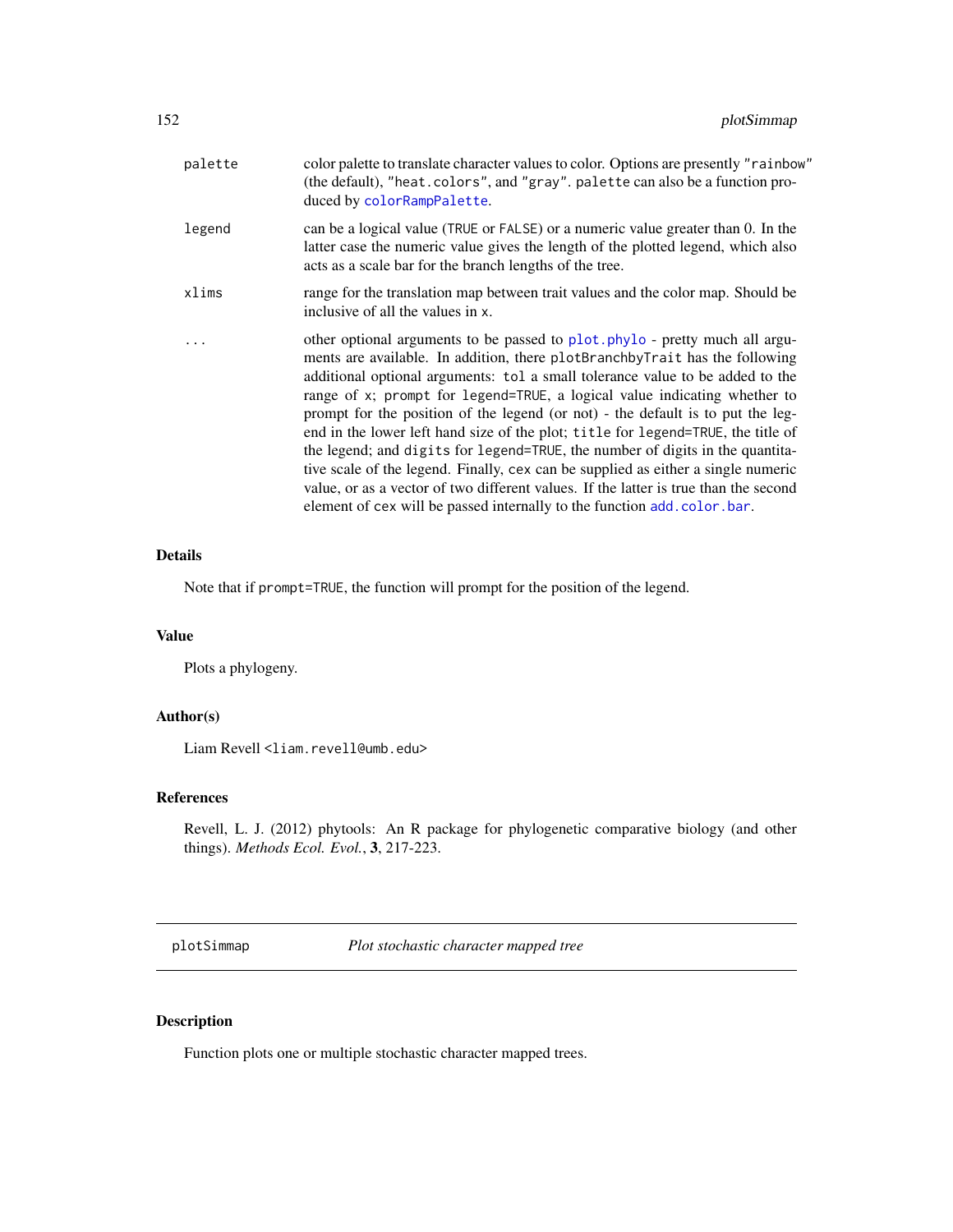# plotSimmap 153

# Usage

```
plotSimmap(tree, colors=NULL, fsize=1.0, ftype="reg", lwd=2, pts=FALSE,
   node.numbers=FALSE, mar=NULL, add=FALSE, offset=NULL,
   direction="rightwards", type="phylogram", setEnv=TRUE, part=1.0,
   xlim=NULL, ylim=NULL, nodes="intermediate", tips=NULL, maxY=NULL,
   hold=TRUE, split.vertical=FALSE,
   lend=2, asp=NA, outline=FALSE, plot=TRUE)
## S3 method for class 'simmap'
plot(x, \ldots)## S3 method for class 'multiSimmap'
plot(x, \ldots)
```
# Arguments

| tree         | a modified object of class "phylo" or "multiPhylo" containing a stochastic map-<br>ping or set of mappings (e.g., see read. simmap $&$ make. simmap).                                                                  |
|--------------|------------------------------------------------------------------------------------------------------------------------------------------------------------------------------------------------------------------------|
| colors       | a vector with names translating the mapped states to colors - see Examples.                                                                                                                                            |
| fsize        | relative font size for tip labels.                                                                                                                                                                                     |
| ftype        | font type - options are "reg", "i" (italics), "b" (bold), or "bi" (bold-italics).                                                                                                                                      |
| lwd          | line width for plotting.                                                                                                                                                                                               |
| pts          | logical value indicating whether or not to plot filled circles at each vertex of the<br>tree, as well as at transition points between mapped states. Default is FALSE.                                                 |
| node.numbers | a logical value indicating whether or not node numbers should be plotted.                                                                                                                                              |
| mar          | vector containing the margins for the plot to be passed to par. If not specified,<br>the default margins are $[0.1, 0.1, 0.1, 0.1]$ .                                                                                  |
| add          | a logical value indicating whether or not to add the plotted tree to the current<br>plot (TRUE) or create a new plot (FALSE, the default).                                                                             |
| offset       | offset for the tip labels in character widths.                                                                                                                                                                         |
| direction    | plotting direction. Options are "rightwards" (the default), "leftwards", "upwards"<br>or "downwards". For method="fan" direction is ignored.                                                                           |
| type         | plot type. Can be "phylogram", "fan", or "cladogram". Only a subset of<br>options are presently available for type="fan".                                                                                              |
| setEnv       | logical value indicating whether or not to set the environment .PlotPhyloEnv.<br>Setting this to TRUE (the default) will allow compatibility with ape labeling func-<br>tions such as nodelabels.                      |
| part         | value between 0 and 1 for type="fan" indicating what fraction of the full cir-<br>cular tree to use as plotting area. For instance, part=0.5 will plot a half fan<br>phylogeny. It also affects the axis scaling used. |
| xlim         | x-limits for the plot.                                                                                                                                                                                                 |
| ylim         | y-limits for the plot.                                                                                                                                                                                                 |
| nodes        | node placement following Felsenstein (2004; pp. 574-576). Can be "intermediate",<br>"centered", "weighted", or "inner". So far only works for type="phylogram".                                                        |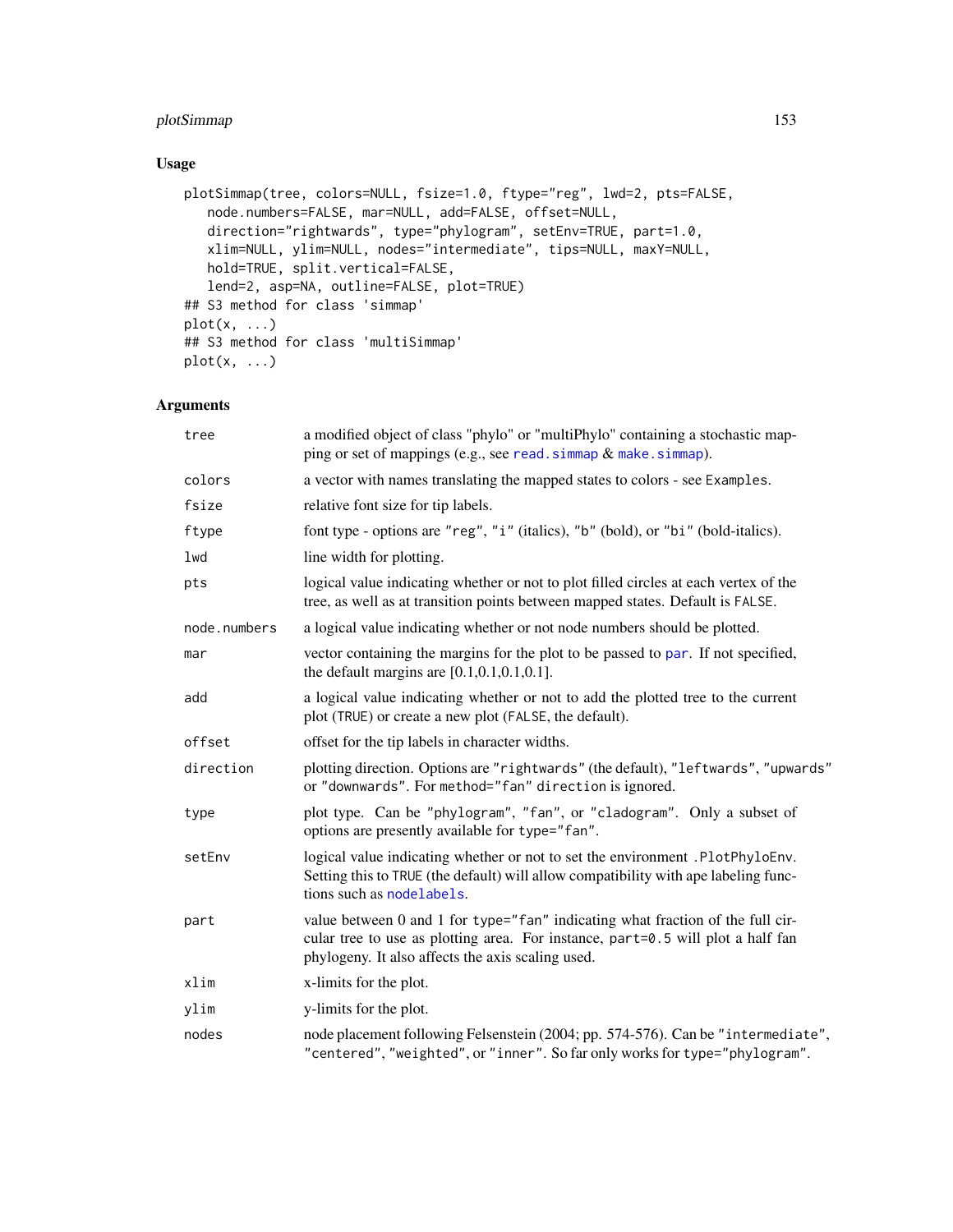| labeled vector containing the vertical position of tips. Normally this will be 1:N<br>for N tips in the tree.                                                   |
|-----------------------------------------------------------------------------------------------------------------------------------------------------------------|
| maximum value of y to use before rotating a tree into fan configuration. This<br>will only make a difference if different from $Ntip(tree)$ .                   |
| logical argument indicating whether or not to hold the output to the graphical<br>device before plotting. Defaults to hold=TRUE.                                |
| split vertical split the color of the vertically plotted edges by the state of the daughter edges.<br>Only applies if the edge state changes exactly at a node. |
| line end style. See par.                                                                                                                                        |
| aspect ratio. See plot window.                                                                                                                                  |
| logical value indicating whether or not to draw a black outline around the plotted<br>edges of the tree.                                                        |
| logical value indicating whether or not to actually plot the tree. (See equivalent<br>argument in plot. phylo.)                                                 |
| for S3 plotting method, object of class "simmap" or "multiSimmap".                                                                                              |
| for S3 plotting method, other arguments to be passed to plotSimmap.                                                                                             |
|                                                                                                                                                                 |

## Details

The underscore character "\_" is automatically swapped for a space in tip labels, as in [plot.phylo](#page-0-0).

## Value

Plots a tree.

# Author(s)

Liam Revell <liam.revell@umb.edu>

## References

Bollback, J. P. (2006) Stochastic character mapping of discrete traits on phylogenies. *BMC Bioinformatics*, 7, 88.

Felsenstein, J. (2004) *Inferring Phylogenies*. Sinauer.

Huelsenbeck, J. P., R. Neilsen, and J. P. Bollback. (2003) Stochastic mapping of morphological characters. *Systematic Biology*, 52, 131-138.

Revell, L. J. (2012) phytools: An R package for phylogenetic comparative biology (and other things). *Methods Ecol. Evol.*, 3, 217-223.

# See Also

[densityMap](#page-46-0), [make.simmap](#page-101-0), [read.simmap](#page-168-0)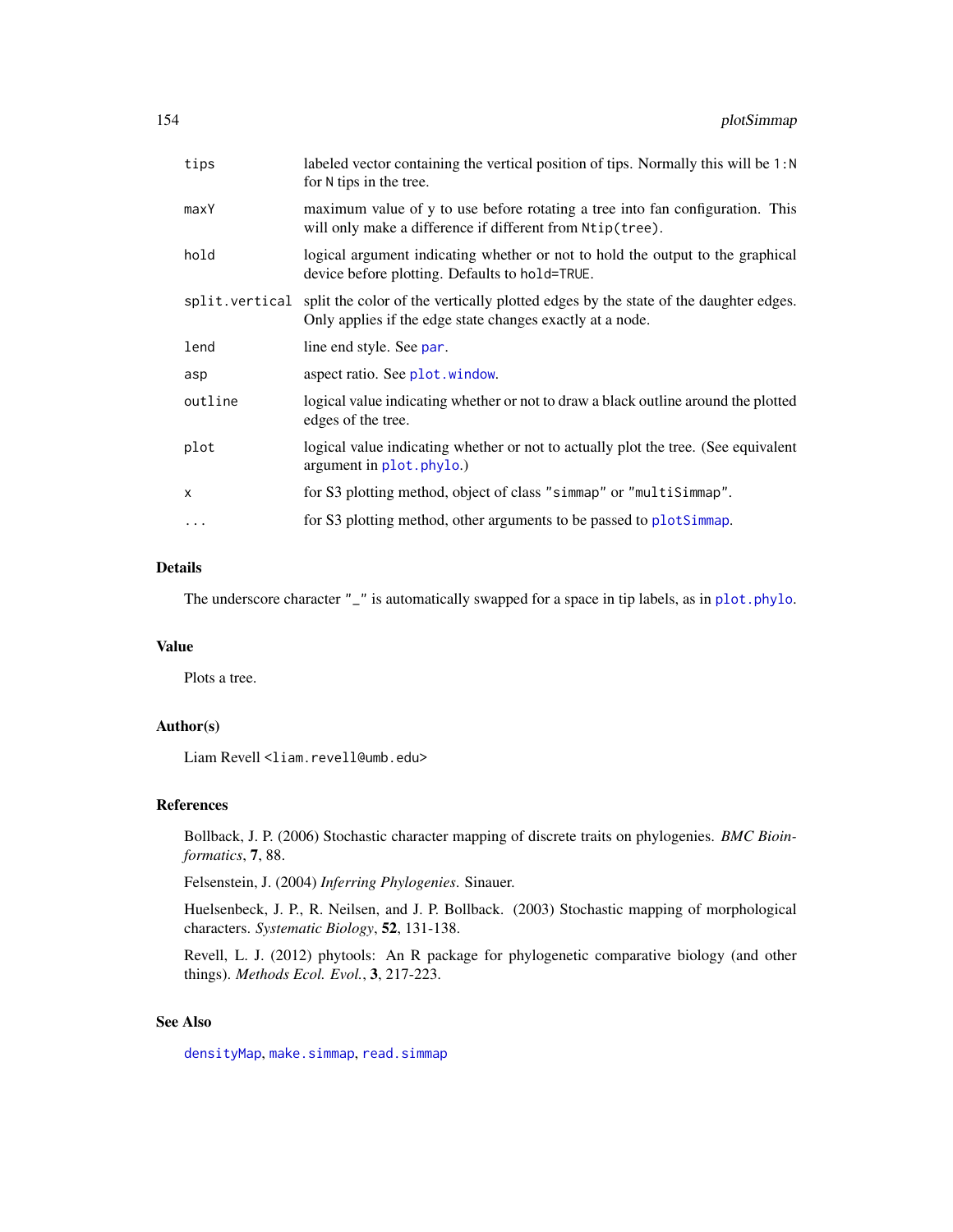#### plotThresh 155

# Examples

```
data(anoletree)
cols<-setNames(c("green","#E4D96F","darkgreen",
    "brown","black","darkgrey"),
   c("CG","GB","TC","TG","Tr","Tw"))
plot(anoletree,cols,fsize=0.5,ftype="i",outline=TRUE,
lwd=3,ylim=c(0,Ntip(anoletree)),
    mar=c(0.1,0.1,1.1,0.1))
add.simmap.legend(colors=cols,prompt=FALSE,x=0,y=-0.5,
    vertical=FALSE)
title(main="Caribbean ecomorphs of anoles",font.main=3,
   line=0)
par(mar=c(5.1,4.1,4.1,2.1)) ## reset margins to default
```
plotThresh *Tree plotting with posterior probabilities of ancestral states from the threshold model*

## Description

This function uses the object returned by [ancThresh](#page-18-0) to plot the posterior probabilities of ancestral states under the threshold model. It is also called internally by [ancThresh](#page-18-0).

# Usage

```
plotThresh(tree, x, mcmc, burnin=NULL, piecol, tipcol="input", legend=TRUE,
   ...)
```
## Arguments

| tree         | phylogenetic tree.                                                                                                                                                                                       |
|--------------|----------------------------------------------------------------------------------------------------------------------------------------------------------------------------------------------------------|
| $\mathsf{x}$ | a named vector containing discrete character states; or a matrix containing the<br>tip species, in rows, and probabilities of being in each state, in columns.                                           |
| mcmc         | list object returned by ancThresh.                                                                                                                                                                       |
| burnin       | number of generations (not samples) to exclude as burn in; if NULL then 20<br>percent of generations are excluded as burn-in.                                                                            |
| piecol       | a named vector containing the colors for the posterior probabilities plotted as<br>pie charts at internal nodes.                                                                                         |
| tipcol       | a string indicating whether the tip colors should be based on the input data<br>("input") or sampled tip liabilities ("estimated"). These will only differ if<br>there is uncertainty in the tip states. |
| legend       | logical value or text to be plotted in the legend.                                                                                                                                                       |
| .            | other arguments to be passed to plot. phylo - label. offset should be $>0$ so<br>that tip labels and species names do not overlap.                                                                       |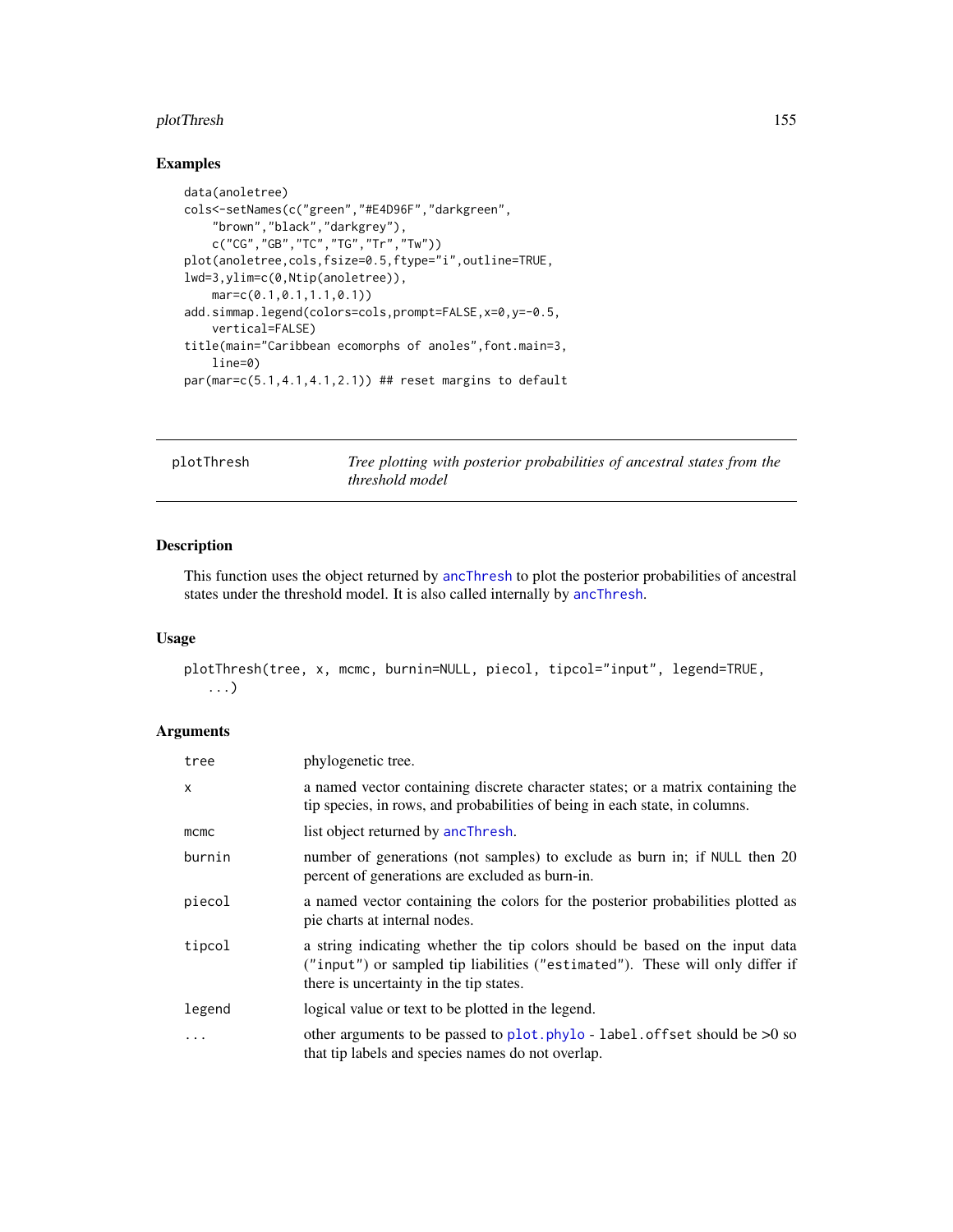## Value

Plots a tree.

# Author(s)

Liam Revell <liam.revell@umb.edu>

## References

Revell, L. J. (2012) phytools: An R package for phylogenetic comparative biology (and other things). *Methods Ecol. Evol.*, 3, 217-223.

Revell, L. J. (2014) Ancestral character estimation under the threshold model from quantitative genetics. *Evolution*, bold68, 743-759.

## See Also

[ancThresh](#page-18-0), [plot.phylo](#page-0-0)

<span id="page-155-0"></span>plotTree *Plots rooted phylogenetic tree*

### Description

This function plots a rooted phylogram. Arguments in ... are passed to [plotSimmap](#page-151-0), with the exception of optional argument color which is used to determine the plotted color of the branch lengths of the tree.

# Usage

plotTree(tree, ...)

#### Arguments

tree a phylogenetic tree in "phylo" format; or multiple trees as an object of class "multiPhylo".

... optional arguments.

## Value

This function plots a rooted phylogram.

#### Author(s)

Liam Revell <liam.revell@umb.edu>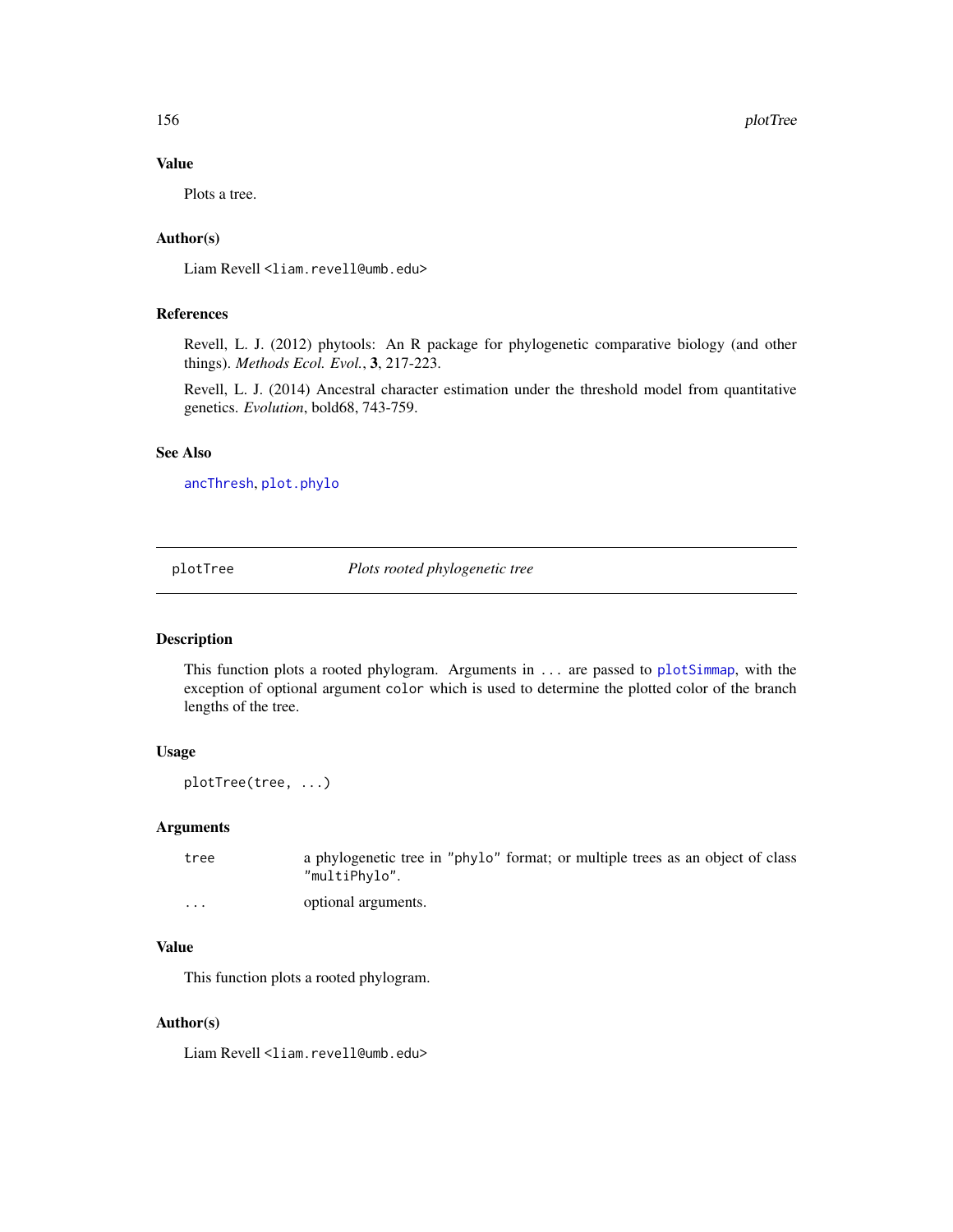# plotTree.datamatrix 157

### References

Revell, L. J. (2012) phytools: An R package for phylogenetic comparative biology (and other things). *Methods Ecol. Evol.*, 3, 217-223.

# See Also

[plot.phylo](#page-0-0), [plotSimmap](#page-151-0)

#### Examples

```
tree<-pbtree(n=25)
plotTree(tree,color="blue",ftype="i")
```
plotTree.datamatrix *Plot a tree with a discrete character data matrix at the tips*

#### Description

Function plots a phylogeny next to a matrix of discrete character data.

## Usage

```
plotTree.datamatrix(tree, X, ...)
```
# Arguments

| tree                    | an object of class "phylo".           |
|-------------------------|---------------------------------------|
| X                       | a data frame with columns as factors. |
| $\cdot$ $\cdot$ $\cdot$ | optional arguments.                   |

## Value

Invisibly returns a list containing the font size, a list of the colors used for each column of the plotted data matrix, and the x-coordinate of the rightmost edge of the matrix.

# Author(s)

Liam Revell <liam.revell@umb.edu>

## References

Revell, L. J. (2012) phytools: An R package for phylogenetic comparative biology (and other things). *Methods Ecol. Evol.*, 3, 217-223.

#### See Also

[dotTree](#page-52-0), [phylo.heatmap](#page-138-0)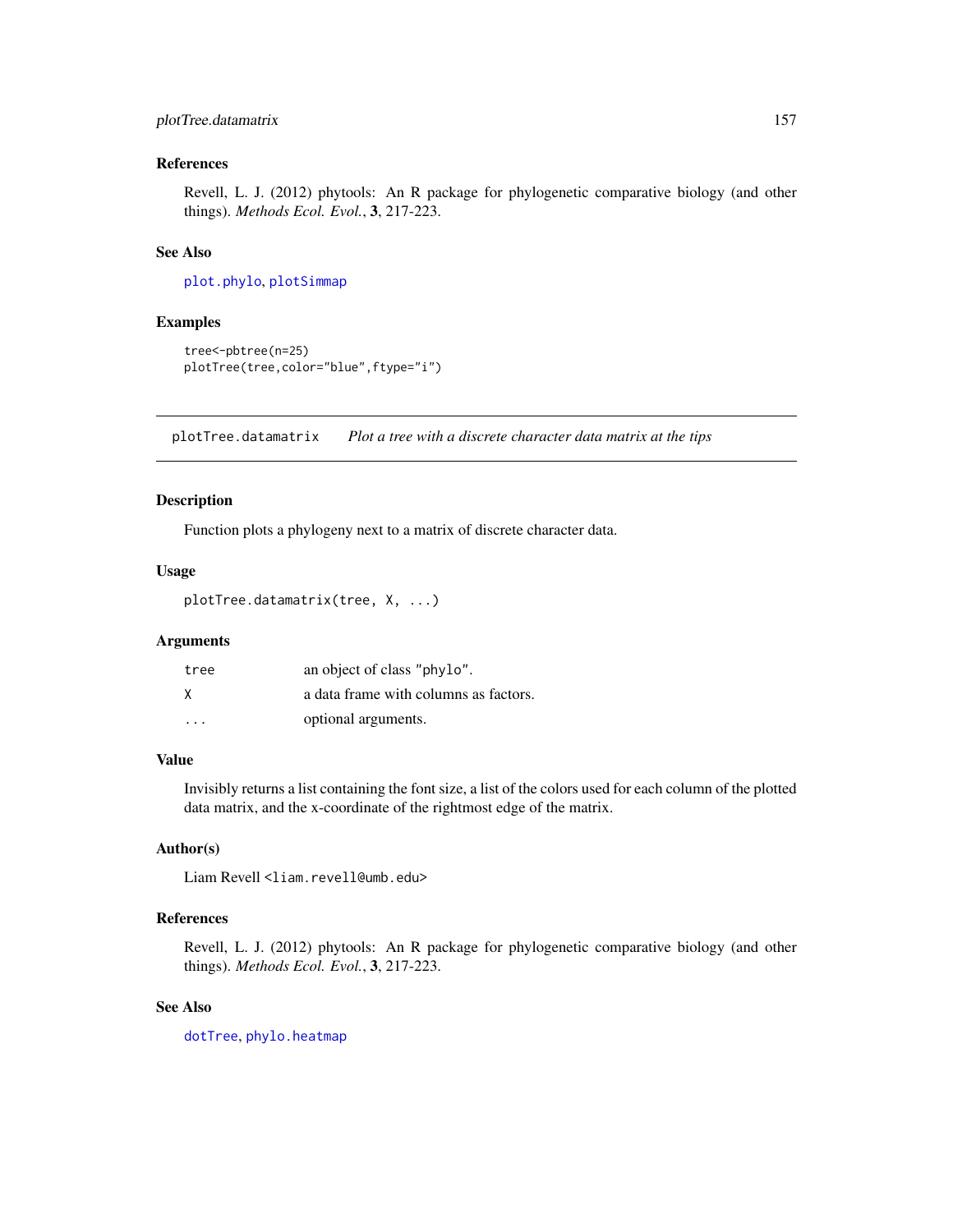plotTree.errorbars *Plot a tree with error bars around divergence dates*

# Description

Plots a tree with error bars around divergence times (nodes).

#### Usage

```
plotTree.errorbars(tree, CI, ...)
```
# Arguments

| tree                    | an object of class "phylo".                                                                    |
|-------------------------|------------------------------------------------------------------------------------------------|
| СI                      | confidence intervals around internal nodes of the tree, measured in time since<br>the present. |
| $\cdot$ $\cdot$ $\cdot$ | optional arguments to be passed to plotTree.                                                   |

#### Details

The matrix CI show contain (in rows) the lower & upper confidence bounds in time since the present.

Optional arguments specific to the error bar plot include gridlines, bar.lwd,cex (for the points plotted at nodes), and bar.col.

## Value

Plots a tree with error bars around internal nodes..

#### Author(s)

Liam Revell <liam.revell@umb.edu>

# References

Revell, L. J. (2012) phytools: An R package for phylogenetic comparative biology (and other things). *Methods Ecol. Evol.*, 3, 217-223.

## See Also

[ltt](#page-97-0), [plotTree](#page-155-0)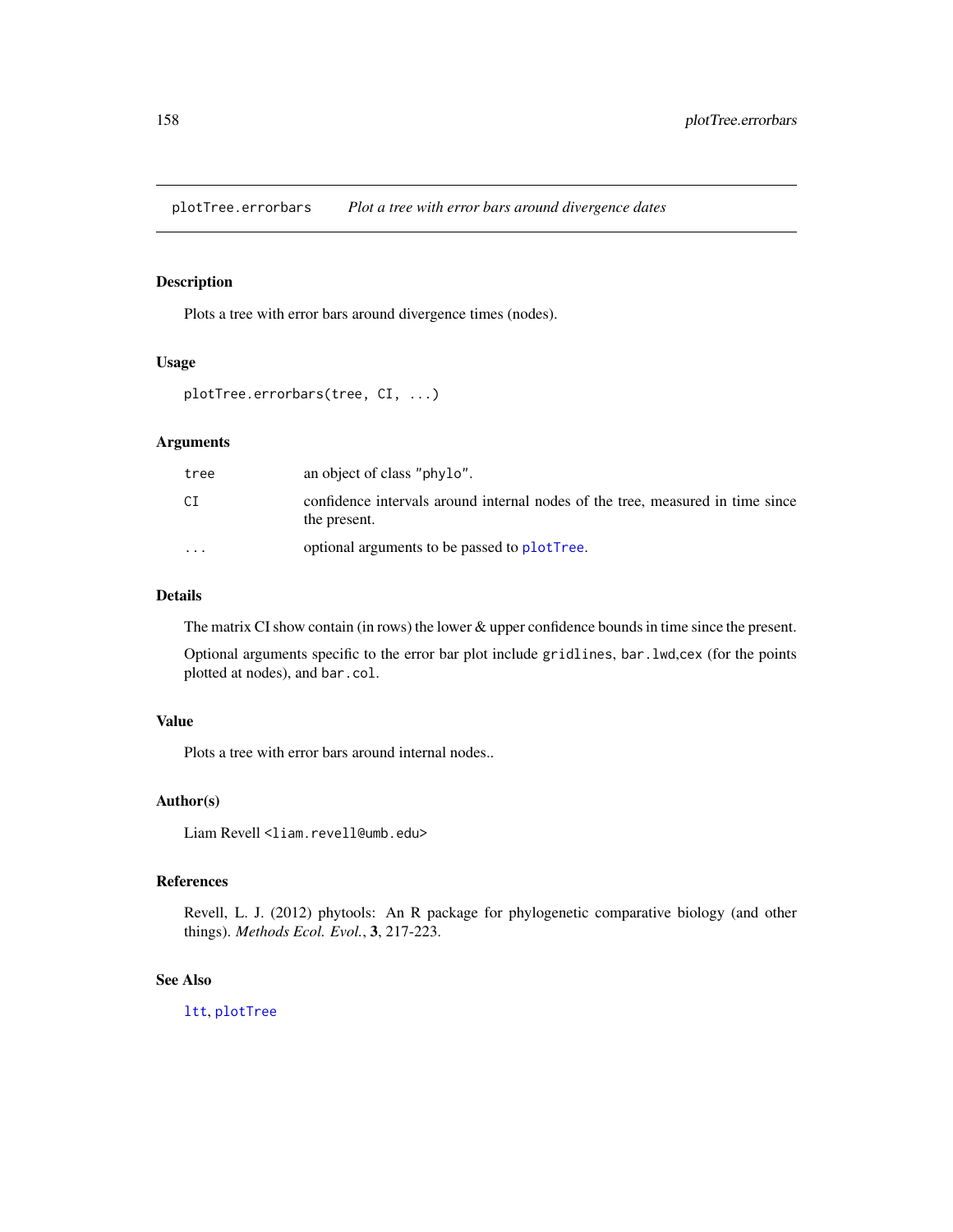plotTree.wbars plots a phylogeny in phylogram or fan style with bars at the tips representing the values for a phenotypic trait.

plotTree.barplot creates a split plot in which a right-facing phylogram is on the left, and a bar plot is shown on the right.

plotTree.boxplot creates a split plot in which a right-facing phylogram is on the left, and a box plot is shown on the right.

# Usage

```
plotTree.wBars(tree, x, scale=NULL, width=NULL, type="phylogram",
   method="plotTree", tip.labels=FALSE, col="grey", border=NULL,
   ...)
plotTree.barplot(tree, x, args.plotTree=list(), args.barplot=list(),
...)
plotTree.boxplot(tree, x, args.plotTree=list(), args.boxplot=list())
```
## Arguments

| tree          | an object of class "phylo".                                                                                                                                                                                                                                                                                                                                                                                                                                                                                                                                |
|---------------|------------------------------------------------------------------------------------------------------------------------------------------------------------------------------------------------------------------------------------------------------------------------------------------------------------------------------------------------------------------------------------------------------------------------------------------------------------------------------------------------------------------------------------------------------------|
| $\mathsf{x}$  | a named vector or matrix of trait values. For plotTree boxplot, the names<br>should repeat for multiple observations per species. For plotTree.boxplot x<br>can also be supplied as a formula, though in that case the factor levels need to be<br>provided in a valid cladewise order of the tips in tree. This order doesn't need<br>to correspond with the current order of the tip labels. For plotTree.barplot<br>x can be a matrix (or a data frame) in which columns are the values of multiple<br>traits to be simultaneously plotted on the tree. |
| scale         | scaling factor for the tip bars (relative to the total tree height). If left as NULL a<br>reasonable scaling factor is computed automatically.                                                                                                                                                                                                                                                                                                                                                                                                             |
| width         | width of the tip bars.                                                                                                                                                                                                                                                                                                                                                                                                                                                                                                                                     |
| type          | plot type. Can be "phylogram" or "fan".                                                                                                                                                                                                                                                                                                                                                                                                                                                                                                                    |
| method        | plotting method to use. Can be "plotTree" (for plotTree) or "plotSimmap"<br>(for plotSimmap).                                                                                                                                                                                                                                                                                                                                                                                                                                                              |
| tip.labels    | argument indicating whether or not tip labels should be plotted. Defaults to<br>tip.labels=FALSE.                                                                                                                                                                                                                                                                                                                                                                                                                                                          |
| col           | colors of the plotted bars. Can be a single value or a vector with length equal to<br>the number of tips in the tree.                                                                                                                                                                                                                                                                                                                                                                                                                                      |
| border        | single value specifying the color of the border for the plotted bars. Defaults to<br>border=NULL, which means that black borders will be plotted.                                                                                                                                                                                                                                                                                                                                                                                                          |
| args.plotTree | in plotTree.barplot, arguments to be passed to plotTree.                                                                                                                                                                                                                                                                                                                                                                                                                                                                                                   |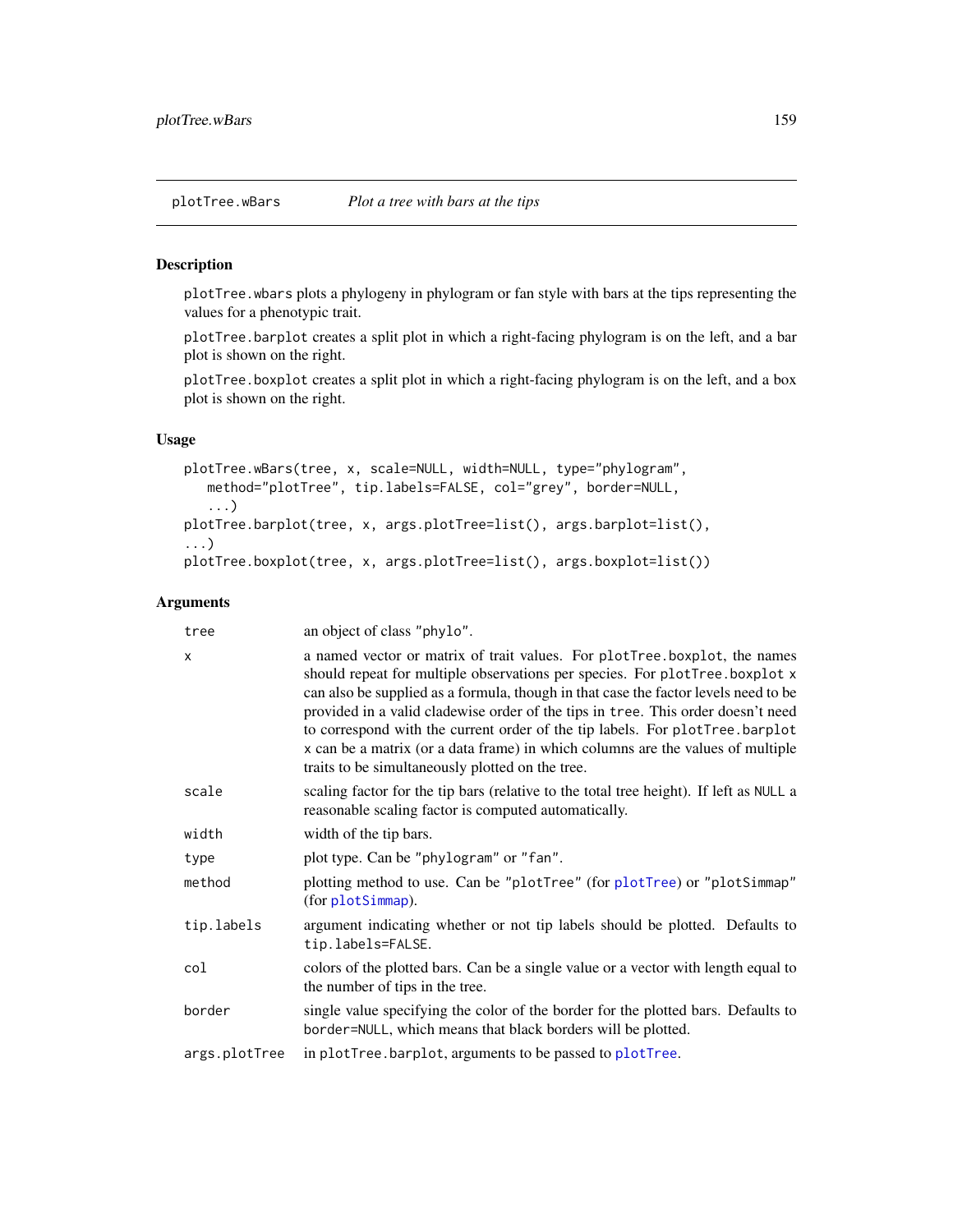| args.barplot            | in plotTree.barplot, arguments to be passed to barplot.                                                                                                                                                                                                                                                                                                                                                   |
|-------------------------|-----------------------------------------------------------------------------------------------------------------------------------------------------------------------------------------------------------------------------------------------------------------------------------------------------------------------------------------------------------------------------------------------------------|
| args.boxplot            | in plotTree.boxplot, arguments to be passed to boxplot.                                                                                                                                                                                                                                                                                                                                                   |
| $\cdot$ $\cdot$ $\cdot$ | optional arguments to be passed to plotTree or plotSimmap in the case of<br>plotTree.wBars. For plotTree.barplot, the only optional argument is add.<br>Generally this should not be used; however it can be used to tell the function<br>to draw the tree $\&$ barplot, respectively, in the next two open plotting devices -<br>rather than creating a table of figures in the current plotting device. |

## Value

Plots a tree with an associated bar plot for a continuously valued character at the tips.

# Author(s)

Liam Revell <liam.revell@umb.edu>

## References

Revell, L. J. (2012) phytools: An R package for phylogenetic comparative biology (and other things). *Methods Ecol. Evol.*, 3, 217-223.

## See Also

[barplot](#page-0-0), [dotTree](#page-52-0), [plotSimmap](#page-151-0), [plotTree](#page-155-0)

# Examples

```
## load data from Mahler et al. (2010)
data(anoletree)
data(anole.data)
## extract overall body size (SVL)
svl<-setNames(anole.data$SVL,rownames(anole.data))
## plotTree.wBars
plotTree.wBars(anoletree,svl,type="fan",scal=0.5)
par(mar=c(5.1,4.1,4.1,2.1))
## plotTree.barplot
plotTree.barplot(anoletree,exp(svl),
    args.plotTree=list(fsize=0.5),
    args.barplot=list(xlab="SVL (mm)"))
## reset par to defaults
par(mfrow=c(1,1),mar=c(5.1,4.1,4.1,2.1))
```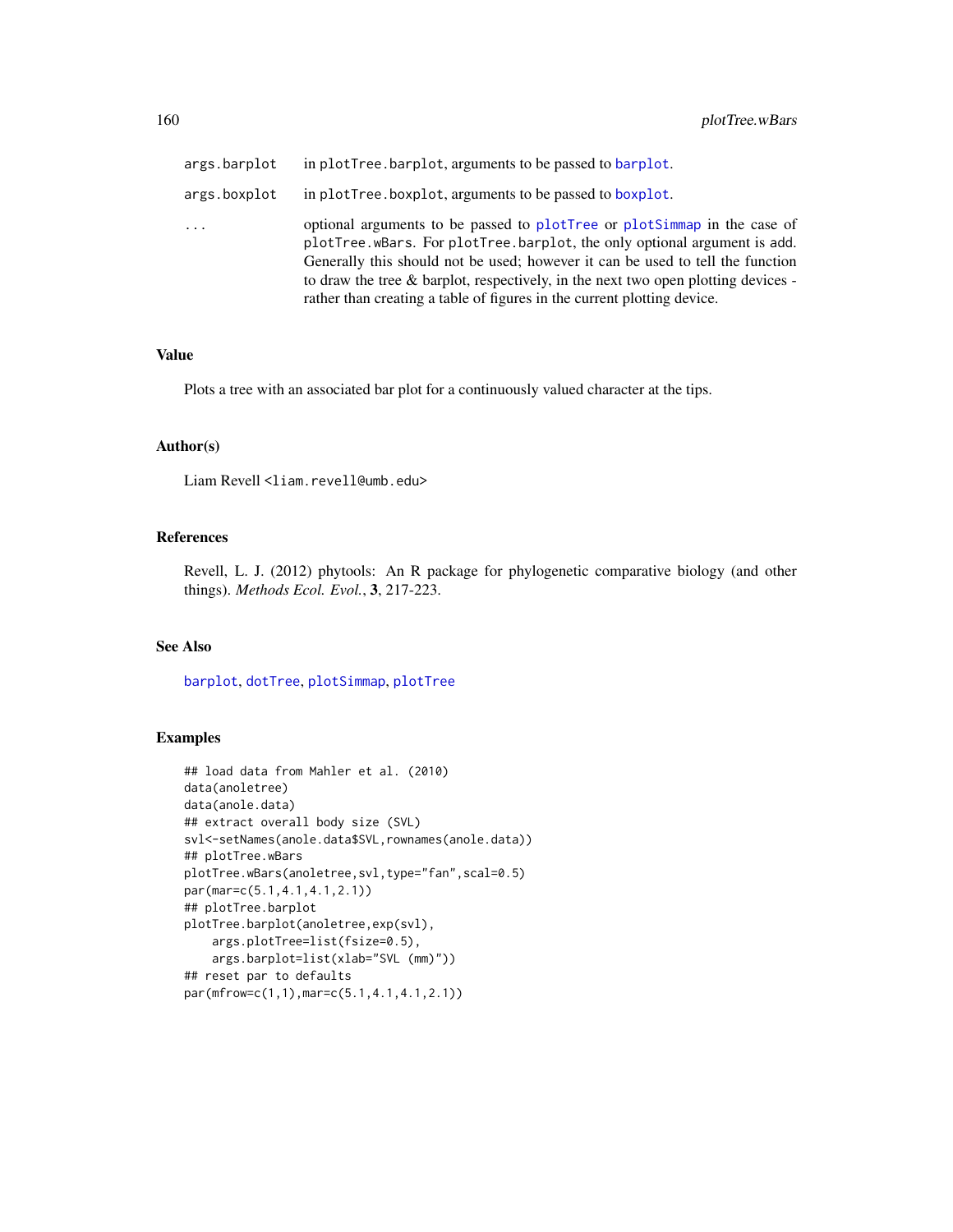posterior.evolrate *Analysis of the posterior sample from evol.rate.mcmc*

# Description

This fucntion takes a phylogenetic tree, an average split position, and a raw MCMC output from evol.rate.mcmc and returns a posterior sample of evolutionary rates rootward  $(\sigma_1^2)$  and tipward  $(\sigma_2^2)$  from the average split.

# Usage

```
posterior.evolrate(tree, ave.shift, mcmc, tips, showTree=FALSE)
```
#### Arguments

| tree      | a phylogenetic tree in "phylo" format.                                                                                                                                                      |
|-----------|---------------------------------------------------------------------------------------------------------------------------------------------------------------------------------------------|
| ave.shift | mean or median shift-point from the posterior sample (see minsplit.                                                                                                                         |
| $m$ cmc   | matrix \$mcmc from evol.rate.mcmc (probably with burnin excluded).                                                                                                                          |
| tips      | list of stips in state $\sigma_1^2$ for each sampled generation of MCMC.                                                                                                                    |
| showTree  | optional logical value indicating whether or not to plot the stretched and shrunken<br>tree generated by the pre-processing algorithm implemented in this function (de-<br>fault is FALSE). |

#### Value

A matrix containing the posterior sample of evolutionary rates and shift-points between rates.

## Author(s)

Liam Revell <liam.revell@umb.edu>

## References

Revell, L. J., D. L. Mahler, P. Peres-Neto, and B. D. Redelings (2012) A new method for identifying exceptional phenotypic diversification. *Evolution*, 66, 135-146.

#### See Also

[evol.rate.mcmc](#page-60-0), [minSplit](#page-112-0)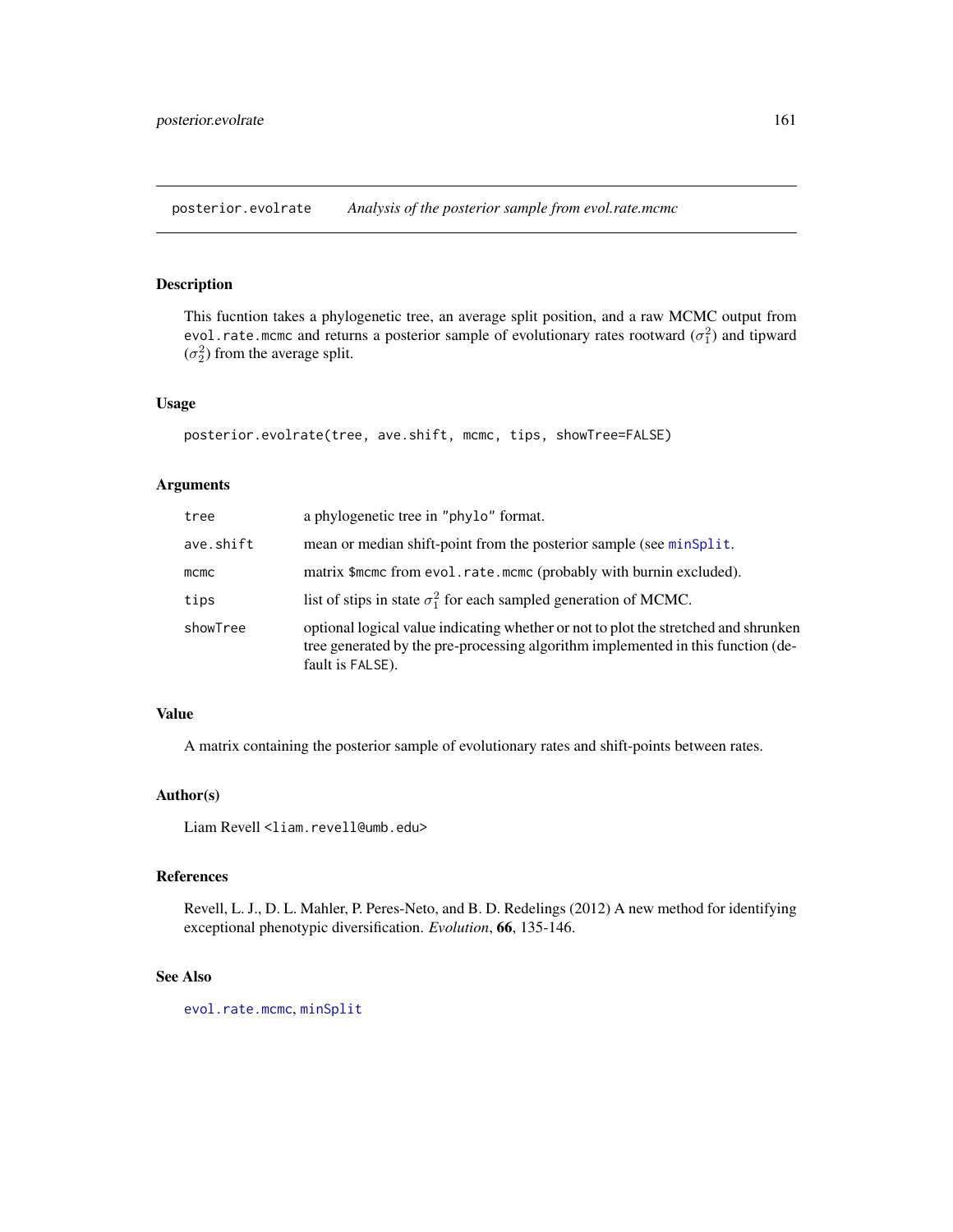This function conducts posthoc test.

#### Usage

posthoc(x, ...)

# Arguments

| $\times$ | an object on which to conduct a post-hoc test. |
|----------|------------------------------------------------|
| $\cdots$ | optional arguments to be passed to method.     |

# Details

So far is only implemented for object class "ratebytree".

# Value

An object.

# Author(s)

Liam Revell <liam.revell@umb.edu>

## See Also

[ratebytree](#page-163-0)

print.backbonePhylo *Print method for backbone phylogeny*

# Description

Print method for an object of class "backbonePhylo".

## Usage

```
## S3 method for class 'backbonePhylo'
print(x, \ldots)
```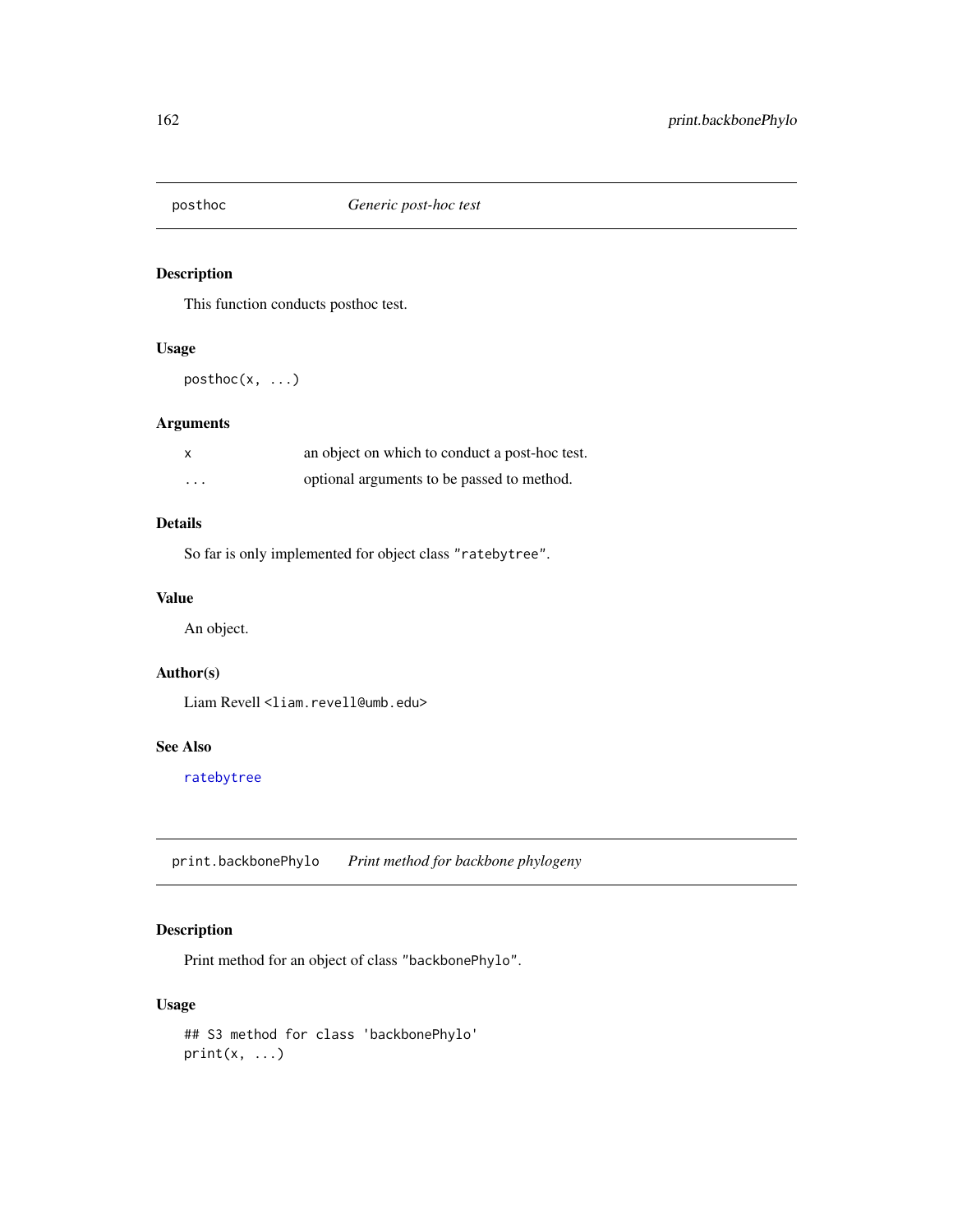# ratebystate 163

## Arguments

|         | an object of class "backbonePhylo". |
|---------|-------------------------------------|
| $\cdot$ | optional arguments.                 |

# Value

Prints to screen.

## Author(s)

Liam Revell <liam.revell@umb.edu>

# References

Revell, L. J. (2012) phytools: An R package for phylogenetic comparative biology (and other things). *Methods Ecol. Evol.*, 3, 217-223.

# See Also

[phylo.toBackbone](#page-142-0)

| ratebystate | Method for investigating the rate of one trait as a function of the state |
|-------------|---------------------------------------------------------------------------|
|             | <i>of another</i>                                                         |

# Description

This function attempts to ask if the rate of a continuous character, y, depends on the state of a separate continuous trait, x. This is accomplished by regressing the squared contrasts in y on the branch or node ancestral estimates of x.

## Usage

```
ratebystate(tree, x, y, nsim=100, corr=c("pearson","spearman"), ...)
```
## Arguments

| tree | phylogenetic tree.                                            |
|------|---------------------------------------------------------------|
| X    | a continuous character - the dependent variable in the model. |
| У    | a second continuous trait - the response variable.            |
| nsim | number of simulations for hypothesis testing.                 |
| corr | correlation method to use. Same as in cor.                    |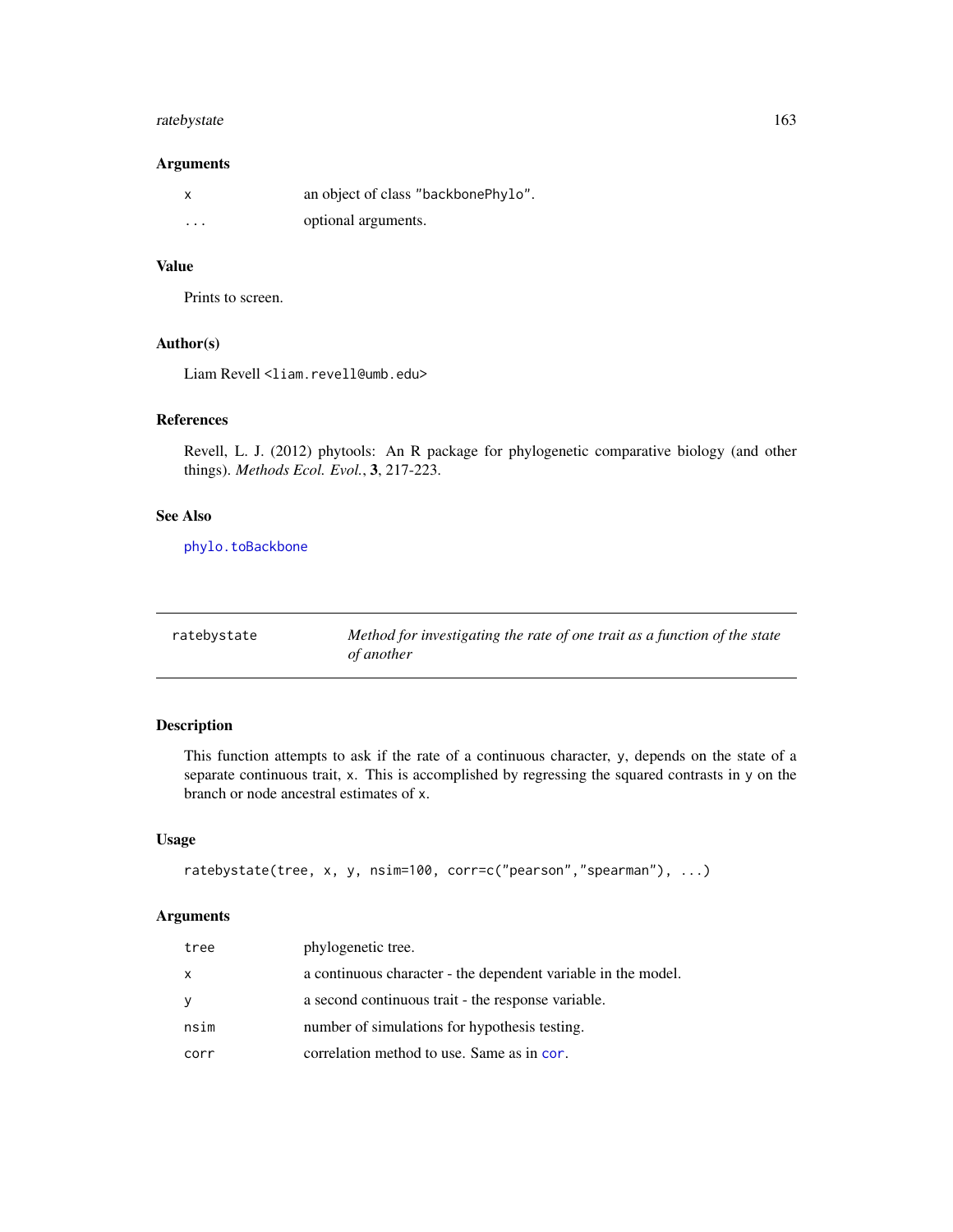| $\cdots$ | optional arguments which include sim.method ("fastBM" or "sim.corrs";                  |
|----------|----------------------------------------------------------------------------------------|
|          | see fastBM and sim.corrs); method ("by.node" or "by.branch" indicating                 |
|          | whether to assume the rate varies as a function of the node state or the mean          |
|          | branch state); message - a logical value indicating whether or not to return corr      |
|          | and method; finally logarithm - indicating whether or not to fit a model in            |
|          | which the variance of Brownian evolution in $\gamma$ changes as a multiplicative func- |
|          | tion of x. The default is logarithm=FALSE.                                             |

# Value

This function returns an object of class "ratebystate" with up to the following four elements:

| beta   | value of the regression coefficient for square of the contrasts in y regressed on<br>the ancestral or branch-wise estimated states for x. |
|--------|-------------------------------------------------------------------------------------------------------------------------------------------|
| r      | correlation coefficient for corr=corr.                                                                                                    |
| corr   | string giving the value of corr.                                                                                                          |
| method | string giving the value of method.                                                                                                        |

## Author(s)

Liam Revell <liam.revell@umb.edu>

#### References

Revell, L. J. (2012) phytools: An R package for phylogenetic comparative biology (and other things). *Methods Ecol. Evol.*, 3, 217-223.

## See Also

[fastAnc](#page-69-0), [pic](#page-0-0)

<span id="page-163-0"></span>ratebytree *Likelihood test for rate variation among trees, clades, or traits*

# Description

This function essentially implements three different methods for comparing the rate or process of evolution between trees: one for continuously-valued traits, a second for discrete characters, and a third for the rate of diversification (speciation & extinction).

In all cases, the function takes an object of class "multiPhylo" containing two or more phylogenies (trees), and (for the first two analyses) a list of trait vectors (x).

For continuous traits, the function then proceeds to fit two models: one in which the rate (or regime, for models "OU" and "EB") of trait evolution is equal among all trees; and a second in which the rates or regimes can differ between trees.

The latter model corresponds to an extension of the *censored* approach of O'Meara et al. (2006; Revell et al. 2018) and should also be related to the method of Adams (2012) for comparing rates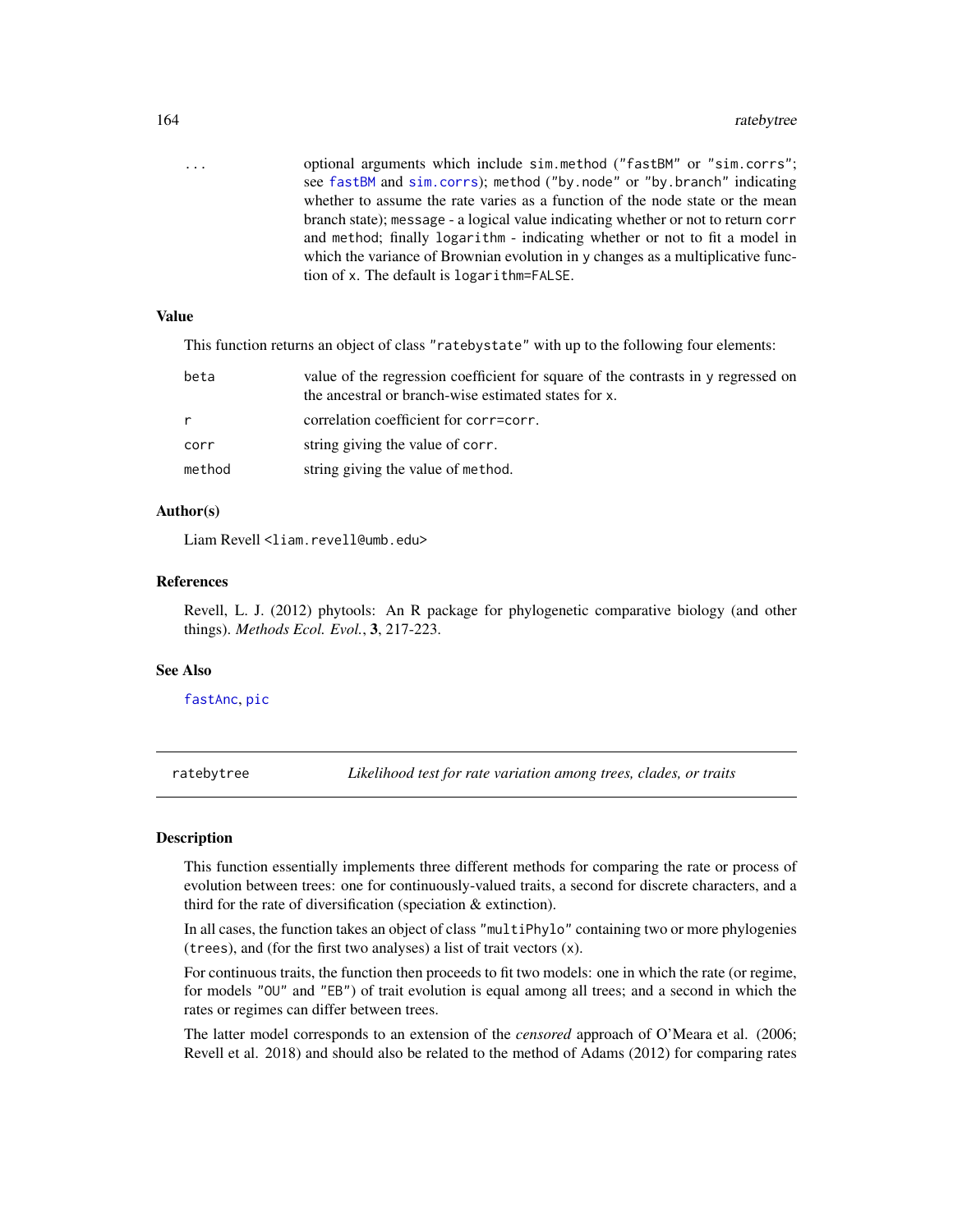#### ratebytree and the state of the state of the state of the state of the state of the state of the state of the state of the state of the state of the state of the state of the state of the state of the state of the state of

among traits. See [brownie.lite](#page-31-0) for a different implementation of the *noncensored* approach of O'Meara et al. (2006).

For discrete traits, the function instead proceeds to fit two variants of the M*k* model (Lewis 2001): one in which the parameters values (transition rates) of the process are free to vary between trees, and a second in which they are fixed to be the same.

For diversification alone, the function fits two different diversification (speciation & extinction) models (Nee et al. 1994; Stadler 2012): one in which the birth (speciation) and death (extinction) rates are identical between the trees, and a second in which they are permitted to differ in various ways depending on the value of "model" (Revell 2018).

The method posthoc conducts a post-hoc comparison of parameter estimates between trees in the multi-rate or multi-process model. The parameter that is compared depends on the fitted model. For instance, in model="BM" posthoc comparison is made of sig2; if model="0U" fitted values of alpha are compared; and so on. The argument p.adjust.method can be used to specify a method for adjusting P-values for multiple tests following p.adjust (defaults to p.adjust.method="none".

#### Usage

```
ratebytree(trees, x, ...)
## S3 method for class 'ratebytree'
posthoc(x, \ldots)
```
## Arguments

| trees    | an object of class "multiphylo". If x consists of a list of different traits to be<br>compared, then trees could also be a simple set of duplicates of the same tree,<br>e.g., $rep(tree, length(x)).$                                              |
|----------|-----------------------------------------------------------------------------------------------------------------------------------------------------------------------------------------------------------------------------------------------------|
| x        | a list of trait vectors for a continuous trait in which the names of each vectors cor-<br>respond to the tip labels of trees. This is not used if type="diversification".<br>In the case of posthoc. rateby tree, an object of class "rateby tree". |
| $\ddots$ | optional arguments, including the argument type ("continuous", "discrete",<br>or "diversification"), which, if not specified, the function will attempt to<br>ascertain. See Details for more information.                                          |

#### Details

At present it is not possible to specify different models to fit for the different trees - although if (for instance) character evolution on tree 1 proceeded by a strong *OU* process while character evolution on tree 2 was by *BM*, we would probably reject a constant-process model and tree 2 should show a very low value of alpha.

To compute the standard errors for each fitted paramater value, the function computes the negative inverse of the Hessian matrix at the MLEs; however, if this matrix is computationally singular the generalized inverse ([ginv](#page-0-0)) will be used instead without warning.

The function also conducts a likelihood-ratio test to compare the two models.

For continuous character, optional arguments presently include the following: model, the model of continuous trait evolution (options are "BM", the default, "OU", and "EB"). tol, used as a minimum value for the fitting rates, to prevent problems in optimization. trace, a logical value indicating whether or not to report progress in the optimization. test, the method for hypothesis testing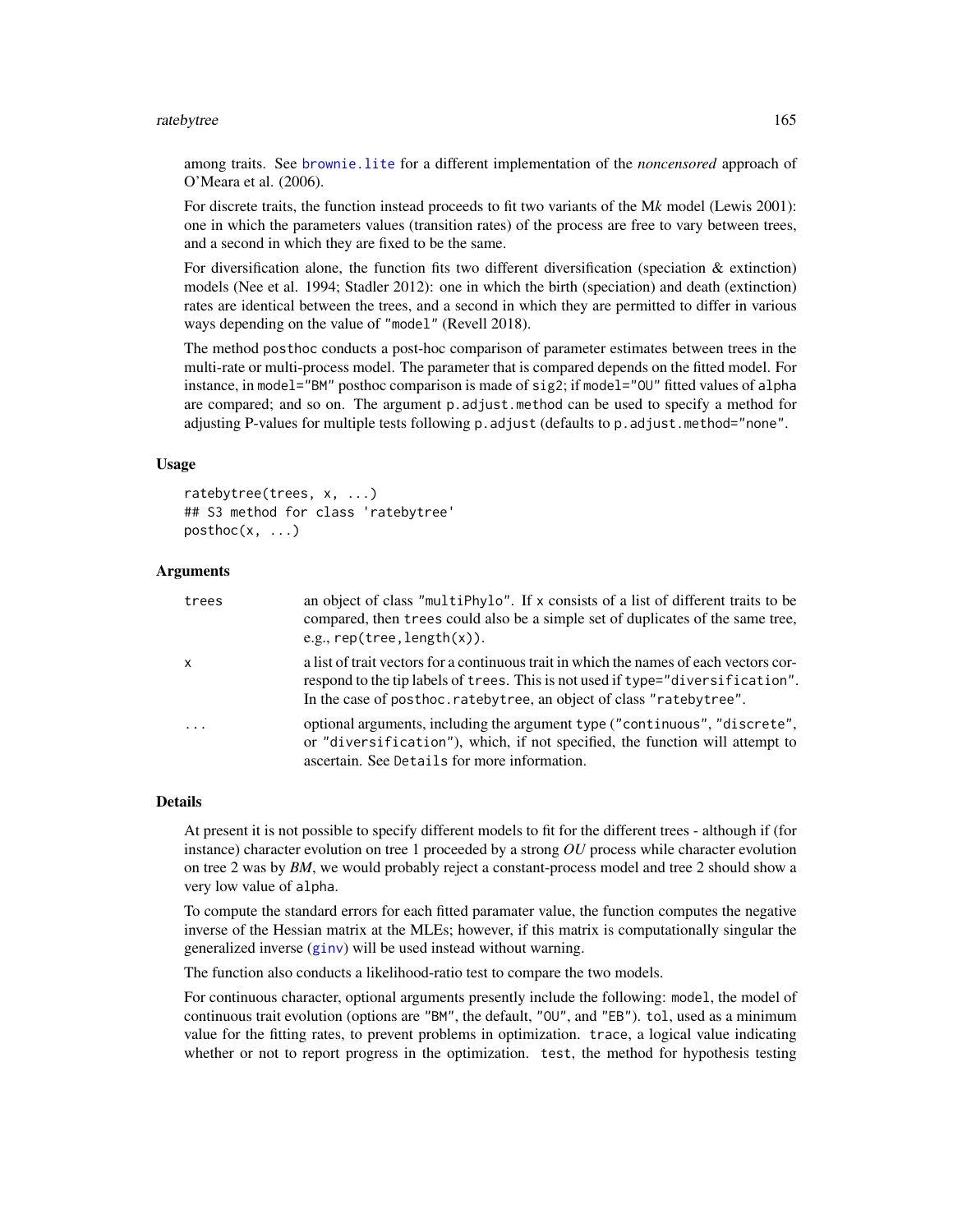(options are "chisq" and "simulation"). quiet, a logical value indicating whether or not to run perfectly quietly. Finally, se, a list of vectors containing the standard errors for each value of x.

For type="discrete" the optional arguments are slightly different. The argument model can be used, but it must assume the values "ER", "SYM", "ARD", or a numeric matrix following [ace](#page-0-0).

Finally, for type= "diversification" models are so far "birth-death", "equal-extinction", and "equal-specation", and "Yule". It is also important to consider supplying the sampling fractions, rho, which is a vector of values between 0 and 1 of the same length as trees. If not provided the method will assume a sampling fraction of 1.0 for all trees - which is seldom true of empirical studies.

## Value

An object of class "ratebytree" or an object of class "posthoc.ratebytree" in the case of the method posthoc.

#### Author(s)

Liam Revell <liam.revell@umb.edu>

#### References

Adams, D. C. (2012) Comparing evolutionary rates for different phenotypic traits on a phylogeny using likelihood. *Syst. Biol.*, 62, 181-192.

Lewis, P. O. (2001) A likelihood approach to estimating phylogeny from discrete morphological character data. *Systematic Biology*, 50, 913-925.

Nee, S., May, R. M. and Harvey, P. H. (1994) The reconstructed evolutionary process. *Philosophical Transactions of the Royal Society of London B*, 344, 305-311.

O'Meara, B. C., C. Ane, M. J. Sanderson, and P. C. Wainwright. (2006) Testing for different rates of continuous trait evolution using likelihood. *Evolution*, 60, 922-933.

Stadler, T. (2012) How can we improve the accuracy of macroevolutionary rate estimates? *Systematic Biology*, 62, 321-329.

Revell, L. J. (2012) phytools: An R package for phylogenetic comparative biology (and other things). *Methods Ecol. Evol.*, 3, 217-223.

Revell, L. J. (2018) Comparing the rates of speciation and extinction between phylogenetic trees. emphEcology and Evolution, 8, 5303-5312.

Revell, L. J., Gonzalez-Valenzuela, L. E., Alfonso, A., Castellanos-Garcia, L. A., Guarnizo, C. E., and Crawford, A. J. (2018) Comparing evolutionary rates between trees, clades, & traits. *Methods Ecol. Evol.*, 9, 994-1005.

#### See Also

[brownie.lite](#page-31-0), [fitMk](#page-78-0)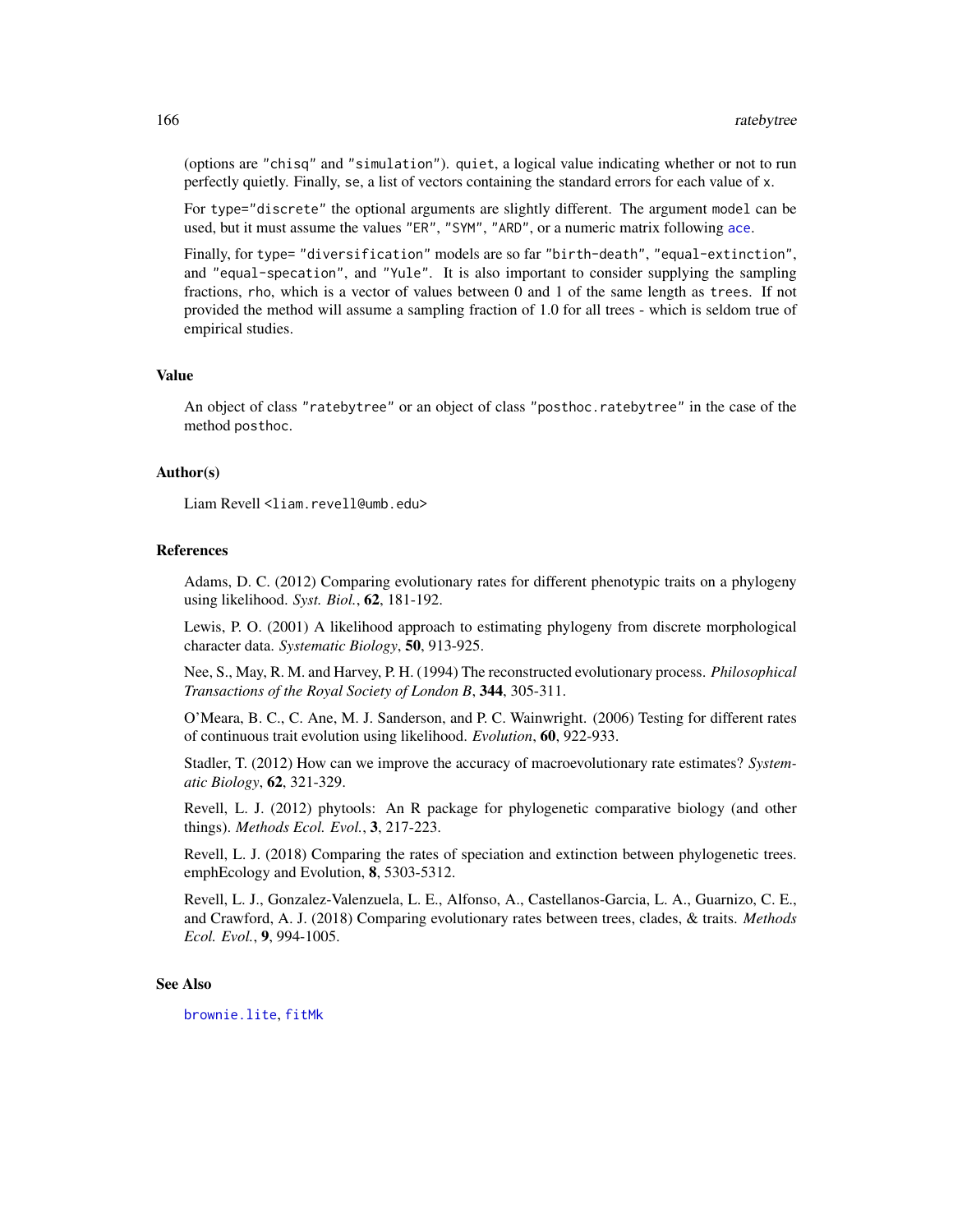Function finds the location of one or more rate shifts. likSurface.rateshift plots the likelihood surface (which is sometimes quite rugged).

#### Usage

```
rateshift(tree, x, nrates=1, niter=10, method="ML", ...)
## S3 method for class 'rateshift'
plot(x, \ldots)likSurface.rateshift(tree, x, nrates=2, shift.range=NULL,
   density=20, plot=TRUE, ...)
```
## Arguments

| tree                    | object of class "phylo".                                                                                                                                                                                                                                                                                                                                                                                                                                                                |
|-------------------------|-----------------------------------------------------------------------------------------------------------------------------------------------------------------------------------------------------------------------------------------------------------------------------------------------------------------------------------------------------------------------------------------------------------------------------------------------------------------------------------------|
| X                       | vector of phenotypic trait values for species. $names(x)$ should contain the<br>species names and match tree\$tip.label. For plot method, x is an object<br>of class "rateshift".                                                                                                                                                                                                                                                                                                       |
| nrates                  | number of rates.                                                                                                                                                                                                                                                                                                                                                                                                                                                                        |
| niter                   | number of iterations of optimization routine to ensure convergence.                                                                                                                                                                                                                                                                                                                                                                                                                     |
| method                  | optimization method. Can be "ML" (maximum likelihood) or "REML" (restricted<br>maximum likelihood).                                                                                                                                                                                                                                                                                                                                                                                     |
| $\cdot$ $\cdot$ $\cdot$ | optional arguments. In the case of the plot method, these will be passed to<br>plotSimmap. For rateshift, optional arguments include: tol, tolerance; plot<br>& print, logical values indicating whether to plot or print the progress of the<br>optimization (default to FALSE); quiet, logical argument indicating whether to<br>suppress all notifications (defaults to FALSE); minL, numeric value; and fixed. shift,<br>either a vector of fixed shift points, or a logical value. |
| shift.range             | for likSurface.rateshift.                                                                                                                                                                                                                                                                                                                                                                                                                                                               |
| density                 | for likSurface.rateshift.                                                                                                                                                                                                                                                                                                                                                                                                                                                               |
| plot                    | logical argument for likSurface.rateshift. If plot=FALSE then the surface<br>is returned.                                                                                                                                                                                                                                                                                                                                                                                               |

# Value

A fitted object of class "rateshift", or, in the case of likSurface.rateshift, a likelihood surface for the shift points.

# Author(s)

Liam Revell <liam.revell@umb.edu>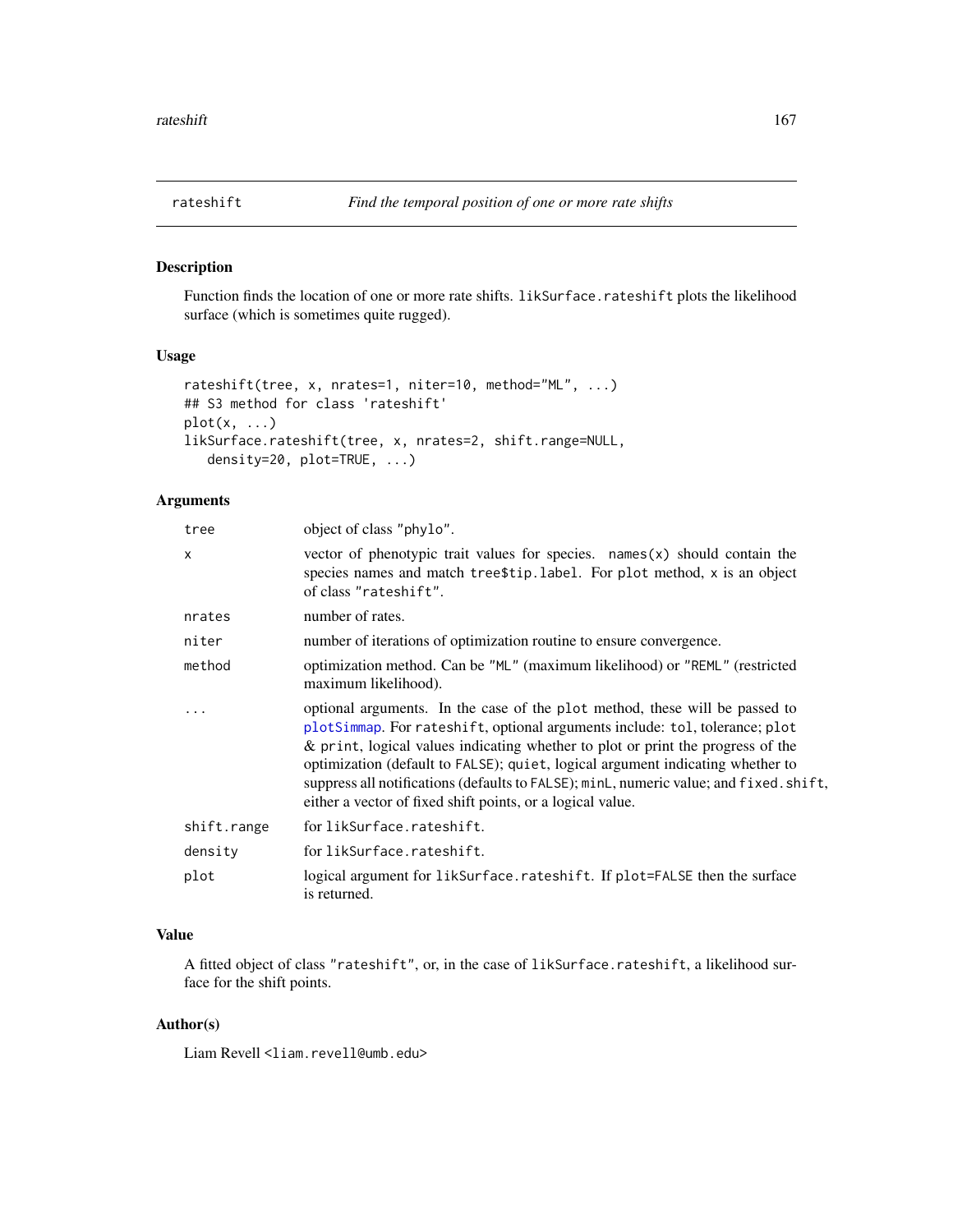# References

Revell, L. J. (2012) phytools: An R package for phylogenetic comparative biology (and other things). *Methods Ecol. Evol.*, 3, 217-223.

## See Also

[brownie.lite](#page-31-0)

read.newick *Robust Newick style tree reader*

# Description

This function reads a Newick style tree from file.

# Usage

```
read.newick(file="", text, ...)
```
## Arguments

| file                    | name of text file with single Newick style tree or multiple trees, one per line.                                                                                                                                                              |
|-------------------------|-----------------------------------------------------------------------------------------------------------------------------------------------------------------------------------------------------------------------------------------------|
| text                    | character string containing tree.                                                                                                                                                                                                             |
| $\cdot$ $\cdot$ $\cdot$ | optional arguments to be passed to scan. Note that if the arguments sep or<br>what are supplied this could generate an error. Useful optional arguments might<br>include skip (number of lines to skip) and nlines (number of lines to read). |

## Details

This function is almost completely redundant with read. tree; however it is 'robust' in that it does not fail if the tree contains so-called 'singles' (nodes with only one descendant).

## Value

An object of class "phylo", possibly containing singles (see [collapse.singles](#page-0-0)).

# Author(s)

Liam Revell <liam.revell@umb.edu>

# References

Revell, L. J. (2012) phytools: An R package for phylogenetic comparative biology (and other things). *Methods Ecol. Evol.*, 3, 217-223.

# See Also

[read.tree](#page-0-0), [read.nexus](#page-0-0)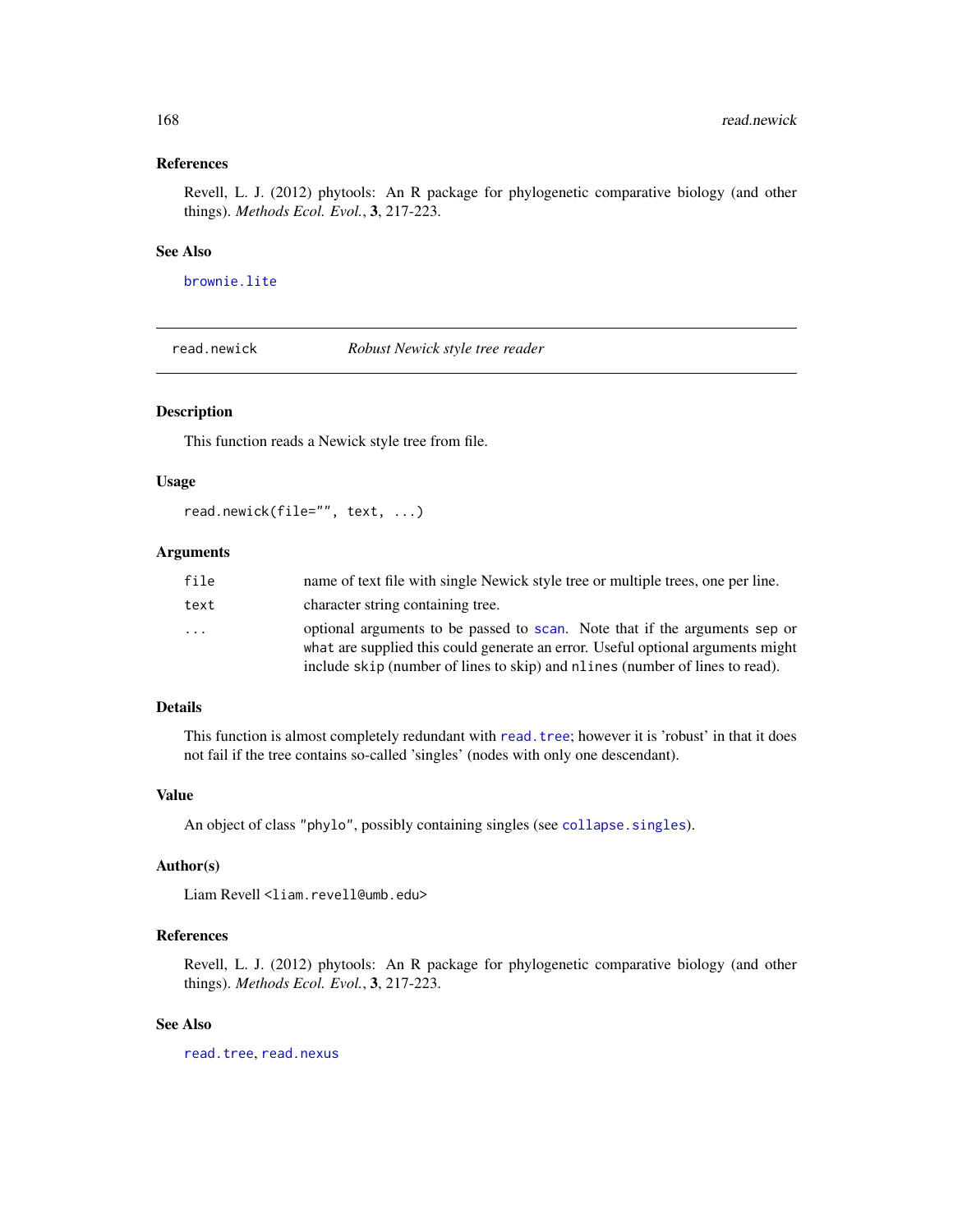# read.simmap 169

#### Examples

```
tree<-"((Human,Chimp),Gorilla),Monkey);"
phy<-read.newick(text=tree)
```
<span id="page-168-0"></span>read.simmap *Read SIMMAP style trees from file*

# Description

This reads one or multiple SIMMAP style trees from file.

## Usage

read.simmap(file="", text, format="nexus", rev.order=TRUE, version=1)

# Arguments

| file      | name of text file with one or multiple SIMMAP v1.0 or v1.5 style trees.                                                                                                                                                    |
|-----------|----------------------------------------------------------------------------------------------------------------------------------------------------------------------------------------------------------------------------|
| text      | character string containing the tree. If version=1.5 this argument is ignored.<br>(This format tree can only be read from file in the present version.)                                                                    |
| format    | format of the trees: either "phylip" or "nexus" - the latter is the default output<br>from SIMMAP. If version=1.5 this argument is ignored.                                                                                |
| rev.order | a logical value indicating whether the states and times along each branch is<br>given (from root to tip) in right-to-left order (if TRUE) or in left-to-right order.<br>If version=1.5 this argument is ignored.           |
| version   | version of SIMMAP for input tree. If the tree(s) was/were simulated in SIMMAP<br>$v1.0$ or written to file by link{make.simmap} then version=1.0; if the tree(s)<br>was/were simulated using SIMMAP v1.5 then version=1.5. |

# Details

This function now accepts trees in both SIMMAP v1.0 and SIMMAP v1.5 format. In addition, it can read a more flexible format than is produced by SIMMAP (for instance, multi-character mapped states and more than 7 mapped states). Uses some modified code from [read.nexus](#page-0-0) from the "ape" package to read the NEXUS block created by SIMMAP. Also creates the attribute "map.order" which indicates whether the stochastic map was read in from left to right or right to left. This attribute is used by default by [write.simmap](#page-200-0) to write the tree in the same order.

## Value

A modified object of class "phylo" (or list of class "multiPhylo") with the following additional elements:

| maps        | a list of named vectors containing the times spent in each state on each branch,    |
|-------------|-------------------------------------------------------------------------------------|
|             | in the order in which they occur.                                                   |
| mapped.edge | a matrix containing the total time spent in each state along each edge of the tree. |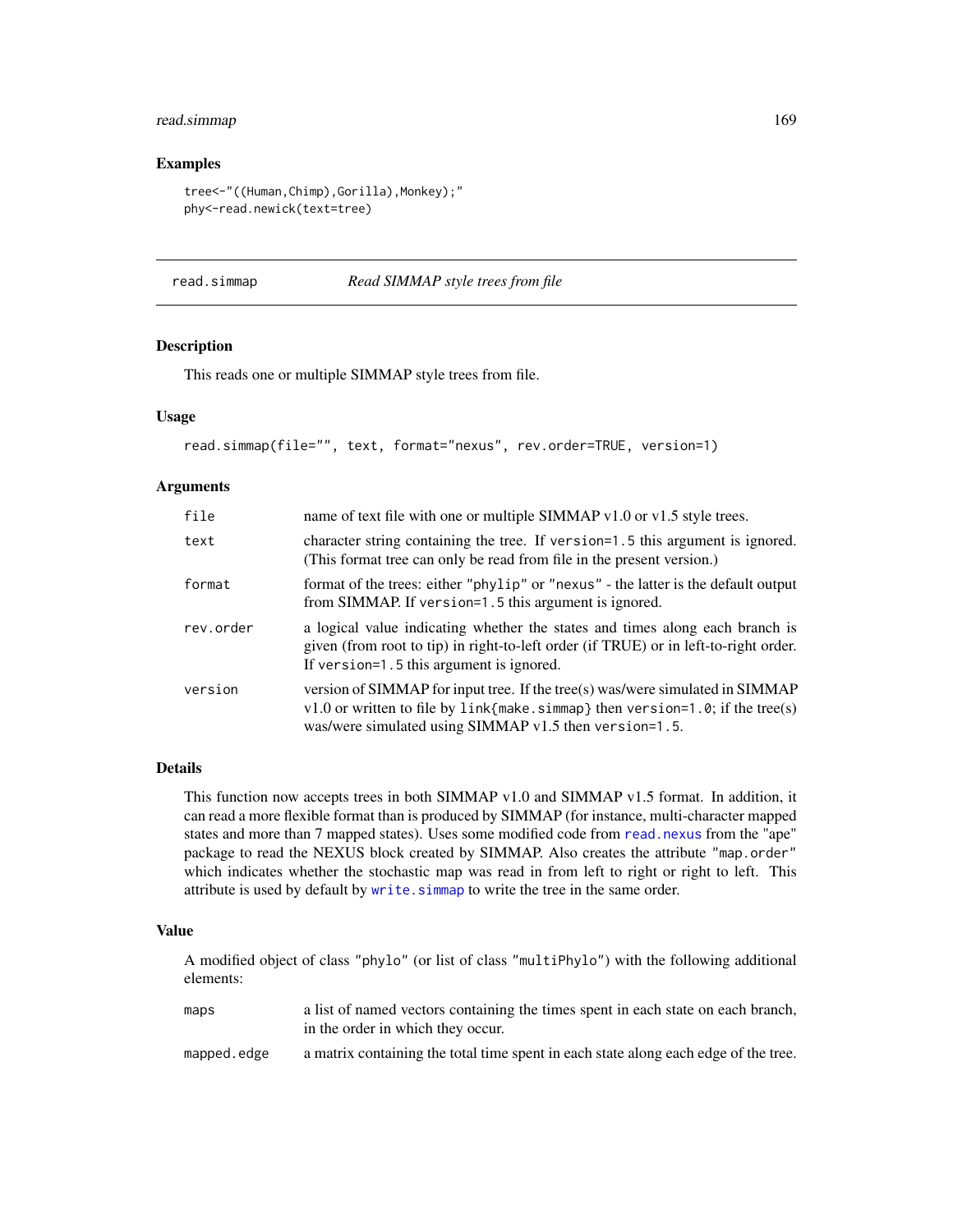### Author(s)

Liam Revell <liam.revell@umb.edu>

#### References

Bollback, J. P. (2006) Stochastic character mapping of discrete traits on phylogenies. *BMC Bioinformatics*, 7, 88.

Paradis, E., J. Claude, and K. Strimmer (2004) APE: Analyses of phylogenetics and evolution in R language. *Bioinformatics*, 20, 289-290.

Revell, L. J. (2012) phytools: An R package for phylogenetic comparative biology (and other things). *Methods Ecol. Evol.*, 3, 217-223.

## See Also

[brownie.lite](#page-31-0), [evol.vcv](#page-61-0), [read.tree](#page-0-0), [read.nexus](#page-0-0)

reorder.backbonePhylo *Reorders a backbone phylogeny*

## Description

Function reorders an object of class "backbonePhylo".

#### Usage

```
## S3 method for class 'backbonePhylo'
reorder(x, order="cladewise", ...)
```
#### **Arguments**

| $\mathsf{x}$ | an object of class "backbonePhylo".              |
|--------------|--------------------------------------------------|
| order        | order. See reorder phylo for possible orderings. |
| $\cdot$      | optional arguments.                              |

## Value

An object of class "backbonePhylo".

# Author(s)

Liam Revell <liam.revell@umb.edu>

#### References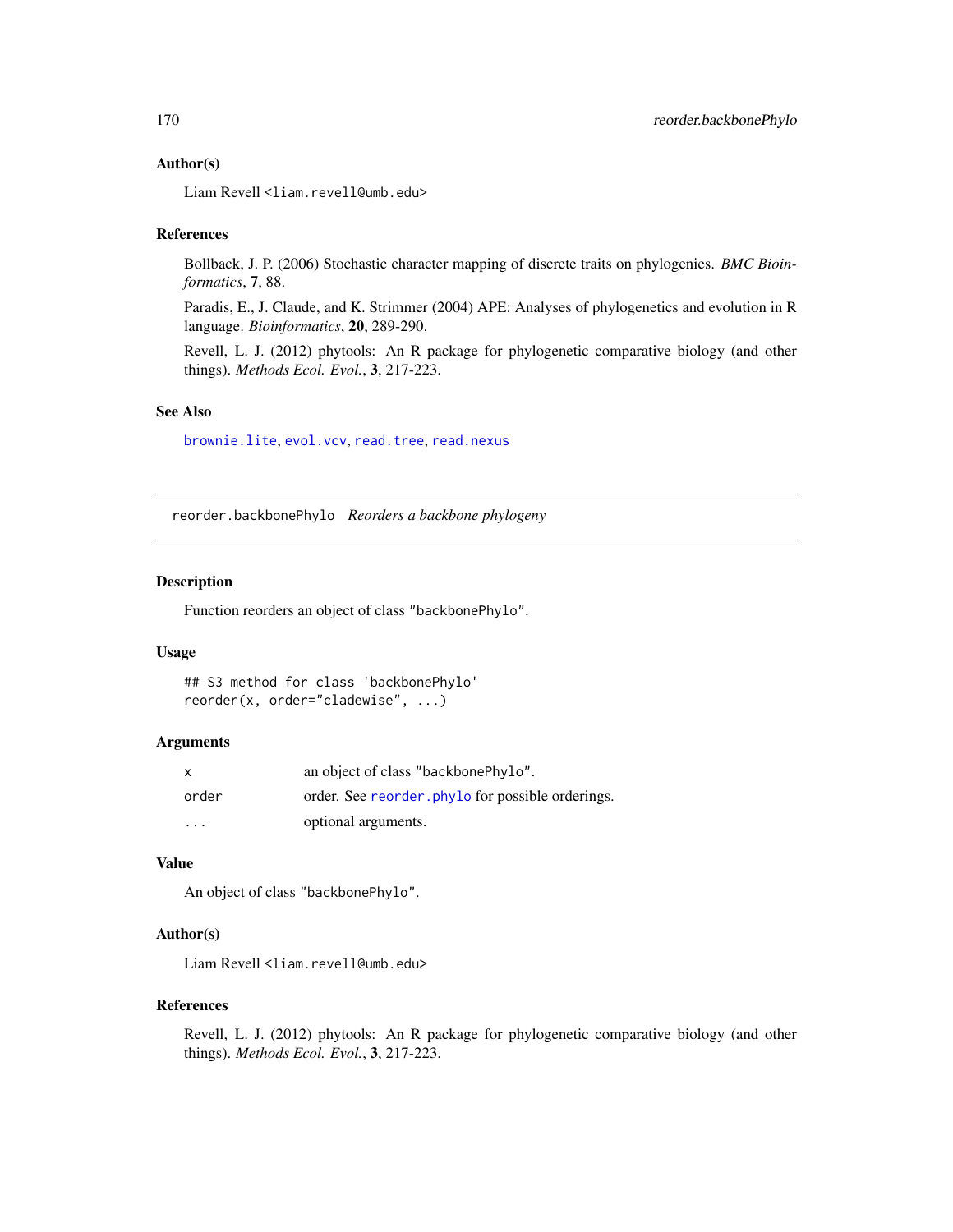# reorderSimmap 171

# See Also

[phylo.toBackbone](#page-142-0)

reorderSimmap *Reorder edges of a simmap tree*

## Description

Function returns a reordered modified "phylo" object by using reorder.phylo but then sorting the additional elements \$mapped.edge and \$maps to have the same order as \$edge.

# Usage

```
reorderSimmap(tree, order="cladewise", index.only=FALSE, ...)
```
## Arguments

| tree       | a modified object of class "phylo".                                |
|------------|--------------------------------------------------------------------|
| order      | either "cladewise" or "pruningwise" (see reorder.phylo).           |
| index.only | logical value indicating whether only an index should be returned. |
| $\cdots$   | other arguments.                                                   |

# Value

A modified object of class "phylo".

## Author(s)

Liam Revell <liam.revell@umb.edu>

#### References

Revell, L. J. (2012) phytools: An R package for phylogenetic comparative biology (and other things). *Methods Ecol. Evol.*, 3, 217-223.

## See Also

[reorder.phylo](#page-0-0), [plotSimmap](#page-151-0)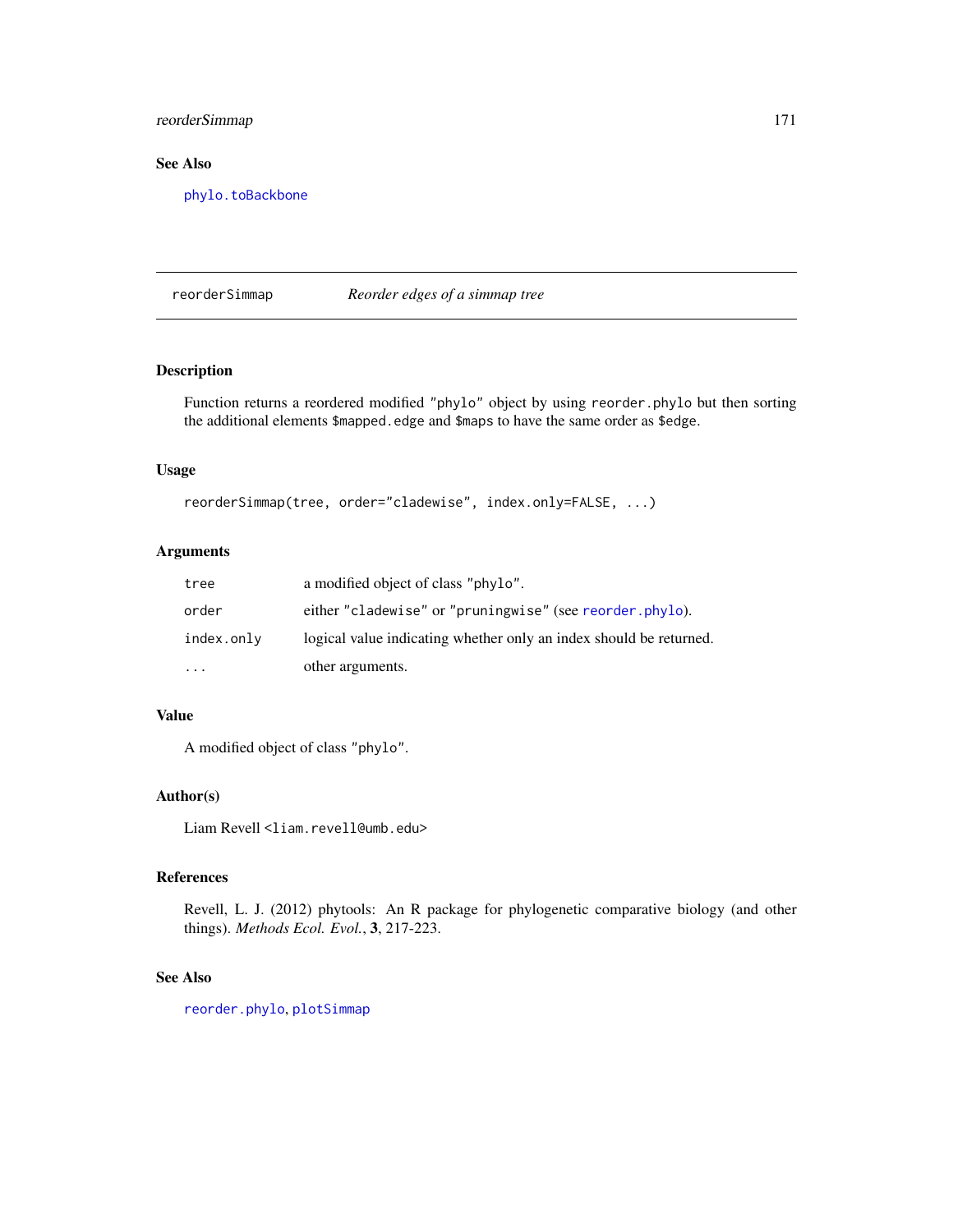S3 method rep for object of class "phylo" or "multiPhylo". repPhylo is just an alias for rep.phylo and rep.multiPhylo.

## Usage

```
## S3 method for class 'phylo'
rep(x, \ldots)## S3 method for class 'multiPhylo'
rep(x, \ldots)repPhylo(tree, times)
```
# Arguments

| tree                    | object of class "phylo".                                  |
|-------------------------|-----------------------------------------------------------|
| times                   | number of times to replicate tree.                        |
| x                       | for S3 method an object of class "phylo" or "multiPhylo". |
| $\cdot$ $\cdot$ $\cdot$ | other arguments for rep (specifically, times).            |

# Value

An object of class "multiPhylo".

# Author(s)

Liam Revell <liam.revell@umb.edu>

## References

Revell, L. J. (2012) phytools: An R package for phylogenetic comparative biology (and other things). *Methods Ecol. Evol.*, 3, 217-223.

#### See Also

# [c.phylo](#page-0-0), [rep](#page-0-0)

## Examples

tree<-pbtree(n=100) trees<-rep(tree,100)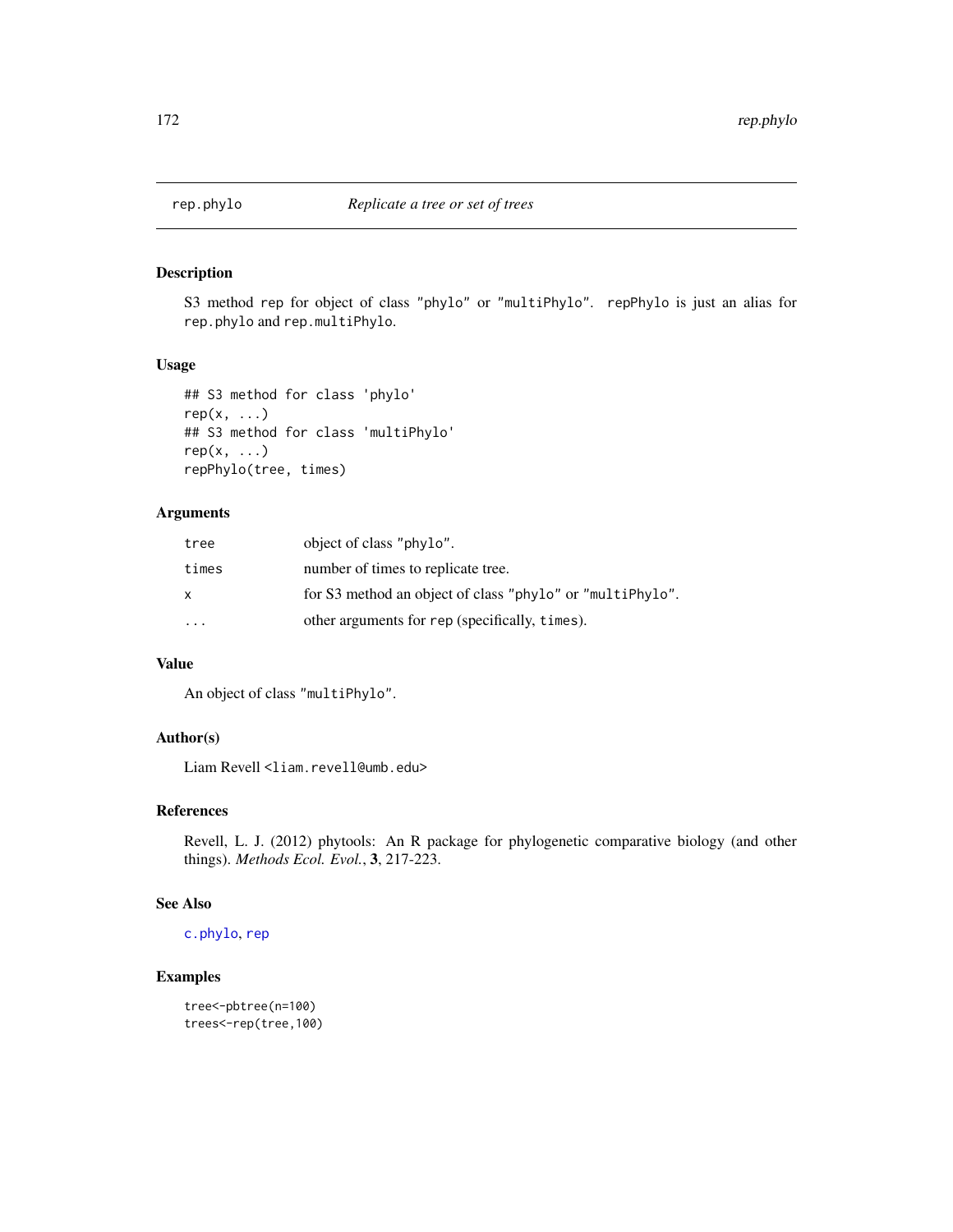This function re-roots a phylogenetic tree at an arbitrary position along an edge.

## Usage

```
reroot(tree, node.number, position=NULL, interactive=FALSE, ...)
```
# Arguments

| tree        | a phylogenetic tree in "phylo" format.                                                                                                                                             |
|-------------|------------------------------------------------------------------------------------------------------------------------------------------------------------------------------------|
| node.number | number of the node descending from the target branch in tree\$edge - this can<br>also be a tip in which case the node number is the index number of the tip in<br>tree\$tip.label. |
| position    | position along the target edge at which to re-root the tree. If not supplied, then<br>the tree will be re-rooted <i>at</i> the node or tip.                                        |
| interactive | logical value indicating whether to use interactive mode (defaults to interactive=<br>FALSE).                                                                                      |
| $\cdots$    | arguments to be passed to plotTree for interactive=TRUE only.                                                                                                                      |

# Details

This function had an error for rootings along edges descended from the root node for phytools<=0.2- 47. This should be fixed in the present version. Now uses [paste.tree](#page-123-0), [root](#page-0-0), and [splitTree](#page-190-0) internally. Earlier versions also had an error related to node labels. This should be fixed in phytools>=0.4-47.

## Value

A phylogenetic tree in "phylo" format.

#### Author(s)

Liam Revell <liam.revell@umb.edu>

## References

Paradis, E., J. Claude, and K. Strimmer (2004) APE: Analyses of phylogenetics and evolution in R language. *Bioinformatics*, 20, 289-290.

Revell, L. J. (2012) phytools: An R package for phylogenetic comparative biology (and other things). *Methods Ecol. Evol.*, 3, 217-223.

## See Also

[splitTree](#page-190-0), [paste.tree](#page-123-0), [root](#page-0-0)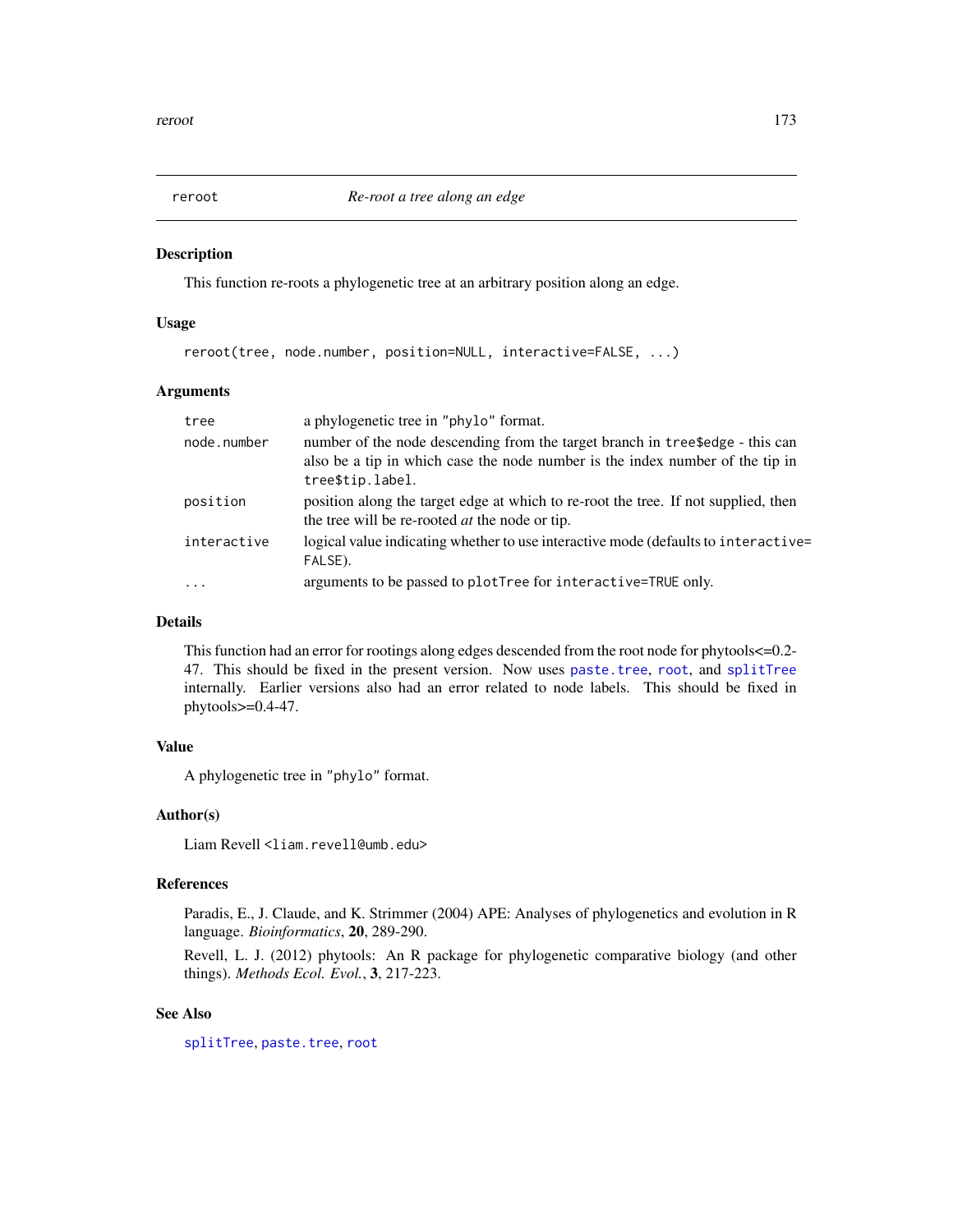This function uses the re-rooting method of Yang et al. (1995) to get the marginal ancestral state estimates for each internal node of the tree using likelihood. This method get the conditional scaled likelihoods for the root node (which is the same as the marginal ancestral state reconstruction for that node) and successively moves the root to each node in the tree. The function can also return the posterior probabilities for the tip nodes of the tree.

## Usage

```
rerootingMethod(tree, x, model=c("ER","SYM"), ...)
```
# Arguments

| tree     | an object of class "phylo".                                                                                                                                                                                                                                                                                                                                                                                                                                                                                                                             |
|----------|---------------------------------------------------------------------------------------------------------------------------------------------------------------------------------------------------------------------------------------------------------------------------------------------------------------------------------------------------------------------------------------------------------------------------------------------------------------------------------------------------------------------------------------------------------|
| x        | a vector of tip values for species, or a matrix containing the prior probability<br>that the tip is in each state. If x is a vector, then names $(x)$ should be the species<br>names. If x is a matrix of prior probabilities, then rownames should be species<br>names, column names should be states for the discrete character, and rows of<br>the matrix should sum to 1.0.                                                                                                                                                                         |
| model    | any revsersible model. model=c("ER", "SYM") recommended.                                                                                                                                                                                                                                                                                                                                                                                                                                                                                                |
| $\cdots$ | optional arguments. Presently the logical argument tips. If tips=TRUE, then<br>the function will also compute the empirical Bayes posterior probabilities of the<br>tips following Yang $(2006)$ . Note that  is passed internally to fit Mk, but<br>should be used in this way with caution because any arguments that conflict<br>with the default arguments of the method will cause the function execution to<br>fail. The most practical use of this would be to force a particular value of the<br>transition matrix, Q, via the argument fixedQ. |

#### Details

This function calls [fitMk](#page-78-0) internally. fitMk uses some code adapted from ace in the ape package.

print and plot methods are now available for the object class.

#### Value

An object of class "rerootingMethod" containing at least the following elements:

| loglik       | the log-likelihood.                                                                           |
|--------------|-----------------------------------------------------------------------------------------------|
|              | the fitted transition matrix between states.                                                  |
| marginal.anc | the marginal ancestral state reconstructions for each node (and, optionally, each<br>$tip)$ . |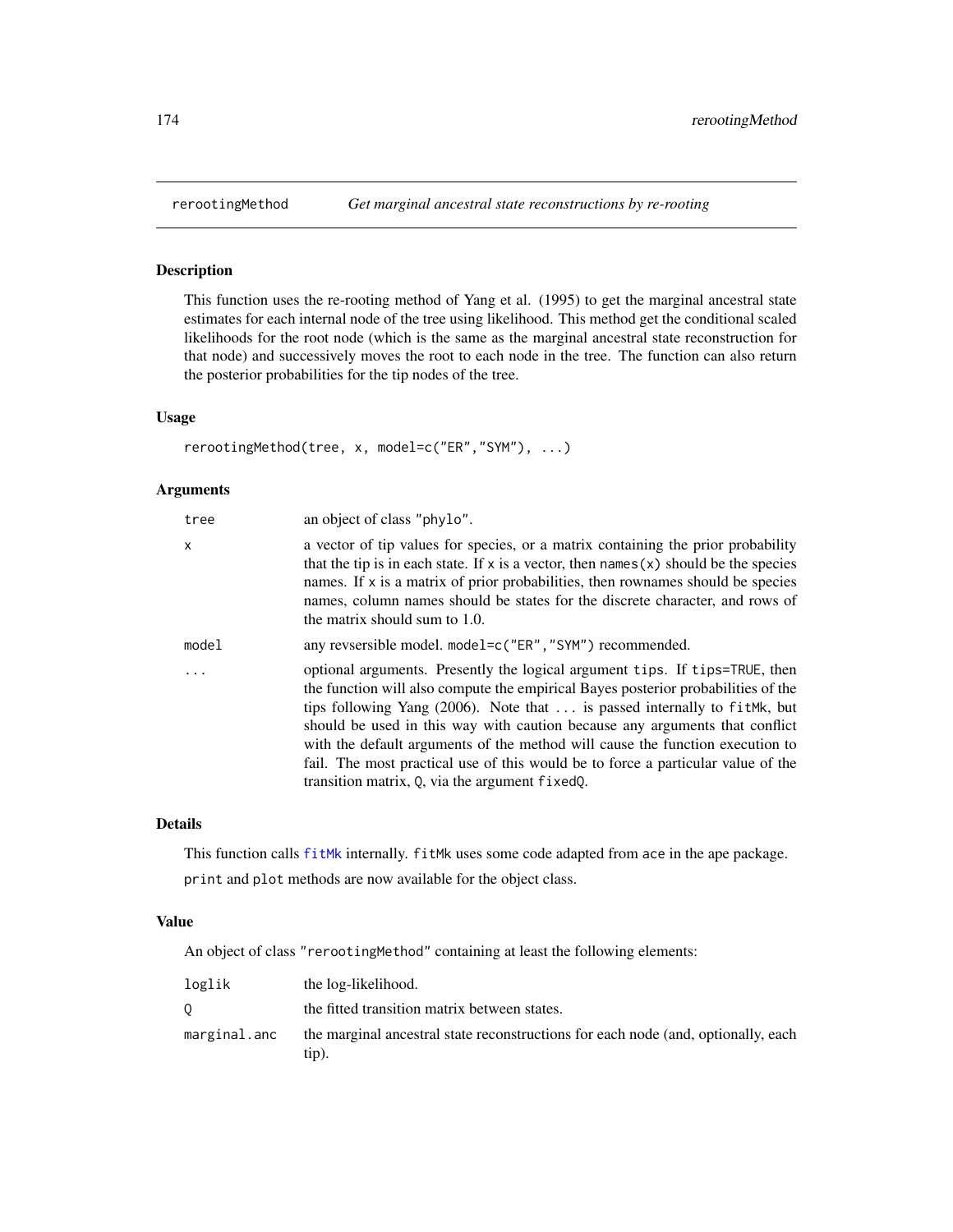# rescaleSimmap 175

## Author(s)

Liam Revell <liam.revell@umb.edu>

#### References

Paradis, E., J. Claude, and K. Strimmer (2004) APE: Analyses of phylogenetics and evolution in R language. *Bioinformatics*, 20, 289-290.

Revell, L. J. (2012) phytools: An R package for phylogenetic comparative biology (and other things). *Methods Ecol. Evol.*, 3, 217-223.

Yang, Z., Kumar, S., Nei, M. (1995) A new method of inference of ancestral nucleotide and amino acid sequences. *Genetics*, 141, 1641-1650.

#### See Also

[ace](#page-0-0), [fitMk](#page-78-0), [make.simmap](#page-101-0)

rescaleSimmap *Rescale SIMMAP style tree*

#### Description

This function scales a tree with a mapped discrete character to an arbitrary total height, preserving the relative time spent in each state along each edge.

#### Usage

```
rescaleSimmap(tree, ...)
```
#### Arguments

| tree     | a phylogenetic tree in modified "phylo" format with a discrete character map- |
|----------|-------------------------------------------------------------------------------|
|          | ping (e.g., see read. simmap or make. simmap).                                |
| $\cdots$ | other arguments, such as depth.                                               |

## Details

Replaces rescaleTree (now rescale.phylo) in the 'geiger' package for SIMMAP style trees.

# Value

A phylogenetic tree in modified "phylo" format.

## Author(s)

Liam Revell <liam.revell@umb.edu>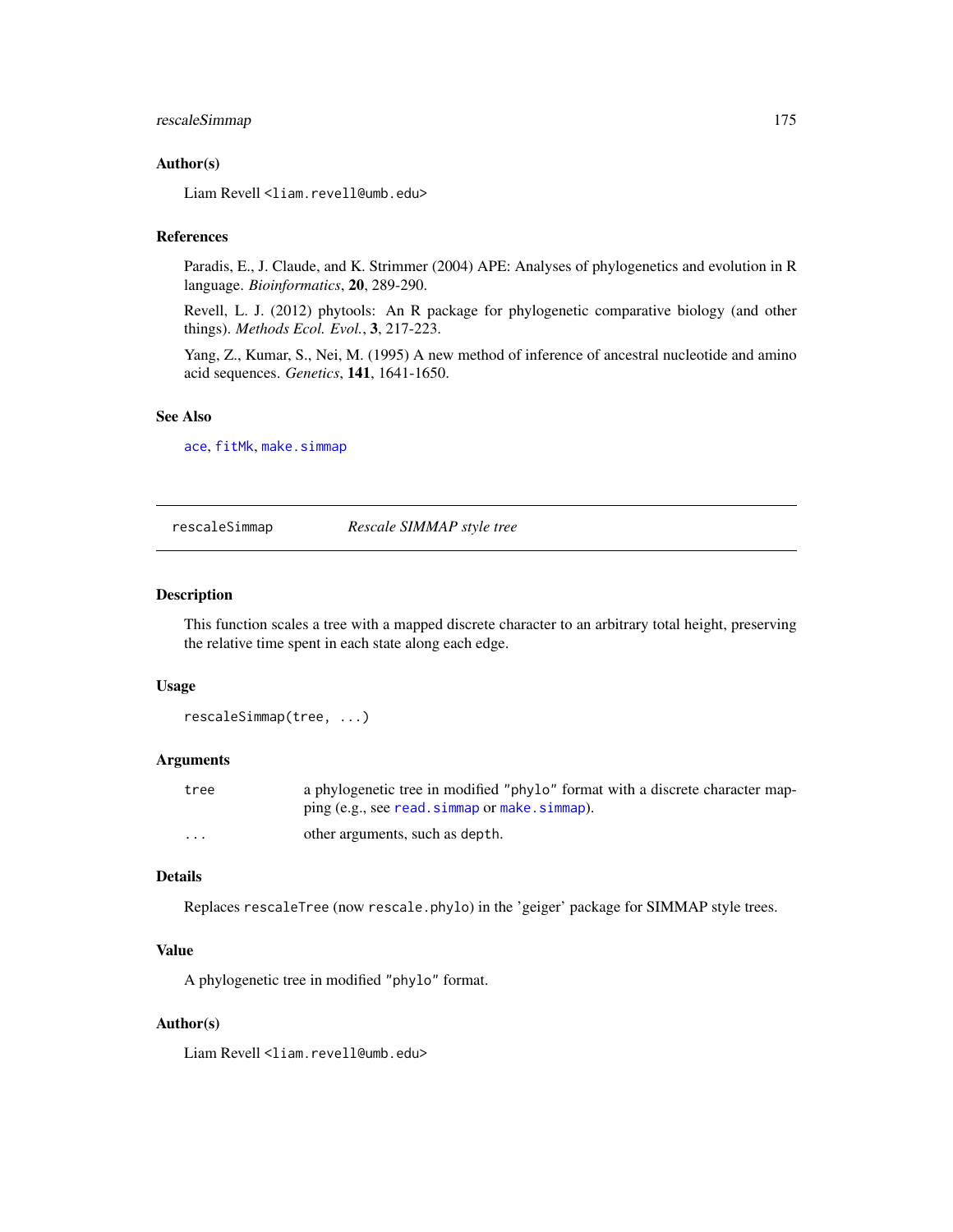#### References

Revell, L. J. (2012) phytools: An R package for phylogenetic comparative biology (and other things). *Methods Ecol. Evol.*, 3, 217-223.

## See Also

[make.simmap](#page-101-0), [read.simmap](#page-168-0)

| resolveNode | Compute all possible resolutions of a node or all nodes in a multifur- |
|-------------|------------------------------------------------------------------------|
|             | cating tree                                                            |

#### Description

This functions resolves a single multifurcation or all multifurcations in a tree in all possible ways. If the input tree has edge lengths, then the resolutions will use internal edges of zero length.

#### Usage

```
resolveNode(tree,node)
resolveAllNodes(tree)
```
#### Arguments

| tree | an object of class "phylo".                            |
|------|--------------------------------------------------------|
| node | for resolve Node, the node with a polytomy to resolve. |

# Details

For resolveNode applied to a multifurcation with *n* descendants, the number of resolved trees will be equal to the number of possible rooted trees of *n* taxa. (For instance, three for a trifurcation, 15 for a quadrifurcation, and so on.)

For resolveAllNodes the number of fully resolved trees will be equal to the product of numbers for resolveNode applied to each multifurcation separately. (For instance, 45 for a tree containing one trifurcation and one quadrifurcation.)

## Value

An object of class "multiPhylo" - or, if the input tree is already fully resolved, an object of class "phylo" indentical to tree.

# Author(s)

Liam Revell <liam.revell@umb.edu>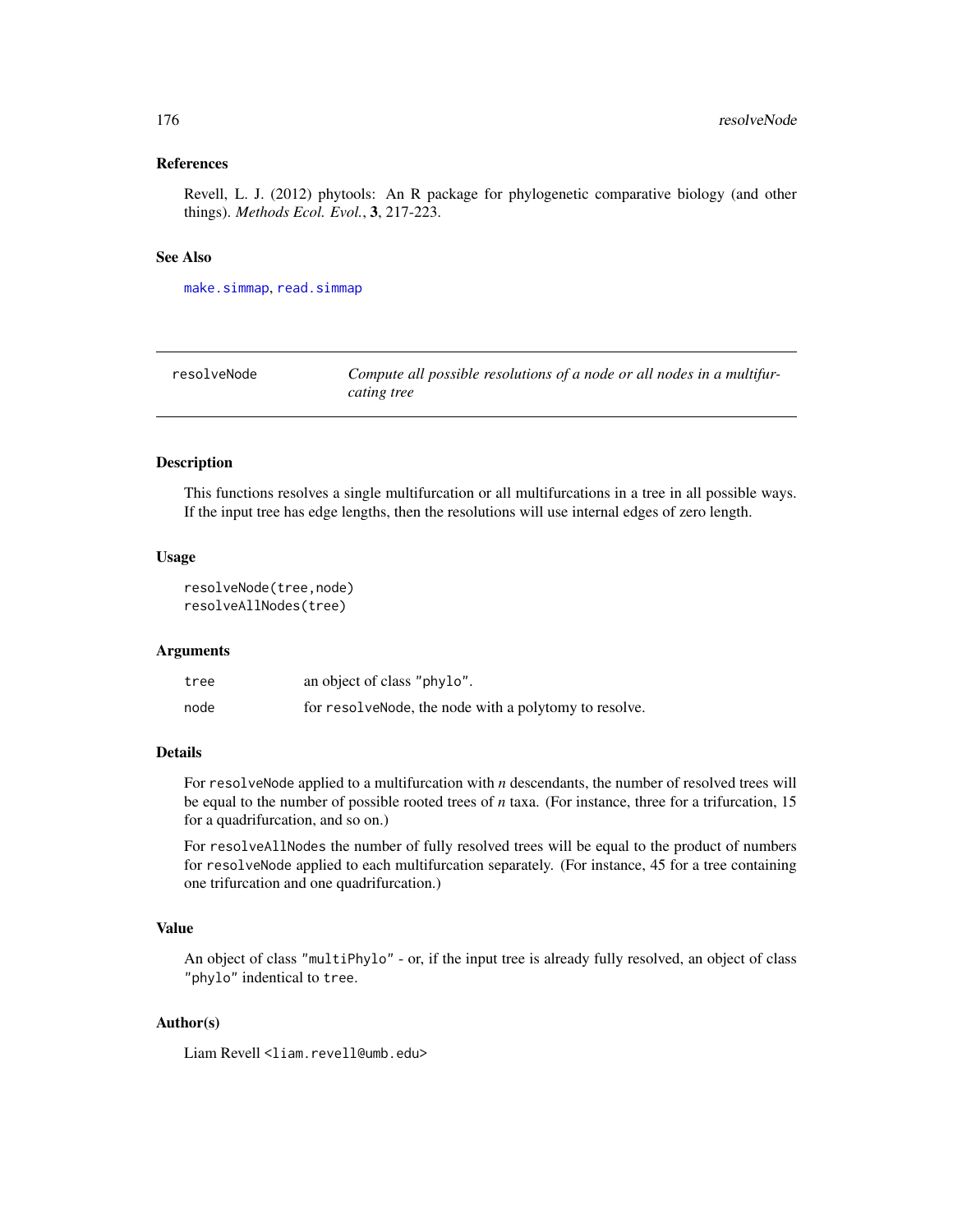#### rotateNodes and the state of the state of the state of the state of the state of the state of the state of the state of the state of the state of the state of the state of the state of the state of the state of the state o

#### References

Revell, L. J. (2012) phytools: An R package for phylogenetic comparative biology (and other things). *Methods Ecol. Evol.*, 3, 217-223.

#### See Also

[multi2di](#page-0-0)

rotateNodes *Rotates a node or set of nodes in a phylogenetic tree*

## Description

The function [rotate](#page-0-0)Nodes is a simple wrapper for rotate which rotates a set of nodes or all nodes.

The function rotate.multi finds all possible rotations around a multifurcating node, given by node. This will be an object of class "multiPhylo", assuming that the node specified is indeed a multifurcation.

The function allRotations computes all possible rotated trees for a given input phylogeny. For a binary tree, this is generally two raised to the power of the number of internal nodes (so a very large number, if *N* is even modest in size).

#### Usage

```
rotateNodes(tree, nodes, polytom=c(1,2), ...)
rotate.multi(tree, node)
allRotations(tree)
```
#### Arguments

| tree      | object of class "phylo".                                                                                                  |
|-----------|---------------------------------------------------------------------------------------------------------------------------|
| nodes     | either a single node number to rotate, a vector of node numbers, or the string<br>"all".                                  |
| polytom   | a vector of mode numeric and length two specifying the two clades that should<br>be exchanged in a polytomy (see rotate). |
| node      | a single node to rotate (in the case of rotate multi).                                                                    |
| $\ddotsc$ | optional arguments.                                                                                                       |

### Details

All three functions also address the problem that the product of multiple rotations from [rotate](#page-0-0) can be non-compliant with the implicit "phylo" standard because the tip numbers in tree\$edge are not in numerical order 1:n for n tips.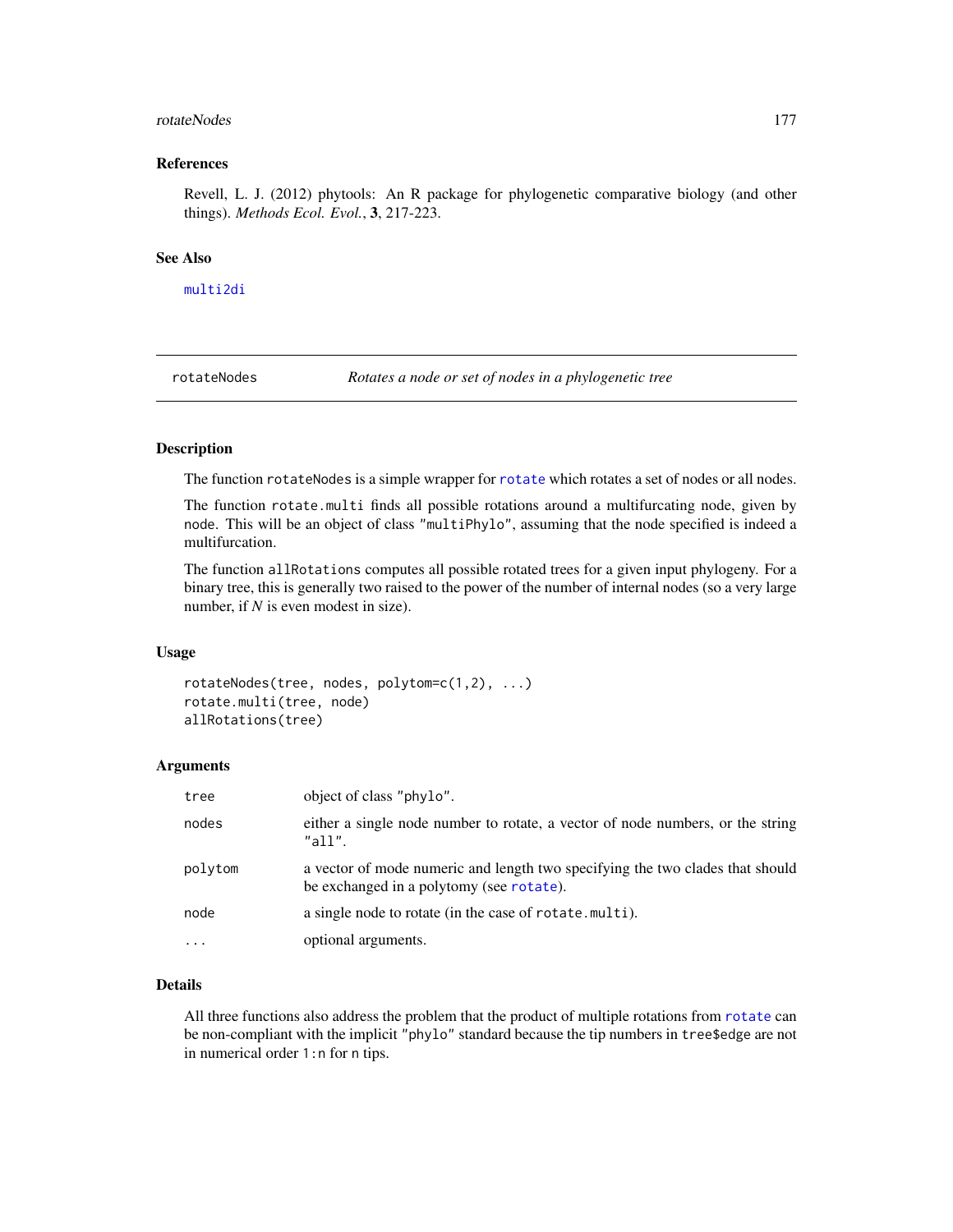An object of class "phylo" (i.e., a phylogenetic tree), in the case of rotateNodes, or an object of class "multiPhylo" for rotate.multi or allRotations.

## Author(s)

Liam Revell <liam.revell@umb.edu>

## References

Revell, L. J. (2012) phytools: An R package for phylogenetic comparative biology (and other things). *Methods Ecol. Evol.*, 3, 217-223.

roundBranches *Rounds the branch lengths of a tree*

## Description

This function rounds the branch lengths of a tree or trees and reconciles any mappings for objects of class "simmap" or "multiSimmap".

#### Usage

```
roundBranches(tree, digits)
```
## Arguments

| tree   | an object of class "phylo", "multiPhylo", "simmap", or "multiSimmap". |
|--------|-----------------------------------------------------------------------|
| digits | number of digits for rounding. Passed to round.                       |

## Value

An object of class "phylo", "multiPhylo", "simmap", or "multiSimmap", with rounded edge lengths.

## Author(s)

Liam Revell <liam.revell@umb.edu>

# References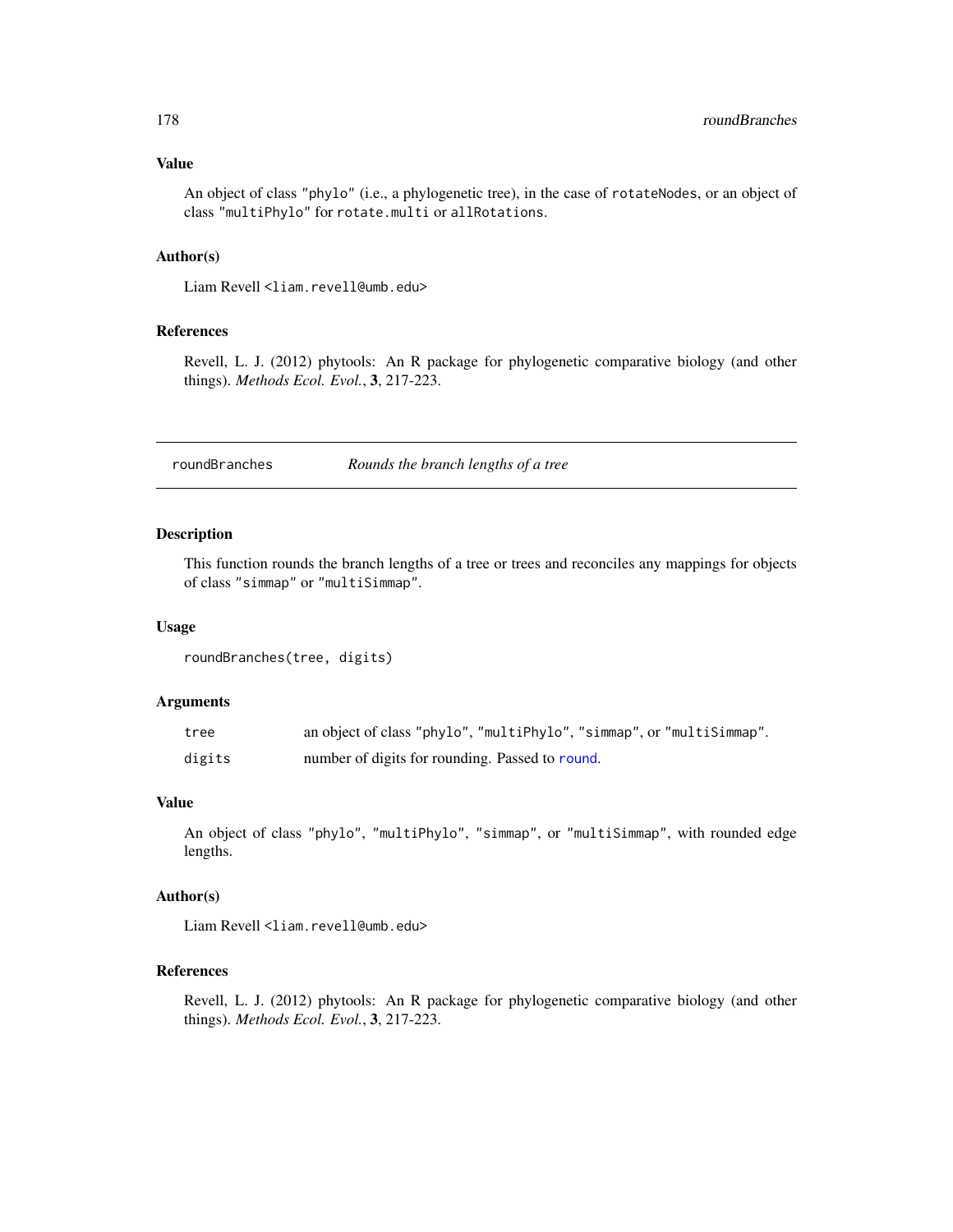Function plots one or multiple round phylograms.

#### Usage

```
roundPhylogram(tree, fsize=1.0, ftype="reg", lwd=2, mar=NULL, offset=NULL,
   direction="rightwards", type="phylogram", xlim=NULL, ylim=NULL, ...)
```
# Arguments

| tree      | an object of class "phylo" or "multiPhylo" containing one or multiple phyloge-<br>nies.                                                     |
|-----------|---------------------------------------------------------------------------------------------------------------------------------------------|
| fsize     | relative font size for tip labels.                                                                                                          |
| ftype     | font type - options are "reg", "i" (italics), "b" (bold), or "bi" (bold-italics).                                                           |
| lwd       | line width for plotting.                                                                                                                    |
| mar       | vector containing the margins for the plot to be passed to par. If not specified,<br>the default margins are $[0.1, 0.1, 0.1, 0.1]$ .       |
| offset    | offset for the tip labels.                                                                                                                  |
| direction | plotting direction. Only the option direction="rightwards" is presently sup-<br>ported.                                                     |
| type      | plot type. Can be "phylogram" or "cladogram". If type="cladogram" then<br>the branch lengths are not necessary (and, indeed, are not used). |
| xlim      | x-limits for the plot.                                                                                                                      |
| ylim      | y-limits for the plot.                                                                                                                      |
| $\cdots$  | optional arguments.                                                                                                                         |

# Details

The underscore character "\_" is automatically swapped for a space in tip labels, as in [plotSimmap](#page-151-0).

# Value

Plots a tree.

## Author(s)

Liam Revell <liam.revell@umb.edu>

#### References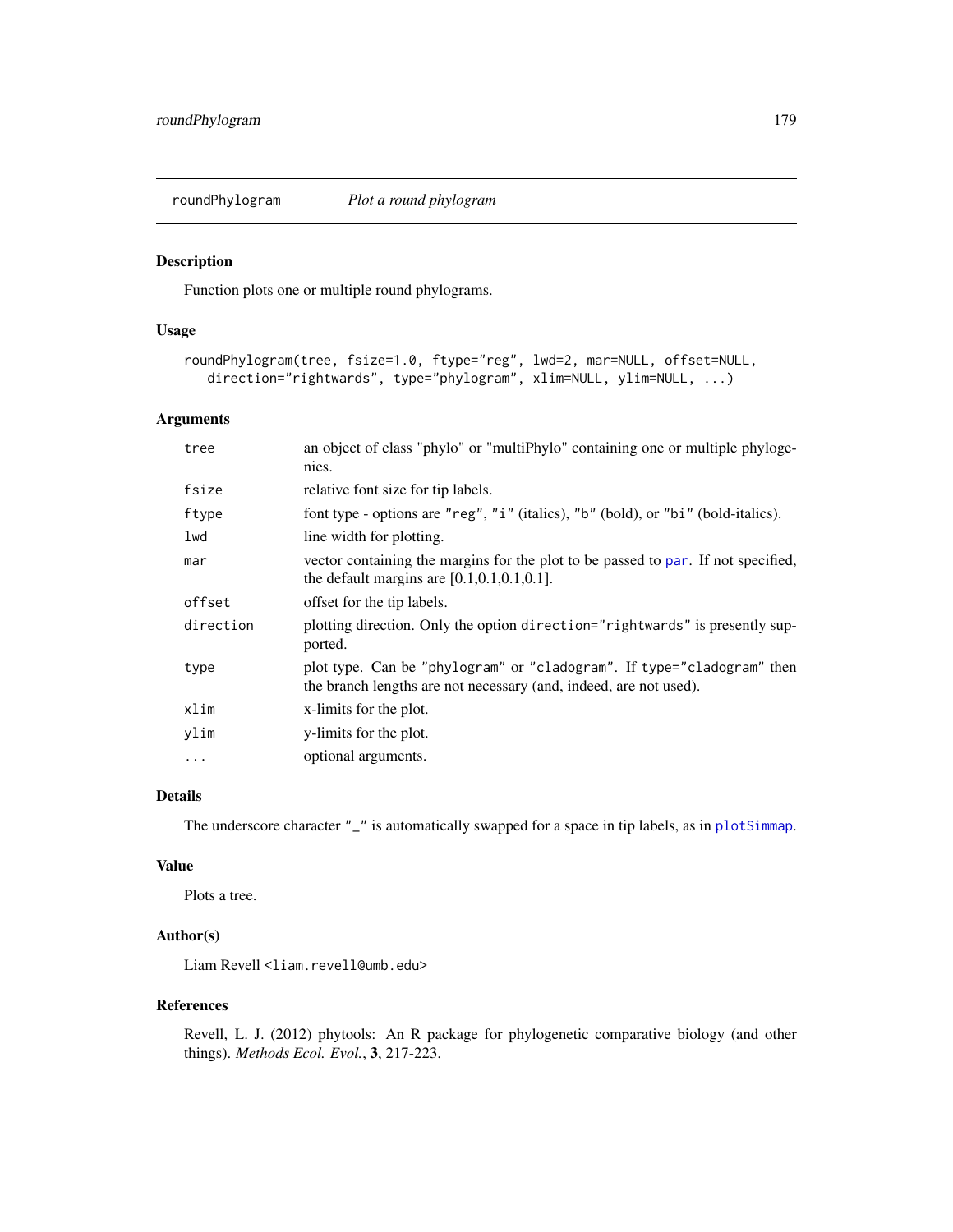180 rstate and the state of the state of the state and the state of the state of the state of the state of the state of the state of the state of the state of the state of the state of the state of the state of the state o

# See Also

[plotSimmap](#page-151-0), [plotTree](#page-155-0)

## Examples

```
data(mammal.tree)
roundPhylogram(compute.brlen(mammal.tree),
    fsize=0.8,ftype="i")
par(mar=c(5.1,4.1,4.1,2.1)) ## reset margin to default
```
rstate *Pick a random state according to a vector of probabilities*

## Description

Primarily an internal function for [make.simmap](#page-101-0).

## Usage

rstate(y)

## Arguments

y vector of probabilities. Must have names & should probably add to 1.0.

#### Details

This function picks a random element in a vector according to the probability assigned that element. It returns the name. Uses [rmultinom](#page-0-0).

## Value

A character or string.

## Author(s)

Liam Revell <liam.revell@umb.edu>

# References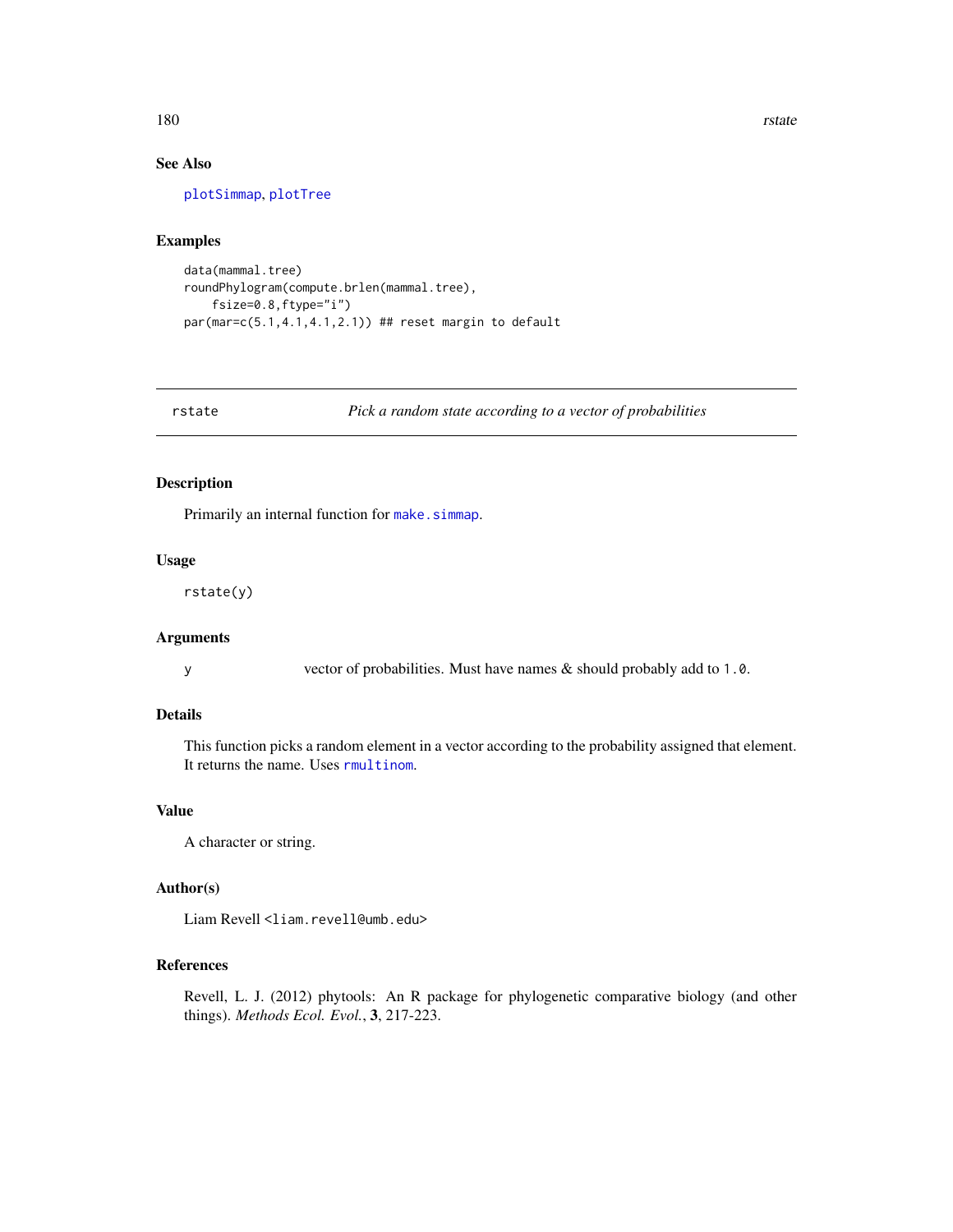<span id="page-180-0"></span>

Function samples from a set of normal distributions with parameters given in xbar and xvar.

# Usage

```
sampleFrom(xbar=0, xvar=1, n=1, randn=NULL, type="norm")
```
# Arguments

| xbar  | a named vector of means.                              |
|-------|-------------------------------------------------------|
| xvar  | a named vector of variances.                          |
| n     | a vector containing the sample sizes of each species. |
| randn | a range of sample sizes are to be random.             |
| type  | "norm" is the only distribution implemented so far.   |

### Value

A vector, with labels.

#### Author(s)

Liam Revell <liam.revell@umb.edu>

#### References

Revell, L. J. (2012) phytools: An R package for phylogenetic comparative biology (and other things). *Methods Ecol. Evol.*, 3, 217-223.

setMap *Set color map for various phylogenetic objects of classes*

# Description

Function to change the color map (ramp) in an object of class "contMap", "densityMap", or "phyloScattergram".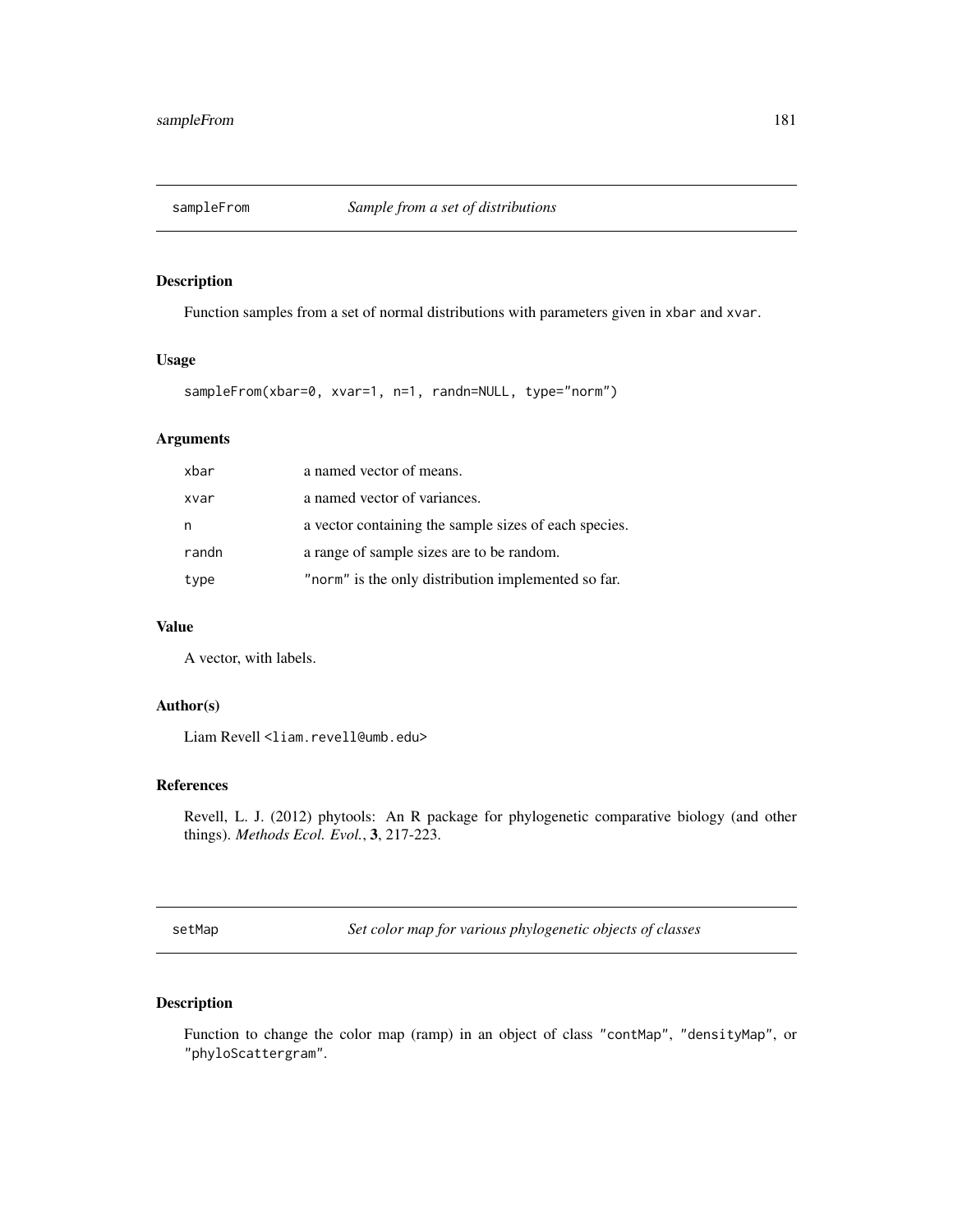<span id="page-181-0"></span>182 sim.corrs

#### Usage

```
setMap(x, ...)
## S3 method for class 'contMap'
setMap(x, ...)
## S3 method for class 'densityMap'
setMap(x, ...)
## S3 method for class 'phyloScattergram'
setMap(x, ...)
```
# Arguments

| X | an object of class "contMap", "densityMap", or "phyloScattergram".    |
|---|-----------------------------------------------------------------------|
| . | arguments to be passed to colorRampPalette. Also, the argument invert |
|   | which (if invert=TRUE) will just flip the current color ramp.         |

#### Value

An object of class "contMap", "densityMap", or "phyloScattergram".

#### Author(s)

Liam Revell <liam.revell@umb.edu>

#### References

Revell, L. J. (2012) phytools: An R package for phylogenetic comparative biology (and other things). *Methods Ecol. Evol.*, 3, 217-223.

Revell, L. J. 2013. Two new graphical methods for mapping trait evolution on phylogenies. *Methods in Ecology and Evolution*, 4, 754-759.

#### See Also

[contMap](#page-38-0), [densityMap](#page-46-0)

sim.corrs *Multivariate Brownian simulation with multiple correlations and rates*

# Description

This function conducts BM simulation on a tree with multiple rates and/or multiple evolutionary correlations between characters. If vcv is a single matrix, instead of a list of matrices, sim.corrs will simulate multivariate BM with a single rate matrix.

#### Usage

sim.corrs(tree, vcv, anc=NULL, internal=FALSE)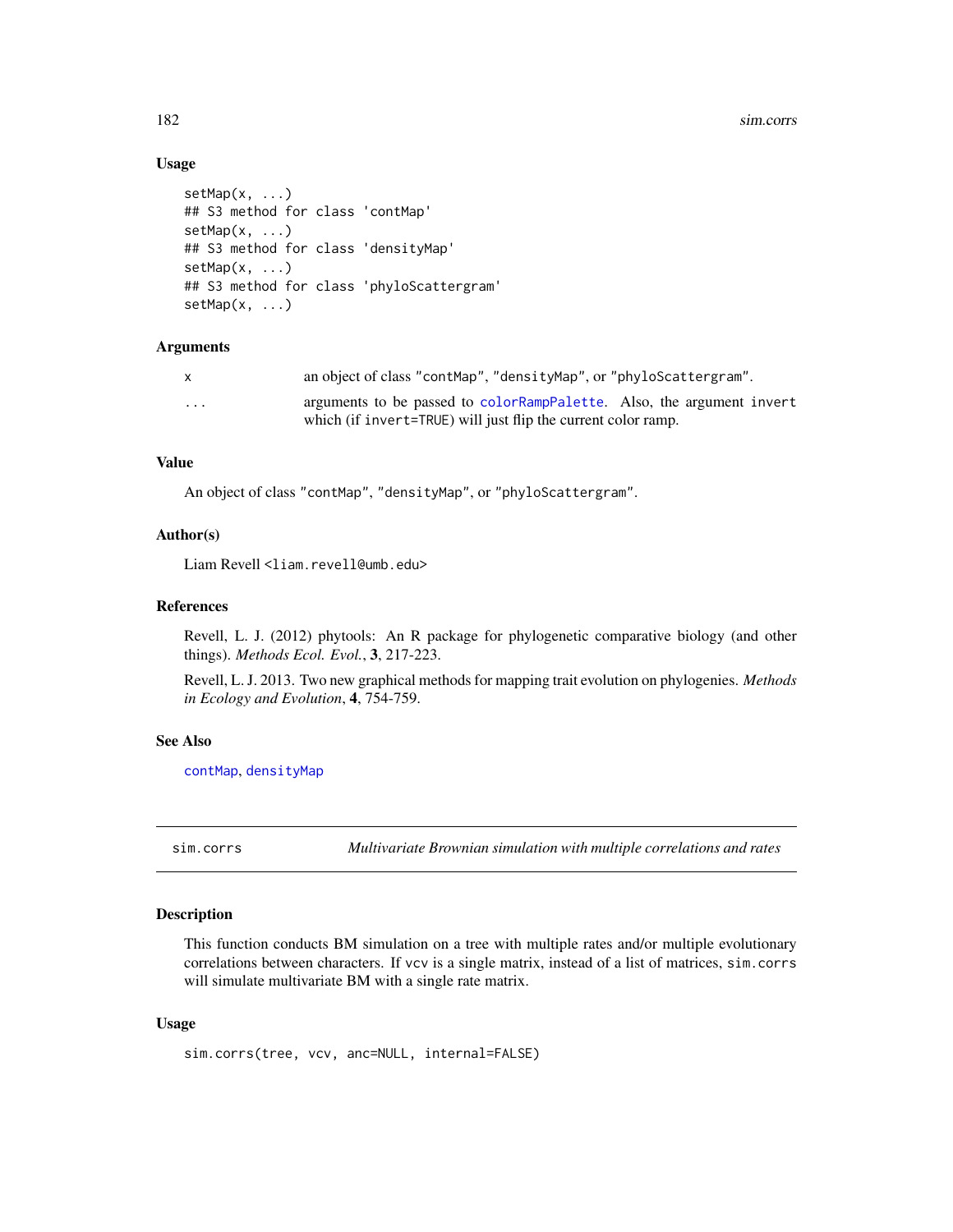## <span id="page-182-1"></span>sim.history 183

#### Arguments

| tree       | is a phylogenetic tree in 'phylo' format; or a modified 'phylo' tree with a mapped<br>discrete character. |
|------------|-----------------------------------------------------------------------------------------------------------|
| <b>VCV</b> | is a square covariance matrix or named list of matrices (one for each mapped<br>state on the tree).       |
| anc        | optional vector of values for the root state.                                                             |
| internal   | logical value indicating whether to return states at internal nodes.                                      |

# Value

A matrix containing the multivariate tip states for the n species in the tree (and nodes if internal= TRUE).

# Author(s)

Liam Revell <liam.revell@umb.edu>

# References

Revell, L. J., and D. C. Collar (2009) Phylogenetic analysis of the evolutionary correlation using likelihood. *Evolution*, 63, 1090-1100.

Revell, L. J. (2012) phytools: An R package for phylogenetic comparative biology (and other things). *Methods Ecol. Evol.*, 3, 217-223.

#### See Also

[fastBM](#page-70-0), [make.simmap](#page-101-0), [read.simmap](#page-168-0), [sim.history](#page-182-0), [sim.rates](#page-185-0)

<span id="page-182-0"></span>

| sim.history | Simulate character history or a discrete character at the tips of the |  |  |  |  |
|-------------|-----------------------------------------------------------------------|--|--|--|--|
|             | tree under some model                                                 |  |  |  |  |

#### **Description**

The function sim.history simulates a stochastic character history for a discretely valued character trait on the tree. The resultant tree is stored as a modified "phylo" object in stochastic character map (e.g., [make.simmap](#page-101-0)) format.

The function sim.Mk simulates the states for a discrete character at the tips of the tree only.

Finally, the function sim.multiMk is the same as sim.Mk except that it permits the user to simulate under different values of Q in different parts of the tree.

#### Usage

```
sim.history(tree, Q, anc=NULL, nsim=1, direction=c("column_to_row",
"row_to_tosim.Mk(tree, Q, anc=NULL, nsim=1, ...)
sim.multiMk(tree, Q, anc=NULL, nsim=1, ...)
```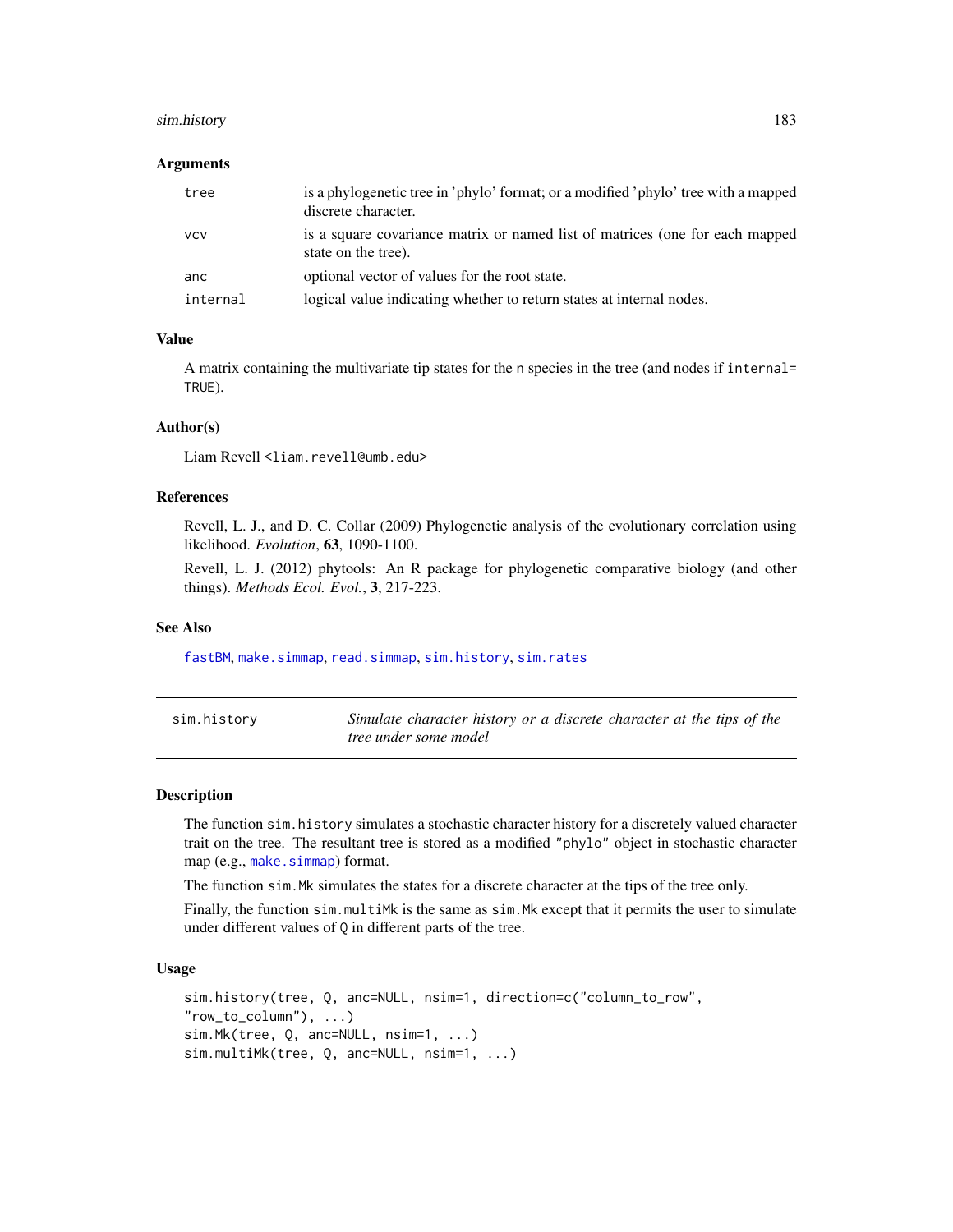# <span id="page-183-0"></span>Arguments

| tree      | a phylogenetic tree as an object of class "phylo". For the case of sim.multiMk<br>tree should be an object of class "simmap" in which the regimes for simulation<br>have been mapped onto the tree.                                                                                                                                                                                                                                                                                                                                                                                                                                                                                                                                                                                                                                                                           |
|-----------|-------------------------------------------------------------------------------------------------------------------------------------------------------------------------------------------------------------------------------------------------------------------------------------------------------------------------------------------------------------------------------------------------------------------------------------------------------------------------------------------------------------------------------------------------------------------------------------------------------------------------------------------------------------------------------------------------------------------------------------------------------------------------------------------------------------------------------------------------------------------------------|
| Q         | a matrix containing the instantaneous transition rates between states. Note that<br>for sim. history by default (i.e., when direction="column_to_row", see be-<br>low) normally this is the <i>transpose</i> of the matrix produced by fitDiscrete<br>in the geiger package or make simmap in phytools; that is to say the transi-<br>tion rate from $i \rightarrow j$ should be given by Q[j, i]. However, if your matrix is<br>properly conformed (i.e., rows or columns sum to 0), then sim. history will<br>attempt to transpose your matrix correctly $\&$ will return an informative message<br>(if message=TRUE, see below). For sim. Mk and sim. multiMk this matrix has the<br>same conformation as in fitContinuous and make.simmap. For sim.multiMk<br>Q should be a list of transition matrices with names that correspond to the states<br>mapped onto the tree. |
| anc       | an optional value for the state at the root node; if NULL, a random state will<br>be assigned. anc can be a vector of states, in which one of the states will be<br>chosen randomly for each simulation. For sim. history anc can be a vector of<br>probabilities with names, in which case a state will be chosen in proportion to<br>the given probabilities.                                                                                                                                                                                                                                                                                                                                                                                                                                                                                                               |
| nsim      | number of simulations.                                                                                                                                                                                                                                                                                                                                                                                                                                                                                                                                                                                                                                                                                                                                                                                                                                                        |
| direction | row/column direction of the input transition matrix, Q. direction="column_to_row"<br>indicates that the transition rate from $i \rightarrow j$ should be given by Q[j, i], while<br>direction="row_to_column" indicates the converse.                                                                                                                                                                                                                                                                                                                                                                                                                                                                                                                                                                                                                                         |
| $\cdots$  | other optional arguments. Currently only message, a logical value indicating<br>whether or not to turn on informational messages (defaults to message=TRUE).                                                                                                                                                                                                                                                                                                                                                                                                                                                                                                                                                                                                                                                                                                                  |

#### Value

sim.history returns an object of class "simmap" (a tree with a mapped discrete character) or "multiSimmap" for <code>nsim</code> greater than one.

sim.Mk and sim.multiMk return a factor with the states of our discrete character at the tips of the tree only.

# Author(s)

Liam Revell <liam.revell@umb.edu>

# References

Revell, L. J. (2012) phytools: An R package for phylogenetic comparative biology (and other things). *Methods Ecol. Evol.*, 3, 217-223.

# See Also

[fitMk](#page-78-0), [fitmultiMk](#page-78-1), [make.simmap](#page-101-0), [read.simmap](#page-168-0), [plotSimmap](#page-151-0), [sim.rates](#page-185-0)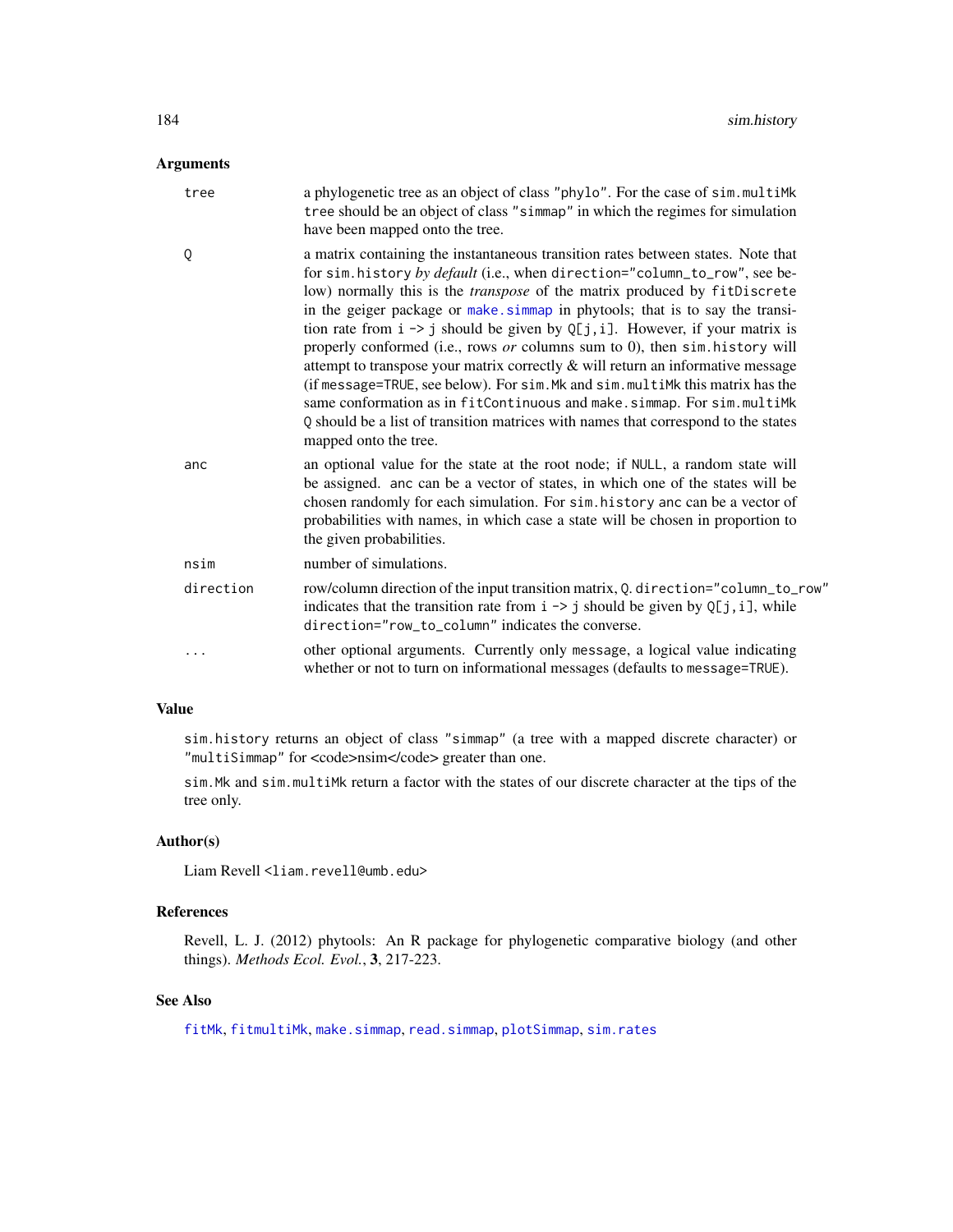<span id="page-184-0"></span>

This function attempts to simulate two characters under a model in which the rate of evolution for the second  $(y)$  depends on the states for the first  $(x)$ . See [ratebystate](#page-162-0) for more details.

#### Usage

sim.ratebystate(tree, sig2x=1, sig2y=1, beta=c(0,1), ...)

# Arguments

| tree  | phylogenetic tree.                                                                                                                                                                                                                                                                                                                                                                                                                                                                                                                                                    |
|-------|-----------------------------------------------------------------------------------------------------------------------------------------------------------------------------------------------------------------------------------------------------------------------------------------------------------------------------------------------------------------------------------------------------------------------------------------------------------------------------------------------------------------------------------------------------------------------|
| sig2x | variance of the Brownian process of evolution for x, $\sigma_r^2$ .                                                                                                                                                                                                                                                                                                                                                                                                                                                                                                   |
| sig2y | variance of the Brownian process of evolution for y when $x$ -min $(x)$ ==1 (for<br>logarithm=FALSE) or x==0 (for logarithm=TRUE).                                                                                                                                                                                                                                                                                                                                                                                                                                    |
| beta  | intercept and slope of the relationship between the value of $x$ and the Brownian<br>rate in y.                                                                                                                                                                                                                                                                                                                                                                                                                                                                       |
| .     | optional arguments which include method ("by.node" or "by.branch" indi-<br>cating whether to assume the rate varies as a function of the node state or the<br>mean branch state); plot, a logical value indicating whether or not to plot a<br>phenogram with the branches used for simulation of y after rescaling by the state<br>of x; and logarithm, a logical value indicating whether or not simulate changes<br>in the variance of Brownian evolution for y as an additive logarithm=FALSE or<br>multiplicative function of x. The default is logarithm=FALSE. |

#### Value

This function returns a matrix.

#### Author(s)

Liam Revell <liam.revell@umb.edu>

#### References

Revell, L. J. (2012) phytools: An R package for phylogenetic comparative biology (and other things). *Methods Ecol. Evol.*, 3, 217-223.

# See Also

[fastBM](#page-70-0), [ratebystate](#page-162-0)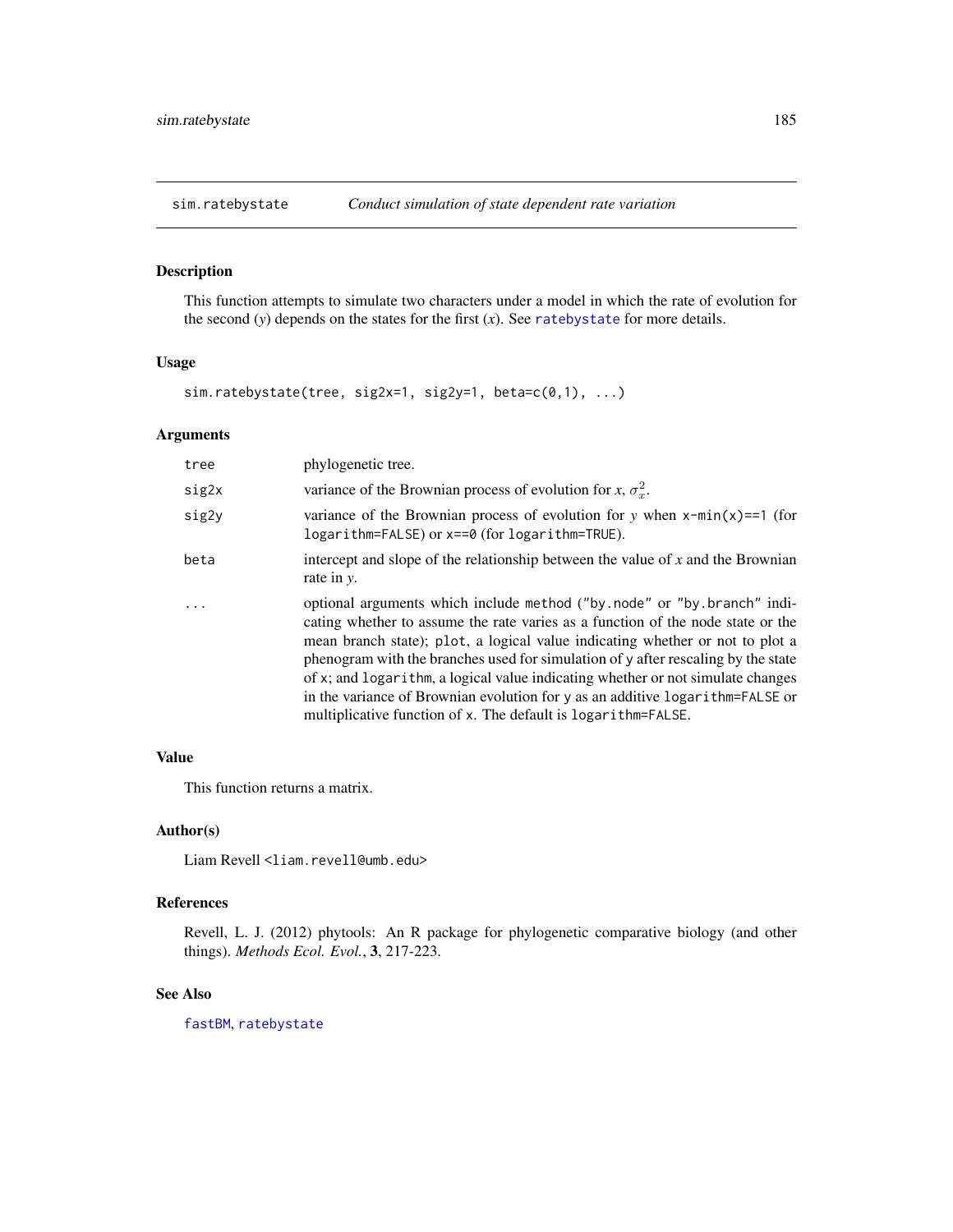<span id="page-185-1"></span><span id="page-185-0"></span>

The function sim.rates conducts BM simulation on a tree with multiple rates.

The function multiOU conducts multi-regime OU simulations on the tree under a range of conditions.

#### Usage

```
sim.rates(tree, sig2, anc=0, nsim=1, internal=FALSE, plot=FALSE)
multiOU(tree, alpha, sig2, theta=NULL, a0=NULL, nsim=1, internal=FALSE, ...)
```
# Arguments

| tree     | is a stochastic map format phylogenetic tree in modified "phylo" format (e.g.,<br>see make.simmap).  |
|----------|------------------------------------------------------------------------------------------------------|
| sig2     | a named vector containing the rates for each state; names should be states in<br>mtree.              |
| anc      | optional value for the root state.                                                                   |
| nsim     | number of simulations.                                                                               |
| internal | logical value indicating whether to return states at internal nodes.                                 |
| plot     | logical value indicating whether or not to visual the rate heterogeneity (default<br>value is FALSE. |
| alpha    | single value or vector of values of the OU $\alpha$ parameter.                                       |
| theta    | single value or vector of values of the OU $\theta$ parameter.                                       |
| a0       | optional value of the root state. Defaults to zero.                                                  |
| $\cdot$  | optional arguments.                                                                                  |

#### Details

multiOU uses a difference equation approximation of the OU process.

#### Value

A vector (for nsim=1) or matrix containing the tip states for the n species in the tree.

#### Author(s)

Liam Revell <liam.revell@umb.edu>

#### References

Revell, L. J. (2012) phytools: An R package for phylogenetic comparative biology (and other things). *Methods Ecol. Evol.*, 3, 217-223.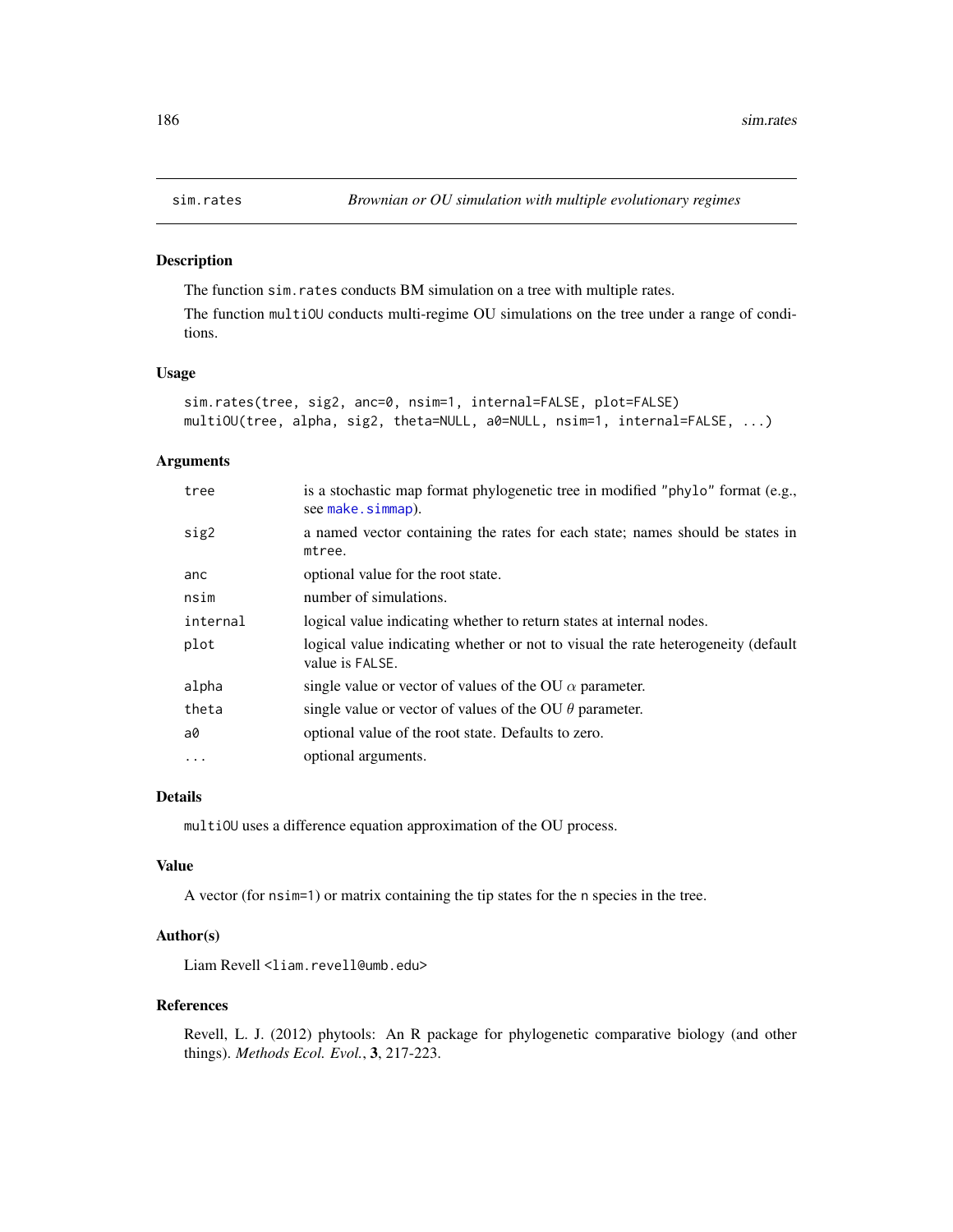# <span id="page-186-0"></span>simBMphylo 187

## See Also

[fastBM](#page-70-0), [make.simmap](#page-101-0), [read.simmap](#page-168-0), [sim.history](#page-182-0)

simBMphylo *Creates a graphical illustration of Brownian motion evolution on a phylogeny*

# Description

The function simulates a discrete-time pure-birth phylogeny (for fixed *N* and *t* using rejection sampling) and then discrete-time Brownian motion on that tree. It then proceeds to generating a plot of the results.

# Usage

```
simBMphylo(n, t, sig2, plot=TRUE, ...)
## S3 method for class 'simBMphylo'
plot(x, \ldots)
```
# Arguments

| n            | number of taxa to simulate in the output tree.                                                                                                                                                                          |
|--------------|-------------------------------------------------------------------------------------------------------------------------------------------------------------------------------------------------------------------------|
| t            | total time for the simulation.                                                                                                                                                                                          |
| sig2         | the rate of evolution under Brownian motion, $\sigma^2$ , or a vector of rates. If the<br>latter the length of the vector must exactly match t, otherwise the first element<br>of sig2 will just be duplicated t times. |
| plot         | optional logical value indicating whether or not the simulated object should be<br>plotted.                                                                                                                             |
| $\ddots$     | optional arguments to be passed to the plot method.                                                                                                                                                                     |
| $\mathsf{x}$ | in plot method, object of class "simBMphylo".                                                                                                                                                                           |
|              |                                                                                                                                                                                                                         |

#### Value

An object of class "simBMphylo" or a plot.

# Author(s)

Liam Revell <liam.revell@umb.edu>

### References

Revell, L. J. (2012) phytools: An R package for phylogenetic comparative biology (and other things). *Methods Ecol. Evol.*, 3, 217-223.

# See Also

[bmPlot](#page-28-0), [fastBM](#page-70-0), [pbtree](#page-124-0)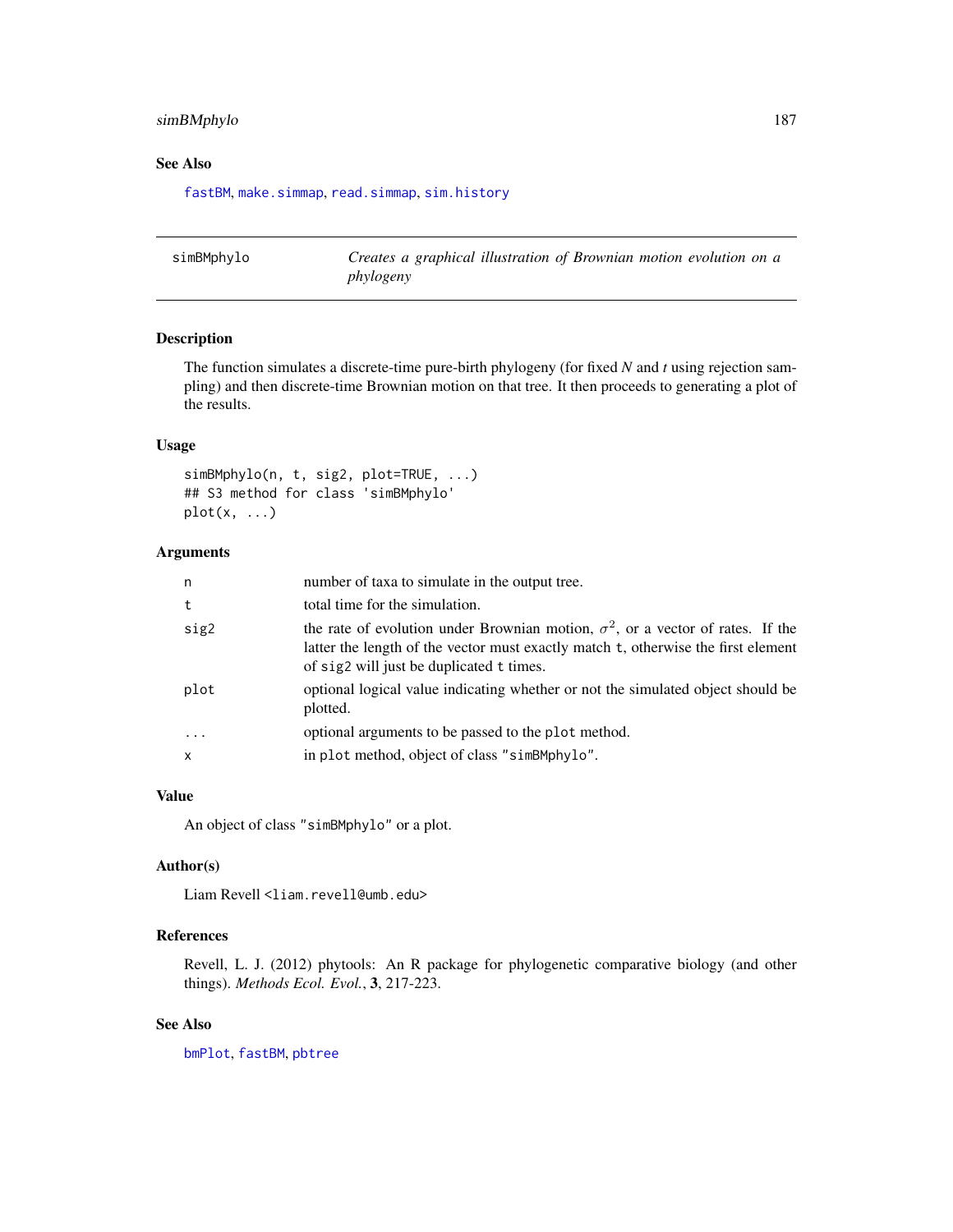<span id="page-187-0"></span>188 skewers

# Examples

```
set.seed(777)
simBMphylo(n=6,t=100,sig2=0.01)
## reset par to defaults
par(mfrow=c(1,1))
par(mar=c(5.1,4.1,4.1,2.1))
```
skewers *Matrix comparison using the method of random skewers*

# Description

This function performs the random skewers matrix comparison method of Cheverud (1996; also see Cheverud & Marroig 2007 for more details). In addition, it includes a more robust hypothesis test in which random covariance matrices are simulated under a variety of models, and then the mean correlation between response vectors to random skewers are computed.

# Usage

skewers(X, Y, nsim=100, method=NULL)

# Arguments

| X      | covariance matrix.                                                                                                                                                                                                                                                                                                                                                                                                                                                                      |
|--------|-----------------------------------------------------------------------------------------------------------------------------------------------------------------------------------------------------------------------------------------------------------------------------------------------------------------------------------------------------------------------------------------------------------------------------------------------------------------------------------------|
| Y      | covariance matrix.                                                                                                                                                                                                                                                                                                                                                                                                                                                                      |
| nsim   | number of random vectors.                                                                                                                                                                                                                                                                                                                                                                                                                                                               |
| method | method to generate a null distribution of the random skewers correlation be-<br>tween matrices. If method=NULL then the correlation will be compared to the<br>correlation between random vectors; however this test has type I error substan-<br>tially above the nominal level for ostensibly random matrices. Other values of<br>method will be passed as covmethod to genPositiveDefMat for a more robust<br>hypothesis test (see below). Recommended values include "unifcorrmat". |

# Value

A list with the following components:

|   | mean random skewers correlation. |
|---|----------------------------------|
| D | p-value from simulation.         |

#### Author(s)

Liam Revell <liam.revell@umb.edu>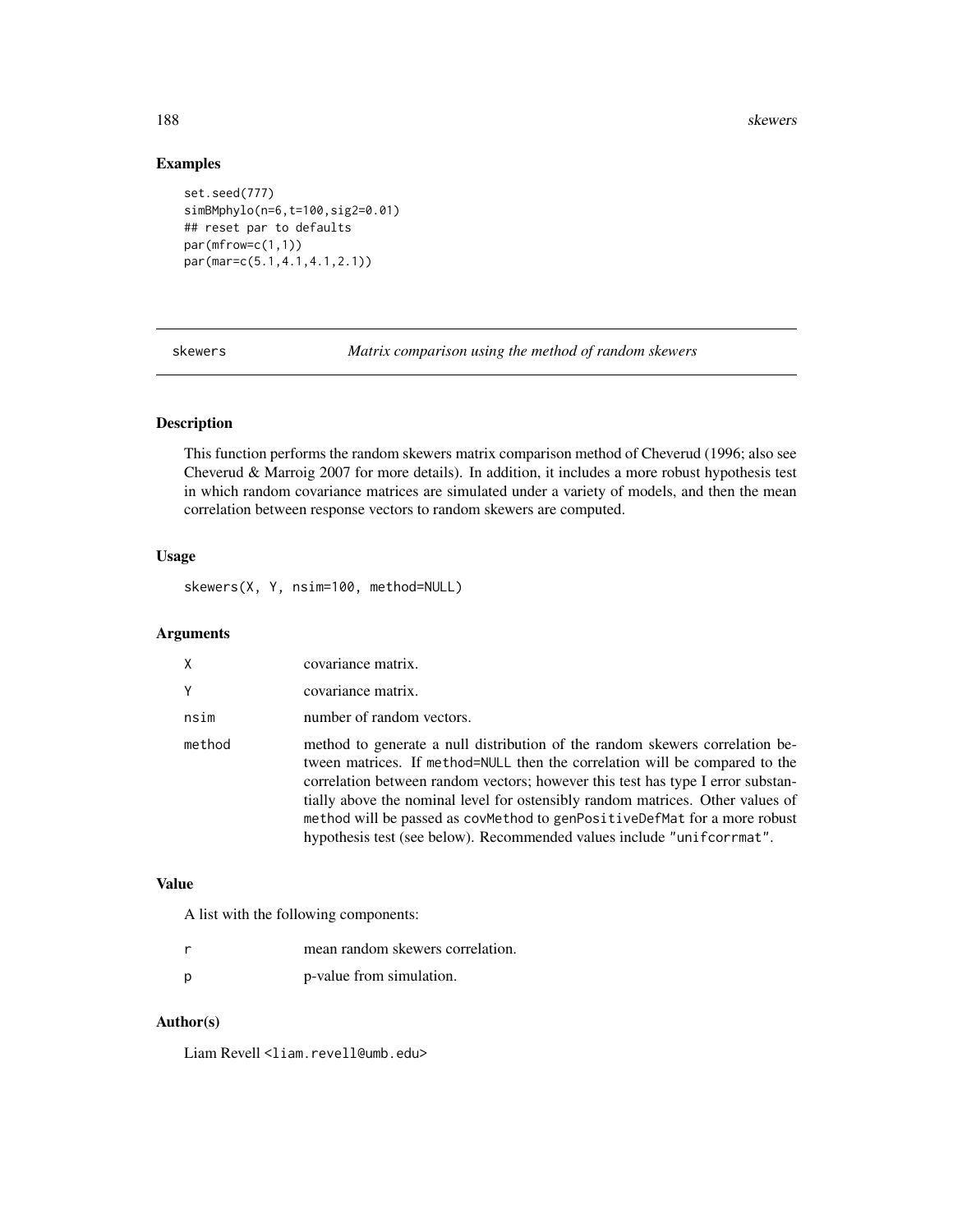# <span id="page-188-0"></span>splitEdgeColor 189

#### References

Cheverud, J. M. (1996) Quantitative genetic analysis of cranial morphology in the cotton-top (Saguinus oedipus) and saddle-back (S. fuscicollis) tamarins. *J. Evol. Biol.*, 9, 5–42.

Cheverud, J. M. & Marroig, G. (2007) Comparing covariance matrices: Random skewers method compared to the common principal components model. *Genetics & Molecular Biology*, 30, 461– 469.

Revell, L. J. (2012) phytools: An R package for phylogenetic comparative biology (and other things). *Methods Ecol. Evol.*, 3, 217-223.

splitEdgeColor *Split edge colors when descendant edges have different mapped states*

# Description

This function splits the vertical line colors to match the daughter edges when the daughters have different states. Mostly to be used with trees generated using [paintBranches](#page-122-0) or [paintSubTree](#page-122-1). Also used internally by [plotSimmap](#page-151-0).

#### Usage

splitEdgeColor(tree,colors,lwd=2)

#### Arguments

| tree   | object of class "simmap".                       |
|--------|-------------------------------------------------|
| colors | named vector of colors to be used for plotting. |
| lwd    | width of the plotted lines.                     |

#### Author(s)

Liam Revell <liam.revell@umb.edu>

#### References

Revell, L. J. (2012) phytools: An R package for phylogenetic comparative biology (and other things). *Methods Ecol. Evol.*, 3, 217-223.

# See Also

[plotSimmap](#page-151-0)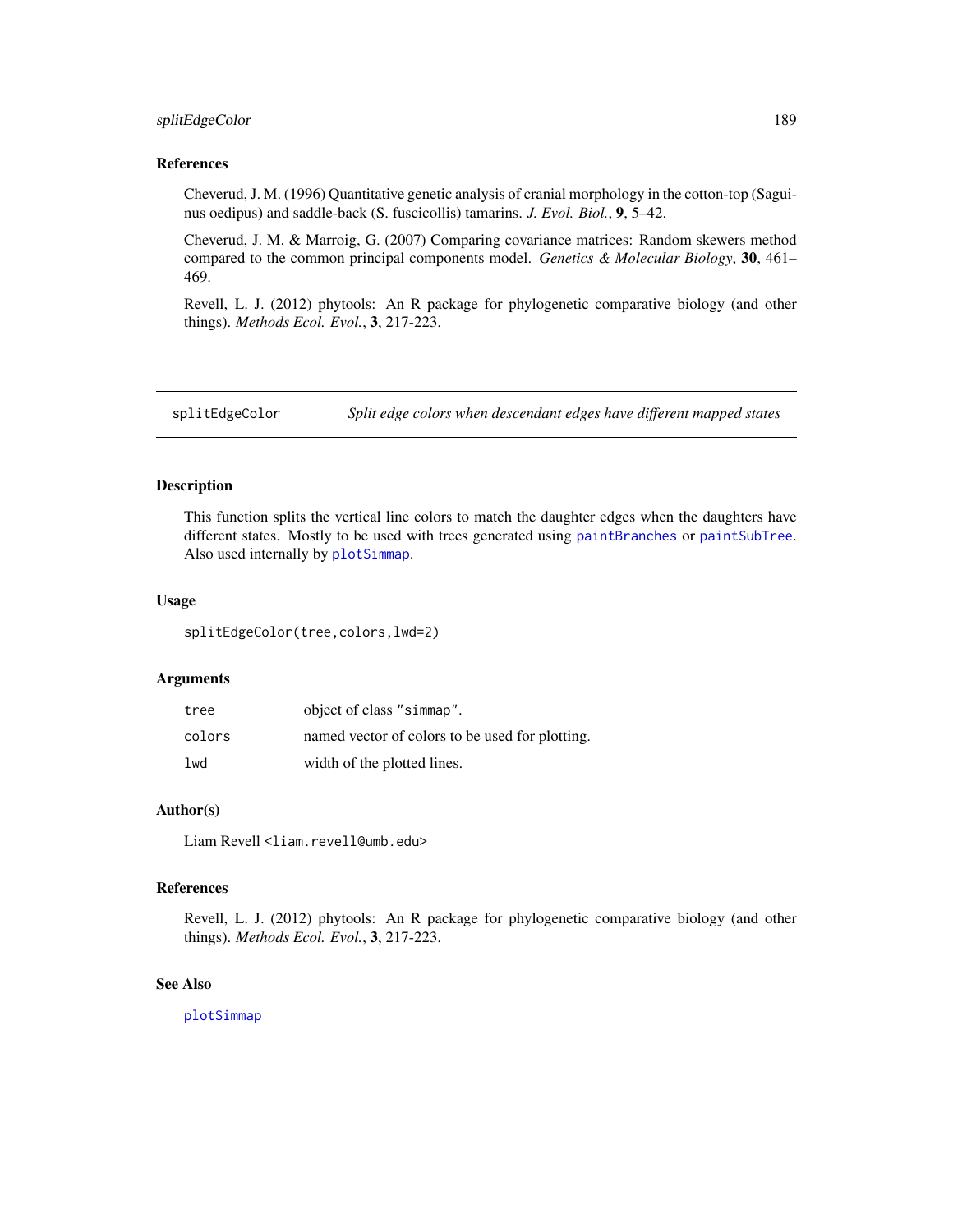<span id="page-189-0"></span>

Function plots a tree in two columns or windows.

# Usage

```
splitplotTree(tree, fsize=1.0, ftype="reg", lwd=2, split=NULL, new.window=FALSE)
plotTree.splits(tree, splits=NULL, file=NULL, fn=NULL, ...)
```
#### Arguments

| tree       | an object of class "phylo".                                                                                                                      |
|------------|--------------------------------------------------------------------------------------------------------------------------------------------------|
| fsize      | relative font size for tip labels.                                                                                                               |
| ftype      | font type - options are "reg", "i" (italics), "b" (bold), or "bi" (bold-italics).                                                                |
| lwd        | line width for plotting.                                                                                                                         |
| split      | relative vertical position for splitting the tree (between $0 \& 1$ ).                                                                           |
| new.window | whether or not to plot the split tree in a new window. If FALSE then the tree will<br>be plotted in two columns within the same plotting window. |
| splits     | for plotTree. splits relative positions (from $0$ to $1$ ) to split the tree across<br>pages or devices.                                         |
| file       | filename if saving to a PDF file is desired. Otherwise will plot to the default<br>plotting device.                                              |
| fn         | function to be executed on each plotted page. For instance, might be: function()<br>cladelabels() if clade labels are desired.                   |
| $\cdots$   | other arguments to be passed to plotTree.                                                                                                        |

# Value

Plots a tree.

#### Author(s)

Liam Revell <liam.revell@umb.edu>

# References

Revell, L. J. (2012) phytools: An R package for phylogenetic comparative biology (and other things). *Methods Ecol. Evol.*, 3, 217-223.

#### See Also

[plotTree](#page-155-0), [plotSimmap](#page-151-0)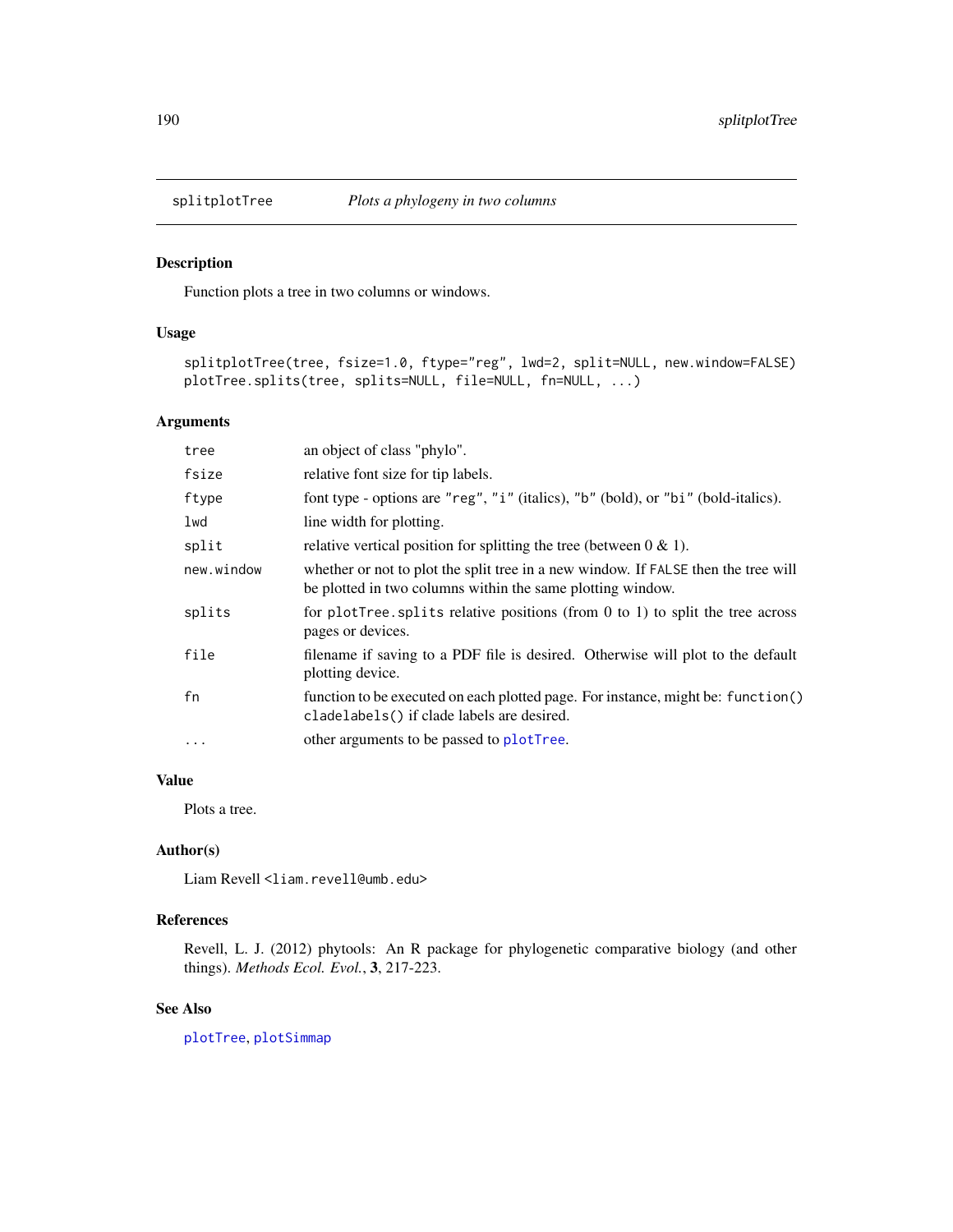<span id="page-190-0"></span>

Primarily an internal function for [posterior.evolrate](#page-160-0), this function splits the tree at a given point, and returns the two subtrees as an object of class "multiPhylo".

#### Usage

splitTree(tree, split)

# Arguments

| tree  | phylogenetic tree.                                                                                                                                                                                |
|-------|---------------------------------------------------------------------------------------------------------------------------------------------------------------------------------------------------|
| split | split encoded as a list with two elements: node: the node number tipward of the<br>split; and bp: the position along the branch to break the tree, measured from the<br>rootward end of the edge. |

# Details

Probably do not use this unless you can figure out what you are doing.

# Value

Two trees in a list.

#### Author(s)

Liam Revell <liam.revell@umb.edu>

### References

Revell, L. J. (2012) phytools: An R package for phylogenetic comparative biology (and other things). *Methods Ecol. Evol.*, 3, 217-223.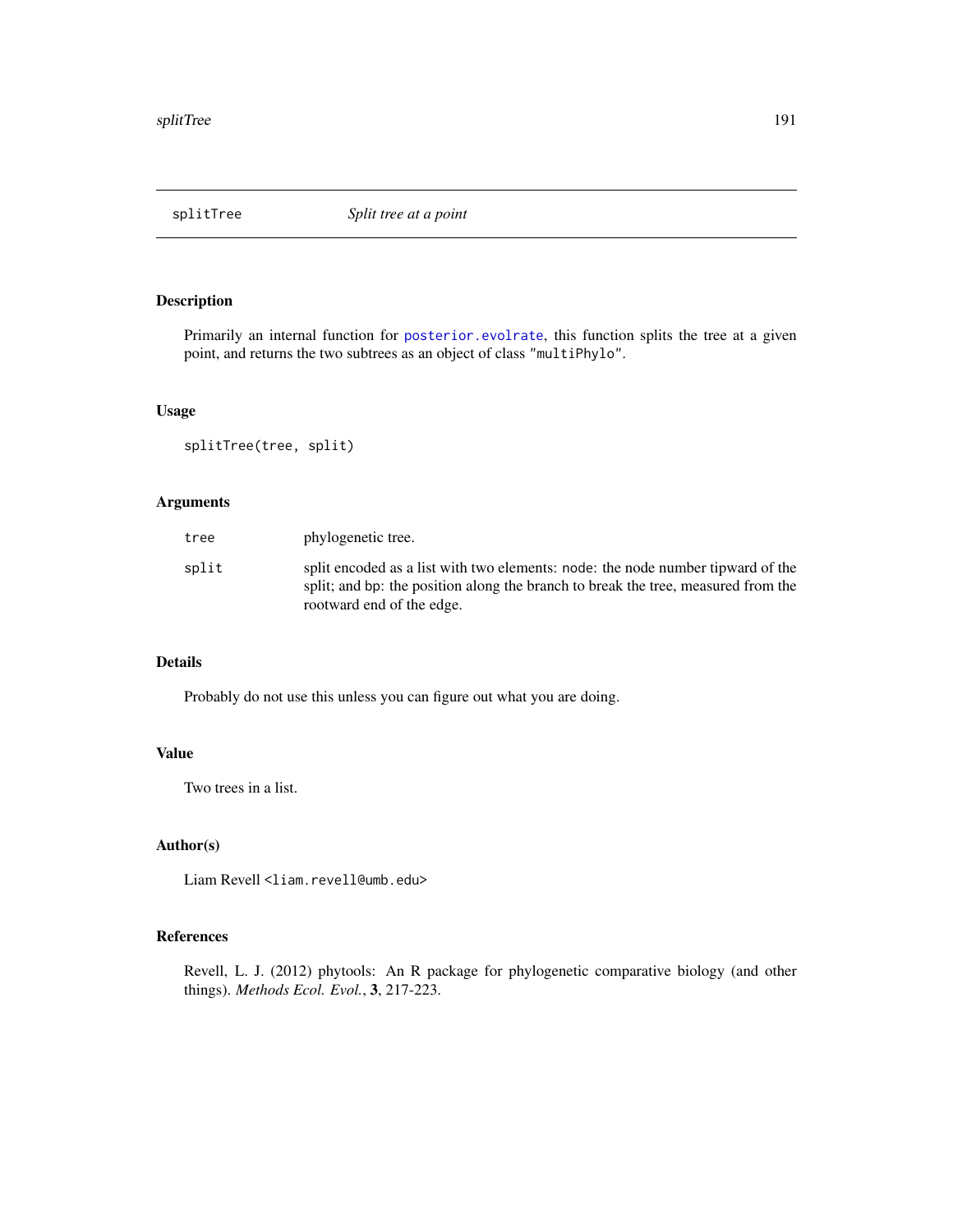<span id="page-191-0"></span>

This function creates a star phylogeny.

#### Usage

starTree(species, branch.lengths=NULL)

### Arguments

species a list of species. branch.lengths an optional list of branch lengths in the same order as species.

#### Details

Creates a star phylogeny with (optionally) user specified branch lengths.

#### Value

An object of class "phylo".

#### Author(s)

Liam Revell <liam.revell@umb.edu>

# References

Revell, L. J. (2012) phytools: An R package for phylogenetic comparative biology (and other things). *Methods Ecol. Evol.*, 3, 217-223.

#### See Also

[stree](#page-0-0)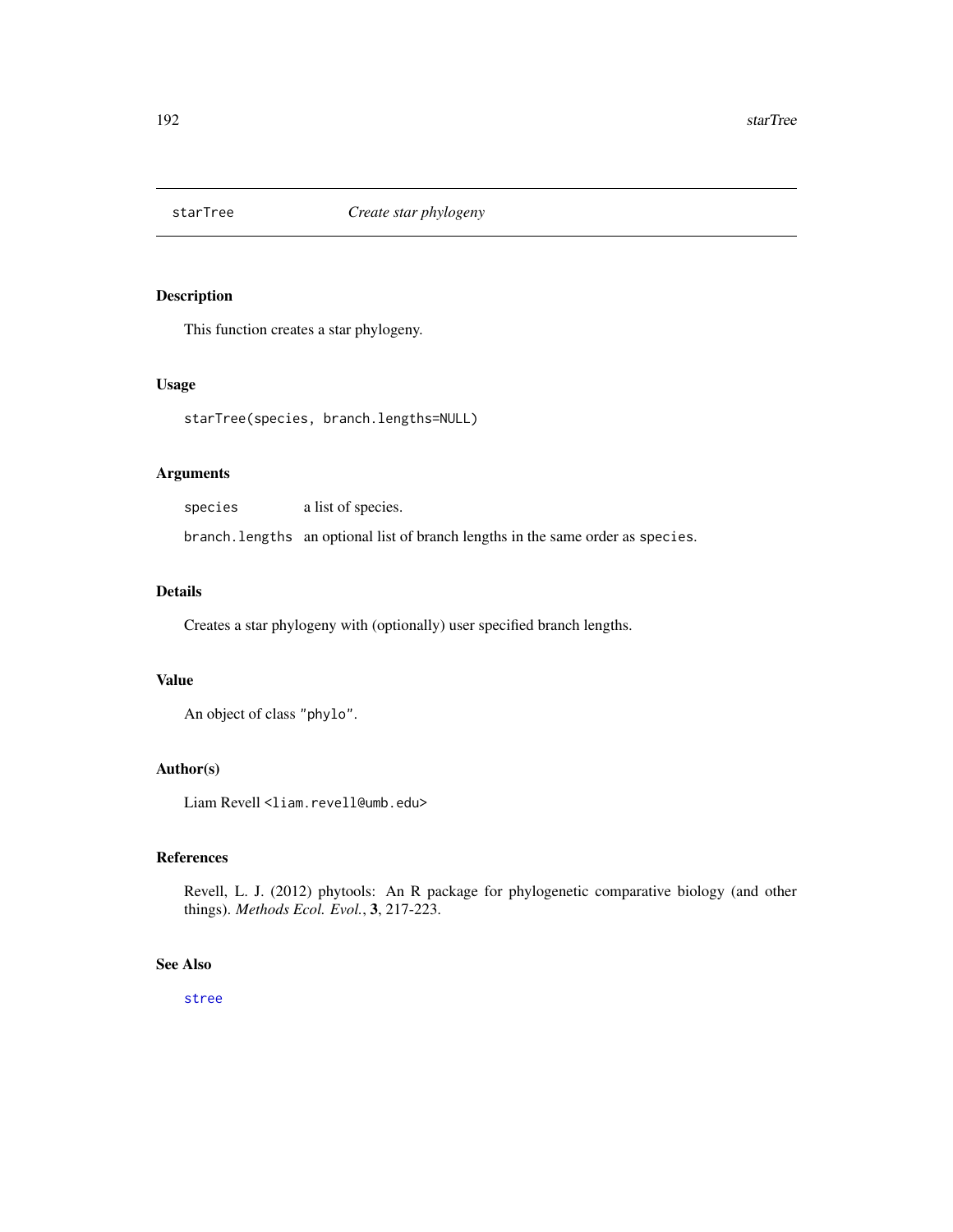<span id="page-192-0"></span>

The function strahlerNumber computes the Strahler number of all nodes and tips in the tree. For more information about Strahler numbers see [http://en.wikipedia.org/wiki/Strahler\\_](http://en.wikipedia.org/wiki/Strahler_number) [number](http://en.wikipedia.org/wiki/Strahler_number). The function extract.strahlerNumber extracts all of the most inclusive clades of Strahler number i.

#### Usage

```
strahlerNumber(tree, plot=TRUE)
extract.strahlerNumber(tree, i, plot=TRUE)
```
#### Arguments

| tree | an object of class "phylo".                                                                 |
|------|---------------------------------------------------------------------------------------------|
| i    | order of Strahler number to extract for extract.strahlerNumber.                             |
| plot | logical value indicating whether to plot the tree with Strahler numbers for node<br>labels. |

# Value

Either a vector with the Strahler number for each tip and internal node; or (for extract.strahlerNumber the set of (most inclusive) subtrees with Strahler number i as an object of class "multiPhylo".

#### Author(s)

Liam Revell <liam.revell@umb.edu>

#### References

Revell, L. J. (2012) phytools: An R package for phylogenetic comparative biology (and other things). *Methods Ecol. Evol.*, 3, 217-223.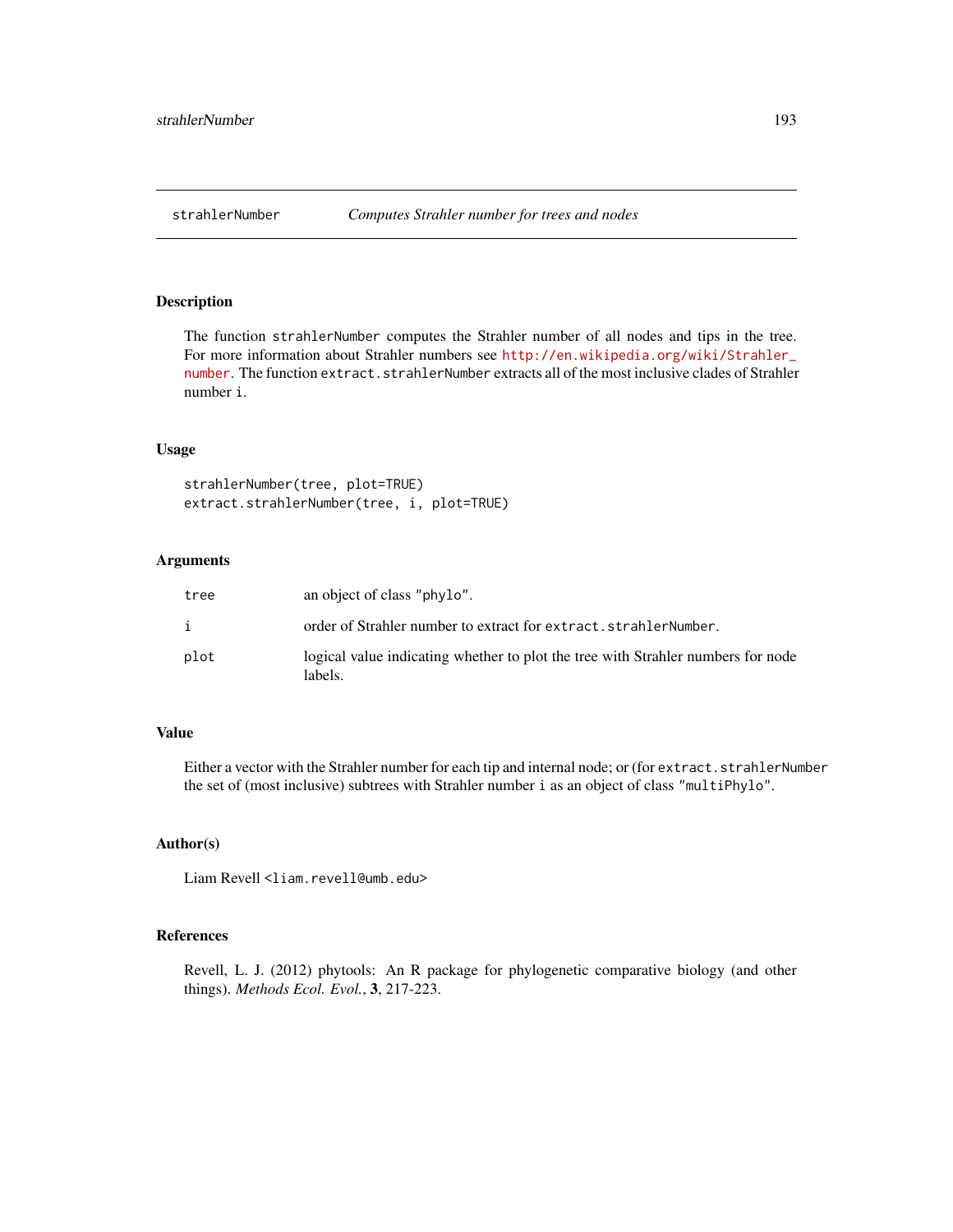<span id="page-193-0"></span>This function uses Bayesian MCMC to fit the quantitative genetics threshold model (Felsenstein 2012) to data for two discrete characters or one discrete and one continuous character.

# Usage

```
threshBayes(tree, X, types=NULL, ngen=10000, control=list(), ...)
```
#### Arguments

| tree    | an object of class "phylo".                                                                                                                                                                                                                                                                                                                                                                                                                                                                                                                                                                                                                                                                                                                                                                                 |
|---------|-------------------------------------------------------------------------------------------------------------------------------------------------------------------------------------------------------------------------------------------------------------------------------------------------------------------------------------------------------------------------------------------------------------------------------------------------------------------------------------------------------------------------------------------------------------------------------------------------------------------------------------------------------------------------------------------------------------------------------------------------------------------------------------------------------------|
| X       | a matrix or data frame containing values for a discrete character and a continuous<br>character; or two discrete characters. The row names of X should be species<br>names.                                                                                                                                                                                                                                                                                                                                                                                                                                                                                                                                                                                                                                 |
| types   | a vector of length $ncol(X)$ containing the data types for each column of $X$ , for<br>instance c("discrete", "continuous").                                                                                                                                                                                                                                                                                                                                                                                                                                                                                                                                                                                                                                                                                |
| ngen    | a integer indicating the number of generations for the MCMC.                                                                                                                                                                                                                                                                                                                                                                                                                                                                                                                                                                                                                                                                                                                                                |
| control | a list of control parameters for the MCMC. Control parameters include: sample,<br>the sampling interval for the MCMC; propvar, a vector containing (in this or-<br>der) proposal variances for the two rates (if the type is "discrete" this will<br>be ignored), the two ancestral states, and the correlation; propliab, a single<br>proposal variance for the liabilities; pr. mean, a vector for the mean of the<br>prior probability distributions for each parameter, in the same order as propvar;<br>pr. liab, currently ignored; pr. var, a vector with variances for the prior densi-<br>ties for each parameter, in the same order as pr. mean - note that for the rates we<br>use an exponential distribution so the first two means are currently ignored; and<br>pr. vliab currently ignored. |
|         | other optional arguments. The argument auto tune adjusts the proposal distri-<br>bution to target an proposal acceptance rate (of 0.234, by default).                                                                                                                                                                                                                                                                                                                                                                                                                                                                                                                                                                                                                                                       |

#### Details

The plot method for the object class can be used to generate a three panel plot showing the likelihood profile, the mean acceptance rates (using a sliding window), and a profile plot for the correlation coefficient, *r*.

The density method for the object can be used to plot a posterior density of the correlation coefficient, *r*. This posterior density is of class "density.threshBayes" which can also be plotted using an plot method.

Discrete characters must be binary, but can be coded as any factor.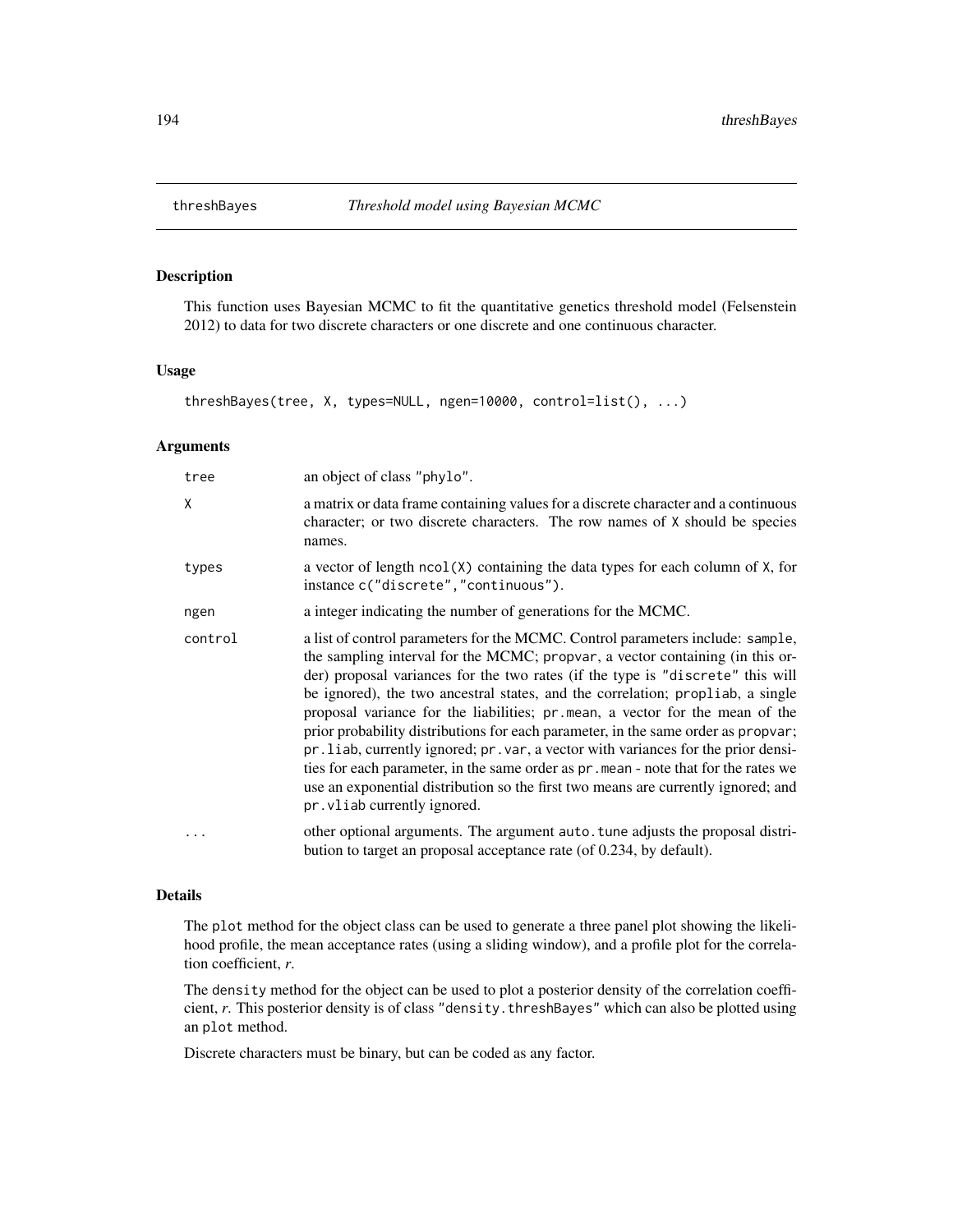#### <span id="page-194-1"></span>threshDIC 195

#### Value

This function returns an object of class "threshBayes" consisting of a list with at least the following two elements: par a matrix containing the posterior sample for the model parameters (evolutionary rates, ancestral states, and correlation); liab a matrix containing the posterior sample of the liabilities. For continuous characters, the liabilities are treated as known and so the posterior samples are just the observed values.

#### Author(s)

Liam Revell <liam.revell@umb.edu>

#### References

Felsenstein, J. (2012) A comparative method for both discrete and continuous characters using the threshold model. *American Naturalist*, 179, 145-156.

Revell, L. J. (2012) phytools: An R package for phylogenetic comparative biology (and other things). *Methods Ecol. Evol.*, 3, 217-223.

Revell, L. J. (2014) Ancestral character estimation under the threshold model from quantitative genetics. *Evolution*, 68, 743-759.

# See Also

[anc.Bayes](#page-13-0), [bmPlot](#page-28-0), [evol.rate.mcmc](#page-60-0)

<span id="page-194-0"></span>

| threshDIC | Deviance Information Criterion from the threshold model |  |
|-----------|---------------------------------------------------------|--|
|           |                                                         |  |

# Description

This function computes the Deviance Information Criterion from the MCMC object returned by [ancThresh](#page-18-0).

#### Usage

```
threshDIC(tree, x, mcmc, burnin=NULL, sequence=NULL, method="pD")
```
#### Arguments

| tree         | phylogenetic tree.                                                                                                                                             |
|--------------|----------------------------------------------------------------------------------------------------------------------------------------------------------------|
| $\mathsf{X}$ | a named vector containing discrete character states; or a matrix containing the<br>tip species, in rows, and probabilities of being in each state, in columns. |
| mcmc         | list object returned by ancThresh.                                                                                                                             |
| burnin       | number of generations (not samples) to exclude as burn in; if not supplied then<br>20 percent of generations are excluded.                                     |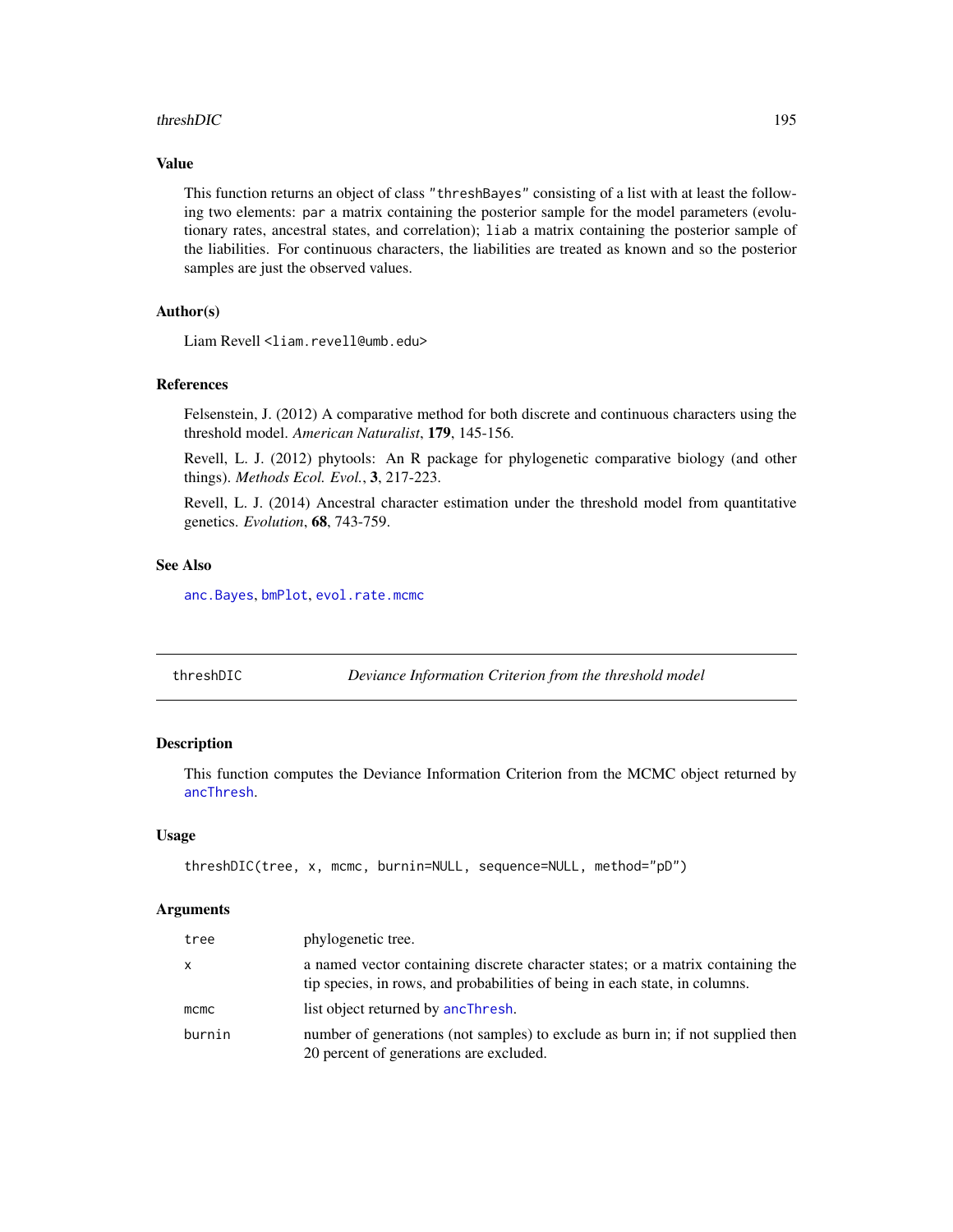<span id="page-195-0"></span>

| sequence | assumed ordering of the discrete character state. If not supplied and x is a vector        |
|----------|--------------------------------------------------------------------------------------------|
|          | then numerical-alphabetical order is assumed; if not supplied and x is a matrix,           |
|          | then the column order of x is used.                                                        |
| method   | method for computing the effective number of parameters (options are "pD" and<br>$"pV"$ ). |

#### Value

A vector containing the mean deviance and deviance for the parameter means, the effective number of parameters, and the DIC.

#### Author(s)

Liam Revell <liam.revell@umb.edu>

# References

Revell, L. J. (2012) phytools: An R package for phylogenetic comparative biology (and other things). *Methods Ecol. Evol.*, 3, 217-223.

Revell, L. J. (2014) Ancestral character estimation under the threshold model from quantitative genetics. *Evolution*, 68, 743-759.

#### See Also

[ancThresh](#page-18-0)

| threshState | Computes value for a threshold character from a liability and thresh- |
|-------------|-----------------------------------------------------------------------|
|             | olds                                                                  |

#### Description

Primarily to be used internally by [ancThresh](#page-18-0); can also be used to simulate threshold traits.

#### Usage

```
threshState(x, thresholds)
```
# Arguments

| $\boldsymbol{\mathsf{x}}$ | liability.                                |
|---------------------------|-------------------------------------------|
| thresholds                | a named vector containing the thresholds. |

# Value

A discrete character value.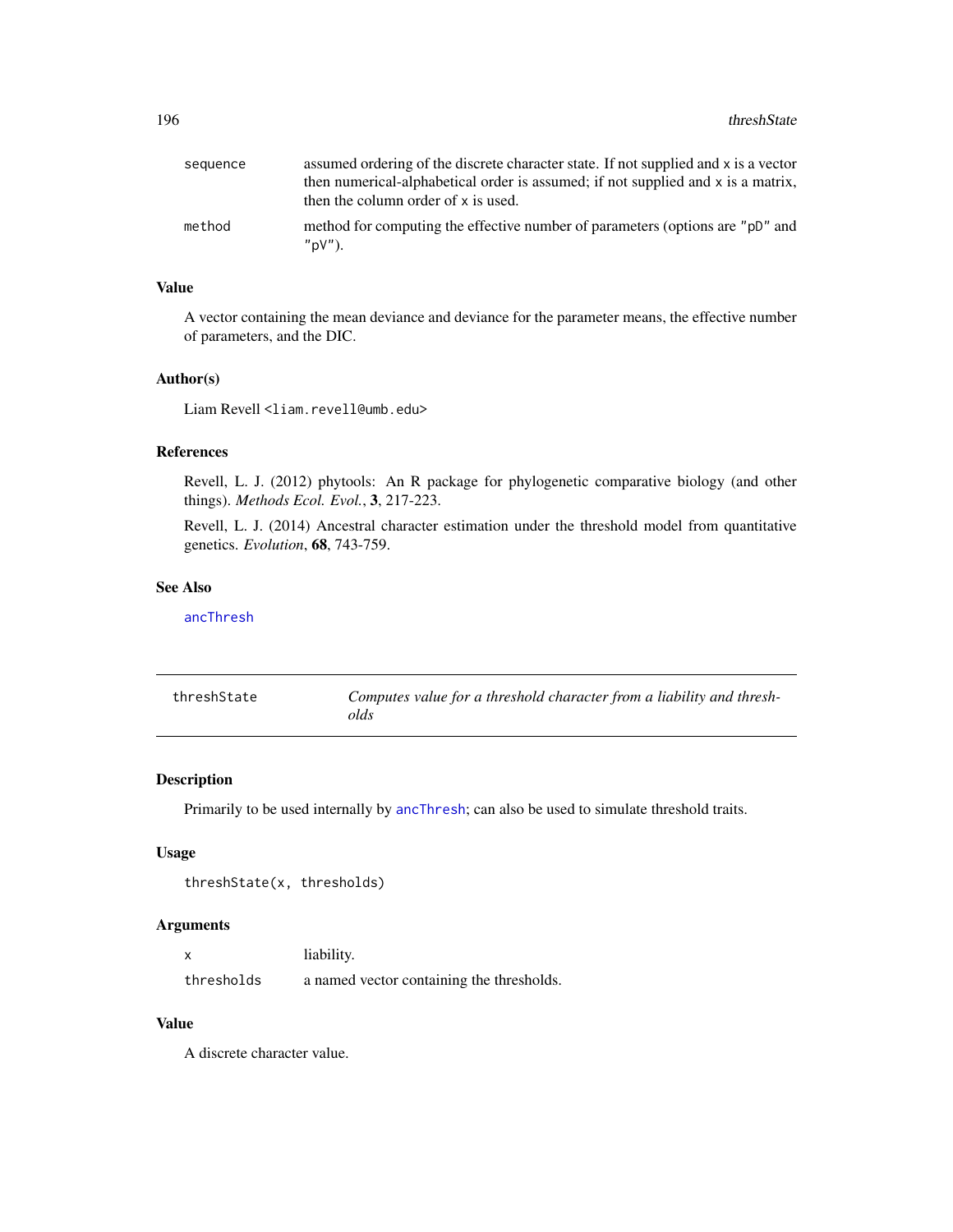#### <span id="page-196-0"></span>to.matrix 197

#### Author(s)

Liam Revell <liam.revell@umb.edu>

#### References

Revell, L. J. (2012) phytools: An R package for phylogenetic comparative biology (and other things). *Methods Ecol. Evol.*, 3, 217-223.

Revell, L. J. (2014) Ancestral character estimation under the threshold model from quantitative genetics. *Evolution*, 68, 743-759.

# See Also

[ancThresh](#page-18-0), [threshDIC](#page-194-0)

to.matrix *Convert a character vector to a binary matrix*

# Description

This function takes a vector of characters and computes a binary matrix. Primarily to be used internally by [make.simmap](#page-101-0) and [rerootingMethod](#page-173-0).

#### Usage

to.matrix(x, seq)

#### Arguments

| X   | a vector of characters.                            |
|-----|----------------------------------------------------|
| seg | the sequence for the columns in the output matrix. |

#### Value

A binary matrix of dimensions length(x) by length(seq).

# Author(s)

Liam Revell <liam.revell@umb.edu>

# References

Revell, L. J. (2012) phytools: An R package for phylogenetic comparative biology (and other things). *Methods Ecol. Evol.*, 3, 217-223.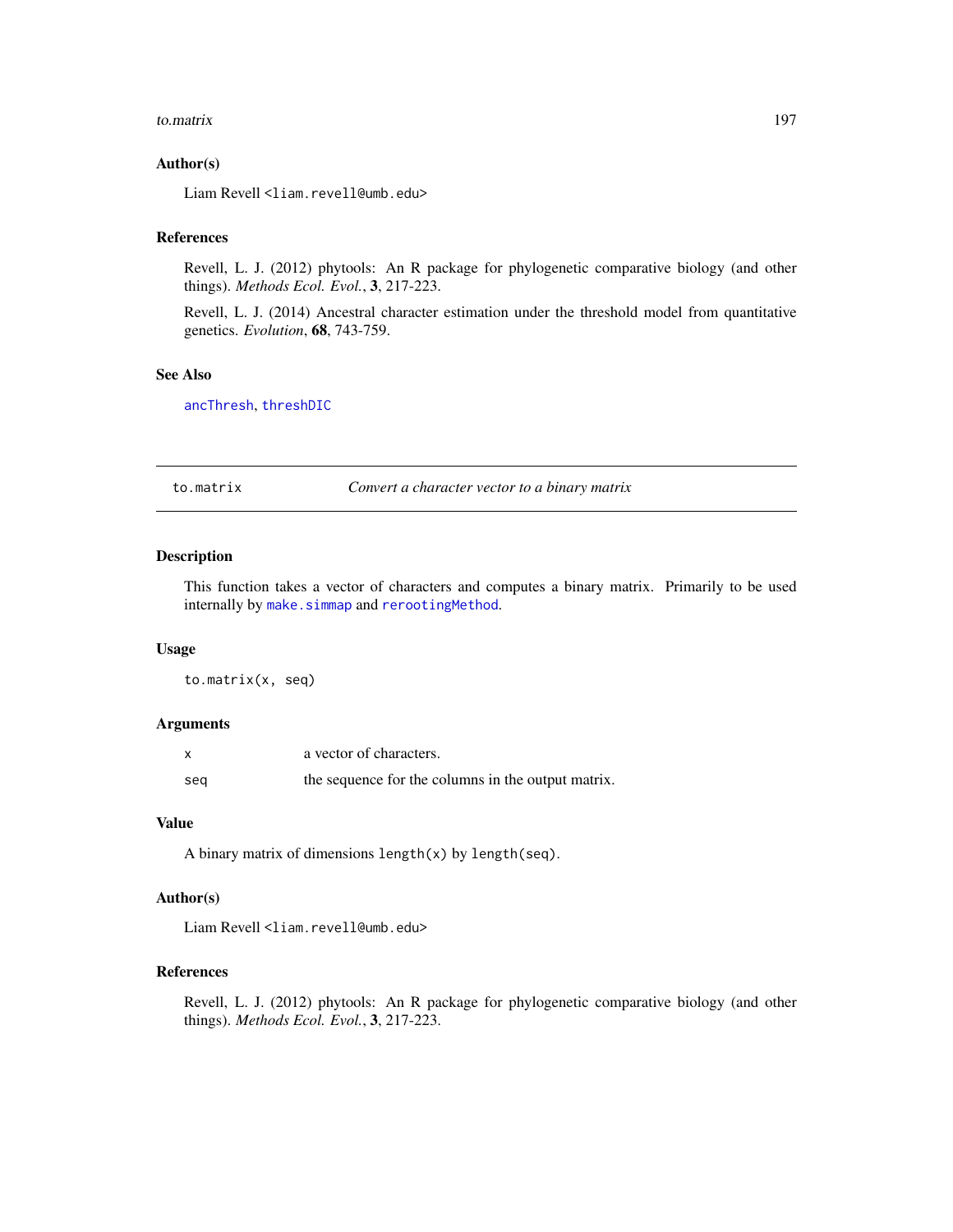<span id="page-197-0"></span>

This function simulates a birth-death tree under user-defined conditions and then creates an animation of that tree growing from left-to-right in the plotting device, or upwards.

# Usage

tree.grow(..., res=200, direction="rightwards", ladderize=TRUE)

# Arguments

| $\ddotsc$ | arguments to pass to pbtree.                                                                                                                                                    |
|-----------|---------------------------------------------------------------------------------------------------------------------------------------------------------------------------------|
| res       | number of steps (the resolution of the animation). This also corresponds to the<br>number of frames that will be created if the animation is to be converted to a .gif<br>file. |
| direction | the direction to plot the tree. Only direction="rightwards" (the default) and<br>direction="upwards" are supported.                                                             |
| ladderize | logical value indicating whether or not to 'ladderize' the plotted tree. (Defaults<br>to TRUE.)                                                                                 |

#### Value

An object of class "phylo".

# Author(s)

Liam Revell <liam.revell@umb.edu>

# References

Revell, L. J. (2012) phytools: An R package for phylogenetic comparative biology (and other things). *Methods Ecol. Evol.*, 3, 217-223.

#### See Also

[pbtree](#page-124-0)

# Examples

```
## Not run:
## to create a .gif with ImageMagick installed
png(file="pbtree-
tree.grow(b=0.06,d=0.02,t=100)
dev.off()
system("ImageMagick convert -delay 5 -loop 0 *.png pbtree-anim.gif")
## End(Not run)
```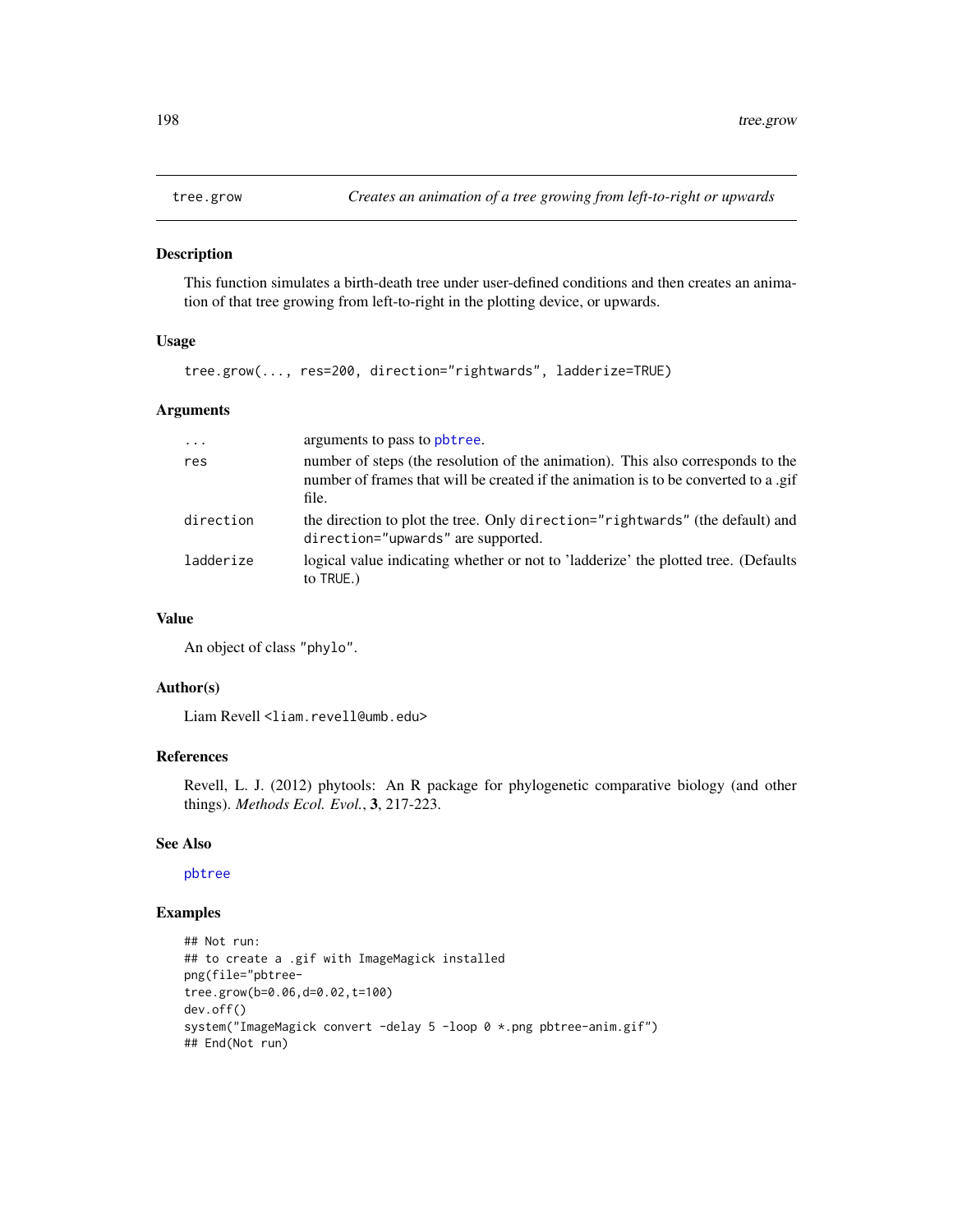<span id="page-198-0"></span>treeSlice *Slices the tree at a particular point and returns all subtrees, or the tree rootward of the point*

# Description

This function slices a tree at a particular height above the root and returns all subtrees or all nontrivial subtrees (i.e., subtrees with more than 1 taxon). Uses [extract.clade](#page-0-0) in the "ape" package.

It can also be used to crop the terminal fraction of a tree for orientation="rootwards".

# Usage

treeSlice(tree, slice, trivial=FALSE, prompt=FALSE, ...)

#### Arguments

| tree     | is a phylogenetic tree in "phylo" format.                                                                                                                                                                                                                                                  |
|----------|--------------------------------------------------------------------------------------------------------------------------------------------------------------------------------------------------------------------------------------------------------------------------------------------|
| slice    | a real number indicating the height above the root at which to slice the tree.                                                                                                                                                                                                             |
| trivial  | a logical value indicating whether or not to return subtrees with a number of tips<br>less than two (default is FALSE).                                                                                                                                                                    |
| prompt   | logical value indicating whether or not the height of the slice should be given<br>interactively.                                                                                                                                                                                          |
| $\ddots$ | for prompt=TRUE, other arguments to be passed to plotTree. In addition, the<br>argument orientation can be used to specify whether the "tipwards" subtrees<br>or the "rootwards" phylogeny are/ is to be returned by the function call (using<br>those two argument values, respectively). |

#### Value

An object of class "phylo" or "multiPhylo".

#### Author(s)

Liam Revell <liam.revell@umb.edu>

# References

Revell, L. J. (2012) phytools: An R package for phylogenetic comparative biology (and other things). *Methods Ecol. Evol.*, 3, 217-223.

### See Also

[extract.clade](#page-0-0)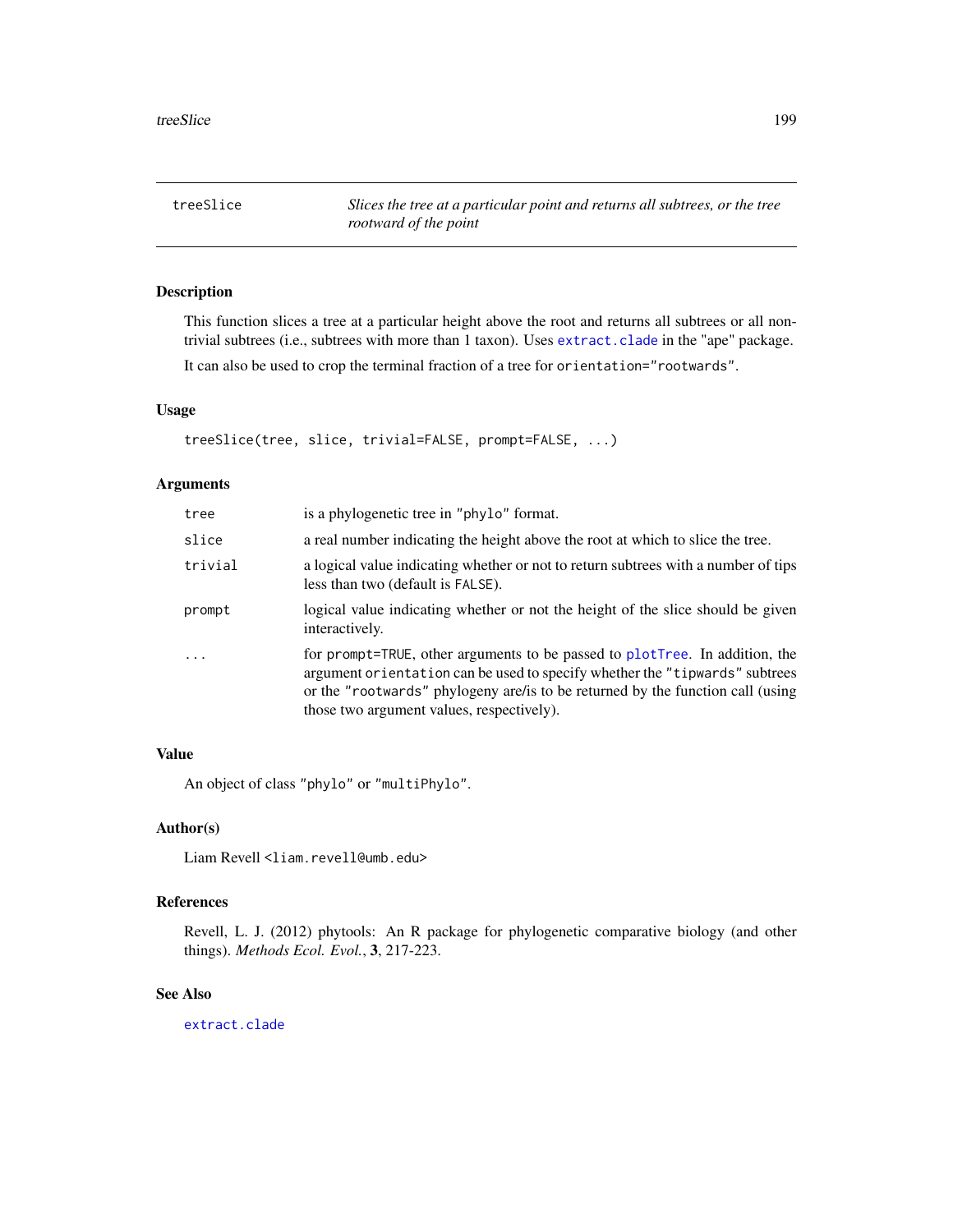<span id="page-199-0"></span>

This function attempts to untangle the branches of a tree that are tangled in plotting with plot. phylo, [plotTree](#page-155-0), or [plotSimmap](#page-151-0).

# Usage

untangle(tree, method=c("reorder","read.tree"))

# Arguments

| tree   | tree as an object of class "phylo" or "simmap".                            |
|--------|----------------------------------------------------------------------------|
| method | method to use to attempt to untangle branches. method="reorder" uses two   |
|        | calls of reorder phylo or reorder Simmap; method="read.tree" writes the    |
|        | tree to a text string and then reads it back into memory using read. tree. |

#### Value

An object of class "phylo" or "simmap".

# Author(s)

Liam Revell <liam.revell@umb.edu>

# References

Revell, L. J. (2012) phytools: An R package for phylogenetic comparative biology (and other things). *Methods Ecol. Evol.*, 3, 217-223.

vcvPhylo *Calculates cophenetic (i.e., phylogenetic VCV) matrix*

# Description

This function returns a so-called *phylogenetic variance covariance matrix* (e.g., see [vcv.phylo](#page-0-0)), but (optionally) including ancestral nodes and under different evolutionary models.

#### Usage

```
vcvPhylo(tree, anc.nodes=TRUE, ...)
```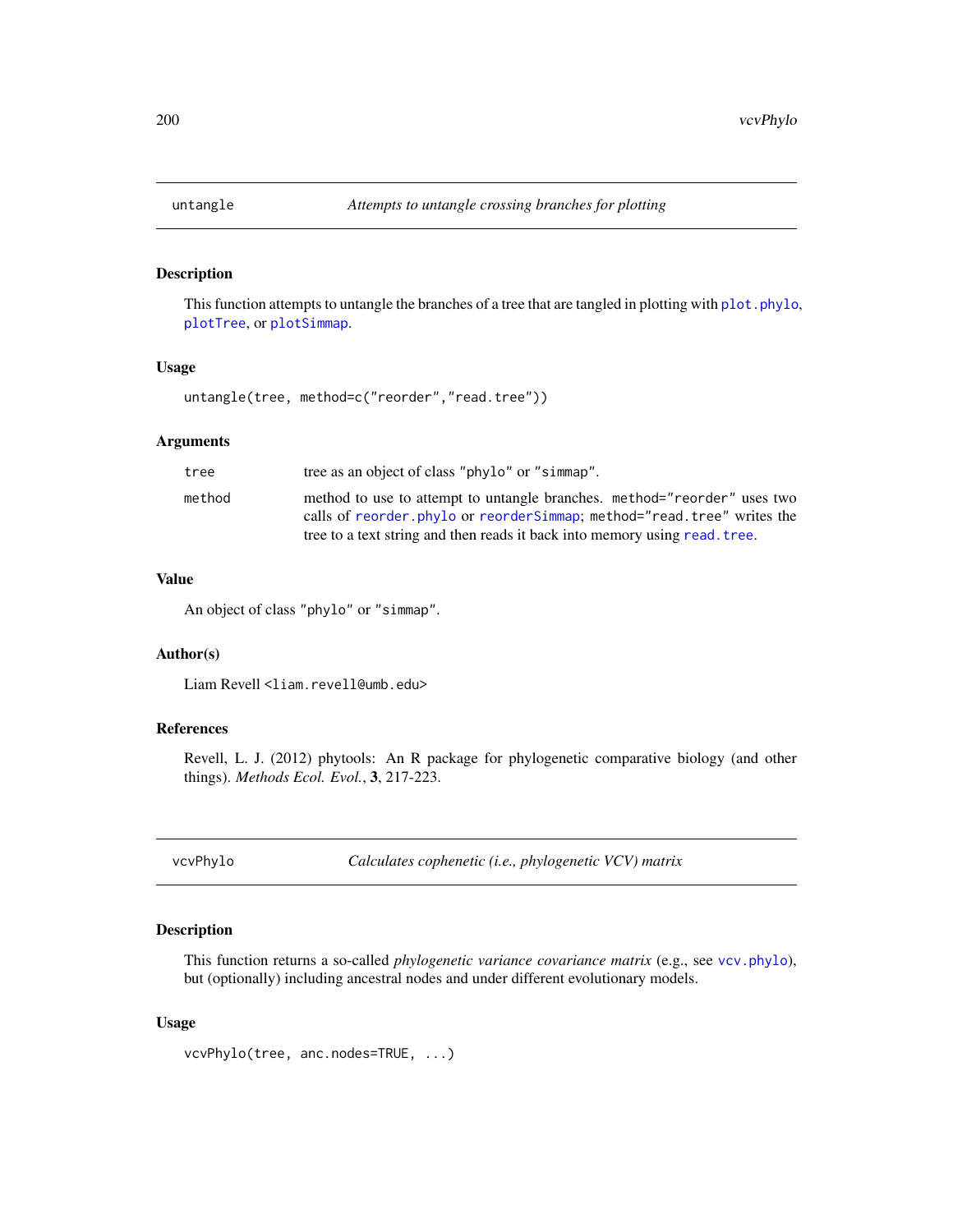# <span id="page-200-1"></span>write.simmap 201

#### Arguments

| tree      | object of class "phylo".                                                                                            |
|-----------|---------------------------------------------------------------------------------------------------------------------|
| anc.nodes | logical value indicating whether or not to include ancestral nodes.                                                 |
| $\cdots$  | optional arguments including internal (synonym of anc.nodes) and model<br>$\alpha$ (can be "BM", "OU", or "lambda". |

# Value

A matrix.

#### Author(s)

Liam Revell <liam.revell@umb.edu>

# References

Revell, L. J. (2012) phytools: An R package for phylogenetic comparative biology (and other things). *Methods Ecol. Evol.*, 3, 217-223.

<span id="page-200-0"></span>write.simmap *Write a stochastic character mapped tree to file*

#### Description

This function writes stochastic character mapped trees to file in multiple SIMMAP formats (Bollback 2006).

#### Usage

```
write.simmap(tree, file=NULL, append=FALSE, map.order=NULL, quiet=FALSE,
format="phylip", version=1.0)
```
# Arguments

| tree      | an object of class "simmap" or "multiSimmap".                                                                                                                                                                                                                                   |  |
|-----------|---------------------------------------------------------------------------------------------------------------------------------------------------------------------------------------------------------------------------------------------------------------------------------|--|
| file      | an optional filename.                                                                                                                                                                                                                                                           |  |
| append    | a logical value indicating whether to append to file.                                                                                                                                                                                                                           |  |
| map.order | a optional value specifying whether to write the map in left-to-right or right-to-<br>left order. Acceptable values are "left-to-right" or "right-to-left" or some abbre-<br>viation of either. If not provided, write.simmap will use attr(tree, "map.order")<br>if available. |  |
| quiet     | logical value indicating whether or not to print a warning message when map.order<br>is neither specified by a function argument or as an attribute of tree.                                                                                                                    |  |
| format    | file format for output.                                                                                                                                                                                                                                                         |  |
| version   | version of SIMMAP. Note that the options are 1.0 and 1.5. version=1.5 is<br>generally recommended because in this format the tree can also be parsed by<br>typical tree readers, but absent its mapped trait.                                                                   |  |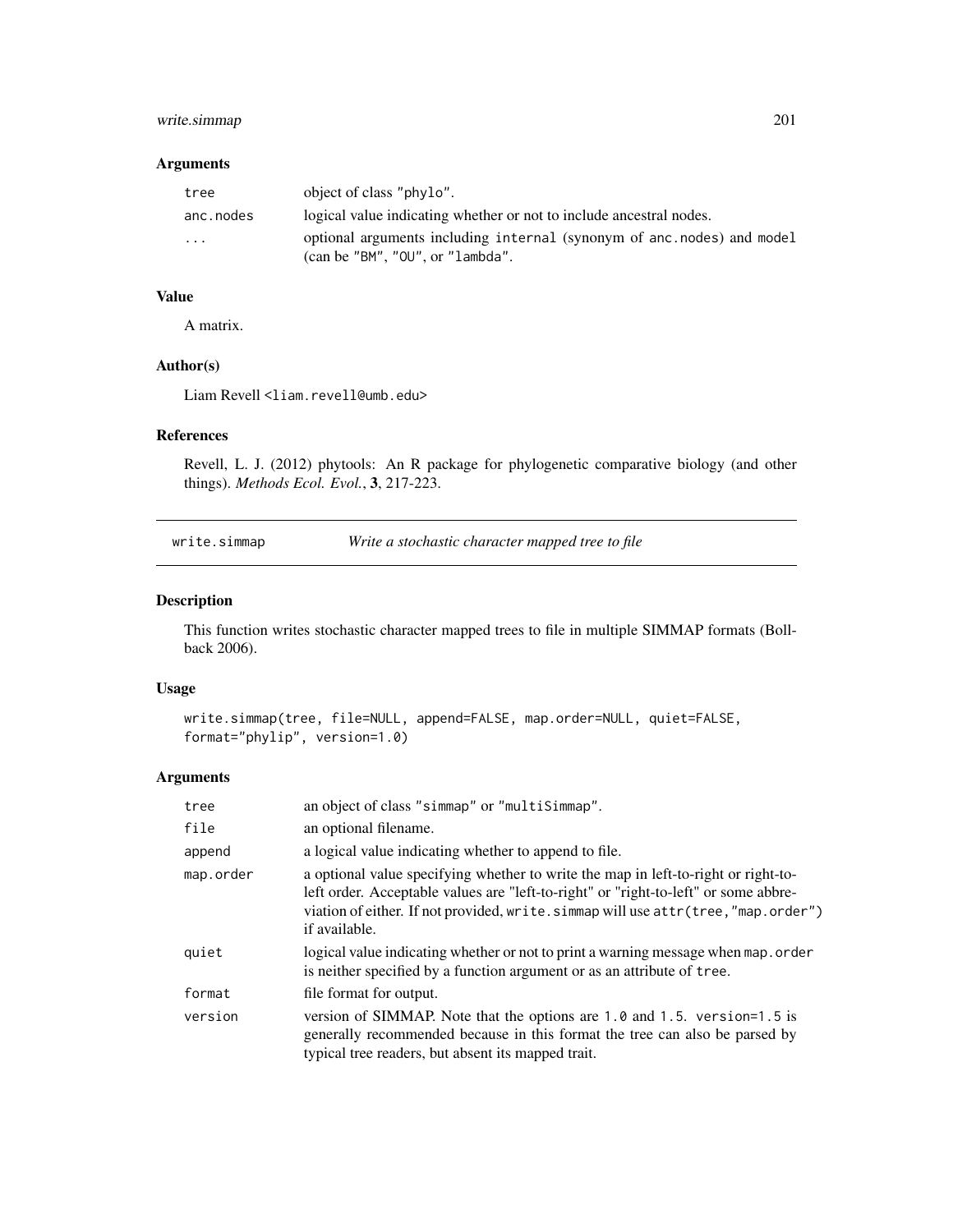# Value

A file.

### Author(s)

Liam Revell <liam.revell@umb.edu>

# References

Bollback, J. P. (2006) Stochastic character mapping of discrete traits on phylogenies. *BMC Bioinformatics*, 7, 88.

Huelsenbeck, J. P., R. Neilsen, and J. P. Bollback (2003) Stochastic mapping of morphological characters. *Systematic Biology*, 52, 131-138.

Revell, L. J. (2012) phytools: An R package for phylogenetic comparative biology (and other things). *Methods Ecol. Evol.*, 3, 217-223.

# See Also

[make.simmap](#page-101-0), [read.simmap](#page-168-0), [plotSimmap](#page-151-0)

writeAncestors *Write a tree to file with ancestral states and (optionally) CIs at nodes*

#### Description

This function writes a tree to file with ancestral character states and (optionally) 95-percent confidence intervals stored as node value..

#### Usage

```
writeAncestors(tree, Anc=NULL, file="", digits=6, format=c("phylip","nexus"),
   ...)
```
# Arguments

| tree    | a phylogenetic tree or set of trees as an object of class "phylo" or "multiPhylo".                                                                                                                                                           |
|---------|----------------------------------------------------------------------------------------------------------------------------------------------------------------------------------------------------------------------------------------------|
| Anc     | a vector of ancestral states, a list containing the ancestral states and 95-percent<br>confidence intervals (as from fastAnc or ace, or a list of such results.                                                                              |
| file    | an optional string with the filename for output.                                                                                                                                                                                             |
| digits  | an integer indicating the number of digits to print for branch lengths and ances-<br>tral character values.                                                                                                                                  |
| format  | a string indicating whether to output the result in simple Newick (i.e., "phylip")<br>or Nexus format.                                                                                                                                       |
| $\cdot$ | additional arguments including x: a vector of character values, in which case<br>ancestral states are estimated internally using fast Anc; and CI: a logical value<br>indicating whether or not to estimate 95-percent confidence intervals. |

<span id="page-201-0"></span>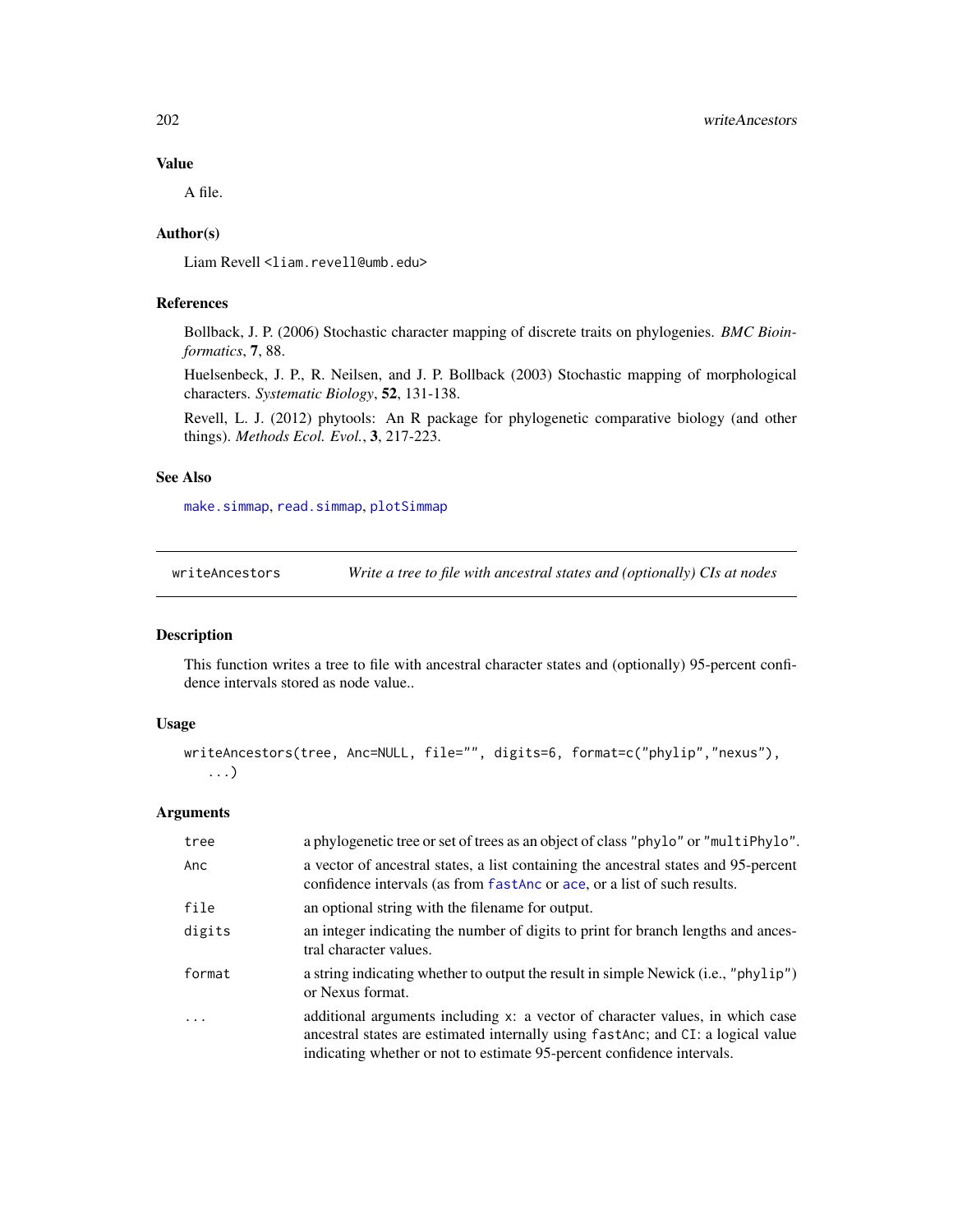#### <span id="page-202-0"></span>writeNexus 203

# Value

A file, string, or vector of strings.

#### Author(s)

Liam Revell <liam.revell@umb.edu>

# References

Revell, L. J. (2012) phytools: An R package for phylogenetic comparative biology (and other things). *Methods Ecol. Evol.*, 3, 217-223.

#### See Also

[ace](#page-0-0), [fastAnc](#page-69-0), [write.tree](#page-0-0)

writeNexus *Write a tree to file in Nexus format*

# Description

This function writes one or multiple phylogenetic trees to file in NEXUS format. Redundant with ape:[:write.nexus](#page-0-0).

#### Usage

writeNexus(tree, file="")

#### Arguments

| tree | object of class "phylo" or "multiPhylo". |
|------|------------------------------------------|
| file | file name for output.                    |

# Value

Trees written to file.

### Author(s)

Liam Revell <liam.revell@umb.edu>

# References

Revell, L. J. (2012) phytools: An R package for phylogenetic comparative biology (and other things). *Methods Ecol. Evol.*, 3, 217-223.

#### See Also

[write.simmap](#page-200-0), [write.nexus](#page-0-0)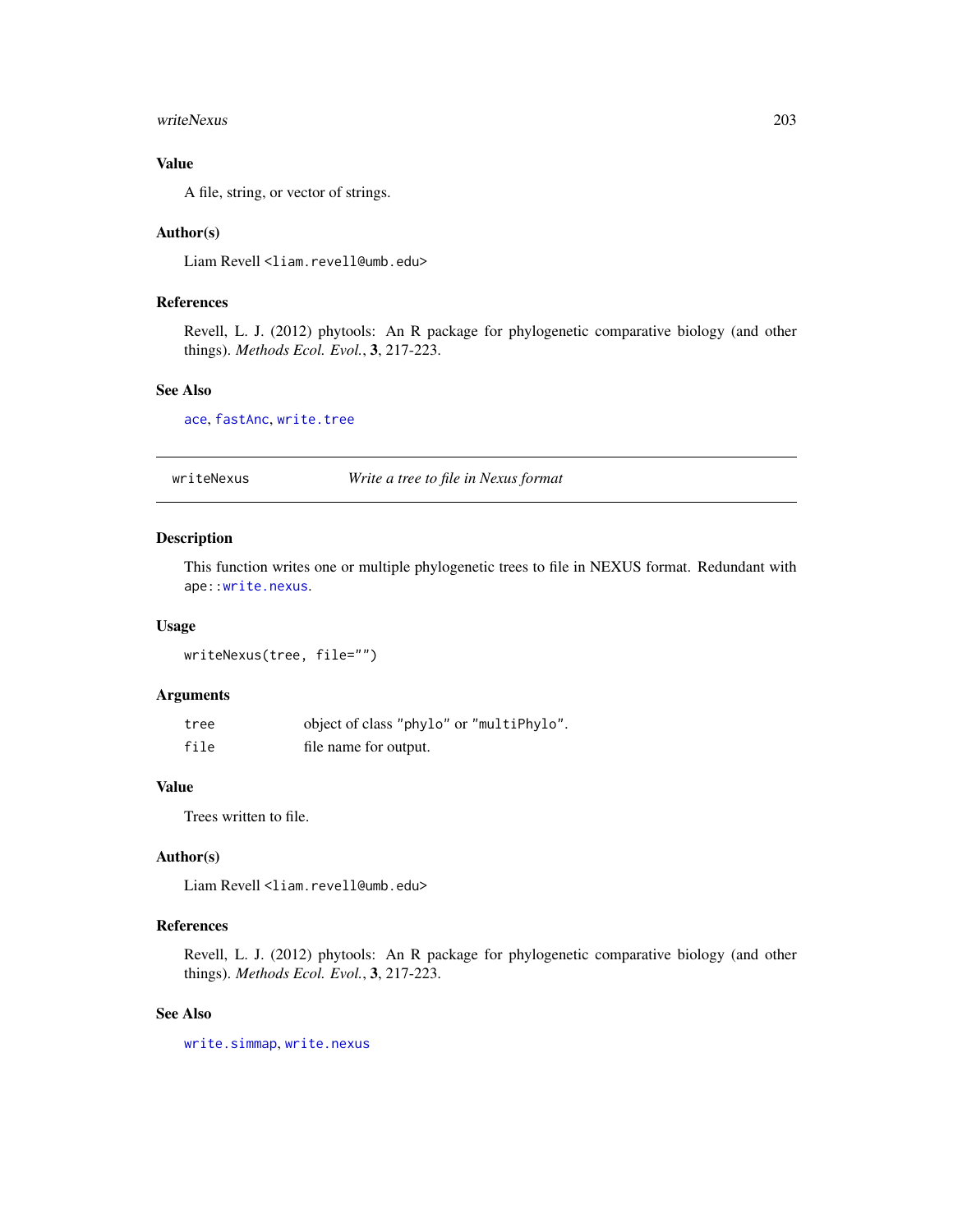# **Index**

∗Topic ancestral states anc.Bayes, [14](#page-13-1) anc.ML, [16](#page-15-0) anc.trend, [17](#page-16-0) ancThresh, [19](#page-18-1) contMap, [39](#page-38-1) countSimmap, [44](#page-43-0) ctt, [45](#page-44-0) density.multiSimmap, [46](#page-45-0) densityMap, [47](#page-46-1) describe.simmap, [51](#page-50-0) edgeProbs, [59](#page-58-0) fastAnc, [70](#page-69-1) make.simmap, [102](#page-101-1) map.overlap, [105](#page-104-0) markChanges, [108](#page-107-0) mergeMappedStates, [110](#page-109-0) phenogram, [128](#page-127-0) phylomorphospace, [144](#page-143-0) phylomorphospace3d, [146](#page-145-0) plotBranchbyTrait, [151](#page-150-0) plotSimmap, [152](#page-151-1) plotThresh, [155](#page-154-0) rerootingMethod, [174](#page-173-1) ∗Topic animation branching.diffusion, [31](#page-30-0) phylomorphospace3d, [146](#page-145-0) ∗Topic bayesian anc.Bayes, [14](#page-13-1) ancThresh, [19](#page-18-1) ave.rates, [24](#page-23-0) Dtest, [58](#page-57-0) evol.rate.mcmc, [61](#page-60-1) fitBayes, [77](#page-76-0) fitMk, [79](#page-78-2) make.simmap, [102](#page-101-1) markChanges, [108](#page-107-0) mergeMappedStates, [110](#page-109-0) minSplit, [113](#page-112-0)

plotThresh, [155](#page-154-0) posterior.evolrate, [161](#page-160-1) rerootingMethod, [174](#page-173-1) threshBayes, [194](#page-193-0) threshDIC, [195](#page-194-1) ∗Topic biogeography phylo.to.map, [141](#page-140-0) ∗Topic co-phylogenetics cophylo, [41](#page-40-0) cospeciation, [43](#page-42-0) ∗Topic comparative methods fit.bd, [75](#page-74-0) ∗Topic comparative method add.color.bar, [7](#page-6-0) add.simmap.legend, [10](#page-9-0) anc.Bayes, [14](#page-13-1) anc.ML, [16](#page-15-0) anc.trend, [17](#page-16-0) ancThresh, [19](#page-18-1) as.Qmatrix, [23](#page-22-0) ave.rates, [24](#page-23-0) bd, [26](#page-25-0) brownie.lite, [32](#page-31-0) brownieREML, [34](#page-33-0) contMap, [39](#page-38-1) ctt, [45](#page-44-0) density.multiSimmap, [46](#page-45-0) densityMap, [47](#page-46-1) describe.simmap, [51](#page-50-0) di2multi.simmap, [52](#page-51-0) Dtest, [58](#page-57-0) estDiversity, [60](#page-59-0) evol.rate.mcmc, [61](#page-60-1) evol.vcv, [62](#page-61-0) evolvcv.lite, [64](#page-63-0) fancyTree, [68](#page-67-0) fastAnc, [70](#page-69-1) fitBayes, [77](#page-76-0) fitDiversityModel, [78](#page-77-0)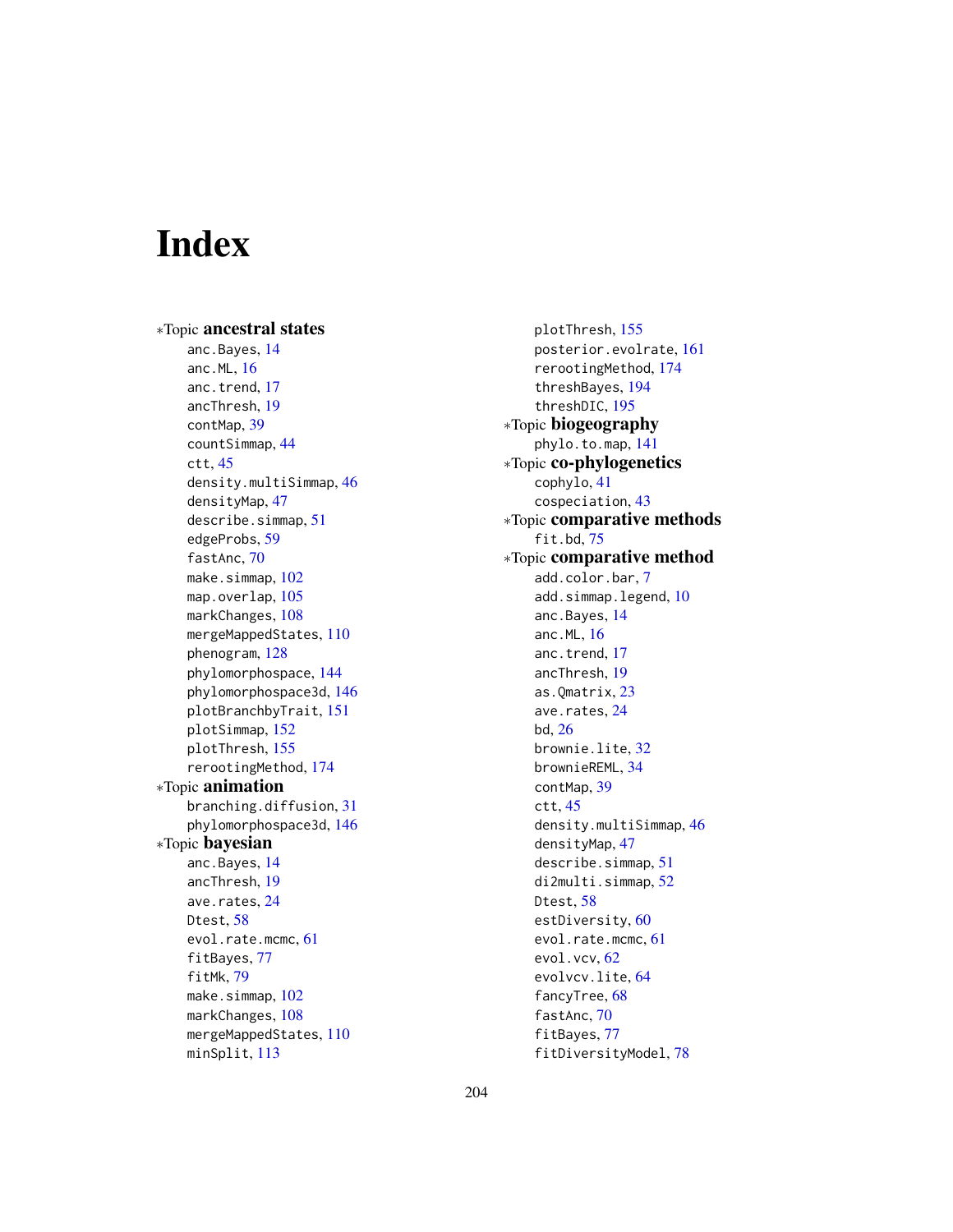fitMk, [79](#page-78-2) fitPagel, [82](#page-81-0) gammatest, [84](#page-83-0) lambda.transform, [93](#page-92-0) likMlambda, [94](#page-93-0) make.era.map, [101](#page-100-0) make.simmap, [102](#page-101-1) map.overlap, [105](#page-104-0) mapped.states, [107](#page-106-0) mergeMappedStates, [110](#page-109-0) minSplit, [113](#page-112-0) multi.mantel, [116](#page-115-0) nodeHeights, [119](#page-118-0) paintSubTree, [123](#page-122-2) pgls.Ives, [126](#page-125-0) phenogram, [128](#page-127-0) phyl.cca, [130](#page-129-0) phyl.pairedttest, [131](#page-130-0) phyl.pca, [132](#page-131-0) phyl.resid, [134](#page-133-0) phyl.RMA, [135](#page-134-0) phylANOVA, [138](#page-137-0) phylo.impute, [140](#page-139-0) phylomorphospace, [144](#page-143-0) phylomorphospace3d, [146](#page-145-0) phylosig, [148](#page-147-0) plotBranchbyTrait, [151](#page-150-0) plotSimmap, [152](#page-151-1) plotThresh, [155](#page-154-0) plotTree.datamatrix, [157](#page-156-0) plotTree.wBars, [159](#page-158-0) posterior.evolrate, [161](#page-160-1) ratebystate, [163](#page-162-1) ratebytree, [164](#page-163-0) rateshift, [167](#page-166-0) read.simmap, [169](#page-168-1) reorderSimmap, [171](#page-170-1) rerootingMethod, [174](#page-173-1) roundPhylogram, [179](#page-178-0) sim.corrs, [182](#page-181-0) sim.ratebystate, [185](#page-184-0) sim.rates, [186](#page-185-1) simBMphylo, [187](#page-186-0) skewers, [188](#page-187-0) splitEdgeColor, [189](#page-188-0) threshBayes, [194](#page-193-0) threshDIC, [195](#page-194-1) threshState, [196](#page-195-0)

tree.grow, [198](#page-197-0) write.simmap, [201](#page-200-1) writeAncestors, [202](#page-201-0) ∗Topic consensus tree averageTree, [25](#page-24-0) consensus.edges, [38](#page-37-0) ls.tree, [98](#page-97-0) mrp.supertree, [115](#page-114-0) ∗Topic continuous characters ave.rates, [24](#page-23-0) ∗Topic continuous character anc.Bayes, [14](#page-13-1) anc.ML, [16](#page-15-0) anc.trend, [17](#page-16-0) bmPlot, [29](#page-28-1) branching.diffusion, [31](#page-30-0) brownie.lite, [32](#page-31-0) brownieREML, [34](#page-33-0) contMap, [39](#page-38-1) dotTree, [53](#page-52-0) estDiversity, [60](#page-59-0) evol.rate.mcmc, [61](#page-60-1) evol.vcv, [62](#page-61-0) evolvcv.lite, [64](#page-63-0) fastAnc, [70](#page-69-1) fastBM, [71](#page-70-1) fitBayes, [77](#page-76-0) fitDiversityModel, [78](#page-77-0) locate.fossil, [96](#page-95-0) locate.yeti, [97](#page-96-0) phenogram, [128](#page-127-0) phylo.heatmap, [139](#page-138-0) phylo.impute, [140](#page-139-0) phylomorphospace, [144](#page-143-0) phylomorphospace3d, [146](#page-145-0) phylosig, [148](#page-147-0) plotBranchbyTrait, [151](#page-150-0) plotTree.wBars, [159](#page-158-0) posterior.evolrate, [161](#page-160-1) ratebystate, [163](#page-162-1) ratebytree, [164](#page-163-0) rateshift, [167](#page-166-0) sim.corrs, [182](#page-181-0) sim.ratebystate, [185](#page-184-0) sim.rates, [186](#page-185-1) simBMphylo, [187](#page-186-0) threshBayes, [194](#page-193-0) ∗Topic datasets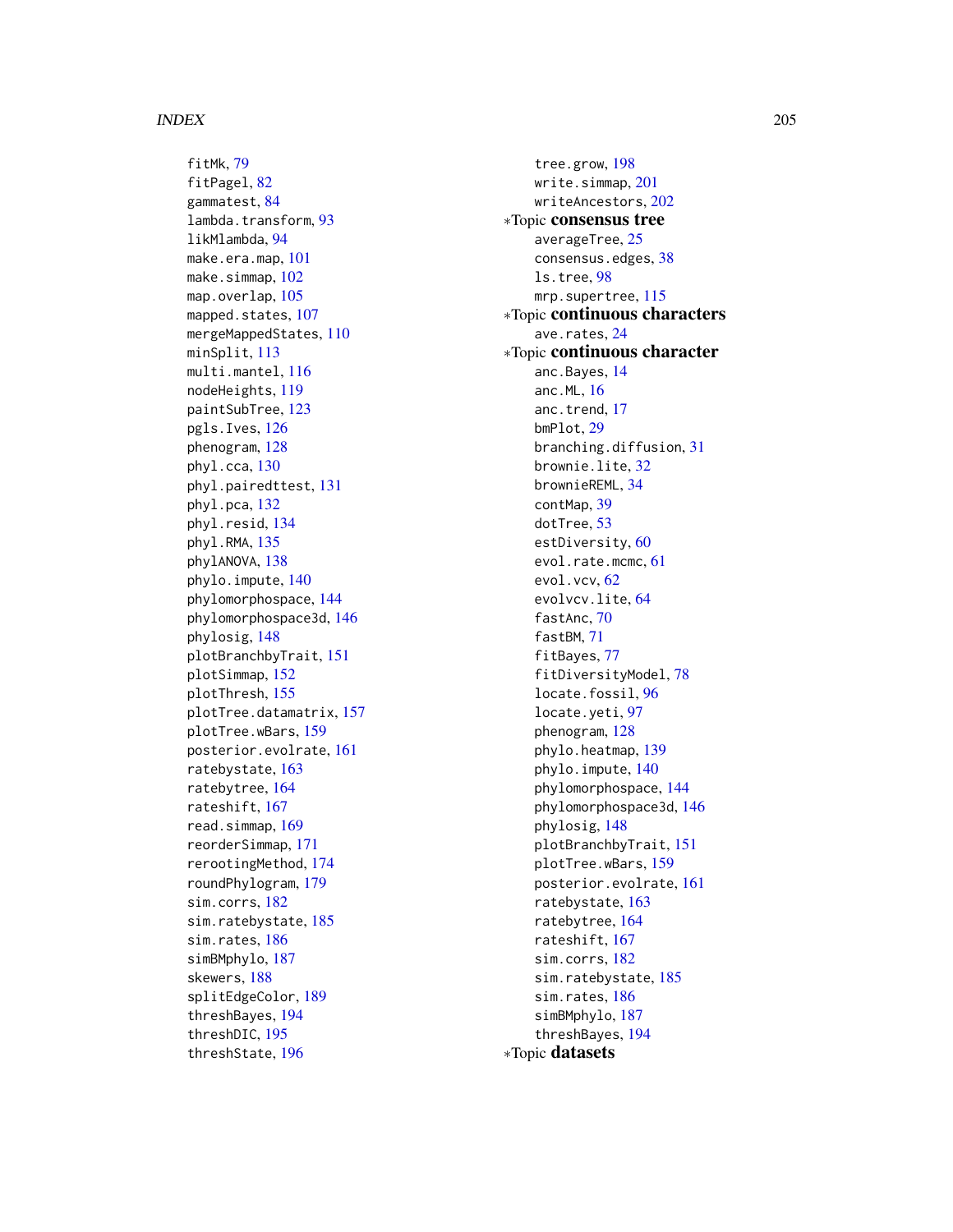anoletree, [21](#page-20-0) ∗Topic discrete character add.simmap.legend, [10](#page-9-0) ancThresh, [19](#page-18-1) as.Qmatrix, [23](#page-22-0) countSimmap, [44](#page-43-0) ctt, [45](#page-44-0) density.multiSimmap, [46](#page-45-0) densityMap, [47](#page-46-1) describe.simmap, [51](#page-50-0) dotTree, [53](#page-52-0) Dtest, [58](#page-57-0) edgeProbs, [59](#page-58-0) fitMk, [79](#page-78-2) fitPagel, [82](#page-81-0) genSeq, [85](#page-84-0) getStates, [91](#page-90-0) make.simmap, [102](#page-101-1) map.overlap, [105](#page-104-0) markChanges, [108](#page-107-0) mergeMappedStates, [110](#page-109-0) plotSimmap, [152](#page-151-1) plotThresh, [155](#page-154-0) plotTree.datamatrix, [157](#page-156-0) ratebytree, [164](#page-163-0) read.simmap, [169](#page-168-1) rstate, [180](#page-179-0) sim.history, [183](#page-182-1) threshBayes, [194](#page-193-0) threshState, [196](#page-195-0) ∗Topic distance matrix multi.mantel, [116](#page-115-0) optim.phylo.ls, [121](#page-120-0) ∗Topic diversification bd, [26](#page-25-0) cophylo, [41](#page-40-0) cospeciation, [43](#page-42-0) estDiversity, [60](#page-59-0) fit.bd, [75](#page-74-0) fitDiversityModel, [78](#page-77-0) gammatest, [84](#page-83-0) ltt, [98](#page-97-0) ltt95, [100](#page-99-0) pbtree, [125](#page-124-1) tree.grow, [198](#page-197-0) ∗Topic information criteria aic.w, [12](#page-11-0) threshDIC, [195](#page-194-1)

∗Topic input/output read.newick, [168](#page-167-0) read.simmap, [169](#page-168-1) write.simmap, [201](#page-200-1) writeAncestors, [202](#page-201-0) writeNexus, [203](#page-202-0) ∗Topic least squares ls.tree, [98](#page-97-0) multi.mantel, [116](#page-115-0) optim.phylo.ls, [121](#page-120-0) pgls.Ives, [126](#page-125-0) phyl.cca, [130](#page-129-0) phyl.pairedttest, [131](#page-130-0) phyl.resid, [134](#page-133-0) phylANOVA, [138](#page-137-0) phyloDesign, [144](#page-143-0) ∗Topic math aic.w, [12](#page-11-0) ave.rates, [24](#page-23-0) lambda.transform, [93](#page-92-0) likMlambda, [94](#page-93-0) rstate, [180](#page-179-0) ∗Topic maximum likelihood aic.w, [12](#page-11-0) anc.ML, [16](#page-15-0) anc.trend, [17](#page-16-0) as.Qmatrix, [23](#page-22-0) bd, [26](#page-25-0) brownie.lite, [32](#page-31-0) brownieREML, [34](#page-33-0) contMap, [39](#page-38-1) estDiversity, [60](#page-59-0) evol.vcv, [62](#page-61-0) evolvcv.lite, [64](#page-63-0) fastAnc, [70](#page-69-1) fit.bd, [75](#page-74-0) fitDiversityModel, [78](#page-77-0) fitMk, [79](#page-78-2) fitPagel, [82](#page-81-0) likMlambda, [94](#page-93-0) locate.fossil, [96](#page-95-0) locate.yeti, [97](#page-96-0) pgls.Ives, [126](#page-125-0) phyl.pairedttest, [131](#page-130-0) phyl.pca, [132](#page-131-0) phyl.resid, [134](#page-133-0) phyl.RMA, [135](#page-134-0) phylosig, [148](#page-147-0)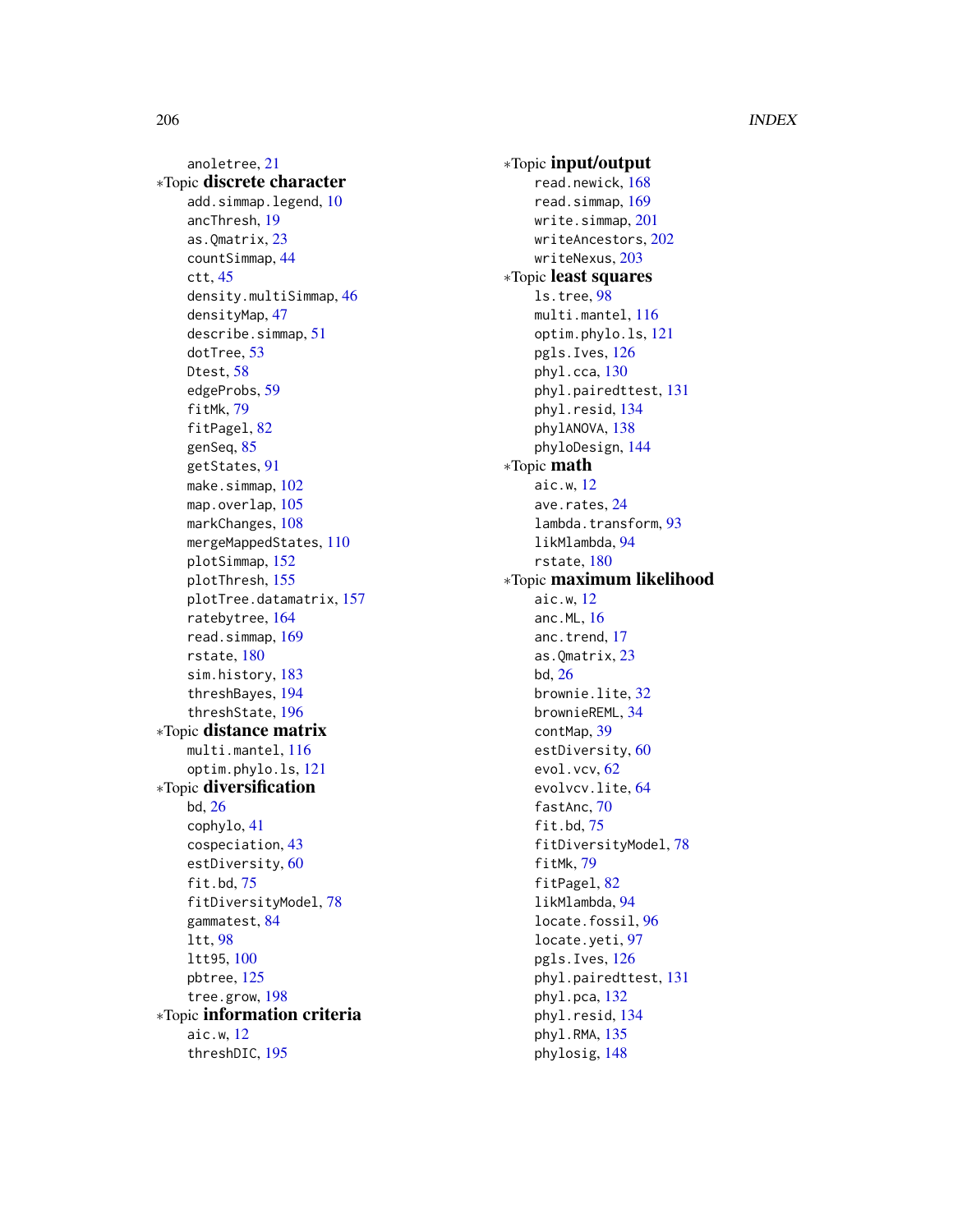ratebystate , [163](#page-162-1) ratebytree , [164](#page-163-0) rateshift , [167](#page-166-0) rerootingMethod , [174](#page-173-1) ∗Topic package phytools-package , [5](#page-4-0) ∗Topic parsimony exhaustiveMP, [65](#page-64-0) mrp.supertree, [115](#page-114-0) ∗Topic phylogenetics add.arrow , [6](#page-5-0) add.color.bar , [7](#page-6-0) add.everywhere , [8](#page-7-0) add.random, [9](#page-8-0) add.simmap.legend, [10](#page-9-0) add.species.to.genus , [11](#page-10-0) allFurcTrees , [13](#page-12-0) anc.Bayes , [14](#page-13-1) anc.ML , [16](#page-15-0) anc.trend , [17](#page-16-0) ancThresh , [19](#page-18-1) applyBranchLengths , [22](#page-21-0) as.multiPhylo , [23](#page-22-0) as.Qmatrix , [23](#page-22-0) ave.rates, [24](#page-23-0) averageTree, [25](#page-24-0) bd , [26](#page-25-0) bind.tip, [27](#page-26-0) bind.tree.simmap, [28](#page-27-0) bmPlot , [29](#page-28-1) branching.diffusion , [31](#page-30-0) brownie.lite, <mark>[32](#page-31-0)</mark> brownieREML , [34](#page-33-0) cladelabels , [35](#page-34-0) collapse.to.star , [36](#page-35-0) collapseTree , [37](#page-36-0) compare.chronograms, [38](#page-37-0) consensus.edges, [38](#page-37-0) contMap , [39](#page-38-1) cophylo , [41](#page-40-0) cospeciation , [43](#page-42-0) countSimmap , [44](#page-43-0) ctt , [45](#page-44-0) density.multiSimmap , [46](#page-45-0) densityMap , [47](#page-46-1) densityTree , [49](#page-48-0) describe.simmap , [51](#page-50-0) di2multi.simmap , [52](#page-51-0)

dotTree, [53](#page-52-0) drop.clade , [55](#page-54-0) drop.leaves, [55](#page-54-0) drop.tip.contMap , [56](#page-55-0) drop.tip.simmap , [57](#page-56-0) Dtest, <mark>[58](#page-57-0)</mark> edgeProbs , [59](#page-58-0) estDiversity, <mark>6</mark>0 evol.rate.mcmc , [61](#page-60-1) evol.vcv, <mark>[62](#page-61-0)</mark> evolvcv.lite, <mark>[64](#page-63-0)</mark> exhaustiveMP, [65](#page-64-0) expand.clade, [66](#page-65-0) export.as.xml, [67](#page-66-0) fancyTree, [68](#page-67-0) fastAnc, [70](#page-69-1) fastBM , [71](#page-70-1) fastMRCA, [73](#page-72-0) findMRCA , [74](#page-73-0) fit.bd , [75](#page-74-0) fitBayes , [77](#page-76-0) fitDiversityModel , [78](#page-77-0) fitMk , [79](#page-78-2) fitPagel, [82](#page-81-0) gammatest , [84](#page-83-0) genSeq, [85](#page-84-0) geo.legend, [86](#page-85-0) getCladesofSize , [88](#page-87-0) getDescendants , [88](#page-87-0) getExtant , [89](#page-88-0) getSisters , [90](#page-89-0) getStates , [91](#page-90-0) ladderize.simmap , [93](#page-92-0) lambda.transform , [93](#page-92-0) likMlambda , [94](#page-93-0) locate.fossil, [96](#page-95-0) locate.yeti, [97](#page-96-0) ls.tree , [98](#page-97-0) ltt , [98](#page-97-0) ltt95 , [100](#page-99-0) make.era.map , [101](#page-100-0) make.simmap,1<mark>02</mark> map.overlap, [105](#page-104-0) <code>map.to.singleton</code>,  $106$ mapped.states, [107](#page-106-0) markChanges, [108](#page-107-0) matchNodes, [109](#page-108-0) <code>mergeMappedStates</code>,  $110$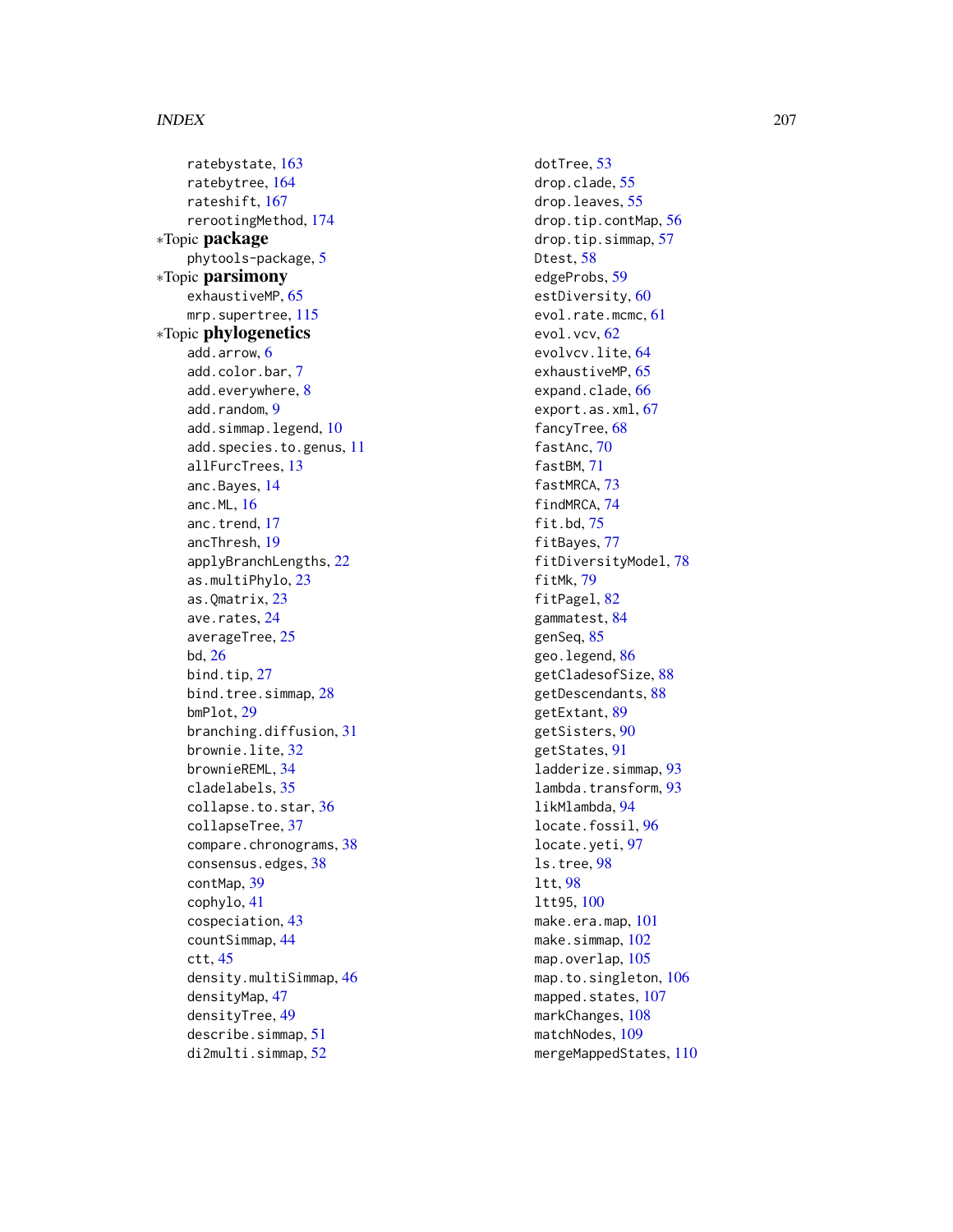midpoint.root, [111](#page-110-0) minRotate, [112](#page-111-0) minSplit, [113](#page-112-0) modified.Grafen, [114](#page-113-0) mrp.supertree, [115](#page-114-0) multiC, [117](#page-116-0) multiRF, [118](#page-117-0) nodeHeights, [119](#page-118-0) nodelabels.cophylo, [120](#page-119-0) optim.phylo.ls, [121](#page-120-0) orderMappedEdge, [122](#page-121-0) paintSubTree, [123](#page-122-2) paste.tree, [124](#page-123-0) pbtree, [125](#page-124-1) pgls.Ives, [126](#page-125-0) phenogram, [128](#page-127-0) phyl.cca, [130](#page-129-0) phyl.pairedttest, [131](#page-130-0) phyl.pca, [132](#page-131-0) phyl.resid, [134](#page-133-0) phyl.RMA, [135](#page-134-0) phyl.vcv, [137](#page-136-0) phylANOVA, [138](#page-137-0) phylo.heatmap, [139](#page-138-0) phylo.impute, [140](#page-139-0) phylo.to.map, [141](#page-140-0) phylo.toBackbone, [143](#page-142-0) phyloDesign, [144](#page-143-0) phylomorphospace, [144](#page-143-0) phylomorphospace3d, [146](#page-145-0) phylosig, [148](#page-147-0) plot.backbonePhylo, [150](#page-149-0) plotBranchbyTrait, [151](#page-150-0) plotSimmap, [152](#page-151-1) plotThresh, [155](#page-154-0) plotTree, [156](#page-155-1) plotTree.datamatrix, [157](#page-156-0) plotTree.errorbars, [158](#page-157-0) plotTree.wBars, [159](#page-158-0) posterior.evolrate, [161](#page-160-1) print.backbonePhylo, [162](#page-161-0) ratebystate, [163](#page-162-1) ratebytree, [164](#page-163-0) rateshift, [167](#page-166-0) read.newick, [168](#page-167-0) read.simmap, [169](#page-168-1) reorder.backbonePhylo, [170](#page-169-0) reorderSimmap, [171](#page-170-1)

rep.phylo, [172](#page-171-0) reroot, [173](#page-172-0) rerootingMethod, [174](#page-173-1) rescaleSimmap, [175](#page-174-0) resolveNode, [176](#page-175-0) rotateNodes, [177](#page-176-0) roundBranches, [178](#page-177-0) roundPhylogram, [179](#page-178-0) sampleFrom, [181](#page-180-0) setMap, [181](#page-180-0) sim.corrs, [182](#page-181-0) sim.history, [183](#page-182-1) sim.ratebystate, [185](#page-184-0) sim.rates, [186](#page-185-1) simBMphylo, [187](#page-186-0) splitEdgeColor, [189](#page-188-0) splitplotTree, [190](#page-189-0) splitTree, [191](#page-190-0) starTree, [192](#page-191-0) strahlerNumber, [193](#page-192-0) threshBayes, [194](#page-193-0) threshDIC, [195](#page-194-1) threshState, [196](#page-195-0) tree.grow, [198](#page-197-0) treeSlice, [199](#page-198-0) untangle, [200](#page-199-0) vcvPhylo, [200](#page-199-0) write.simmap, [201](#page-200-1) writeAncestors, [202](#page-201-0) writeNexus, [203](#page-202-0) ∗Topic phylogeny inference allFurcTrees, [13](#page-12-0) consensus.edges, [38](#page-37-0) exhaustiveMP, [65](#page-64-0) locate.fossil, [96](#page-95-0) locate.yeti, [97](#page-96-0) ls.tree, [98](#page-97-0) midpoint.root, [111](#page-110-0) mrp.supertree, [115](#page-114-0) multiRF, [118](#page-117-0) optim.phylo.ls, [121](#page-120-0) phyloDesign, [144](#page-143-0) ∗Topic plotting add.arrow, [6](#page-5-0) add.color.bar, [7](#page-6-0) add.simmap.legend, [10](#page-9-0) bmPlot, [29](#page-28-1) branching.diffusion, [31](#page-30-0)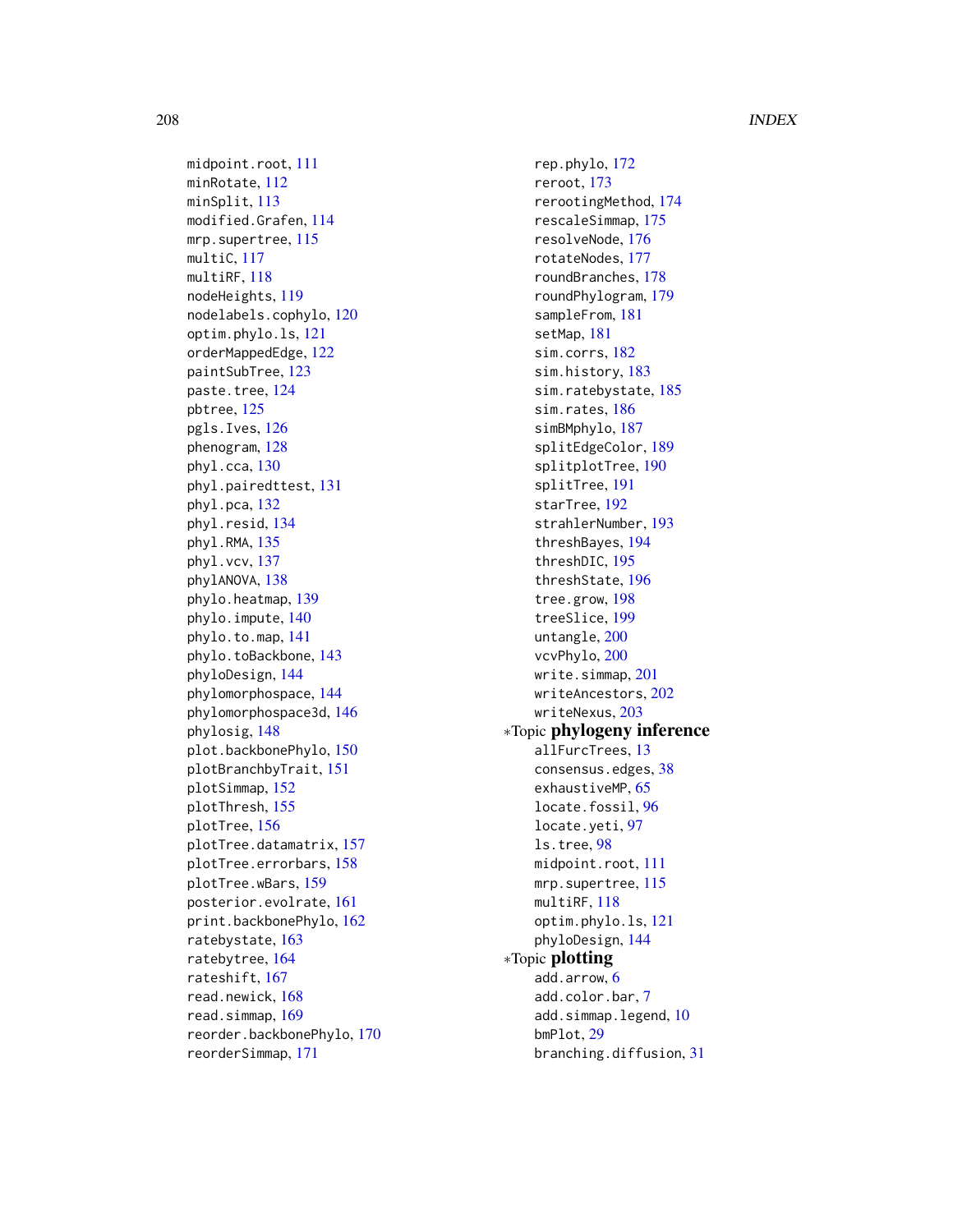collapseTree, [37](#page-36-0) compare.chronograms, [38](#page-37-0) contMap, [39](#page-38-1) cophylo, [41](#page-40-0) cospeciation, [43](#page-42-0) ctt, [45](#page-44-0) densityMap, [47](#page-46-1) densityTree, [49](#page-48-0) dotTree, [53](#page-52-0) edgeProbs, [59](#page-58-0) expand.clade, [66](#page-65-0) fancyTree, [68](#page-67-0) geo.legend, [86](#page-85-0) get.treepos, [87](#page-86-0) labelnodes, [92](#page-91-0) linklabels, [95](#page-94-0) ltt, [98](#page-97-0) ltt95, [100](#page-99-0) map.to.singleton, [106](#page-105-0) markChanges, [108](#page-107-0) phenogram, [128](#page-127-0) phylo.heatmap, [139](#page-138-0) phylo.to.map, [141](#page-140-0) phylo.toBackbone, [143](#page-142-0) phylomorphospace, [144](#page-143-0) phylomorphospace3d, [146](#page-145-0) plot.backbonePhylo, [150](#page-149-0) plotBranchbyTrait, [151](#page-150-0) plotSimmap, [152](#page-151-1) plotTree, [156](#page-155-1) plotTree.datamatrix, [157](#page-156-0) plotTree.errorbars, [158](#page-157-0) plotTree.wBars, [159](#page-158-0) print.backbonePhylo, [162](#page-161-0) reorder.backbonePhylo, [170](#page-169-0) roundPhylogram, [179](#page-178-0) setMap, [181](#page-180-0) simBMphylo, [187](#page-186-0) splitEdgeColor, [189](#page-188-0) splitplotTree, [190](#page-189-0) tree.grow, [198](#page-197-0) ∗Topic simulation bmPlot, [29](#page-28-1) branching.diffusion, [31](#page-30-0) Dtest, [58](#page-57-0) fastBM, [71](#page-70-1) genSeq, [85](#page-84-0) make.simmap, [102](#page-101-1)

mergeMappedStates, [110](#page-109-0) pbtree, [125](#page-124-1) phylANOVA, [138](#page-137-0) phylosig, [148](#page-147-0) rstate, [180](#page-179-0) sim.corrs, [182](#page-181-0) sim.history, [183](#page-182-1) sim.ratebystate, [185](#page-184-0) sim.rates, [186](#page-185-1) threshState, [196](#page-195-0) tree.grow, [198](#page-197-0) ∗Topic statistics aic.w, [12](#page-11-0) force.ultrametric, [83](#page-82-0) multi.mantel, [116](#page-115-0) pgls.Ives, [126](#page-125-0) phyl.cca, [130](#page-129-0) phyl.pairedttest, [131](#page-130-0) phyl.pca, [132](#page-131-0) phyl.resid, [134](#page-133-0) phyl.RMA, [135](#page-134-0) phyl.vcv, [137](#page-136-0) phylANOVA, [138](#page-137-0) phylo.impute, [140](#page-139-0) posthoc, [162](#page-161-0) rstate, [180](#page-179-0) sampleFrom, [181](#page-180-0) skewers, [188](#page-187-0) threshDIC, [195](#page-194-1) vcvPhylo, [200](#page-199-0) ∗Topic supertree mrp.supertree, [115](#page-114-0) ∗Topic utilities add.arrow, [6](#page-5-0) add.color.bar, [7](#page-6-0) add.everywhere, [8](#page-7-0) add.random, [9](#page-8-0) add.simmap.legend, [10](#page-9-0) add.species.to.genus, [11](#page-10-0) aic.w, [12](#page-11-0) applyBranchLengths, [22](#page-21-0) as.multiPhylo, [23](#page-22-0) as.Qmatrix, [23](#page-22-0) bd, [26](#page-25-0) bind.tip, [27](#page-26-0) bind.tree.simmap, [28](#page-27-0) cladelabels, [35](#page-34-0) collapse.to.star, [36](#page-35-0)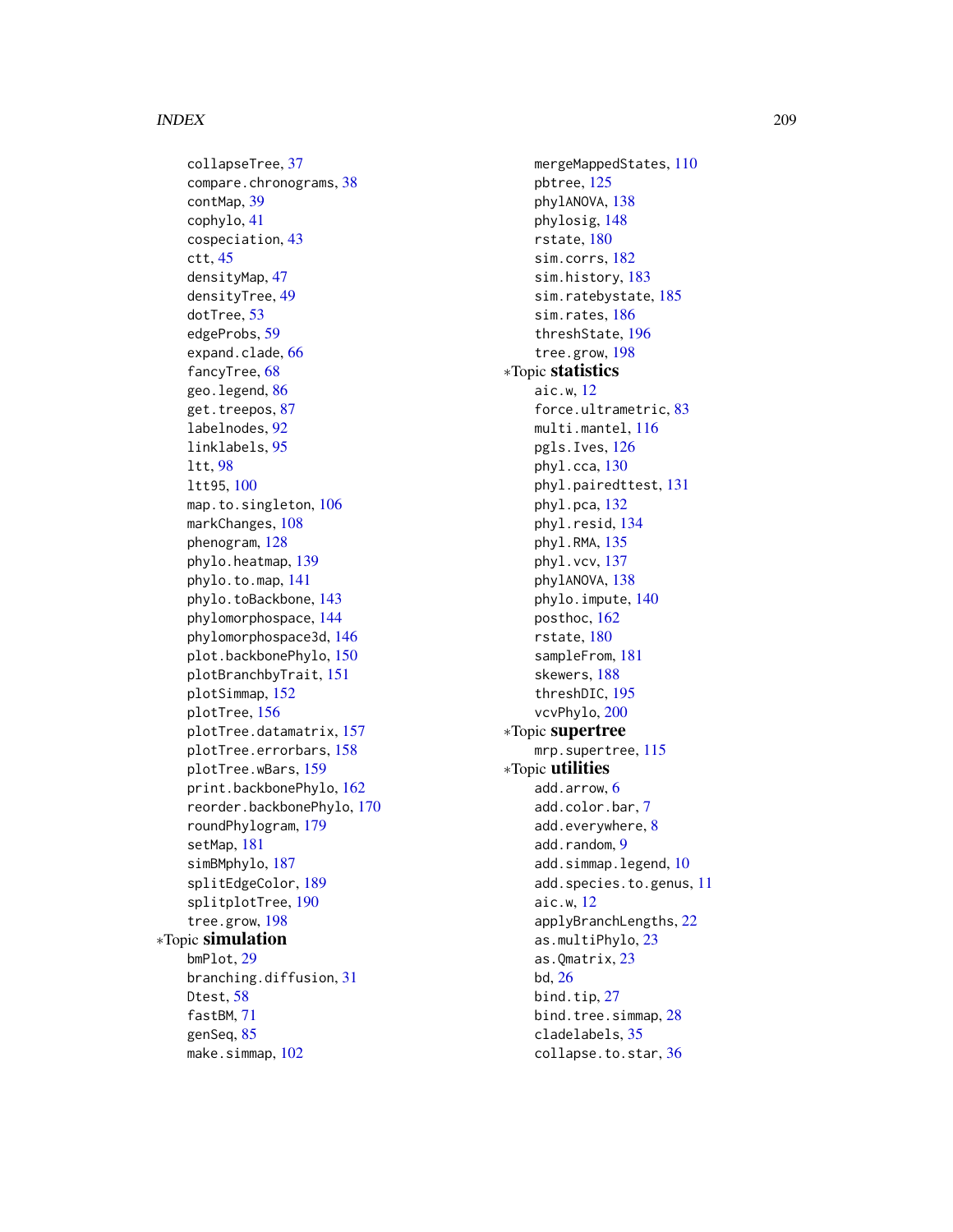collapseTree , [37](#page-36-0) consensus.edges , [38](#page-37-0) countSimmap , [44](#page-43-0) density.multiSimmap , [46](#page-45-0) describe.simmap , [51](#page-50-0) di2multi.simmap , [52](#page-51-0) drop.clade , [55](#page-54-0) drop.leaves , [55](#page-54-0) drop.tip.contMap , [56](#page-55-0) drop.tip.simmap , [57](#page-56-0) expand.clade, [66](#page-65-0) export.as.xml, [67](#page-66-0) fastMRCA , [73](#page-72-0) findMRCA , [74](#page-73-0) force.ultrametric , [83](#page-82-0) get.treepos, [87](#page-86-0) getCladesofSize , [88](#page-87-0) getDescendants , [88](#page-87-0) getExtant , [89](#page-88-0) getSisters , [90](#page-89-0) getStates , [91](#page-90-0) labelnodes , [92](#page-91-0) ladderize.simmap , [93](#page-92-0) lambda.transform , [93](#page-92-0) likMlambda , [94](#page-93-0) linklabels , [95](#page-94-0) map.to.singleton, [106](#page-105-0) mapped.states, [107](#page-106-0) matchNodes, [109](#page-108-0) mergeMappedStates , [110](#page-109-0) midpoint.root , [111](#page-110-0) minRotate , [112](#page-111-0) modified.Grafen , [114](#page-113-0) multiC , [117](#page-116-0) multiRF , [118](#page-117-0) nodeHeights , [119](#page-118-0) nodelabels.cophylo , [120](#page-119-0) orderMappedEdge , [122](#page-121-0) paintSubTree , [123](#page-122-2) paste.tree, [124](#page-123-0) phyl.vcv , [137](#page-136-0) reorder.backbonePhylo , [170](#page-169-0) reorderSimmap , [171](#page-170-1) rep.phylo , [172](#page-171-0) reroot , [173](#page-172-0) rescaleSimmap , [175](#page-174-0) resolveNode , [176](#page-175-0) rotateNodes , [177](#page-176-0)

roundBranches , [178](#page-177-0) rstate , [180](#page-179-0) sampleFrom , [181](#page-180-0) splitTree , [191](#page-190-0) starTree, [192](#page-191-0) strahlerNumber , [193](#page-192-0) threshState , [196](#page-195-0) to.matrix , [197](#page-196-0) treeSlice , [199](#page-198-0) untangle, [200](#page-199-0) vcvPhylo, [200](#page-199-0) ace , *[15](#page-14-0)* , *[17,](#page-16-0) [18](#page-17-0)* , *[60](#page-59-0)* , *[71](#page-70-1)* , *[81](#page-80-0) [–83](#page-82-0)* , *[103](#page-102-0) , [104](#page-103-0)* , *[166](#page-165-0)* , *[175](#page-174-0)* , *[202](#page-201-0) , [203](#page-202-0)* add.arrow , [6](#page-5-0) add.color.bar , [7](#page-6-0) , *[152](#page-151-1)* add.everywhere , [8](#page-7-0) , *[10](#page-9-0)* , *[14](#page-13-1)* add.random , [9](#page-8-0) , *[12](#page-11-0)* add.simmap.legend, [10](#page-9-0) add.species.to.genus, [11](#page-10-0) aic.w , [12](#page-11-0) all.equal.phylo , *[51](#page-50-0)* allFurcTrees, [9](#page-8-0), [10](#page-9-0), [13](#page-12-0) allRotations *(*rotateNodes *)* , [177](#page-176-0) anc.Bayes , [14](#page-13-1) , *[17,](#page-16-0) [18](#page-17-0)* , *[20](#page-19-0)* , *[62](#page-61-0)* , *[71](#page-70-1)* , *[78](#page-77-0)* , *[195](#page-194-1)* anc.ML , *[15](#page-14-0) , [16](#page-15-0)* , [16](#page-15-0) , *[18](#page-17-0)* , *[41](#page-40-0)* , *[68](#page-67-0)* , *[71](#page-70-1)* , *[146](#page-145-0)* anc.trend , *[15](#page-14-0)* , [17](#page-16-0) ancThresh , [19](#page-18-1) , *[155](#page-154-0) , [156](#page-155-1)* , *[195](#page-194-1) [–197](#page-196-0)* anole.data *(*anoletree *)* , [21](#page-20-0) anoletree , [21](#page-20-0) anova , *[139](#page-138-0)* applyBranchLengths , [22](#page-21-0) arc.cladelabels *(*cladelabels *)* , [35](#page-34-0) as.multiPhylo,[23](#page-22-0) as.Qmatrix , [23](#page-22-0) ave.rates , [24](#page-23-0) averageTree, [25](#page-24-0) backbone.toPhylo *(*phylo.toBackbone *)* , [143](#page-142-0) barplot , *[160](#page-159-0)* bd , [26](#page-25-0) bind.tip , *[12](#page-11-0)* , [27](#page-26-0) bind.tree , *[27](#page-26-0)* , *[29](#page-28-1)* , *[125](#page-124-1)* bind.tree.simmap, [28](#page-27-0) biplot , *[133](#page-132-0)* biplot.phyl.pca *(*phyl.pca *)* , [132](#page-131-0) birthdeath , *[27](#page-26-0)* , *[76](#page-75-0)* bmPlot , [29](#page-28-1) , *[32](#page-31-0)* , *[187](#page-186-0)* , *[195](#page-194-1)*

boxplot , *[160](#page-159-0)*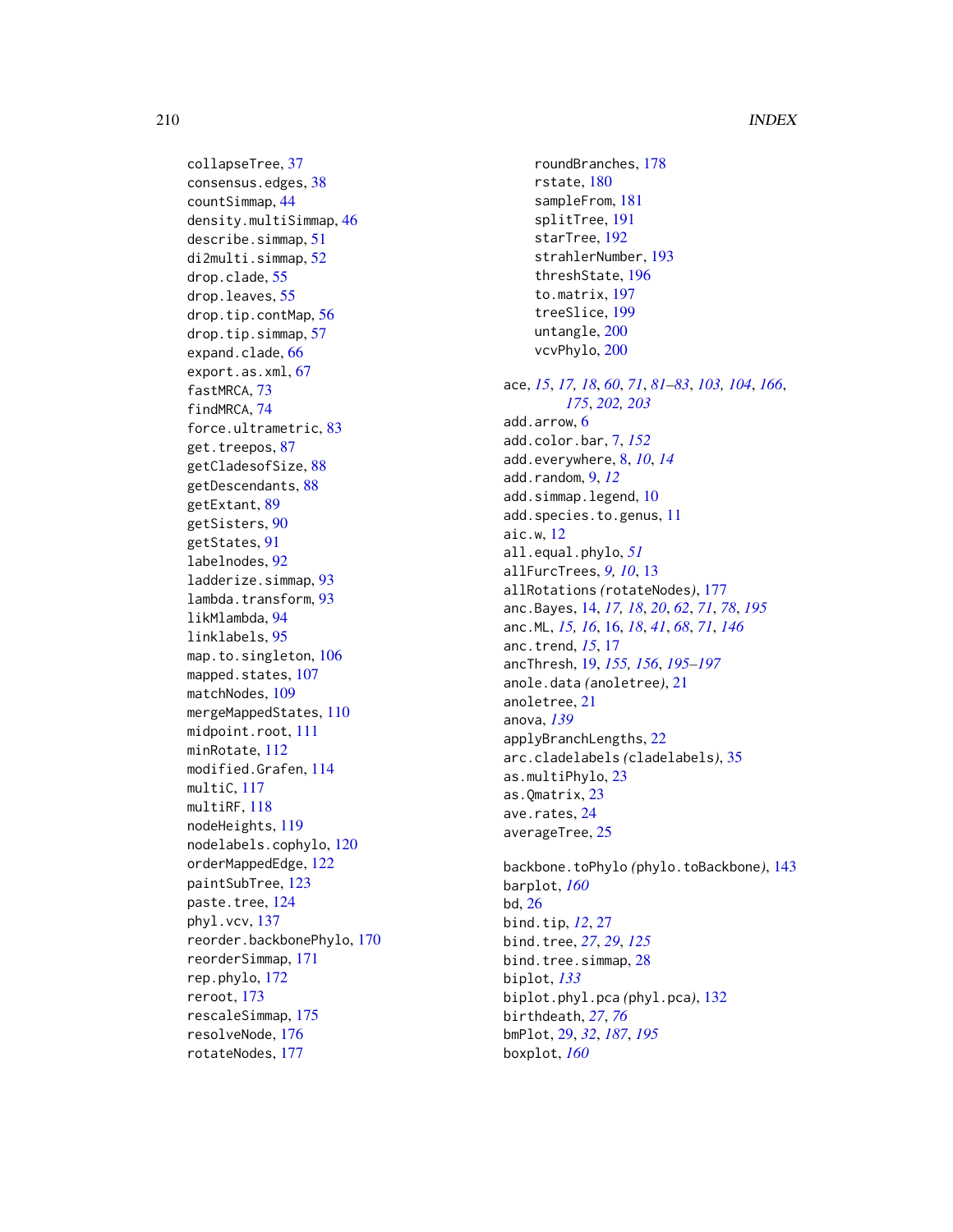branching.diffusion, [31](#page-30-0) brownie.lite, [32,](#page-31-0) *[34,](#page-33-0) [35](#page-34-0)*, *[57](#page-56-0)*, *[62](#page-61-0)*, *[64,](#page-63-0) [65](#page-64-0)*, *[78,](#page-77-0) [79](#page-78-2)*, *[104](#page-103-0)*, *[128](#page-127-0)*, *[165,](#page-164-0) [166](#page-165-0)*, *[168](#page-167-0)*, *[170](#page-169-0)* brownieREML, *[33](#page-32-0)*, [34,](#page-33-0) *[104](#page-103-0)* c.phylo, *[172](#page-171-0)* cladelabels, [35,](#page-34-0) *[92](#page-91-0)*, *[95](#page-94-0)* coef.phyl.RMA *(*phyl.RMA*)*, [135](#page-134-0) collapse.singles, *[107](#page-106-0)*, *[168](#page-167-0)* collapse.to.star, [36](#page-35-0) collapseTree, [37](#page-36-0) colorRampPalette, *[152](#page-151-1)*, *[182](#page-181-0)* compare.chronograms, [38](#page-37-0) compute.brlen, *[114](#page-113-0)* compute.mr *(*mrp.supertree*)*, [115](#page-114-0) consensus.edges, [38](#page-37-0) contMap, *[8](#page-7-0)*, [39,](#page-38-1) *[53](#page-52-0)*, *[56,](#page-55-0) [57](#page-56-0)*, *[68,](#page-67-0) [69](#page-68-0)*, *[182](#page-181-0)* cophylo, [41,](#page-40-0) *[44](#page-43-0)*, *[112](#page-111-0)*, *[120](#page-119-0)* cophyloplot, *[43](#page-42-0)* cor, *[163](#page-162-1)* cospeciation, [43](#page-42-0) countSimmap, [44,](#page-43-0) *[51](#page-50-0)*, *[104](#page-103-0)* ctt, [45](#page-44-0) density.anc.Bayes *(*anc.Bayes*)*, [14](#page-13-1) density.mcmcMk *(*fitMk*)*, [79](#page-78-2) density.multiSimmap, [46](#page-45-0) densityMap, *[8](#page-7-0)*, *[41](#page-40-0)*, *[47](#page-46-1)*, [47,](#page-46-1) *[53](#page-52-0)*, *[56,](#page-55-0) [57](#page-56-0)*, *[68,](#page-67-0) [69](#page-68-0)*, *[154](#page-153-0)*, *[182](#page-181-0)* densityTree, [49](#page-48-0) Descendants, *[89](#page-88-0)* describe.simmap, [51,](#page-50-0) *[91](#page-90-0)*, *[104](#page-103-0)* dev.hold, *[68](#page-67-0)*, *[129](#page-128-0)* di2multi, *[53](#page-52-0)* di2multi.contMap *(*di2multi.simmap*)*, [52](#page-51-0) di2multi.densityMap *(*di2multi.simmap*)*, [52](#page-51-0) di2multi.multiSimmap *(*di2multi.simmap*)*, [52](#page-51-0) di2multi.simmap, [52](#page-51-0) dot.legend *(*dotTree*)*, [53](#page-52-0) dotTree, [53,](#page-52-0) *[157](#page-156-0)*, *[160](#page-159-0)* drop.clade, [55](#page-54-0) drop.leaves, [55](#page-54-0) drop.tip, *[56,](#page-55-0) [57](#page-56-0)*, *[69](#page-68-0)*, *[107](#page-106-0)* drop.tip.contMap, [56](#page-55-0) drop.tip.densityMap *(*drop.tip.contMap*)*, [56](#page-55-0) drop.tip.simmap, *[57](#page-56-0)*, [57](#page-56-0)

drop.tip.singleton *(*map.to.singleton*)*, [106](#page-105-0) Dtest, [58](#page-57-0) edgelabels, *[120](#page-119-0)* edgelabels.cophylo *(*nodelabels.cophylo*)*, [120](#page-119-0) edgeProbs, [59](#page-58-0) errorbar.contMap, *[7,](#page-6-0) [8](#page-7-0)* errorbar.contMap *(*contMap*)*, [39](#page-38-1) estDiversity, [60,](#page-59-0) *[79](#page-78-2)* evol.rate.mcmc, *[15](#page-14-0)*, *[25](#page-24-0)*, *[35](#page-34-0)*, [61,](#page-60-1) *[64](#page-63-0)*, *[78,](#page-77-0) [79](#page-78-2)*, *[113](#page-112-0)*, *[161](#page-160-1)*, *[195](#page-194-1)* evol.vcv, *[33](#page-32-0)*, *[35](#page-34-0)*, *[62](#page-61-0)*, [62,](#page-61-0) *[65](#page-64-0)*, *[104](#page-103-0)*, *[141](#page-140-0)*, *[170](#page-169-0)* evolvcv.lite, [64,](#page-63-0) *[118](#page-117-0)* exhaustiveMP, *[9](#page-8-0)*, *[14](#page-13-1)*, [65,](#page-64-0) *[116](#page-115-0)*, *[122](#page-121-0)* expand.clade, [66](#page-65-0) export.as.xml, [67](#page-66-0) extract.clade, *[57](#page-56-0)*, *[88](#page-87-0)*, *[199](#page-198-0)* extract.clade.simmap *(*drop.tip.simmap*)*, [57](#page-56-0) extract.strahlerNumber *(*strahlerNumber*)*, [193](#page-192-0) fancyTree, [68,](#page-67-0) *[147](#page-146-0)* fastAnc, *[15](#page-14-0)[–17](#page-16-0)*, *[39](#page-38-1)*, *[41](#page-40-0)*, [70,](#page-69-1) *[145](#page-144-0)*, *[164](#page-163-0)*, *[202,](#page-201-0) [203](#page-202-0)* fastBM, *[30](#page-29-0)*, *[32](#page-31-0)*, [71,](#page-70-1) *[164](#page-163-0)*, *[183](#page-182-1)*, *[185](#page-184-0)*, *[187](#page-186-0)* fastDist *(*fastMRCA*)*, [73](#page-72-0) fastHeight *(*fastMRCA*)*, [73](#page-72-0) fastMRCA, [73](#page-72-0) findMRCA, *[73](#page-72-0)*, [74,](#page-73-0) *[75](#page-74-0)* fit.bd, *[26,](#page-25-0) [27](#page-26-0)*, [75](#page-74-0) fit.yule, *[26,](#page-25-0) [27](#page-26-0)*

fit.yule *(*fit.bd*)*, [75](#page-74-0) fitBayes, [77](#page-76-0) fitDiversityModel, *[61](#page-60-1)*, [78](#page-77-0) fitMk, *[24](#page-23-0)*, [79,](#page-78-2) *[82,](#page-81-0) [83](#page-82-0)*, *[166](#page-165-0)*, *[174,](#page-173-1) [175](#page-174-0)*, *[184](#page-183-0)* fitmultiMk, *[184](#page-183-0)* fitmultiMk *(*fitMk*)*, [79](#page-78-2) fitPagel, [82](#page-81-0) fitpolyMk *(*fitMk*)*, [79](#page-78-2) force.ultrametric, *[12](#page-11-0)*, [83](#page-82-0)

gammatest, [84,](#page-83-0) *[100](#page-99-0)* genSeq, [85](#page-84-0) genus.to.species.tree *(*add.species.to.genus*)*, [11](#page-10-0) geo.legend, [86](#page-85-0) geo.palette *(*geo.legend*)*, [86](#page-85-0)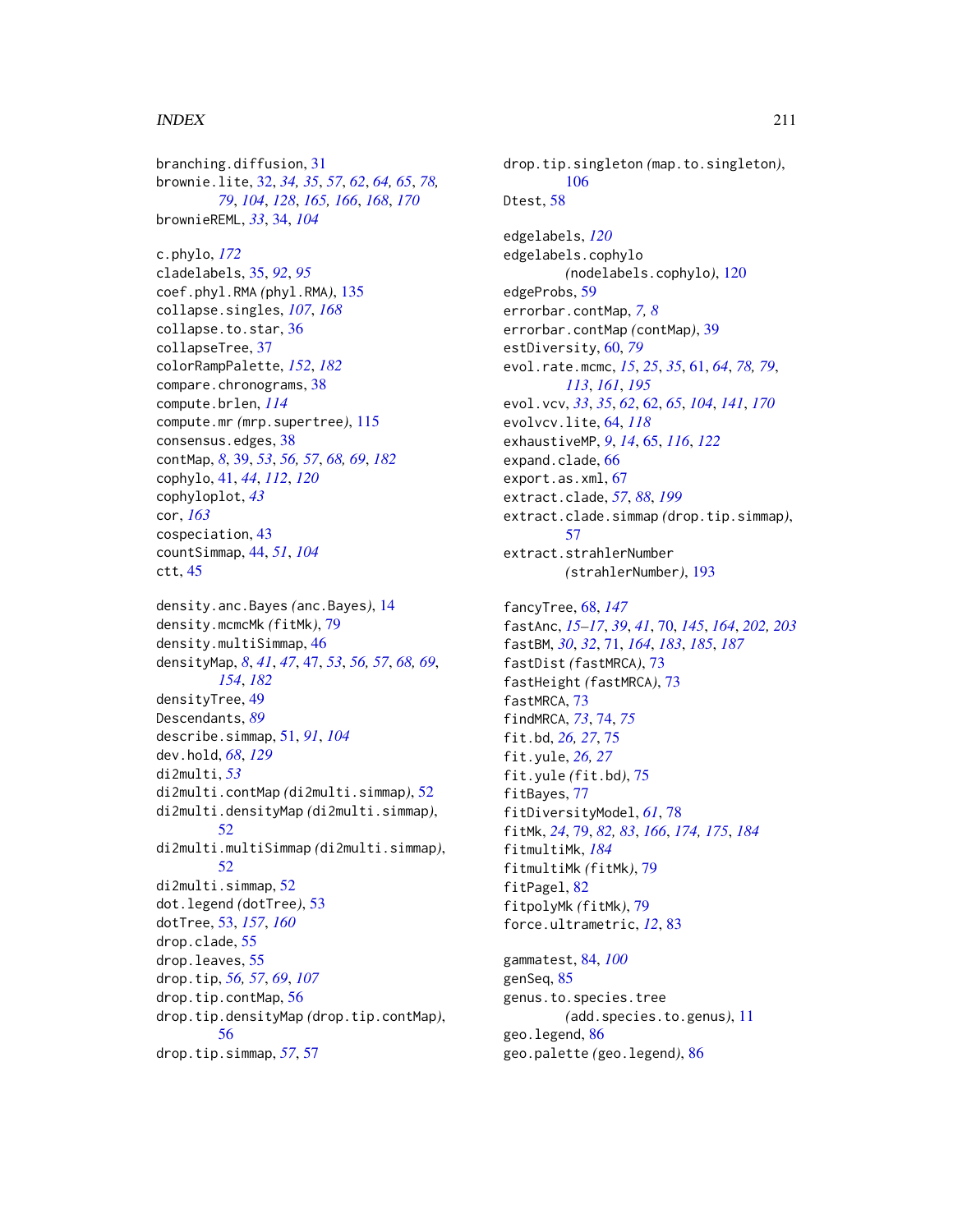get.treepos, [87](#page-86-0) getCladesofSize, [88](#page-87-0) getDescendants, *[88](#page-87-0)*, [88,](#page-87-0) *[91](#page-90-0)* getExtant, [89](#page-88-0) getExtinct *(*getExtant*)*, [89](#page-88-0) getMRCA, *[73,](#page-72-0) [74](#page-73-0)* getnode *(*get.treepos*)*, [87](#page-86-0) getParent *(*getDescendants*)*, [88](#page-87-0) getSisters, [90](#page-89-0) getStates, [91](#page-90-0) ginv, *[165](#page-164-0)* gls, *[126,](#page-125-0) [127](#page-126-0)*, *[135](#page-134-0)* gtt *(*ltt*)*, [98](#page-97-0) heatmap, *[139](#page-138-0)* image, *[139](#page-138-0)* is.ultrametric, *[83,](#page-82-0) [84](#page-83-0)* labelnodes, [92](#page-91-0) ladderize, *[93](#page-92-0)* ladderize.simmap, [93](#page-92-0) lambda.transform, [93](#page-92-0) lik.bd *(*fit.bd*)*, [75](#page-74-0) likMlambda, [94](#page-93-0) likSurface.rateshift *(*rateshift*)*, [167](#page-166-0) linklabels, [95](#page-94-0) locate.fossil, [96](#page-95-0) locate.yeti, *[96](#page-95-0)*, [97](#page-96-0) logLik.fitDiversityModel *(*fitDiversityModel*)*, [78](#page-77-0) ls.consensus *(*averageTree*)*, [25](#page-24-0) ls.tree, [98](#page-97-0) ltt, *[46](#page-45-0)*, *[84,](#page-83-0) [85](#page-84-0)*, [98,](#page-97-0) *[101](#page-100-0)*, *[158](#page-157-0)* ltt95, *[100](#page-99-0)*, [100](#page-99-0) make.era.map, [101](#page-100-0) make.simmap, *[32](#page-31-0)*, *[34](#page-33-0)*, *[47–](#page-46-1)[49](#page-48-0)*, *[53](#page-52-0)*, *[57,](#page-56-0) [58](#page-57-0)*, *[60](#page-59-0)*, *[67](#page-66-0)*, *[81](#page-80-0)*, *[83](#page-82-0)*, *[91](#page-90-0)*, *[93](#page-92-0)*, *[102](#page-101-1)*, [102,](#page-101-1) *[106,](#page-105-0) [107](#page-106-0)*, *[110](#page-109-0)*, *[123](#page-122-2)*, *[153,](#page-152-0) [154](#page-153-0)*, *[175,](#page-174-0) [176](#page-175-0)*, *[180](#page-179-0)*, *[183,](#page-182-1) [184](#page-183-0)*, *[186,](#page-185-1) [187](#page-186-0)*, *[197](#page-196-0)*, *[202](#page-201-0)* make.transparent *(*densityTree*)*, [49](#page-48-0) mammal.data *(*anoletree*)*, [21](#page-20-0) mammal.tree *(*anoletree*)*, [21](#page-20-0) map, *[142](#page-141-0)* Map.Overlap *(*map.overlap*)*, [105](#page-104-0) map.overlap, *[58](#page-57-0)*, [105](#page-104-0) map.to.singleton, [106](#page-105-0) mapped.states, [107](#page-106-0)

markChanges, [108](#page-107-0) matchLabels *(*matchNodes*)*, [109](#page-108-0) matchNodes, [109](#page-108-0) mccr, *[85](#page-84-0)* mccr *(*ltt*)*, [98](#page-97-0) mcmcMk *(*fitMk*)*, [79](#page-78-2) mergeMappedStates, [110](#page-109-0) midpoint, *[111](#page-110-0)* midpoint.root, [111](#page-110-0) minRotate, [112](#page-111-0) minSplit, *[25](#page-24-0)*, *[62](#page-61-0)*, [113,](#page-112-0) *[161](#page-160-1)* minTreeDist *(*averageTree*)*, [25](#page-24-0) modified.Grafen, [114](#page-113-0) mrca, *[73–](#page-72-0)[75](#page-74-0)* mrp.supertree, *[66](#page-65-0)*, [115](#page-114-0) multi.mantel, [116](#page-115-0) multi2di, *[53](#page-52-0)*, *[177](#page-176-0)* multi2di.contMap *(*di2multi.simmap*)*, [52](#page-51-0) multi2di.densityMap *(*di2multi.simmap*)*, [52](#page-51-0) multi2di.multiSimmap *(*di2multi.simmap*)*, [52](#page-51-0) multi2di.simmap *(*di2multi.simmap*)*, [52](#page-51-0) multiC, [117](#page-116-0) multiOU *(*sim.rates*)*, [186](#page-185-1) multiRF, [118](#page-117-0)

nni, *[121,](#page-120-0) [122](#page-121-0)* nnls.tree, *[83,](#page-82-0) [84](#page-83-0)* node.paths *(*modified.Grafen*)*, [114](#page-113-0) nodeheight *(*nodeHeights*)*, [119](#page-118-0) nodeHeights, *[90](#page-89-0)*, [119](#page-118-0) nodelabels, *[7](#page-6-0)*, *[36](#page-35-0)*, *[92](#page-91-0)*, *[95](#page-94-0)*, *[120](#page-119-0)*, *[153](#page-152-0)* nodelabels.cophylo, [120](#page-119-0)

optim, *[17,](#page-16-0) [18](#page-17-0)*, *[34](#page-33-0)*, *[63](#page-62-0)*, *[128](#page-127-0)*, *[132](#page-131-0)*, *[148,](#page-147-0) [149](#page-148-0)* optim.parsimony, *[66](#page-65-0)*, *[115,](#page-114-0) [116](#page-115-0)* optim.phylo.ls, *[98](#page-97-0)*, [121,](#page-120-0) *[144](#page-143-0)* optimize, *[130](#page-129-0)*, *[133,](#page-132-0) [134](#page-133-0)*, *[136](#page-135-0)*, *[148](#page-147-0)* orderMappedEdge, [122](#page-121-0)

p.adjust, *[138](#page-137-0)* paintBranches, *[189](#page-188-0)* paintBranches *(*paintSubTree*)*, [123](#page-122-2) paintSubTree, *[32](#page-31-0)*, *[79](#page-78-2)*, *[89](#page-88-0)*, [123,](#page-122-2) *[189](#page-188-0)* pairwise.t.test, *[138,](#page-137-0) [139](#page-138-0)* palette, *[107](#page-106-0)* par, *[101](#page-100-0)*, *[129](#page-128-0)*, *[139](#page-138-0)*, *[142](#page-141-0)*, *[145](#page-144-0)*, *[153,](#page-152-0) [154](#page-153-0)*, *[179](#page-178-0)* parsimony, *[65](#page-64-0)*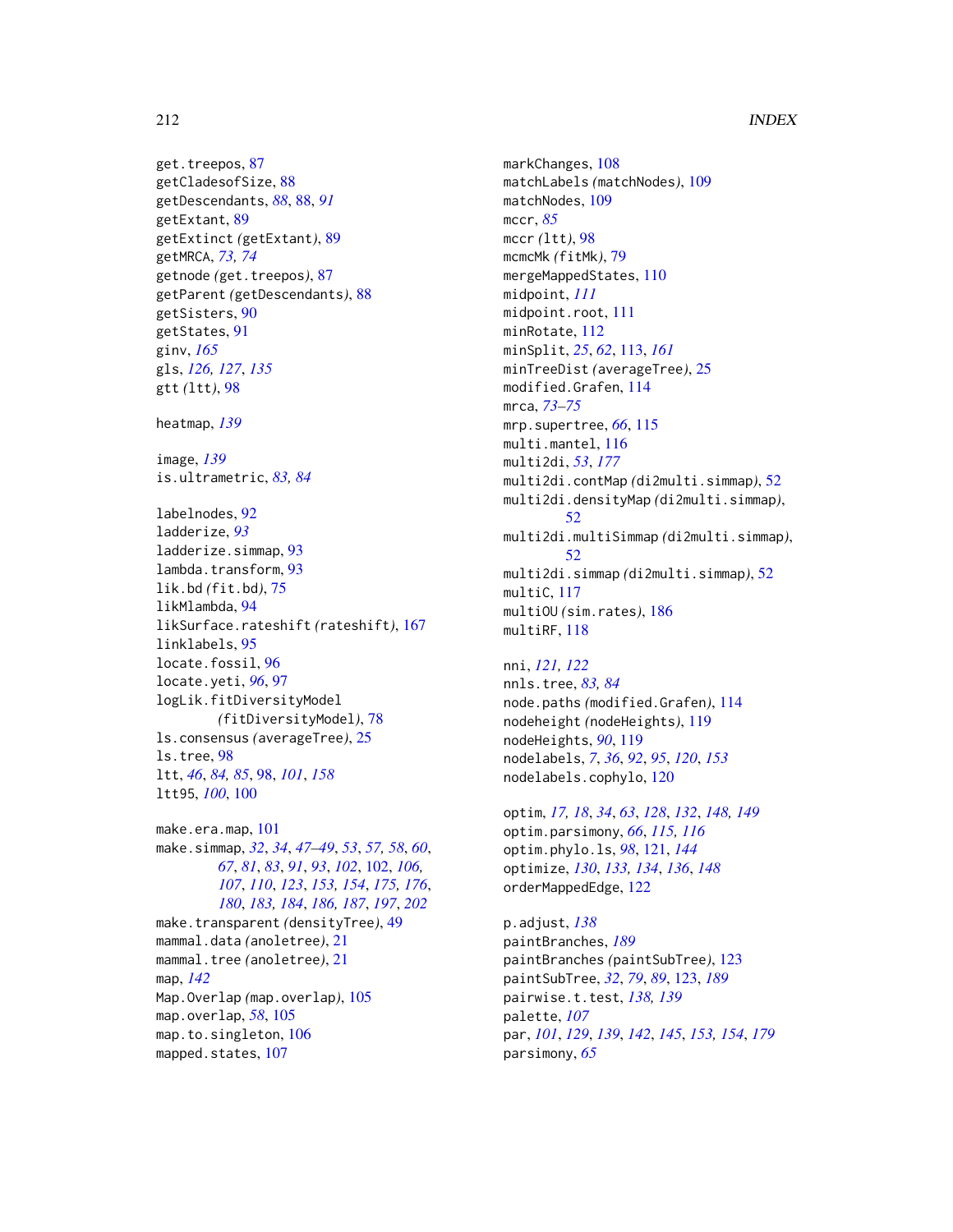paste.tree, [124,](#page-123-0) *[173](#page-172-0)* pbtree, *[30](#page-29-0)*, [125,](#page-124-1) *[187](#page-186-0)*, *[198](#page-197-0)* pgls.Ives, [126](#page-125-0) pgls.SEy *(*pgls.Ives*)*, [126](#page-125-0) phenogram, *[30](#page-29-0)*, *[68,](#page-67-0) [69](#page-68-0)*, [128,](#page-127-0) *[147](#page-146-0)* phenogram95 *(*fancyTree*)*, [68](#page-67-0) phyDat, *[65](#page-64-0)* phyl.cca, [130,](#page-129-0) *[134](#page-133-0)*, *[137](#page-136-0)* phyl.pairedttest, [131](#page-130-0) phyl.pca, *[93,](#page-92-0) [94](#page-93-0)*, *[131](#page-130-0)*, [132,](#page-131-0) *[135](#page-134-0)*, *[137](#page-136-0)* phyl.resid, *[128](#page-127-0)*, *[134](#page-133-0)*, [134,](#page-133-0) *[137](#page-136-0)* phyl.RMA, [135](#page-134-0) phyl.vcv, [137](#page-136-0) phylANOVA, [138](#page-137-0) phylo.heatmap, *[54](#page-53-0)*, [139,](#page-138-0) *[157](#page-156-0)* phylo.impute, [140](#page-139-0) phylo.to.map, *[112](#page-111-0)*, [141](#page-140-0) phylo.toBackbone, [143,](#page-142-0) *[150](#page-149-0)*, *[163](#page-162-1)*, *[171](#page-170-1)* phyloDesign, [144](#page-143-0) phylomorphospace, *[68](#page-67-0)*, [144,](#page-143-0) *[147](#page-146-0)* phylomorphospace3d, *[68,](#page-67-0) [69](#page-68-0)*, [146](#page-145-0) phyloScattergram, *[68](#page-67-0)* phyloScattergram *(*fancyTree*)*, [68](#page-67-0) phylosig, *[128](#page-127-0)*, [148](#page-147-0) phytools *(*phytools-package*)*, [5](#page-4-0) phytools-package, [5](#page-4-0) pic, *[71](#page-70-1)*, *[164](#page-163-0)* plot, *[15](#page-14-0)*, *[98](#page-97-0)* plot.anc.Bayes *(*anc.Bayes*)*, [14](#page-13-1) plot.backbonePhylo, *[143](#page-142-0)*, [150](#page-149-0) plot.changesMap *(*density.multiSimmap*)*, [46](#page-45-0) plot.contMap, *[7](#page-6-0)* plot.contMap *(*contMap*)*, [39](#page-38-1) plot.cophylo *(*cophylo*)*, [41](#page-40-0) plot.cospeciation *(*cospeciation*)*, [43](#page-42-0) plot.default, *[99](#page-98-0)*, *[129](#page-128-0)*, *[145](#page-144-0)* plot.density, *[15](#page-14-0)* plot.density.mcmcMk *(*fitMk*)*, [79](#page-78-2) plot.densityMap, *[7](#page-6-0)* plot.densityMap *(*densityMap*)*, [47](#page-46-1) plot.describe.simmap *(*describe.simmap*)*, [51](#page-50-0) plot.expand.clade *(*expand.clade*)*, [66](#page-65-0) plot.fitMk *(*fitMk*)*, [79](#page-78-2) plot.fitPagel *(*fitPagel*)*, [82](#page-81-0) plot.fitpolyMk *(*fitMk*)*, [79](#page-78-2) plot.gfit *(*fitMk*)*, [79](#page-78-2)

plot.ltt95 *(*ltt95*)*, [100](#page-99-0) plot.mcmcMk *(*fitMk*)*, [79](#page-78-2) plot.multiSimmap *(*plotSimmap*)*, [152](#page-151-1) plot.phyl.RMA *(*phyl.RMA*)*, [135](#page-134-0) plot.phylo, *[10](#page-9-0)*, *[69](#page-68-0)*, *[106](#page-105-0)*, *[151,](#page-150-0) [152](#page-151-1)*, *[154](#page-153-0)[–157](#page-156-0)*, *[200](#page-199-0)* plot.phylo.to.map *(*phylo.to.map*)*, [141](#page-140-0) plot.phylosig *(*phylosig*)*, [148](#page-147-0) plot.Qmatrix *(*as.Qmatrix*)*, [23](#page-22-0) plot.rateshift *(*rateshift*)*, [167](#page-166-0) plot.simBMphylo *(*simBMphylo*)*, [187](#page-186-0) plot.simmap *(*plotSimmap*)*, [152](#page-151-1) plot.summary.evol.rate.mcmc *(*evol.rate.mcmc*)*, [61](#page-60-1) plot.window, *[154](#page-153-0)* plotBranchbyTrait, *[7,](#page-6-0) [8](#page-7-0)*, [151](#page-150-0) plotSimmap, *[10,](#page-9-0) [11](#page-10-0)*, *[37](#page-36-0)*, *[40](#page-39-0)[–43](#page-42-0)*, *[48,](#page-47-0) [49](#page-48-0)*, *[59](#page-58-0)*, *[69](#page-68-0)*, *[102](#page-101-1)*, *[104](#page-103-0)*, *[108](#page-107-0)*, *[123](#page-122-2)*, *[139](#page-138-0)*, *[142](#page-141-0)*, [152,](#page-151-1) *[154](#page-153-0)*, *[156,](#page-155-1) [157](#page-156-0)*, *[159,](#page-158-0) [160](#page-159-0)*, *[167](#page-166-0)*, *[171](#page-170-1)*, *[179,](#page-178-0) [180](#page-179-0)*, *[184](#page-183-0)*, *[189,](#page-188-0) [190](#page-189-0)*, *[200](#page-199-0)*, *[202](#page-201-0)* plotThresh, *[20](#page-19-0)*, [155](#page-154-0) plotTree, *[37](#page-36-0)*, *[54](#page-53-0)*, *[106](#page-105-0)*, [156,](#page-155-1) *[158](#page-157-0)[–160](#page-159-0)*, *[180](#page-179-0)*, *[190](#page-189-0)*, *[199,](#page-198-0) [200](#page-199-0)* plotTree.barplot *(*plotTree.wBars*)*, [159](#page-158-0) plotTree.boxplot *(*plotTree.wBars*)*, [159](#page-158-0) plotTree.datamatrix, [157](#page-156-0) plotTree.errorbars, [158](#page-157-0) plotTree.singletons *(*map.to.singleton*)*, [106](#page-105-0) plotTree.splits *(*splitplotTree*)*, [190](#page-189-0) plotTree.wBars, [159](#page-158-0) posterior.evolrate, *[24,](#page-23-0) [25](#page-24-0)*, *[55](#page-54-0)*, *[62](#page-61-0)*, *[113](#page-112-0)*, *[124](#page-123-0)*, [161,](#page-160-1) *[191](#page-190-0)* posthoc, [162](#page-161-0) posthoc.ratebytree *(*ratebytree*)*, [164](#page-163-0) pratchet, *[66](#page-65-0)*, *[115,](#page-114-0) [116](#page-115-0)* print.backbonePhylo, [162](#page-161-0) print.cospeciation *(*cospeciation*)*, [43](#page-42-0) print.evol.rate.mcmc *(*evol.rate.mcmc*)*, [61](#page-60-1) print.fit.bd *(*fit.bd*)*, [75](#page-74-0) print.fitDiversityModel *(*fitDiversityModel*)*, [78](#page-77-0) print.Qmatrix *(*as.Qmatrix*)*, [23](#page-22-0) print.summary.evol.rate.mcmc *(*evol.rate.mcmc*)*, [61](#page-60-1) project.phylomorphospace *(*phylomorphospace*)*, [144](#page-143-0)